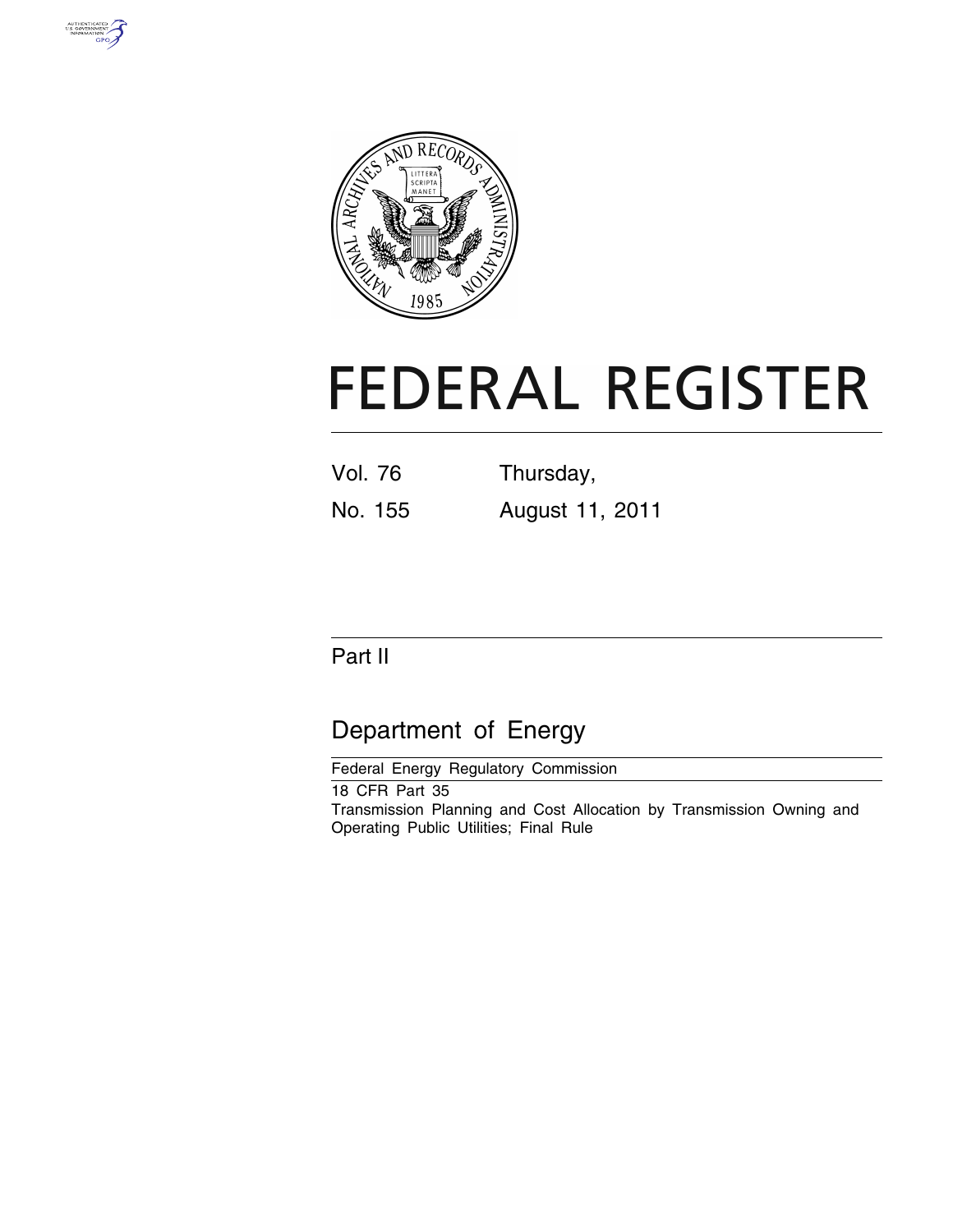# **DEPARTMENT OF ENERGY**

# **Federal Energy Regulatory Commission**

# **18 CFR Part 35**

**[Docket No. RM10–23–000; Order No. 1000]** 

# **Transmission Planning and Cost Allocation by Transmission Owning and Operating Public Utilities**

**AGENCY:** Federal Energy Regulatory Commission, Energy. **ACTION:** Final rule.

**SUMMARY:** The Federal Energy Regulatory Commission is amending the transmission planning and cost allocation requirements established in Order No. 890 to ensure that Commission-jurisdictional services are provided at just and reasonable rates and on a basis that is just and reasonable and not unduly discriminatory or preferential. With respect to transmission planning, this Final Rule requires that each public utility transmission provider participate

in a regional transmission planning process that produces a regional transmission plan; requires that each public utility transmission provider amend its OATT to describe procedures that provide for the consideration of transmission needs driven by public policy requirements in the local and regional transmission planning processes; removes from Commissionapproved tariffs and agreements a federal right of first refusal for certain new transmission facilities; and improves coordination between neighboring transmission planning regions for new interregional transmission facilities. Also, this Final Rule requires that each public utility transmission provider must participate in a regional transmission planning process that has: A regional cost allocation method for the cost of new transmission facilities selected in a regional transmission plan for purposes of cost allocation; and an interregional cost allocation method for the cost of certain new transmission facilities that are located in two or more neighboring

transmission planning regions and are jointly evaluated by the regions in the interregional transmission coordination procedures required by this Final Rule. Each cost allocation method must satisfy six cost allocation principles. **DATES:** *Effective Date:* This final rule will become effective on October 11, 2011.

#### **FOR FURTHER INFORMATION CONTACT:**

- Kevin Kelly, Federal Energy Regulatory Commission, Office of Energy Policy and Innovation, 888 First Street, NE., Washington, DC 20426. (202) 502– 8850.
- Maria Farinella, Federal Energy Regulatory Commission, Office of the General Counsel, 888 First Street, NE., Washington, DC 20426. (202) 502– 6000.

#### **SUPPLEMENTARY INFORMATION:**

*Before Commissioners:* Jon Wellinghoff, Chairman; Marc Spitzer, Philip D. Moeller, John R. Norris, and Cheryl A. LaFleur.

# **Order No. 1000**

# **Table of Contents**

Paragraph No.

|                                                                                                          | $\mathbf{1}$ |
|----------------------------------------------------------------------------------------------------------|--------------|
|                                                                                                          | 15           |
| B. Technical Conferences and Notice of Request for Comments on Transmission Planning and Cost Allocation | 22           |
|                                                                                                          | 25           |
|                                                                                                          | 30           |
|                                                                                                          | 30           |
|                                                                                                          | 32           |
|                                                                                                          | 42           |
|                                                                                                          | 63           |
|                                                                                                          | 67           |
|                                                                                                          | 68           |
|                                                                                                          |              |
|                                                                                                          | 70           |
|                                                                                                          | 70           |
|                                                                                                          | 72           |
|                                                                                                          | 78           |
|                                                                                                          | 85           |
|                                                                                                          | 85           |
|                                                                                                          | 86           |
|                                                                                                          | 99           |
|                                                                                                          | 118          |
|                                                                                                          | 118          |
|                                                                                                          | 120          |
|                                                                                                          | 146          |
|                                                                                                          | 166          |
|                                                                                                          | 166          |
|                                                                                                          | 169          |
|                                                                                                          | 203          |
|                                                                                                          | 225          |
|                                                                                                          | 228          |
|                                                                                                          | 228          |
|                                                                                                          | 231          |
|                                                                                                          | 253          |
|                                                                                                          | 270          |
|                                                                                                          | 270          |
|                                                                                                          | 271          |
|                                                                                                          | 284          |
|                                                                                                          | 293          |
|                                                                                                          | 293          |
|                                                                                                          | 296          |
|                                                                                                          | 302          |
|                                                                                                          | 313          |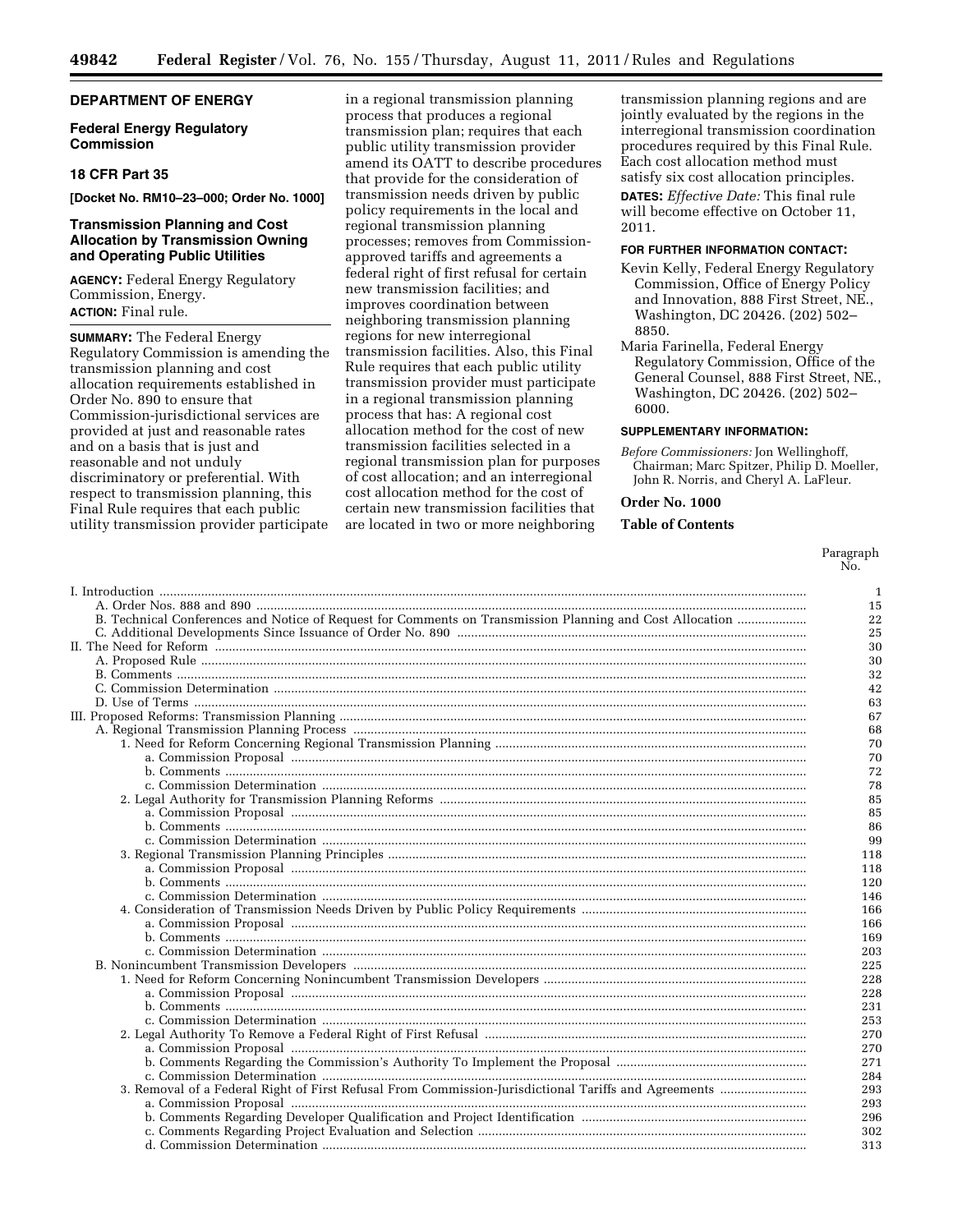=

 $\begin{array}{c}\text{Paragraph} \\ \text{No.} \end{array}$ 

| i. Qualification Criteria To Submit a Transmission Project for Selection in the Regional Transmission Plan for                           | 323        |
|------------------------------------------------------------------------------------------------------------------------------------------|------------|
| ii. Submission of Proposals for Selection in the Regional Transmission Plan for Purposes of Cost Allocation                              | 325        |
| iii. Evaluation of Proposals for Selection in the Regional Transmission Plan for Purposes of Cost Allocation                             | 328        |
| iv. Cost Allocation for Projects Selected in the Regional Transmission Plan for Purposes of Cost Allocation                              | 332        |
|                                                                                                                                          | 338        |
|                                                                                                                                          | 341        |
|                                                                                                                                          | 341        |
|                                                                                                                                          | 342        |
|                                                                                                                                          | 345        |
|                                                                                                                                          | 347        |
|                                                                                                                                          | 347<br>351 |
|                                                                                                                                          | 368        |
|                                                                                                                                          | 374        |
|                                                                                                                                          | 374        |
|                                                                                                                                          | 374        |
|                                                                                                                                          | 377        |
|                                                                                                                                          | 393        |
|                                                                                                                                          | 405        |
|                                                                                                                                          | 405        |
|                                                                                                                                          | 406        |
|                                                                                                                                          | 415<br>422 |
|                                                                                                                                          | 422        |
|                                                                                                                                          | 422        |
|                                                                                                                                          | 435        |
|                                                                                                                                          | 451        |
|                                                                                                                                          | 451        |
|                                                                                                                                          | 454        |
|                                                                                                                                          | 456        |
|                                                                                                                                          | 456        |
|                                                                                                                                          | 458        |
|                                                                                                                                          | 459<br>459 |
|                                                                                                                                          | 460        |
|                                                                                                                                          | 465        |
|                                                                                                                                          | 468        |
|                                                                                                                                          | 468        |
|                                                                                                                                          | 469        |
|                                                                                                                                          | 475        |
|                                                                                                                                          | 482        |
|                                                                                                                                          | 484        |
|                                                                                                                                          | 484<br>488 |
|                                                                                                                                          | 495        |
|                                                                                                                                          | 504        |
|                                                                                                                                          | 504        |
|                                                                                                                                          | 509        |
|                                                                                                                                          | 530        |
|                                                                                                                                          | 550        |
|                                                                                                                                          | 550        |
|                                                                                                                                          | 553        |
|                                                                                                                                          | 558        |
|                                                                                                                                          | 566        |
|                                                                                                                                          | 566        |
|                                                                                                                                          | 568<br>578 |
|                                                                                                                                          | 585        |
| 1. Use of a Principles-Based Approach manufactured and content and a principles-Based Approach manufactured and the set of a principles- | 585        |
|                                                                                                                                          | 585        |
|                                                                                                                                          | 589        |
|                                                                                                                                          | 603        |
|                                                                                                                                          | 612        |
|                                                                                                                                          | 612        |
|                                                                                                                                          | 622        |
|                                                                                                                                          | 630        |
|                                                                                                                                          | 630        |
|                                                                                                                                          | 637        |
|                                                                                                                                          | 642<br>642 |
|                                                                                                                                          | 646        |
| 5. Cost Allocation Principle 4—Allocation To Be Solely Within Transmission Planning Region(s) Unless Those Out-                          |            |
|                                                                                                                                          |            |
|                                                                                                                                          | 651        |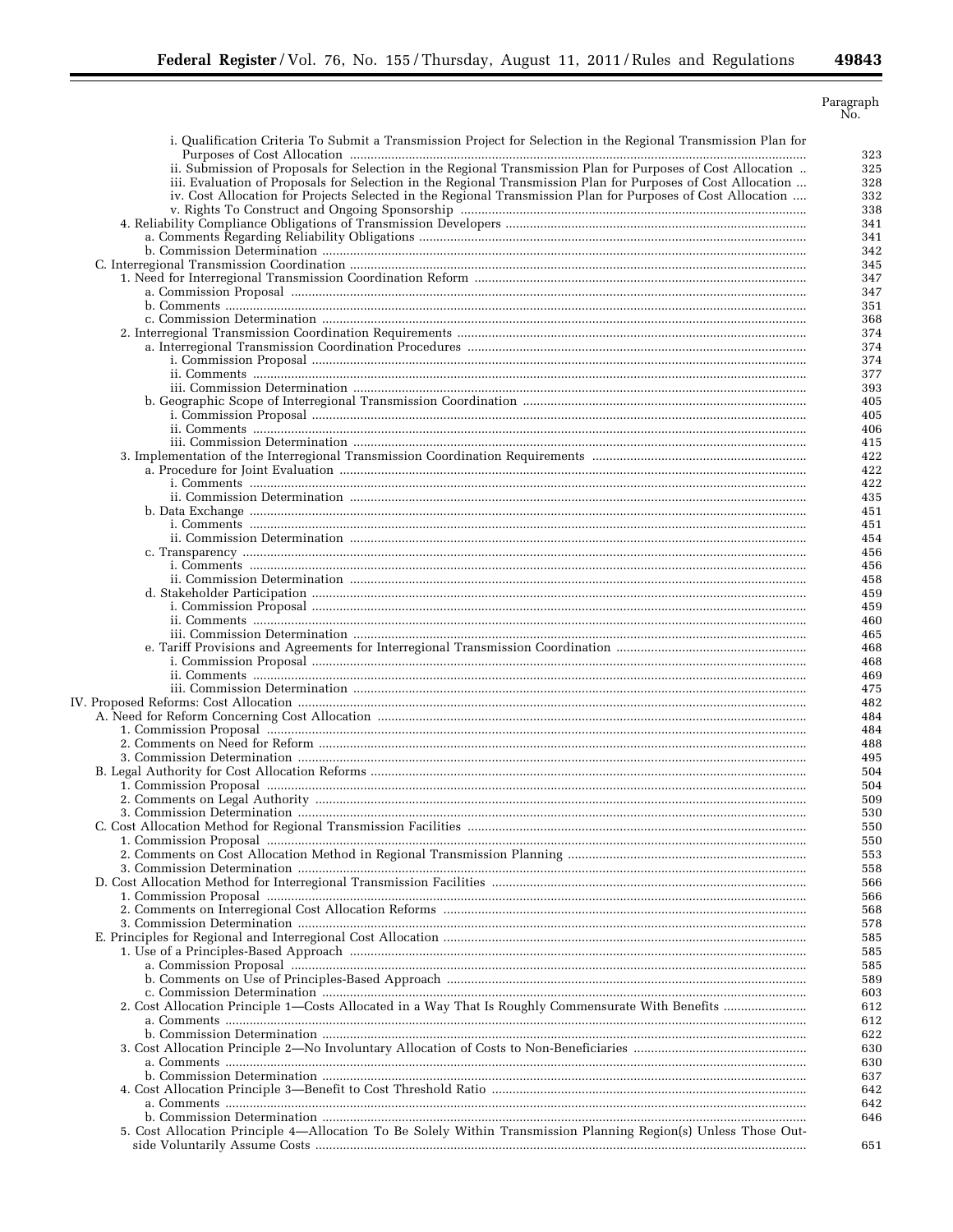| 6. Cost Allocation Principle 5—Transparent Method for Determining Benefits and Identifying Beneficiaries         |  |
|------------------------------------------------------------------------------------------------------------------|--|
|                                                                                                                  |  |
|                                                                                                                  |  |
|                                                                                                                  |  |
|                                                                                                                  |  |
|                                                                                                                  |  |
|                                                                                                                  |  |
|                                                                                                                  |  |
|                                                                                                                  |  |
|                                                                                                                  |  |
|                                                                                                                  |  |
|                                                                                                                  |  |
|                                                                                                                  |  |
|                                                                                                                  |  |
|                                                                                                                  |  |
|                                                                                                                  |  |
|                                                                                                                  |  |
|                                                                                                                  |  |
|                                                                                                                  |  |
|                                                                                                                  |  |
|                                                                                                                  |  |
|                                                                                                                  |  |
|                                                                                                                  |  |
|                                                                                                                  |  |
| 4. Recommendations for Additional Commission Guidance on the Application of the Transmission Cost Allocation     |  |
|                                                                                                                  |  |
|                                                                                                                  |  |
|                                                                                                                  |  |
| G. Cost Allocation Matters Related to Other Commission Rules, Joint Ownership, and Non-Transmission Alternatives |  |
|                                                                                                                  |  |
|                                                                                                                  |  |
|                                                                                                                  |  |
|                                                                                                                  |  |
|                                                                                                                  |  |
|                                                                                                                  |  |
|                                                                                                                  |  |
|                                                                                                                  |  |
|                                                                                                                  |  |
|                                                                                                                  |  |
|                                                                                                                  |  |
|                                                                                                                  |  |
|                                                                                                                  |  |
|                                                                                                                  |  |
|                                                                                                                  |  |
|                                                                                                                  |  |
|                                                                                                                  |  |
|                                                                                                                  |  |
|                                                                                                                  |  |
|                                                                                                                  |  |
|                                                                                                                  |  |
|                                                                                                                  |  |
|                                                                                                                  |  |
|                                                                                                                  |  |
|                                                                                                                  |  |
|                                                                                                                  |  |
|                                                                                                                  |  |
|                                                                                                                  |  |
|                                                                                                                  |  |
|                                                                                                                  |  |
|                                                                                                                  |  |
|                                                                                                                  |  |
|                                                                                                                  |  |
|                                                                                                                  |  |

Appendix A: Summary of Compliance Requirements Appendix B: Abbreviated Names of Commenters

Appendix C: Pro Forma Open Access Transmission Tariff Attachment K

# I. Introduction

1. In this Final Rule, the Commission acts under section 206 of the Federal Power Act (FPA) to adopt reforms to its

electric transmission planning and cost allocation requirements for public

utility transmission providers.<sup>1</sup> The reforms herein are intended to improve

<sup>1</sup>16 U.S.C. 824e (2006).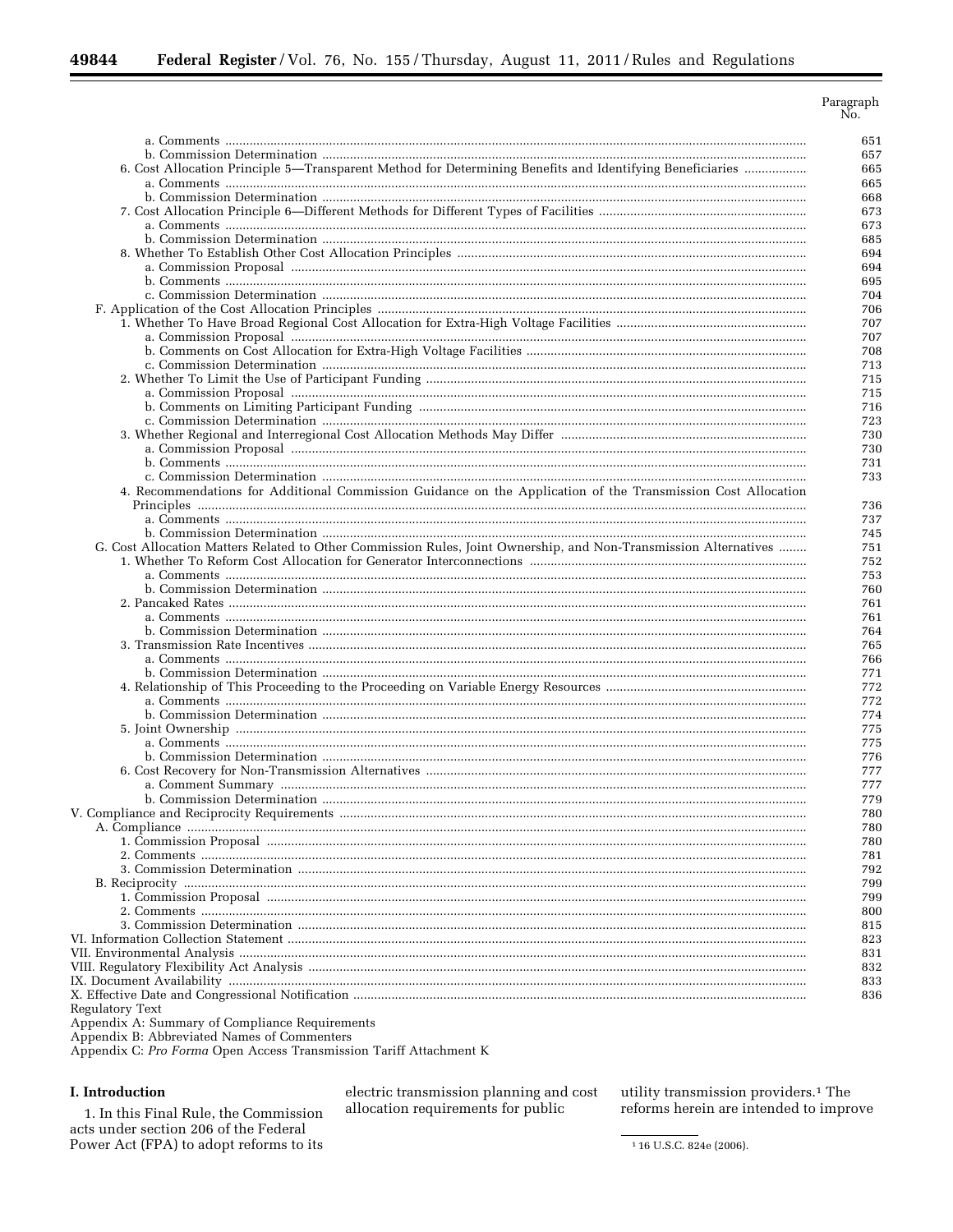transmission planning processes and cost allocation mechanisms under the *pro forma* Open Access Transmission Tariff (OATT) to ensure that the rates, terms and conditions of service provided by public utility transmission providers are just and reasonable and not unduly discriminatory or preferential. This Final Rule builds on Order No. 890,2 in which the Commission, among other things, reformed the *pro forma* OATT to require each public utility transmission provider to have a coordinated, open, and transparent regional transmission planning process. After careful review of the voluminous record in this proceeding, the Commission concludes that the additional reforms adopted herein are necessary at this time to ensure that rates for Commissionjurisdictional service are just and reasonable in light of changing conditions in the industry. In addition, the Commission believes that these reforms address opportunities for undue discrimination by public utility transmission providers.

2. The Commission acknowledges that significant work has been done in recent years to enhance regional transmission planning processes. The Commission appreciates the diversity of opinions expressed by commenters in response to the Notice of Proposed Rulemaking<sup>3</sup> as to whether, in light of the progress being made in many regions, further reforms to transmission planning processes and cost allocation mechanisms are necessary at this time. On balance, the Commission concludes that the reforms adopted herein are necessary for more efficient and cost-effective regional transmission planning. As discussed further below, the electric industry is currently facing the possibility of substantial investment in future transmission facilities to meet the challenge of maintaining reliable service at a reasonable cost. The Commission concludes that it is appropriate to act now to ensure that its transmission planning processes and cost allocation requirements are adequate to allow public utility transmission providers to

address these challenges more efficiently and cost-effectively. In reaching this conclusion, the Commission has balanced competing interests of various segments of the industry and designed a package of reforms that, in our view, will support the development of those transmission facilities identified by each transmission planning region as necessary to satisfy reliability standards, reduce congestion, and allow for consideration of transmission needs driven by public policy requirements established by state or federal laws or regulations (Public Policy Requirements). By ''state or federal laws or regulations,'' we mean enacted statutes (*i.e.,* passed by the legislature and signed by the executive) and regulations promulgated by a relevant jurisdiction, whether within a state or at the federal level.

3. Through this Final Rule, we conclude that the existing requirements of Order No. 890 are inadequate. Public utility transmission providers are currently under no affirmative obligation to develop a regional transmission plan that reflects the evaluation of whether alternative regional solutions may be more efficient or cost-effective than solutions identified in local transmission planning processes. Similarly, there is no requirement that public utility transmission providers consider transmission needs at the local or regional level driven by Public Policy Requirements. Nonincumbent transmission developers seeking to invest in transmission can be discouraged from doing so as a result of federal rights of first refusal in tariffs and agreements subject to the Commission's jurisdiction. While neighboring transmission planning regions may coordinate evaluation of the reliability impacts of transmission within their respective regions, few procedures are in place for identifying and evaluating the benefits of alternative interregional transmission solutions. Finally, many cost allocation methods in place within transmission planning regions fail to account for the beneficiaries of new transmission facilities, while cost allocation methods for potential interregional facilities are largely nonexistent.

4. We correct these deficiencies by enhancing the obligations placed on public utility transmission providers in several specific ways. While focused on discrete aspects of the transmission planning and cost allocation processes, the specific reforms adopted in this Final Rule are intended to achieve two primary objectives: (1) Ensure that

regional level consider and evaluate, on a non-discriminatory basis, possible transmission alternatives and produce a transmission plan that can meet transmission needs more efficiently and cost-effectively; and (2) ensure that the costs of transmission solutions chosen to meet regional transmission needs are allocated fairly to those who receive benefits from them. In addition, this Final Rule addresses interregional coordination and cost allocation, to achieve the same objectives with respect to possible transmission solutions that may be located in a neighboring transmission planning region.

5. Certain requirements of this Final Rule distinguish between ''a transmission facility in a regional transmission plan,'' and ''a transmission facility selected in a regional transmission plan for purposes of cost allocation.'' 4 A ''transmission facility selected in a regional transmission plan for purposes of cost allocation'' is one that has been selected, pursuant to a Commission-approved regional transmission planning process, as a more efficient or cost-effective solution to regional transmission needs. As discussed in more detail below, this distinction is an essential component of this Final Rule.

6. Turning to the specific discrete reforms we adopt today, we first require public utility transmission providers to participate in a regional transmission planning process that evaluates transmission alternatives at the regional level that may resolve the transmission planning region's needs more efficiently and cost-effectively than alternatives identified by individual public utility transmission providers in their local transmission planning processes. This requirement builds on the transmission planning principles adopted by the Commission in Order No. 890, and the regional transmission planning processes developed in response to this Final Rule must satisfy those principles. These processes must result in the development of a regional transmission plan. As part of our reforms, we also require that the regional transmission planning process, as well as the underlying local transmission planning processes of public utility transmission providers, provide an opportunity to consider transmission needs driven by Public Policy Requirements. We conclude that requiring each local and regional transmission planning process to provide this opportunity is necessary to ensure that transmission planning processes identify and evaluate transmission needs driven by relevant

<sup>2</sup>*Preventing Undue Discrimination and Preference in Transmission Service,* Order No. 890, 72 FR 12266 (Mar. 15, 2007), FERC Stats. & Regs. ¶ 31,241, *order on reh'g,* Order No. 890–A, 73 FR 2984 (Jan. 16, 2008), FERC Stats. & Regs. ¶ 31,261 (2007), *order on reh'g and clarification,* Order No. 890–B, 73 FR 39092 (July 8, 2008), 123 FERC ¶ 61,299 (2008), *order on reh'g,* Order No. 890–C, 74 FR 12540 (Mar. 25, 2009), 126 FERC ¶ 61,228 (2009), *order on clarification,* Order No. 890–D, 74 FR 61511 (Nov. 25, 2009), 129 FERC ¶ 61,126 (2009).

<sup>3</sup>*Transmission Planning and Cost Allocation by Transmission Owning and Operating Public Utilities,* Notice of Proposed Rulemaking, FERC Stats. & Regs. ¶ 32,660 (2010) (Proposed Rule). 4*See infra* P 0. transmission planning processes at the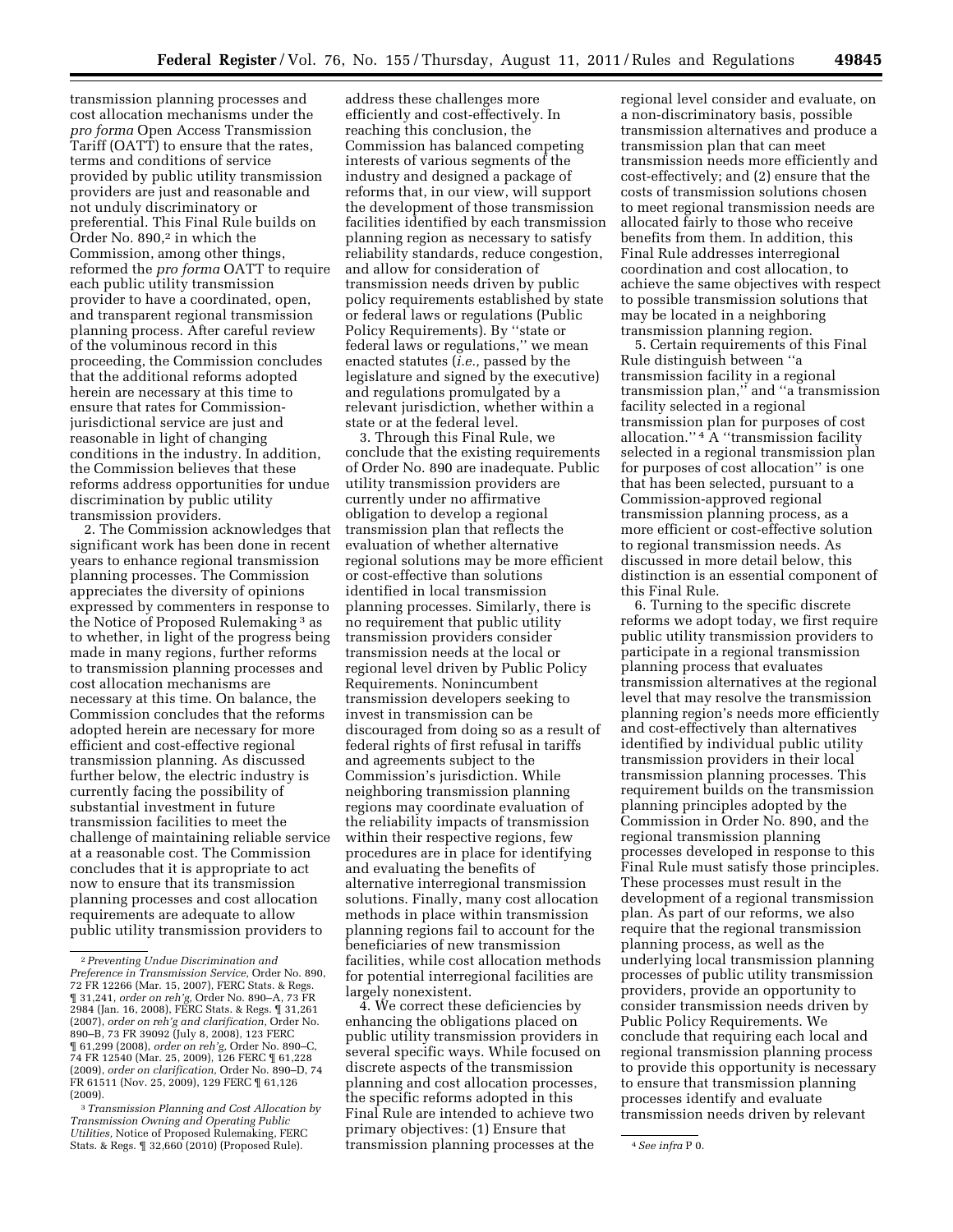Public Policy Requirements, and support more efficient and cost-effective achievement of those requirements.

7. Second, we direct public utility transmission providers to remove from their OATTs or other Commissionjurisdictional tariffs and agreements any provisions that grant a federal right of first refusal to transmission facilities that are selected in a regional transmission plan for purposes of cost allocation.5 We conclude that leaving federal rights of first refusal in place for these facilities would allow practices that have the potential to undermine the identification and evaluation of a more efficient or cost-effective solution to regional transmission needs, which in turn can result in rates for Commissionjurisdictional services that are unjust and unreasonable or otherwise result in undue discrimination by public utility transmission providers. To implement the elimination of such federal rights of first refusal, we adopt below a framework that requires, among other things, the development of qualification criteria and protocols for the submission and evaluation of transmission proposals. In addition, as described in section III.B.3, we also require each public utility transmission provider to amend its OATT to describe the circumstances and procedures under which public utility transmission providers in the regional transmission planning process will reevaluate the regional transmission plan to determine if delays in the development of a transmission facility selected in a regional transmission plan for purposes of cost allocation require evaluation of alternative solutions, including those the incumbent transmission provider proposes, to ensure the incumbent can meet its reliability needs or service obligations. This requirement, however, applies only to transmission facilities that are selected in a regional transmission plan for purposes of cost allocation and not, for example, to transmission facilities in local transmission plans that are merely ''rolled up'' and listed in a regional transmission plan without going through an analysis at the regional level, and therefore, not eligible for regional cost allocation.

8. Third, we require public utility transmission providers to improve coordination across regional transmission planning processes by developing and implementing, through their respective regional transmission planning process, procedures for joint evaluation and sharing of information regarding the respective transmission

needs of transmission planning regions and potential solutions to those needs. These procedures must provide for the identification and joint evaluation by neighboring transmission planning regions of interregional transmission facilities to determine if there are more efficient or cost-effective interregional transmission solutions than regional solutions identified by the neighboring transmission planning regions. To facilitate the joint evaluation of interregional transmission facilities, we require the exchange of planning data and information between neighboring transmission planning regions at least annually.

9. Finally, we require public utility transmission providers to have in place a method, or set of methods, for allocating the costs of new transmission facilities selected in a regional transmission plan for purposes of cost allocation. We also require public utility transmission providers in each transmission planning region to have, together with the public utility transmission providers in a neighboring transmission planning region, a common method, or set of methods, for allocating the costs of a new interregional transmission facility that is jointly evaluated by the two or more transmission planning regions in their interregional transmission coordination procedures. Given the fact that a determination by the transmission planning process to select a transmission facility in a plan for purposes of cost allocation will necessarily include an evaluation of the benefits of that facility, we require that transmission planning and cost allocation processes be aligned. Further, all regional and interregional cost allocation methods must be consistent with regional and interregional cost allocation principles, respectively, adopted in this Final Rule. Nothing in this Final Rule requires either interconnectionwide planning or interconnectionwide cost allocation.

10. The cost allocation reforms adopted today, and the cost allocation principles that each proposed regional and interregional cost allocation method or methods must satisfy, seek to address the potential opportunity for free ridership inherent in transmission services, given the nature of power flows over an interconnected transmission system. In particular, the principles-based approach requires that all regional and interregional cost allocation methods allocate costs for new transmission facilities in a manner that is at least roughly commensurate with the benefits received by those who will pay those costs. Costs may not be

involuntarily allocated to entities that do not receive benefits.6 In addition, the Commission finds that participant funding is permitted, but not as a regional or interregional cost allocation method.

11. As noted above, the various specific reforms adopted in this Final Rule are designed to work together to ensure an opportunity for more transmission projects to be considered in the transmission planning process on an equitable basis and increase the likelihood that those transmission facilities selected in a regional transmission plan for purposes of cost allocation are the more efficient or costeffective solutions available. At its core, the set of reforms adopted in this Final Rule require the public utility transmission providers in a transmission planning region, in consultation with their stakeholders, to create a regional transmission plan. This plan will identify transmission facilities that more efficiently or cost-effectively meet the region's reliability, economic and Public Policy Requirements. To meet such requirements more efficiently and cost-effectively, the regional transmission plan must reflect a fair consideration of transmission facilities proposed by nonincumbents, as well as interregional transmission facilities. The regional transmission plan must also include a clear cost allocation method or methods that identify beneficiaries for each of the transmission facilities selected in a regional transmission plan for purposes of cost allocation, in order to increase the likelihood that such transmission facilities will actually be constructed.

12. The transmission planning and cost allocation requirements in this Final Rule, like those of Order No. 890, are focused on the transmission planning *process,* and not on any substantive outcomes that may result from this process. Taken together, the requirements imposed in this Final Rule work together to remedy deficiencies in the existing requirements of Order No. 890 and enhance the ability of the transmission grid to support wholesale power markets. This, in turn, will fulfill our statutory obligation to ensure that Commission-jurisdictional services are provided at rates, terms, and conditions of service that are just and reasonable and not unduly discriminatory or preferential.

13. We acknowledge that public utility transmission providers in some

<sup>5</sup>*See infra* P 0.

<sup>&</sup>lt;sup>6</sup> However, it is possible that the developer of a facility selected in the regional transmission plan for purposes of cost allocation might decline to pursue regional cost allocation and, instead rely on participant funding. *See infra* P 723–729.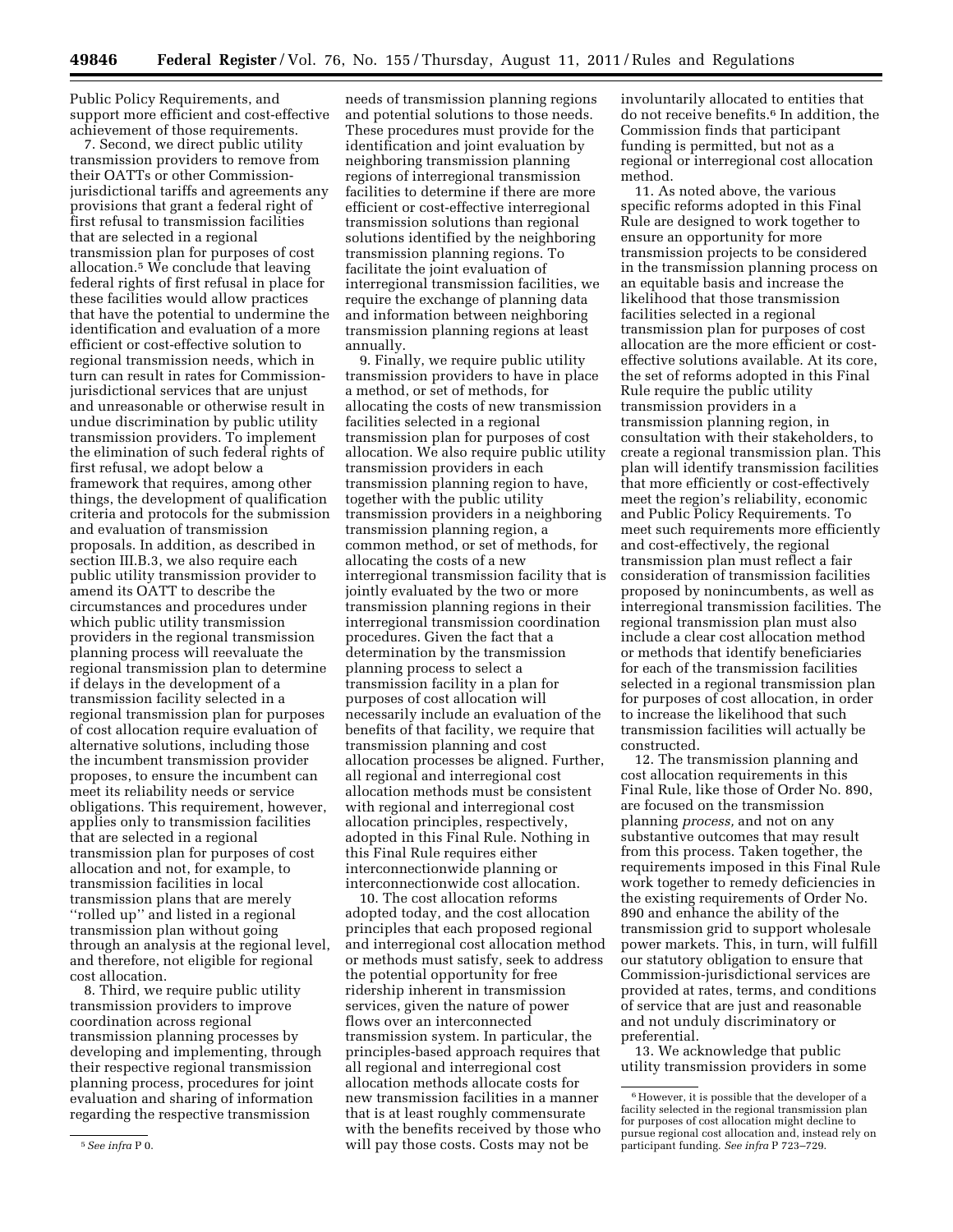transmission planning regions already may have in place transmission planning processes or cost allocation mechanisms that satisfy some or all of the requirements of this Final Rule. Our reforms are not intended to undermine progress being made in those regions, nor do we intend to undermine other planning activities that are being undertaken at the interconnection level. Rather, the Commission is acting here to identify a minimum set of requirements that must be met to ensure that all transmission planning processes and cost allocation mechanisms subject to its jurisdiction result in Commissionjurisdictional services being provided at rates, terms and conditions that are just and reasonable and not unduly discriminatory or preferential.

14. The Commission appreciates the significant work that will go into the preparation of compliance proposals in response to this Final Rule. To assist public utility transmission providers in their efforts to comply, the Commission directs its staff to hold informational conferences within 60 days of the effective date of this Final Rule to review and discuss the requirements imposed herein with interested parties. Moreover, as public utility transmission providers work with their stakeholders to prepare compliance proposals, the Commission encourages frequent dialogue with Commission staff to explore issues that are specific to each transmission planning region. The Commission will monitor progress being made.

# *A. Order Nos. 888 and 890*

15. In Order No. 888,7 issued in 1996, the Commission found that it was in the economic interest of transmission providers to deny transmission service or to offer transmission service to others on a basis that is inferior to that which they provide to themselves.8 Concluding that unduly discriminatory and anticompetitive practices existed in the electric industry and that, absent Commission action, such practices would increase as competitive pressures in the industry grew, the Commission in Order No. 888 and the accompanying

*pro forma* OATT implemented open access to transmission facilities owned, operated, or controlled by a public utility.

16. As part of those reforms, Order No. 888 and the *pro forma* OATT set forth certain minimum requirements for transmission planning. For example, the *pro forma* OATT required a public utility transmission provider to account for the needs of its network customers in its transmission planning activities on the same basis as it provides for its own needs.9 The *pro forma* OATT also required that new facilities be constructed to meet the transmission service requests of long-term firm pointto-point customers.10 While Order No. 888–A went on to encourage utilities to engage in joint and regional transmission planning with other utilities and customers, it did not require those actions.11

17. In early 2007, the Commission issued Order No. 890 to remedy flaws in the *pro forma* OATT that the Commission identified based on the decade of experience since the issuance of Order No. 888. Among other things, the Commission found that *pro forma*  OATT obligations related to transmission planning were insufficient to eliminate opportunities for undue discrimination in the provision of transmission service. The Commission stated that particularly in an era of increasing transmission congestion and the need for significant new transmission investment, it could not rely on the self-interest of transmission providers to expand the grid in a not unduly discriminatory manner. Among other shortcomings in the *pro forma*  OATT, the Commission pointed to the lack of clear criteria regarding the transmission provider's planning obligation; the absence of a requirement that the overall transmission planning process be open to customers, competitors, and state commissions; and the absence of a requirement that key assumptions and data underlying transmission plans be made available to customers.

18. In light of these findings, one of the primary goals of the reforms undertaken in Order No. 890 was to address the lack of specificity regarding how stakeholders should be treated in the transmission planning process. To remedy the potential for undue discrimination in transmission planning activities, the Commission required

each public utility transmission provider to develop a transmission planning process that satisfies nine principles and to clearly describe that process in a new attachment to its OATT (Attachment K). The Order No. 890 transmission planning principles are: (1) Coordination; (2) openness; (3) transparency; (4) information exchange; (5) comparability; (6) dispute resolution; (7) regional participation; (8) economic planning studies; and (9) cost allocation for new projects.12

19. The transmission planning reforms adopted in Order No. 890 apply to all public utility transmission providers, including Commissionapproved RTOs and ISOs. The Commission stated that it expected all non-public utility transmission providers to participate in the local transmission planning processes required by Order No. 890, and that reciprocity dictates that non-public utility transmission providers that take advantage of open access due to improved planning should be subject to the same requirements as public utility transmission providers.13 The Commission stated that a coordinated, open, and transparent regional planning process cannot succeed unless all transmission owners participate. However, the Commission did not invoke its authority under FPA section 211A, which allows the Commission to require an unregulated transmitting utility (*i.e.,* a non-public utility transmission provider) to provide transmission services on a comparable and not unduly discriminatory or preferential basis.14 The Commission instead stated that if it found, on the appropriate record, that non-public utility transmission providers are not participating in the transmission planning processes required by Order No. 890, then the Commission may exercise its authority under FPA section 211A on a case-by-case basis.

20. On December 7, 2007, pursuant to Order No. 890, most public utility transmission providers and several nonpublic utility transmission providers submitted compliance filings that describe their proposed transmission

<sup>7</sup>*Promoting Wholesale Competition Through Open Access Non-Discriminatory Transmission Services by Public Utilities; Recovery of Stranded Costs by Public Utilities and Transmitting Utilities,*  Order No. 888, 61 FR 21540 (May 10, 1996), FERC Stats. & Regs. ¶ 31,036 (1996), *order on reh'g,* Order No. 888–A, 62 FR 12274 (Mar. 14, 1997), FERC Stats. & Regs. ¶ 31,048, *order on reh'g,* Order No. 888–B, 81 FERC ¶ 61,248 (1997), *order on reh'g,*  Order No. 888–C, 82 FERC ¶ 61,046 (1998), *aff'd in relevant part sub nom. Transmission Access Policy Study Group* v. *FERC,* 225 F.3d 667 (DC Cir. 2000), *aff'd sub nom. New York* v. *FERC,* 535 U.S. 1 (2002).

<sup>8</sup>Order No. 888, FERC Stats. & Regs. at 31,682.

<sup>9</sup>*See* Section 28.2 of the *pro forma* OATT. 10*See* Sections 13.5, 15.4, and 27 of the *pro forma*  OATT.

<sup>11</sup>Order No. 888–A, FERC Stats. & Regs. at 30,311.

<sup>12</sup>Order No. 890, FERC Stats. & Regs. ¶ 31,241 at P 418–601.

<sup>13</sup> *Id.* P 441.

<sup>14</sup>FPA section 211A(b) provides, in pertinent part, that ''the Commission may, by rule or order, require an unregulated transmitting utility to provide transmission services—(1) at rates that are comparable to those that the unregulated transmitting utility charges itself; and (2) on terms and conditions (not relating to rates) that are comparable to those under which the unregulated transmitting utility provides transmission services to itself and that are not unduly discriminatory or preferential.'' 16 U.S.C. 824j.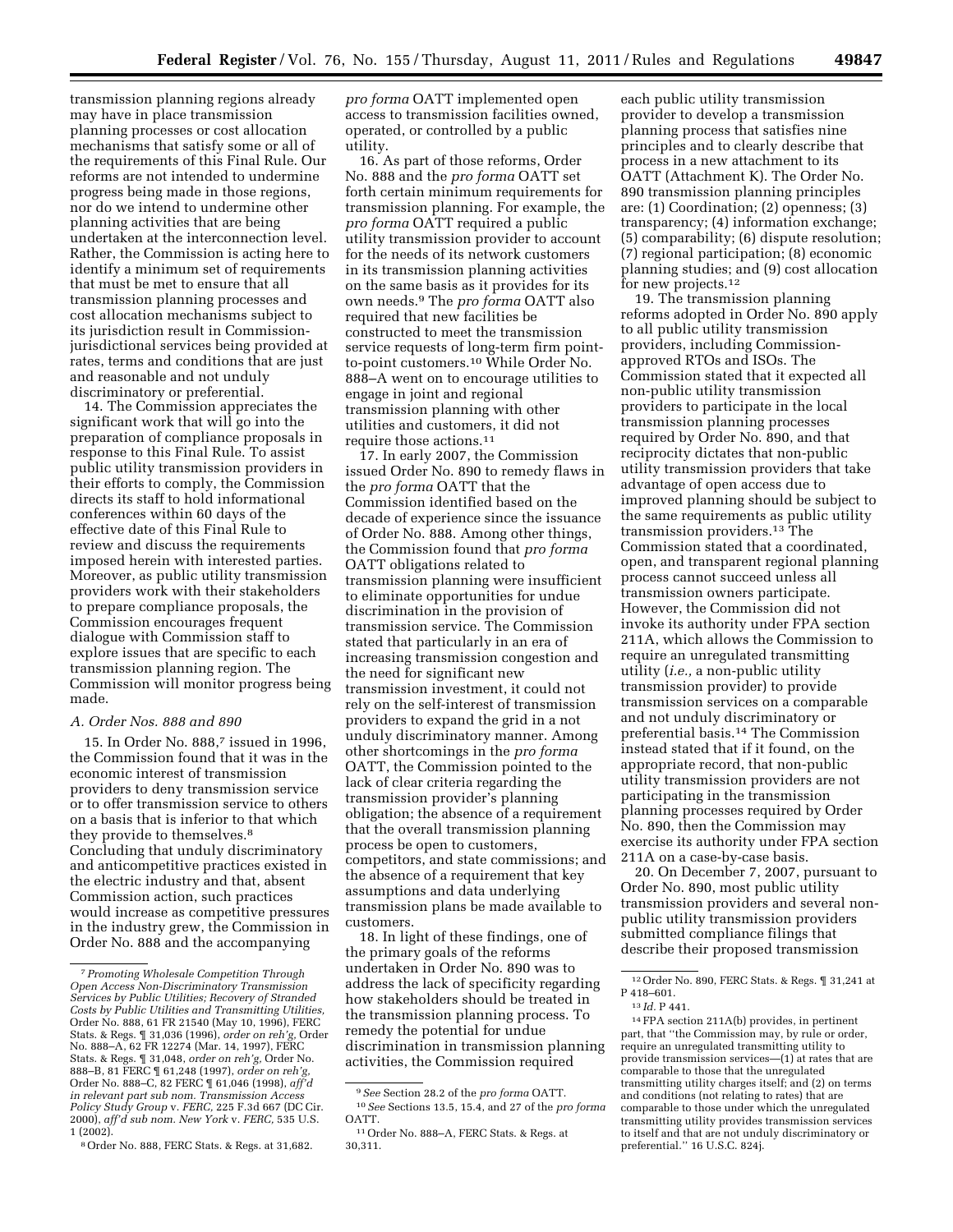planning processes.15 The Commission addressed these filings in a series of orders that were issued throughout 2008. Generally, the Commission accepted the compliance filings to be effective on December 7, 2007, subject to further compliance filings as necessary for the proposed transmission planning processes to satisfy the nine Order No. 890 transmission planning principles. The Commission issued additional orders on Order No. 890 transmission planning compliance filings in the spring and summer of 2009.

21. As a result of these compliance filings, regional transmission organization (RTO) and independent system operators (ISO) have enhanced their regional transmission planning processes, making them more open, transparent, and inclusive. Regions of the country outside of RTO and ISO regions also have made significant strides with respect to transmission planning by working together to enhance existing, or create new, regional transmission planning processes.16 These improvements to transmission planning processes have given stakeholders the ability to participate in the identification of regional transmission needs and corresponding solutions, thereby facilitating the development of more efficient and cost-effective transmission expansion plans. This Final Rule expands upon the reforms begun in Order No. 890 by addressing new concerns that have become apparent in the Commission's ongoing monitoring of these matters.

# *B. Technical Conferences and Notice of Request for Comments on Transmission Planning and Cost Allocation*

22. In several of the above-noted orders issued in 2008 and early 2009 on filings submitted to comply with the Order No. 890 transmission planning requirements, the Commission stated that it would continue to monitor implementation of these transmission planning processes. The Commission also announced its intention to convene regional technical conferences in 2009.

23. Consistent with the Commission's announcement, Commission staff in September 2009 convened three regional technical conferences in Philadelphia, Atlanta, and Phoenix, respectively. The focus of the technical conferences was to: (1) Determine the progress and benefits realized by each transmission provider's transmission planning process, obtain customer and other stakeholder input, and discuss any areas that may need improvement; (2) examine whether existing transmission planning processes adequately consider needs and solutions on a regional or interconnectionwide basis to ensure adequate and reliable supplies at just and reasonable rates; and (3) explore whether existing transmission planning processes are sufficient to meet emerging challenges to the transmission system, such as the development of interregional transmission facilities and the integration of large amounts of location-constrained generation. Issues discussed at the technical conferences included the effectiveness of the current transmission planning processes, the development of regional and interregional transmission plans, and the effectiveness of existing cost allocation methods used by transmission providers and alternatives to those methods.

24. Following these technical conferences, the Commission in October 2009 issued a Notice of Request for Comments.17 The October 2009 Notice presented numerous questions with respect to enhancing regional transmission planning processes and allocating the cost of transmission. In response to the October 2009 Notice, the Commission received 107 initial comments and 45 reply comments.

### *C. Additional Developments Since Issuance of Order No. 890*

25. Other developments with important implications for transmission planning have occurred amid the abovenoted Order No. 890 compliance efforts on transmission planning and as the Commission gathered information through the technical conferences and the October 2009 Notice discussed above.

26. For example, in February 2009, Congress enacted the American Recovery and Reinvestment Act (ARRA), which provided \$80 million for the U.S. Department of Energy (DOE), in coordination with the Commission, to support the development of

interconnection-based transmission plans for the Eastern, Western, and Texas interconnections. In seeking applications for use of those funds, DOE described the initiative as intended to: Improve coordination between electric industry participants and states on the regional, interregional, and interconnectionwide levels with regard to long-term electricity policy and planning; provide better quality information for industry planners and state and federal policymakers and regulators, including a portfolio of potential future supply scenarios and their corresponding transmission requirements; increase awareness of required long-term transmission investments under various scenarios, which may encourage parties to resolve cost allocation and siting issues; and facilitate and accelerate development of renewable energy or other low-carbon generation resources.18

27. In December 2009, DOE announced award selections for much of this ARRA funding. In each interconnection, applicants awarded funds under what DOE defined as Topic A are responsible for conducting interconnection-level analysis and transmission planning. Applicants awarded funds under Topic B are to facilitate greater cooperation among states within each interconnection to guide the analyses and planning performed under Topic A.19 Broad participation in sessions to date related to this initiative suggest that the availability of federal funds to pursue these goals has increased awareness of the potential for greater coordination among regions in transmission planning.

28. In describing the activities undertaken under this transmission analysis and planning initiative, DOE staff leading the project has explained that its activities are based on the premise that the electricity industry faces a major long-term challenge in ensuring an adequate, affordable and environmentally sensitive energy supply and that an open, transparent, inclusive, and collaborative process for transmission planning is essential to securing this energy supply.20 To that end, DOE staff has stressed that all stakeholders need to be involved in

<sup>15</sup>A small number of public utility transmission providers were granted extensions.

<sup>16</sup>The regional transmission planning processes that public utility transmission providers in regions outside of RTOs and ISOs have relied on to comply with certain requirements of Order No. 890 are the North Carolina Transmission Planning Collaborative, Southeast Inter-Regional Participation Process, SERC Reliability Corporation, ReliabilityFirst Corporation, Mid-Continent Area Power Pool, Florida Reliability Coordination Council, WestConnect, ColumbiaGrid, and Northern Tier Transmission Group.

<sup>17</sup>Federal Energy Regulatory Commission, Notice of Request for Comments, Transmission Planning Processes under Order No. 890; Docket No. AD09– 8–000, October 8, 2009 (October 2009 Notice).

<sup>18</sup> Department of Energy, *Recovery Act—Resource Assessment and Interconnection-Level Transmission Analysis and Planning Funding* 

<sup>&</sup>lt;sup>19</sup> *Id.* at 4–8. *<sup>20</sup>* Department of Energy, "*DOE Initiative Regarding Interconnection-Level Transmission Analysis and Planning;''* presented at the NGA Transmission Roundtable by David Meyer of DOE's Office of Electricity Delivery and Energy Reliability, January 25, 2011.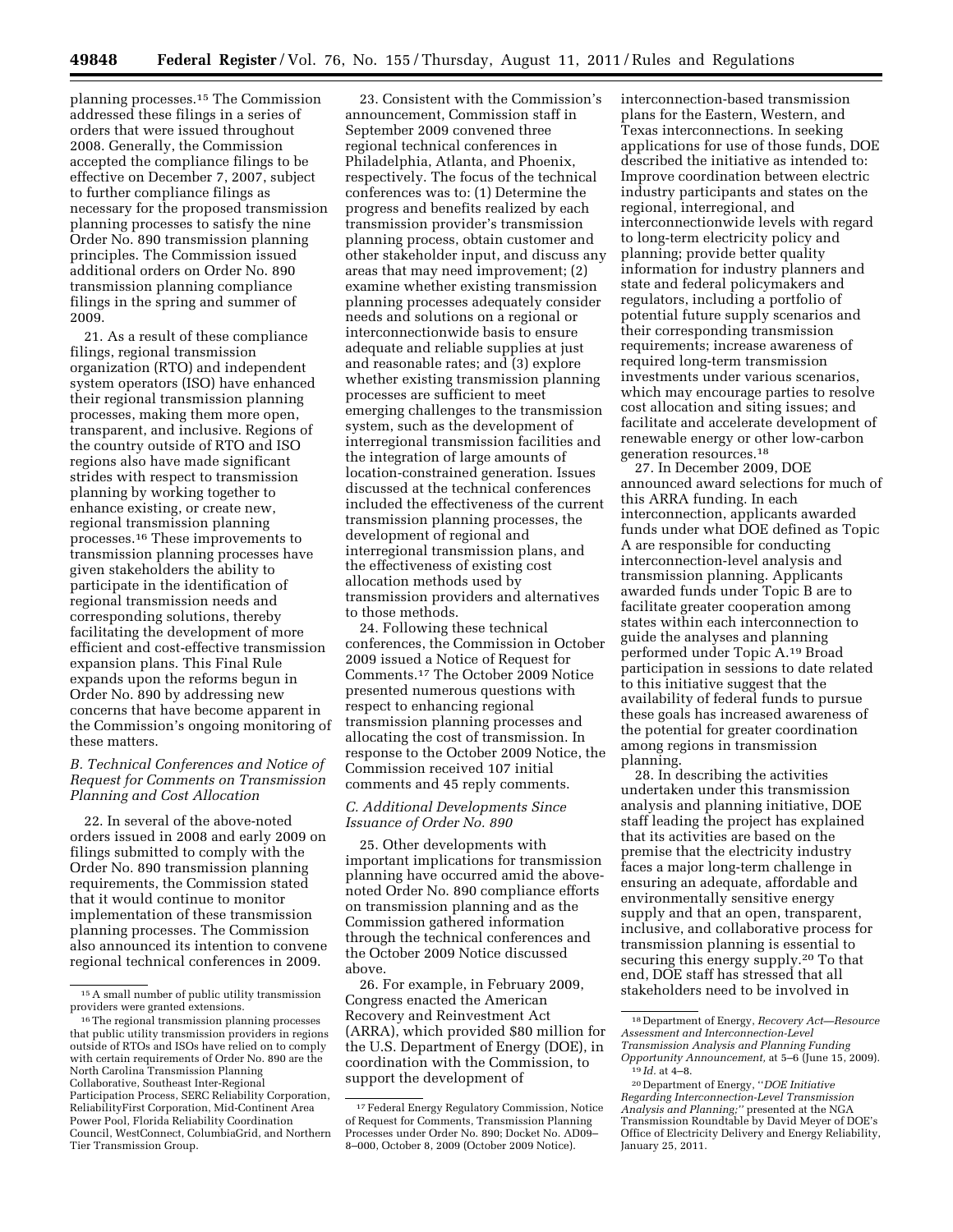assessing options to meeting this future need and that ARRA funds are ''seed money'' to help establish capabilities to address transmission planning issues.21 In DOE staff's view, the goal of this funding is to help planners develop a portfolio of long-term energy supply and demand for future needs and associated transmission requirements to assess the implications of these alternative future energy scenarios and identify facilities appropriate for consideration in the development of long-term infrastructure plans. Key deliverables of the DOEfunded planning activities are 10- and 20-year plans that analyze the transmission needs of each interconnection under a range of scenarios.

29. While the results of these planning efforts are not yet available, there is already a growing body of evidence that, in DOE's words, ''[s]ignificant expansion of the transmission grid will be required under any future electric industry scenario.'' 22 In its most recent Long-Term Reliability Assessment, North American Electric Reliability Corporation (NERC) identifies 39,000 circuit-miles of projected high-voltage transmission over the next 10 years.23 NERC estimates that roughly a third of these transmission facilities will be needed to integrate variable and renewable generation.24 Much of this investment in renewable generation is being driven by renewable portfolio standards adopted by states. Some 28 states and the District of Columbia have now adopted renewable portfolio standard measures. In addition, there are 9 states with nonbinding goals. The key difference is that the states with requirements usually have financial penalties for noncompliance, known as alternative compliance payments. States with nonbinding goals usually have no financial penalty, although some have instituted financial incentives for meeting the goal (*e.g.,* Virginia). These measures typically require that a certain percentage of energy sales (MWh) or installed capacity (MW) come from renewable energy resources, with the target level and qualifying resources varying among the renewable portfolio standard measures. Most of these portfolio standards are set to increase annually, further amplifying the potential need for transmission facilities.

## **II. The Need for Reform**

#### *A. Proposed Rule*

30. In light of the changes occurring within the electric industry, and based on the Commission's experience in implementing Order No. 890 and comments submitted in response to the October 2009 Notice, the Commission issued the Proposed Rule on June 17, 2010 identifying further reforms to the *pro forma* OATT in the areas of transmission planning and cost allocation. These reforms, discussed in detail below, were aimed at ensuring that the transmission planning and cost allocation requirements established in Order No. 890 continue to result in the provision of Commission-jurisdictional service at rates, terms and conditions that are just and reasonable and not unduly discriminatory or preferential. The Commission received roughly 5,700 pages of initial and reply comments in response. Based on these comments, the Commission concludes that amendment of the transmission planning and cost allocation requirements established in Order No. 890 is necessary at this time to ensure that Commissionjurisdictional services are provided at rates, terms and conditions that are just and reasonable and not unduly discriminatory or preferential.

31. The Commission noted in the Proposed Rule that transmission planning processes, particularly at the regional level, have seen substantial improvement through compliance with Order No. 890. However, the Commission explained that changes in the nation's electric power industry since issuance of Order No. 890 required the Commission to consider additional reforms to transmission planning and cost allocation to reflect these new circumstances. The Commission stated its intention was not to disrupt the progress being made with respect to transmission planning and investment in transmission infrastructure, but rather to address remaining deficiencies in transmission planning and cost allocation processes so that the transmission grid can better support wholesale power markets and thereby ensure that Commissionjurisdictional services are provided at rates, terms and conditions that are just and reasonable and not unduly discriminatory or preferential.

#### *B. Comments*

32. A number of commenters generally support the Commission's decision to initiate a rulemaking proceeding that proposes reforms to the transmission planning and cost

allocation processes.25 Several of these commenters state that inadequate transmission planning and cost allocation processes have impeded the development of transmission infrastructure.26

33. For example, Transmission Dependent Utility Systems state that they support the primary objective of the Proposed Rule to correct deficiencies in transmission planning and cost allocation processes so that the transmission grid can better support wholesale markets and ensure that jurisdictional services are provided at rates, terms, and conditions that are just and reasonable and not unduly discriminatory or preferential. Exelon argues that the current system of disconnected priorities and mixed criteria is simply not working. Pennsylvania PUC encourages the Commission to eliminate the current uncertainty regarding planning and paying for future transmission expansion and upgrades.

34. MidAmerican adds that transmission has grown from an industry sector focused on rebuilds, reliability improvements on existing infrastructure, and construction of generation-dependent interconnection facilities, to one where new and upgraded transmission infrastructure is necessary to effectuate the expansion of regional power markets, promote a more reliable transmission system, accommodate increasing reliance on renewable generation sources, and address the uncertainty of the future role of existing conventional generation. AWEA contends that existing processes for planning and paying for transmission are not sufficient to meet the emerging challenges to the transmission system. AWEA argues that many cost allocation methodologies, as they are applied today, are flawed, which together with the fragmented and short-term transmission planning regimes prevalent today, have often

 $21$  *Id.* 

<sup>22</sup> Department of Energy, *20% Wind Energy by 2030,* at 93 (July 2008).

<sup>23</sup>NERC 2010 Assessment at 22. 24 *Id.* at 24.

<sup>25</sup>*E.g.,* 26 Public Interest Organizations; AEP; American Transmission; AWEA; Anbaric and PowerBridge; Atlantic Grid; Colorado Independent Energy Association; Conservation Law Foundation; Duke; East Texas Cooperatives; Energy Future Coalition; Exelon; Gaelectric; Green Energy Express and 21st Century; Iberdrola Renewables; Imperial Irrigation District; Integrys; ISO New England; ITC Companies; MidAmerican; Multiparty Commenters; National Audubon Society; National Grid; New York ISO; New York PSC; NextEra; Northwest & Intermountain Power Producers Coalition; Old Dominion Electric Cooperative; Pennsylvania PUC; Ignacio Perez-Arriaga; Senators Dorgan and Reid; SPP; Transmission Access Policy Study Group; Transmission Dependent Utility Systems; Western Grid Group; Wind Coalition; WIRES; and Wisconsin Electric.

<sup>26</sup>*E.g.,* AEP; AWEA; Exelon; Iberdrola Renewables; ITC Companies; MidAmerican; and NextEra.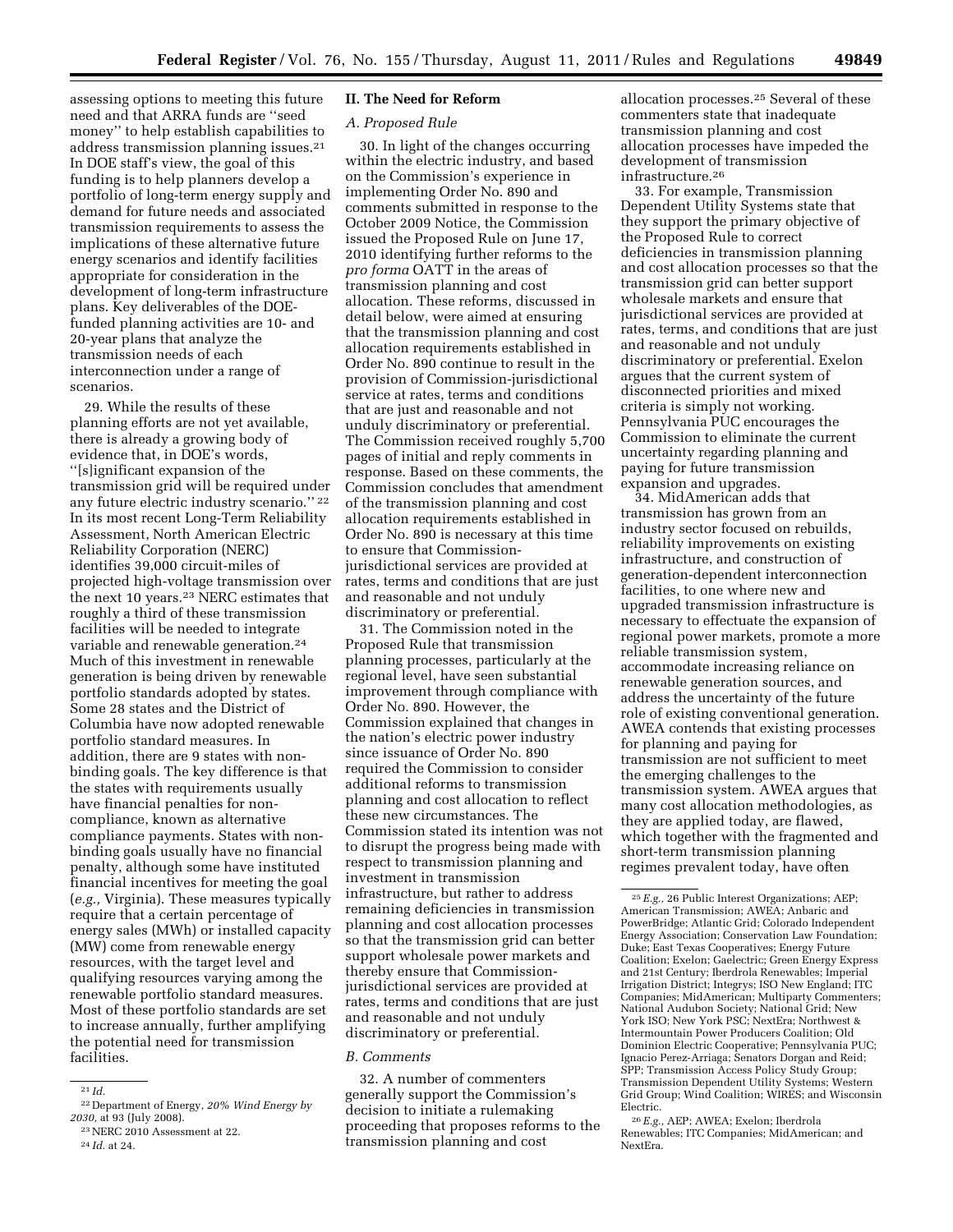stifled investment in, or otherwise led to the inefficient use and inadequate expansion of the nation's transmission network. Senators Dorgan and Reid state that better coordination of regional transmission planning and clarifying cost allocation are two important steps in overcoming hurdles to developing the nation's vast renewable energy resources and providing clean energy jobs. National Grid contends that the creation of a robust transmission system is imperative to achieving important policy goals, environmental objectives, market efficiencies, and the integration of renewable and distributed resources into electric power markets.

35. NextEra agrees on reply that there is a need for generic reform at this time, stating that there is a sufficient basis for the Commission to proceed with a rulemaking proceeding and that there is ample evidence of the pressing need to enhance the transmission grid. NextEra states that the Proposed Rule demonstrates how and why existing transmission planning and cost allocation rules are inadequate.

36. A number of commenters provide specific examples of developments that further demonstrate the need for reform. Colorado Independent Energy Association states that, in WestConnect, regional transmission providers are not ignoring the problem of transmission constraints, but that development of transmission facilities is not being undertaken and, second, transmission facilities are not being properly sized. In its view, the problems can be traced to the absence of cost allocation methods or the lack of means for identifying the most needed projects and pursuing them to completion.

37. Iberdrola Renewables contends that the lack of transmission expansion in the MISO has led to significant congestion in areas with extensive operating wind generation. It states that the MISO has reported that wind curtailments primarily caused by congestion averaged five percent for the first six months of 2010 compared with 2 percent on average in 2009. Exelon adds that the lack of coordination between the MISO and PJM transmission planning regions has resulted in a significant increase in the out-of-merit dispatch of generation on the Commonwealth Edison system to maintain NERC reliability requirements. Exelon states that these events have increased from 31 in 2006 to 280 in 2009, and they result in higher costs on the system and excessive wear and tear on equipment.

38. Brattle Group states that it has identified approximately 130 mostly conceptual and often overlapping

planned transmission projects throughout the country with a total cost of over \$180 billion.27 It contends that a large portion of these projects will not be built due to overlaps and deficiencies in transmission planning and cost allocation processes. Brattle Group states that many of the benefits associated with economic and public policy projects are difficult to quantify and, without changes to transmission planning and cost allocation processes, many of these projects may fail to gain the needed support for approval, permitting, and cost recovery.

39. Other commenters question the need for Commission action at this time, urging the Commission to be more rigorous in its proposed findings and holdings and arguing that the Proposed Rule is not supported by substantial evidence.28 Large Public Power Council disagrees with the Commission's assertions in the Proposed Rule that state that renewable portfolio standards have contributed to the need for new transmission. Large Public Power Council states that the Commission offers no factual evidence to support its assertions 29 and that the evidence available actually weighs against the Commission. Large Public Power Council states that renewable portfolio standards have not increased meaningfully since the Commission issued Order No. 890. Furthermore, Large Public Power Council cites a report produced by Edison Electric Institute that states that the members of Edison Electric Institute are making significant and growing investments in transmission infrastructure, including interstate projects and projects that will facilitate the integration of renewable resources. Moreover, Large Public Power Council contends that the Commission offers no evidence that the

29Citing Proposed Rule, FERC Stats. & Regs. ¶ 32,660 at P 148–154 (Large Public Power Council cites to the following two assertions in the Proposed Rule: ''Further expansion of regional power markets has led to a growing need for new transmission facilities that cross several utility, RTO, ISO or other regions.'' (Proposed Rule, FERC Stats. & Regs. ¶ 32,660 at P 150); and ''\* \* \* the increasing adoption of state resource policies, such as renewable portfolio standard measures, has contributed to rapid growth of location-constrained renewable energy resources that are frequently remote from load centers, as well as a growing need for new transmission facilities across several utility and/or RTO or ISO regions.'' (Proposed Rule, FERC Stats. & Regs. ¶ 32,660 at P 151)).

reforms of the type proposed are a necessary or satisfactory solution to the perceived problem.

40. Replying to commenters that stress the need for reform, discussed above, several commenters argue that none provides evidence supporting the need for a nationwide rule at this time.30 Ad Hoc Coalition of Southeastern Utilities states that commenters such as Exelon and Multiparty Commenters provide only anecdotes supporting their contention that there is a need to reform transmission planning and cost allocation processes, and argues that these individual issues can be addressed on a case-specific basis rather than through generic rules. Joined by Southern Companies, Ad Hoc Coalition of Southeastern Utilities argues that factual allegations of transmission expansion deficiencies are not applicable to the Southeast, pointing to their robust transmission grid. They state that, to the extent these allegations raise issues for other regions, then they should be addressed within those regions and that these issues do not merit nationwide treatment.31 Additionally, Ad Hoc Coalition of Southeastern Utilities asserts that existing planning processes under Order No. 890 have not been in place long enough to determine whether reforms are needed, and other commenters assert that existing planning processes are working well.32 PSEG Companies assert that the real issue is the siting process, which makes it difficult to actually build projects even if they are truly needed to maintain system reliability.

41. Indianapolis Power & Light states that the Commission has not undertaken any type of analysis to find out what needs to be built, where it needs to be built, and who needs to build it. Indianapolis Power & Light asserts that the Commission has not looked closely at the different regions of the country to determine which areas could benefit from the new proposed reforms. Indianapolis Power & Light states that the Commission has not sufficiently demonstrated a need for this rulemaking and should consider whether its broadbased application is necessary in the first place. San Diego Gas & Electric recommends that the Commission not issue a Final Rule at this time, arguing

<sup>27</sup>Brattle Group, Attachment at 5.

<sup>28</sup>*E.g.,* Ad Hoc Coalition of Southeastern Utilities; Salt River Project; Large Public Power Council (each commenter cites *National Fuel Gas Supply Corp.* v. *FERC,* 468 F.3d 831 (DC Cir. 2006) (*National Fuel*)); Large Public Power Council (citing *Associated Gas Distrib.* v. *FERC,* 824 F.2d 981 (DC Cir. 1985) (*Associated Gas Distributors*)); PSEG Companies; Salt River Project; and San Diego Gas & Electric.

<sup>30</sup>*E.g.,* Ad Hoc Coalition of Southeastern Utilities; Large Public Power Council; San Diego Gas & Electric; and Southern Companies.

<sup>31</sup>Ad Hoc Coalition of Southeastern Utilities, Large Public Power Council and Southern Companies cite to *Associated Gas Distributors,* 824 F.2d 981 at 1019.

<sup>32</sup>*E.g.,* PSEG Companies and Salt River Project.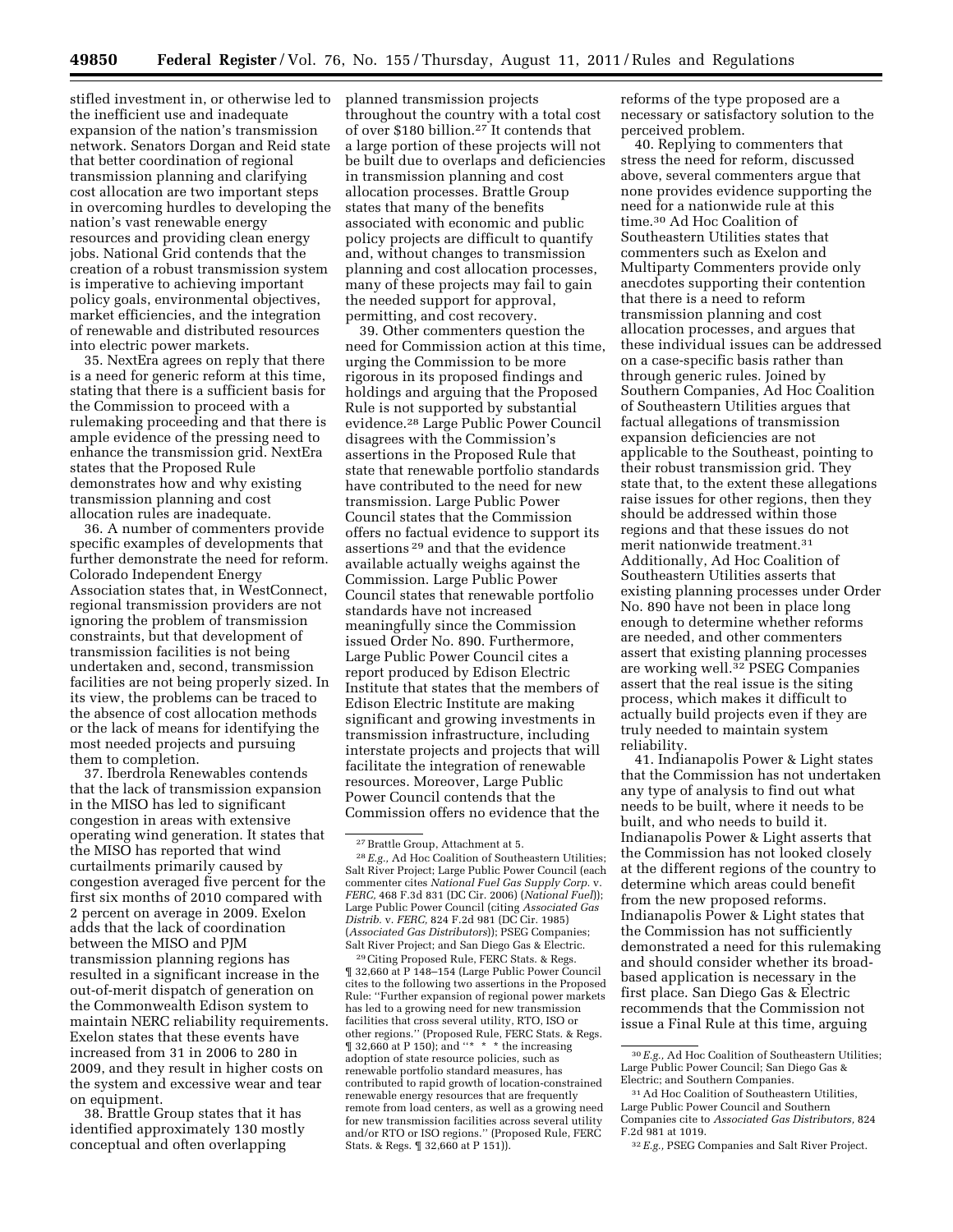that doing so based on the current proposals would disrupt and delay the build-out of the transmission grid and cause transmission providers to redirect resources away from that primary objective to the inevitable legal and compliance challenges to this Final Rule.

# *C. Commission Determination*

42. The Commission concludes that it is appropriate to act at this time to adopt the package of reforms contained in this Final Rule. Our review of the record, as well as the recent studies discussed above, indicates that the transmission planning and cost allocation requirements established in Order No. 890 provide an inadequate foundation for public utility transmission providers to address the challenges they are currently facing or will face in the near future. Although focused on discrete aspects of transmission planning and cost allocation processes, the reforms adopted in this Final Rule are designed to work together to ensure an opportunity for more transmission projects to be considered in the transmission planning process on an equitable basis and increase the likelihood that transmission facilities in the transmission plan will move forward to construction. The Commission's actions today therefore will enhance the ability of the transmission grid to support wholesale power markets and, in turn, ensure that Commission-jurisdictional transmission services are provided at rates, terms, and conditions that are just and reasonable and not unduly discriminatory or preferential.

43. The Commission acknowledges that transmission planning processes have seen substantial improvements, particularly at the regional level, in the relatively short time since the issuance of Order No. 890. Moreover, as some commenters note, transmission planning processes in many regions continue to evolve as public utility transmission providers and stakeholders explore new ways of addressing mutual needs. However, the Commission is concerned that the existing requirements of Order No. 890 regarding transmission planning and cost allocation are insufficient to ensure that this evolution will occur in a manner that ensures that the rates, terms and conditions of service by public utility transmission providers are just and reasonable and not unduly discriminatory. As a number of commenters contend, inadequate transmission planning and cost allocation requirements may be impeding the development of beneficial

transmission lines or resulting in inefficient and overlapping transmission development due to a lack of coordination, all of which contributes to unnecessary congestion and difficulties in obtaining more efficient or costeffective transmission service.

44. The increase in transmission investment in recent years, as noted in the report produced by Edison Electric Institute and cited by Large Public Power Council,<sup>33</sup> does not mitigate our need to act at this time. To the contrary, as discussed below, the recent increase in transmission investment supports issuance of this Final Rule to ensure that the Commission's transmission planning and cost allocation requirements are adequate to support more efficient and cost-effective investment decisions moving forward. In its report, Edison Electric Institute states that its members have steadily increased investment in transmission over the period from 2001 to 2009, resulting in approximately \$55.3 billion in new transmission facilities.34 NERC confirms the recent increase in investment in its 2010 Long-Term Reliability Assessment.35 This trend appears to be only the beginning of a longer-term period of investment in new transmission facilities. In another report commissioned by Edison Electric Institute, Brattle Group suggests that approximately \$298 billion of new transmission facilities will be required over the period from 2010 to 2030.36 NERC's analysis of the past 15 years of transmission development confirms the significant increase in future transmission investment, showing that additional transmission planned for construction during the next five years nearly triples the average miles that have historically been constructed.<sup>37</sup>

45. The need for additional transmission facilities is being driven, in large part, by changes in the generation mix. As NERC notes in its 2009 Assessment, existing and potential environmental regulation and state renewable portfolio standards are driving significant changes in the mix of generation resources, resulting in early retirements of coal-fired generation, an

36Transforming America's Power Industry at 37, *[http://www.eei.org/ourissues/finance/Documents/](http://www.eei.org/ourissues/finance/Documents/Transforming_Americas_Power_Industry.pdf)  [Transforming](http://www.eei.org/ourissues/finance/Documents/Transforming_Americas_Power_Industry.pdf)*\_*Americas*\_*Power*\_*Industry.pdf.* 

<sup>37</sup> NERC 2010 Long-Term Reliability Assessment at 25.

increasing reliance on natural gas, and large-scale integration of renewable generation.38 NERC has identified approximately 131,000 megawatts of new generation planned for construction over the next ten years, with the largest fuel-type growth in gasfired and wind generation resources.39 These shifts in the generation fleet increase the need for new transmission. Additionally, the existing transmission system was not built to accommodate this shifting generation fleet. Of the total miles of bulk power transmission under construction, planned, and in a conceptual stage, NERC estimates that 50 percent will be needed strictly for reliability and an additional 27 percent will be needed to integrate variable and renewable generation across North America.40

46. Rather than demonstrating a lack of need for action, as claimed by some commenters, the recent increases in constructed and planned transmission facilities supports issuance of this Final Rule at this time to ensure that the Commission's transmission planning and cost allocation requirements are adequate to support more efficient and cost-effective investment decisions. The increased focus on investment in new transmission projects makes it even more critical to implement these reforms to ensure that the more efficient or cost-effective projects come to fruition. The record in this proceeding and the reports cited above confirm that additional, and potentially significant, investment in new transmission facilities will be required in the future to meet reliability needs and integrate new sources of generation. It is therefore critical that the Commission act now to address deficiencies to ensure that more efficient or cost-effective investments are made as the industry addresses its challenges.

47. As explained below, each of the individual reforms adopted by the Commission is intended to address specific deficiencies in the Commission's existing transmission planning and cost allocation requirements. Through this package of reforms, the Commission seeks to ensure that each public utility transmission provider will work within its transmission planning region to create a regional transmission plan that identifies transmission facilities needed to meet reliability, economic and Public Policy Requirements, including fair

<sup>33</sup>Large Public Power Council (citing *Edison Electric Institute report, available at [http://](http://www.eei.org/ourissues/ElectricityTransmission/Documents/Trans_Project_lowres.pdf) [www.eei.org/ourissues/ElectricityTransmission/](http://www.eei.org/ourissues/ElectricityTransmission/Documents/Trans_Project_lowres.pdf)  [Documents/Trans](http://www.eei.org/ourissues/ElectricityTransmission/Documents/Trans_Project_lowres.pdf)*\_*Project*\_*lowres.pdf*). 34Edison Electric Institute at v.

<sup>35</sup>NERC 2010 Assessment at 25; *see also* Brattle Group, Attachment at 4 (noting rapid increase in transmission development, from \$2 billion annually in the 1990s to \$8 billion annual in 2008 and 2009).

<sup>38</sup>NERC 2009 Long-Term Reliability Assessment at 8; *see also supra* P 29 (summarizing current state

 $39\,\rm NERC$  2010 Long-Term Reliability Assessment at 12.

at 12. 40 *Id.* at 24.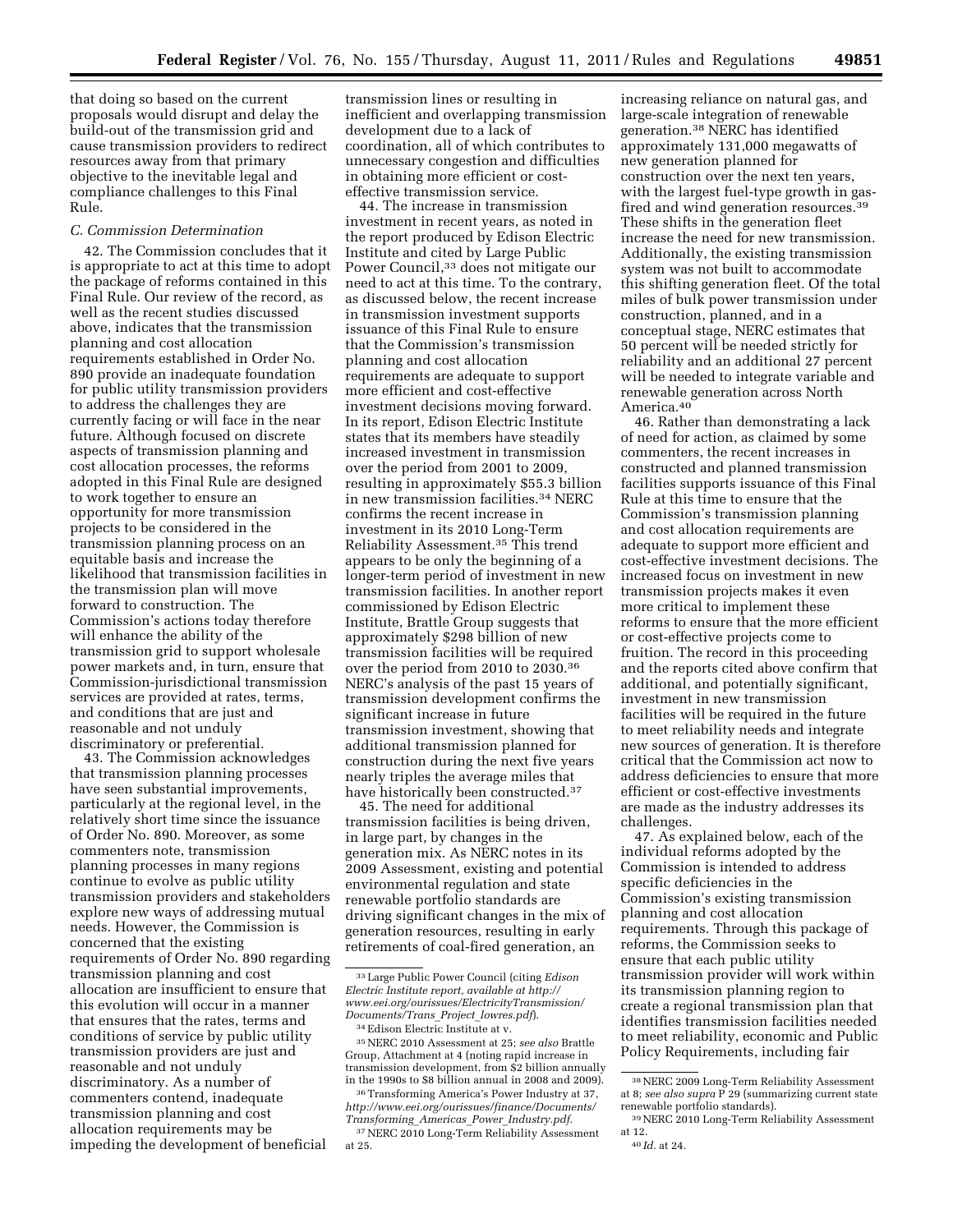consideration of lines proposed by nonincumbents, with cost allocation mechanisms in place to facilitate lines moving from planning to development. Although focused on particular aspects of the Commission's transmission planning and cost allocation requirements, these reforms are integrally related and should be understood as a package that is designed to reform processes and procedures that, if left in place, could result in Commission-jurisdictional services being provided at rates that are unjust and unreasonable and unduly discriminatory or preferential.

48. A number of commenters maintain that the Commission in the Proposed Rule failed to provide adequate evidence to support a finding under section 206 of the FPA that the reforms adopted in this Final Rule are necessary to ensure that Commissionjurisdictional services are provided at rates, terms and conditions that are just and reasonable and not unduly discriminatory or preferential. Section 313(b) of the FPA makes Commission findings of fact conclusive if they are supported by substantial evidence.<sup>41</sup> When applied in a rulemaking context, ''the substantial evidence test is identical to the familiar arbitrary and capricious standard.'' 42 The Commission thus must show that a ''reasonable mind might accept'' that the evidentiary record here is ''adequate to support a conclusion," 43 in this case that this Final Rule is needed ''to correct deficiencies in transmission planning and cost allocation processes,'' as described.44 In the legal authority sections throughout this Final Rule, the Commission discusses how the cases cited by commenters demonstrate that the Commission has met its burden.

49. Commenters that maintain that the Commission's proposal is not supported by substantial evidence demand that the Commission identify evidence that is far in excess of what a reasonable person would require. We thus disagree with such comments, including Indianapolis Power & Light's, that it is necessary for the Commission to determine what needs to be built, where it needs to be built, and who needs to build it. That is not, and is not required to be, the intent of this rulemaking. This rulemaking reforms processes and is not intended to address such questions. No commenter has contested the need for additional

transmission facilities, and numerous examples have been provided here of transmission planning and cost allocation impediments to the development of such facilities. Our intent here is to continue to ensure that public utility transmission providers use just and reasonable transmission planning processes and procedures, as required by Order Nos. 888 and 890, to provide for the needs of their transmission customers. Such planning may require public utility transmission providers—in consultation with stakeholders—to determine what needs to be built, where it needs to be built, and who needs to build it, but the Commission is not making such determinations here.

50. We also reject the characterization of factual examples presented to demonstrate the need for reform as anecdotal evidence. A wide range of concerns have been raised by commenters, and the Commission need not, and should not, wait for systemic problems to undermine transmission planning before it acts. The Commission must act promptly to establish the rules and processes necessary to allow public utility transmission providers to ensure planning of and investment in the right transmission facilities as the industry moves forward to address the many challenges it faces. Transmission planning is a complex process that requires consideration of a broad range of factors and an assessment of their significance over a period that can extend from present out to 20, 30 years or more in the future. In addition, the development of transmission facilities can involve long lead times and complex problems related to design, siting, permitting, and financing. Given the need to deal with these matters over a long time horizon, it is appropriate and prudent that we act at this time rather than allowing the types of problems described above to continue or to increase. In light of these conditions and as explained below, we find that it is reasonable to take generic action through this rulemaking proceeding.

51. A brief consideration of the two cases that commenters rely on to argue that the Commission has not satisfied the substantial evidence standard helps to demonstrate that the standard has been fully met. In *National Fuel,* the court found that the Commission had not met the substantial evidence standard when it sought to extend its standards of conduct that regulate natural gas pipelines' interactions with their marketing affiliates to their interactions with their non-marketing affiliates. The court noted that it had upheld the standards of conduct as

applied to pipelines and their marketing affiliates because the Commission had shown both a theoretical threat that pipelines could grant undue preferences to their marketing affiliates and evidence that such abuse had occurred.45 In finding that the Commission had not met the substantial evidence standard when seeking to extend the standards of conduct, the court noted that the Commission had not cited a single example of abuse by non-marketing affiliates. It concluded that the Commission relied either on examples of abuse or comments from the rulemaking that simply reiterated a theoretical potential for abuse.46 The court remanded the matter and noted that if the Commission chose to proceed it could even rely solely on a theoretical threat if it could show how the threat justified the costs that the rules would create.47

52. Our action in this Final Rule is entirely consistent with the standards that the court set forth in *National Fuel.*  We conclude that the narrow focus of current planning requirements and shortcomings of current cost allocation practices create an environment that fails to promote the more efficient and cost-effective development of new transmission facilities, and that addressing these issues is necessary to ensure just and reasonable rates. In other words, the problem that the Commission seeks to resolve represents a ''theoretical threat,'' in the words of the *National Fuel* decision, the features of which are discussed throughout the body of this Final Rule in the context of each of the reforms adopted here. This threat is significant enough to justify the requirement imposed by this Final Rule. It is not one that can be addressed adequately or efficiently through the adjudication of individual complaints. The problems that we seek to resolve here stem from the absence of planning processes that take a sufficiently broad view of both the tasks involved and the means of addressing them. Individual adjudications by their nature focus on discrete questions of a specific case. Rules setting forth general principles are necessary to ensure that adequate planning processes are in place.

53. Stated in another way, in the terminology of *National Fuel,* the remedy we adopt is justified sufficiently by the ''theoretical threat'' identified herein, even without ''record evidence of abuse.'' The actual experiences of problems cited in the record herein provide additional support for our

<sup>41</sup> 16 U.S.C. 825l(b). 42*Wisconsin Gas Co.* v. *FERC,* 770 F.2d 1144, 1156 (1985); *see also Associated Gas Distributors* v.

*FERC,* 824 F.2d 981 at 1018. 43 *Dickenson* v. *Zurko,* 527 U.S. 150, 155 (1999). 44Proposed Rule, FERC Stats & Regs. ¶ 32,660 at P 1.

<sup>45</sup>*National Fuel,* 468 F.3d 831 at 839.

<sup>46</sup> *Id.* at 841.

<sup>47</sup> *Id.* at 844.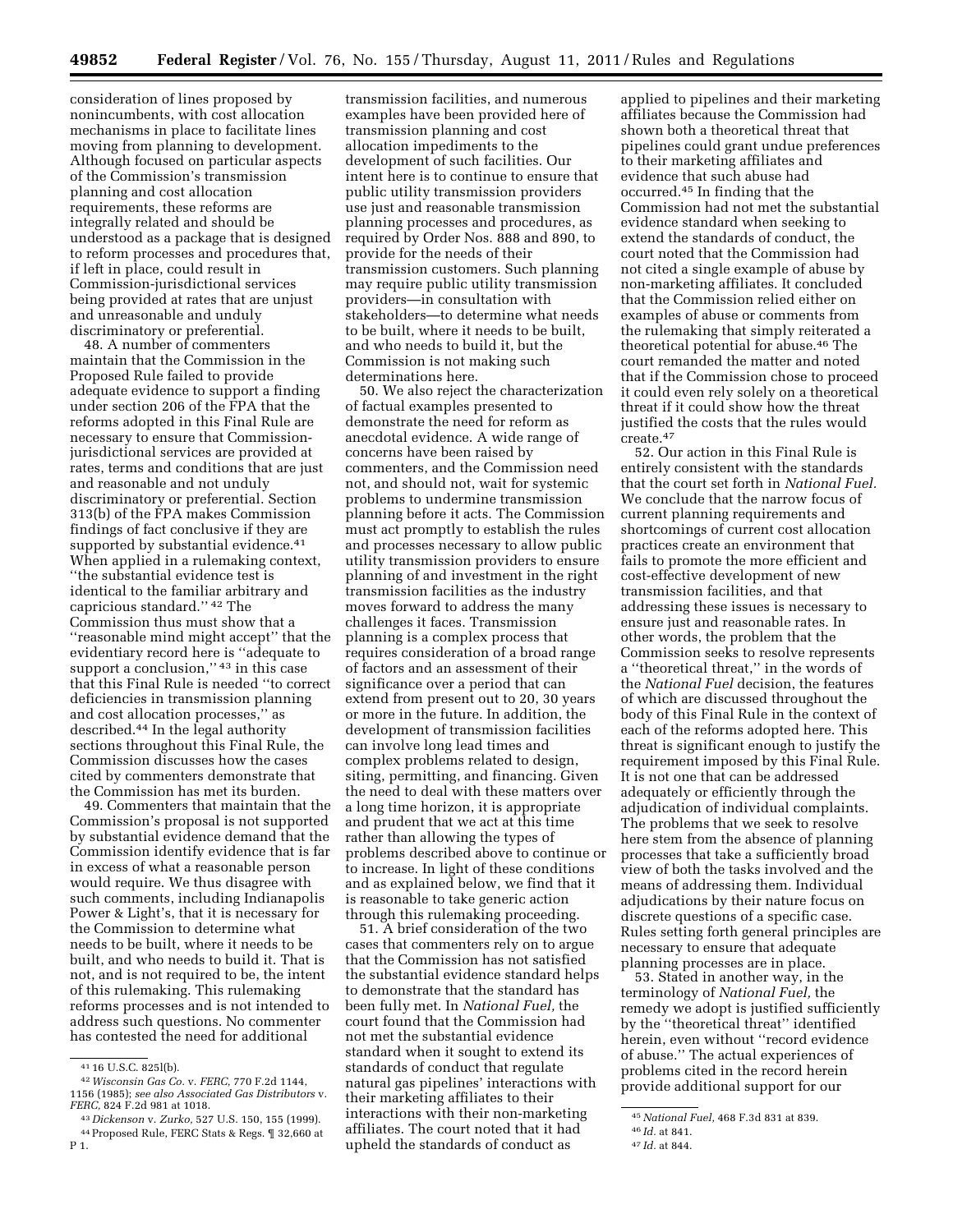action, but are not necessary to justify the remedy.

54. *Associated Gas Distributors*  likewise is distinguishable from this proceeding. In that case, the court reviewed the Commission's rationale in Order No. 436 for industry-wide contract demand adjustment conditions, which permitted pipeline customers to reduce their contract demand by up to 100 percent over a period of five years.48 The court held that the Commission failed to develop an adequate rationale for authorizing what it characterized as the ''drastic action'' of 100 percent contract demand reduction, and that the reasons the Commission provided ''seem[ed] peripheral to the problem the Commission set out to solve.'' 49 The court also found that one of the Commission's arguments while ''highly relevant'' to contract demand reduction, failed to support the broad remedy the Commission adopted.50 The court explained that it was unclear why an industry-wide solution was necessary to solve a problem that the Commission suggested applied only ''to a limited portion of the industry.'' 51

55. We find that the facts and findings of *Associated Gas Distributors* are in no way comparable to the matters involved in this Final Rule. We disagree with commenters that characterize our reasoning as inadequate or peripheral to the problems that the Commission has identified in this proceeding. To the contrary, the reforms adopted herein are necessary to address those problems and are supported by the reasons set forth in this Final Rule. As discussed herein, the Commission finds that the narrow focus of current planning requirements and shortcomings of current cost allocation practices create an environment that fails to promote the more efficient and cost-effective development of new transmission facilities. There is a close relationship between those problems and the Commission's actions here to identify a minimum set of requirements that must be met to ensure that transmission planning processes and cost allocation methods subject to its jurisdiction result in Commissionjurisdictional services being provided at rates, terms and conditions that are just and reasonable and not unduly discriminatory or preferential.

56. We also disagree with commenters that argue that the reforms adopted in this Final Rule will have an impact on industry that is comparable to the

51 *Id.* at 1018–19.

impact at issue in *Associated Gas Distributors.* The impact in that case involved the potential losses a gas pipeline could face from 100 percent contract demand reduction by a customer over a period of five years. Such reduction represents the complete elimination of expected revenues from gas sales under a contract. By contrast, compliance with this Final Rule will involve the adoption and implementation of additional processes and procedures. Many public utility transmission providers that are subject to this Final Rule already engage in processes and procedures of this type.

57. We acknowledge that some public utility transmission providers may need to do more than others to achieve compliance with the requirements of this Final Rule. Such differences, however, do not mean that the problems identified herein are ''limited to a portion of the industry,'' in the terms used in *Associated Gas Distributors.*  Indeed, acting on a generic basis is necessary for the Commission to identify and implement a minimum set of requirements for transmission planning processes and cost allocation methods, as discussed above.

58. We also disagree with commenters who assert that the Commission is relying on unsubstantiated allegations of discriminatory conduct or that the current Order No. 890 processes have not been in place long enough to justify the reforms proposed herein. The courts have made clear that the Commission need not make specific factual findings of discrimination to promulgate a generic rule to ensure just and reasonable rates or eliminate undue discrimination.52 In *Associated Gas Distributors,* the court explained that the promulgation of generic rate criteria involves the determination of policy goals and the selection of the means to achieve them and that courts do not insist on empirical data for every proposition upon which the selection depends: ''[a]gencies do not need to conduct experiments in order to rely on the prediction that an unsupported stone will fall.'' 53 As discussed in this Final Rule, the Commission has received many comments arguing that commenters have experienced unjust and unreasonable, or unduly discriminatory or preferential practices in the transmission planning aspects of the transmission service provided by public utility transmission providers and that the lack of guidance from the Commission has delayed, as well as

hindered, transmission projects. We have an obligation under section 206 to remedy these unjust and unreasonable, or unduly discriminatory or preferential rates, terms, and conditions and practices affecting rates.

59. It is thus clear to us that, notwithstanding the Commission's efforts in Order No. 890, deficiencies in the requirements of the existing *pro forma* OATT must be remedied to support the more efficient and costeffective development of transmission facilities used to provide Commissionjurisdictional services. Moreover, action is needed to address the opportunities to engage in undue discrimination by public utility transmission providers. Our actions in this Final Rule are necessary to produce rates, terms and conditions that are just and reasonable. We therefore exercise our broad remedial authority 54 today to ensure that rates are not unjust and unreasonable and to limit the remaining opportunities for undue discrimination.

60. We also disagree with the commenters that claim that any concerns with current transmission planning and cost allocation processes are better dealt with on a case-specific basis rather than through a generic rule. While the concerns discussed above that are driving the need for these reforms may not affect each region of the country equally, we remain concerned that the existing transmission planning and cost allocation requirements of Order No. 890 are inadequate to ensure the development of more efficient and cost-effective transmission. It is well established that the choice between rulemaking and case-by-case adjudication ''lies primarily in the informed discretion of the administrative agency.'' 55 It is within our discretion to conclude that a generic rulemaking, not case-by-case adjudications, is the most efficient approach to take to resolve the industrywide problems facing us.

61. Nevertheless, the Commission recognizes that each transmission planning region has unique characteristics and, therefore, this Final Rule accords transmission planning regions significant flexibility to tailor regional transmission planning and cost allocation processes to accommodate these regional differences. The Commission recognizes that many transmission planning regions have or are in the process of taking steps to

<sup>48</sup>*Associated Gas Distributors,* 824 F.2d 981 at 1013.

<sup>49</sup> *Id.* at 1018–19.

<sup>50</sup> *Id.* at 1019.

<sup>52</sup>*TAPS* v. *FERC,* 225 F.3d 667 at 688; *National Fuel,* 468 F.3d 831.

<sup>53</sup> 824 F.2d 981 at 1008.

<sup>54</sup>*Niagara Mohawk Power Corp.* v. *FPC,* 379 F.2d 153, 159 (DC Cir. 1967).

<sup>55</sup>*SEC* v. *Chenery Corp.,* 332 U.S. 194, 203 (1947). *See also Alaska Power & Telephone Co.,* 98 FERC ¶ 61,092, at 61,277 (2002); *Trailblazer Pipeline Co.,*  79 FERC ¶ 61,274, at 62,183 (1997).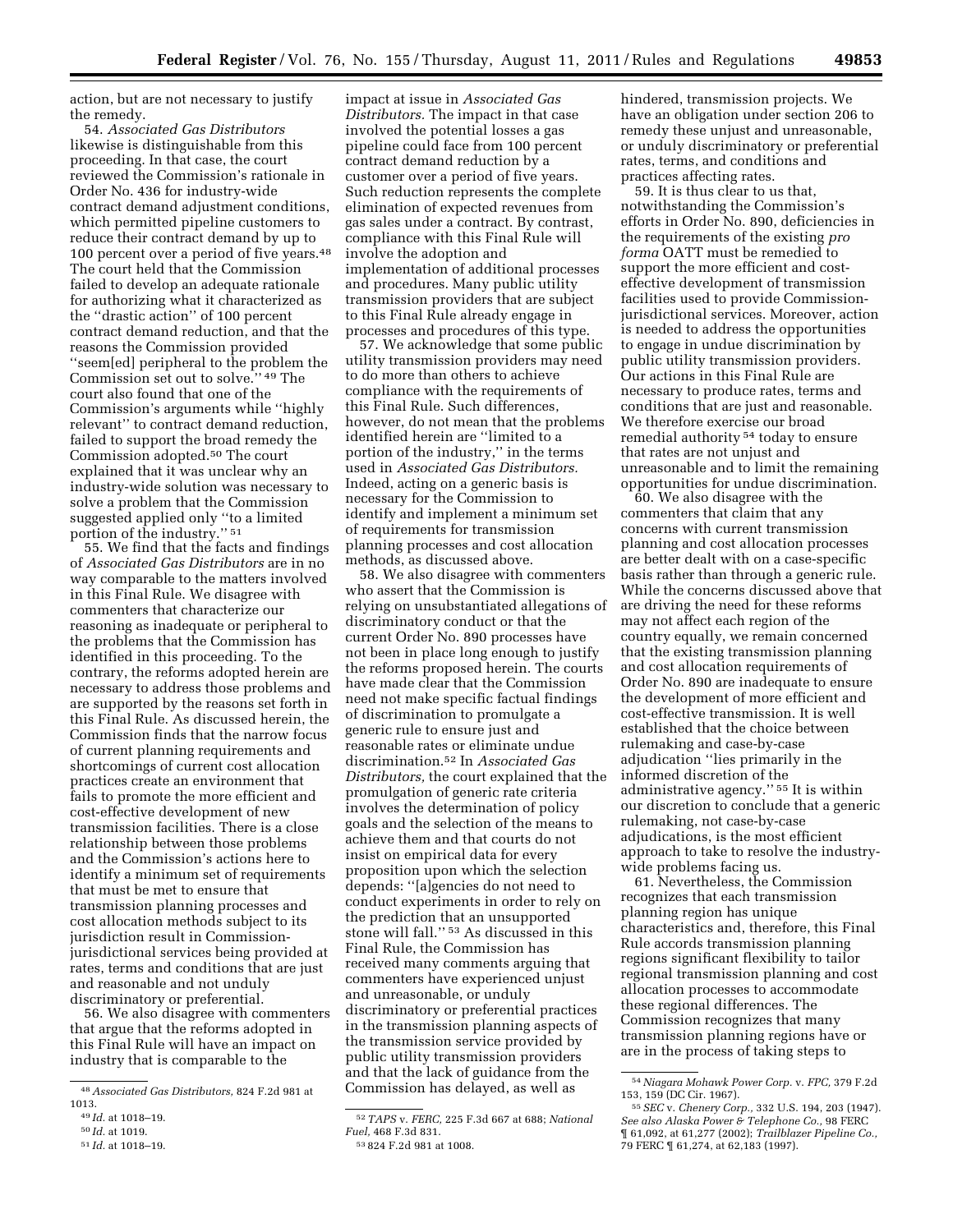address some of the concerns described in this Final Rule. We encourage those regions to use the objectives and principles discussed in this Final Rule to guide continued development and compel them to abide by the requirements of this Final Rule.

62. The Commission recognizes the scope of these requirements, and to that end the Commission will continue to make its staff available to assist industry regarding compliance matters, as it did after Order No. 890. As stated above, as public utility transmission providers work with their stakeholders to prepare compliance proposals, the Commission encourages frequent dialogue with Commission staff to explore issues that are specific to each transmission planning region. The Commission will monitor progress being made.

# *D. Use of Terms*

63. Before turning to the requirements of this Final Rule, the Commission defines several of the key terms used herein. For purposes of this Final Rule, there is a distinction between a transmission facility in a regional transmission plan and a transmission facility selected in a regional transmission plan for purposes of cost allocation. Transmission facilities selected in a regional transmission plan for purposes of cost allocation are transmission facilities that have been selected pursuant to a transmission planning region's Commission-approved regional transmission planning process for inclusion in a regional transmission plan for purposes of cost allocation because they are more efficient or costeffective solutions to regional transmission needs. Those may include both regional transmission facilities, which are located solely within a single transmission planning region and are determined to be a more efficient or cost-effective solution to a regional transmission need, and interregional transmission facilities, which are located within two or more neighboring transmission planning regions and are determined by each of those regions to be a more efficient or cost-effective solution to a regional transmission need. Such transmission facilities often will not comprise all of the transmission facilities in the regional transmission plan; rather, such transmission facilities may be a subset of the transmission facilities in the regional transmission plan. For example, such transmission facilities do not include a transmission facility in the regional transmission plan but that has not been selected in the manner described above, such as a local transmission facility or a merchant transmission facility. A local

transmission facility is a transmission facility located solely within a public utility transmission provider's retail distribution service territory or footprint that is not selected in the regional transmission plan for purposes of cost allocation.

64. In distinguishing between transmission facilities selected in a regional transmission plan for purposes of cost allocation and other transmission facilities that also may be in the regional transmission plan, we seek to recognize that different regions of the country may have different practices with regard to populating their regional transmission plans. In some regions, transmission facilities not selected for purposes of regional or interregional of cost allocation nonetheless may be in a regional transmission plan for informational purposes, and the presence of such transmission projects in the regional transmission plan does not necessarily indicate an evaluation of whether such transmission facilities are more efficient or cost-effective solutions to a regional transmission need, as is the case for transmission facilities selected in a regional transmission plan for purposes of cost allocation. By focusing in parts of this Final Rule on transmission facilities selected in a regional transmission plan for purposes of cost allocation, we do not intend to disturb regional practices with regard to other transmission facilities that also may be in the regional transmission plan.

65. We also clarify that the requirements of this Final Rule are intended to apply to new transmission facilities, which are those transmission facilities that are subject to evaluation, or reevaluation as the case may be, within a public utility transmission provider's local or regional transmission planning process after the effective date of the public utility transmission provider's filing adopting the relevant requirements of this Final Rule. The requirements of this Final Rule will apply to the evaluation or reevaluation of any transmission facility that occurs after the effective date of the public utility transmission provider's filing adopting the transmission planning and cost allocation reforms of the *pro forma*  OATT required by this Final Rule. We appreciate that transmission facilities often are subject to continuing evaluation as development schedules and transmission needs change, and that the issuance of this Final Rule is likely to fall in the middle of ongoing planning cycles. Each region is to determine at what point a previously approved project is no longer subject to reevaluation and, as a result, whether it

is subject to the requirements of this Final Rule.56 Our intent here is that this Final Rule not delay current studies being undertaken pursuant to existing regional transmission planning processes or impede progress on implementing existing transmission plans. We direct public utility transmission providers to explain in their compliance filings how they will determine which facilities evaluated in their local and regional planning processes will be subject to the requirements of this Final Rule.

66. Finally, nothing in this Final Rule should be read as the Commission granting approval to build a ''transmission facility in a regional transmission plan'' or a ''transmission facility selected in a regional transmission plan for purposes of cost allocation.'' For purposes of this Final Rule, the designation of a transmission project as a ''transmission facility in a regional transmission plan'' or a ''transmission facility selected in a regional transmission plan for purposes of cost allocation'' only establishes how the developer may allocate the costs of the facility in Commission-approved rates if such facility is built. Nothing in this Final Rule requires that a facility in a regional transmission plan or selected in a regional transmission plan for purposes of cost allocation be built, nor does it give any entity permission to build a facility. Also, nothing in this Final Rule relieves any developer from having to obtain all approvals required to build such facility.

# **III. Proposed Reforms: Transmission Planning**

67. This section of the Final Rule has three parts: (A) Participation in the regional transmission planning process; (B) nonincumbent transmission developers; and (C) interregional transmission coordination.

# *A. Regional Transmission Planning Process*

68. This part of the Final Rule adopts several reforms to improve regional transmission planning. First, building on the reforms that the Commission adopted in Order No. 890, this Final Rule requires each public utility transmission provider to participate in a regional transmission planning process that produces a regional transmission plan and complies with existing Order No. 890 transmission planning principles. Second, this Final Rule adopts reforms under which

<sup>56</sup>We note that existing planning processes already include specific points at which a project will no longer be subject to reevaluation.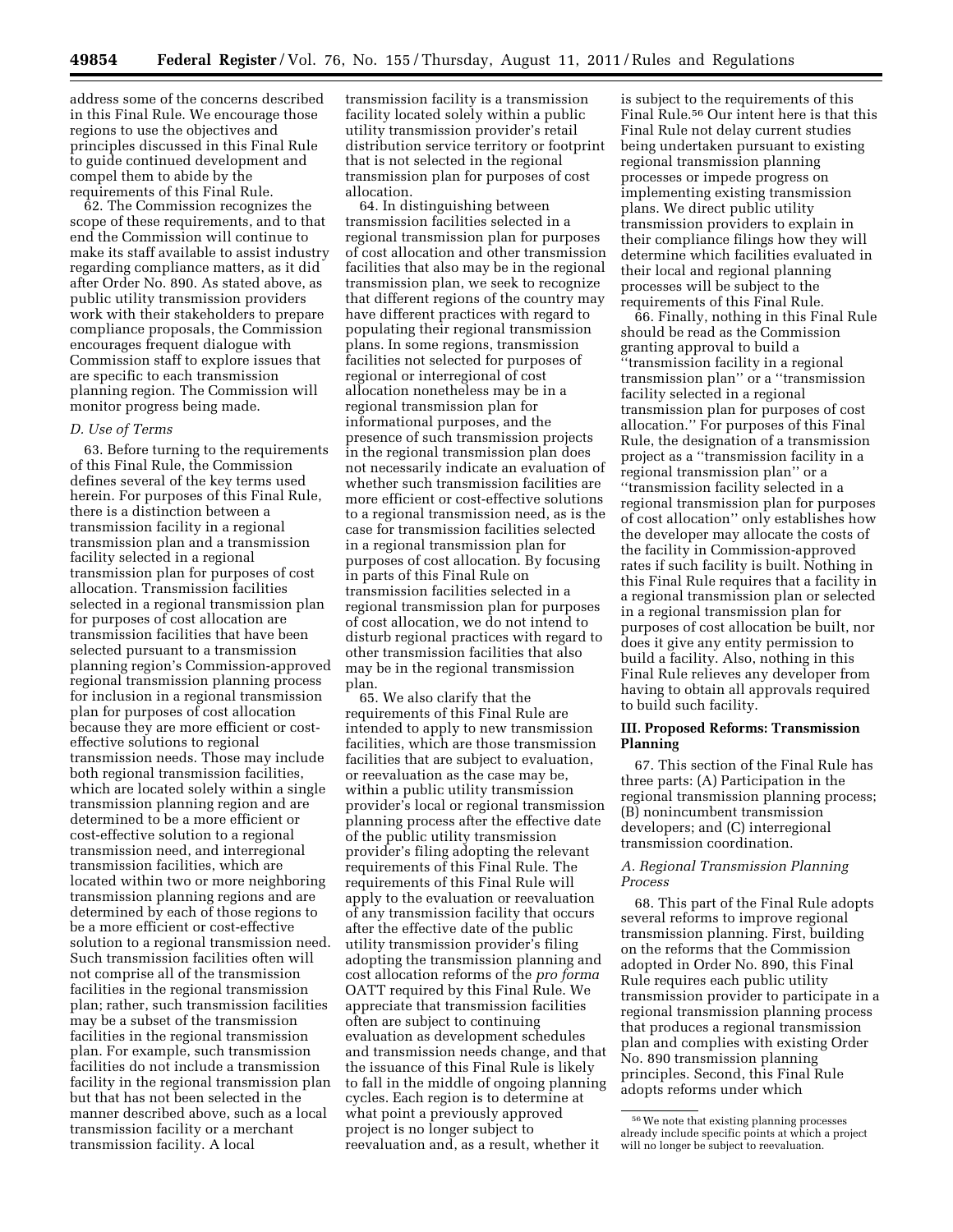transmission needs driven by Public Policy Requirements are considered in local and regional transmission planning processes. By ''local'' transmission planning process, we mean the transmission planning process that a public utility transmission provider performs for its individual retail distribution service territory or footprint pursuant to the requirements of Order No. 890. These reforms work together to ensure that public utility transmission providers in every transmission planning region, in consultation with stakeholders, evaluate proposed alternative solutions at the regional level that may resolve the region's needs more efficiently or cost-effectively than solutions identified in the local transmission plans of individual public utility transmission providers.57 This, in turn, will provide assurance that rates for transmission services on these systems will reflect more efficient or cost-effective solutions for the region. Each of these reforms is discussed more fully below.

69. Part A of section III has four subsections: (1) Need for reform concerning regional transmission planning; (2) legal authority for transmission planning reforms; 58 (3) regional transmission plan and Order No. 890 transmission planning principles; and (4) consideration of transmission needs driven by Public Policy Requirements.

1. Need for Reform Concerning Regional Transmission Planning

## a. Commission Proposal

70. In the Proposed Rule, the Commission explained that, since the issuance of Order No. 890, it has become apparent to the Commission that Order No. 890's regional participation transmission planning principle may not be sufficient, in and of itself, to ensure an open, transparent, inclusive, and comprehensive regional transmission planning process. The Commission explained that, to meet that principle, each public utility transmission provider is currently

required to coordinate with interconnected systems to: (1) Share system plans to ensure that the plans are simultaneously feasible and otherwise use consistent assumptions and data; and (2) identify system enhancements that could relieve congestion or integrate new resources.59 The Commission thus did not require development of a transmission plan by each transmission planning region. Moreover, the Commission did not require regional transmission planning activities to comply with the transmission planning principles established in Order No. 890.60 As such, the Commission proposed to require each public utility transmission provider to participate in a regional transmission planning process that satisfies the existing Order No. 890 transmission planning principles 61 and that produces a regional transmission plan.

71. The Commission also explained that, while it intended Order No. 890's economic planning studies transmission planning principle to be sufficiently broad to identify solutions that could relieve transmission congestion or integrate new resources and loads, including transmission facilities to integrate new resources and loads on an aggregated or regional basis,<sup>62</sup> it recognized that its statements with respect to the Order No. 890 economic planning studies transmission planning principle may have contributed to confusion as to whether Public Policy Requirements may be considered in the transmission planning process.63 The Proposed Rule stated that, when conducting transmission planning to serve native load customers, a prudent public utility transmission provider will not only plan to maintain reliability and consider whether transmission facilities or other investments can reduce the overall costs of serving native load, but also consider how to enable compliance

63Proposed Rule, FERC Stats. & Regs. ¶ 32,660 at P 55–57 & n.76.

with relevant Public Policy Requirements. The Proposed Rule further stated that, to avoid acting in an unduly discriminatory manner, a public utility transmission provider must consider these same needs on behalf of all of its customers. The Commission also noted that providing for incorporation of Public Policy Requirements in transmission planning processes, where applicable, could facilitate cost-effective achievement of those requirements.64 The Commission therefore proposed to require each public utility transmission provider to amend its OATT so that its local and regional transmission planning processes explicitly provide for consideration of Public Policy Requirements.

#### b. Comments

72. A number of commenters support the Commission's preliminary determination in the Proposed Rule that there is a need to enhance the regional transmission planning process.65 In supporting the proposal to implement new regional transmission planning requirements, Pennsylvania PUC argues that the current regional transmission planning process does not lend itself to the sort of open and transparent processes that allow state commissions to fully contribute to the regional transmission planning arena. Iberdrola Renewables states that the proposed reforms would advance the sound development of substantial new renewable energy resources, which it argues is critical to the nation's energy security, economic well-being, and the environment. AWEA states that existing transmission planning processes are too parochial in design and practice, and it suggests that the proposed transmission planning reforms will remedy these deficiencies.

73. However, other commenters argue that there is no need for reform of regional transmission planning requirements, at least on a nationwide basis.66 Ad Hoc Coalition of Southeastern Utilities and Southern Companies argue that any problems that may exist regarding regional transmission planning are local in nature and the Commission should not undertake comprehensive, generic

<sup>57</sup>As in Order No. 890, the transmission planning requirements adopted here do not address or dictate which transmission facilities should be either in the regional transmission plan or actually constructed. *See* Order No. 890, FERC Stats. & Regs. ¶ 31,241 at P 438. We leave such decisions in the first instance to the judgment of public utility transmission providers, in consultation with stakeholders participating in the regional transmission planning process.

<sup>58</sup>Because the legal authority concerns raised by commenters with regard to our regional transmission planning reforms and our interregional transmission coordination reforms are so closely related, we address these concerns together.

<sup>59</sup>Proposed Rule, FERC Stats. & Regs. ¶ 32,660 at P 45 (citing Order No. 890, FERC Stats. & Regs.<br>¶ 31,241 at P 523).

 $^{60}$   $See$   $Entergy$   $Services,$   $Inc.,$   $124$   $\rm FERC$   $\mathop{\S}\limits$   $61,268,$ 

at P 104 (2008).<br><sup>61</sup> These transmission planning principles are: (1) Coordination; (2) openness; (3) transparency; (4) information exchange; (5) comparability; (6) dispute

<sup>&</sup>lt;sup>62</sup> Order No. 890's economic planning studies transmission planning principle requires that stakeholders be given the right to request a defined number of high priority studies annually through the transmission planning process, which are intended to identify solutions that could relieve transmission congestion or integrate new resources and loads, including facilities to integrate new resources or loads on an aggregated or regional basis. *See* Order No. 890, FERC Stats. & Regs. ¶ 31,241 at P 547–48.

<sup>&</sup>lt;sup>64</sup> *Id.* P 63. **65** *E.g.,* 26 Public Interest Organizations; AWEA; Atlantic Grid; Clean Line; East Texas Cooperatives; Energy Future Coalition Group; Gaelectric; Iberdrola Renewables; Massachusetts Departments; NextEra; Pennsylvania PUC; Western Grid Group; and Wind Coalition.

<sup>66</sup>*E.g.,* Ad Hoc Coalition of Southeastern Utilities; Avista and Puget Sound; Bonneville Power; ColumbiaGrid; Indianapolis Power & Light; Southern Companies; and WestConnect.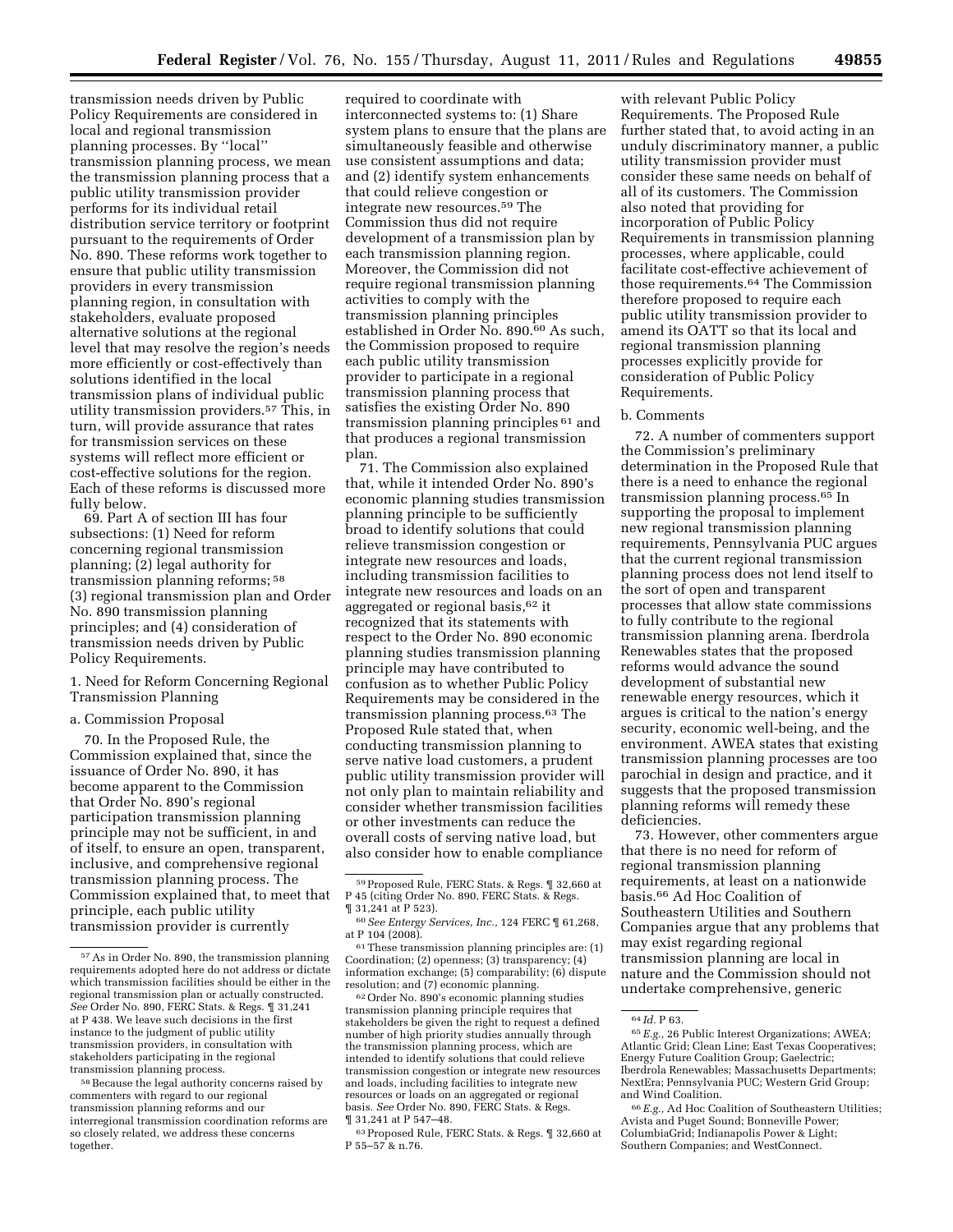reform. They argue that the regional transmission planning concerns expressed in the Proposed Rule are not present in the Southeast. ColumbiaGrid, Bonneville Power, Avista, and Puget Sound argue that regional transmission planning in the Northwest is robust. WestConnect makes a similar point regarding its collaborative planning process. Avista and Puget Sound state that the proposed reforms could threaten the continued viability of ColumbiaGrid's successful collaborative approach to planning because of concerns that some ColumbiaGrid members may not participate in that process if the Proposed Rule's reforms are adopted.

74. Others argue that the Commission should allow existing regional transmission planning processes to mature before taking action.67 Sacramento Municipal Utility District contends that comprehensive transmission planning currently exists, planning studies are being performed, results are being evaluated, and interested stakeholders are actively engaged and, consequently, the Commission need not and should not take further action. Modesto Irrigation District states that existing regional and interconnectionwide transmission planning processes in the West provide an effective and comprehensive way to determine transmission needs and the transmission projects that efficiently address those needs in a manner that is consistent with the bottom up, stakeholder-driven transmission planning processes found in Order No. 890.68 In reply, California Transmission Planning Group states that it agrees with commenters in the Western Interconnection that existing regional and interconnectionwide processes should continue to mature. It argues that comments expressing frustration with its planning process are indicative of the need to provide such processes time to mature, noting that its work has matured rapidly in the year since it was formed. Coalition for Fair Transmission Policy states that transmission investment has accelerated in recent years and, as a result, current transmission planning processes are working.

75. Others argue that the Proposed Rule would lead to undesirable outcomes. California Transmission Planning Group argues that the Proposed Rule would require it to transform itself from a regional coordinator of transmission studies and planning into a quasi-adjudicatory arbiter of the relative economic merits of specific transmission projects or alternatives and a gatekeeper to cost recovery and ratemaking mechanisms. California Transmission Planning Group also notes the legal constraints on many of its public agency members from assuming certain planning-related responsibilities. NorthWestern Corporation (Montana) does not believe the proposed approach is workable in the unorganized market areas in the West because the transmission provider, not the regional planning entity, has the obligation to the Commission through its tariff.

76. North Carolina Agencies argue that transmission planning must be initiated at the local and regional levels subject to state-level authority and based on the needs of customers who bear the burdens and benefits of the decisions resulting from the planning process. North Carolina Agencies also state that transmission developers who offer transmission projects as an alternative to locally planned solutions must be required to participate in and have their proposals considered as part of the relevant state planning process. Imperial Irrigation District points to potential confusion in the West, and states that it believes that the creation of a new regional transmission planning authority would impede, not hasten, transmission development.

77. However, Multiparty Commenters urge the Commission not to be swayed by arguments that reform of the transmission planning and cost allocation processes are not necessary simply because there has been an increase in transmission investment in the last few years, asserting that more investment does not mean that there is enough transmission being built to satisfy future needs, such as the interconnection of renewable resources. NextEra disagrees with commenters asserting that revising transmission planning procedures would disrupt existing processes under Order No. 890, arguing that those processes should be improved if there is a need to do so, as it would be wasteful to withhold needed reforms to observe how current processes would evolve. Powerex states that, although progress has been made in transmission planning processes since Order No. 890 was issued, more reforms are needed to ensure

transparency and a level playing field for all stakeholders. National Grid agrees that the Commission should not wait to exercise its authority to require improvements to transmission planning processes. Twenty-six Public Interest Organizations argue that Southern Companies' claims that the transmission planning deficiencies identified in the Proposed Rule do not pertain to them and that implementation of the Proposed Rule would harm existing processes are unsupported by the facts and may reflect the inability of planning authorities to recognize the limits of their own procedures.

#### c. Commission Determination

78. We conclude that it is necessary to act under section 206 of the FPA to adopt the regional transmission planning reforms of this Final Rule, as discussed more fully below, to ensure just and reasonable rates and to prevent undue discrimination by public utility transmission providers. Our review of the record, including the comments submitted by numerous entities representing a variety of diverse viewpoints, makes clear to us that reform is necessary at this time. Specifically, we conclude that the existing requirements of Order No. 890 are inadequate to ensure that public utility transmission providers in each transmission planning region, in consultation with stakeholders, identify and evaluate transmission alternatives at the regional level that may resolve the region's needs more efficiently or costeffectively than solutions identified in the local transmission plans of individual public utility transmission providers. Moreover, the existing requirements of Order No. 890 do not necessarily result in the development of a regional transmission plan that reflects the identification by the transmission planning region of the set of transmission facilities that are more efficient or cost-effective solutions for the transmission planning region.

79. As the Commission explained in the Proposed Rule, when an individual public utility transmission provider engages in local transmission planning, it considers and evaluates transmission facilities and non-transmission alternatives that are proposed and then develops a local transmission plan that identifies what transmission facilities are needed to meet the needs of its native load (if any), transmission customers, and other stakeholders.69 Through this process, the public utility transmission provider evaluates the

<sup>67</sup>*E.g.,* California Transmission Planning Group; Sacramento Municipal Utility District; and WestConnect.

<sup>68</sup> In describing these comments, we use the terms ''interconnectionwide'' and ''regional'' even though many commenters in the western United States used the term ''regional'' for interconnectionwide and ''subregional'' for regional. However, we will continue to use the terms ''interconnectionwide'' and ''regional'' in this Final Rule to make these comments clearer to readers outside of the West.

<sup>69</sup>Proposed Rule, FERC Stats. & Regs. ¶ 32,660 at P 51.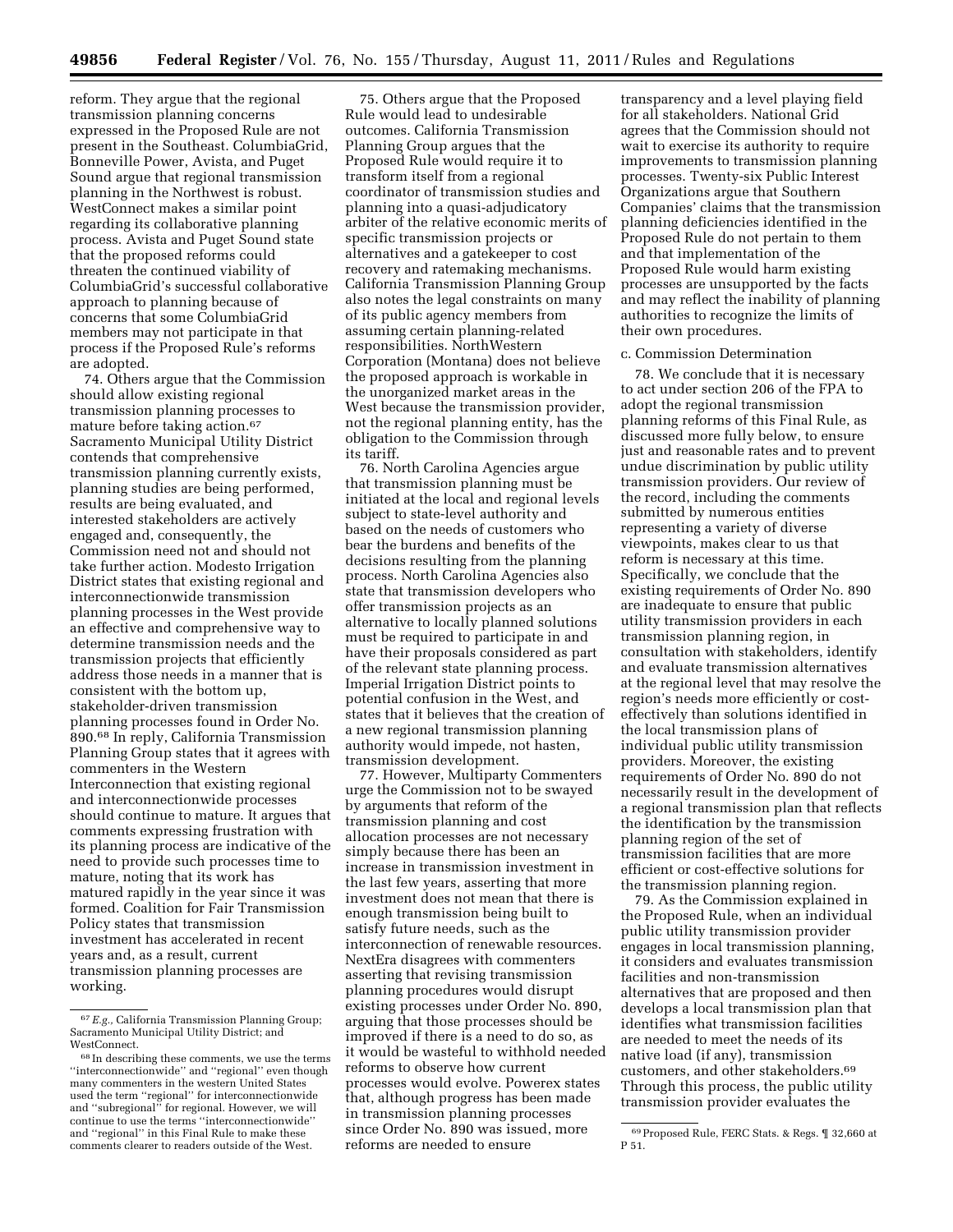various alternatives available to determine a set of solutions that meet the system's needs more efficiently or cost-effectively than other proposed solutions. At the regional level, the Commission has relied on such processes when evaluating filings to help ensure that the recovery of costs associated with transmission facilities recovered through Commissionjurisdictional rates is just and reasonable.70

80. In some transmission planning regions, a similar level of analysis is undertaken by public utility transmission providers at the regional level, resulting in the development of a regional transmission plan that identifies those transmission facilities that are needed to meet the needs of stakeholders in the region. This occurs, for example, in each of the existing RTO and ISO regions, which, we note, serve over two-thirds of the nation's consumers.71 In other transmission planning regions, however, as permitted by Order No. 890, public utility transmission providers use the regional transmission planning process as a forum to confirm the simultaneous feasibility of transmission facilities contained in their local transmission plans. We conclude that it is necessary to have an affirmative obligation in these transmission planning regions to evaluate alternatives that may meet the needs of the region more efficiently or cost-effectively. Given the potential impact such investments could have on rates for Commission-jurisdictional service, we conclude it is necessary to act at this time to enhance the transmission planning-related requirements imposed in Order No. 890.

81. In the absence of the reforms implemented below, we are concerned that public utility transmission providers may not adequately assess the

71*See IRC Brings Value to Reliability and Electricity Markets, available at [http://](http://www.isorto.org/site/c.jhKQIZPBImE/b.2603917/k.B00F/About.htm)  [www.isorto.org/site/c.jhKQIZPBImE/b.2603917/](http://www.isorto.org/site/c.jhKQIZPBImE/b.2603917/k.B00F/About.htm)  [k.B00F/About.htm](http://www.isorto.org/site/c.jhKQIZPBImE/b.2603917/k.B00F/About.htm)*. As discussed in section V below, to the extent existing transmission planning processes satisfy the requirements of this Final Rule, public utility transmission providers need not revise their OATTs and, instead, should describe in their compliance filings how the relevant requirements are satisfied by reference to tariff sheets already on file with the Commission.

potential benefits of alternative transmission solutions at the regional level that may meet the needs of a transmission planning region more efficiently or cost-effectively than solutions identified by individual public utility transmission providers in their local transmission planning process. For example, proactive cooperation among public utility transmission providers within a transmission planning region could better identify transmission solutions to more efficiently or cost-effectively meet the reliability needs of public utility transmission providers in the region. Further, regional transmission planning could better identify transmission solutions for reliably and costeffectively integrating locationconstrained renewable energy resources needed to fulfill Public Policy Requirements such as the renewable portfolio standards adopted by many states. Similarly, the development of transmission facilities that span the service territories of multiple public utility transmission providers may obviate the need for transmission facilities identified in multiple local transmission plans while simultaneously reducing congestion across the region. Under the existing requirements of Order No. 890, however, there is no affirmative obligation placed on public utility transmission providers to explore such alternatives in the absence of a stakeholder request to do so. We correct that deficiency in this Final Rule.

82. Based on our review of the record and comments in this proceeding, we also require each public utility transmission provider to amend its OATT to explicitly provide for consideration of transmission needs driven by Public Policy Requirements in both local and regional transmission planning processes. As the Commission noted in the Proposed Rule, existing transmission planning processes generally were not designed to account for, and do not explicitly consider, transmission needs driven by Public Policy Requirements. While transmission planning processes in some regions have evolved to reflect compliance with Public Policy Requirements, our review of the comments indicates that some transmission planning processes do not consider transmission needs driven by Public Policy Requirements.72 As a

result, some regions are struggling with how to adequately address transmission expansion necessary to, for example, comply with renewable portfolio standards. These difficulties are compounded by the fact that planning transmission facilities necessary to meet state resource requirements must be integrated with existing transmission planning processes that are based on metrics or tariff provisions focused on reliability or, in some cases, production cost savings.

83. As the Commission explained in the Proposed Rule, consideration of Public Policy Requirements raises issues similar to those raised in the Commission's discussion in Order No. 890 of the economic planning studies transmission planning principle.73 When conducting transmission planning to serve native load customers, a prudent transmission provider will not only plan to maintain reliability and consider whether transmission upgrades or other investments can reduce the overall costs of serving native load, but also consider how to plan for transmission needs driven by Public Policy Requirements.74 Therefore, we conclude that, to avoid acting in an unduly discriminatory manner against transmission customers that serve other loads, a public utility transmission provider must consider these same transmission needs for all of its transmission customers. Moreover, given that consideration of transmission needs driven by Public Policy Requirements could facilitate the more efficient and cost-effective achievement of those requirements, we conclude the reforms adopted herein are necessary to ensure that rates for Commissionjurisdictional services are just and reasonable.

84. Turning to the commenters opposed to these reforms, we are not persuaded by those who argue that any problems with existing transmission planning are local in nature and that the Commission should not undertake comprehensive, generic reform. As we explain above in the section on the general need for the reforms in this Final Rule, the Commission need not make specific factual findings to promulgate a generic rule to ensure

<sup>70</sup>*See, e.g., Transmission Technology Solutions, LLC, et al.* v. *Cal. Indep. Sys. Operator Corp.,* 135 FERC  $\P$  61,077, at P 84 (2011) (rejecting complaint regarding California ISO transmission planning process and stating ''we find that CAISO reasonably concluded that PG&E's project is ultimately the most prudent and cost-effective solution. We find that for each of the incumbent and non-incumbent proposed projects, CAISO adequately considered lower cost alternatives, selected economically efficient solutions, accounted for more than just capital costs, and considered additional project benefits.'').

<sup>72</sup>For example, PJM acknowledges in its comments that under its existing transmission planning process, it cannot build transmission to anticipate the development of future generation, including renewable energy resources, that are not

associated with specific generator interconnection requests.

<sup>73</sup> In Order No. 890, the Commission intended the economic planning studies principle to be sufficiently broad to identify solutions that could relieve transmission congestion or integrate new resources and loads, including facilities to integrate new resources and loads on an aggregated or regional basis. Order No. 890, FERC Stats. & Regs. ¶ 31,241 at P 523.

<sup>74</sup>Proposed Rule, FERC Stats. & Regs. ¶ 32,660 at P 63.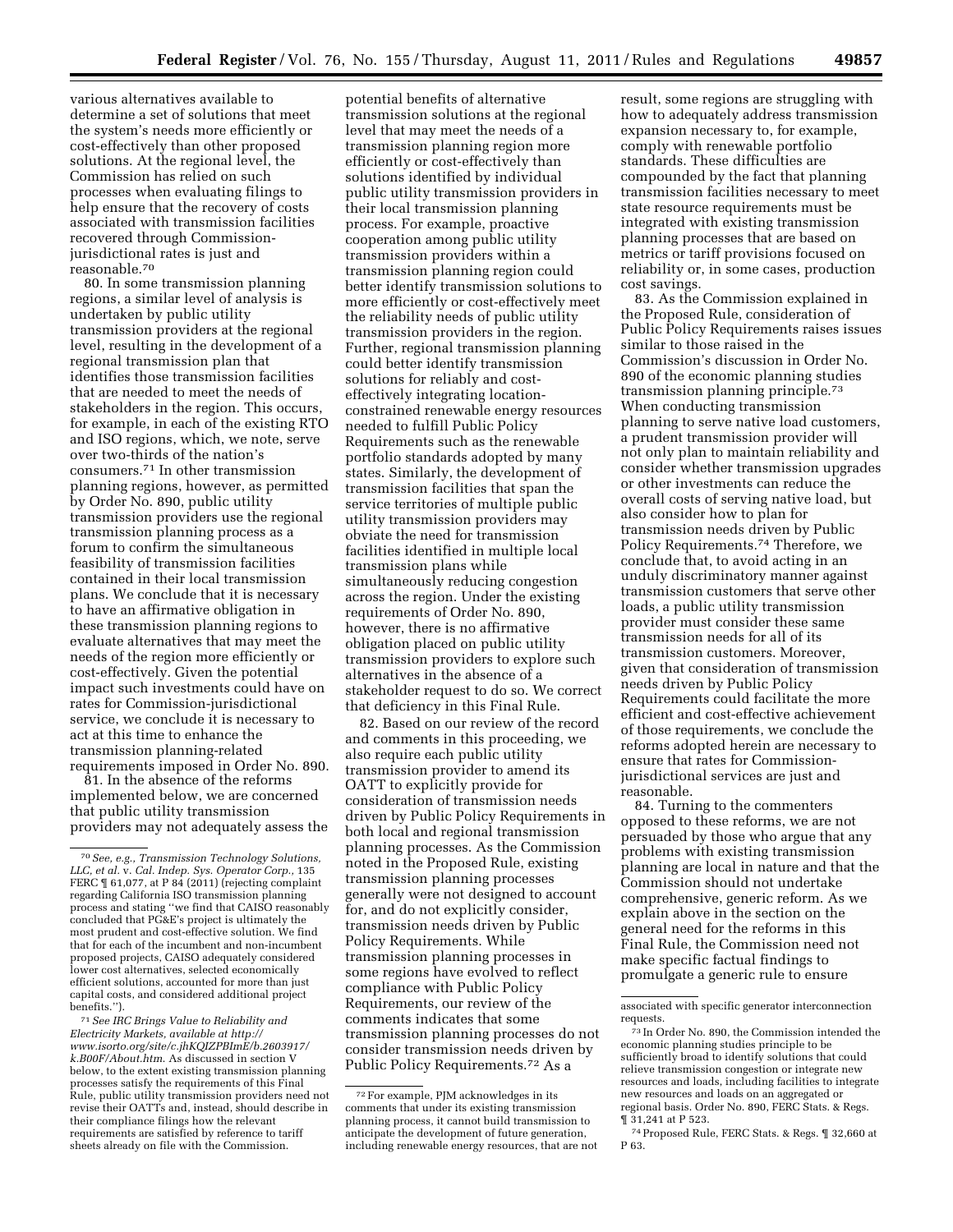rates, terms and conditions of jurisdictional services are just and reasonable and not unduly discriminatory or preferential.75 As for those commenters that argue that the Commission should allow existing regional transmission planning processes to mature before acting, we believe that the discussion above illustrates that the requirements of the *pro forma* OATT are inadequate to ensure the development of more efficient or cost-effective solutions to regional needs. As we explained in section II above, while transmission planning processes have improved since the issuance of Order No. 890, we are concerned that the existing Order No. 890 requirements regarding transmission planning, as well as cost allocation, are insufficient to ensure that the evolution of transmission planning processes will occur in a manner that ensures that the rates, terms and conditions of jurisdictional services are just and reasonable and not unduly discriminatory or preferential. At the same time, in response to North Carolina Agencies, we do not intend our reforms to preclude the ability of states to actively plan at the local level.

2. Legal Authority for Transmission Planning Reforms 76

## a. Commission Proposal

85. In the Proposed Rule, the Commission explained that the proposed reforms in the areas of regional transmission planning and interregional transmission coordination are intended to correct deficiencies in transmission planning and cost allocation processes so that the transmission grid can better support wholesale power markets and thereby ensure that Commission-jurisdictional services are provided at rates, terms and conditions that are just and reasonable and not unduly discriminatory or preferential. The Commission also noted that the Proposed Rule builds on Order No. 890, in which the Commission required each public utility transmission provider to have a coordinated, open, and transparent regional transmission planning process, among other things, in order to remedy opportunities for undue discrimination in the provision of transmission services.77

# b. Comments

86. Several commenters argue that the Commission has adequate statutory authority to undertake the planning reforms in the Proposed Rule.78 Iberdrola Renewables contends that the Commission has a firm legal basis to adopt the proposed reforms and has already relied on its authority to require regional transmission planning efforts in Order No. 890. In response to comments arguing that the Proposed Rule oversteps the Commission's authority, Exelon states that the proposed coordination reforms are well within the Commission's statutory authority to remedy the potential for undue discrimination in transmission planning activities, citing FPA sections 205 and 206, as well as *New York* v. *FERC.*79 ITC Companies' reply comments also argue that the Commission has the legal authority to implement its proposals, citing the Commission's plenary authority over interstate transmission under FPA section 201 and noting that courts have broadly defined transmission in interstate commerce due to the interconnected nature of the transmission grid. Multiparty Commenters agree that the proposed reforms are within the Commission's plenary authority, and they believe that the Proposed Rule properly identifies deficiencies in transmission planning and cost allocation, and that requirements for transmission planning and cost allocation are necessary for fully competitive wholesale markets and thus fall squarely within the Commission's jurisdiction.

87. In response to those asserting that the Commission cannot require interregional agreements to coordinate planning because of section 202(a)'s voluntary coordination language, commenters assert that such arguments are contrary to precedent affirming Order Nos. 888 and 2000. Exelon notes that *Public Utility District No. 1 of Snohomish County* v. *FERC*,80 which affirmed Order No. 2000, found that mandatory RTO rules did not run afoul of section 202(a). ITC Companies also assert that section 202(a) does not prohibit interregional planning agreements, contrary to some comments. Multiparty Commenters also argue that section 202 does not impose a limitation on the Commission's section 206 jurisdiction. In addition, commenters such as ITC Companies and Multiparty Commenters argue that the proposals do

not preempt state jurisdiction over siting decisions. Twenty-six Public Interest Organizations argue that the FPA requires the Commission to address identified transmission planning deficiencies.

88. Some commenters argue that the Commission may consider public policy requirements. Exelon disagrees with those asserting that the Commission cannot require public utility transmission providers to consider the impacts of public policies under federal and state laws and regulations, and argues that the Commission is not establishing an independent obligation to satisfy such public policy requirements. Exelon states that courts have consistently recognized the Commission's need to adjust its regulation under the FPA to meet the changing needs of the industry.81 LS Power explains that the proposal regarding public policy requirements is not an effort to pursue those goals but rather to ensure that transmission service is offered at just and reasonable rates. EarthJustice argues that, contrary to commenters challenging the Proposed Rule with respect to the consideration of public policy requirements, the Commission did not propose to infringe on state jurisdiction. EarthJustice argues that there is substantial evidence to support the Commission's conclusions in the Proposed Rule.<sup>82</sup>

89. Some commenters, however, assert that the Commission lacks jurisdiction to mandate the transmission planning reforms included in the Proposed Rule.83 These commenters cite to section 202(a) of the FPA, which provides that coordination and interconnection arrangements are to be left to the voluntary action of public utilities. California ISO points to *Central Iowa Power Coop.* v. *FERC*,<sup>84</sup> which held that, in light of the voluntary nature of coordination under FPA section 202(a), the Commission's authority under FPA section 206 does not include the authority to require modifications to an otherwise just and reasonable tariff or jurisdictional agreement simply because the Commission has concluded that

<sup>75</sup>*See discussion supra* section II.C.

<sup>76</sup>As noted above, because the legal authority concerns raised by commenters with regard to both our regional transmission planning reforms and our interregional transmission coordination reforms are so closely related, we address these concerns together in this section of the Final Rule.

<sup>77</sup>Proposed Rule, FERC Stats. & Regs. ¶ 32,660 at P 1–2.

<sup>78</sup>*E.g.*, Iberdrola Renewables; 26 Public Interest Organizations; Exelon; ITC Companies; LS Power; and Multiparty Commenters.

<sup>79</sup> 535 U.S. 1 (2002).

<sup>80</sup> 272 F.3d 607 (DC Cir. 2001).

<sup>81</sup>Exelon (citing *New York* v. *FERC*, 535 U.S. 1 (2002)), *Transmission Access Policy Study Group* v. *FERC*, 225 F.3d 667 (DC Cir. 2000), and *Public Util. Dist. No. 1 of Snohomish Cty* v. *FERC*, 272 F.3d 607 (DC Cir. 2001).

<sup>82</sup>EarthJustice (citing *Louisiana Pub. Serv. Comm'n* v. *FERC*, 551 F.3d 1042, 1045 (DC Cir. 2008)).

<sup>83</sup>*E.g.*, Ad Hoc Coalition of Southeastern Utilities; California ISO; ColumbiaGrid; Nebraska Public Power District; North Carolina Agencies; and Sacramento Municipal Utility District. 84 606 F.2d 1156 n. 36 (DC Cir. 1979) (*Central Iowa*).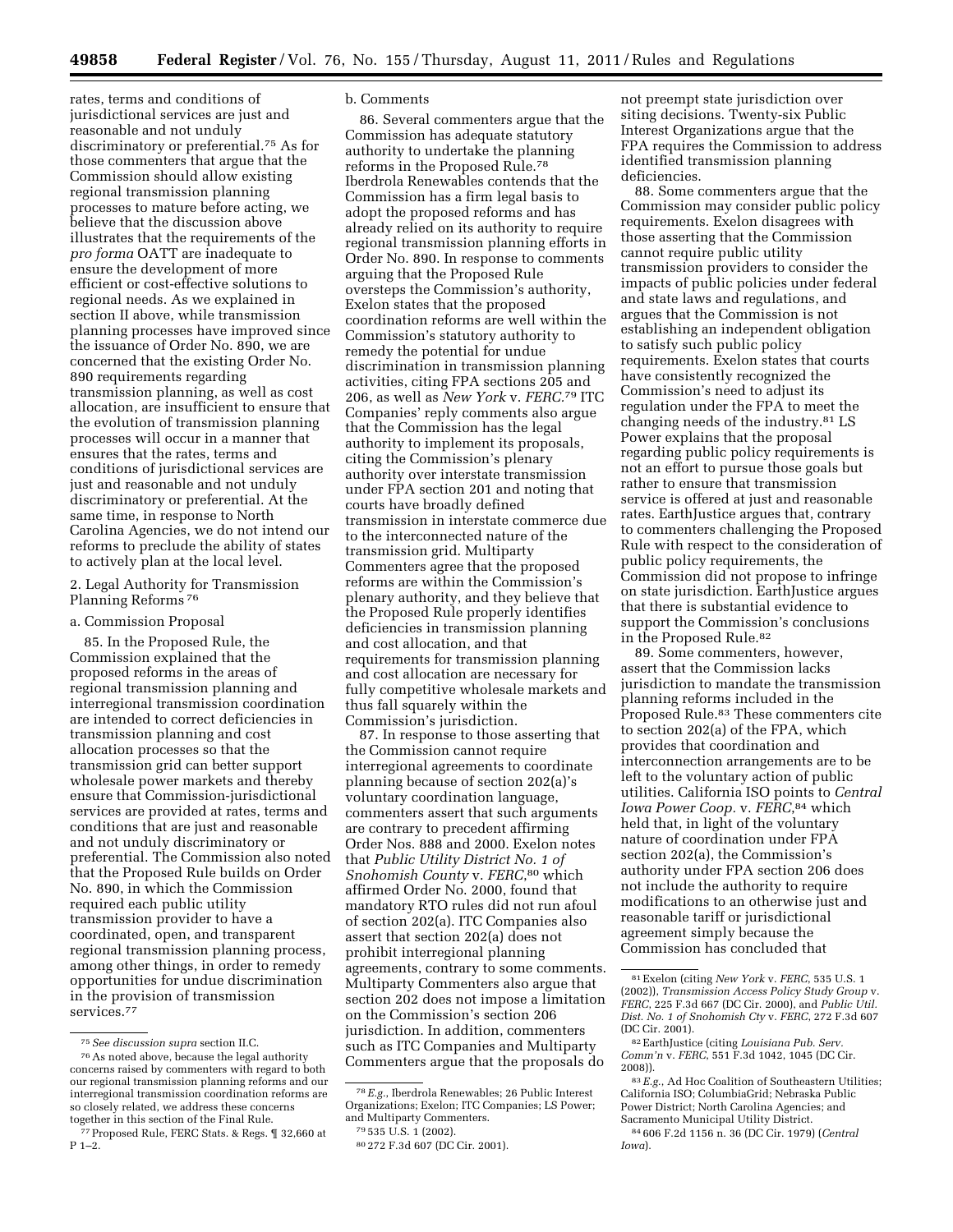alternative terms and conditions would better promote the interconnection and coordination of transmission facilities.

90. Several commenters state that the Commission's statutory authority is limited with respect to transmission siting decisions.<sup>85</sup> North Carolina Agencies assert that, with the exception of the Commission's limited backstop authority under FPA section 216, transmission planning and expansion fall strictly within the purview of state regulatory agencies and the Proposed Rule takes into account neither the Commission's lack of authority nor the long-standing authority of the states. Some commenters also explain that the states have authority with respect to integrated resource planning.<sup>86</sup>

91. Several others state that the Commission should confirm that transmission planning, even with the reforms adopted by this Final Rule, continues to be driven by the needs of load-serving entities.<sup>87</sup> Entities such as Ad Hoc Coalition of Southeastern Utilities, APPA, and Nebraska Public Power District point to FPA section 217(b)(4) as the only provision in the FPA that charges the Commission with transmission planning responsibilities, expressing concern that the proposed transmission planning reforms might be read to imply a greater focus on interests of stakeholders other than load-serving entities. National Rural Electric Coops argue that Order No. 890 struck an appropriate balance among interests and should be preserved.<sup>88</sup> APPA argues that the failure to address section 217 makes the Proposed Rule legally deficient. Additionally, several commenters contend the Commission's proposal is inconsistent with section 217, which they state recognizes the primacy of a franchised utility's obligation to do what is needed to fulfill its obligation to service, including the implementation of state-authorized plans for transmission construction.89

92. In response, ITC Companies contend that the Proposed Rule is compatible with section 217 regarding

88Additionally, National Rural Electric Coops request that the Commission to confirm that transmission planning, even with any reforms the Commission adopts in this rulemaking, will continue to be driven in the first instance by the needs of load-serving entities. Transmission Access Policy Study Group makes a similar request.

89*E.g.*, Edison Electric Institute; Large Public Power Council; Nebraska Public Power; and Xcel.

the needs of load-serving entities to fulfill their service obligations. They note that section 217 does not mandate the planning of transmission in interstate commerce based on state integrated resource plans or require that the Commission disregard the needs of renewable power producers or other generators.

93. Some commenters argue that the Commission lacks statutory authority to consider broad public policies.90 Several commenters cite to *NAACP* v. *FPC*91 for the proposition that the primary purpose of the Commission's statutory mission is to ensure reliable service at just and reasonable rates, and that Congress' direction to the Commission to act in furtherance of the public interest was not a broad license to promote the general welfare. Nebraska Public Power District and Ad Hoc Coalition of Southeastern Utilities add that the Commission has recognized this limitation in addressing its responsibility to consider environmental policy objectives under the National Environmental Policy Act.92 PSEG Companies argue that the Commission's proposed reforms related to Public Policy Requirements are legally flawed. PSEG Companies state that the Commission's section 206 authority is not unbounded, citing to *California Independent System Operator Corp.* v. *FERC*,93 where the court held that the Commission was not empowered to remove members of CAISO's board of directors under section 206. Further, PSEG Companies

argue that there is no evidence to support the Commission's claims of undue discrimination under section 206.

94. Some commenters state that the Commission has not provided enough reasoning or adequate detail for the Proposed Rule so that parties can comment meaningfully on it, as required by section 553 of the Administrative Procedure Act (APA).94 The commenters who argue this make three basic claims. They maintain that it is unclear from the Proposed Rule: (1) Whether the Commission proposes that

93 372 F.3d 395 (DC Cir. 2004) (*CAISO* v. *FERC*). 94*E.g.*, Nebraska Public Power District Comments (citing 5 U.S.C. 553, *Florida Power & Light Co.* v. *U.S.*, 846 F.2d 765, 771 (DC Cir. 1988), *Connecticut Light and Power Co.* v. *NRC*, 673 F.2d 525, 530 (DC Cir. 1982)); Large Public Power Council; Salt River Project Comments (citing *United Mine Workers or America* v. *MSHA*, 407 F.3d 1250, 1259 (DC Cir. 2005)).

regional and interregional plans will serve as the basis for (a) future orders requiring utilities to undertake construction consistent with the plans or (b) orders compelling utilities to defer to nonincumbent utilities in connection with the construction of transmission facilities needed for reliability purposes; (2) what public policies must be incorporated in transmission plans, or in what manner such policies should be reflected; and (3) what rate mechanism the Commission would employ to allocate costs incurred by nonincumbent transmission providers to entities with whom they have no service or contractual relationship.95

95. In addition, Electricity Consumers Resource Council and the Associated Industrial Groups argue that the Proposed Rule may represent a departure from the Commission's regulations under section 35.35(i)(ii), which establishes a rebuttable presumption that ''[a] project that has received construction approval from an appropriate state commission or state siting authority,'' applying the specified criteria, qualifies as being prudently incurred.96 Southern Companies argue that, because the Proposed Rule did not identify what it would take to satisfy the public policy requirement, the proposal would violate the Due Process Clause's ''fair notice'' requirement.

96. Indianapolis Power & Light questions whether the Commission has satisfied FPA section 206 requirements, arguing that the Commission has not yet found that existing transmission planning (and cost allocation) provisions are unjust and unreasonable and that it has not ''fixed'' the rate or practice that it finds to be unjust and unreasonable.97

97. To ensure that any Final Rule will not directly or indirectly require a state or municipality to impair or violate private activity bond rules under section 141 of the Internal Revenue Code, City of Los Angeles Department of Water and Power urges the Commission to include in the Final Rule the following statement: ''All regional and interregional transmission plans and cost allocation methodologies must include a statement that municipal and public power participants are not required to take any action that would violate or impair a private activity bond rule for purposes of section 141 of the Internal Revenue Code of 1986, or any successor statute or regulation.'' Large

<sup>85</sup>*E.g.*, North Carolina Agencies; Florida PSC; Illinois Commerce Commission; and Nebraska Public Power District.

<sup>86</sup>*E.g.*, Alabama PSC; Ad Hoc Coalition of Southeastern Utilities; Nebraska Public Power District; Florida PSC; and Commissioner Skop.

<sup>87</sup>*E.g.*, Ad Hoc Coalition of Southeastern Utilities; National Rural Electric Coops; Transmission Access Policy Study Group; and APPA.

<sup>90</sup>*E.g.*, Southern Companies; Ad Hoc Coalition of Southeastern Utilities; Nebraska Public Power District; and Large Public Power Council.

<sup>91</sup>*National Ass'n for the Advancement of Colored People* v. *FPC*, 425 U.S. 662 (1976).

<sup>92</sup>Nebraska Public Power District.

<sup>95</sup>*E.g.*, Large Public Power Council and Nebraska

<sup>&</sup>lt;sup>96</sup> 18 CFR 35.35(i)(ii). <sup>97</sup> Indianapolis Power & Light (citing *Electrical Dist. No. 1* v. *FERC*, 774 F.2d 490, 492–93 (DC Cir. 1985)).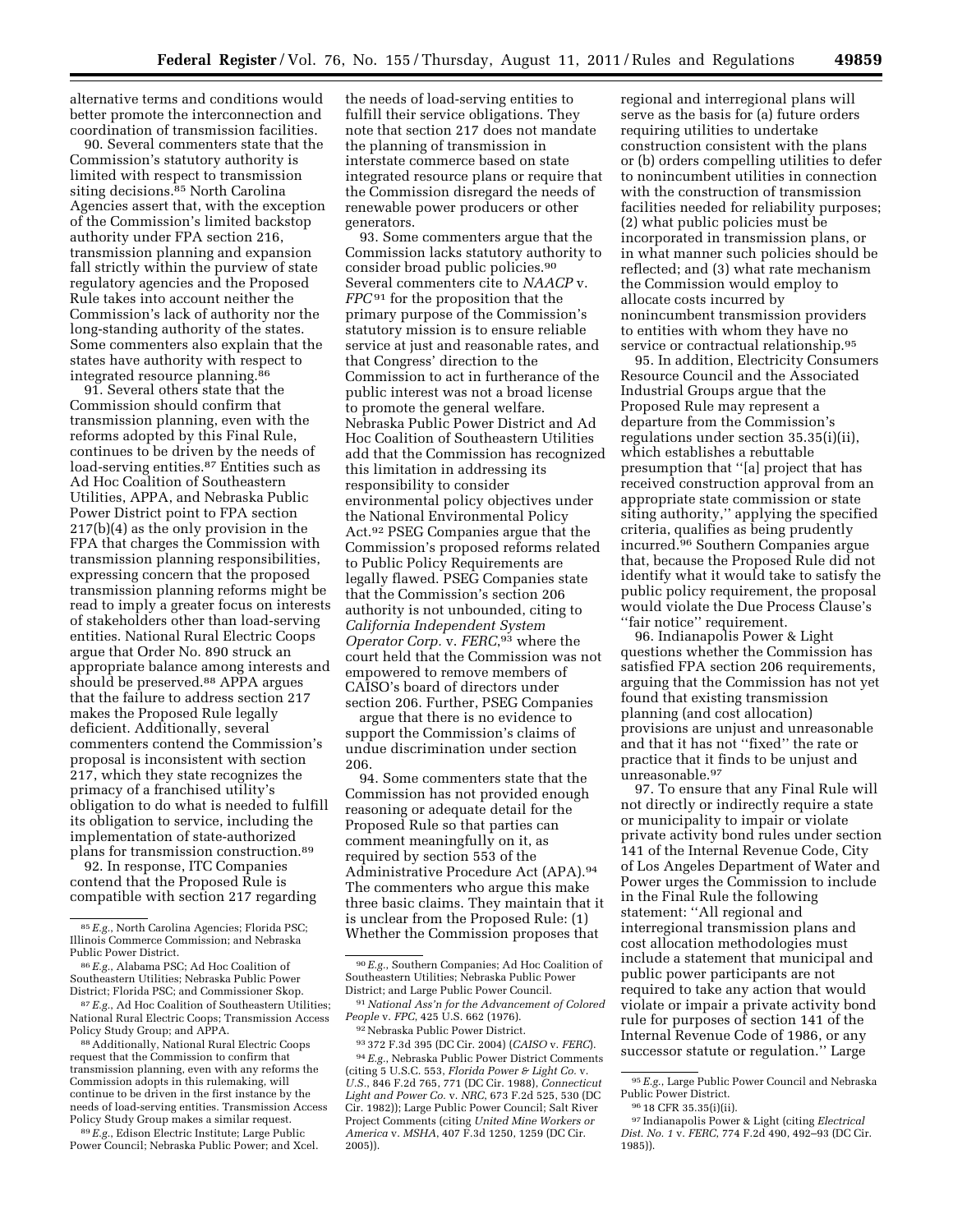Public Power Council makes a similar comment. In its reply comments, APPA states that City of Los Angeles Department of Water and Power raises a practical and legal issue regarding the participation of public power systems in transmission planning and cost allocation activities, and APPA agrees that the statement suggested by City of Los Angeles Department of Water and Power would foster public power systems' participation in such processes.

98. Nebraska Public Power District states that as long as it participates in regional and interregional transmission planning through the SPP, it is able to commit to enter into regional planning through the SPP tariff, but cannot make such commitments outside of its present RTO membership. Nebraska Public Power District states that it is unclear what commitments may be called for in any transmission planning agreements, such as whether these agreements: (1) Will carry with them specified or unanticipated liability; and/or (2) may include an obligation to defer to regional or interregional transmission plans that could, in Nebraska Public Power District's judgment, interfere with what must be done to remain compliant with state law.

# c. Commission Determination

99. We conclude that we have authority under section 206 of the FPA to adopt the reforms on transmission planning in this Final Rule. These reforms are intended to correct deficiencies in transmission planning and cost allocation processes so that the transmission grid can better support wholesale power markets and thereby ensure that Commission-jurisdictional services are provided at rates, terms and conditions that are just and reasonable and not unduly discriminatory or preferential. Moreover, these reforms build on those of Order No. 890, in which the Commission reformed the *pro forma* OATT to, among other things, require each public utility transmission provider to have a coordinated, open, and transparent regional transmission planning process. As we explained in Order No. 890, we found that the existing *pro forma* OATT was insufficient to eliminate opportunities for undue discrimination, including such opportunities in the context of transmission planning.98 We conclude that the reforms adopted in this Final Rule are necessary to address remaining deficiencies in transmission planning and cost allocation processes so that the

transmission grid can better support wholesale power markets and thereby ensure that Commission-jurisdictional transmission services are provided at rates, terms and conditions that are just and reasonable and not unduly discriminatory or preferential. We note that no party sought judicial review of the Commission's authority under Order No. 890 to adopt those reforms that we seek to enhance and improve upon here.

100. We disagree that section 202(a) of the FPA precludes us from adopting the transmission planning reforms contained in this Final Rule. Section 202(a) reads, in relevant part, as follows:

For the purpose of assuring an abundant supply of electric energy throughout the United States with the greatest possible economy and with regard to the proper utilization and conservation of natural resources, the Commission is empowered and directed to divide the country into regional districts for the voluntary interconnection and coordination of facilities for the generation, transmission, and sale of electric energy. \* \* \* 99

Section 202(a) requires that the interconnection and coordination, *i.e.,*  the coordinated operation, of facilities be voluntary. That section does not mention planning, and nothing in it can be read as impliedly establishing limits on the Commission's jurisdiction with respect to transmission planning.

101. Transmission planning is a process that occurs prior to the interconnection and coordination of transmission facilities. The transmission planning process itself does not create any obligations to interconnect or operate in a certain way. Thus, when establishing transmission planning process requirements, the Commission is in no way mandating or otherwise impinging upon matters that section 202(a) leaves to the voluntary action of public utility transmission providers. As we discuss herein, section 202(a) refers to the coordinated operation of facilities.

102. Several commenters who argue that section 202(a) prohibits our proposal rely primarily on *Central Iowa*  for support.100 In *Central Iowa,* a party argued that the Commission should have used its authority under section 206 of the FPA to compel greater integration of the utilities in the Mid-Continent Area Power Pool (MAPP) than MAPP members had proposed. In seeking this goal, the party in question sought to have the Commission require MAPP participants ''to construct larger generation units and engage in single system planning with central

100*E.g.,* ColumbiaGrid; Sacramento Municipal Utility District; and California ISO.

dispatch.'' 101 The court held that given ''the expressly voluntary nature of coordination under section 202(a),'' the Commission was not authorized to grant that request.102

103. The court in *Central Iowa* was thus presented with a request that the Commission require an enhanced level of, or tighter, power pooling. Section 202(a) was relevant to the problem at issue in *Central Iowa* because the operation of the system through power pooling is its central subject matter. We, on the other hand, are focused in this proceeding on the transmission planning process, which is distinct from any specific system operations. Nothing in this Final Rule is tied to the characteristics of any specific form of system operations, and nothing in it requires any changes in the way existing operations are conducted. This Final Rule simply requires compliance with certain general principles within the transmission planning process regardless of the nature of the operations to which that process is attached. The court's interpretation of section 202(a) with respect to system operations is therefore irrelevant here.

104. Commenters point to dicta in *Central Iowa* based on section 202(a)'s legislative history that, they state, suggests that Congress intended that any coordination by public utilities with respect to transmission planning be voluntary. *Central Iowa* cites to, but does not quote directly, the legislative history to support the conclusion that ''Congress was convinced that 'enlightened self-interest' would lead utilities to engage voluntarily in power planning arrangements, and it was not willing to mandate that they do so."<sup>103</sup> The language from the legislative history is as follows:

The committee is confident that enlightened self-interest will lead the utilities to cooperate with the commission and with each other in bringing about the economies which can alone be secured through the planned coordination which has long been advocated by the most able and progressive thinkers on this subject.104

105. In response, we note that section 202(a) does not mention the transmission planning process, and nothing in that section causes one to conclude that it was intended to address the transmission planning process that is the subject of this proceeding. There is thus no basis to resort to legislative

<sup>98</sup>*See, e.g.,* Order No. 890, FERC Stats. & Regs. ¶ 31,241 at P 422.

<sup>99</sup> 16 U.S.C. 824(a).

<sup>101</sup>*Central Iowa,* 606 F. 2d 1156 at 1166.

<sup>102</sup> *Id.* at 1168.

<sup>103</sup> *Id.* 

<sup>104</sup>*See Otter Tail Power Co.* v. *United States,* 410 U.S. 366, 374 (1973) (citing S.Rep. No. 621, 74th Cong., 1st Sess. 49).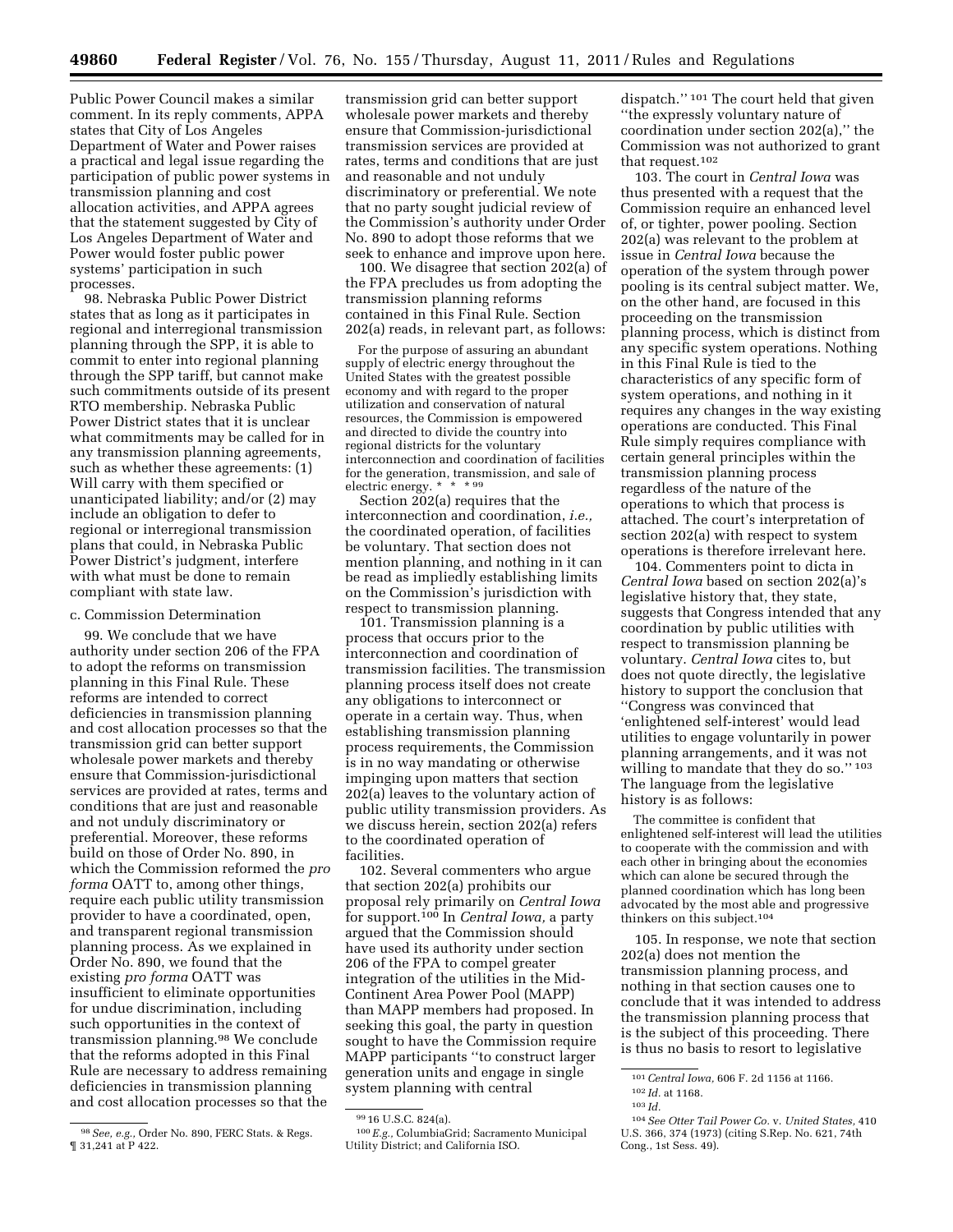history for further clarification.<sup>105</sup> Moreover, even if resorting to legislative history was appropriate in this context, we note that this passage from the legislative history also does not refer to the transmission planning process that is the subject of this Final Rule. Instead, the legislative history refers to ''planned coordination,'' *i.e.,* to the pooling arrangements and other aspects of system operation that are the underlying focus of section 202(a). It is in this sense that *Central Iowa* must be understood when it refers to engaging ''voluntarily in power planning arrangements.'' The ''planned coordination'' mentioned in the legislative history cited in *Central Iowa* means ''planned coordination'' of the operation of facilities, not the planning process for the identification of transmission facilities. In short, neither *Central Iowa* nor the legislative history cited in that case involves or applies to the planning process for transmission facilities. Rather they deal with the coordinated, *i.e.,* shared or pooled, operation of facilities after those facilities are identified and developed. By contrast, this Final Rule deals with the planning process for transmission facilities, a separate and distinct set of activities that occur before the operational activities that are the underlying focus of section 202(a).

106. Similarly, section 202(a) has no bearing on whether the Commission can mandate requirements on regional and interregional cost allocation. The cost allocation requirements of this Final Rule do not mandate that any entity engage in any interconnection or coordination of facilities in contravention of the requirement in section 202(a) that these matters be left to the voluntary decisions of the entities in question. Section 202(a) does not address matters involved in cost allocation.

107. We acknowledge that there is longstanding state authority over certain matters that are relevant to transmission planning and expansion, such as matters relevant to siting, permitting, and construction. However, nothing in this Final Rule involves an exercise of siting, permitting, and construction authority. The transmission planning and cost allocation requirements of this Final Rule, like those of Order No. 890, are associated with the processes used to identify and evaluate transmission

system needs and potential solutions to those needs. In establishing these reforms, the Commission is simply requiring that certain processes be instituted. This in no way involves an exercise of authority over those specific substantive matters traditionally reserved to the states, including integrated resource planning, or authority over such transmission facilities. For this reason, we see no reason why this Final Rule should create conflicts between state and federal requirements.

108. We disagree with the commenters who argue that this Final Rule is inconsistent with or precluded by, or legally deficient for failing to rely on, section 217 of the FPA.106 Our approach in this Final Rule is to build on the requirements of Order No. 890 of ensuring open and transparent transmission planning processes to evaluate proposed transmission projects, a goal that does not conflict with FPA section 217. Indeed, we believe that this Final Rule is consistent with section 217 because it supports the development of needed transmission facilities, which ultimately benefits load-serving entities. The fact that this Final Rule serves the interests of other stakeholders as well does not place it in conflict with section 217. We thus cannot agree with Ad Hoc Coalition of Southeastern Utilities that we should ensure that our transmission planning and cost allocation reforms give systematic preference to any particular set of interests. Section 217 does not require this result. It only requires that we use our authority in a way that facilitates planning and expansion of transmission facilities to meet the reasonable needs of load-serving entities. We have indicated that we will follow a flexible approach that accommodates the needs and characteristics of particular regions, and we are confident that this approach can address the needs of load-serving entities in the Southeast and elsewhere.

109. We also disagree with commenters who argue that we lack jurisdiction to require the consideration of transmission needs driven by Public Policy Requirements in the transmission planning process. In requiring the

consideration of transmission needs driven by Public Policy Requirements, the Commission is not mandating fulfillment of those requirements. Instead, the Commission is acknowledging that the requirements in question are facts that may affect the need for transmission services and these needs must be considered for that reason. Such requirements may modify the need for and configuration of prospective transmission facility development and construction. The transmission planning process and the resulting transmission plans would be deficient if they do not provide an opportunity to consider transmission needs driven by Public Policy Requirements.

110. Our disagreement with commenters on this point can be best explained by considering the case that they use to support their arguments, *NAACP* v. *FPC.* In that case, the Court found that the Commission did not have power under the FPA or the Natural Gas Act (NGA) to construe its obligation to promote the public interest under those statutes as creating ''a broad license to promote general public welfare.'' 107 Specifically, the Court found that the Commission's duty to promote the public interest under the FPA and NGA ''is not a directive to the Commission to seek to eradicate discrimination,'' and it thus did not authorize the Commission to promulgate rules prohibiting the companies it regulates from engaging in discriminatory employment practices merely because the statutes pertain to matters affected with a public interest.108 The Commission is doing nothing analogous when specifying that transmission needs driven by Public Policy Requirements be taken into account in the transmission planning process.

111. Requiring the development of a regional transmission plan that considers transmission needs driven by Public Policy Requirements cannot be construed as pursuing broad general welfare goals that extend beyond matters subject to our authority under the FPA. Public Policy Requirements can directly affect the need for interstate transmission facilities, which are squarely within the Commission's jurisdiction. Moreover, we are not specifying the Public Policy Requirements that must be considered in individual local and regional transmission planning processes.109 This further confirms that, in requiring that the transmission planning process

<sup>105</sup>*See, e.g., Connecticut Nat'l Bank* v. *Germain,*  503 U.S. 249, 253–54 (1992) (''[I]n interpreting a statute a court should always turn first to one, cardinal canon before all others. We have stated time and again that courts must presume that a legislature says in a statute what it means and means in a statute what it says there.'' (citations omitted)).

 $^{106}\,$  Section 217(b)(4) of the FPA specifies that: ''The Commission shall exercise the authority of the Commission under this Act in a manner that facilitates the planning and expansion of transmission facilities to meet the reasonable needs of load-serving entities to satisfy the service obligations of the load-serving entities, and enables load-serving entities to secure firm transmission rights (or equivalent tradable or financial rights) on a long-term basis for long-term power supply arrangements made, or planned, to meet such needs.'' 16 U.S.C. 824q(b)(4).

<sup>107</sup>*NAACP* v. *FERC,* 425 U.S. 662 at 668.

<sup>108</sup> *Id.* at 670.

<sup>109</sup>*See infra* section III.A.4.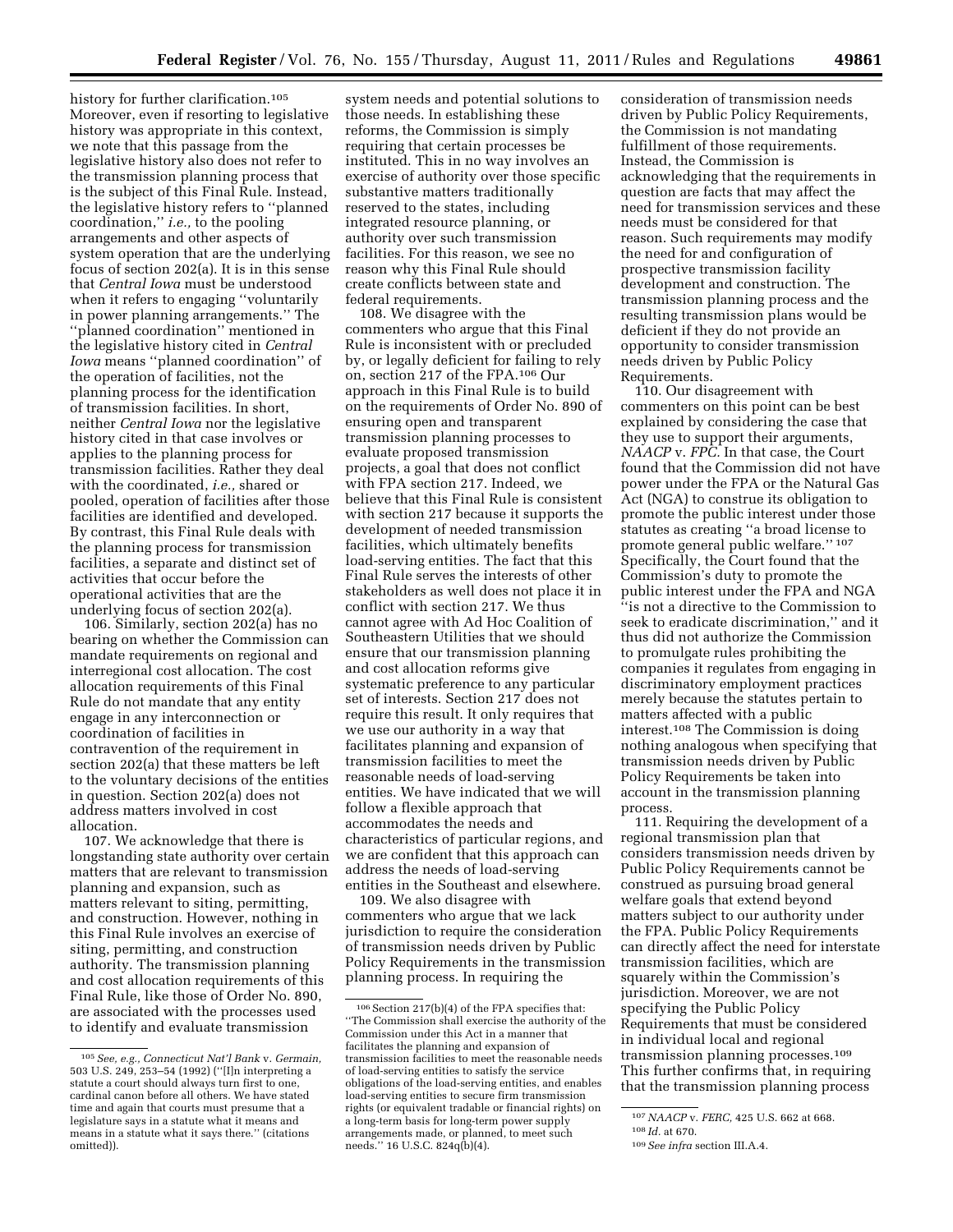include the evaluation of potential solutions to identified transmission needs driven by Public Policy Requirements, the Commission is simply requiring the consideration of facts that are relevant to the transmission planning process. In doing so, it is neither pursuing nor enforcing any specific policy goals.

112. Other commenters cite *CAISO* v. *FERC* for the proposition that the Proposed Rule extends beyond our authority under the FPA. In that case, the court found that the Commission did not have authority under section 206 of the FPA to direct the California ISO to alter the structure of its corporate governance, concluding that the choosing and appointment of corporate directors is not a "practice \* \* \* affecting [a] rate'' within the meaning of the statute.110 The court explained that the Commission is empowered under section 206 to assess practices that directly affect or are closely related to a public utility's rates and ''not all those remote things beyond the rate structure that might in some sense indirectly or ultimately do so.'' 111 Unlike the corporate governance matters at issue in that proceeding, the transmission planning activities that are the subject of this Final Rule have a direct and discernable affect on rates. It is through the transmission planning process that public utility transmission providers determine which transmission facilities will more efficiently or cost-effectively meet the needs of the region, the development of which directly impacts the rates, terms and conditions of jurisdictional service. The rules governing the transmission planning process are therefore squarely within our jurisdiction, whether the particular transmission facilities in question are planned to meet reliability needs, address economic considerations, or meet transmission needs driven by a Public Policy Requirement.

113. We disagree with the commenters who argue that the Proposed Rule does not comply with the APA because the Proposed Rule does not provide enough reasoning or adequate detail to permit parties to comment meaningfully on it. Section 553(b)(3) of the APA requires that a notice of proposed rulemaking contain ''either the terms or substance of the proposed rule or a description of the subjects and issues involved."<sup>112</sup> The purpose of the requirement is to ensure that ''persons are 'sufficiently alerted to likely alternatives' so that they know

whether their interests are 'at stake.'"<sup>113</sup> Courts have held in this connection that a ''[n]otice of proposed rulemaking must be sufficient to fairly apprise interested parties of the issue involved \* \* \*, but it need not specify every precise proposal which [the agency] may ultimately adopt as a rule.'' 114 We disagree with commenters arguing that this requires us to identify the issues that might be raised in future orders by the Commission should disputes arise as to the construction of transmission facilities in the regional transmission planning process. This Final Rule is focused on ensuring that there is a fair regional transmission planning *process,* not substantive outcomes of that process.

114. We disagree with Southern Companies' argument that the Proposed Rule violated the fair notice requirement of the Due Process Clause because it did not identify how the Public Policy Requirements in the transmission planning process would be satisfied. As explained above, fair notice requires that we apprise parties of the issues involved. In this respect, all interested parties have had fair notice and an opportunity to comment on the Commission's proposed requirement regarding the consideration of transmission needs driven by Public Policy Requirements in the transmission planning process and to provide their perspectives, consistent with the notice and comment requirements of the APA. Moreover, the case that Southern Companies cite in support of their argument, *Trinity Broadcasting of Fla., Inc.* v. *FCC,*115 is not on point. That case involved a denial by the Federal Communications Commission (FCC) of an application to renew a commercial television broadcast license that could have been renewed under a statutory preference in favor of minoritycontrolled firms. A majority of the applicant's board was made up of members of minority groups, but the FCC denied the application because the applicant had not satisfied its interpretation of minority control as *de facto* or ''actual'' control of operations. The court found that the agency had not given sufficient notice of its interpretation of minority control to justify punishment in the form of denial of the application. Nothing analogous is occurring here. *Trinity Broadcasting* did not involve a rulemaking proceeding, as

is the case here, but rather an adjudication that raised the issue of ''[w]hat constitutes sufficiently fair notice of an agency's interpretation of a regulation to justify punishing someone for violating it?'' 116 A rulemaking such as the present proceeding does not involve the assessment of penalties for failure to comply with a particular regulation, and therefore the notice that is required before penalties can be assessed has no relevance here.

115. We also disagree that this Final Rule may represent a departure from section 35.35(i)(ii) of the Commission's regulations, which establishes a rebuttable presumption that a transmission project that has received construction approvals from relevant state regulatory agencies satisfies Order No. 679's 117 requirement that the transmission project is needed to ensure reliability or reduce the cost of delivered power by reducing congestion. The rebuttable presumption of prudent investment provided for in section 35.35(i)(ii) applies only to Commission determinations with respect to incentive-based rate treatments for investment in transmission infrastructure. The Proposed Rule does not ''represent a departure'' from this provision because the provision deals with matters that are not covered or affected by the Proposed Rule. Electricity Consumers Resource Council and Associated Industrial Groups therefore have not adequately explained why they believe the Proposed Rule represented such a departure.

116. With respect to Indianapolis Power & Light's assertion that the Commission has failed to satisfy FPA section 206, we conclude that we have met section 206's burden. Our review of the record demonstrates that existing transmission planning processes are unjust and unreasonable or unduly discriminatory or preferential. Specifically, we conclude that the record shows that, for the *pro forma*  OATT (and, consequently, public utility transmission providers' OATTs) to be just and reasonable and not unduly discriminatory or preferential, it must be revised in the context of transmission planning to include the requirement that regional transmission planning processes result in the production of a regional transmission plan using a process that satisfies the specified Order No. 890 transmission planning

<sup>110</sup>*CAISO* v. *FERC,* 372 F.3d 395 at 403.

<sup>111</sup> *Id.* 

<sup>112</sup> 5 U.S.C. 553(b)(3).

<sup>113</sup>*Spartan Radiocasting Co.,* v. *FCC,* 619 F.2d 314, 321 (4th Cir. 1980) (citing *South Terminal Corp.* v. *EPA,* 504 F.2d 646, 659 (1st Cir. 1974)). 114 *Id.* 321–22 (citing *Consolidation Coal Co.* v.

*Costle,* 604 F.2d 239, 248 (4th Cir. 1979)). 115 211 F.3d 618, 628 (DC Cir. 2000) (*Trinity Broadcasting*).

<sup>116</sup>*Trinity Broadcasting,* 211 F.3d 618 at 619. 117*Promoting Transmission Investment through Pricing Reform,* Order No. 679, FERC Stats. & Regs. ¶ 31,222 (2006), *order on reh'g,* Order No. 679–A, FERC Stats. & Regs. ¶ 31,236, *order on reh'g,* 119 FERC  $\P$  61,062 (2007).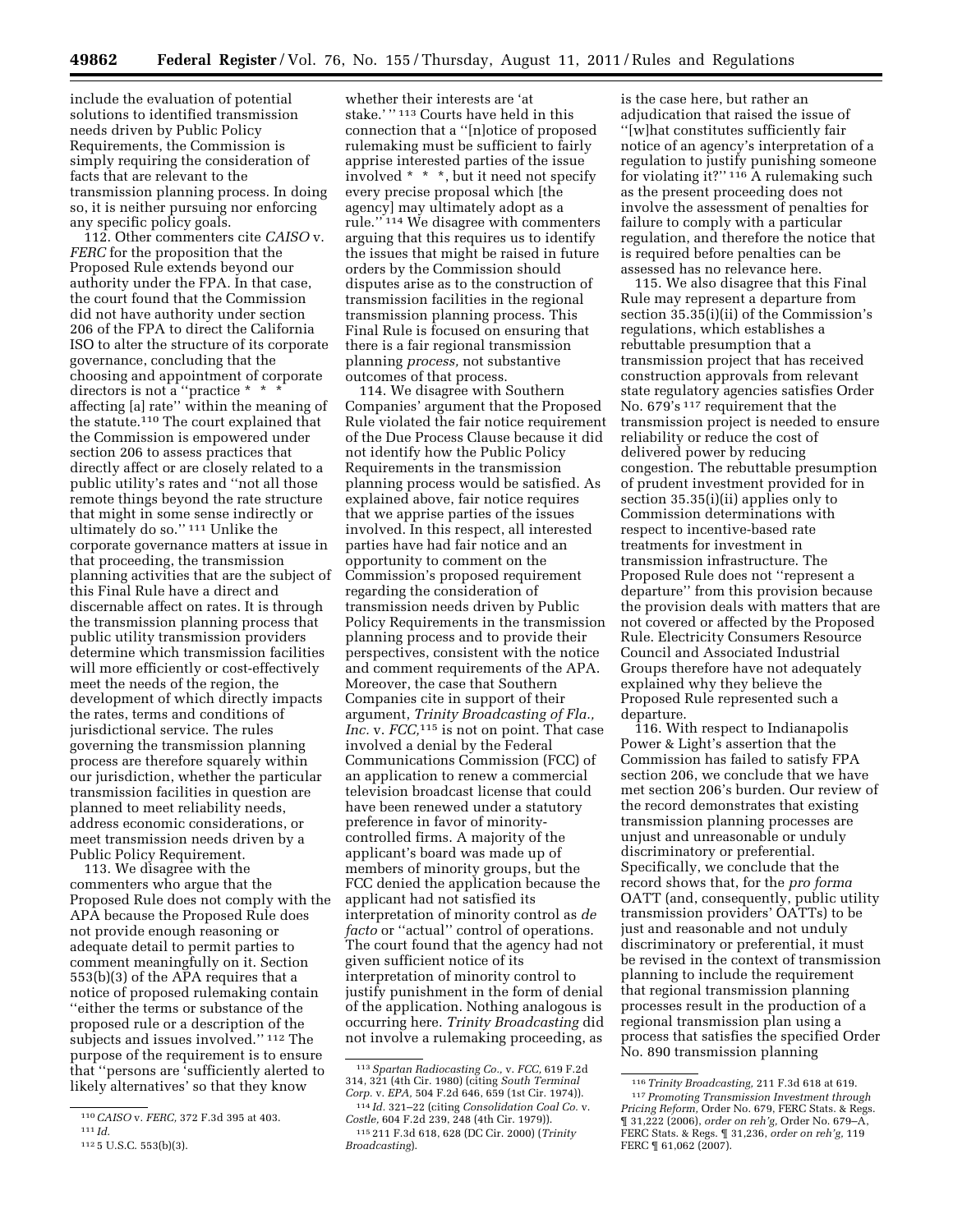principles and that provides an opportunity to consider transmission needs driven by Public Policy Requirements. We conclude that these reforms satisfy the section 206 standard because they help ensure just and reasonable rates and remove those remaining opportunities for undue discrimination.

117. Finally, with respect to the concerns raised by City of Los Angeles Department of Water and Power, APPA, Nebraska Public Power District, and others regarding the legal issues associated with public power participation in the regional transmission planning processes, we make the following observations. First, as discussed in the section of this Final Rule addressing reciprocity, we reiterate that this Final Rule simply applies the reciprocity principles set forth in Order Nos. 888 and 890 regarding non-public utility transmission provider participation in transmission planning processes. Second, non-jurisdictional entities, unlike public utilities, may choose whether to join a regional transmission planning process and, to the extent they choose to do so, they may advocate for those processes to accommodate their unique limitations and requirements.

# 3. Regional Transmission Planning Principles

### a. Commission Proposal

118. The Proposed Rule would require that each public utility transmission provider participate in a regional transmission planning process that produces a regional transmission plan and that meets the following transmission planning principles: (1) Coordination; (2) openness; (3) transparency; (4) information exchange; (5) comparability; (6) dispute resolution; and (7) economic planning studies. This proposal did not include two of the Order No. 890 transmission planning principles, namely the cost allocation transmission planning principle and the regional participation transmission planning principle. More specifically, the Commission would require that each regional transmission planning process consider and evaluate transmission facilities and other non-transmission solutions that may be proposed and develop a regional transmission plan that identifies the transmission facilities that more efficiently or cost-effectively meet the needs of public utility transmission providers, their customers and other stakeholders.118

119. The Proposed Rule also would provide that a merchant transmission developer that does not seek to use the regional cost allocation process would not be required to participate in the regional transmission planning process, although such a developer would be required to comply with all reliability requirements applicable to transmission facilities in the transmission planning region in which its transmission project would be located.119 To reiterate, merchant transmission projects are defined as those for which the costs of constructing the proposed transmission facilities will be recovered through negotiated rates instead of cost-based rates. The Proposed Rule states that such a merchant transmission developer would not be prohibited from participating—and, indeed, is encouraged to participate—in the regional transmission planning process.120

#### b. Comments

120. Many commenters agree that the Commission should require public utility transmission providers to produce a regional transmission plan using a process that complies with the Order No. 890 transmission planning principles.121 NextEra supports the Commission's proposal provided that a regional transmission planning process produces a regional transmission plan with identified transmission facilities to be built in the near-term. Iberdrola Renewables contends that the current piecemeal, generation-driven approach to transmission development is inefficient and ineffective and hinders development of renewable energy resources. Duke states that it supports the requirement that a regional transmission plan be produced through a regional transmission planning process. Maine PUC believes that in New England, the distinction between different types of transmission projects (*i.e.,* reliability and market efficiency transmission facilities) has impeded the development of transmission facilities that would reduce congestion costs and provide greater access to low-cost

supply, including renewable resources, and suggests that the Commission consider eliminating this distinction.

121. Most commenters addressing the proposed transmission planning reforms support the Commission's proposal to require public utility transmission providers to adopt several of the Order No. 890 transmission planning principles for the regional transmission planning process.122 Some commenters ask the Commission to clarify that the existing Order No. 890 transmission planning principles would remain applicable to regional transmission planning processes.123 Some commenters also seek clarification that individual transmission owners must comply with Order No. 890 transmission planning principles and have an OATT Attachment K on file with the Commission.<sup>124</sup> Transmission Dependent Utility Systems state that transmission owners must comply with Order No. 890 transmission planning principles even if they are planning local transmission projects in an RTO.

122. Several supporting the Proposed Rule stress that fair process, transparency, and robust stakeholder participation are important components of the transmission planning process.125 PPL Companies state that all interested parties, especially those that may be allocated costs for a particular transmission project, should have an opportunity to provide meaningful input into the regional transmission planning process, and urge the Commission to require that historical and real-time data be made available to interested stakeholders. Transmission Dependent Utility Systems contend that transmission customers need to play an integral role in the regional transmission planning process. 26 Public Interest Organizations, Green Energy and 21st Century, and Western Independent Transmission Group state that transparency in transmission planning and access to models and data are critical to nonincumbent resources and grid infrastructure providers if these entities are to be effective participants in regional transmission plan development. Independent Energy Producers Association urges the Commission to emphasize that the

<sup>118</sup>Proposed Rule, FERC Stats. & Regs. ¶ 32,660 at P 51.

<sup>119</sup>Proposed Rule, FERC Stats. & Regs. ¶ 32,660 at n.23.

<sup>120</sup> *Id.* P 99.

<sup>121</sup>*E.g.,* Anabaric and PowerBridge; AWEA; City and County of San Francisco; DC Energy; Duke; Duquesne Light Company; East Texas Cooperatives; Energy Future Coalition Group; LS Power; MISO; National Grid; NEPOOL; New England States' Committee on Electricity; New England Transmission Owners; NextEra; Northern Tier Transmission Group; Ohio Consumers' Counsel and West Virginia Consumer Advocate Division; Wilderness Society and Western Resource Advocates; and Wisconsin Electric Power Company.

<sup>122</sup>*E.g.,* ISO New England and SPP.

<sup>123</sup>*E.g.,* East Texas Cooperatives and Champlain Hudson.

<sup>124</sup>*E.g.,* Transmission Dependent Utility Systems and Old Dominion.

<sup>125</sup>*E.g.,* PPL Companies; DC Energy; Direct Energy; 26 Public Interest Organizations; Green Energy and 21st Century; Western Independent Transmission Group; City of Santa Clara; Natural Resources Defense Council; New Jersey Division of Rate Counsel; and Iberdola Renewables.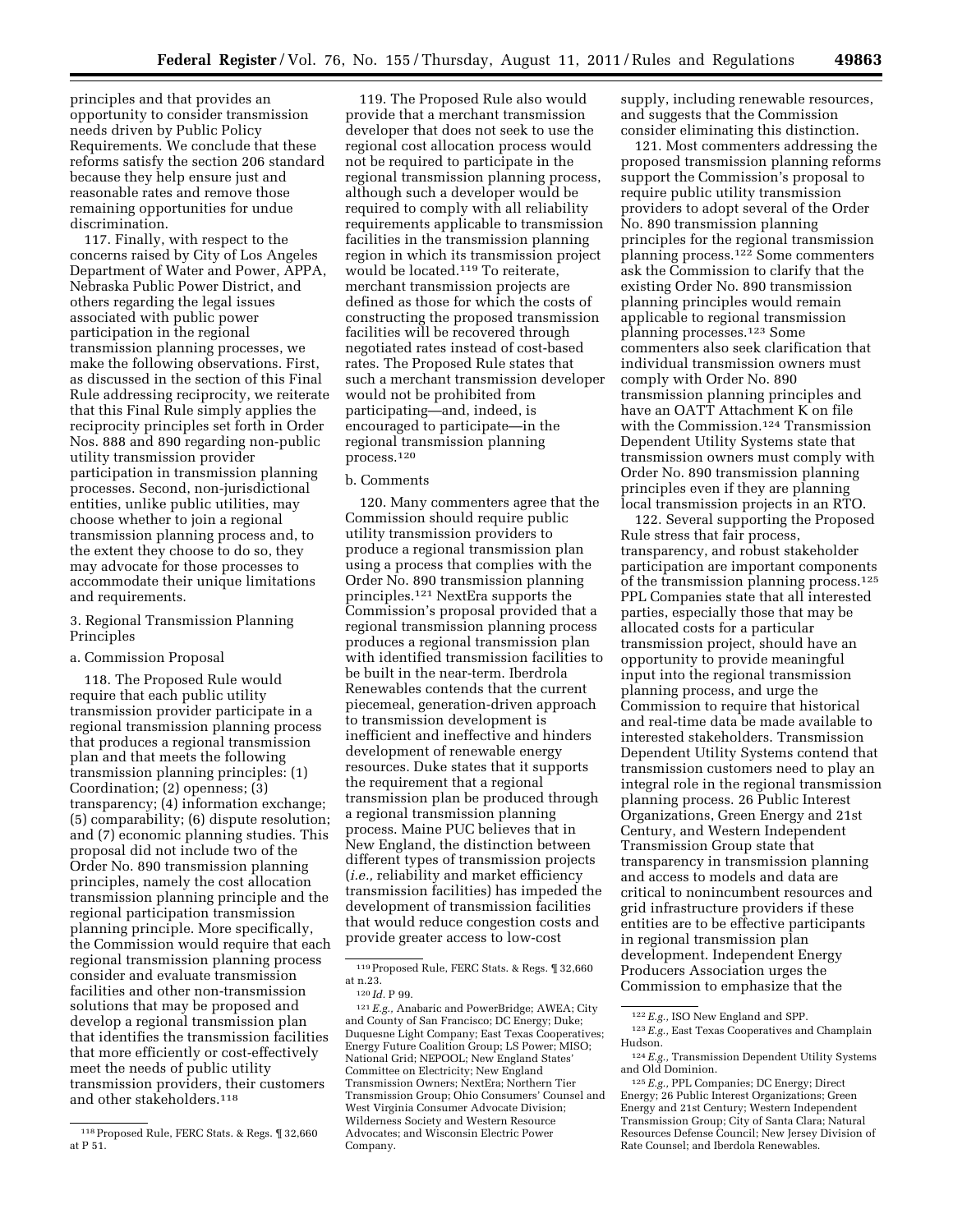openness, transparency, and inclusiveness criteria of Order No. 890 should apply to all phases of the transmission planning process. New Jersey Board suggests that transmission providers be required to state the baseline methodology on which load forecasts are based. However, Anbaric and PowerBridge suggest consideration of internal procedures to treat transmission project information as confidential, including protections to ensure that transmission projects that are not selected in the regional transmission plan will remain confidential.

123. Some commenters also address dispute resolution issues in the regional transmission planning process. City of Santa Clara believes that transmission planning processes should include an effective and meaningful dispute resolution process, including the ability to request Commission resolution of unresolved disputes. Transmission Access Policy Study Group argues that guidance from the Commission is needed to ensure that the dispute resolution process is useful, suggesting that use of reasonable,

nondiscriminatory criteria to minimize the potential for discriminatory results, particularly with regard to the inclusion or exclusion of project proposals in a regional transmission plan and the consideration of public policy objectives in the transmission planning process. Transmission Access Policy Study Group suggests that the Commission establish a backstop dispute resolution or expedited complaint process to have a forum for addressing disputes regarding transmission projects selected or not selected in regional transmission plans.

124. Some commenters recommend that the Commission continue to recognize regional flexibility with respect to transmission planning processes.126 Kansas City Power & Light and KCP&L Greater Missouri supports the Proposed Rule's suggestion that the Commission would defer to each region to develop transmission planning processes that address regional needs, noting that each region has developed differently and that not all regions are at the same level of maturity. Northern Tier Transmission Group states that the Commission should provide flexibility as to the manner in which regional plans are produced, emphasize expected results rather than process, and clarify that the region may continue to rely on a ''bottom-up'' process in developing

the plan. SPP recommends that transmission planning authorities be permitted to develop, through their stakeholder processes and in consultation with state regulatory commissions, strategies and metrics to achieve region-appropriate compliance with the Final Rule.

125. Many entities that support the Proposed Rule believe that the regional transmission planning process in which they participate already satisfies the proposed requirements.127 ISO/RTO Council asks that the Final Rule reflect that ISOs and RTOs already satisfy the requirements and that no further demonstration or tariff language be required in a future compliance filing with the exception of any new or altered requirements imposed by the Final Rule. In response, 26 Public Interest Organizations agree that the proposed reforms should not modify or interfere with progress being made by transmission planners with transmission planning processes that comply with or exceed Order No. 890 requirements and that only those tariff provisions that are affected by the Final Rule need to be filed.

126. On the other hand, Iberdrola Renewables states that the Commission should make clear that reliance on existing institutions and approaches would be adequate only if they can effectively implement the Commission's goals of driving needed transmission infrastructure investment. To that end, it states that in areas not covered by RTOs or ISOs, new regional agreements would be needed to ensure that the transmission providers in the region have a governance structure for undertaking the regional and interregional transmission planning obligations and a workable mechanism for sharing costs consistent with the cost allocation guidelines, and clarify the factors it would consider in determining whether a particular regional proposal or compliance filing has sufficiently broad regional support to merit any deference.

127. Some commenters ask the Commission to clarify the term ''transmission planning region'' as it relates to the requirements of the Proposed Rule.<sup>128</sup> Indianapolis Power & Light and Powerex ask the Commission

to define ''region'' in a Final Rule and include a definition of transmission planning region in whatever regulations are promulgated. California Municipal Utilities state that they believe regional consolidation of transmission planning regions should not be forced and that more detail is needed from the Commission for its members to determine if current transmission planning processes meet the requirements of the Proposed Rule. Solar Energy Industries and Large-scale Solar contend that the Commission should ensure that, on the review of compliance filings, the scope of the selfselected planning regions does not create inadvertent planning seams that inhibit the development of transmission projects needed to meet public policy requirements established by state or federal laws or regulations.

128. Several commenters urge the Commission to clarify that existing ISOs and RTOs are considered regions for purposes of transmission planning.129 However, ITC Companies state that RTO boundaries are not always the right ones for transmission planning, and ITC Companies are concerned that, given the focus of RTOs on developing and running energy markets, it might be difficult for RTOs to plan transmission from a truly independent perspective. Instead, ITC Companies suggest that the planning function be split off from the market function so that there is a truly independent planning authority. In reply, California ISO argues that ITC Companies' recommendation is tantamount to mandating the creation of new entities, which it argues the Commission cannot do. AWEA asks the Commission to clarify that more than one organized market could form a single region for transmission planning and cost allocation purposes.

129. Commenters express different views on defining transmission planning regions outside of the ISO and RTO context. MISO Transmission Owners suggest that, where ISOs or RTOs do not exist, the Commission should allow each transmission provider to propose its own definition of what it considers its transmission planning region. Further, they state that the Commission should not define the term ''transmission planning region'' to be any larger or broader than an RTO or ISO region. MISO states that public utility transmission providers not associated with existing RTOs should either be required to form transmission regional planning areas with each other

<sup>126</sup>*E.g.,* Kansas City Power & Light and KCP&L Greater Missouri; Edison Electric Institute; and WIRES.

<sup>127</sup>*E.g.,* Bonneville Power; Duke; Massachusetts Departments; California ISO; Sunflower and Mid-Kansas; MISO Transmission Owners; California Commissions; MISO; New England States' Committee on Electricity; Indianapolis Power & Light; Northeast Utilities; ISO New England; New York ISO; Southern Companies; and Long Island Power Authority.

<sup>128</sup>*E.g.,* NextEra; Clean Line; California Municipal Utilities; American Transmission; and Arizona Corporation Commission.

<sup>129</sup> *E.g.,* ISO/RTO Council; California ISO; MISO Transmission Owners; Indianapolis Power & Light; and NextEra.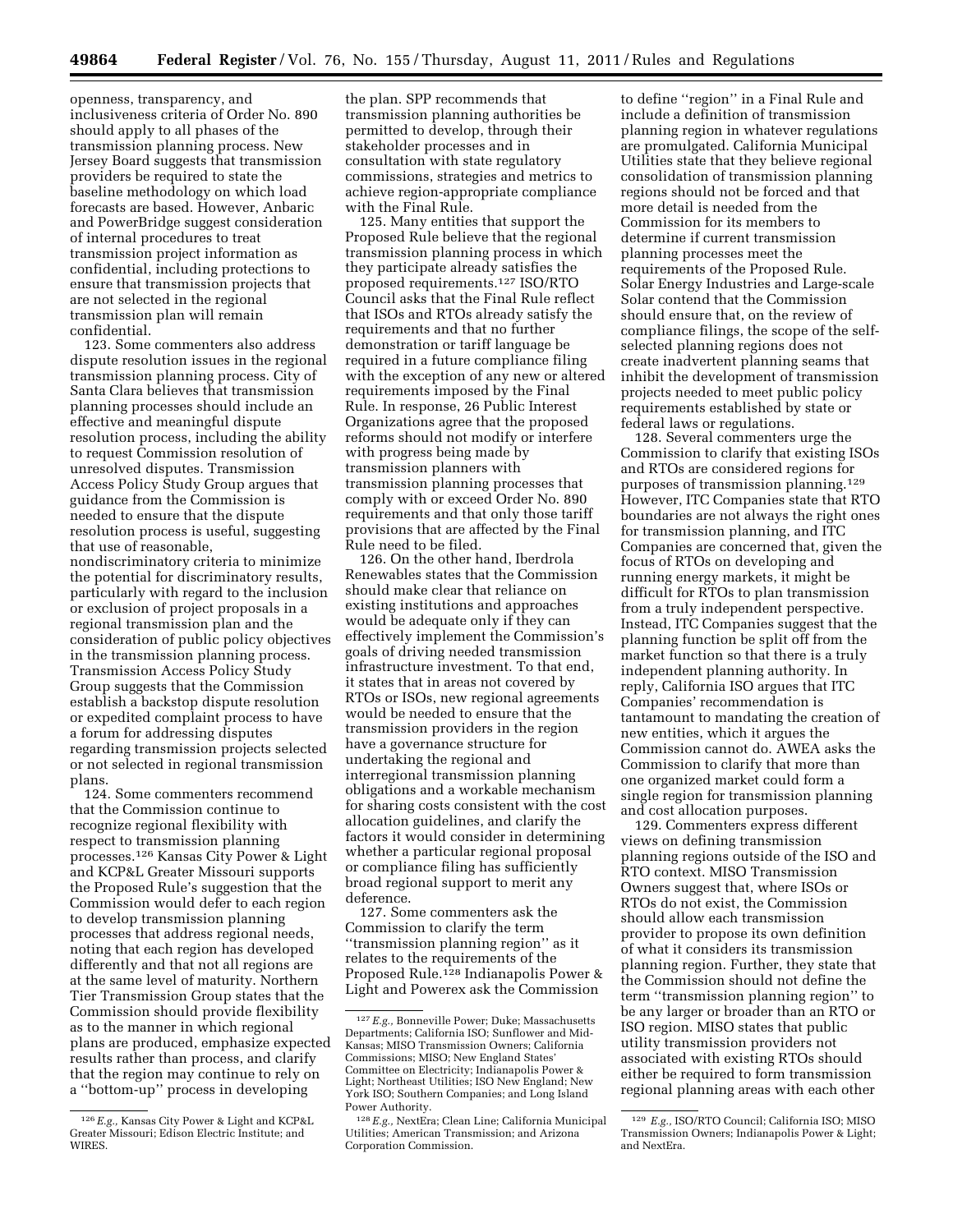or participate in regional transmission planning with an adjacent RTO. Some commenters ask the Commission to determine that, in non-RTO regions, a single transmission provider or utility family cannot serve as a transmission planning region.130 Transmission Access Policy Study Group urges the Commission to specify that transmission planning regions in areas outside of RTOs include at least two transmission providers and be at least as large as the smaller of a state or one of NERC's Regional Entities. NextEra suggests that, in non-RTO areas, geographic scope should be determined by factors such as the level of interconnections between utilities, power flows, boundaries of existing NERC regions, and historical coordination practices.

130. Ad Hoc Coalition of Southeastern Utilities claim that the Proposed Rule makes several incorrect statements concerning what constitutes a region for transmission planning purposes in the Southeast.131 They note that the Proposed Rule references both regional and interregional organizations and processes (including NERC regional entities) as being regional for purposes of the Proposed Rule and assert that a holding that only RTO regions are sufficiently encompassing to meet the proposed requirements would be arbitrary and capricious. Given that the Commission has previously recognized that the South Carolina Regional Transmission Planning (SCRTP) process complies with Order No. 890, and as such is a ''regional transmission planning process,'' South Carolina Electric & Gas asks the Commission to clarify that the SCRTP constitutes a ''regional transmission planning process'' as contemplated by the Proposed Rule. Colorado Independent Energy Association supports the designation of WestConnect as a regional transmission planning organization for the purposes of transmission planning and development in Colorado and to make findings to that effect in this Final Rule. Florida PSC and Commissioner Skop argue that if the Commission adopts a definition of ''region'' that does not recognize Florida as a distinct transmission planning region, and Florida becomes part of a multistate region, then it is unclear what role the Florida PSC would retain, if

any, over the transmission planning and cost allocation processes in Florida.132

131. Many commenters recommend that transmission providers should evaluate both transmission and nontransmission solutions during the regional transmission planning process.133 26 Public Interest Organizations and Dayton Power and Light assert that consideration of nontransmission solutions with all other resource options is needed to determine the most cost-effective way to meet grid needs. 26 Public Interest Organizations ask the Commission to establish minimum requirements for: what types of resources should be assessed; how assessments should be conducted; and what types of modeling and sensitivity analyses are needed to estimate and compare the costs and benefits of option, implementation timelines, and relative risks of various resource choices. New Jersey Board believes that transmission providers should provide peak load reduction data that demonstrate the effect of demand response and energy efficiency on baseline forecasts. MISO supports the consideration of non-traditional solutions so long as this process does not interfere with state authority over integrated resource planning. Western Grid Group and Pattern Transmission suggest that resource planning and transmission planning should be reintegrated.

132. On the other hand, Ad Hoc Coalition of Southeastern Utilities states that a requirement for regional transmission planning processes to consider both transmission and nontransmission solutions is inconsistent with transmission planning procedures in the Southeast. It explains that nontransmission solutions are typically considered in integrated resource planning and request for proposal processes during the current ''bottomup'' transmission planning process. It states that including a generation resource as an alternative during the regional transmission planning process would convey a right of generation planning to the Commission that would be inconsistent with state law.

Accordingly, it states that there are no transmission planning gaps in the Southeast that the Commission needs to address. In its reply comments, Ad Hoc Coalition of Southeastern Utilities argues that such a policy would be inappropriate because there would be winners and losers in any given state, such a ''top-down'' process would risk losing the emphasis on consumers that currently exists in the state-regulated processes. Ad Hoc Coalition of Southeastern Utilities, in responding to comments by Western Grid Group and Pattern Transmission, argues that transmission planning and resource planning in the Southeast have not diverged and that further reforms are unnecessary. Southern Companies agree.

133. MISO Transmission Owners ask the Commission to provide additional guidance regarding the meaning of 'non-transmission solutions" and which of these solutions transmission providers are required to include in their transmission planning processes. MISO Transmission Owners state that if non-traditional solutions must be considered, then the Commission should clarify that they are required to participate in the transmission planning process on a similar basis as transmission projects.

134. Other commenters ask for clarification and guidance from the Commission on other transmission planning-related issues associated with the Proposed Rule. WIRES believes that the Commission should consider additional rules that promote consistent transmission planning cycles, stakeholder procedures, action timelines, and criteria for evaluating project proposals. Transmission Access Policy Study Group also suggests that the Commission require regular updating of regional transmission plans, and require jurisdictional transmission providers to file, for public comment, a ''planning report card'' identifying the projects proposed during the transmission planning process, the projects approved and included in the regional transmission plan, and the projects that were proposed but excluded from the plan and the reasons those proposed projects were rejected. Transmission Access Policy Study Group states that the Final Rule should subject decisions as to which facilities are included in a regional transmission plan to justification and objective evaluation to prevent discrimination and unjust and unreasonable rates.

135. AEP asserts that a significant flaw in typical transmission planning processes is the failure to consider benefits beyond the near-term.

<sup>130</sup>*E.g.,* AWEA; Clean Line; G&T Cooperatives; Integrys; and NextEra.

<sup>131</sup> In reply comments, South Carolina Office of Regulatory Staff state that it concurs with Ad Hoc Coalition of Southeastern Utilities' views regarding the uniqueness of transmission planning in the Southeast.

<sup>132</sup>Additionally, Florida PSC and Commissioner Skop express concern about the lack of Floridabased commenters, noting that either Florida utilities joined a broader coalition of commenters or, as in the case of NextEra, did not comment from the perspective of its Florida-based utility. Florida PSC and Commissioner Skop ask the Commission to take the lack of Florida-specific points of view into account when it considers its proposals.

<sup>133</sup>*E.g.,* AWEA; California Commissions; Wisconsin Electric; Omaha Public Power District; Dayton Power and Light; Eastern Environmental Law Center; Environmental NGOs; NRG; Vermont Electric; EarthJustice; and SPP.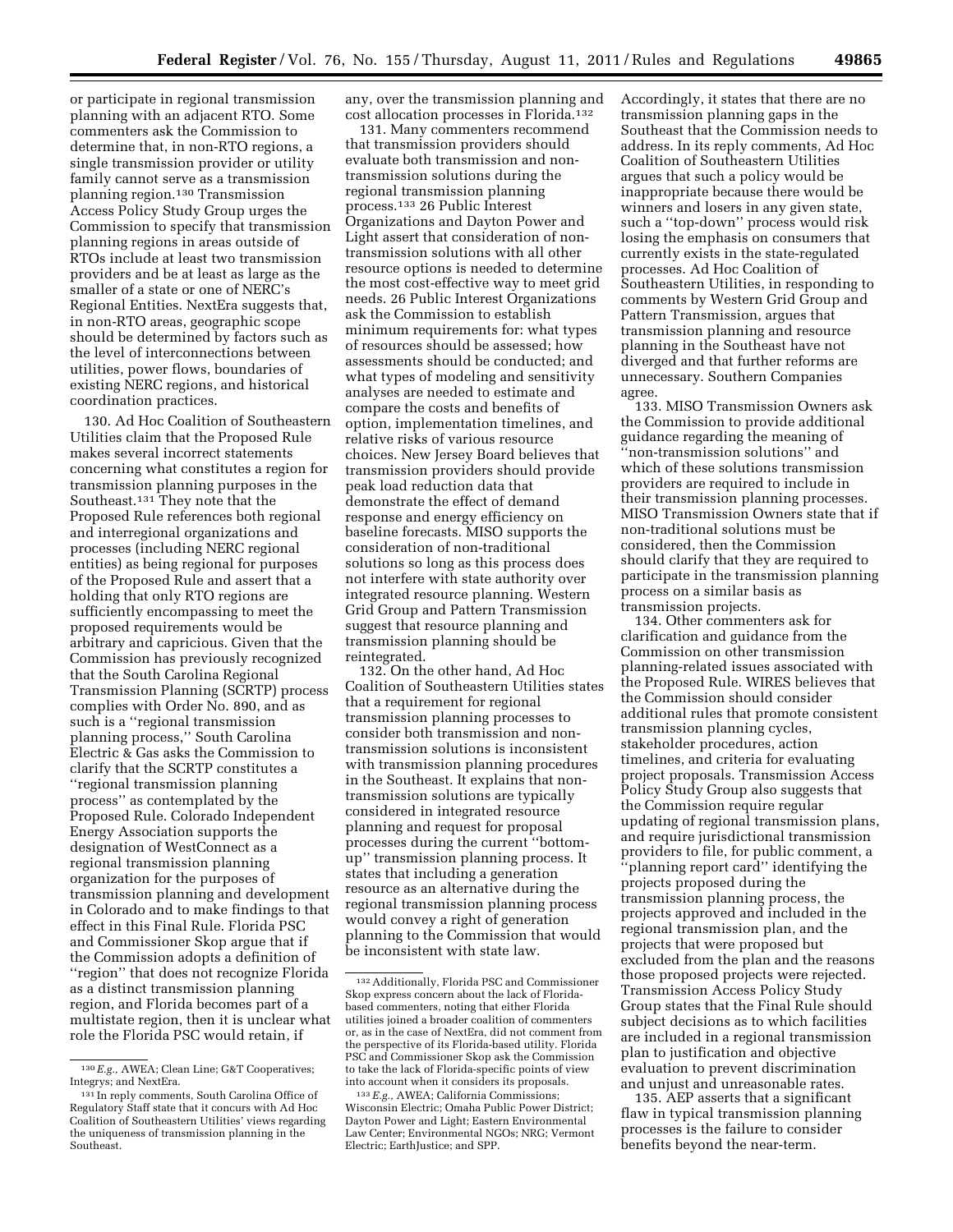Therefore, AEP recommends that the Commission direct each transmission planning region to develop a long-term plan that utilizes a 20–30 year planning horizon in the determination of need analysis (while still permitting RTOs to annually evaluate shorter-term projects needed to complement the long-term plan). AEP argues that the useful life of any transmission facility is likely to exceed 40 years and, consequently, the most efficient transmission planning process should cover a minimum span of 20 years, and cites to SPP's and California ISO's transmission planning processes, which use 20-year planning horizons.

136. Primary Power supports the concept that every transmission provider must participate in a regional transmission planning process where specific projects are determined to be in the public convenience and necessity, and urges the Commission to devise threshold requirements ensuring that transmission planners have a degree of independence from market participants that would promote equitable and economically supportable results in terms of which transmission facilities are built and who ultimately pays for them. Some commenters also ask the Commission to clarify that least-cost planning is a driver of the transmission planning process. Transmission Dependent Utility Systems state that both the regional and interregional transmission planning processes adopted by the Final Rule should include clarification that coordination of reliability and economic transmission planning includes identifying optimal solutions to congestion for all transmission customers and loadserving entities across the region. Transmission Dependent Utility Systems recommend that the Commission clarify this concept in the Final Rule and explicitly recognize a joint optimization requirement.

137. Solar Energy Industries and Large-scale Solar suggest that the Commission require holistic long-term planning on a regional basis, in which the interaction of proposed projects with other projects across the region, as well as the integration of renewable resources, distributed generation, and demand response is considered. Transmission Agency of Northern California asks the Commission to clarify that a regional transmission planning ''process'' need not be narrowly defined as participation in a single set of procedures and that the transmission planning process need not serve every planning purpose. Arizona Corporation Commission seeks clarification on who would determine

whether a transmission project is a reliability project within the context of the regional transmission planning process. Arizona Corporation Commission suggests that state-level entities, such as state utility commissions, should continue to determine whether a transmission project is a reliability project during line siting and/or determination of need proceedings. Additionally, it states that all proposed transmission projects should be freshly evaluated in each transmission planning cycle so that projects are aligned with transmission needs at the time and adequately incorporate current public policy requirements.

138. Some commenters seek assurance from the Commission that the needs of states and load-serving entities would be considered in the regional transmission planning process. NARUC states that the Final Rule should identify the states as key players in any transmission planning process, pointing to the primary role of states in transmission siting. E.ON emphasizes that the Commission should work to ensure that the Final Rule's planning requirements not give rise to new impediments to a local transmission owning utility's ability to efficiently satisfy customer needs under state service obligations. E.ON suggests that the Commission incorporate the following requirements in its Final Rule: regional and interregional transmission planning processes should be sufficiently flexible to accommodate the real-time requirements of a transmission owner and operator's native load customers; and the transmission planning process should recognize that the obligation to serve still exists in a number of jurisdictions and that any regional plan or process needs to allow for the fact that it is that obligation that drives transmission planning.

139. Others are concerned about the applicability of the Proposed Rule to currently pending transmission projects. Atlantic Wind Connection seeks clarification that sponsored projects with a pending request for inclusion in a regional transmission plan should be studied under the requirements of the Final Rule without undue delay, including delays resulting from any proposed procedural requirements. Edison Electric Institute argues that the Final Rule should apply to projects only on a going-forward basis, and a project identified in an existing plan should not be subject to bumping in a revised transmission planning process filed in compliance with a Final Rule. Northeast Utilities states that the Final Rule should avoid harming projects already

included in the transmission planning process.

140. Some commenters ask the Commission to establish a funding mechanism to allow interested parties that are not market participants to fully participate in the regional transmission planning process. twenty-six Public Interest Organizations assert that an essential element of robust and broadly supported regional planning is the participation of non-market participants and that this requires ongoing provider assistance. They state that, because nonmarket stakeholders have neither the financial resources nor staff expertise to participate effectively in regional transmission plan development processes without special assistance, the Commission should direct transmission providers to facilitate participation of these stakeholders through a funding mechanism to cover reasonable technical assistance and other participation costs. They conclude that these costs can be rolled into the rates of the transmission service providers. Western Grid Group offers suggestions as to how a funding mechanism could be implemented. Additionally, EarthJustice and Environmental Groups urge the Commission to encourage meaningful public participation in the regional transmission planning process, arguing that non-market participation is vital to achieving just, reasonable, and non-discriminatory system plans, and explaining that substantial financial assistance is necessary to assure such meaningful participation.

141. Some commenters, such as AWEA and Transmission Access Policy Study Group, support a requirement that there be an obligation to construct projects identified in regional transmission plans. AWEA recognizes that, while regional and interregional cost allocation arrangements may alleviate some of the impediments to building transmission facilities, an obligation to build projects identified in the regional transmission plan in non-RTO regions would help ensure that transmission facilities ultimately are constructed. In its reply comments, First Wind supports AWEA's comments. Transmission Access Policy Study Group suggests that the Commission can stimulate the construction of new projects, without expanding transmission providers' obligation to build. It suggests requiring development of a process to obtain construction commitments, with accountability for those commitments. Transmission Access Policy Study Group states that the Final Rule should include a timely post-plan process for: (1) securing commitments by transmission providers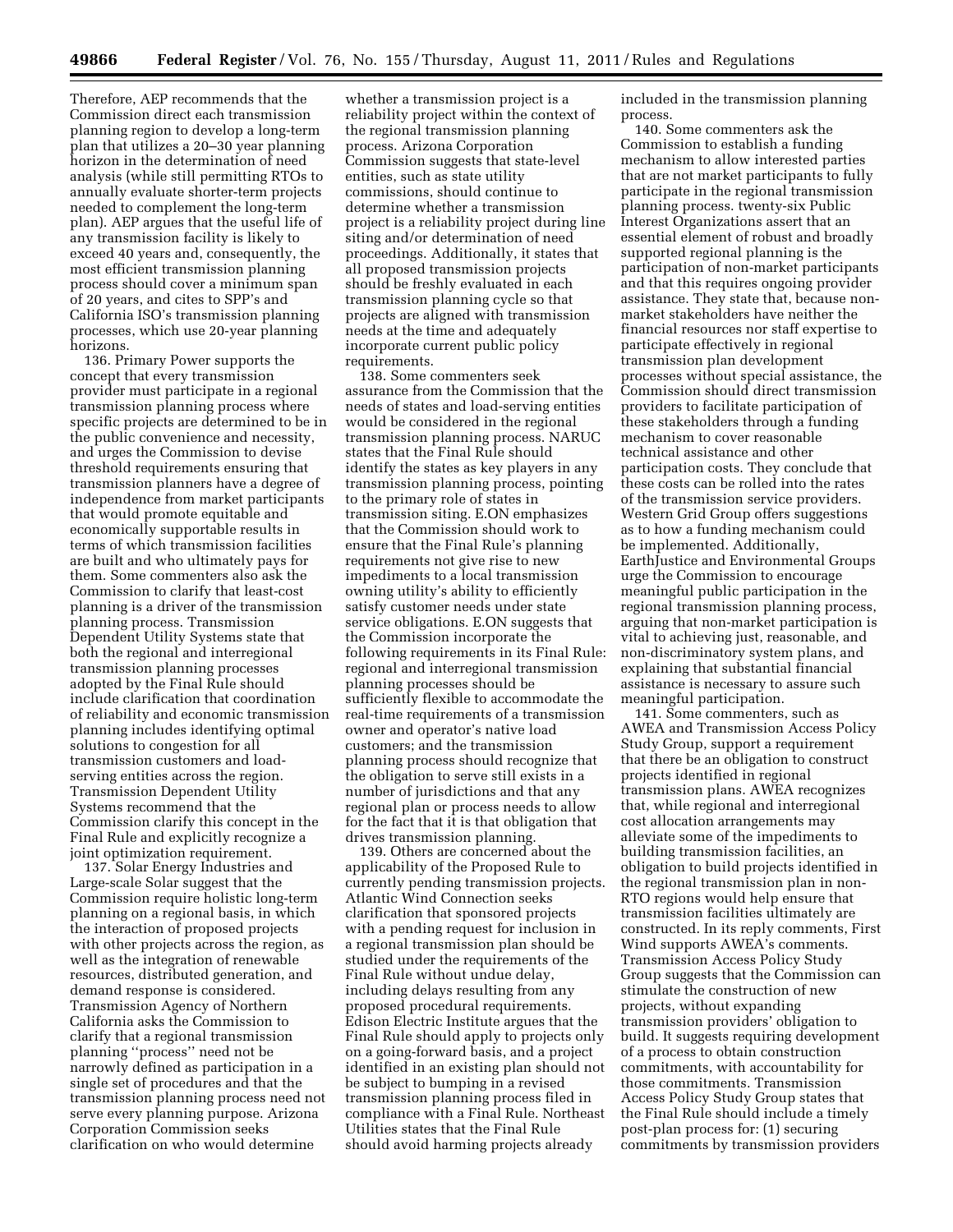(or others) to build the transmission facilities identified in the regional plan; and (2) holding transmission providers and others that commit to construct transmission facilities included in the regional base model accountable for doing so.

142. On the other hand, Edison Electric Institute argues that the identification of transmission facilities in a transmission plan does not impose an obligation to build them. In addition, Salt River Project asserts that a transmission plan is not a specific blueprint of projects that must be built and states that regional planning provides the valuable service of comparing and contrasting individual potential projects with the decision to build any given project coming after the transmission planning process, with only those projects deemed superior getting built. Salt River Project states that not all projects identified by the plan should be or will be developed. Large Public Power Council points to statements in the Proposed Rule providing that the Commission's intention is not to require construction, and that this decision not to compel construction is grounded in limitations on the Commission's statutory authority.

143. A number of commenters address the issue of whether merchant transmission developers, *i.e.,* those transmission developers that are not seeking regional cost recovery for proposed transmission projects, should be required to participate in the regional transmission planning process. Some commenters state that the Commission should clarify in the Final Rule that merchant transmission developers should not be required to participate in the regional transmission planning process.134 Clean Line states that, if ratepayers are not bearing development risk and the developer is not seeking regional cost allocation for its project, then it should not be required to participate in the regional transmission planning process. Allegheny Energy Companies note that, in PJM's regional transmission planning process, such merchant transmission developers are not required to participate if they do not wish to do so. New York ISO states that it supports the proposal to not require transmission developers that do not seek to take advantage of a regional transmission cost allocation mechanism to participate in the regional transmission planning process. LS Power states that it understands that

merchant transmission developers that did not participate in the regional transmission planning process would still be required to provide to public utility transmission providers the information that is needed, for example, for the reliable operation of the transmission grid.

144. However, others support requiring merchant transmission developers to participate in the regional transmission planning process.135 APPA states that the reasons for engaging in coordinated planning extend well beyond eligibility for inclusion in the regional transmission cost allocation mechanisms, noting that the development of transmission projects is a time-consuming and expensive endeavor. APPA argues that it is important for transmission planners to know about and fully analyze all of the various transmission alternatives to ascertain the impact of existing and proposed projects on other regional transmission facilities. Transmission Access Policy Study Group is concerned that exempting merchant transmission developers from the regional transmission planning process could cause the mandatory process to plan around *ad hoc* merchant transmission projects and would undermine the benefits of regional transmission planning, such as the development of a right-sized grid, and creates the potential for free ridership. In reply to Clean Line, Edison Electric Institute states that viable merchant transmission projects must be included in the regional transmission planning process, because such projects may have significant reliability, operational, and economic impacts on the transmission system.

145. Finally, some commenters recommend that the Commission strongly encourage nonincumbent participation even in cases where they are not seeking regional cost recovery. California Commissions state that nonincumbent transmission developers that seek cost recovery via rolled-in rates should participate fully in the regional transmission planning process but believes that participation by merchant transmission developers that do not seek such cost recovery should

be strongly encouraged to the extent feasible with regard to planning, but not to cost recovery. In its reply comments, Powerex notes that many commenters were opposed to exempting merchant transmission developers and thus recommended that the Commission encourage their participation in the regional transmission planning process.

#### c. Commission Determination

146. This Final Rule requires that each public utility transmission provider participate in a regional transmission planning process that produces a regional transmission plan and that complies with the transmission planning principles of Order No. 890 identified below. We determine that such transmission planning will expand opportunities for more efficient and cost-effective transmission solutions for public utility transmission providers and stakeholders. This will, in turn, help ensure that the rates, terms and conditions of Commission-jurisdictional services are just and reasonable and not unduly discriminatory or preferential.

147. Order No. 890 required public utility transmission providers to coordinate at the regional level for the purpose of sharing system plans and identifying system enhancements that could relieve congestion or integrate new resources.136 The Commission did not specify, however, whether such coordination with regard to identifying system enhancements included an obligation for public utility transmission providers to take affirmative steps to identify potential solutions at the regional level that could better meet the needs of the region. As a result, the existing requirements of Order No. 890 permit regional transmission planning processes to be used as a forum merely to confirm the simultaneous feasibility of transmission facilities contained in their local transmission plans. Consistent with the economic planning requirements of Order No. 890, regional transmission planning processes also must respond to requests by stakeholders to perform studies that evaluate potential upgrades or other investments that could reduce congestion or integrate new resources or loads on an aggregated or regional basis.137 Again, no affirmative obligation was placed on public utility transmission providers within a region to undertake such analyses in the absence of requests by stakeholders. There is also no obligation for public utility transmission providers within

<sup>134</sup>*E.g.,* Allegheny Energy Companies; Champlain Hudson; Clean Line; H–P Energy Resources; LS Power; and New York ISO.

<sup>135</sup>*E.g.,* APPA; Large Public Power Council; Massachusetts Municipal and New Hampshire Electric; MISO Transmission Owners; National Rural Electric Coops; Nebraska Public Power District; New England States Committee on Electricity; Northern Tier Transmission Group; Ohio Consumers Counsel and West Virginia Consumer Advocate Division; Old Dominion Electric Cooperative; Six Cities; Transmission Agency of Northern California; Transmission Access Policy Study Group; and Transmission Dependent Utility Systems.

 $^{\overline{136}}$  Order No. 890, FERC Stats. & Regs. [[  $\overline{31,241}$ at P 523. 137 *Id.*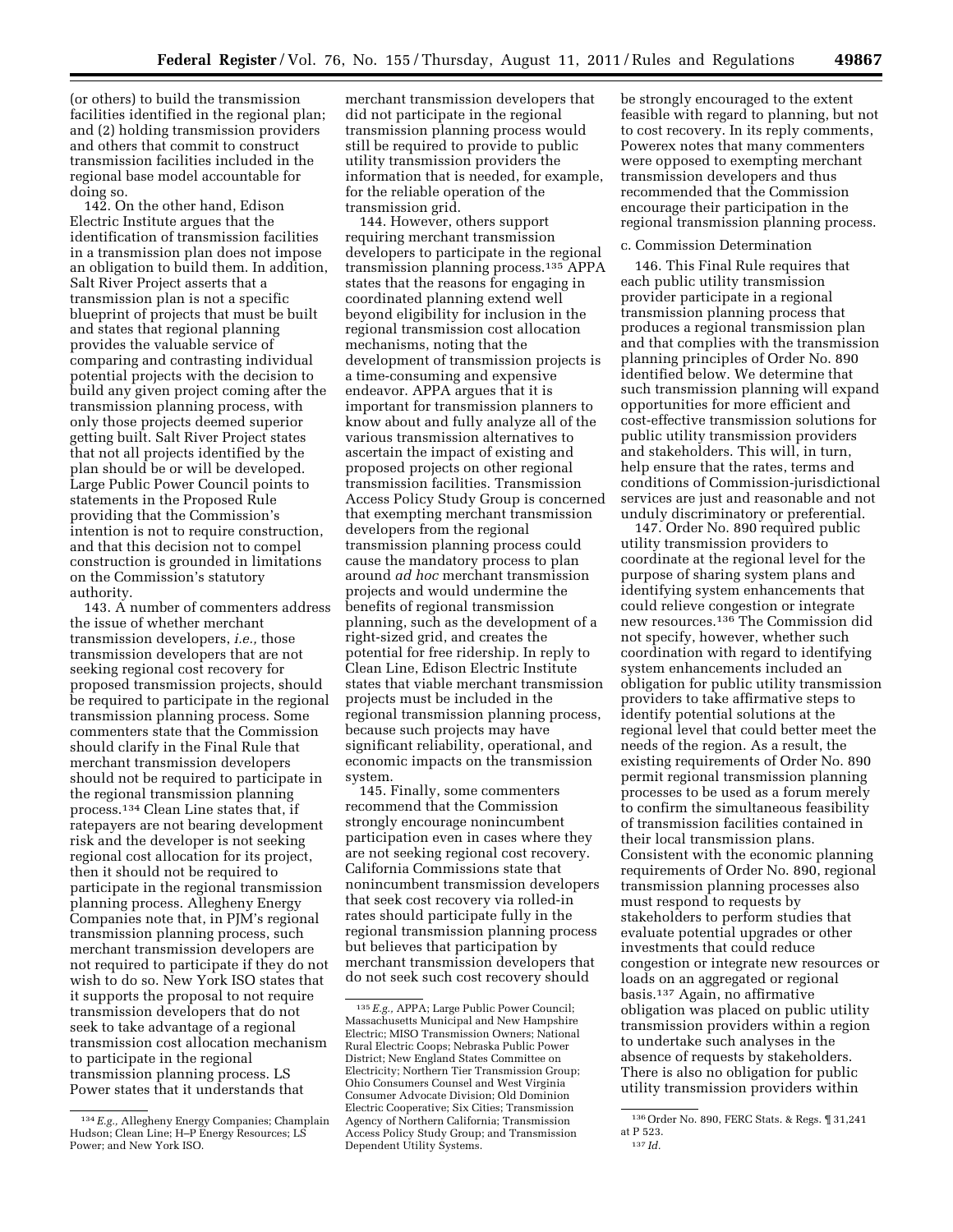the region to develop a single transmission plan for the region that reflects their determination of the set of transmission facilities that more efficiently or cost-effectively meet the region's needs.

148. We address these deficiencies in the requirements of Order No. 890 through this Final Rule, beginning with the requirement that public utility transmission providers participate in a regional transmission planning process that produces a regional transmission plan. Through the regional transmission planning process, public utility transmission providers will be required to evaluate, in consultation with stakeholders, alternative transmission solutions that might meet the needs of the transmission planning region more efficiently or cost-effectively than solutions identified by individual public utility transmission providers in their local transmission planning process. This could include transmission facilities needed to meet reliability requirements, address economic considerations, and/or meet transmission needs driven by Public Policy Requirements, as discussed further below. When evaluating the merits of such alternative transmission solutions, public utility transmission providers in the transmission planning region also must consider proposed non-transmission alternatives on a comparable basis. If the public utility transmission providers in the transmission planning region, in consultation with stakeholders, determine that an alternative transmission solution is more efficient or cost-effective than transmission facilities in one or more local transmission plans, then the transmission facilities associated with that more efficient or cost-effective transmission solution can be selected in the regional transmission plan for purposes of cost allocation.138

149. We acknowledge that public utility transmission providers in some regions already meet or exceed this requirement.<sup>139</sup> As with other requirements in this Final Rule, our

intent here is to establish a minimum set of obligations for public utility transmission providers that, as some commenters note, are not currently undertaking sufficient transmission planning activities at the regional level. We decline, however, to specify in this Final Rule a particular set of analyses that must be performed by public utility transmission providers within the regional transmission planning process. There are many ways potential upgrades to the transmission system can be studied in a regional transmission planning process, ranging from the use of scenario analyses to production cost or power flow simulations. We provide public utility transmission providers in each transmission planning region the flexibility to develop, in consultation with stakeholders, procedures by which the public utility transmission providers in the region identify and evaluate the set of potential solutions that may meet the region's needs more efficiently or cost-effectively. We will review such mechanisms on compliance, using as our yardstick the statutory requirements of the FPA, Order No. 890 transmission planning principles, and our precedent regarding compliance with the Order No. 890 transmission planning principles, and issue further guidance as necessary.140

150. Because of the increased importance of regional transmission planning that is designed to produce a regional transmission plan, stakeholders must be provided with an opportunity to participate in that process in a timely and meaningful manner. Therefore, we apply the Order No. 890 transmission planning principles to the regional transmission planning process, as reformed by this Final Rule. This will ensure that stakeholders have an opportunity to express their needs, have access to information and an opportunity to provide information, and thus participate in the identification and evaluation of regional solutions. Ensuring access to the models and data used in the regional transmission planning process will allow stakeholders to determine if their needs

are being addressed in a more efficient or cost-effective manner. Greater access to information and transparency also will help stakeholders to recognize and understand the benefits that they will receive from a transmission facility in a regional transmission plan. This consideration is particularly important in light of our reforms that require that each public utility transmission provider have a cost allocation method or methods for transmission facilities selected in a regional transmission plan that reflects the benefits that those transmission facilities provide.

151. Specifically, the requirements of this Final Rule build on the following transmission planning principles that we required in Order No. 890: (1) Coordination; (2) openness; (3) transparency; (4) information exchange; (5) comparability; (6) dispute resolution; and (7) economic planning.141 In Order No. 890, we required that each public utility transmission provider adopt these transmission planning principles as part of its individual transmission planning process. In this Final Rule, we expand the Order No. 890 requirements by directing public utility transmission providers to adopt these requirements with respect to the process used to produce a regional transmission plan. We conclude that it is appropriate to do so to ensure that regional transmission planning processes are coordinated, open, and transparent.142 Accordingly, we require public utility transmission providers to develop, in consultation with stakeholders, $143$  enhancements to their regional transmission planning processes, consistent with these transmission planning principles.

152. We conclude that, without the requirement to meet the Order No. 890 transmission planning principles, a regional transmission planning process will not have the information needed to

<sup>138</sup>As discussed in section IV.F.6, below, we conclude that the issue of cost recovery associated with non-transmission alternatives is beyond the scope of this Final Rule, which addresses the allocation of the costs of transmission facilities.

<sup>139</sup>As noted above, to the extent existing transmission planning processes satisfy the requirements of this Final Rule, public utility transmission providers need not revise their OATTs and, instead, should describe in their compliance filings how the relevant requirements are satisfied by reference to tariff sheets already on file with the Commission. Moreover, to the extent necessary, we clarify that nothing in this Final Rule is intended to modify or abrogate governance procedures of RTOs and ISOs.

<sup>140</sup> In developing their compliance filings, public utility transmission providers and interested parties should review the requirements as set forth in Order No. 890, Order No. 890–A, and our orders on compliance filings submitted by public utility transmission providers for guidance on what each of these transmission planning principles requires. For example, as a starting point, a public utility transmission provider should review the orders addressing its own compliance filings and the compliance filings for public utility transmission providers in its region. We do not address these principles in detail here, except with respect to the consideration of non-transmission alternatives in the regional transmission planning process and other discrete issues raised by commenters.

<sup>141</sup>We do not include the regional participation transmission planning principle and the cost allocation transmission planning principle here because we address interregional transmission coordination and cost allocation for transmission facilities selected in a regional transmission plan for purposes of cost allocation elsewhere in this Final Rule.

<sup>142</sup>Although the explicit requirement for a public utility transmission provider to participate in a regional transmission planning process that complies with the Order No. 890 transmission planning principles identified above is new, we note that the existing regional transmission planning processes that many utilities relied upon to comply with the requirements of Order No. 890 may require only modest changes to fully comply with these Final Rule requirements.

<sup>143</sup>The term ''stakeholder'' is intended to include any party interested in the regional transmission planning process. This is consistent with the approach taken in Order No. 890. *See, e.g., Southern Co. Svcs., Inc.,* 127 FERC ¶ 61,282, at P 14–16 (2009).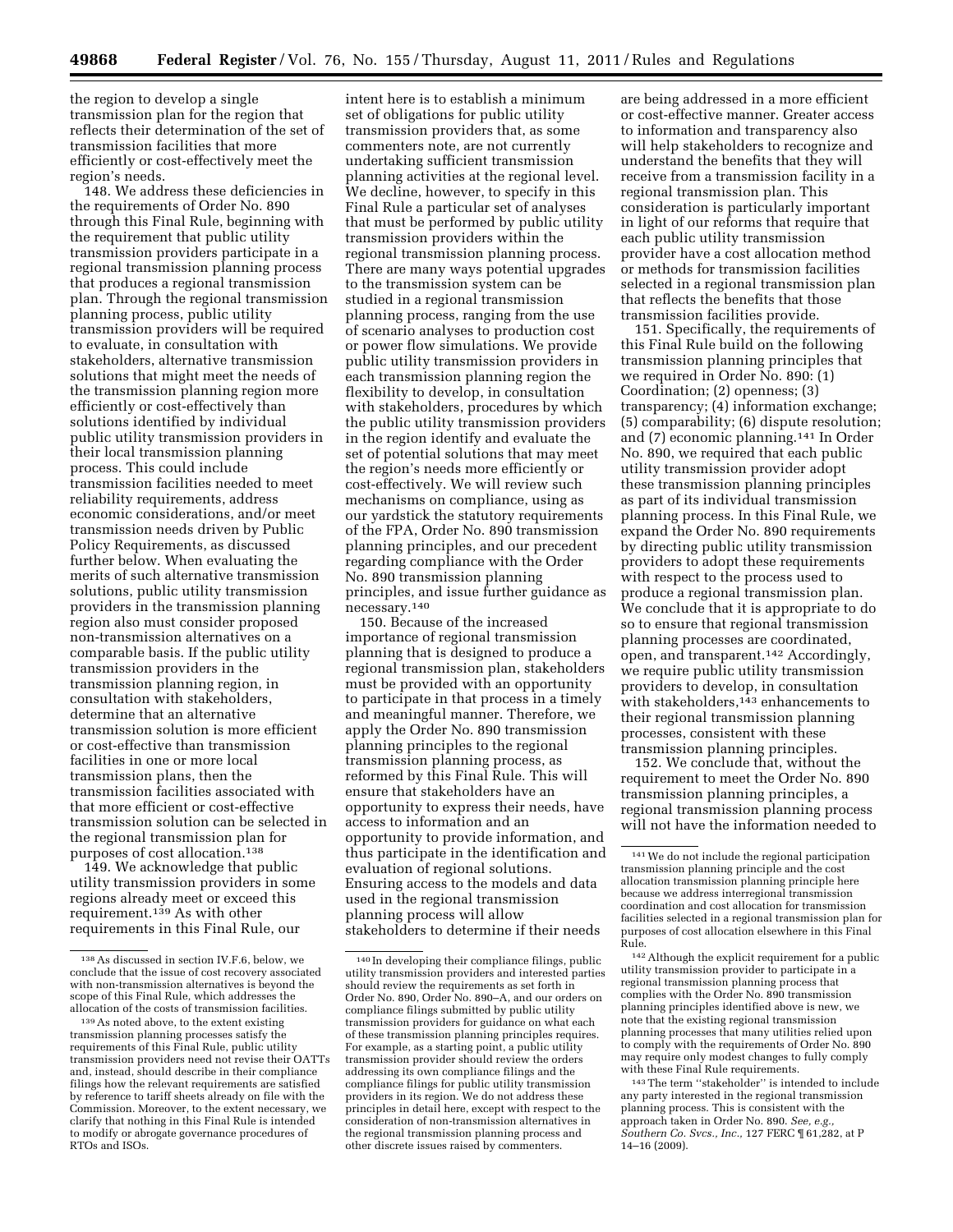assess the impact of proposed transmission projects on the regional transmission grid. Additionally, absent timely and meaningful participation by all stakeholders, the regional transmission planning process will not determine which transmission project or group of transmission projects could satisfy local and regional needs more efficiently or cost-effectively.

153. A number of commenters specifically address the treatment of non-transmission alternatives in the regional transmission planning process. Order No. 890's comparability transmission planning principle requires that the interests of public utility transmission providers and similarly situated customers be treated comparably in regional transmission planning.144 In response to Order No. 890, public utility transmission providers have identified in their transmission planning processes where, when, and how transmission and nontransmission alternatives proposed by interested parties will be considered. As noted in Order No. 890, the transmission planning requirements adopted here do not address or dictate which transmission facilities should be either in the regional transmission plan or actually constructed.145 As also noted in Order No. 890, the ultimate responsibility for transmission planning remains with public utility transmission providers. With that said, the Commission intends that the regional transmission planning processes provide for the timely and meaningful input and participation of stakeholders in the development of regional transmission plans.146

154. We disagree with those commenters that assert that nontransmission alternatives only should be considered in the local transmission planning process. We recognize that generation, demand response, and energy efficiency options often are considered in local resource planning and that transmission often is planned as a last resort. Therefore, when local transmission plans are brought together in a regional transmission planning process to determine if a regional solution can better meet the needs of the region than the sum of local transmission plans, many opportunities for the use of alternative resources will already have been considered. Just as there may be opportunities for regional transmission solutions to better meet the

146 *Id.* P 454.

needs of the region, the same could be true for regional non-transmission alternatives. However, the regional transmission planning process is not the vehicle by which integrated resource planning is conducted; that may be a separate obligation imposed on many public utility transmission providers and under the purview of the states.

155. While we require the comparable consideration of transmission and nontransmission alternatives in the regional transmission planning process, we will not establish minimum requirements governing which non-transmission alternatives should be considered or the appropriate metrics to measure nontransmission alternatives against transmission alternatives. Those considerations are best managed among the stakeholders and the public utility transmission providers participating in the regional transmission planning process.147 However, we note that in Order Nos. 890 and 890–A, as well as in orders addressing related compliance filings, we have provided guidance regarding the requirements of the Order No. 890 comparability transmission planning principle.148 Specifically, public utility transmission providers are required to identify how they will evaluate and select from competing solutions and resources such that all types of resources are considered on a comparable basis.149

156. We disagree with concerns raised by certain commenters that the Order

148*See, e.g.,* Order No. 890–A, FERC Stats. & Regs. ¶ 31,261 at P 216. *See also, e.g., California Indep. Sys. Operator Corp.,* 123 FERC ¶ 61,283 (2008); *East Kentucky Power Coop.,* 125 FERC ¶ 61,077 (2008).

149*See, e.g., NorthWestern Corp.,* 128 FERC ¶ 61,040 at P 38 (2009) (requiring the transmission provider's OATT to permit sponsors of transmission, generation, and demand resources to propose alternative solutions to identified needs and identify how the transmission provider will evaluate competing solutions when determining what facilities will be included in its transmission plan); *El Paso Elec. Co.,* 128 FERC ¶ 61,063 at P 15 (2009) (same); *New York Indep. Sys. Operator, Inc.,*  129 FERC ¶ 61,044, at P 35 (2009) (same). In each of these cases, the Commission stated that tariff language could, for example, state that solutions will be evaluated against each other based on a comparison of their relative economics and effectiveness of performance. Although the particular standard a public utility transmission provider uses to perform this evaluation can vary, the Commission explained that it should be clear from the tariff language how one type of investment would be considered against another and how the public utility transmission provider would choose one resource over another or a competing proposal. *Northwestern Corp.,* 128 FERC ¶ 61,040 at P 38, n.31; *El Paso Elec. Co.,* 128 FERC ¶ 61,063 at P 15, n.25; *New York Indep. Sys. Operator, Inc.,* 129 FERC ¶ 61,044 at P 35, n.26.

No. 890 comparability transmission planning principle may interfere with integrated resource planning.150 As discussed above, this Final Rule in no way involves an exercise of authority over those specific substantive matters traditionally reserved to the states, including integrated resource planning, or authority over siting, permitting, or construction of transmission solutions.151 In addition, on compliance with Order No. 890, each public utility transmission provider already has put into place regional transmission planning processes that provide for the evaluation of proposed solutions on a comparable basis.152 In this Final Rule, the Commission is applying to regional transmission planning the comparability transmission planning principle stated in Order Nos. 890 and 890–A.153

157. We agree with commenters that public utility transmission providers should have flexibility in determining the most appropriate manner to enhance existing regional transmission planning processes to comply with this Final Rule. As a result, and consistent with our approach in Order No. 890, we will not prescribe the exact manner in which public utility transmission providers must fulfill the requirements of complying with the regional transmission planning principles. We allow public utility transmission providers developing the regional transmission planning processes to craft, in consultation with stakeholders, requirements that work for their transmission planning region. Consistent with this approach, we will not impose additional rules that would detail consistent planning cycles, impose stakeholder procedures, establish timelines for evaluating regional transmission projects in the regional transmission planning process (including establishing a minimum long-term planning horizons), add any additional requirements to the Order No. 890 dispute resolution transmission planning principle, or establish other planning criteria beyond those in this Final Rule, as requested by some commenters. These are matters best suited to resolution by the public utility transmission providers and stakeholders in the transmission planning region. We also reject Anbaric and PowerBridge's

<sup>144</sup>Order No. 890, FERC Stats. & Regs. ¶ 31,241 at P 494.

<sup>145</sup>Order No. 890, FERC Stats. & Regs. ¶ 31,241 at P 438.

<sup>147</sup>We also deny, as beyond the scope of this proceeding, NRG's requests that we direct PJM to determine why its markets are not sending appropriate price signals and that we direct ISOs and RTOs to establish a ''feedback loop.''

<sup>150</sup>*E.g.,* Ad Hoc Coalition of Southeastern Utilities.

<sup>151</sup>*See supra* section III.A.2.

<sup>152</sup>*See, e.g.,* Entergy OATT, Attachment K at § 3.12; Florida Power and Light OATT, Appendix 1 to Attachment K, §§ H and I; ISO New England OATT, Attachment K at § 4.2; Puget Sound Energy OATT, Attachment K at § 2; SPP OATT, Attachment O at § III.8.

<sup>153</sup>*See, e.g., supra* notes 148–49.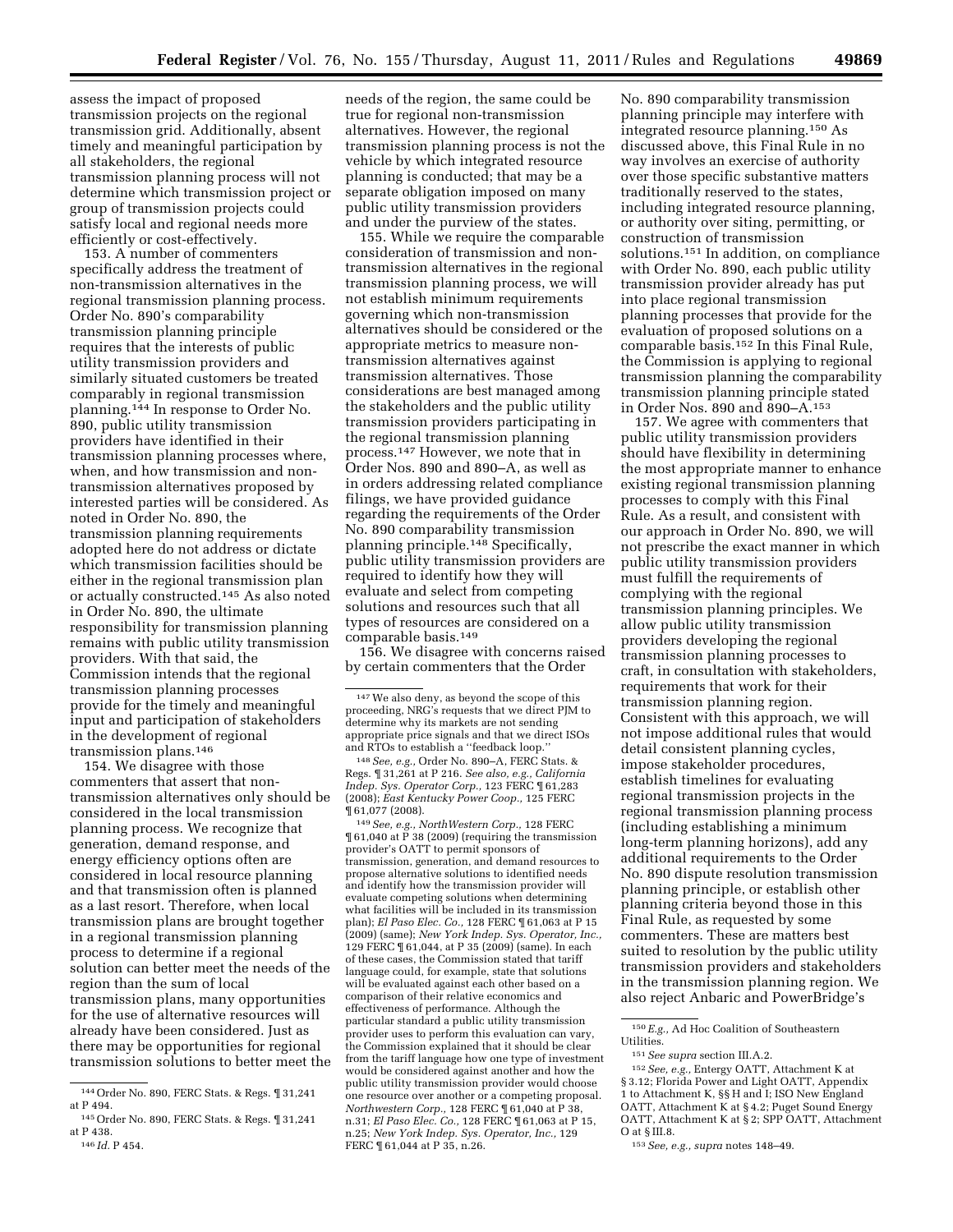suggestion that procedures be developed transmission planning will be to treat transmission project information as confidential, outside of the Commission's Critical Energy Infrastructure Information (CEII) requirements and regulations, as this runs counter to the requirement that regional transmission planning processes be open and transparent.

158. Additionally, we note that a public utility transmission provider's regional transmission planning process may utilize a ''top down'' approach, a ''bottom up'' approach, or some other approach so long as the public utility transmission provider complies with the requirements of this Final Rule. Public utility transmission providers have flexibility in developing the necessary enhancements to existing regional transmission planning processes to comply with this Final Rule, based upon the needs and characteristics of their transmission planning region.

159. We also decline to impose obligations to build or mandatory processes to obtain commitments to construct transmission facilities in the regional transmission plan, as requested by some commenters. The package of transmission planning and cost allocation reforms adopted in this Final Rule is designed to increase the likelihood that transmission facilities in regional transmission plans will move from the planning stage to construction. In addition, public utility transmission providers already are required to make available information regarding the status of transmission upgrades identified in transmission plans, including posting appropriate status information on its Web site, consistent with the Commission's CEII requirements and regulations.154 To the extent an entity has undertaken a commitment to build a transmission facility in a regional transmission plan, that information should be included in such postings.155 We determine that this obligation, together with the reforms we adopt in this Final Rule, are adequate without placing further obligations on public utility transmission providers.

160. The Commission also acknowledges the importance of identifying the appropriate size and scope of the regions over which regional

performed. We clarify that for purposes of this Final Rule, a transmission planning region is one in which public utility transmission providers, in consultation with stakeholders and affected states, have agreed to participate in for purposes of regional transmission planning and development of a single regional transmission plan. As the Commission explained in Order No. 890, the scope of a transmission planning region should be governed by the integrated nature of the regional power grid and the particular reliability and resource issues affecting individual regions.156 We note that every public utility transmission provider has already included itself in a region for purposes of complying with Order No. 890's regional participation transmission planning principle. We will not prescribe in this Final Rule the geographic scope of any transmission planning region. We believe that these existing regional processes should provide some guidance to public utility transmission providers in formulating transmission planning regions for purposes of complying with this Final Rule. However, to the extent necessary, we clarify that an individual public utility transmission provider cannot, by itself, satisfy the regional transmission planning requirements of either Order No. 890 or this Final Rule.

161. The Commission also clarifies that the obligation to participate in a regional transmission planning process that produces a regional transmission plan that meets the seven transmission planning principles, is not intended to appropriate, supplant, or impede any local transmission planning processes that public utility transmission providers undertake. The objective of this Final Rule is to amend the requirements of Order No. 890 so that regional transmission planning processes not only continue to meet the transmission planning principles established in Order No. 890 but, additionally, produce a regional transmission plan.

162. With regard to comments that seek clarification as to the applicability of the requirements of this Final Rule to transmission projects currently being proposed in existing regional transmission planning processes, we clarify in section II.D above that the requirements of this Final Rule are intended to apply to new transmission facilities. Our intent is to enhance transmission planning processes prospectively to provide greater

openness and transparency in the development of regional transmission plans. As also discussed in section II.D above, we recognize that this Final Rule may be issued in the middle of a transmission planning cycle, and we therefore direct public utility transmission providers to explain in their respective compliance filings how they intend to implement the requirements of this Final Rule. In response to comments requesting that the Commission mandate that public utility transmission providers include a funding mechanism to facilitate the participation of in the regional transmission planning process of interested entities that are not market participants, this Final Rule affirms the general approach the Commission took in Order No. 890 regarding the recovery of costs associated with participation in the transmission planning process. There, the Commission acknowledged concerns regarding ''how state regulators and other agencies will recover the costs associated with their participation in the planning process.'' 157 The Commission therefore directed public utility transmission providers to ''propose a mechanism for cost recovery in their planning compliance filings'' and stated that those proposals ''should include relevant cost recovery for state regulators, to the extent requested.'' 158 We decline to expand that directive here to include funding for other stakeholder interests, as requested by certain commenters. However, we also note that, to the extent that public utility transmission providers choose to include a funding mechanism to facilitate the participation of state consumer advocates or other stakeholders in the regional transmission planning process, nothing in this Final Rule precludes them from doing so.

163. With regard to the participation of merchant transmission developers in the regional transmission planning process, we conclude that, because a merchant transmission developer assumes all financial risk for developing its transmission project and constructing the proposed transmission facilities, it is unnecessary to require such a developer to participate in a regional transmission planning process for purposes of identifying the beneficiaries of its transmission project that would otherwise be the basis for securing eligibility to use a regional cost

<sup>154</sup>*See* Order No. 890, FERC Stats. & Regs. ¶ 31,241 at P 472.

<sup>155</sup>Nothing in this Final Rule limits public utility transmission providers from developing mechanisms to impose an obligation to build transmission facilities in a regional transmission plan, consistent with the requirements below regarding the treatment of nonincumbent transmission developers. Similarly, nothing in this Final Rule preempts or otherwise limits any such obligation that may exist under state or local laws or regulations.

<sup>156</sup>*See, e.g.,* Order No. 890, FERC Stats. & Regs. ¶ 31,241 at P 527.

<sup>157</sup>Order No. 890, FERC Stats. & Regs. ¶ 31,241 at n.339 and P 586.

<sup>158</sup> *Id.* n.339.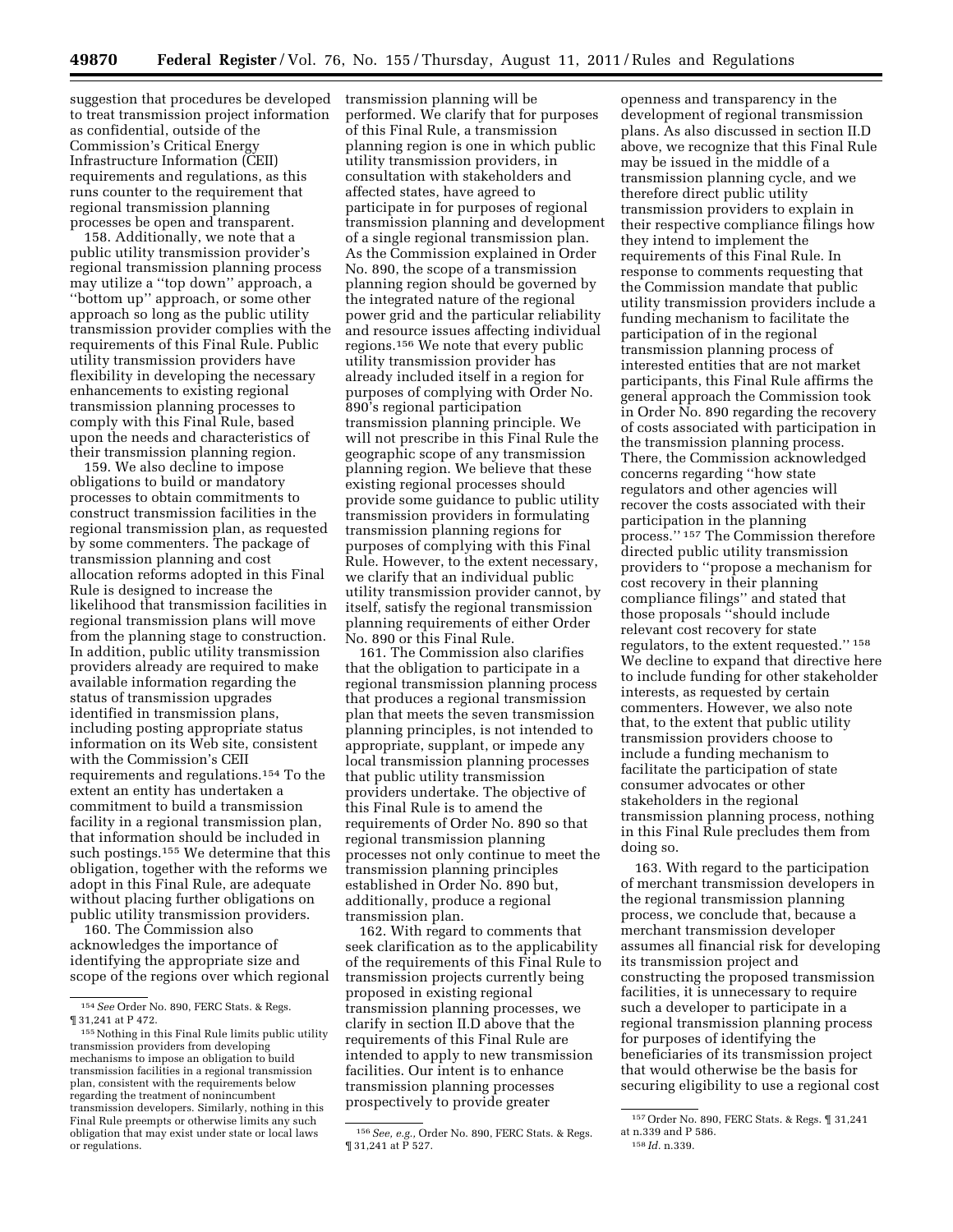allocation method or methods.159 However, we acknowledge the concern of some commenters that a transmission project proposed or developed by a merchant transmission developer has broader impacts than simply cost recovery. Because all electric systems within an integrated network are electrically connected, the addition or cancellation of a transmission project in one system can affect the nature of power flows within one system or on other systems.

164. We therefore conclude that it is necessary for a merchant transmission developer to provide adequate information and data to allow public utility transmission providers in the transmission planning region to assess the potential reliability and operational impacts of the merchant transmission developer's proposed transmission facilities on other systems in the region. We will allow public utility transmission providers in each transmission planning region, in consultation with stakeholders, in the first instance to propose what information would be required. Public utility transmission providers should include these requirements in their filings to comply with this Final Rule.

165. Although merchant transmission developers must provide information in the regional transmission planning process as discussed herein, to be clear, we emphasize that the transmission facilities proposed by a merchant transmission developer are not subject to the evaluation and selection processes that apply to transmission facilities for which regional cost allocation is sought, as a merchant transmission developer is not seeking to be selected in the regional transmission plan for purposes of cost allocation. However, nothing in this Final Rule prevents a merchant transmission developer from voluntarily participating in the regional transmission planning process (beyond providing the information and data required above) even if it is not seeking regional cost allocation for its proposed transmission project. As we stated in the Proposed Rule, we encourage them to do so. In addition, nothing in this Final Rule limits or otherwise affects the responsibilities a merchant transmission developer may have to fund network upgrades caused by the interconnection of its project with the transmission grid.160

4. Consideration of Transmission Needs Driven by Public Policy Requirements 161

# a. Commission Proposal

166. The Proposed Rule would require that transmission needs driven by Public Policy Requirements be taken into account in the local and regional transmission planning process to ensure that each public utility transmission provider's transmission planning process supports rates, terms, and conditions of transmission service in interstate commerce that are just and reasonable and not unduly discriminatory or preferential. The Proposed Rule would require each public utility transmission provider to amend its OATT such that its local and regional transmission planning processes explicitly provide for consideration of Public Policy Requirements.162 The Commission noted that this proposed requirement would be a supplement to, and would not replace, any existing requirements with respect to consideration of reliability needs and application of the Order No. 890 economic planning studies transmission planning principle in the transmission planning process.163 If a public utility transmission provider believes that its existing transmission planning processes satisfy these requirements, then the Proposed Rule would require that the public utility transmission provider must make that demonstration in its compliance filing.164

167. The Proposed Rule would require each public utility transmission provider to coordinate with its stakeholders to identify Public Policy

161*See supra* P 2 (defining Public Policy Requirements).

Requirements that are appropriate to include in its local and regional transmission planning processes.165 The Proposed Rule stated that, after consulting with stakeholders, a public utility transmission provider may include in the transmission planning process additional public policy objectives not specifically required by state or federal laws or regulations.

168. The Proposed Rule sought comment on how planning criteria based on Public Policy Requirements should be formulated, including whether it would be more appropriate to use flexible criteria rather than ''bright line'' metrics when determining which transmission projects are to be included in a regional transmission plan, whether the use of flexible criteria would provide undue discretion as to whether a transmission project is included in a regional transmission plan, and whether the use of ''bright line'' metrics may inappropriately result in alternating inclusion and exclusion of a single transmission project over successive planning cycles and thus create inappropriate disruptions in long-term transmission planning.166

## b. Comments

169. In general, most commenters support the Commission's proposal that each public utility transmission provider must amend its OATT such that local and regional transmission planning processes explicitly provide for the consideration of public policy requirements established by state or federal laws or regulations that may drive transmission needs.167 Support came from all sectors of the industry,

167*E.g.,* Allegheny Energy Companies; American Transmission; Anbaric and PowerBridge; Arizona Corporation Commission; Arizona Public Service Company; Atlantic Grid; AWEA; California Commissions; California ISO; Clean Energy Group; Connecticut & Rhode Island Commissions; Consolidated Edison and Orange & Rockland; DC Energy; Delaware PSC; Dominion; Duke; Duquesne Light Company; EarthJustice; Exelon; First Wind; Iberdrola Renewables; Integrys; ISO New England; ISO/RTO Council; Maine PUC; Massachusetts Departments; Massachusetts Municipal and New Hampshire Electric; MISO; MISO Transmission Owners; National Audubon Society; National Grid; New England States' Committee on Electricity; New Jersey Board; New Jersey Division of Rate Counsel; New York PSC; NextEra; Northeast Utilities; Northern Tier Transmission Group; Ohio Consumers' Counsel and West Virginia Consumer Advocate Division; Old Dominion; Pacific Gas & Electric; Pattern Transmission; Pennsylvania PUC; PHI Companies; PJM; PUC of Nevada; San Diego Gas & Electric; Southern California Edison; Sunflower and Mid-Kansas; Transmission Dependent Utility Systems; Transmission Access Policy Study Group; Transmission Agency of Northern California; Western Grid Group; and Wind Coalition.

<sup>159</sup>Proposed Rule, FERC Stats. & Regs. ¶ 32,660 at P 99.

<sup>160</sup>We note that, to the extent a merchant transmission developer becomes subject to the requirements of FPA section 215 and the

regulations thereunder, it also will be required to comply with all applicable obligations, including registration with NERC. Under section 215, all users, owners, or operators of the bulk power system must register with NERC for performance of applicable reliability functions. The registration with NERC will help ensure that merchant transmission developers provide all appropriate information to be used in transmission system planning and assessment studies. *See* 16 U.S.C. 824o(g) (''Reliability Reports—The ERO shall conduct periodic assessments of the reliability and adequacy of the bulk-power system in North America.''); *see also Rules Concerning Certification of the Electric Reliability Organization; and Procedures for the Establishment, Approval and Enforcement of Electric Reliability Standards,* Order No. 672, 71 FR 8662 (Feb. 17, 2006), FERC Stats. & Regs. ¶ 31,204, at P 803, *order on reh'g,* Order No. 672–A, 71 FR 19814 (Apr. 18, 2006), FERC Stats. & Regs. ¶ 31,212 (2006). Concerns regarding when NERC registration would be triggered should be addressed in a NERC registration process.

<sup>162</sup>Proposed Rule, FERC Stats. & Regs. ¶ 32,660 at P 64.

<sup>163</sup> *Id.* 

<sup>164</sup> *Id.* P 66.

<sup>165</sup> *Id.* P 65.

<sup>166</sup> *Id.* P 70.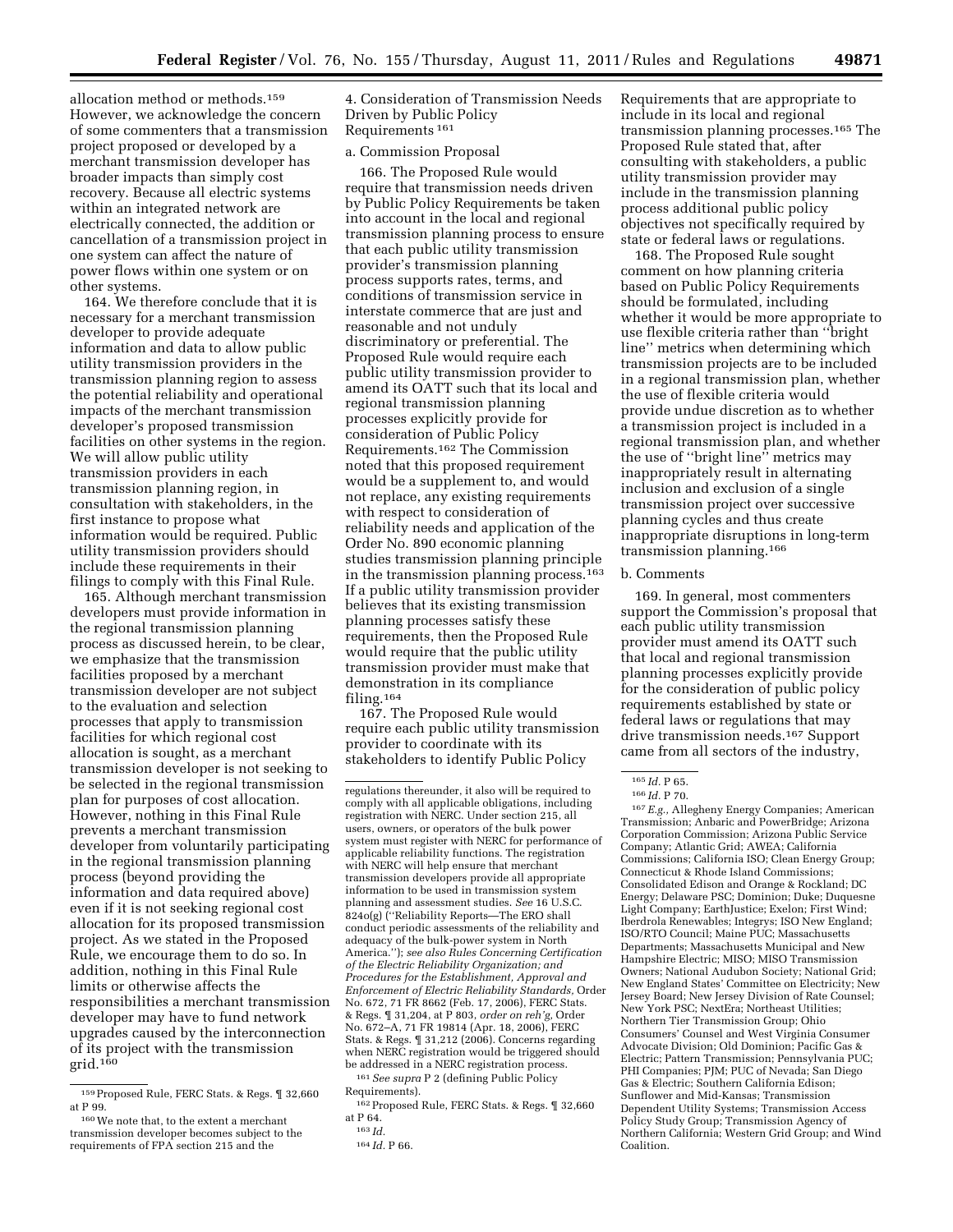including public utilities, municipal and cooperative utilities, renewable generators, transmission developers, state commissions, and consumer and public interest representatives. While most commenters support the proposal to include public policy requirements in transmission planning processes, a number seek clarification or request that the Commission provide additional guidance.

170. With regard to what constitutes a public policy requirement, some commenters seek to limit the definition to state and federal laws and regulations 168 while others seek a more flexible approach. For example, Omaha Public Power District supports the Commission's proposal only if such public policy requirements are established by state or federal laws or regulations applicable to all entities in the relevant planning region. East Texas Cooperatives believes that Omaha Public Power District's proposal strikes a reasonable balance. Similarly, National Rural Electric Coops state that the Commission should not empower stakeholders to use the transmission planning process to impose and enforce new resource planning requirements that lack the sanction of state or federal law in the planning region. First Energy Service Company argues that only enforceable requirements that are embodied in state or federal law should be eligible for inclusion in transmission planning processes. Duke states that the Final Rule should make unambiguous that the public policy aspect of regional and interregional planning refers only to those transmission projects driven by the need to comply with state and/or federal laws, rules, and/or regulations and that it supports limiting the requirement to public policies that drive the need for transmission.

171. Likewise, PJM states that the Commission should make clear that the responsibility of the transmission planner to plan for public policy criteria is triggered by the clear and formal identification of those public policy criteria identified by Congress or state policymakers through publicly issued laws or regulations and recognize that the transmission planner would need to refer to the states to reconcile conflicting policies that cannot both be reasonably accommodated under a costeffective and efficient regional transmission plan. In their reply comments, APPA, PSEG Companies, ISO/RTO Council, and Illinois Commerce Commission also caution

about transmission planners picking and choosing the public policies that would be considered in transmission planning processes.

172. In their reply comments, ISO/ RTO Council suggest that the Final Rule make clear that public policy objectives are limited to those developed by federal or state executive, legislative, and regulatory bodies with authority to adopt such objectives, that ISOs and RTOs may defer to regional state committees on identifying and reconciling individual state public policy goals, that states should utilize the authority under section 216(i) of the FPA to enter into regional compacts to ensure that recommendations pass constitutional muster and otherwise have a suitable legal foundation, and that stakeholders should advocate means of implementing state public policy mandates to the states rather than to ISOs/RTOs.

173. Several comments focus on the role of states in the identification of public policy requirements and what constitutes such a requirement. Many request that the Final Rule expressly acknowledge the role of the state regulatory agencies and governors.169 For example, PUC of Nevada supports the Commission's concept to require that public policies be incorporated into transmission planning and states that the Final Rule should specify the role state regulatory commissions and governors play in ensuring that the transmission plan accurately reflects state policies and, where there are inconsistencies in the utility's interpretation of the state's public policy versus that of the state regulatory commissions and governors, the Commission should give deference to the regulatory commissions' and governors' interpretation. PUC of Nevada also notes that the Final Rule does not include an oversight mechanism.

174. New England States Committee on Electricity conditions its support for the Commission's proposal on states identifying the policies established in law and regulations to be considered in transmission analysis. New York PSC comments that the Commission should modify the process to allow states to identify which state-level policies should be included in the transmission planning process. It also asks the Commission to clarify that these policies may include public policies derived pursuant to such statutory or

regulatory authority, such as those created pursuant to regulatory orders or state energy plans and to allow states to identify state-level policies for inclusion in those plans, not stakeholders. In reply comments, California PUC also states that the Commission should not establish prescriptive criteria regarding what policy goals are to be included. City of Los Angeles Department of Water and Power states that the Commission's proposal should be expanded to include local laws and regulations, noting that many requirements of entities such as itself are grounded in such local mandates.

175. NARUC notes that states will not turn over their policy authority to planning entities for inclusion in a Commission tariff and states that, while it is valuable to have transmission planning processes incorporate public policy considerations, a Commission tariff cannot mandate particular policy approaches. NARUC explains that transmission planners should not be required to determine unwritten public policy requirements, and that the Final Rule should explicitly recognize the governmental role, particularly at the state level, in providing policy input into the transmission planning processes, rather than directing the planners to consult with all stakeholders. NARUC states that the Final Rule should make explicit that any provisions do not impede or interfere with state commission authority to accept or approve integrated resource plans, make decisions about generation, demandside resources, resource portfolios, or to modify policy based on cost thresholds. East Texas Cooperatives, First Wind, and Florida PSC express their support for NARUC's position.

176. Connecticut & Rhode Island Commissions state that the Commission should not prescribe any particular public policy requirement that must be considered or excluded from the transmission planning process. Moreover, they argue that the states, not transmission utilities and planners, must retain their jurisdiction as the ultimate arbiter on the issue of whether a transmission project is the most beneficial, lowest cost, or most prudent decision for achieving a state public policy goal. North Carolina Agencies assert that the regional transmission planning processes should not decide how to meet state and federal policy requirements, and that the FPA gives the Commission no authority to determine what resources should be used by load-serving entities, regardless of whether or not those resources are

<sup>168</sup>*E.g.,* Omaha Public Power District; Exelon; First Energy Services; PJM; New York ISO; and Transmission Agency of Northern California.

<sup>169</sup>*E.g.,* Connecticut & Rhode Island Commissions; Massachusetts Departments; PUC of Nevada; and New England States Committee on Electricity.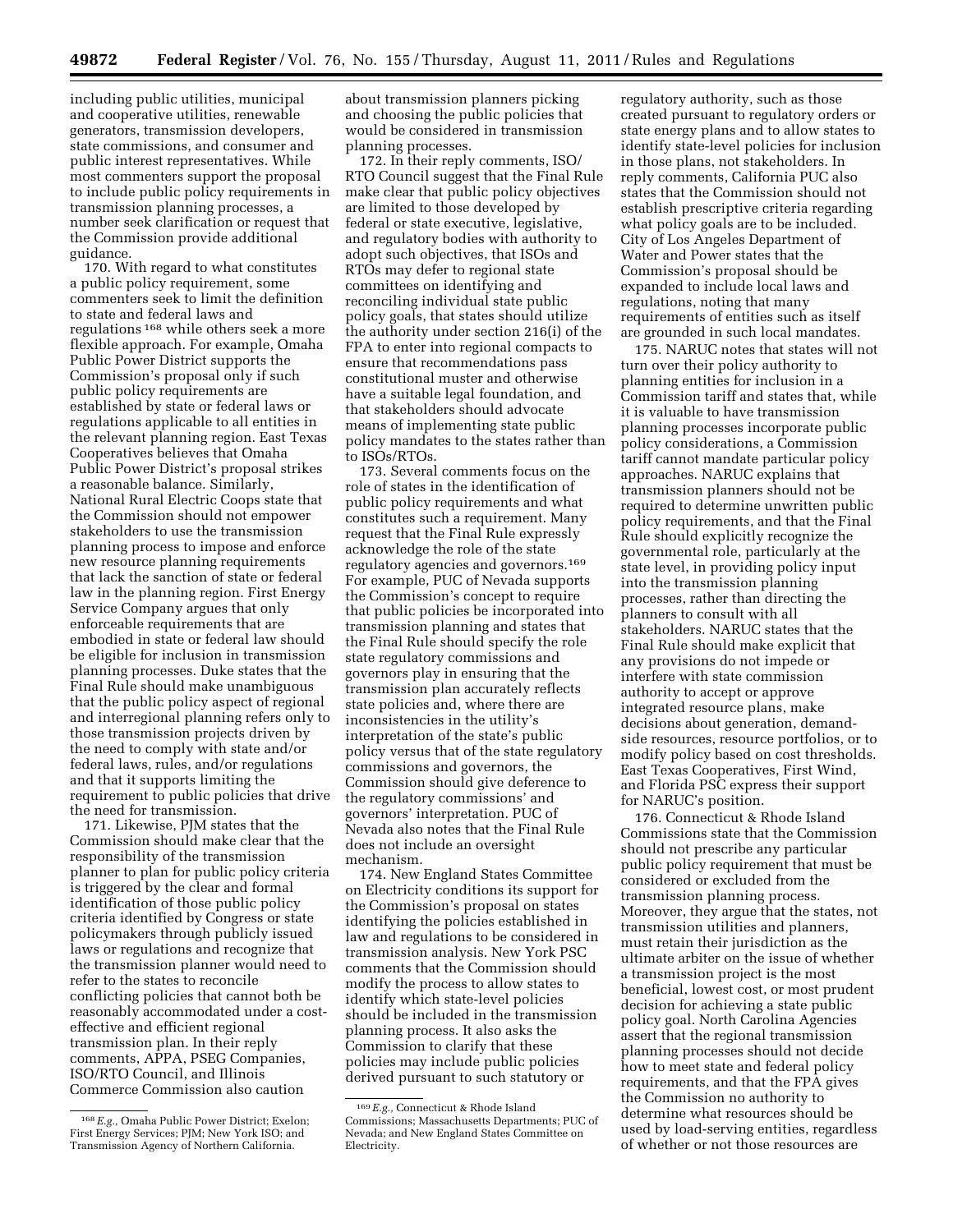needed to meet public policy requirements.

177. Others seek more flexibility in defining what constitutes a public policy requirement.170 For example, Pacific Gas & Electric asks that the Final Rule clarify that local and regional transmission planning processes for public utility transmission providers consider state or federal public policy objectives rather than identifying or referring to specific laws and regulations. NextEra seeks clarification that any type of legal or regulatory requirements affecting transmission development should be included in the transmission planning process, noting that the EPA has established a schedule for issuing of a host of Clean Air Act rules governing other emissions from electric generating units. Iberdrola Renewables states that any state and federal renewable portfolio requirements and any state and federal greenhouse gas emission reduction or climate change policies, including requirements or standards that take effect in future years, should be considered in the transmission expansion plan. Atlantic Wind Connection states that the Commission should broaden the phrase ''public policy requirements'' used in the Proposed Rule to include public policy initiatives or something similar to reflect the broad, non-compulsory nature of the policy environment.

178. Several commenters, including some consumer advocates and public interest organizations, recommend that the Commission specify the state and federal policy requirements that utilities, must, at a minimum, take into account in their transmission planning processes.171 Some suggest including: (1) Renewable portfolio standards; (2) energy efficiency standards and mandates; (3)  $CO<sub>2</sub>$  emissions reduction targets/requirements; (4) NAAQS attainment and interstate air pollution reductions; (5) EPA utility sector regulations; and (6) federal and state land management, land use, wildlife conservation and zoning policies and procedures intended to facilitate the siting of renewable energy.<sup>172</sup> In its reply comments, EarthJustice endorses this view. Twenty-six Public Interest Organizations state that comparable

consideration of all resource options available to meet various public policy requirements is essential to minimizing utilities' opportunities for undue discrimination. Ohio Consumers' Counsel and West Virginia Consumer Advocate Division state that transmission providers should be required describe the role that each ''public policy'' would play in the transmission planning process. Michigan Citizens Against Rate Excess state that while both reliability and public policy requirements should be considered as part of the same plan, they should be analyzed separately and the transmission plan should explain how these projects may complement or contradict each other.

179. Commenters that believe that the Commission should take a broader view of what public policy requirements are to be considered by transmission providers and their stakeholders, argue, for example, that the transmission planning process must be sufficiently flexible to include reasonably foreseeable public policy objectives not yet explicitly required by existing law or regulation and also to consider ''at risk'' generation.173 Atlantic Wind Connection suggests the adoption of an unambiguous requirement to plan transmission additions needed to accommodate public policy initiatives and suggests that the Commission require specific tariff provisions describing how transmission facilities that accommodate and facilitate public policy initiatives would be planned for and evaluated. AWEA states that the Commission should clarify that public policy requirements are not to be narrowly construed and that expected future public policy requirements as well as existing ones should be considered.

180. However, in reply, a number of commenters take exception with the suggestion that possible or likely future public policies should be considered in the transmission planning process stating, among other things, that it could result in constantly moving targets, unfocused transmission planning, regulatory uncertainty, and the RTOs or the Commission assuming the roles of Congress and the states.174 For example, Exelon argues that the Final Rule should specify that planning for public policy should not include aspirational goals. Likewise, Large Public Power Council's reply comments state that transmission

planners should not be required to take into account anticipated public policies. Xcel also believes that the requirement to consider public policy directives in developing transmission plans should focus on established policies, rather than anticipated or potential future obligations.

181. Among those seeking flexibility and recognition of regional differences,175 Edison Electric Institute and Northeast Utilities state that the Commission should allow flexibility in defining the types of public policy requirements; determining implementation details, such as the process to identify public policy requirements; and how transmission system needs would be selected once an appropriate public policy requirement is identified. Northern Tier Transmission Group states that to the extent that a transmission provider maintains an obligation to serve retail load, its merchant/load-serving function will identify and quantify the relevant public policy requirements, which will then be accounted for in its local transmission plan. Any additional public policy objectives should be at the discretion of regional planning groups. Transmission Access Policy Study Group states that the Final Rule should clarify the reference to state and federal policy requirements, so that it includes state regulatory commission orders and regulations and local governmental mandates on load-serving entities; and expressly identify FPA section 217(b)(4) as a federal public policy requirement that the regional transmission planning process must consider.

182. Other commenters have ideas on or questions about how public policy requirements are to be included and implemented. Exelon states that the Commission should adopt principles to help head off stalemates: (1) Transmission planning must include likely retirements of plants subject to environmental regulations; (2) encompass only laws actually in effect in determining the impact on generation capacity; (3) require transmission planners to take into account all the actual terms of state and federal laws and regulations for which transmission expansion is planned; (4) require a region to show that its stakeholderendorsed policy would not cause any harm or costs to other regions; (5) the full cost of resources must be transparent and considered in the transmission planning process, based on

<sup>170</sup>*E.g.,* New Jersey Division of Rate Counsel and Integrys.

<sup>171</sup>*E.g.,* EarthJustice; 26 Public Interest Organizations; and National Audubon Society.

<sup>172</sup>*E.g.,* Conservation Law Foundation; Energy Future Coalition Group; E.ON Climate & Renewables North America; Environmental Defense Fund; Environmental NGOs; Natural Resources Defense Council; Sonoran Institute; and Wilderness Society and Western Resource Advocates.

<sup>173</sup>*E.g.,* Iberdrola Renewables. 174*E.g.,* Ad Hoc Coalition of Southeastern Utilities; Coalition for Fair Transmission Policy; East Texas Cooperatives; Large Public Power Council; National Rural Electric Coops; and New England States Committee on Electricity.

<sup>175</sup>*E.g.,* ISO/RTO Council; ISO New England; PJM; New York ISO; SPP; MISO; New York Transmission Owners; NEPOOL; and MISO Transmission Owners.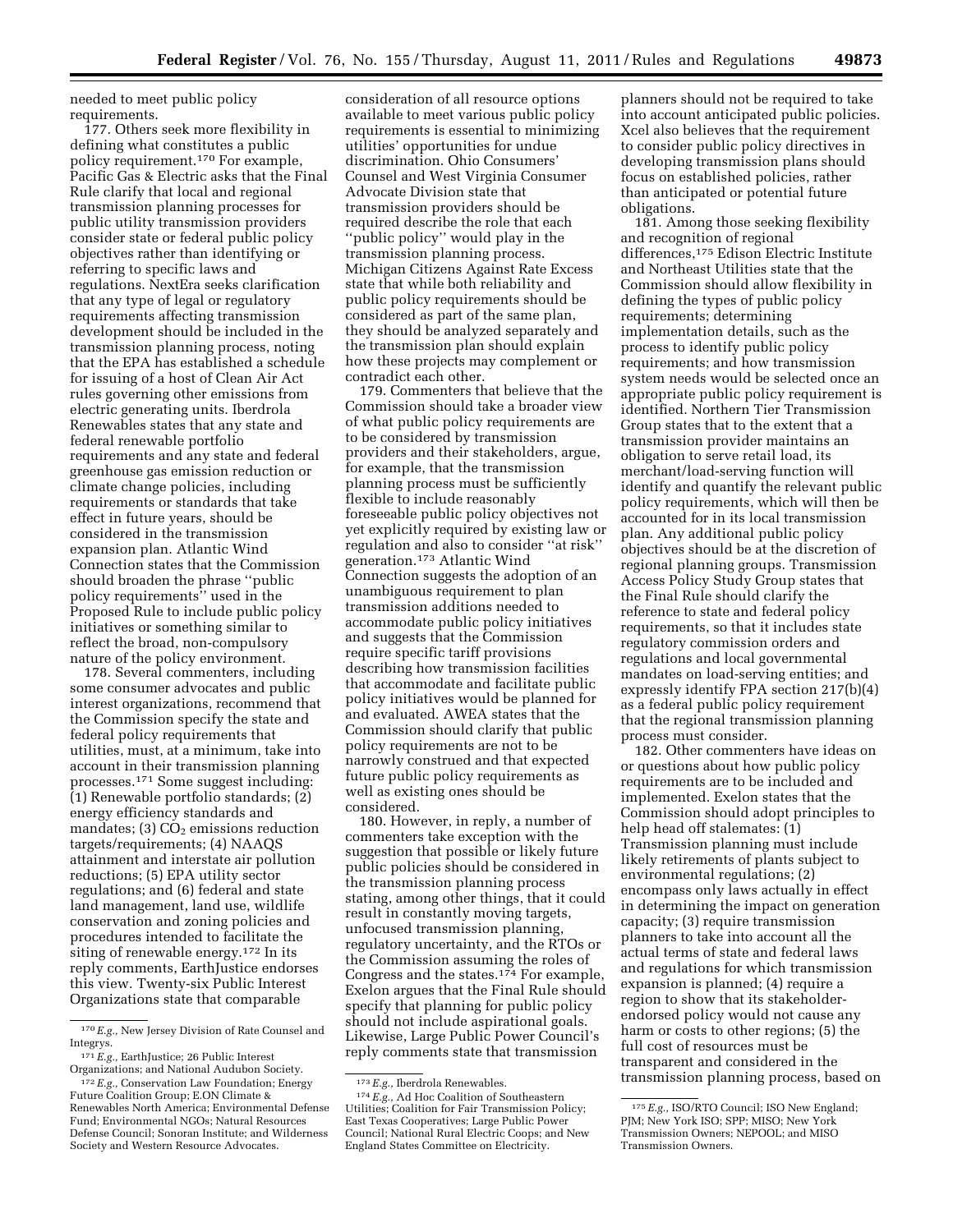sound economic principles; and (6) require that planning for renewable energy resources be done with the objective of minimizing total costs. MISO states that the proposal should be expanded to include a requirement to, when prudent, pursue appropriate transmission expansion initiatives to facilitate the compliance of public policy requirements by entities within the transmission provider's footprint that are subject to such requirements.

183. PJM states that the actual development of transmission to address public policy standards requires: (1) Further direction as to how such standards should be reflected in implementable planning assumptions; and (2) a legally empowered coordination among states with shared policy agendas allowing regional projects to be sited and permitted because they are ''needed'' to meet the multistate collective's shared policy agenda. Old Dominion and Atlantic Wind Connection support PJM's suggested holistic approach to transmission planning. In response, however, Consolidated Edison and Orange & Rockland argue that PJM's comments do not adequately reflect the Proposed Rule's objective to respect regional methods and urge the Commission to reject PJM's top down approach.

184. Pattern Transmission states that the Commission should require public utility transmission providers to specify when transmission upgrade projects are categorized as public policy-driven projects and when the transmission facilities are considered solely through the generator interconnection process.

185. Others offer for Commission consideration their desired outcomes from including Public Policy Requirements in regional transmission planning.176 For example, Transmission Agency of Northern California seeks confirmation that simply characterizing a project's purpose as meeting a public policy requirement should not provide that project a presumption of inclusion in the regional transmission planning process. Transmission Access Policy Study Group states that the Commission should urge transmission providers to adopt a ''no regrets'' strategy that focuses on constructing transmission facilities needed under multiple potential power supply and public policy scenarios, which lead to a ''rightsized'' grid with greater flexibility to respond to changing technology, resource options, and customer needs.

Old Dominion also asks that the Final Rule make clear that the directive to plan for public policy laws or regulations is for transmission planning only, not for design and construction or to improve power supply.

186. Western Grid Group states that, at a minimum, the Commission should require regional plans to address a planning horizon of at least 20 years and to evaluate environmental and economic constraints and public interest concerns over that horizon as a basis for the development of such plans. Powerex cautions that the consideration of public policy factors not result in transmission planning and cost allocation processes that elevate the needs of certain customers over others in the transmission planning process and should preserve competitive wholesale power markets.

187. Commenters also offer ideas on timing and scope. Some commenters argue that only federal and state laws and regulations in effect during the transmission planning cycle should be considered as public policy requirements in the regional transmission planning process.177 East Texas Cooperatives, however, believes that a better approach is to let participants in the transmission planning process advocate for their own needs and interests (which by necessity will reflect the need to comply with policies contained in applicable federal and state law), and then allow the transmission planning process to sort out these interests within the existing Order No. 890 transmission planning framework. In response to such comments, however, AEP contends that planning for only current regulatory requirements is too narrow a formulation that would result in underinvestment in transmission infrastructure. AEP suggests that the transmission planning process consider reasonably foreseeable future regulatory requirements given their likely impact on the power system, citing NERC's analysis of potential impacts of EPA regulations on generation.

188. A number of commenters believe either that existing regional transmission planning processes already consider public policy requirements and thus OATT revisions may therefore be unnecessary.178 East Texas Cooperatives

state that they agree with the Commission's preliminary finding, but disagree as to the need for any revisions to the OATT as transmission planning already takes into account public policy requirements established by state or federal laws or regulations in accordance with Order No. 890's transmission planning requirements, as well as with Commission policy that has evolved over the years. Many commenters in ISO and RTO regions argue that the transmission planning processes administered by those entities already address or largely address public policy issues.179 For example, New York ISO supports the Commission's proposal but states that existing transmission planning rules already provide for consideration of public policy requirements in many regions. Transmission Dependent Utility Systems recommend that the Commission clarify that nothing in the existing *pro forma* OATT prohibits the consideration of public policy requirements in the transmission planning processes and, to the extent a transmission provider believes its particular OATT does preclude such considerations, the Final Rule should direct compliance filings to remove the language allegedly prohibiting such consideration.

189. Some commenters raise additional concerns, including how public policy considerations would be incorporated into a transmission provider's local and regional transmission planning process including whether the proposal is intended to modify or incorporate generator interconnection requests into the ''local and regional transmission planning process;'' whether a project proposed to satisfy transmission needs driven by public policy requirements are to be planned for and considered separately from reliability and economic projects; whether regional transmission planning organizations are required to create a separate category of public policy-driven transmission projects or whether they are to be in concert with reliability and economic criteria during the transmission planning process.<sup>180</sup>

190. Coalition for Fair Transmission Policy is concerned that the Proposed Rule might be interpreted as requiring transmission planning processes to make decisions as to how best to meet applicable public policy requirements on behalf of those entities on whom the

<sup>176</sup>*E.g.,* Pattern Transmission; Transmission Agency of Northern California; and Transmission Access Policy Study Group.

<sup>177</sup>*E.g.,* National Rural Electric Coops; City of Santa Clara; Michigan Citizens Against Rate Excess; Exelon; East Texas Cooperatives; and Coalition for Fair Transmission Policy.

<sup>178</sup>*E.g.,* Washington Utilities and Transportation Commission; Alliant Energy; Xcel; Bonneville Power; Westar; Sacramento Municipal Utility District; National Rural Electric Coops; East Texas Cooperatives; WECC; WestConnect; Georgia

Transmission Corporation; Southern Companies; and Ad Hoc Coalition of Southeastern Utilities.<br><sup>179</sup> E.g., New England Transmission Owners;<br>Alliant Energy; and New York ISO.

<sup>&</sup>lt;sup>180</sup> E.g., NV Energy; Long Island Power Authority; and Bonneville Power.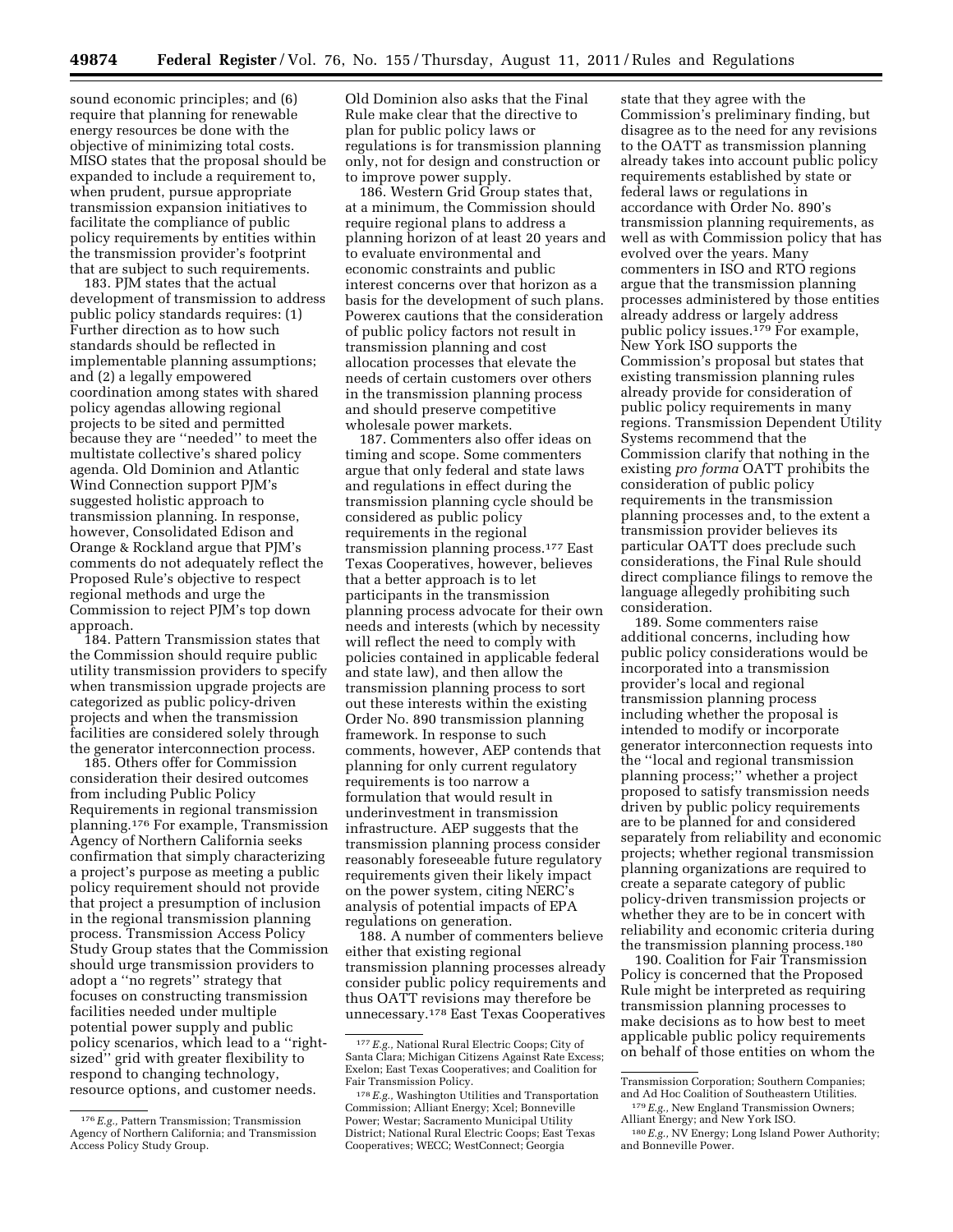requirements are placed. Therefore, it states that decisions on how loadserving entities within regions should meet state or federal public policy requirements should continue to be made by those with responsibilities to meet the requirements, based on federal and state law and applicable regulations, and recommends that the Final Rule make this clear.

191. PPL Companies state that basing transmission planning decisions on state public policy directives may lead to undue discrimination among generators and, thus, run afoul of the FPA requirement that all users of the transmission system be treated in a nondiscriminatory manner. It states that the Commission should direct transmission planners to make sure that pre-existing rights are preserved and accommodated under the Proposed Rule's transmission planning principles, just as the Commission preserved grandfathered transmission contracts under Order No. 888 and grandfathered interconnection agreements under Order No. 2000.

192. New Jersey Board believes there needs to be recognition of planning for public policy goals in terms of reliability. It asserts that focusing solely on public policy goals as the driving force in the transmission planning process would raise issues as to which policy should receive the greatest emphasis, and would cause conflict in the transmission planning process over which goals to incorporate. New Jersey Board recommends that transmission plans incorporate public policy goals in a fashion that has these projects evaluated similarly for reliability and economic purposes.

193. Some commenters generally oppose the proposal to require public policy considerations in transmission planning.181 PSEG Companies state that the Commission's public policy planning approach should not be adopted, arguing that the proposal would result in public utility transmission providers establishing an unduly preferential practice favoring renewable energy resources over other types of resources. Finally, PSEG Companies are concerned that the proposal could result in overbuilding or underbuilding the transmission grid. Ad Hoc Coalition of Southeastern Utilities asserts that there is no dependable means to translate abstract notions of public policy into the transmission planning process, except to the extent it

has a bearing on transmission demand. Energy Consulting Group states that interregional planning should not be used as an instrument of public policy but should incent development of transmission improvements to afford the public access to all types of generation that is economic and minimizes its power costs. APPA believes that any transmission provider wishing to incorporate specific state policy requirements or other objectives into its transmission planning protocols should do so through case-by-case tariff filings under FPA section 205.

194. Electricity Consumers Resource Council and the Associated Industrial Groups are concerned with mandatory interjection of state public policy considerations into the transmission planning process and how, in practice, this is expected to work, given public policy differences among states, and they are concerned that the Proposed Rule delegates to ISOs and RTOs the authority to impose the public policy requirements of one state on another without sufficient democratic or procedural checks and balances.

195. Some commenters agree with the proposal to coordinate identification of public policy requirements. These commenters generally state that flexibility is needed given the regional variation in: public policy objectives; types and location of resources; and regional needs, provided that transmission providers seek input from state authorities and other stakeholders.182 MISO Transmission Owners ask that the Commission not mandate what public policy requirements must be considered, but should allow individual transmission providers to work with stakeholders to identify public policy requirements applicable to the state(s) or region in which the transmission provider is located; they also state that transmission planning regions should not be required to plan for or contribute to the costs of enabling compliance with public policy requirements enacted outside of their region without the agreement of all regions affected.

196. Some commenters agree that public utility transmission providers should be required to specify the procedures and mechanisms for evaluating transmission projects proposed to achieve public policy requirements. 26 Public Interest Organizations assert that the

Commission should require all transmission providers to incorporate certain best practices in the OATT to achieve the Commission's goal. These include: (1) Minimum coordination agreement requirements for plan development; (2) required actions to assure robust participation in regional plan development by non-market participant stakeholders; and (3) minimum requirements to ensure fair and comparable consideration of all options to meet public policy requirements. Clean Energy Group states that transmission planners should be required to identify the specific public policy goals that would be considered in the planning cycle after consultation with stakeholders, including state policy makers. Additionally, it states that transmission providers should be required to disclose and document how public policy considerations were taken into account.

197. Other commenters would like flexibility in this regard. Edison Electric Institute states that the Commission should not require transmission providers to identify in their tariff each specific public policy requirement that may be taken into consideration but should allow flexibility. ISO New England and Kansas City Power & Light and KCP&L Greater Missouri similarly argue that the Commission should specify that it would not become a requirement within the tariff to list each specific public policy requirement. However, in reply, Conservation Law Foundation argues that the policies should be reflected in the OATT and asks that the Final Rule hold planning authorities responsible for applying those policies that are germane to a given process or decision. In their reply comments, Maine Parties point to MISO tariff provisions that show that ISOs and RTOs can develop tariff provisions that include criteria for identifying public policy projects, and request that the Commission be explicit about the role it expects ISOs and RTOs to play in identifying state and federal public policies and in identifying criteria for selecting projects.

198. In response to the Commission's question regarding the use of ''bright line'' metrics when evaluating potential transmission projects, the majority of commenters that provided input on this issue support a flexible approach.183

<sup>181</sup>*E.g.,* PSEG Companies; First Energy Service Company; Ad Hoc Coalition of Southeastern Utilities; National Rural Electric Coops; Southern Companies; Large Public Power Council; Nebraska Public Power District; and Long Island Power Authority.

<sup>182</sup>*E.g.,* American Transmission; Atlantic Grid; Consolidated Edison and Orange & Rockland; Edison Electric Institute; Energy Consulting Group; MISO Transmission Owners; NEPOOL; New England Transmission Owners; New York Transmission Owners; and Northeast Utilities.

<sup>183</sup>*E.g.,* Anbaric and PowerBridge; Atlantic Grid; AWEA; First Wind; Integrys; National Rural Electric Coops; New Jersey Division of Rate Counsel; New York ISO; New York Transmission Owners; NextEra; Northeast Utilities; Northern Tier Transmission Group; Organization of MISO States; PJM; SPP; WECC; and Westar.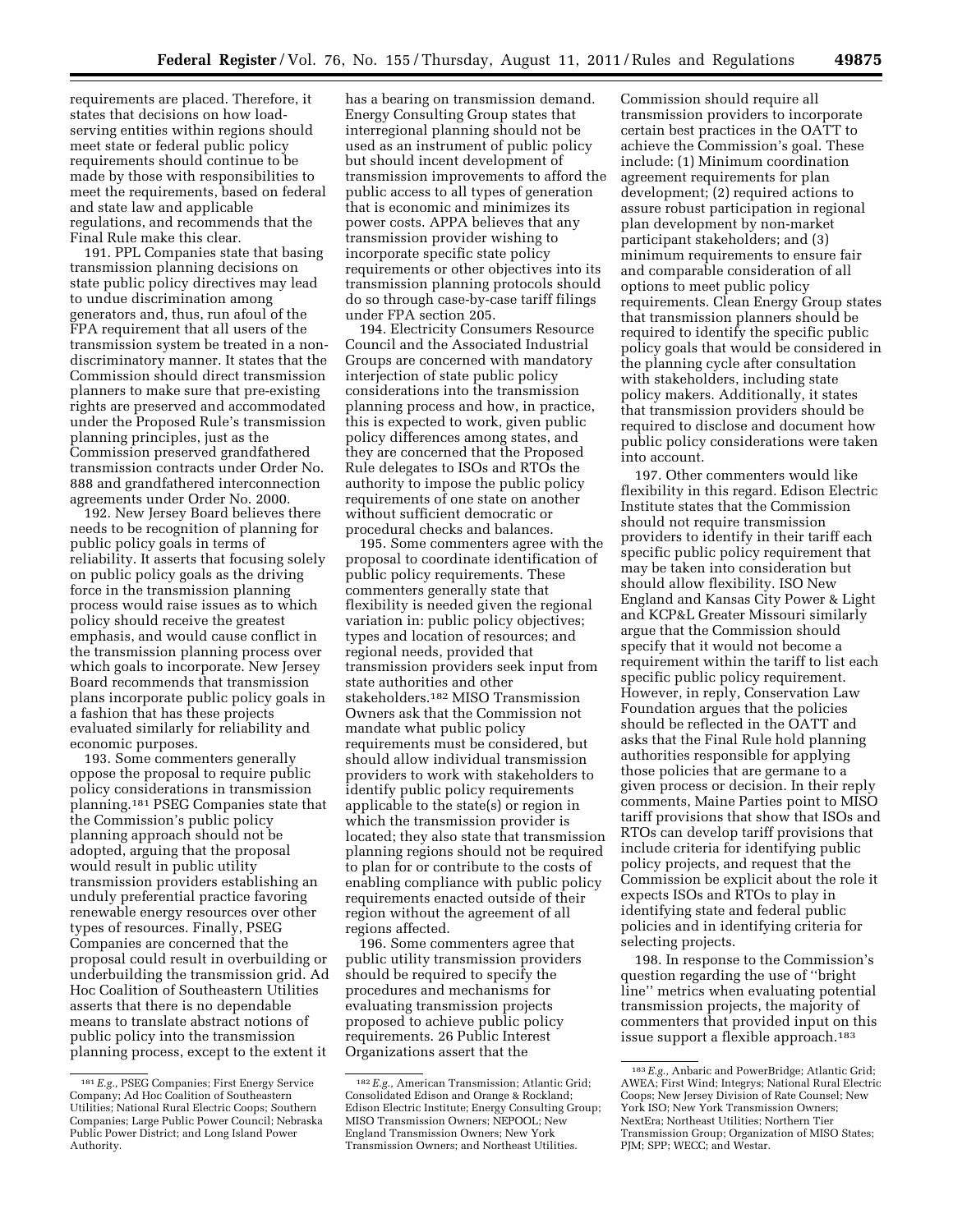They generally agree that transmission providers should be provided flexibility to take into account the multiple reliability, economic, and public policybased benefits a single project may provide. They express concern that projects that address reliability, economic, and public policy initiatives may not be pursued because the transmission provider may not be allowed to include the project in the regional plan because of the technical failure to meet a bright line test. AWEA notes that existing transmission planning processes that rely on bright line criteria do not accommodate well the integration of renewable resources into the grid. NRECA states that bright line metrics are unnecessary because load-serving entities' planning requirements implicitly include established public policy requirements.

199. While expressing the need for flexibility, some commenters note that the Commission should establish in the Final Rule some level of specificity as to how the regional plan should consider projects designed to meet public policy requirements. NEPOOL suggests that the Commission grant deference to the states in a planning region with regard to how they would want public policy requirements to be considered in the context of regional planning. SPP echoes this, stating that the Commission should afford transmission providers, state regulatory commissions, and stakeholders flexibility to develop strategies and metrics that appropriately consider the needs and reflect the existing structure of the transmission system in the region. First Wind recognizes that certain public policy considerations could require a bright line metric to ensure they be included in a regional plan, while others could be more general and flexible.

200. Others, however, argue that bright line metrics are necessary to avoid discrimination in the transmission planning process.184 City and County of San Francisco and LS Power both assert that removing bright line criteria would lead to unfair results. City and County of San Francisco assert that without bright line criteria, endusers could be penalized because of different cost allocation methods associated with each distinct criterion.

201. Some commenters support a balanced approach of using both bright line and flexible metrics. While Organization of MISO States cautions against the establishment of rigid bright

line metrics, it notes that an overly flexible approach could allow for higher cost projects than are actually needed. It states that the Commission should seek a reasonable balance by ordering transmission planners to start with defined criteria and then look further into more flexible options that could provide an optimal solution to a number of perceived needs. Dominion states that both flexible and bright line criteria may be needed for some multi-purpose projects. Dominion explains that the benefit of reliability projects must be assessed against bright line criteria. However, when considering other benefits, Dominion states that more flexibility is needed. Minnesota PUC and Minnesota Office of Energy Security recommend that bright line metrics be used as a first pass in the transmission planning process, but more flexible criteria could be used to assess each project further.

202. Finally, there are some commenters that argue that the Commission's proposal may lead to undesirable outcomes. Large Public Power Council states that requiring each public utility transmission provider to coordinate with customers and other stakeholders to identify relevant state and federal laws and regulations would be unnecessary, potentially confusing, and ultimately counterproductive. Long Island Power Authority states that the Proposed Rule did not identify how a regional transmission planning group encompassing multiple states is to decide which state's ''public policy requirements'' must be satisfied through the transmission planning process. It expresses concern that the apparent default solution of incorporating every state's public policy requirements into the transmission planning process to the extent feasible, may distort the transmission planning process, lead to over-construction of transmission facilities and consequently increase the costs to be allocated. Nebraska Public Power District states that the discretion that this approach would interject into the transmission planning process would seem to be an open door to potential discrimination, and a nightmare to enforce, as parties debate whether planning adequately responds to a variety of potentially competing policies.

#### c. Commission Determination

203. The Commission requires public utility transmission providers to amend their OATTs to describe procedures that provide for the consideration of transmission needs driven by Public Policy Requirements in the local and regional transmission planning

processes.185 As discussed in section II above, the reforms adopted below are intended to ensure that the local and regional transmission planning processes support the development of more efficient or cost-effective transmission facilities to meet the transmission needs driven by Public Policy Requirements, which will help ensure that the rates, terms and conditions of jurisdictional service are just and reasonable. Moreover, these reforms will remedy opportunities for undue discrimination by requiring public utility transmission providers to have in place processes that provide all stakeholders the opportunity to provide input into what they believe are transmission needs driven by Public Policy Requirements, rather than the public utility transmission provider planning only for its own needs or the needs of its native load customers. Our decision here to require transmission planning to include the consideration of transmission needs driven by Public Policy Requirements is supported by the numerous commenters who generally agree with the proposed reforms.186

204. Under the existing requirements of Order No. 890, there is no affirmative obligation placed on public utility transmission providers to consider in the transmission planning process the effect that Public Policy Requirements may have on local and regional transmission needs.187 We agree with

186*E.g.,* Allegheny Energy Companies; American Transmission; Anbaric and PowerBridge; Arizona Corporation Commission; Arizona Public Service Company; Atlantic Grid; AWEA; California Commissions; California ISO; Clean Energy Group; Connecticut & Rhode Island Commissions; Consolidated Edison and Orange & Rockland; DC Energy; Delaware PSC; Dominion; Duke; Duquesne Light Company; EarthJustice; Exelon; First Wind; Iberdrola Renewables; Integrys; ISO New England; ISO/RTO Council; Maine PUC; Massachusetts Departments; Massachusetts Municipal and New Hampshire Electric; MISO; MISO Transmission Owners; National Audubon Society; National Grid; New England States' Committee on Electricity; New Jersey Board; New Jersey Division of Rate Counsel; New York PSC; NextEra; Northeast Utilities; Northern Tier Transmission Group; Ohio Consumers' Counsel and West Virginia Consumer Advocate Division; Old Dominion; Pacific Gas & Electric; Pattern Transmission; Pennsylvania PUC; PHI Companies; PJM; PUC of Nevada; San Diego Gas & Electric; Southern California Edison; Sunflower and Mid-Kansas; Transmission Dependent Utility Systems; Transmission Access Policy Study Group; Transmission Agency of Northern California; Western Grid Group; and Wind Coalition.

187 In response to Transmission Dependent Utility Systems, we note that nothing in the existing *pro forma* OATT affirmatively prohibits consideration

<sup>184</sup>*E.g.,* City and County of San Francisco; LS Power; New Jersey Division of Rate Counsel; and Western Independent Transmission Group.

<sup>185</sup>To the extent public utility transmission providers within a region do not engage in local transmission planning, such as in some ISO/RTO regions, the requirements of this Final Rule with regard to Public Policy Requirements apply only to the regional transmission planning process.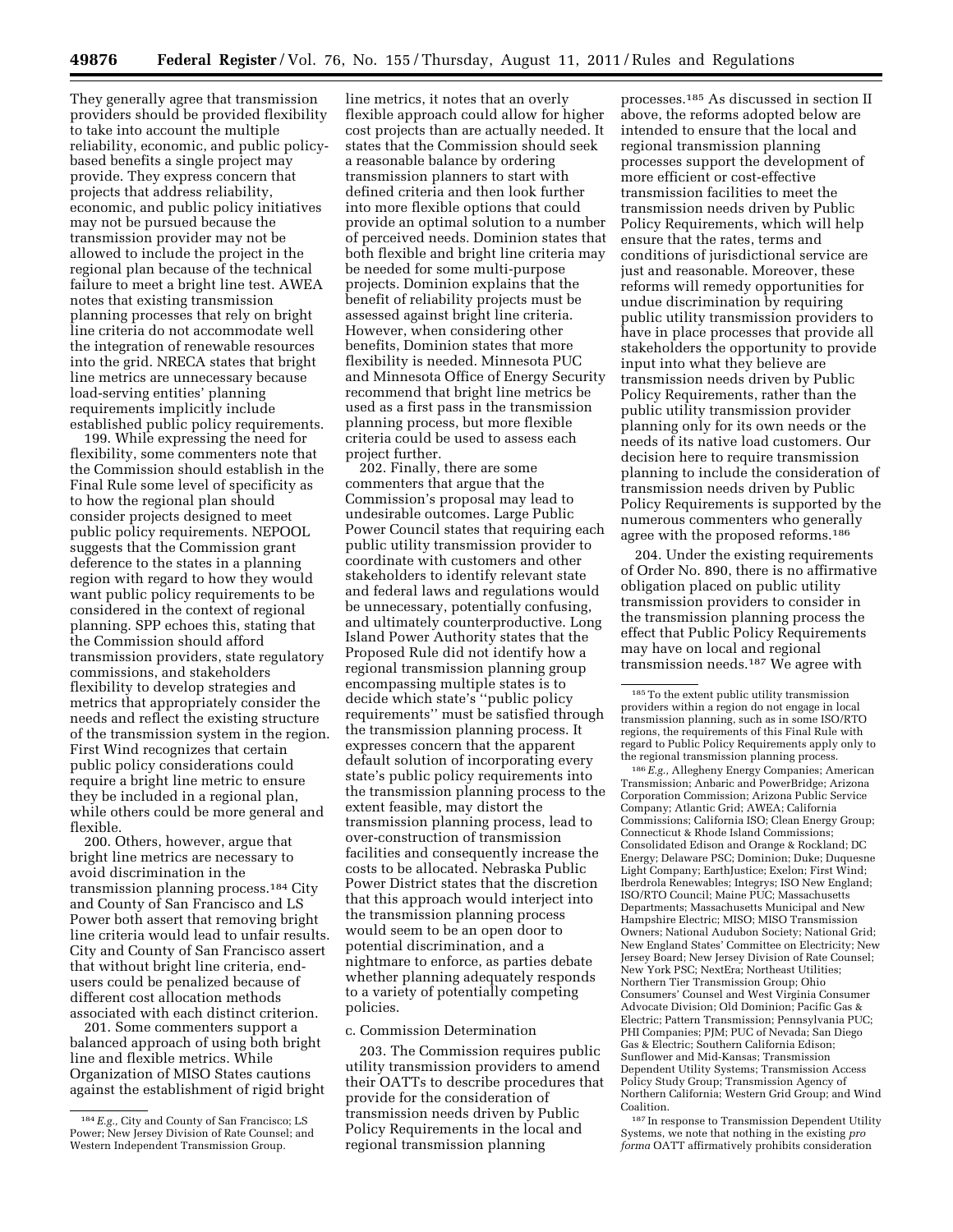the concerns of many commenters that, without having in place procedures to consider transmission needs driven by Public Policy Requirements, the needs of wholesale customers may not be accurately identified.188 While we understand that some public utility transmission providers already do have processes in place to determine whether transmission needs reflect Public Policy Requirements, others do not. We correct this deficiency through the requirements below, which are intended to enhance, rather than replace, existing transmission planning obligations under Order No. 890. Moreover, as with other reforms adopted in this Final Rule, these requirements are intended to be an additional set of minimum obligations for public utility transmission providers and are not intended to preclude additional transmission planning related activities.

205. In response to commenters seeking greater clarity as to how transmission needs driven by Public Policy Requirements must be considered by public utility transmission providers, we clarify that by considering transmission needs driven by Public Policy Requirements, we mean: (1) The identification of transmission needs driven by Public Policy Requirements; and (2) the evaluation of potential solutions to meet those needs. We therefore direct public utility transmission providers to amend their OATTs to describe the procedures by which transmission needs driven by Public Policy Requirements will be identified in the local and regional transmission planning processes and how potential solutions to the identified transmission needs will be evaluated in the local and regional transmission planning processes. We discuss each of these requirements in turn.

206. First, public utility transmission providers must establish, in consultation with stakeholders, procedures under which public utility transmission providers and stakeholders will identify those transmission needs driven by Public Policy Requirements for which potential transmission solutions will be evaluated. Various commenters express concern that a public utility transmission provider should not have an open-ended obligation to undertake costly and timeconsuming studies to evaluate the potential impact that every Public Policy Requirement might have on

transmission development. As noted by Connecticut & Rhode Island Commissions, for example, entities subject to particular requirements may intend to meet them in ways that do not involve the planning of transmission within the local or regional transmission planning processes. In other circumstances, there may be disagreement among the various entities subject to competing Public Policy Requirements as to whether it is appropriate to consider the impact of complying with those laws and regulations in the transmission planning process.

207. We do not in this Final Rule require the identification of any particular transmission need driven by any particular Public Policy Requirements. Instead, we require each public utility transmission provider to establish procedures for identifying those transmission needs driven by Public Policy Requirements for which potential transmission solutions will be evaluated in the local or regional transmission planning processes. As part of the process for identifying transmission needs driven by Public Policy Requirements, such procedures must allow stakeholders an opportunity to provide input, and offer proposals regarding the transmission needs they believe are driven by Public Policy Requirements. To the extent such procedures identify no transmission needs driven by a Public Policy Requirement, the relevant public utility transmission providers are under no obligation to evaluate potential transmission solutions.

208. We allow for local and regional flexibility in designing the procedures for identifying the transmission needs driven by Public Policy Requirements for which potential solutions will be evaluated in the local or regional transmission planning processes. The effects of Public Policy Requirements on transmission needs are highly variable based on geography, existing resources, and transmission constraints. We therefore conclude that it is appropriate to require public utility transmission providers, in consultation with their stakeholders, to design the appropriate procedures for identifying and evaluating the transmission needs that are driven by Public Policy Requirements in their area, subject to our review on compliance. At a minimum, however, we require that all such procedures allow for input from stakeholders, including but not limited to those responsible for complying with the Public Policy Requirement(s) at issue and developers of potential transmission facilities that are needed to comply with one or more Public Policy Requirements.

209. We decline to require that transmission needs driven by Public Policy Requirements be identified by a particular entity or subset of stakeholders. However, all stakeholders must have an opportunity to provide input and offer proposals regarding the transmission needs they believe should be so identified, as discussed above. In other words, while the procedures adopted by public utility transmission providers in response to this Final Rule must allow all stakeholders to bring forth any transmission needs they believe are driven by Public Policy Requirements, those procedures must also establish a just and reasonable and not unduly discriminatory process through which public utility transmission providers will identify, out of this larger set of needs, those needs for which transmission solutions will be evaluated. Some public utility transmission providers might conclude, in consultation with stakeholders, to develop procedures that rely on a committee of load-serving entities, a committee of state regulators, or a stakeholder group to identify those transmission needs for which potential solutions will be evaluated in the transmission planning processes.189 Another example would be the case where a public utility transmission provider identifies such transmission needs itself on behalf of its customers, following consultation with stakeholders, including participating state regulators. However, to ensure that requests to include transmission needs are reviewed in a fair and nondiscriminatory manner, we require public utility transmission providers to post on their Web sites an explanation of which transmission needs driven by Public Policy Requirements will be evaluated for potential solutions in the local or regional transmission planning process, as well as an explanation of why other suggested transmission needs will not be evaluated. We conclude that this posting requirement is necessary to provide the Commission and interested parties with information as to how the identification procedures are

of the effect of Public Policy Requirements on transmission needs.

<sup>188</sup>*E.g.,* National Grid; NextEra; AWEA; Atlantic Grid; Delaware PSC; Anbaric and PowerBridge; and Conservation Law Foundation.

<sup>189</sup>As noted below, we strongly encourage states to participate actively in the identification of transmission needs driven by Public Policy Requirements. Public utility transmission providers, for example, could rely on committees of state regulators or, with appropriate approval from Congress, compacts between interested states to identify transmission needs driven by Public Policy Requirements for the public utility transmission providers to evaluate in the transmission planning process.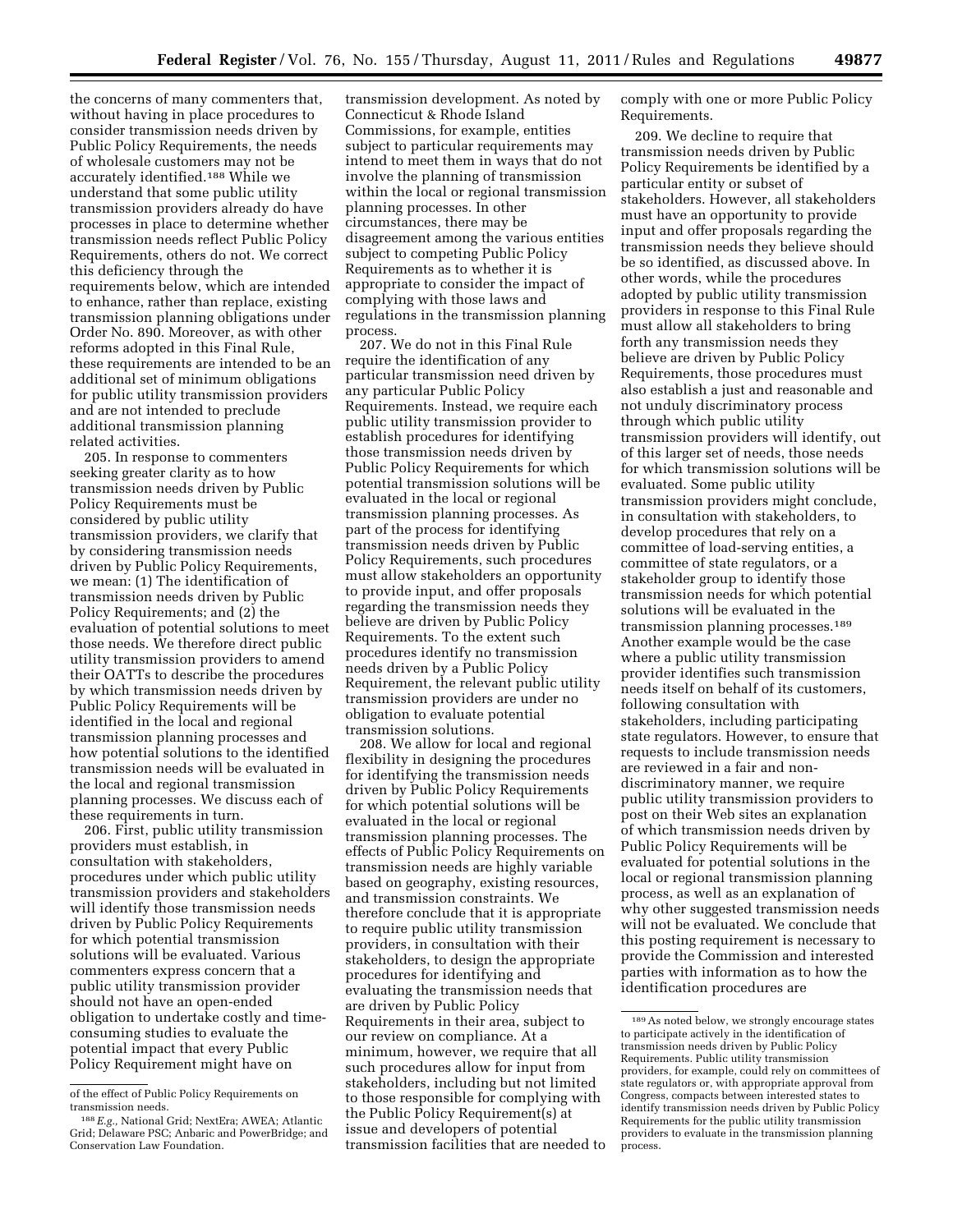implemented by public utility transmission providers.

210. We decline in this Final Rule to require the identification of any particular set of transmission needs driven by any particular Public Policy Requirements in the local and regional transmission planning processes of public utility transmission providers. To the extent that implementation of the procedures required here results in a suggested transmission need not being evaluated for potential solutions in the local or regional transmission planning process, the relevant public utility transmission provider(s) are under no obligation under this Final Rule to evaluate the potential effect of the associated Public Policy Requirement on transmission development. This includes proposals to evaluate the need for particular transmission facilities proposed by transmission developers to comply with Public Policy Requirements. While these entities may continue to offer their proposed transmission facilities in the local or regional transmission planning process as a potential solution to transmission needs, such proposals would not be evaluated in the transmission planning process as driven by a Public Policy Requirement.

211. With regard to the evaluation of potential solutions to the identified transmission needs driven by Public Policy Requirements, we again leave to public utility transmission providers to determine, in consultation with stakeholders, the procedures for how such evaluations will be undertaken, subject to the Commission's review on compliance and with the objective of meeting the identified transmission needs more efficiently and costeffectively.190 As noted in our discussion of regional transmission planning in section III.A above, there are many ways potential upgrades to the transmission system can be evaluated, ranging from the use of scenario analyses to production cost or power flow simulations. At a minimum, however, this process must include the evaluation of proposals by stakeholders for transmission facilities proposed to satisfy an identified transmission need driven by Public Policy

Requirements.191 However, as with any proposed solution offered in the local or regional transmission planning processes for transmission needs driven by reliability issues or economic considerations, there is no assurance that any proposed transmission facility will be found to be an efficient or costeffective solution to meet local or regional needs.

212. In response to commenters that urge us to recognize the role of the states in transmission planning, especially as it relates to compliance with Public Policy Requirements, we clarify that nothing in this Final Rule is intended to alter the role of states in that regard. Through this Final Rule, we are requiring public utility transmission providers to provide an opportunity to all stakeholders, including state regulatory authorities, to provide input on those transmission needs they believe are driven by Public Policy Requirements, to the extent they are not already doing so. We are not dictating any substantive result with regard to compliance with Public Policy Requirements. In Order No. 890, the Commission stated its expectation that ''all transmission providers will respect states' concerns'' when engaging in the regional transmission planning process.192 This is equally true with regard to the consideration of transmission needs driven by Public Policy Requirements. We strongly encourage states to participate actively in both the identification of transmission needs driven by Public Policy Requirements and the evaluation of potential solutions to the identified needs.

213. We therefore do not believe our reforms are inconsistent with state authority with respect to integrated resource planning, as suggested by some commenters. Indeed, we believe that the requirements imposed herein complement state efforts by helping to ensure that potential solutions to identified transmission needs driven by Public Policy Requirements of the states can be evaluated in local and regional transmission planning processes. To be clear, however, while a public utility transmission provider is required under this Final Rule to evaluate in its local and regional transmission planning processes those identified transmission needs driven by Public Policy Requirements, that obligation does not

establish an independent requirement to satisfy such Public Policy Requirements. In other words, the requirements established herein do not convert a failure of a public utility transmission provider to comply with a Public Policy Requirement established under state law into a violation of its OATT.

214. We do not require public utility transmission providers to consider in the local and regional transmission planning processes any transmission needs that go beyond those driven by state or federal laws or regulations or to specify additional public policy principles or public policy objectives as some commenters have suggested. Based on the record before us, we believe it is sufficient to ensure just and reasonable rates and to avoid the potential for undue discrimination to restrict the requirement for public policy consideration to state or federal laws or regulations that drive transmission needs. Likewise, we will not require restrictions on the type or number of Public Policy Requirements to be considered as long as any such requirements arise from state or federal laws or regulations that drive transmission needs and as long as the requirements of the procedures required herein are met.

215. Some commenters request that we specify EPA regulations or FPA section 217 as Public Policy Requirements driving potential transmission needs relevant for consideration in the transmission planning process. While we decline to mandate the consideration of transmission needs driven by any *particular* Public Policy Requirement, we intend that the procedures required above be flexible enough to allow for stakeholders to suggest consideration of transmissions needs driven by any Public Policy Requirement, including potential consideration of requirements under EPA regulations, FPA section 217, or any other federal or state law or regulation that drive transmission needs. Because we are not mandating the consideration of any particular transmission need driven by a Public Policy Requirement, we disagree with PSEG Companies that we are favoring renewable energy resources over other types of resources.

216. We reiterate here and clarify a statement of the Proposed Rule that generated significant comment; that is, this Final Rule does not preclude any public utility transmission provider from considering in its transmission planning process transmission needs driven by additional public policy objectives not specifically required by

<sup>190</sup>To the extent a public utility transmission provider determines that existing provisions of its OATT must be amended in order to implement its evaluation process, it may include such tariff revisions in its compliance filing. For example, evaluation of transmission needs driven by a particular Public Policy Requirement could require the gathering of additional information from interconnected generators regarding retirements or from network customers regarding resource preferences.

 $^{\rm 191}$  This requirement is consistent with the existing requirements of Order Nos. 890 and 890– A which permit sponsors of transmission and nontransmission solutions to propose alternatives to identified needs. *See supra* note 149.

<sup>192</sup>Order No. 890, FERC Stats. & Regs. ¶ 31,241 at P 574.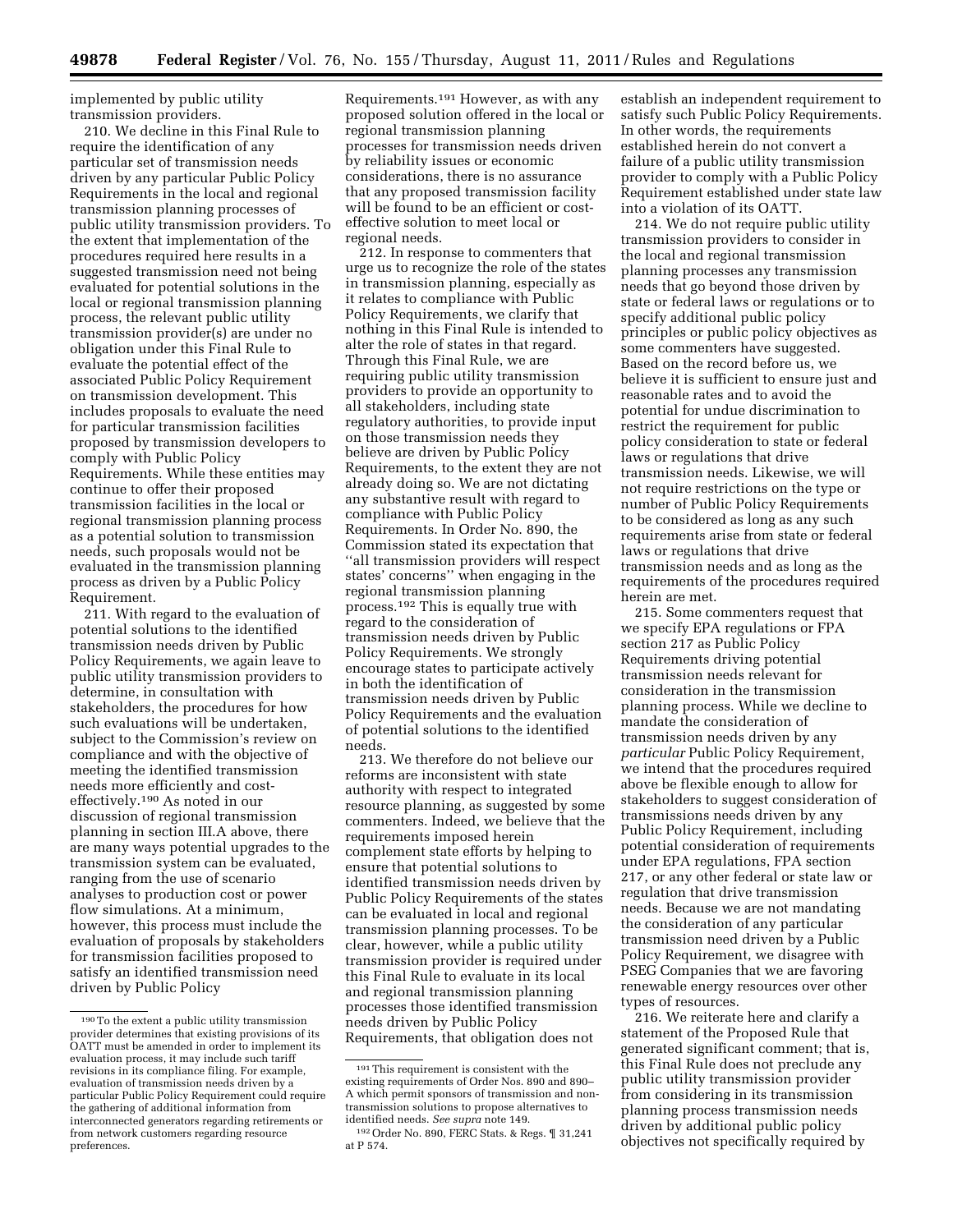state or federal laws or regulations.<sup>193</sup> By providing this clarification, we are neither affirmatively granting new rights to nor imposing an obligation on a public utility transmission provider. Instead, the statement is a recognition that a public utility transmission provider has, and has always had, the ability to plan for any transmission system needs that it foresees. Our recognition of this ability is not intended to limit or expand in any way the option that a public utility transmission provider has always had to plan for facilities that it believes are needed if it chooses to do so. We believe that public utility transmission providers, in consultation with stakeholders, are in the best position to determine whether to consider in a transmission planning process any public policy objectives beyond those required by this Final Rule. We reiterate that this Final Rule creates no obligation for any public utility transmission provider or its transmission planning processes to consider transmission needs driven by a public policy objective that is not specifically required by state or federal laws or regulations. If public utility transmission providers, in consultation with stakeholders, do identify public policy objectives not specifically required by state or federal laws or regulations, we note that transmission facilities designed to meet these objectives may be eligible for cost allocation under the transmission planning process.

217. We note that identifying a set of transmission needs and projects for inclusion in a transmission planning study does not ensure that any particular transmission project will be in the regional transmission plan. Alternative solutions to the identified needs may prove better from cost, siting, or other perspectives. Similarly, elimination of a transmission project or need from the transmission planning process would not prevent any planner or developer from independently seeking to satisfy the need or develop the transmission project, but any resulting transmission facility would not be eligible for cost allocation under a regional cost allocation method or methods required under this Final Rule.

218. Some commenters have expressed concerns that the

consideration of transmission needs driven by Public Policy Requirements in the transmission planning process will result in costs being assigned to regions that do not benefit from those requirements or to regions that did not create the need for new transmission. We understand these commenters to be concerned that a requirement to consider transmission needs driven by Public Policy Requirements in the local and regional transmission planning processes will result in crosssubsidization of the costs of meeting Public Policy Requirements.

219. We clarify that any such consideration of transmission needs driven by Public Policy Requirements, to the extent that it results in new transmission costs, must follow the cost allocation principles discussed separately herein.194 Particularly, the costs of new transmission facilities allocated within the planning region must be allocated within the region in a manner that is at least roughly commensurate with estimated benefits.195 Those that receive no benefit from new transmission facilities, either at present or in a likely future scenario, must not be involuntarily allocated any of the costs of those facilities. That is, a utility or other entity that receives no benefit from transmission facilities, either at present or in a likely future scenario, must not be involuntarily allocated any of the costs of those facilities.

220. Further, we are not requiring that a separate class of transmission projects be created in the transmission planning process related to compliance with Public Policy Requirements, although nothing in this Final Rule prohibits the development of a separate class of transmission projects if the public utility transmission provider and its stakeholders believe that it is appropriate to do so. Some public utility transmission providers might comply with this Final Rule by implementing procedures to consider transmission needs driven by Public Policy Requirements separately from transmission addressing reliability needs or economic considerations. Other public utility transmission providers might comply with this Final Rule by identifying and evaluating all transmission needs, whether driven by Public Policy Requirements, compliance with reliability criteria, or economic considerations. While we provide flexibility for public utility transmission providers to develop procedures appropriate for their local and regional

transmission planning processes, we reiterate that all stakeholders must be provided an opportunity to provide input during the identification of transmission needs driven by Public Policy Requirements and the evaluation of potential solutions to the identified needs, as discussed above.

221. In response to Northern Tier Transmission Group, we understand that a public utility transmission provider with a native load obligation may already have addressed compliance with Public Policy Requirements in developing its resource assumptions to be used in the transmission planning process. In such circumstances, the procedures used to identify transmission needs driven by Public Policy Requirements should take that into account. Similarly, the evaluation of potential solutions to those transmission needs identified in a local or regional transmission planning process should reflect the resource decisions of the transmission planning process.

222. The Proposed Rule stated that, if a public utility transmission provider believes that its existing transmission planning process already meets the requirements to consider Public Policy Requirements, then it may make that demonstration in compliance with the Final Rule.196 Certain commenters question the need for these requirements altogether because they assert they are already obligated to follow all state or federal laws or regulations, including laws or regulations related to public policy objectives. Other commenters, particularly those in ISO and RTO regions, assert that the transmission planning processes administered by those entities already address public policy issues so their compliance obligation should be minimal. In this Final Rule, the Commission is expanding the requirements of the *pro forma* OATT to require that transmission planning processes affirmatively consider transmission needs driven by Public Policy Requirements. Each public utility transmission provider will have the opportunity to demonstrate compliance with these requirements by specifying the procedures in its local and regional transmission planning processes, whether existing or new, for identifying transmission needs driven by Public Policy Requirements and for evaluating potential solutions to meet those identified needs. As with other requirements of this Final Rule, we

<sup>193</sup>Proposed Rule, FERC Stats. & Regs. ¶ 32,660 at P 64. For example, a public utility transmission provider and its stakeholders are not precluded under this Final Rule from choosing to plan for state public policy goals that have not yet been codified into state law, which they nonetheless consider to be important long-term planning considerations.

<sup>194</sup>*See* discussion *infra* section IV.

<sup>195</sup>*See* discussion *infra* section IV.E.2.

<sup>196</sup>Proposed Rule, FERC Stats. & Regs. ¶ 32,660 at P 66.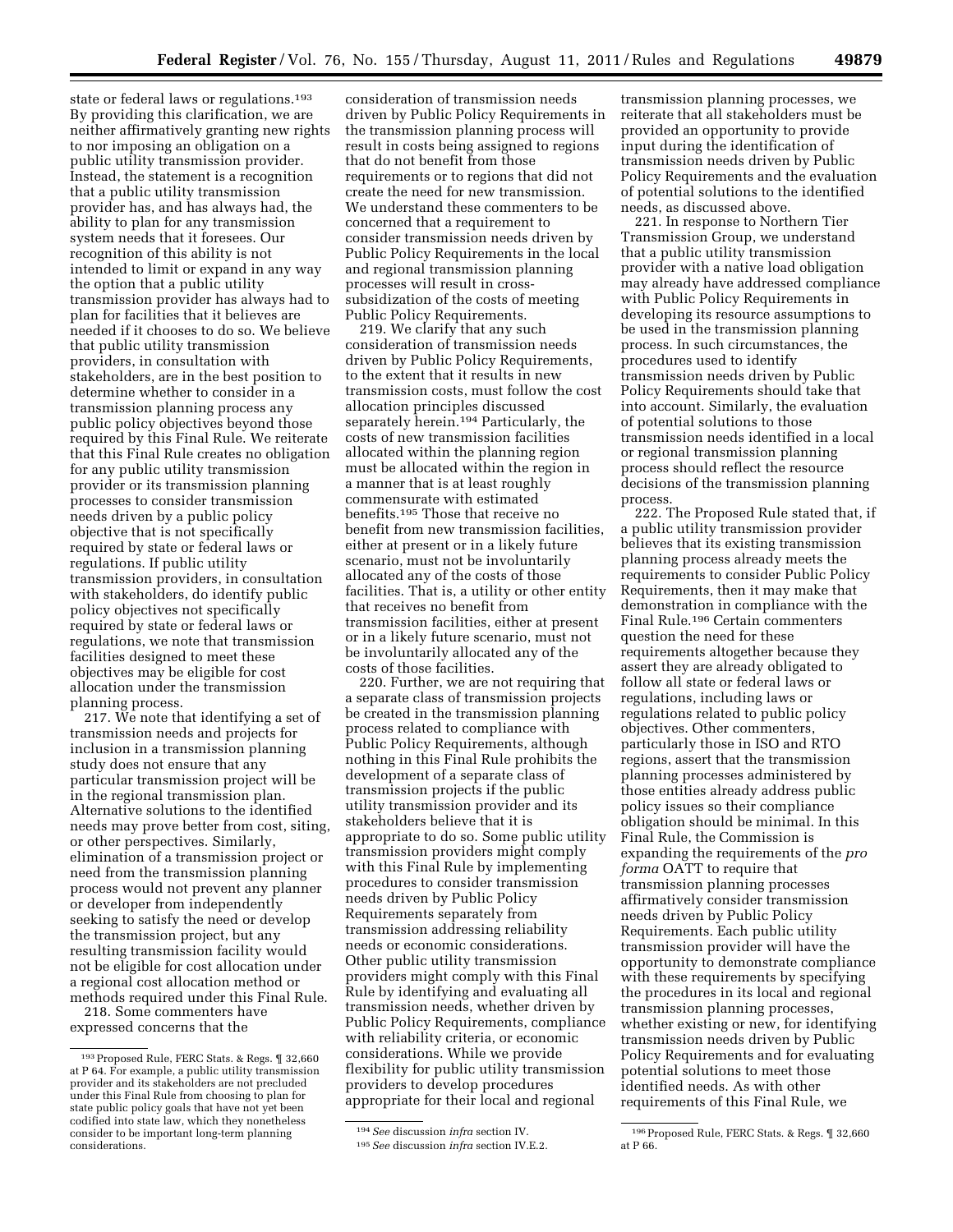decline here to prejudge any compliance filings or predetermine whether any public utility transmission provider may already be in compliance.

223. Finally, we considered the many comments on whether it is more appropriate to use flexible criteria in lieu of ''bright line'' metrics when determining which transmission projects are in the regional transmission plan. While we have in the past required adoption of a formulaic approach to applying such metrics,197 we sought comment on this issue in the Proposed Rule to gain insight as to whether such a formulaic approach was appropriate or if providing additional flexibility was a more effective approach. Our review of the comments suggests that most commenters prefer flexible planning criteria for identifying transmission needs not only driven by Public Policy Requirements and evaluation of solutions to those identified needs, but also for the identification and evaluation of transmission needs related to reliability issues and economic considerations as well.198 These commenters have convinced us that, although there are benefits to each kind of planning criteria, there is merit in allowing for flexible planning criteria to mitigate the possibility that bright line metrics may exclude certain transmission projects from long-term transmission planning.

224. Hence, we will permit public utility transmission providers to include within their compliance filings in response to this Final Rule any tariff revisions they believe necessary to implement flexible transmission planning criteria, including changes to existing bright line criteria. This could include procedures to address alternating inclusion and exclusion of a single transmission project in a regional transmission plan over successive planning cycles. Because such tariff revisions will be included as part of the compliance filings in response to this Final Rule, they will be submitted pursuant to section 206 of the FPA rather than under section 205. However, those with existing bright line criteria are not required to make this change if they do not wish to do so. As we evaluate the compliance filings to this Final Rule, we also will evaluate both bright line and flexible criteria for whether they permit unjust and unreasonable rates or undue discrimination through planning criteria and whether they will ensure fair

consideration of transmission needs driven by Public Policy Requirements as well as by reliability needs and economic considerations.

# *B. Nonincumbent Transmission Developers*

225. This part of the Final Rule addresses the removal from Commission-jurisdictional tariffs and agreements of provisions that grant a federal right of first refusal to construct transmission facilities selected in a regional transmission plan for purposes of cost allocation. To implement the elimination of such rights, we adopt below a framework that requires the development of qualification criteria and protocols to govern the submission and evaluation of proposals for transmission facilities to be evaluated in the regional transmission planning process. We further require that any nonincumbent developer of a transmission facility selected in the regional transmission plan have an opportunity comparable to that of an incumbent transmission developer to allocate the cost of such transmission facility through a regional cost allocation method or methods. For purposes of this Final Rule, ''nonincumbent transmission developer'' refers to two categories of transmission developer: (1) A transmission developer that does not have a retail distribution service territory or footprint; and (2) a public utility transmission provider that proposes a transmission project outside of its existing retail distribution service territory or footprint, where it is not the incumbent for purposes of that project. By contrast, and as we explained in the Proposed Rule, an ''incumbent transmission developer/provider'' is an entity that develops a transmission project within its own retail distribution service territory or footprint.<sup>199</sup>

226. We conclude these reforms are necessary in order to eliminate practices that have the potential to undermine the identification and evaluation of more efficient or cost-effective alternatives to regional transmission needs, which in turn can result in rates for Commissionjurisdictional services that are unjust and unreasonable, or otherwise result in undue discrimination by public utility transmission providers. As discussed in detail below, our focus here is on the set of transmission facilities that are evaluated at the regional level and selected in the regional transmission plan for purposes of cost allocation, and not on transmission facilities included

in local transmission plans that are merely ''rolled up'' and listed in a regional transmission plan without going through a needs analysis at the regional level (and therefore, not eligible for regional cost allocation). Similarly, our reforms are not intended to affect the right of an incumbent transmission provider to build, own and recover costs for upgrades to its own transmission facilities, nor to alter an incumbent transmission provider's use and control of an existing right of way.

227. In developing the framework below, we have sought to provide flexibility for public utility transmission providers in each region to propose, in consultation with stakeholders, how best to address participation by nonincumbents as a result of removal of the federal right of first refusal from Commission-jurisdictional tariffs and agreements. However, we note that nothing in this Final Rule is intended to limit, preempt, or otherwise affect state or local laws or regulations with respect to construction of transmission facilities, including but not limited to authority over siting or permitting of transmission facilities. Public utility transmission providers must establish this framework in consultation with stakeholders and we encourage stakeholders to fully participate.

## 1. Need for Reform Concerning Nonincumbent Transmission Developers

### a. Commission Proposal

228. As discussed above, Order No. 890 sought to reduce opportunities for undue discrimination and preference in the provision of transmission service. With regard to the transmission planning process, the Commission established nine transmission planning principles to prevent undue discrimination. However, Order No. 890 did not specifically address the potential for, or effect of, undue preference to incumbent utilities over nonincumbent transmission developers through practices applied within transmission planning processes. The Commission observed in the October 2009 Notice 200 that, as a result of existing practices in some areas, a nonincumbent transmission developer may lose the opportunity to construct its proposed transmission project to the incumbent transmission owner if that owner has a federal right of first refusal to construct any transmission facility in

<sup>197</sup>*See, e.g., PJM Interconnection, L.L.C.,* 119 FERC ¶ 61,265 (2007).

<sup>198</sup>*E.g.,* AWEA; PJM; New York ISO; SPP; WECC; and Westar.

<sup>199</sup>*See* Proposed Rule, FERC Stats. & Regs. ¶ 32,660 at n.23.

<sup>200</sup>Federal Energy Regulatory Commission, Notice of Request for Comments; Transmission Planning Processes under Order No. 890; Docket No. AD09–8–000, October 8, 2009 (October 2009 Notice).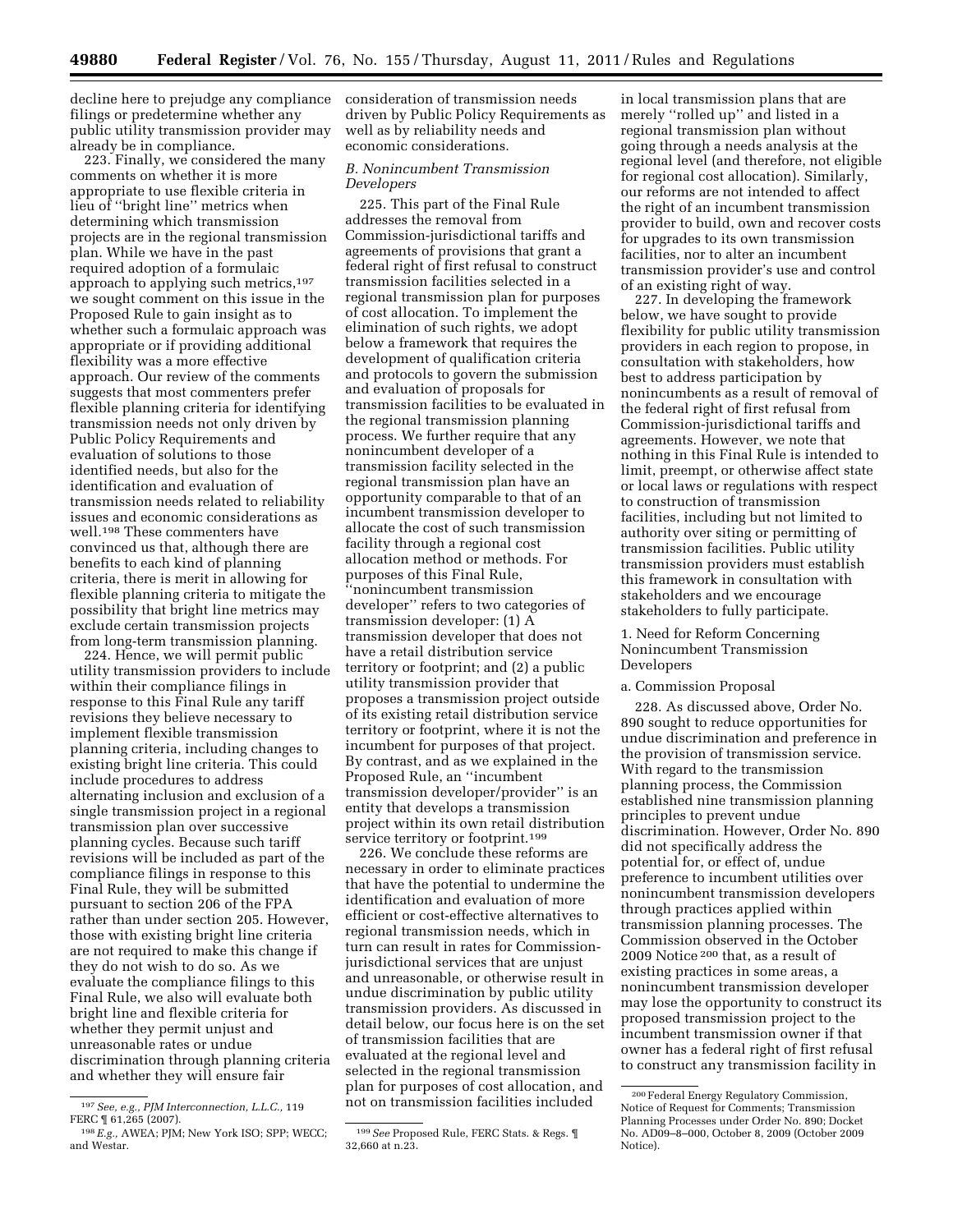its service territory. The October 2009 Notice sought comment whether such a federal right of first refusal for incumbent transmission owners unreasonably impedes the development of merchant and independent transmission and, if so, how that impediment could be addressed.

229. Based on the comments received, the Commission determined that if a regional transmission planning process does not consider and evaluate transmission projects proposed by nonincumbents that regional transmission planning process cannot meet the Order No. 890 transmission planning principle of being ''open.'' Moreover, the Commission stated that such regional planning process may not result in a cost-effective solution to regional transmission needs, and transmission projects in a regional transmission plan therefore may be developed at a higher cost than necessary.201 As a result, regional transmission services may be provided at rates, terms and conditions that are not just and reasonable. In addition, the Commission determined in the Proposed Rule that there appeared to be opportunities for undue discrimination and preferential treatment against nonincumbent transmission developers within existing regional transmission planning processes. The Commission explained that, where an incumbent transmission owner has a federal right of first refusal, a nonincumbent transmission developer risks losing its investment to develop a transmission project that it proposed in the regional transmission planning process, even if the transmission project that the nonincumbent transmission developer proposed is in a regional transmission plan. The Commission noted that nonincumbent transmission developers may be less likely to participate in the regional transmission planning process under these circumstances.

230. To address these issues, the Commission proposed to reform provisions in public utility transmission providers' OATTs or other agreements subject to the Commission's jurisdiction that establish a federal right of first refusal for an incumbent transmission provider with respect to transmission facilities that are in a regional transmission plan.

## b. Comments

231. A number of commenters support the Commission's proposal to address federal rights of first refusal in Commission-jurisdictional tariffs and

agreements.202 For example, Federal Trade Commission states that the existence of a federal right of first refusal in jurisdictional tariffs and agreements reduces capital investment opportunities for potential nonincumbent developers by increasing their risk, encourages free ridership among incumbent developers, and creates a barrier to entry. A number of state utility commissions and consumer advocates agree, arguing that such provisions impede transmission development and that removing the provisions would provide a level playing field for incumbent and nonincumbent transmission developers.203

232. For example, California Department of Water Resources states that competition among transmission providers that promotes efficiencies and innovation should be supported in regulatory policy and transmission planning. New Jersey Board, Connecticut & Rhode Island Commissions and Massachusetts Departments support the proposal to remove a federal right of first refusal, also stating that competition among project sponsors will result in lower cost approaches to meeting system needs. They caution, however, that equal rights must be followed by equal responsibilities and obligations at the federal, regional, state and local level. New England States Committee on Electricity contends that increased competition about which entity will build transmission facilities could help improve cost controls over time. Pennsylvania PUC supports the proposal to eliminate undue discrimination against nonincumbent transmission developers and the attempt to eliminate some of the barriers to full participation by nonincumbent transmission developers. Pennsylvania

203*E.g.,* Arizona Corporation Commission; Connecticut & Rhode Island Commissions; New England States Committee on Electricity; New Jersey Board; Massachusetts Departments; Ohio Consumer's Counsel; Pennsylvania PUC; and West Virginia Consumer Advocate.

PUC cautions the Commission, however, to continue to respect Pennsylvania PUC's statutory responsibility to review and approve the siting of transmission projects located in Pennsylvania. Ohio Commission agrees that eliminating rights of first refusal has merit to the extent that parameters are established to ensure that ratepayers see cost savings and enhanced reliability. Ohio Consumers' Counsel and West Virginia Consumer Advocate Counsel state that eliminating barriers to participation can encourage additional transmission development that could be constructed at lower cost to consumers. Arizona Corporation Commission supports the removal of rights of first refusal, but states that it does not see this as having an impact on an incumbent utility's obligations to serve or affecting the transmission planning process currently utilized in Arizona.

233. Some commenters representing transmission-dependent and municipal utilities express support for the Commission's proposal.204 Transmission Dependent Utility Systems state that a right of first refusal can prevent or delay construction of needed transmission facilities proposed by nonincumbent transmission developers and also can be used to block transmission access for generation resources that are not associated with the incumbent transmission provider. Northern California Power Agency states that any entity, whether an investor-owned utility, municipal entity, or independent developer, should have the right to propose, construct, and own transmission projects, subject to minimum safety and reliability requirements. Eastern Massachusetts Consumer-Owned System states that eliminating the right of first refusal should help open the door to municipal utility participation in transmission ownership on a larger scale.

234. Others supporting the proposal include entities representing independent developers of transmission and generation.205 NextEra states that allowing the right of first refusal to continue would impede development of innovative transmission solutions in that a transmission project is unlikely to advance very far if its developer cannot

<sup>201</sup>Proposed Rule, FERC Stats. & Regs. ¶ 32,660 at P 87–88.

<sup>202</sup>*E.g.,* Federal Trade Commission; American Antitrust Institute; Ohio Consumers' Counsel and West Virginia Consumer Advocate Division; American Forest & Paper; DC Energy; Elmer John Tompkins; EIF Management; 26 Public Interest Organizations; and Boundless Energy; Pennsylvania PUC; Connecticut & Rhode Island Commissions; Northern California Power Agency; Eastern Massachusetts Consumer-Owned System; and Transmission Dependent Utility Systems; Arizona Corporation Commission; New Jersey Board; and California PUC; NextEra; AWEA; Anbaric and PowerBridge; Clean Line; LS Power; Northwest & Intermountain Power Producers Coalition; Pattern Transmission; FirstWind; Green Energy and 21st Century; Colorado Independent Energy Association; Enbridge; Primary Power; and Western Independent Transmission Group.

<sup>204</sup>*E.g.*, Eastern Massachusetts Consumer-Owned System; Northern California Power Agency; Transmission Agency of Northern California; and Transmission Dependent Utility Systems.

<sup>205</sup>*E.g.*, NextEra; AWEA; Anbaric and PowerBridge; Clean Line; LS Power; Northwest & Intermountain Power Producers Coalition; Pattern Transmission; FirstWind; Green Energy and 21st Century; Colorado Independent Energy Association; Enbridge; Primary Power; and Western Independent Transmission Group.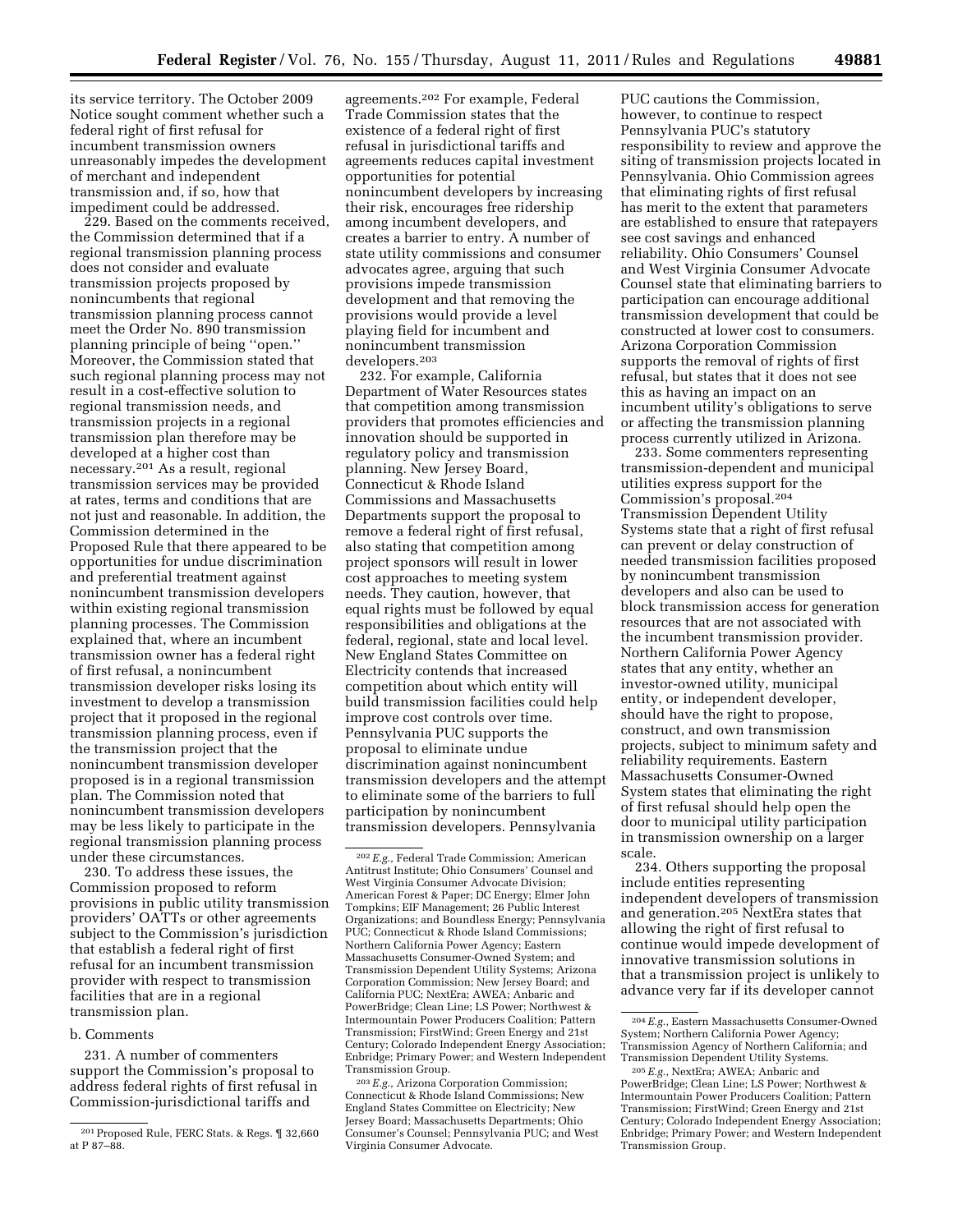be confident that it can see the transmission project to its completion. Clean Line supports the elimination of the right of first refusal and states that encouraging the participation of nonincumbent transmission developers in the regional transmission planning process would increase competition and expand development, which can ultimately lead to lower costs for ratepayers. LS Power states that a right of first refusal and all other discriminatory rules should be eliminated from transmission planning processes inside and outside of RTOs and ISOs.206 Pattern Transmission states that rights of first refusal and similar preferences favoring incumbent transmission owners do not result in transmission rates that are just and reasonable, are inherently preferential and unduly discriminatory, and suggests that the right of first refusal allows incumbent transmission owners to engage in gaming. Primary Power contends that removing a right of first refusal from all Commissionjurisdictional tariffs and agreements would provide an opportunity for a wider variety of technical and financial resources to participate in transmission infrastructure development. Western Independent Transmission Group contends that the ability of incumbent transmission owners to construct transmission projects proposed by other transmission developers under a right of first refusal is equivalent to the seizure of intellectual property.

235. Some commenters cite to examples that they believe show the benefits of removing barriers to competition by nonincumbent transmission developers. For example, Western Independent Transmission Group points to the success of Texas's Competitive Renewable Energy Zone planning process in supporting transmission development by nonincumbent developers. Also, Western Independent Transmission Group points to the Trans Bay Cable, Neptune, and Cross Sound Cable transmission projects, which were developed by nonincumbent transmission developers. Pattern Transmission cites the benefits associated with increased competition in the telecommunications and railroad industries, arguing that comparable benefits are available in the electric industry.

236. Some commenters supporting the Commission proposal argue that the

record in this proceeding is sufficient to support taking action at this time. Primary Power states that Commission is ''not required to make specific findings so long as the agency's factual determinations are reasonable.'' 207 LS Power states that the Commission has legal authority to address discrimination against prospective transmission owners, it has a substantial record that rights of first refusal are unreasonable and result in undue discrimination, thus satisfying the *National Fuel* standard.

237. Commenters supporting the Proposed Rule generally contend that the elimination of rights of first refusal in Commission-jurisdictional tariffs and agreements would not be in conflict with the responsibilities of incumbent transmission providers, such as the obligation imposed under RTO and ISO membership agreements to build transmission facilities identified as needed in regional transmission plans.208 These commenters state that, to the extent that an incumbent transmission owner feels unreasonably burdened by its obligations to build, a nonincumbent transmission developer would welcome the opportunity to respond to competitive solicitations to build the obligatory transmission projects. Such commenters further note that, as independent transmission developers build transmission projects and become transmission owners themselves, they also may be subject to appropriate obligations to build adjacent or connecting transmission facilities. Northwest & Intermountain Power Producers Coalition states that an incumbent's service obligation would come into play only if no alternative proposal is available to meet the identified need and that, where better alternatives are identified in the planning process, there is no good reason to prevent the better alternative from being constructed merely because the incumbent has an obligation to construct where a better alternative does not exist. Western Independent Transmission Group suggests that the obligation to build is a benefit, not a burden, because an incumbent transmission developer that constructs a transmission project pursuant to an obligation will receive full cost-ofservice recovery, including a fair rate of return on its investment.

238. Others urge the Commission to provide thoughtful consideration to the potential impacts of its proposal.209 Energy Future Coalition states that, while a right of first refusal should not give incumbent utilities the ability to block or stall construction of needed infrastructure within their service territories, or to inflate the costs of such projects, transmission goals will be frustrated if elimination of such provisions bogs down the transmission planning process. New England Transmission Owners state that, before taking action to eliminate any right of first refusal, the Commission should consider the unique way in which transmission projects are identified for development, the success of the current planning process, and the unique characteristics of the New England system that make the current process appropriate for this region. National Rural Electric Coops suggest that, prior to proceeding with the proposed reforms, the Commission consider adoption of principles to allow loadserving entities to participate in projects developed by traditional and independent transmission providers and to have the right to acquire an ownership participation in any project that it built within their service territories.

239. A number of commenters oppose any alteration of rights of first refusal in Commission-jurisdictional tariffs and agreements, arguing that there is insufficient evidence to justify removal of the right of first refusal.210 Edison Electric Institute states that, on the contrary, there has been substantial evidence submitted to the Commission that a right of first refusal benefits consumers and results in lower rates, evidence that the Commission has not sought to rebut. Southern California Edison alleges that the Commission provides nothing more than speculative and vague statements that a right of first refusal may preclude nonincumbent transmission developers from participating in the regional transmission planning process and, in turn, affect rates for transmission service. ITC Companies contend that a right of first refusal is not the primary barrier to new market entrants and that they see no impediment to

<sup>206</sup>LS Power citing *Primary Power, LLC*, 131 FERC ¶ 61,015 (2010) (*reh'g pending*); *Central Transmission, LLC* v. *PJM Interconnection L.L.C.*, 131 FERC ¶ 61,243 (2010).

<sup>207</sup>Primary Power cites to *Transmission Access Policy Study Group* v. *FERC*, 225 F.3d 667, 688 (DC Cir. 2000).

<sup>208</sup>*E.g.*, Anbaric and PowerBridge; Green Energy and 21st Century; LS Power; Northwest & Intermountain Power Producers Coalition; Pattern Transmission; Primary Power; Transmission Agency of Northern California; and Western Independent Transmission Group.

<sup>209</sup>*E.g.*, Energy Future Coalition; New England Transmission Owners; and MidAmerican.

<sup>210</sup>*E.g.*, California ISO; SPP; CapX2020 Utilities; Edison Electric Institute; Southern California Edison; Indianapolis Power & Light; ITC Companies; MidAmerican; Oklahoma Gas & Electric; PSEG Companies Comments; and San Diego Gas & Electric.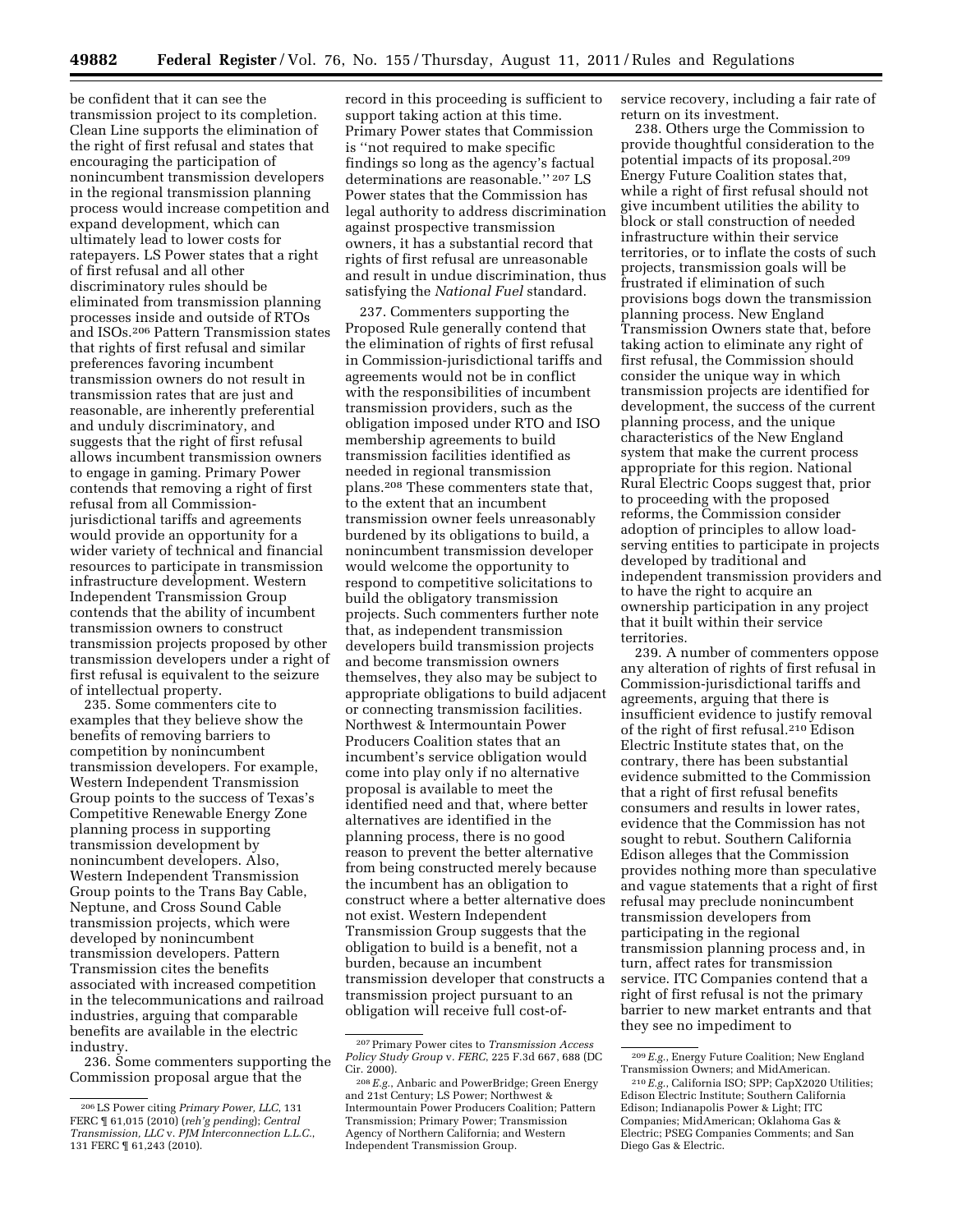nonincumbent transmission developers pursuing development opportunities through a partnership model whereby right of first refusal rights are delegated. Oklahoma Gas & Electric notes that a number of transmission-only companies have announced significant transmission projects in SPP and, joined by MISO Transmission Owners, argues that it is premature for the Commission to determine that further reforms are needed to further encourage development.

240. Citing *National Fuel*,211 some commenters argue that the Commission points to no evidence of actual discrimination or adverse impact on rates and that it must identify something more than theoretical possibilities to justify elimination of federal rights of first refusal.212 Indicated PJM Transmission Owners assert that, if the Commission intends to rely solely on the effects of potential discrimination, in the absence of evidence of abuse, it must explain why the historical right of incumbent transmission owners to construct additions in their service territories so endangers open access to transmission service at just and reasonable rates as to justify a complete rearrangement of the relationship between public utilities, state regulators, and ultimate customers. MISO Transmission Owners state that the Proposed Rule fails to demonstrate why the existing complaint procedures under section 206 do not protect third parties from such theoretical harm.

241. Many of these commenters argue that preserving a federal right of incumbent transmission owners to build within their service territories is the best method to achieve the Commission's overall transmission goals. Such commenters contend that incumbent transmission owners are better situated to build new transmission facilities.<sup>213</sup> For example, Oklahoma Gas & Electric argues that incumbent transmission owners are often in the best position to determine where new transmission is needed on their system. CapX2020 Utilities and MidAmerican state that load serving transmission providers have a long history and relationship

with state regulatory bodies that brings value to getting needed transmission developed. Ad Hoc Coalition of Southeastern Utilities and Southern Companies contend that incumbent transmission owners are better situated to obtain any necessary approval from state regulators to recover the cost of transmission facilities through bundled retail tariffs and that nonincumbent developers may have no obligation or ability to do so, depriving the state of an opportunity to determine that the proposal is the most reliable and costeffective alternative. Ad Hoc Coalition of Southern Utilities adds that a nonincumbent developer's lack of a funding mechanism based on retail rates is a function of the state-based ratemaking process, not a preference for incumbent transmission owners.

242. Other commenters question the potential impact removal of a federal right of first refusal may have on transmission rates.214 North Dakota & South Dakota Commissions argue that there is no evidence to suggest that nonincumbents are better situated to provide lower cost or more reliable service, and note that nonincumbents are not regulated by state commissions and not subject to state law obligations regarding reliability or state law oversight of their operations. Alabama PSC states concern that the proposed elimination of the incumbent's federal right of first refusal could increase costs to Alabama consumers. Edison Electric Institute argues that the Commission's proposal ignores longstanding policy that a public utility's investment is assumed to be prudent when a range of options are available, arguing that the Proposed Rule would have a reasonable rate depend upon the identity of the builder of the transmission facility.

243. Some commenters argue that any lower costs that result from competition to own and construct transmission projects is likely to be more than offset by inefficiencies created in the transmission planning process and a loss of economies of scale and scope.215 Pacific Gas & Electric states that competition may have cost impacts to incumbent transmission owners relating to their obligation to maintain or improve reliability and security of the existing transmission system to comply with current and future reliability standards. Southern Companies contend

that consumers bear the risk of nonincumbent developers declaring bankruptcy or becoming unable or unwilling to complete a transmission project, suggesting that the Commission require "step in" rights in such circumstances to facilitate an incumbent transmission owner's assumption of the project, should it voluntarily choose to do so. Transmission Dependent Utility Systems state that the proposal could raise costs by causing customers outside of an RTO/ISO region to pay both the full costs of the incumbent transmission provider's transmission system and the full incremental costs of any nonincumbent transmission projects necessary to serve its load.

244. Indicated PJM Transmission Owners assert that, even if a nonincumbent were to propose a less expensive transmission project for recovery through cost-based rates, there is no assurance that its final costs will be equal to or lesser than its estimate, or that it has a greater likelihood of staying within its cost estimate than an incumbent transmission owner. They contend that the Commission misapplies cost-effectiveness principles to non-rate matters beyond its authority, without factual or logical support. PPL Companies agree, arguing that consumers will bear the risk of cost overruns by nonincumbent transmission developers. California ISO notes that the Trans Bay Cable, cited by Western Independent Transmission Group, had significant cost overruns, and that the Neptune and Cross Sound Cable transmission projects were merchant transmission projects that, as direct current transmission lines, involved fewer concerns about system compartmentalization and fragmentation. Southern California Edison states that under the Proposed Rule, there does not appear to be any incentive for project participants to develop cost-efficient proposals because it is not clear if and how customer costs would be considered in project selection.

245. Several comments suggest that the proposal is based on a false assumption that providing for greater competition in the provision of transmission development will produce benefits to consumers.216 They state that unlike generation, a competitive model cannot be adopted for wholesale transmission because customers have no meaningful alternative transmission provider and the development cycle for transmission is much longer than for

<sup>211</sup>*National Fuel*, 468 F.3d 831.

<sup>212</sup>*E.g.*, Ad Hoc Coalition of Southeastern Utilities; Edison Electric Institute; Indicated PJM Transmission Owners; Large Public Power Council; MidAmerican; MISO Transmission Owners; Oklahoma Gas & Electric; PSEG Companies; Salt River Project; and San Diego Gas & Electric. Large Public Power Council also cites to *Associated Gas Distributors.* 

<sup>213</sup>*E.g.*, PJM; CapX2020 Utilities; Edison Electric Institute; Georgia Transmission Corporation; MidAmerican; Omaha Public Power District; Pacific Gas & Electric; Sunflower and Mid-Kansas; and Transmission Access Policy Study Group.

<sup>214</sup>*E.g.*, Alabama PSC; City of Santa Clara; Dominion; Edison Electric Institute; MidAmerican; Oklahoma Gas & Electric; PSEG Companies; Southern California Edison; Sunflower and Mid-Kansas; and Xcel.

<sup>215</sup>*E.g.*, Dominion; PSEG Companies; North Dakota & South Dakota Commissions; and Oklahoma Gas & Electric Company.

<sup>216</sup>*E.g.*, California ISO; Indianapolis Power & Light; Oklahoma Gas & Electric Company; and Pacific Gas & Electric.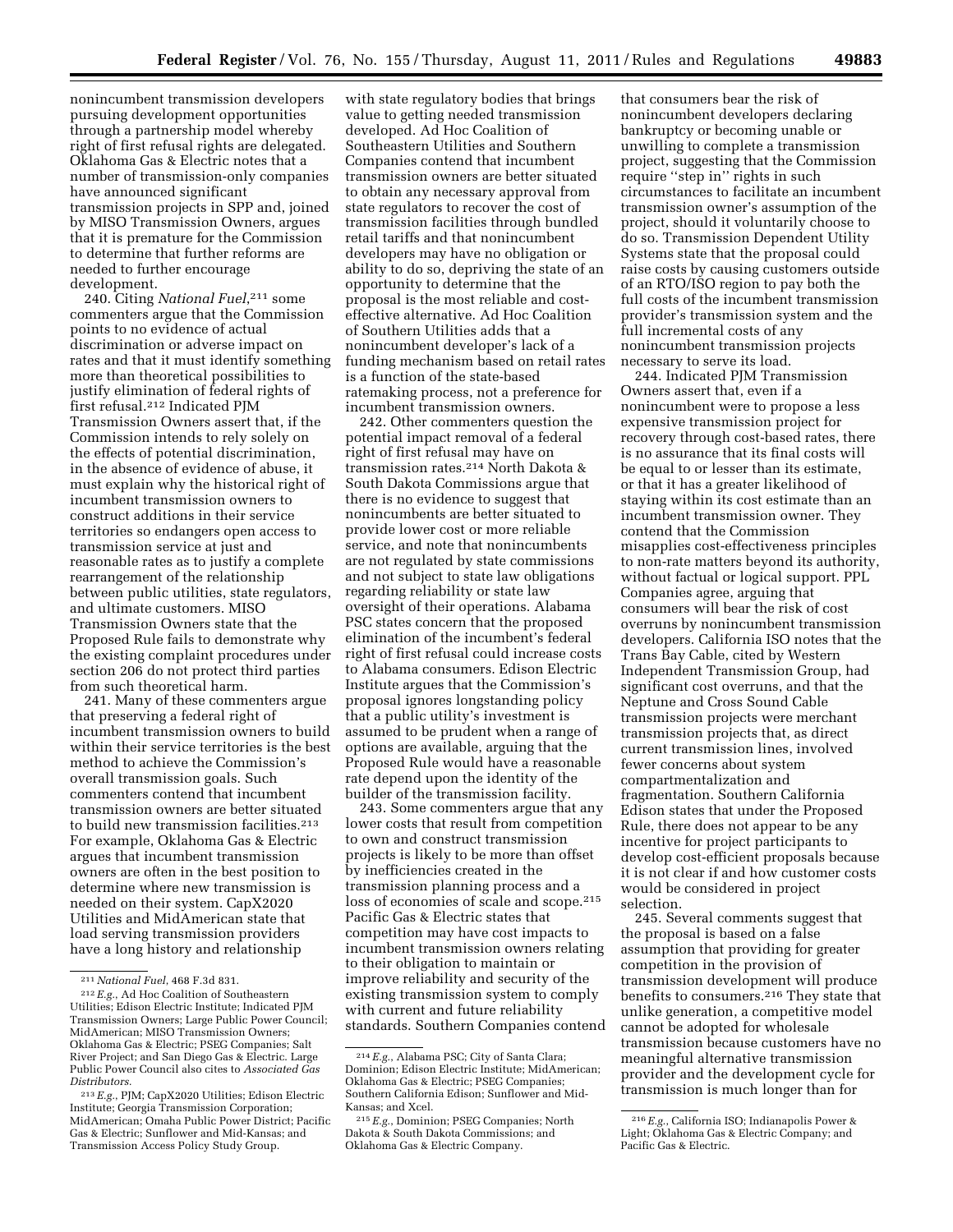generation. California ISO disagrees that the benefits of competition cited by Western Independent Transmission Group and Pattern Transmission are relevant to its transmission planning process. PPL Companies similarly argues that commenters arguing that eliminating the right of first refusal benefits competition misunderstand the nature of the transmission planning process, noting that RTO planning processes do not involve price competition or consumer choice. PPL Companies contend that eliminating the right of first refusal would not add choice for consumers since the transmission projects included in RTO plans are driven by needs, and not by proposals from incumbent or nonincumbent developers.

246. A number of commenters assert that removing a federal right of first refusal would complicate and undermine the transmission planning process.217 Delaware PSC states that the Proposed Rule would fundamentally change the way transmission facilities are proposed, selected, and built, and requires thoughtful consideration of all its implications. MISO states that placing regional planners in a role of deciding who should build introduces a level of financial competition to the planning process that is fundamentally at odds with the high level of openness and collaboration under the current approach. Kansas City Power & Light and KCP&L Greater Missouri contend that the proposal would exacerbate an already complex and arduous process to study, plan and implement regional transmission infrastructure. Dominion states that eliminating a federal right of first refusal would create a model where competitively sensitive information will be withheld from open discussion, thus making the planning process less collaborative. Xcel agrees that the proposal could harm the planning process and that disagreements about transmission project selection could have negative impacts on state-level siting and routing approval processes.

247. Some commenters caution that implementation of the proposed reforms could have unintended consequences affecting reliability.218 These commenters generally contend that eliminating federal rights of first refusal

could cause, or exacerbate, operational and reliability challenges for transmission system operations and could produce operational issues as each transmission provider will have to coordinate with more entities to address specific reliability issues. Many of these commenters contend that increasing the number of entities involved in transmission ownership and grid operations would make coordination, maintenance, and service restoration more difficult by further fragmenting the transmission system, which they note has been a concern of the Commission in the past.

248. Several commenters contend that the right of first refusal is inextricably linked to the obligation to build imposed under RTO and ISO membership agreements, justifying any difference in treatment between incumbent transmission owners and nonincumbent transmission developers.219 These commenters generally argue that retention of an obligation to build without a corresponding right of first refusal would impose a serious and unjust and unreasonable burden on incumbent transmission owners and is in violation of the FPA. Some state commissions express concern that the Commission's proposal may undermine the ability of utilities to meet their load service obligations.220 Other commenters state that it is important to maintain an obligation to build for its transmission owning members to ensure transmission projects needed for reliability can be developed promptly.221 Some commenters contend that the Commission's proposed reforms would result in undue discrimination against incumbent utilities, giving nonincumbent transmission developers the opportunity to propose and build a transmission facility, whereas incumbents would be required to build any needed transmission facility, including those that may be abandoned or not completed by the nonincumbent developer.<sup>222</sup> Many of these

222*E.g.*, Baltimore Gas & Electric; Edison Electric Institute; FirstEnergy Service Company; Large

commenters contend this would permit nonincumbent transmission developers to ''cherry pick'' only the most advantageous projects in terms of financial reward and development risk.223 Southern California Edison contends that the Commission's proposal amounts to establishing a free call on a utility's capital without any return to compensate it for the time period in which that capital had to be held in reserve to meet a backstop obligation to build.

249. Several commenters express concern about the impact that removing a federal right of first refusal in Commission-jurisdictional tariffs and agreements may have on RTO and ISO participation.224 For example, MISO states that the right of its transmission owner members to build transmission facilities identified through the planning process was, and remains, one of the key considerations for its transmission owners to have formed, and to remain a part of, the voluntary RTO. MISO Transmission Owners argue that the Proposed Rule would result in undue discrimination between transmission owners voluntarily participating in RTOs and transmission owners that have not joined an RTO. MISO Transmission Owners state that, without a right to construct new transmission facilities within their own systems, a transmission owner could experience substantial erosion of its revenues over time as a result of RTO participation. MISO Transmission Owners add that construction obligations and rights in RTOs and ISOs have been carefully designed to ensure that RTOs, ISOs, and their members can comply with all applicable state and federal service obligations and reliability standards. Southern Companies state that the Commission should clarify that the reforms relating to nonincumbent transmission developers do not apply in non-RTO regions. On the other hand, Transmission Agency of Northern California emphasizes that the Commission's proposal to remove a right of first refusal from all Commission-approved tariffs and agreements should apply in both non-RTO/ISO and RTO/ISO regions.

<sup>217</sup>*E.g.*, AEP; Allegheny Energy Companies; Baltimore Gas & Electric; Dominion; Edison Electric Institute; First Energy Service Company; Indianapolis Power & Light; Kansas City Power & Light and KCP&L Greater Missouri; MidAmerican; MISO; MISO Transmission Owners; Pacific Gas & Electric; and Southern California Edison.

<sup>218</sup>*E.g.*, Baltimore Gas & Electric; California ISO; Edison Electric Institute; MidAmerican; Oklahoma Gas & Electric; Pacific Gas & Electric; PJM; PSEG Companies; Southern California Edison; and Xcel.

<sup>219</sup>*E.g.*, ISO New England; PJM; SPP; Federal Trade Commission; SPP; MISO Transmission Owners; Edison Electric Institute; Georgia Transmission Corporation; Indianapolis Power & Light; Large Public Power Council; Nebraska Public Power District; Arizona Public Service Company; Oklahoma Gas & Electric; MidAmerican; PSEG Companies; San Diego Gas & Electric; Southern California Edison; Tucson Electric; Xcel; Allegheny Energy Companies; Duke; Baltimore Gas & Electric; Dominion; E.ON; Exelon; Westar Integrys; and FirstEnergy Service Company.

<sup>220</sup>*E.g.*, Florida PSC; Minnesota PUC; and Minnesota Office of Energy Security.

<sup>221</sup>*E.g.*, ISO New England; MidAmerican; and MISO Transmission Owners.

Public Power Council; MidAmerican; MISO Transmission Owners; PPL Companies; PSEG Companies; and Xcel.

<sup>223</sup>*E.g.*, Baltimore Gas & Electric; California ISO; CapX2020 Utilities; Indianapolis Power & Light; Oklahoma Gas & Electric; Southern California Edison; and Xcel.

<sup>224</sup>*E.g.*, MISO; MISO Transmission Owners; Edison Electric Institute; Alliant Energy; MidAmerican; and Indianapolis Power & Light.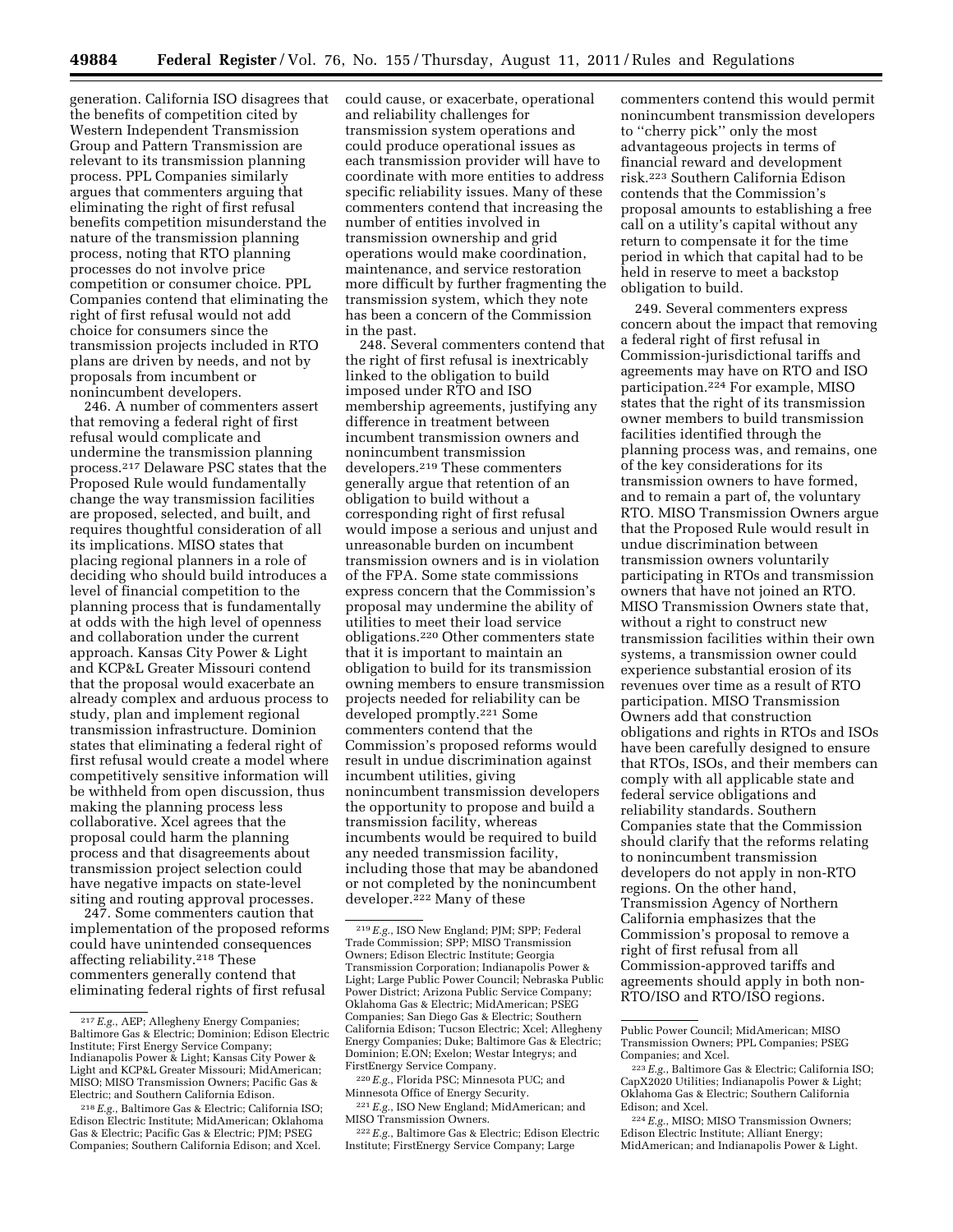250. Some commenters argue that the existence of native load and state franchise obligations further distinguish incumbent transmission owners from nonincumbent transmission developers, justifying retention of federal rights of first refusal.225 These commenters assert that nonincumbent developers are not similarly situated because they can select the transmission projects they wish to pursue and ignore those they deem too risky or insufficiently profitable, unencumbered by a ''duty to serve'' requiring the construction and maintenance of facilities necessary to render reliable, cost-effective service to customers in their service territories. For example, Baltimore Gas & Electric states that it and others view their licensed obligations to protect their service territory from power outages as being paramount over their mere financial interests. Edison Electric Institute and MISO Transmission Owners argue that differing state law obligations have been found to be legitimate factors in determining that two entities are not similarly situated.226 San Diego Gas & Electric contends that removal of federal rights of first refusal raises constitutional concerns since, as regulated entities, public utility transmission providers are entitled under well-established law to receive a reasonable rate of return on their investment in transmission infrastructure in discharging their statemandated service obligations.227

251. A number of commenters suggest that the Commission consider partial elimination of federal rights of refusal.228 Many of these commenters endorse SPP's current mechanism, under which an incumbent utility has a 90-day time limit to exercise its right to construct a facility included in the regional transmission plan. AEP

226Edison Electric Institute and MISO Transmission Owners cite to *Town of Norwood* v. *FERC*, 202 F.3d 392, 403 (1st Cir. 2000).

227San Diego Gas & Electric supports these assertions by citing *FPC* v. *Hope Natural Gas Co.*, 320 U.S. 591 (1944) and *Bluefield Water Works* v. *Public Serv. Comm'n*, 262 U.S. 679 (1923).

suggests that the Commission consider a phased approach, beginning with a time limit on the exercise of any right of first refusal and, if this does not substantially address the Commission's concerns, then consider further modification or elimination of the right of first refusal. AEP suggests that the Commission also could require each region to report back to the Commission within two years on its experience implementing the timelimited right of first refusal as a basis for the Commission to consider whether a fundamental change of the existing regional transmission planning process is needed. California PUC and Exelon argue that incumbent transmission owners should maintain the right of first refusal for reliability projects located within a single zone. Transmission Access Policy Study Group recommends that the Commission retain a limited right of first refusal that can be exercised only when the incumbent transmission provider forgoes transmission incentives for the project and offers meaningful joint ownership opportunities on reasonable terms. Other commenters disagree with proposals to maintain limited rights of first refusal, generally arguing that such proposals would perpetuate the entry barrier.229

252. Finally, some commenters suggest that the Commission engage in additional outreach on this issue before altering federal rights of first refusal.230 They encourage the Commission to host a technical conference or initiate other proceedings so that all of these issues can be examined and potential solutions developed in a collaborative manner. Sunflower and Mid-Kansas contend that, if problems relating to a right of first refusal exist in a particular region, the issue should be addressed locally rather than imposing a one-size-fits-all solution across all regions.

c. Commission Determination

253. The Commission concludes that there is a need to act at this time to remove provisions from Commissionjurisdictional tariffs and agreements that grant incumbent transmission providers a federal right of first refusal to construct transmission facilities selected in a regional transmission plan for purposes of cost allocation.231 Failure to

do so would leave in place practices that have the potential to undermine the identification and evaluation of more efficient or cost-effective solutions to regional transmission needs, which in turn can result in rates for Commissionjurisdictional services that are unjust and unreasonable or otherwise result in undue discrimination by public utility transmission providers. The Commission addresses the need for eliminating such practices in this section and, in the sections that follow, our legal authority to do so and the procedures by which public utility transmission providers must implement the removal of federal rights of first refusal from Commission-jurisdictional tariffs and agreements.

254. As the Commission recognized in Order Nos. 888 and 890, it is not in the economic self-interest of public utility transmission providers to expand the grid to permit access to competing sources of supply.232 In Order No. 890, the Commission required greater coordination in transmission planning on a regional level to remedy the potential for undue discrimination by transmission providers that have an incentive to avoid upgrading transmission capacity with interconnected neighbors where doing so would allow competing suppliers to serve the customers of the public utility transmission provider.233 Although basing its actions on its authority to remedy undue discrimination, the Commission found that ''[t]he coordination of planning on a regional basis will also increase efficiency through the coordination of transmission upgrades that have regionwide benefits, as opposed to pursuing transmission expansion on a piecemeal basis.'' 234

255. In response to Order No. 890, regions across the country have implemented transmission planning processes that allow for consideration of alternative transmission projects proposed at the regional level to determine if they better meet the

232Order No. 888, FERC Stats. & Regs. at 31,682; Order No. 890, FERC Stats. & Regs. ¶ 31,241 at P 524.

<sup>225</sup>*E.g.*, Ad Hoc Coalition of Southeastern Utilities; Edison Electric Institute; Large Public Power Council; MISO Transmission Owners; Nebraska Public Power District; Xcel; PPL Companies; and Xcel. In support, Ad Hoc Coalition of Southeastern Utilities cites to *California Indep. Sys. Operator Corp.*, 119 FERC ¶ 61,076, at P 369 (2007); *Calpine Oneta Power, L.P.*, 116 FERC ¶ 61,282, at P 36 (2006); and *Sebring Utils. Comm'n*  v. *FERC*, 591 F.2d 1003, 1009 n.24 (5th Cir. 1979). MISO Transmission Owners also cite to *S. Cal. Edison Co.*, 59 FPC 2167, 2185–86 (1977).

<sup>228</sup>*E.g.,* California PUC; Transmission Dependent Utility Systems; SPP; AEP; Iberdrola Renewables; Indianapolis Power & Light; ITC Companies; MidAmerican; Oklahoma Gas & Electric; Southern California Edison; Westar; Xcel; CapX2020 Utilities; and SPP.

<sup>229</sup>*E.g,,* American Antitrust Institute; Anbaric and PowerBridge; LS Power; NextEra; Pattern Transmission; and Western Independent Transmission Group.

<sup>230</sup>*E.g.,* Delaware PSC; NextEra; San Diego Gas & Electric; and Tucson Electric.

<sup>231</sup>As explained in more detail in section III.B.3 below, the Commission purposely refers to ''federal rights of first refusal'' in this Final Rule because the Commission's action on this issue in this Final Rule

addresses only rights of first refusal that are created by provisions in Commission-jurisdictional tariffs or agreements. Nothing in this Final Rule is intended to limit, preempt, or otherwise affect state or local laws or regulations with respect to construction of transmission facilities, including but not limited to authority over siting or permitting of transmission facilities. This Final Rule does not require removal of references to such state or local laws or regulations from Commission-approved tariffs or agreements.

<sup>233</sup>Order No. 890, FERC Stats. & Regs. ¶ 31,241 at P 524.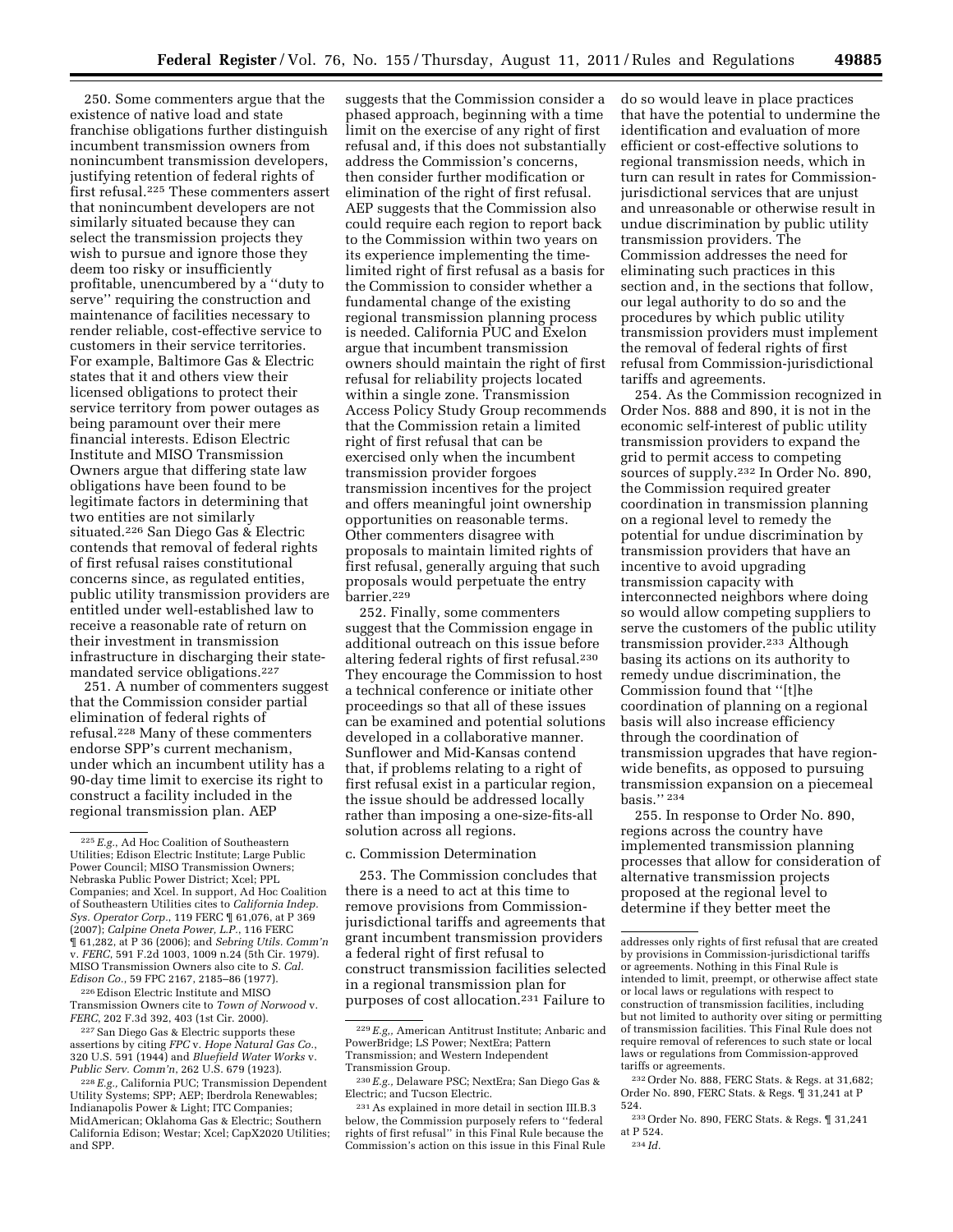region's needs.235 The evaluation of alternative transmission solutions at the regional level is often referred to as ''top down'' planning.236 In some regions, heavy emphasis is placed on ''top down'' regional planning for all or certain classes of transmission facilities. In other regions, local transmission plans are developed in which individual public utility transmission providers within the region identify solutions to their own local needs prior to the ''top down'' consideration of regional alternatives. This is often referred to as ''bottom up, top down'' planning.237 Although the relative weight placed on ''bottom up'' or ''top down'' processes varies by region, all of these existing processes allow at some point for transmission project developers to offer alternative solutions for evaluation on a comparable basis pursuant to criteria that is set forth in the public utility transmission providers' OATTs.<sup>238</sup> By requiring the comparable evaluation of all potential transmission solutions, the Commission has sought to ensure that the more efficient or cost-effective solutions are in the regional transmission plan.239

256. The Commission is concerned that the existence of federal rights of first refusal may be leading to rates for jurisdictional transmission service that are unjust and unreasonable. Allowing federal rights of first refusal to remain in Commission-jurisdictional tariffs and agreements would undermine the consideration of potential transmission solutions proposed at the regional level. Just as it is not in the economic selfinterest of public utility transmission providers to expand transmission capacity to allow access to competing suppliers, it is not in the economic selfinterest of incumbent transmission providers to permit new entrants to develop transmission facilities, even if proposals submitted by new entrants would result in a more efficient or cost-

Comments describing top down planning. 237*See, e.g.,* Large Public Power Council Initial <sup>238</sup> See, e.g., Entergy OATT, Attachment K at

§ 3.12; Florida Power and Light OATT, Appendix 1 to Attachment K, §§ H and I; ISO New England OATT, Attachment K at § 4.2; Puget Sound Energy OATT, Attachment K at § 2; SPP OATT, Attachment O at § III.8.

239*See, e.g., Northwestern Corp.,* 128 FERC ¶ 61,040, at P 38 (2009); *El Paso Electric Co.,* 128 FERC ¶ 61,063, at P 15 (2009); *New York Independent System Operator, Inc.,* 129 FERC ¶ 61,044, at P 35 (2009).

effective solution to the region's needs. We conclude that an incumbent transmission provider's ability to use a right of first refusal to act in its own economic self-interest may discourage new entrants from proposing new transmission projects in the regional transmission planning process.

257. Federal rights of first refusal exacerbate these problems by, as the Federal Trade Commission and other commenters explain, creating a barrier to entry that discourages nonincumbent transmission developers from proposing alternative solutions for consideration at the regional level. Many commenters note that significant investment is needed to support the development of a successful transmission project, yet there is a disincentive for a nonincumbent transmission developer to commit its resources to a potential transmission project when it runs the risk of an incumbent transmission provider exercising its federal right of first refusal once the benefits of the transmission project are demonstrated. The Commission recognizes that removing federal rights of first refusal in Commission-jurisdictional tariffs and agreements will not eliminate all obstacles to transmission development that may exist under state or local laws or regulations and, therefore, may not address all challenges facing nonincumbent transmission development in those jurisdictions. It does not follow, however, that the Commission should leave in place federal rights of first refusal. Moreover, the number of state commission commenters supporting the Commission's proposal indicate that, at a minimum, there is interest in those jurisdictions to explore the benefits of nonincumbent transmission development.

258. The Commission shares the concerns of some commenters that elimination of federal rights of first refusal from Commission-jurisdictional tariffs and agreements, if not implemented properly, could adversely impact the collaborative nature of current regional transmission planning processes. The Commission addresses these concerns in section III.B.3 by modifying and clarifying the proposed framework for implementing our reforms, including elimination of the proposed requirement to allow a transmission developer to maintain for a defined period a right to build and own a transmission facility. In addition, this Final Rule does not require removal of a federal right of first refusal for a local transmission facility, as that term

is defined herein.240 The Commission disagrees with commenters asserting that reforming federal rights of first refusal would fundamentally alter regional transmission planning processes. Public utility transmission providers already are required to evaluate whether alternative transmission solutions proposed by other developers better meet the needs of the region. Therefore, existing regional transmission planning processes have mechanisms in place to weigh various alternatives against one another. Indeed, this is the fundamental nature of ''bottom-up, top-down'' transmission planning, in which local needs and solutions are combined within a region and analyzed to determine whether regional solutions would be more efficient or cost-effective than the local solutions identified by individual public utility transmission providers.241

259. The Commission understands that the degree to which existing transmission planning processes will be impacted by the elimination of federal rights of first refusal will vary by region, just as the current mechanisms used to evaluate competing transmission projects vary by region. For example, the public utility transmission providers in a region may, but are not required to, use competitive solicitation to solicit projects or project developers to meet regional needs. To the extent a region already has in place processes to rely on market proposals or competitive solicitations when identifying solutions to the region's needs, such existing processes may require relatively modest modifications to provide nonincumbent transmission providers with the opportunity to propose and construct transmission projects, consistent with state and local laws and regulations. In regions relying more heavily on local planning with less robust mechanisms to identify alternative transmission solutions at the regional level, more effort may be needed to implement the Commission's reforms. Within the implementation framework adopted below, the Commission provides each region with the flexibility necessary to identify the modifications to existing transmission planning processes that may be required as a result of removing

<sup>235</sup>*See* Order No. 890, FERC Stats. & Regs. ¶ 31,241 at P 494; Order No. 890–A, FERC Stats. & Regs. ¶ 61,297 at P 215–16. Sponsors of generation and demand response solutions are provided comparable opportunities to offer their proposals in the regional transmission planning process. *Id.* 

<sup>236</sup>*See, e.g.,* Pacific Gas & Electric Initial

<sup>240</sup>*See* definition *supra* section II.D of this Final

<sup>&</sup>lt;sup>241</sup> Similarly, the Commission believes that concerns regarding the cost-effectiveness of nonincumbent transmission development are misplaced. For one solution to be chosen over another in the transmission planning process, there must be an evaluation of the relative economics and effectiveness of performance for each alternative. *See, e.g., New York Independent System Operator, Inc.,* 129 FERC  $\text{\textsf{T}}$  61,044 at P 35, n.26.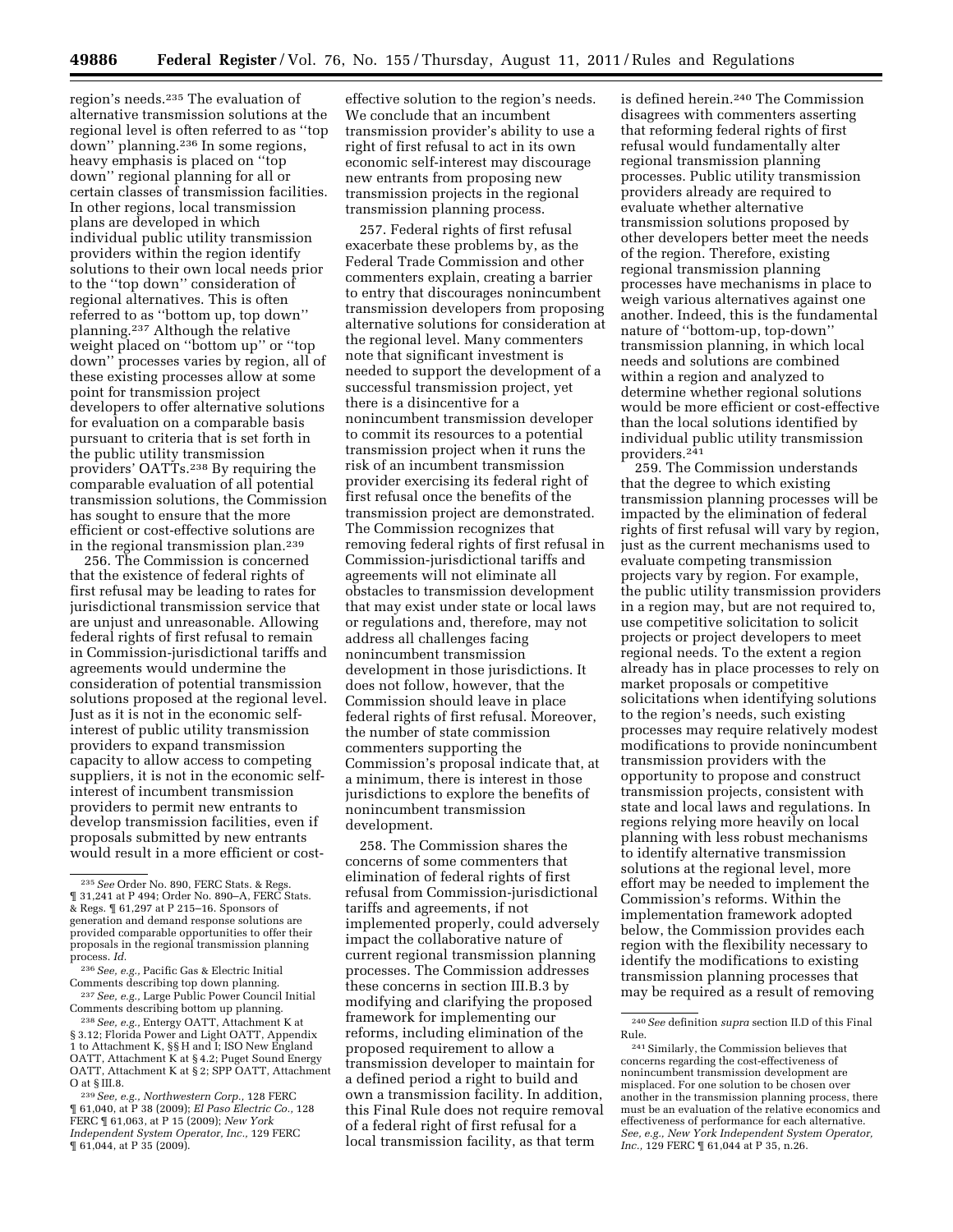federal rights of first refusal from Commission-jurisdictional tariffs and agreements.

260. The Commission is not persuaded to abandon our proposed reforms to federal rights of first refusal based on arguments that incumbent transmission providers are better situated to build and operate transmission facilities. While we acknowledge that incumbent transmission providers may have unique knowledge of their own transmission systems, familiarity with the communities they serve, economies of scale, experience in building and maintaining transmission facilities, and access to funds needed to maintain reliability, we do not believe removing the federal right of first refusal diminishes the importance of these factors. An incumbent public utility transmission provider is free to highlight its strengths to support transmission project(s) in the regional transmission plan, or in bids to undertake transmission projects in regions that choose to use solicitation processes. However, we do not believe that, just because an incumbent public utility transmission provider may have certain strengths, a nonincumbent transmission developer should be categorically excluded from presenting its own strengths in support of its proposals or bids.

261. Various commenters argue that federal rights of first refusal are inextricably tied to obligations to build placed on incumbent transmission providers, such as those under RTO and ISO member agreements. We acknowledge that a public utility transmission provider may have accepted an obligation to build in relation to its membership in an RTO or ISO, but we do not believe that obligation is necessarily dependent on the incumbent transmission provider having a corresponding federal right of first refusal to prevent other entities from constructing and owning new transmission facilities located in that region. There are many benefits and obligations associated with membership in an RTO or ISO and an obligation to build at the direction of the RTO or ISO is only one aspect of the agreement. While implementation of reforms to federal rights of first refusal may change the package of benefits and burdens currently in place for transmission owning members of RTOs and ISOs, we find that such changes are necessary to correct practices that may be leading to rates for jurisdictional transmission service that are unjust and unreasonable.

262. Some commenters also contend that the federal right of first refusal is necessary for incumbent transmission providers to develop transmission facilities needed to comply with a reliability standard or an obligation to serve customers. We clarify that our actions today are not intended to diminish the significance of an incumbent transmission provider's reliability needs or service obligations. Currently, an incumbent transmission provider may meet its reliability needs or service obligations by building new transmission facilities that are located solely within its retail distribution service territory or footprint. The Final Rule continues to permit an incumbent transmission provider to meet its reliability needs or service obligations by choosing to build new transmission facilities that are located solely within its retail distribution service territory or footprint and that are not submitted for regional cost allocation. Alternatively, an incumbent transmission provider may rely on transmission facilities selected in a regional transmission plan for purposes of cost allocation. Our decision today does not prevent an incumbent transmission provider from continuing to propose transmission projects for consideration in the regional transmission planning process and to receive regional cost allocation if those projects are selected in a regional transmission plan for such purposes, even if they are located entirely within its retail distribution service territory or footprint.

263. Given that incumbent transmission providers may rely on transmission facilities selected in a regional transmission plan for purposes of cost allocation to comply with their reliability and service obligations, delays in the development of such transmission facilities could adversely affect the ability of the incumbent transmission provider to meet its reliability needs or service obligations. To avoid this result, in section III.B.3 below, we require each public utility transmission provider to amend its OATT to describe the circumstances and procedures under which public utility transmission providers in the regional transmission planning process will reevaluate the regional transmission plan to determine if delays in the development of a transmission facility selected in a regional transmission plan for purposes of cost allocation require evaluation of alternative solutions, including those the incumbent transmission provider proposes, to ensure the incumbent can

meet its reliability needs or service obligations.

264. One function of the regional transmission planning process is to identify those transmission facilities that are needed to meet identified needs on a timely basis and, in turn, enable public utility transmission providers to meet their service obligations. Given the familiarity incumbent transmission providers have with their own systems, we expect that they will continue to participate actively in the regional transmission planning process to share their unique perspectives regarding whether various potential solutions meet particular needs of their systems. To the extent an incumbent transmission provider has concerns that a regional transmission alternative does not address the identified reliability needs or service obligations that would allow it to serve its customers reliably to meet state or local laws, whether upon initial evaluation or, as relevant, subsequent reevaluation, it can make such concerns known so that all relevant information regarding a regional transmission alternative can be considered.

265. The Commission disagrees that elimination of federal rights of first refusal would result in discrimination against incumbent transmission providers in favor of nonincumbent transmission developers. Once a member of an RTO or ISO, a nonincumbent transmission developer will be subject to the relevant obligations that apply to the RTO or ISO members. While it is true that the obligation of nonincumbent transmission developers to expand their transmission facilities, once within an RTO or ISO, may apply to fewer transmission facilities than those of an incumbent with a large footprint, and that some incumbent transmission providers may be subject to different requirements under state and local laws, it does not follow that eliminating federal rights of first refusal amounts to discrimination in favor of nonincumbent transmission developers. Rather, we are merely removing a barrier to participation by all potential transmission providers. With regard to concerns that our reforms will discourage entities from joining or maintaining membership in RTOs and ISOs, we note that a variety of factors must be weighed when evaluating the benefits and burdens of RTO/ISO membership. In addition, we reject Southern Companies' request that we clarify that the reforms related to nonincumbent transmission developers do not apply in non-RTO regions; the reforms apply equally to public utility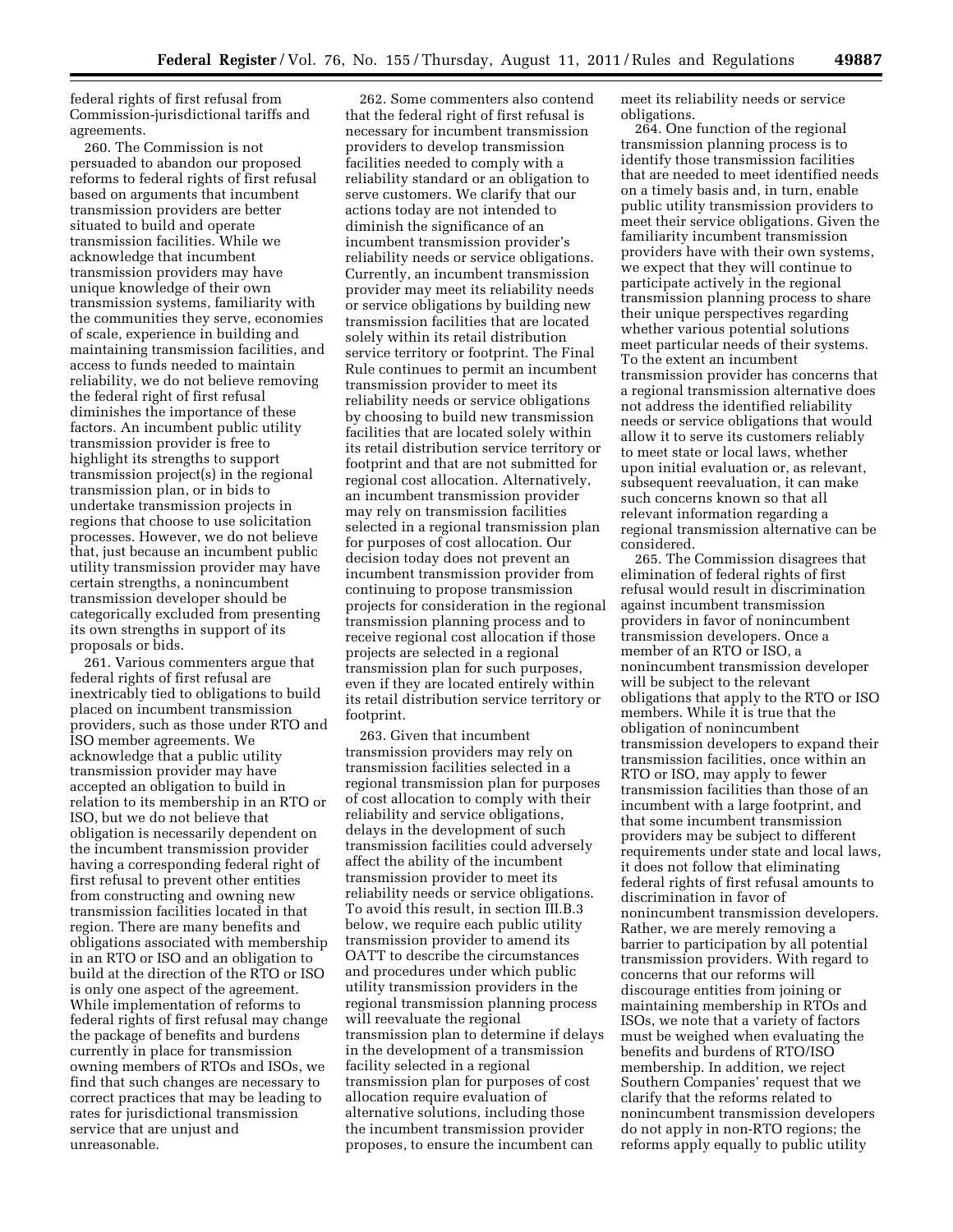transmission providers in all regions. The Commission believes that the modifications and clarifications provided below with regard to the framework under which transmission developers will participate in the transmission planning process will alleviate some of the concerns expressed by commenters.

266. We are not persuaded by commenters who argue that the reliability of the transmission system is a function of the number of public utility transmission providers of that system. In fact, to enhance reliability, among other reasons, public utility transmission providers have historically connected to the transmission systems of others, as well as jointly owned transmission facilities, and have therefore developed experience, protocols, and business models for coordinated operations with multiple transmission providers, operators, and users. Moreover, many of the same commenters that raise reliability concerns also suggest that nonincumbent transmission developers instead pursue the merchant model of development, which similarly increases rather than decreases the number of transmission providers within a region. All providers of bulk-power system transmission facilities, including nonincumbent transmission developers, that successfully develop a transmission project, are required to be registered as functional entities and must comply with all applicable reliability standards.242 Together with the additional requirements we adopt in section III.B.4 below, the Commission finds these protections sufficient to support our decision here to eliminate the federal rights of first refusal contained in Commission-jurisdictional tariffs and agreements.

267. The Commission recognizes that there may be circumstances when an incumbent transmission provider may be called upon to complete a transmission project that it did not sponsor. For example, a situation may arise where an incumbent transmission provider is called upon to complete a transmission project that another entity has abandoned. There also may be situations in which an incumbent transmission provider has an obligation to build a project that is selected in the regional transmission plan for purposes of cost allocation but has not been sponsored by another transmission developer. We clarify that both of these situations would be a basis for the incumbent transmission provider to be granted abandoned plant recovery for

that transmission facility, upon the filing of a petition for declaratory order requesting such rate treatment or a request under section 205 of the FPA. In addition, the Commission addresses reliability concerns that may arise under those circumstances below.

268. For the foregoing reasons, and in light of the evaluation procedures required in section III.B.3 below, the Commission finds that there is sufficient justification in the record to implement the requirements regarding rights of first refusal contained in Commissionjurisdictional tariffs or agreements. The Commission is not required to identify specific evidence to justify our actions today. Our task in this respect is to show that there is '' 'ground for reasonable expectation that competition may have some beneficial impact.' '' 243 Although the Commission has previously accepted, in some cases, and rejected, in others, a federal right of first refusal, we find more persuasive in light of the comments in this proceeding, the Commission's reasoning in rejecting the federal right of first refusal. In particular, the Commission rejected a right of first refusal based on an expectation that ''[t]he presence of multiple transmission developers would lower costs to customers.'' 244 We have carefully considered the record in the proceeding and therefore find further procedures to evaluate the need for the reforms adopted herein to be unnecessary.

269. Finally, we disagree with San Diego Gas & Electric that the elimination of a federal right of first refusal raises concerns under *FPC* v. *Hope Natural Gas Co.* and *Bluefield Water Works* v. *Public Serv. Comm'n.* As San Diego Gas & Electric notes, these cases stand for the principle that utilities are entitled to receive a reasonable return on their investment. They do not, however, speak to the issue of who may make an investment. They thus require only that a utility receive a reasonable rate of return on the investments that it makes, not that the utility receive a preferential right to make those investments.

2. Legal Authority To Remove a Federal Right of First Refusal

### a. Commission Proposal

270. In the Proposed Rule, the Commission explained that the existing planning process may not result in a cost-effective solution to regional transmission needs and transmission projects that are in a regional transmission plan therefore may be developed at a higher cost than necessary. The Commission stated that the result may be that regional transmission services may be provided at rates, terms and conditions that are not just and reasonable.245 The Commission also stated that it may be unduly discriminatory or preferential to deny a nonincumbent public utility transmission developer that sponsors a project that is in a regional transmission plan the rights of an incumbent public utility transmission developer that are created by a public utility transmission provider's tariffs or agreements subject to the Commission's jurisdiction. Under these circumstances, the Commission noted that nonincumbent transmission developers may be less likely to participate in the regional transmission planning process. The Commission stated that, if the regional transmission planning process does not consider and evaluate transmission projects proposed by nonincumbents, it cannot meet the principle of being ''open.''

## b. Comments Regarding the Commission's Authority To Implement the Proposal

271. Several commenters argue that the Commission has adequate statutory authority to undertake the reforms in the Proposed Rule.246 Some of the commenters supporting the Commission's proposal to eliminate federal rights of first refusal from Commission-jurisdictional tariffs and agreements specifically addressed the scope of the Commission's authority under section 206 of the FPA. Primary Power contends that the Commission is authorized under section 206 to remove or limit the right of first refusal, which is a rule, practice, or contract condition subject to its jurisdiction. Primary Power states that, while the proposal to eliminate the right of first refusal represents a change in the Commission's policy of tolerance or occasional acceptance of the right of first refusal, this change in policy is justified as in the public interest. Primary Power

<sup>242</sup> 18 CFR 39.2(a) (2011).

<sup>243</sup>*Wisconsin Gas Company* v. *FERC,* 770 F.2d 1144, 1158 (DC Cir. 1985) (citing *FCC* v. *RCA Communications, Inc.,* 346 U.S. 86, 96 (1953)).

<sup>244</sup>*Cleco Power LLC,* 101 FERC ¶ 61,008 at P 117 (2002), *order terminating proceedings,* 112 FERC ¶ 61,069 (2005); *see also Carolina Power and Light Co.,* 94 FERC ¶ 61,273 at 62,010, *order on reh'g,* 95 FERC ¶ 61,282 at 61,995 (2001) (finding that a federal right of first refusal would unduly limit the planning authority and present the possibility of discrimination by self-interested transmission owners, potentially reduce reliability, and possibly precluding lower cost or superior transmission facilities or upgrades by third parties from being planned and constructed).

<sup>245</sup>Proposed Rule, FERC Stats. & Regs. ¶ 32,660 at P 87–88.

<sup>246</sup>*E.g.,* Iberdrola Renewables; 26 Public Interest Organizations; Exelon; ITC Companies; LS Power; Multiparty Commenters; and Primary Power.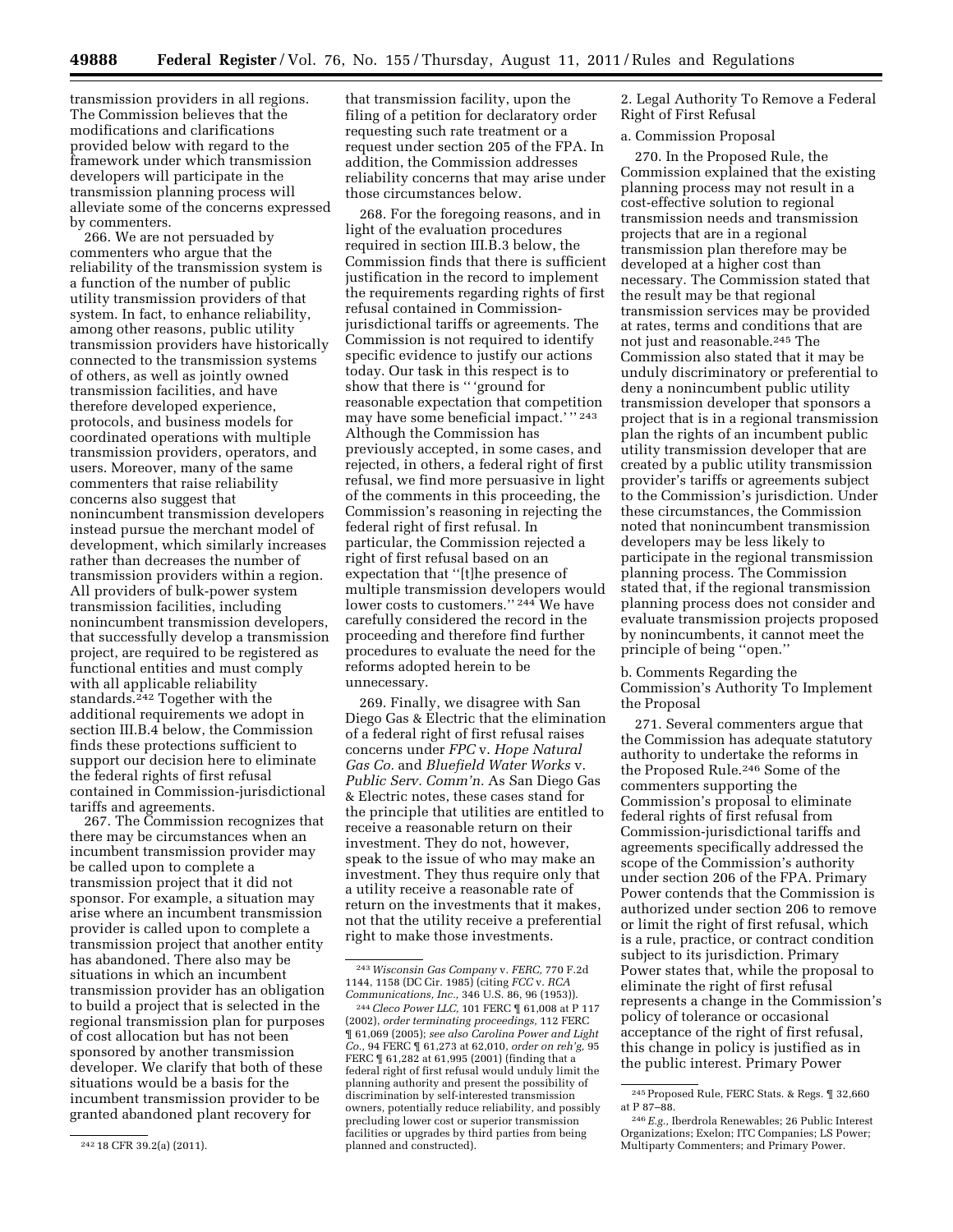argues that rights of first refusal are creatures of regulated services that are subject to federally-regulated tariffs and, therefore, proponents of rights of first refusal must find some independent legal basis for the property rights they seek to protect.

272. LS Power argues that the Commission has a duty to stamp out all forms of discrimination in the form of a right of first refusal, whether written in the OATT or other agreement, or simply as part of a long-standing bias arising from a closed planning process. LS Power contends that eliminating rights of first refusal is a critical step toward true competition in the electric industry, and essential to ensuring that new transmission infrastructure is provided to consumers at just and reasonable rates. LS Power notes that the Commission has historically required the elimination of provisions that are anticompetitive on their face.<sup>247</sup> Joined by American Forest & Paper, LS Power further argues that elimination of a federal right of first refusal would not be inconsistent with existing state laws, noting the support for the Commission proposal by a number of state commissions submitting comments.

273. Other commenters contend that the Commission does not have the legal authority to implement the proposed reforms related to rights of first refusal in Commission-jurisdictional tariffs or agreements. Some commenters argue that the FPA does not give the Commission the authority to address discrimination between incumbent and nonincumbent transmission developers, arguing that the FPA's protection against undue discrimination is concerned with the protection of consumer interests and does not extend to nonincumbent transmission developers.248 Ad Hoc Coalition of Southeastern Utilities states that precedent shows that the rights of competitors are neither protected nor contemplated in FPA section 205(b)'s proscription against undue discrimination.249 Edison Electric Institute agrees, arguing that an undue discrimination analysis in the context of the right of first refusal provisions and

planning processes is unsupportable, explaining that such provisions are not rates, terms, and conditions of a service that a transmission owner provides to its customers. Edison Electric Institute states that the Commission previously has not taken the step of characterizing transmission planning as an obligation or service to non-customers to facilitate their competing efforts to own transmission facilities. Edison Electric Institute further states that the comparability analysis for undue discrimination could not apply because ownership is not a service that a transmission owner provides to itself.

274. Indicated PJM Transmission Owners contend that the undue discrimination concerns underlying Order. No. 888, regarding access to transmission facilities for loads and for competing suppliers of wholesale electricity, are not present here. Indicated PJM Transmission Owners argue the Commission does not and cannot find that relying on incumbent transmission owners to build necessary upgrades to their systems discriminates either in the terms of service available to different classes of transmission customers or in the terms upon which wholesale sellers and buyers gain access to the transmission system.

275. Some commenters analogize to the Commission's jurisdiction under section 205 of the FPA, arguing that there are only two types of undue discrimination actionable under section 205: treating similar customers differently or affording similar treatment to dissimilar customers.250 Some of these commenters assert that the court in *City of Frankfort* v. *FERC* 251 noted that section 205 provisions focus on the fair treatment of customers. Similarly, Nebraska Public Power District states *Public Service Commission of Indiana* 252 stands for the proposition that the antidiscrimination policy in section 205(b) is violated where one consumer has its rates raised significantly above what other similarly situated consumers are paying.

276. Other commenters also argue that the Commission lacks general jurisdiction over the siting,

construction, or ownership of transmission facilities, matters they assert Congress intentionally left to the states, as demonstrated by a comparison between the FPA and the Natural Gas Act.253 Commenters assert that the proposal to adopt rules governing who can build transmission within an incumbent transmission owner's zone exceeds the authority conferred upon the Commission under the FPA to regulate the terms and conditions of service and, in essence, create a federal franchise for transmission service.254

277. Other commenters argue that the Commission is provided only limited backstop siting authority under section 216 of the FPA, a grant of authority that the courts have emphasized is subservient to the primary jurisdiction of the states.255 Oklahoma Gas & Electric Company argues that, in enacting section 215 of the FPA, Congress expressly declined to grant the Commission the authority to require the construction of facilities or the expansion of the grid. PPL Companies contend that the Commission's jurisdiction under FPA sections 210 and 211 to order existing utilities to enlarge their facilities, if necessary to permit transmission service or interconnection, can be invoked only pursuant to specific procedures and after specific findings are made.

278. Oklahoma Gas & Electric Company asserts that, for the Commission to extend its jurisdiction over actions that indirectly affect activity otherwise governed by the states, the Commission must show that the action in question has a direct and significant effect on jurisdictional rates. Oklahoma Gas & Electric Company argues that the courts are unwilling to allow the Commission to regulate activity if, in so doing, the Commission is directly regulating activity that was specifically reserved for the states.<sup>256</sup>

254*E.g.,* PPL Companies and PSEG Companies. 255*E.g.,* Ad Hoc Coalition of Southeastern Utilities; Indicated PJM Transmission Owners; Oklahoma Gas & Electric Company; and PPL Companies. Indicated PJM Transmission Owners cite to *Piedmont Envtl. Council* v. *FERC,* 558 F.3d 304 (4th Cir. 2009).

<sup>247</sup>LS Power (citing *Gulf States Utils. Co.,* 5 FERC ¶ 61,066 (1978)).

<sup>248</sup>*E.g.,* Ad Hoc Coalition of Southeastern Utilities; Large Public Power Council; Nebraska Public Power District; Omaha Public Power District; Xcel; and Indicated PJM Transmission Owners (citing *Grand Council of the Crees* v. *FERC,* 198 F.3d 950, 956 (DC Cir. 2000)).

<sup>249</sup>Ad Hoc Coalition of Southeastern Utilities cites to *Brunswick Corp.* v. *Pueblo Bowl-O–Mat, Inc.,* 429 U.S. 477, 487–89 (1977), *Cargill, Inc.* v. *Montfort of Colorado, Inc.,* 479 U.S. 104, 115–17 (1976), *City of Frankfort* v. *FERC,* 678 F.2d 699, 707 (7th Cir. 1982).

<sup>250</sup>*E.g.,* Nebraska Public Power District; Large Public Power Council; and MISO Transmission Owners. Some of these commenters cite to *Alabama Elec. Coop., Inc.* v. *FERC,* 684 F.2d 20, 27–28 (DC Cir. 1984), *Sacramento Mun. Util. Dist.* v. *FERC,*  474 F.3d 797, 802 (DC Cir. 2007), *City of Vernon*  v. *FERC,* 845 F.2d 1042, 1046 (DC Cir. 1988), *Ohio Power Co.* v. *FERC,* 744 F.2d 162, 165 n.3 (DC Cir. 1984), and *''Complex'' Consol. Edison Co.* v. *FERC,*  165 F.3d 992, 1012 (DC Cir. 1999).

<sup>251</sup>*City of Frankfort* v. *FERC,* 678 F.2d 699, 704 (7th Cir. 1982).

<sup>252</sup>*Pub. Serv. Comm'n of Indiana, Inc.* v. *FERC,*  575 F.2d 1204, 1213 (7th Cir. 1978).

<sup>253</sup>*E.g.,* Ad Hoc Coalition of Southeastern Utilities; Nebraska Public Power District; Oklahoma Gas and Electric Company; Omaha Public Power District; PPL Companies; Large Public Power Council; Xcel; Indianapolis Power & Light; Edison Electric Institute; Indicated PJM Transmission Owners; and Virginia State Corporation Commission. Indicated PJM Transmission Owners cite to *Altamont Gas Transmission Co.* v. *FERC,* 92 F.3d 1239, 1248 (DC Cir. 1996).

<sup>256</sup>Oklahoma Gas & Electric Company (citing *Northwest Central Pipeline Corp.* v. *State Corp. Comm'n of Kansas,* 489 U.S. 493 (1989); *Connecticut Dept. of Pub. Util. Control* v. *FERC,* 569 Continued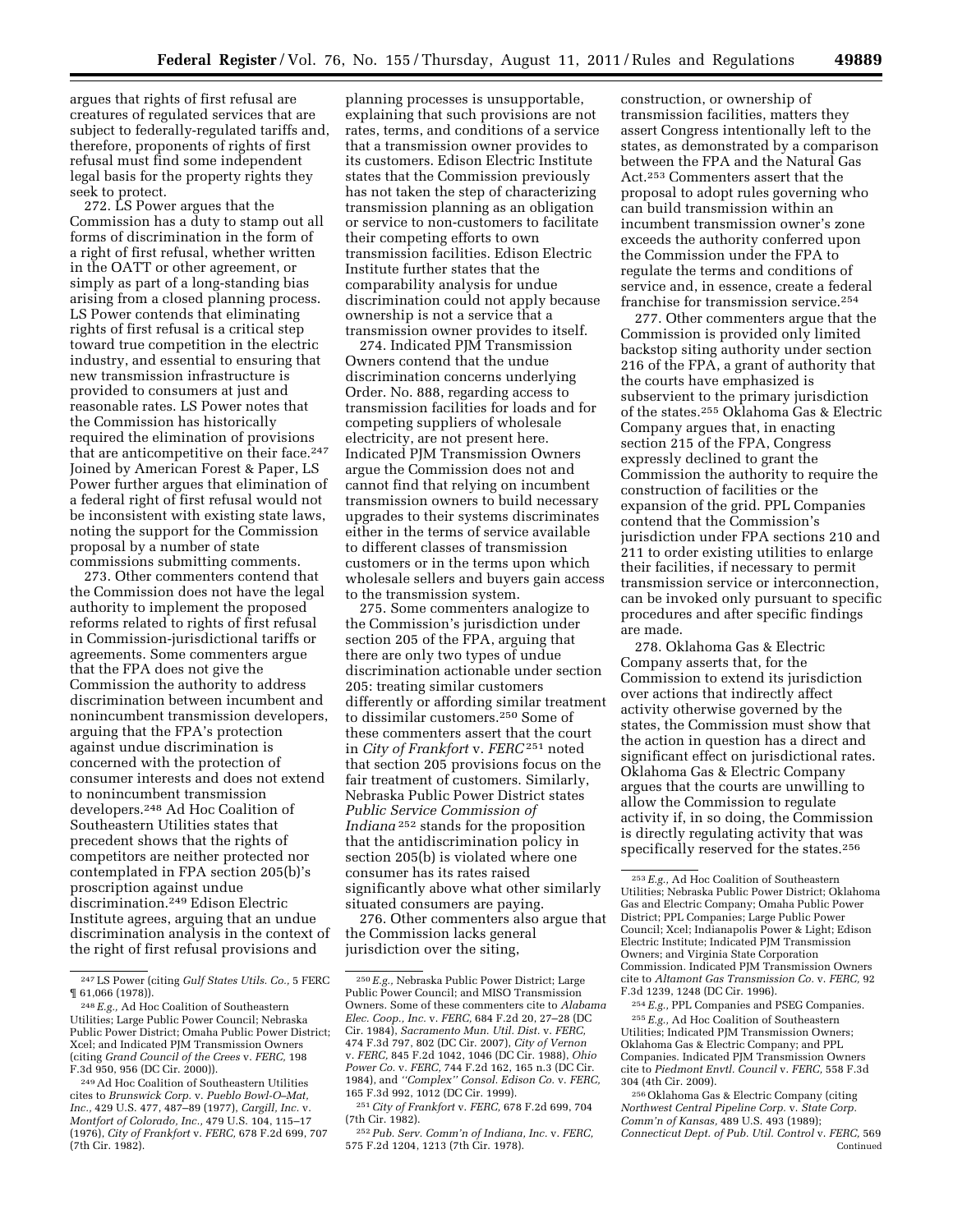Oklahoma Gas & Electric Company cites to *National Association of Regulatory Utility Commissioners* v. *FERC,* 475 F.3d 395, 401 (DC Cir. 2004), where the court found that Commission regulations related to generator interconnection procedures bore a close enough relationship to its authority over jurisdictional transmission services that the exercise of jurisdiction over interconnection service was permissible.

279. Commenters opposing the Commission's proposed reforms generally reject the notion that the Commission is acting only to eliminate the federal right of first refusal, stating that the Proposed Rule would go much farther by regulating the protocols for determining the entity responsible to construct an upgrade. Indicated PJM Transmission Owners argue that, to the extent a state-created right is reflected in an RTO or ISO tariff or agreement, it cannot then be converted by the Commission into a federal based right that the Commission can eliminate by its own regulation. Indicated PJM Transmission Owners assert that the fact that the transmission provider may be an RTO or ISO does not expand the Commission's jurisdiction because the transmission owner is still the public utility that makes and supports financial investments. They argue that the Commission cannot use such a voluntary association to require utilities to surrender their statutory rights, in accordance with *Atlantic City Electric Co.* v. *FERC.*257

280. Other commenters similarly agree that not every provision of a Commission-jurisdictional rate schedule or tariff governs the terms and conditions of jurisdictional services.258 For example, PPL Companies argues that there are numerous provisions in agreements required to be filed with the Commission that are not rates or other terms or conditions that affect rates, such as provisions addressing force majeure and indemnification. PPL Companies and others point to provisions in transmission owner agreements or RTO operating agreements that establish governance as an example of terms that are beyond the Commission's jurisdiction.259 Indicated PJM Transmission Owners argue that,

consistent with *CAISO* v. *FERC,* section 206 is not implicated because the building and owning of an upgrade is not a practice or contract that affects a rate, charge, or classification for transmission. Indicated PJM Transmission Owners argue that regulation of the determination of which entity constructs transmission additions and expansions is a regulation of whether the utility can provide a service at all, not the rate for the service. Indicated PJM Transmission Owners explain that *CAISO* v. *FERC* noted that the FPA provides the Commission with limited power regarding corporate governance in section 305, which involves interlocking directorates, and this supports the proposition that section 206 was not intended to reach such matters.260

281. Indicated PJM Transmission Owners contend that each of the choices a utility's management makes potentially constitutes a ''practice'' that eventually affects rates insofar as the utility seeks to recover the resulting costs. If the Commission concludes that an investment or other business decision is the product of imprudent management, Indicated PJM Transmission Owners contend that the Commission has authority to consider denying recovery of excessive costs resulting from that decision, not to supplant the public utility's management's decision-making authority.261 Joined by FirstEnergy Service Company, Indicated PJM Transmission Owners argue that a fundamental premise of the FPA is that a utility has a right to recover prudently incurred costs, and a corollary of this principle is that a utility must have the right to decide whether to make those investments.262

282. Indicated PJM Transmission Owners disagree with the Commission's statement that the regional transmission planning processes that do not consider and evaluate of projects proposed by nonincumbent transmission developers cannot meet the principle of being ''open.'' They argue that the

261 Indicated PJM Transmission Owners (citing *Town of Norwood* v. *FERC,* 80 F.3d 526, 531 (DC Cir. 1996)).

Commission cannot, by relying upon nondiscrimination principles, bootstrap authority it does not have for mandating the sponsorship model. Citing *Office of Consumers' Counsel* v. *FERC,*263 Indicated PJM Transmission Owners argue that the Commission cannot redefine the transmission planning principles adopted in Order No. 890 to encompass matters that were never contemplated when it was issued. Indicated PJM Transmission Owners assert that nothing about the transmission owners' construction rights and obligations prohibits parties from participating in the process or proposing transmission projects. They state that the Commission has offered no rationale for concluding that the requirement of openness must be redefined to include a new sponsorship model.

283. National Grid notes that the rights and obligations of transmission owners in New England to own and construct transmission facilities or upgrades located within or connected to their existing electric systems were extensively litigated in the proceeding where the Commission found that ISO New England satisfied the requirements to be an RTO. National Grid states that in that proceeding, the Commissionapproved contractual language in Section 3.09 of ISO New England's Transmission Operating Agreement providing that, absent agreement of ISO New England and the participating transmission owners to an amendment to these provisions, they will be subject to the *Mobile-Sierra* doctrine. Therefore, National Grid argues that the subject provisions cannot be modified by the Commission unless it finds they are contrary to the public interest. It submits that there is no evidence to meet this high standard. National Grid requests that Commission should either clarify that Commission-approved rights to build of transmission owners like those in New England would not be affected by the proposed NOPR requirements, or modify those requirements in the Final Rule to allow transmission owners in New England to continue to meet regional needs under the existing planning process.

#### c. Commission Determination

284. The Commission determines that it has the authority under section 206 of the FPA to implement the reforms adopted to eliminate provisions in Commission-jurisdictional tariffs and agreements that grant federal rights of first refusal to incumbent transmission

F.3d 477, 484 (DC Cir. 2009); *Mississippi Indus.* v. *FERC,* 808 F.2d 1525, 1542–43 (DC Cir. 1987)).

<sup>257</sup> 295 F.3d 1 (DC Cir. 2002) (*Atlantic City*).

<sup>258</sup>*E.g.,* Oklahoma Gas & Electric; and PPL Companies. In support, Oklahoma Gas & Electric Company cites to *PSI Energy, Inc.,* 55 FERC ¶ 61,254, at 61,811 (1991), *reh'g denied,* 56 FERC ¶ 61,237 (1991).

<sup>259</sup>PPL Companies (citing *CAISO* v. *FERC,* 372 F.3d 395 (DC Cir. 2004)).

<sup>260</sup> In addition, FirstEnergy Service Company states that the court in *CAISO* v. *FERC* explained that a more expansive interpretation of ''practice'' would allow the Commission to regulate a range of subjects that the court considered to be plainly beyond the Commission's authority.

<sup>262</sup> Indicated PJM Transmission Owners (citing *Mo. ex. rel. Southwestern Bell Tel. Co.* v. *Pub. Serv. Comm'n,* 262 U.S. 276, 289 n.1 (1923)). Indicated PJM Transmission Owners also note that Congress did provide similar authority in laws that parallel the FPA, such as section 402 of the Transportation Act of 1920, and sections 5 and 7 of the Natural Gas Act.

<sup>263</sup>*Office of Consumers' Counsel* v. *FERC,* 655 F.2d 1132, 1148 (DC Cir. 1980).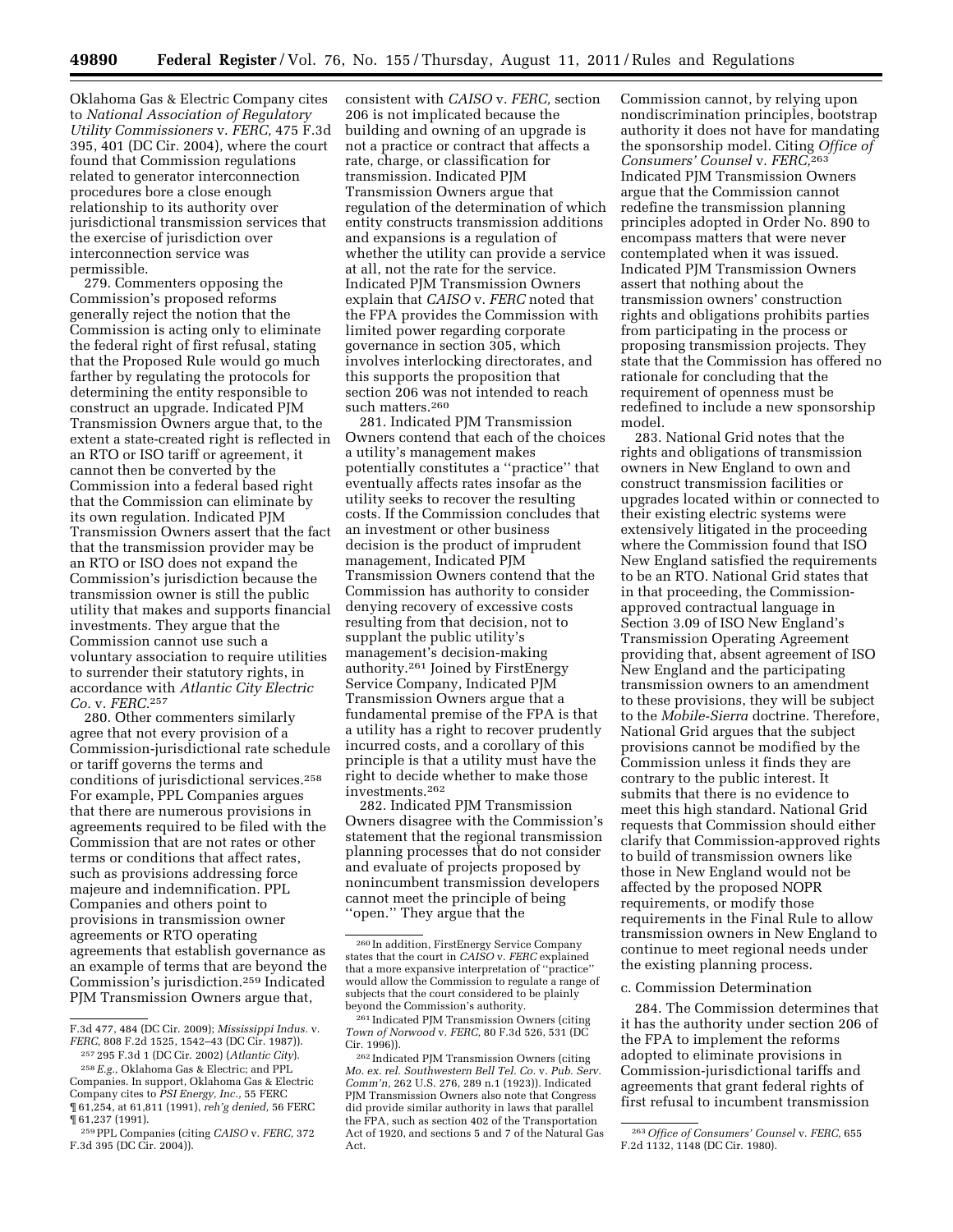providers with respect to the construction of transmission facilities selected in a regional transmission plan for purposes of cost allocation. The Commission's remedial authority under FPA section 206 of the FPA is broad and allows us to act, as we do here, to revise terms in jurisdictional tariffs and agreements that may cause the rates, terms or conditions of transmission service to become unjust and unreasonable or unduly discriminatory or preferential.264 As explained in the preceding section, granting incumbent transmission providers a federal right of first refusal with respect to transmission facilities selected in a regional transmission plan for purposes of cost allocation effectively restricts the universe of transmission developers offering potential solutions for consideration in the regional transmission planning process. This is unjust and unreasonable because it may result in the failure to consider more efficient or cost-effective solutions to regional needs and, in turn, the inclusion of higher-cost solutions in the regional transmission plan. It is squarely within our authority under FPA section 206 to correct this deficiency.

285. A federal right of first refusal is, in the language of section 206(a), a ''rule, regulation, practice, or contract'' affecting the rates for jurisdictional transmission service. Where the Commission finds that such rules, regulations, practices or contracts are ''unjust, unreasonable, unduly discriminatory, or preferential,'' the Commission must determine ''the just and reasonable rate, charge, classification, rule, regulation, practice, or contract to be thereafter observed and in force, and shall fix the same by order.'' In light of our finding above that federal rights of first refusal in favor of incumbent transmission providers deprive customers of the benefits of competition in transmission development, and associated potential savings, the Commission is compelled under section 206(a) to take corrective action here. The court in *CAISO* v. *FERC*  explained that the Commission is empowered under section 206 to assess practices that directly affect or are closely related to a public utility's rates and ''not all those remote things beyond the rate structure that might in some sense indirectly or ultimately do so."<sup>265</sup> The Commission here is focused on the effect that federal rights of first refusal in Commission-approved tariffs and agreements have on competition and in

turn the rates for jurisdictional transmission services. As explained in greater depth below, these matters fall directly within the ambit of the court's interpretation of a practice affecting rates.

286. In addition, federal rights of first refusal create opportunities for undue discrimination and preferential treatment against nonincumbent transmission developers within existing regional transmission planning processes. The Commission has long recognized that it has a responsibility to consider anticompetitive practices and to eliminate barriers to competition.266 Indeed, the Supreme Court has said that ''the history of Part II of the Federal Power Act indicates an overriding policy of maintaining competition to the maximum extent possible consistent with the public interest.'' 267 In requiring the elimination of federal rights of first refusal from Commissionjurisdictional tariffs and agreements, we are acting in accordance with our duty to maintain competition.

287. Eliminating a federal right of first refusal in Commission-jurisdictional tariffs and agreements does not, as some commenters contend, result in the regulation of matters reserved to the states, such as transmission construction, ownership or siting. The reforms are focused solely on public utility transmission provider tariffs and agreements subject to the Commission's jurisdiction. While many commenters indicate that they disagree with these statements, none of them has explained adequately how our actions will override or conflict with state laws or regulations. The Commission acknowledges that there may be restrictions on the construction of transmission facilities by nonincumbent transmission providers under rules or regulations enforced by other jurisdictions. Nothing in this Final Rule is intended to limit, preempt, or otherwise affect state or local laws or regulations with respect to construction of transmission facilities, including but not limited to authority over siting or permitting of transmission facilities. It does not follow that the Commission has no authority to remove such restrictions in the tariffs or agreements subject to its jurisdiction.

288. The Commission disagrees with commenters arguing that the effect of a federal right of first refusal on jurisdictional rates is too tenuous to support action. These commenters argue

that the holding of *CAISO* v. *FERC,*268 prevents us from treating a federal right of first refusal as a practice that affects transmission rates. In that case, the court held that the Commission has no authority to replace the selection method or membership of the governing board of the California ISO, which had been established under state law.269 The court found that such internal governance practices were too remote from the California ISO's rate structure to be considered practices that affect rates for purposes of section 206 and, as a result, rejected the Commission's attempt to impose governance requirements that conflicted with state law.270

289. Here, however, the Commission is focused on the effect that federal rights of first refusal in Commissionapproved tariffs and agreements have on the rates for jurisdictional transmission services and on undue discrimination. This extends well beyond the internal corporate governance matters at issue in *CAISO* v. *FERC.* The federal rights of first refusal at issue in this proceeding can have the effect of limiting the identification and evaluation of potential solutions to regional transmission needs and, as a result, increasing the cost of transmission development that is recovered from jurisdictional customers through rates. The selection of transmission facilities in a regional transmission plan for purposes of cost allocation is therefore, unlike corporate governance matters, directly related to costs that will be allocated to jurisdictional ratepayers.

290. Other commenters rely on *Mo. ex. rel. Southwestern Bell Tel. Co.* v. *Pub. Serv. Comm'n* for the proposition that, because a utility has a right to recover prudently incurred costs, it has a corollary right to decide whether to incur those costs, which the Commission cannot violate by eliminating a federal right of first refusal. In that case, the court explained that a utility's right to make investment decisions is grounded in the business judgment rule, which prevents courts from substituting their judgment on the prudence of investment decisions for that of corporate directors and officers.271 Nothing in that case, however, supports a claim to an exclusive right to make investments under a federal right of first refusal, only the need to defer to business judgment when investment decisions are in fact

<sup>264</sup>*Associated Gas Distributors,* 824 F.2d 981, 1008 (DC Cir. 1985).

<sup>265</sup>*CAISO* v. *FERC,* 372 F.3d 395 at 403.

<sup>266</sup> *Gulf States Utils. Co.,* 5 FERC ¶ 61,066 at 61,098.

<sup>267</sup>*Otter Tail Power Co.* v. *United States,* 410 U.S. 366 at 374 (1973).

<sup>268</sup> 372 F.3d 395 at 399.

<sup>269</sup>*CAISO* v. *FERC,* 372 F.3d 395 at 398.

<sup>270</sup> *Id.* at 403.

<sup>271</sup>*See Mo. ex. rel. Southwestern Bell Tel. Co.* v. *Pub. Serv. Comm'n,* 262 U.S. 276, 289 (1923).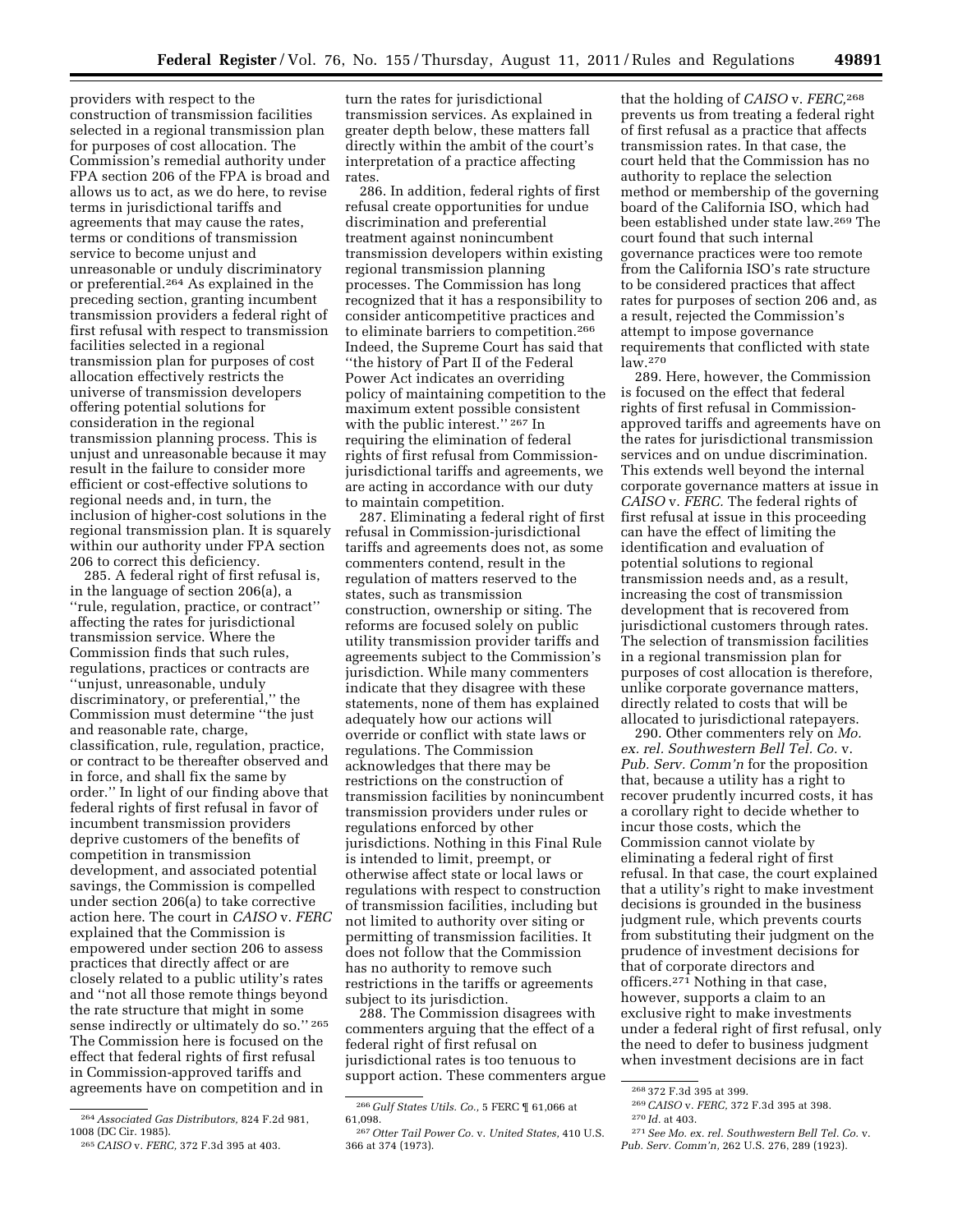made. In removing a federal right of first refusal from Commission-jurisdictional tariffs and agreements, the Commission is drawing no conclusion regarding the prudence of any investment decision, nor is the Commission seeking to determine which particular entity should construct any particular transmission facility. The effect of these reforms is to allow more types of entities to be considered for potential construction responsibility, not to make choices among those transmission developers or their proposed transmission facilities.

291. The Commission therefore determines that these reforms regarding elimination of federal rights of first refusal from Commission-jurisdictional tariffs and agreements are not prevented by state law or otherwise limited by the FPA. In directing the removal of a federal right of first refusal from Commission-jurisdictional tariffs and agreements, the Commission is not ordering public utility transmission providers to enlarge their transmission facilities under sections 210 or 211 of the FPA, nor making findings related to our authorities under section 215 or 216. Similarly, nothing in our actions today is inconsistent with our obligations under section 217. Indeed, section 217(b)(4) directs the Commission to exercise its authority ''in a manner that facilitates the planning and expansion of transmission facilities to meet the reasonable needs of load serving entities to satisfy [their] load serving obligations.'' Greater participation by transmission developers in the transmission planning process may lower the cost of new transmission facilities, enabling more efficient or cost-effective deliveries by load serving entities and increased access to resources.

292. We decline to address at this time the merits of National Grid's arguments that section 3.09 of the ISO New England Transmission Operating Agreement establishes a federal right of first refusal that can be modified only if the Commission makes the findings that National Grid contends are required by application of the *Mobile*-*Sierra*  doctrine.272 We find that the record is not sufficient to address the specific issues raised by National Grid in this generic proceeding. Moreover, we

generally do not interpret an individual contract in a generic rulemaking, and we are not persuaded to do so here given the limited record developed so far on section 3.09. Thus, we conclude that these arguments, including National Grid's argument as to the applicable standard of review, are better addressed as part of the proceeding on ISO New England's compliance filing pursuant to this Final Rule, where interested parties may provide additional information.

3. Removal of a Federal Right of First Refusal From Commission-Jurisdictional Tariffs and Agreements

### a. Commission Proposal

293. In the Proposed Rule, the Commission sought comment on a framework to eliminate from a transmission provider's OATT or agreements subject to the Commission's jurisdiction provisions that establish a federal right of first refusal for an incumbent transmission provider with respect to transmission facilities that are included in a regional transmission plan. The Commission proposed to require each public utility transmission provider to revise its OATT to: (1) Establish appropriate qualification criteria for determining an entity's eligibility to propose a project in the regional transmission planning process, whether that entity is an incumbent transmission owner or a nonincumbent transmission developer; (2) include a form by which a prospective project sponsor would provide information in sufficient detail to allow the proposed project to be evaluated in the regional transmission planning process, and provide a single, specified date by which proposals must be submitted; (3) describe a transparent and not unduly discriminatory or preferential process used by the region for evaluating whether to include a proposed transmission facility in a regional transmission plan; (4) remove, along with corresponding changes in any other Commission-jurisdictional agreement, provisions that establish a federal right of first refusal for an incumbent transmission provider and include a description of how the regional transmission planning process provides a right to construct a selected project to the project sponsor, including potential modifications to proposed projects; (5) provide the right to develop a project for a defined period of time if not initially included in a regional transmission plan; and, (6) provide a comparable opportunity for incumbent and nonincumbent transmission project developers to recover the cost of a

transmission facility through a regional cost allocation method.273

294. Under this framework, the Commission proposed that neither incumbent nor nonincumbent transmission facility developers should, as a result of a Commission-approved OATT or agreement, receive different treatment in a regional transmission planning process. The Commission stated that both should share similar benefits and obligations commensurate with that participation, including the right, consistent with state or local laws or regulations, to construct and own a transmission facility that it sponsors in a regional transmission planning process and that is selected in the regional transmission plan. The Commission proposed that the tariff changes to implement these proposed reforms would be developed through an open and transparent process involving the public utility transmission provider, its customers, and other stakeholders.

295. Given the interrelated nature of comments regarding the first two and the remaining four elements of the Commission's proposed framework, the Commission groups comments accordingly and then turns to addressing the comments collectively.

b. Comments Regarding Developer Qualification and Project Identification

296. A number of commenters address issues related to the first two aspects of the Commission's proposed framework, governing mechanisms by which entities could propose a project in the regional transmission planning process.274 San Diego Gas & Electric contends that any qualification criteria for potential transmission developers should address all of the technical and financial capabilities necessary for the entity to support the transmission project, if approved, for its expected lifetime, including provisions of security and insurance, as well as other requirements, such as those relating to the proponent's capital structure. Wind Coalition agrees that transmission project developers should be required to satisfy certain financial standards to ensure that they can properly construct and maintain their proposed projects. According to Wind Coalition, the experience of the Competitive

<sup>272</sup> In support of its argument, National Grid cites *ISO New England, Inc.,* 109 FERC ¶ 61,147, at P 78 (2004). In that order, the Commission stated, ''We will grant Mobile-Sierra treatment, as requested by the Filing Parties. Section 3.09 provides direction to the Transmission Owners and the ISO–NE RTO to follow planning procedures contained in the ISO–NE RTO OATT. As such, this provision will have no adverse impact on third parties or the New England market.''

<sup>273</sup>Proposed Rule, FERC Stats. & Regs. ¶ 32,660 at P 90–96.

<sup>274</sup>*E.g.,* American Transmission; Connecticut & Rhode Island Commissions; Federal Trade Commission; Integrys; ISO–NE; Large Public Power Council; MidAmerican; Massachusetts Departments; NEPOOL; New England States Committee on Electricity; New England Transmission Owners; New Jersey Board; NextEra; Northeast Utilities; and Western Independent Transmission Group.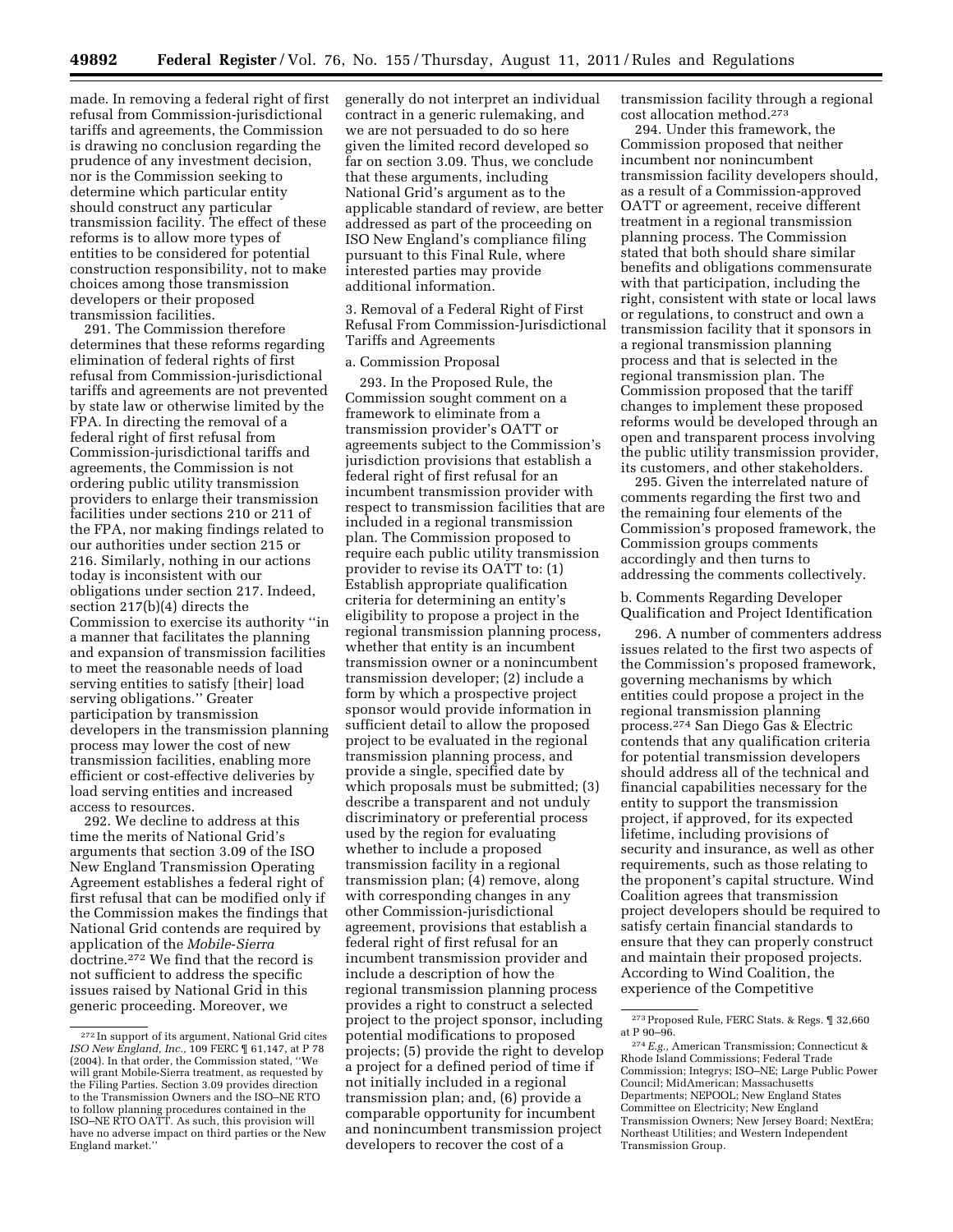Renewable Energy Zones in ERCOT has demonstrated the need for a selection procedure that provides for: Clearly defined standards for selection; selection within a reasonable time period; and a definite beginning and ending date to avoid unnecessary delay in selection and construction and to prevent a strategy of delay or gamesmanship.

297. Most commenters that weighed in on this issue urge the Commission not to adopt a one-size-fits-all set of requirements and, instead, allow each region to develop criteria appropriate for the region.275 A number of commenters, however, encourage the Commission to identify the types of criteria that must be addressed to codify expectations and ensure that all entities are operating under the same requirements.276 Old Dominion recommends that the following criteria be used to evaluate proposers of projects: Financial viability; technical expertise; authority or ability to obtain and meet all necessary regulatory requirements, including condemnation where necessary; and an exit strategy to address how the facilities can or will be transferred if an entity is no longer able to meet financial or other obligations associated with the project. PJM supports a requirement that each project developer demonstrate that it has received up-front authority to site its project from the relevant states because, without such authority, it would be fruitless to designate a project to the prospective project developer. In reply, however, Atlantic Wind Connection disagrees with PJM, instead suggesting that developers receive state siting approval within a reasonable time after selection of the project in a regional transmission plan.

298. While many commenters endorse requiring project developers to meet qualification criteria showing their financing and technical capabilities, some argue that the rules cannot be onesided against nonincumbents so as to amount to a backdoor right of first refusal.277 LS Power states, for example, that an entity that is financially qualified but is deemed to not be technically qualified should be permitted to partner with a technically

qualified entity. Pattern Transmission states that, if a transmission provider determines that a project developer does not meet the qualification criteria, it should be required to provide the rationale for that determination to the applicant in writing so that any future attempt to meet the qualification criteria will be better informed. Other commenters express concern that the qualification criteria not be so onerous that they cannot be readily satisfied by existing transmission owners.278 APPA and Transmission Access Policy Group suggest that qualification criteria be crafted in a way that supports a variety of ownership arrangements, including joint ownership by public power systems.

299. Some commenters oppose or otherwise raise concerns regarding the use of qualification criteria to determine eligibility to propose projects in the regional transmission planning process.279 PPL Companies state that RTOs do not have experience in evaluating the capabilities of nonincumbent transmission developers and that both the establishment and application of the criteria are likely to result in disputes and litigation. Indianapolis Power & Light states that, because incumbents have existing state obligations to serve, incumbent transmission owners should be deemed to meet any qualification criteria without any additional showing. Pacific Gas & Electric similarly argues that qualification criteria should take into consideration the ability of incumbent transmission owners to provide cost and efficiency benefits that may not be available from a single-project transmission owner, such as in obtaining siting and permitting approvals.

300. Several commenters address the use of a form to obtain information from prospective transmission developers as to projects submitted for evaluation in the regional transmission planning process.280 LS Power asks the Commission to set forth the requisite project information required in such a form, subject to any region or transmission provider obtaining Commission approval to modify such requirements. California ISO suggests that, notwithstanding its general opposition to the elimination of federal

rights of first refusal, any requirements imposed on project developers to submit information in support of a proposal should include the submission of sufficient study results evidencing a *prima facie* case that the project is needed. Exelon contends that project proposals should be required to include technical analyses demonstrating that they meet the region's requirements and that a developer should not be provided with any priority rights without such supporting documentation. Transmission Agency of Northern California asks the Commission to clarify that the evaluation form should be developed in the regional transmission planning process and that a project developer would not be required to submit separate and distinct forms to each public utility transmission provider that participates in a given regional transmission planning process.

301. LS Power supports the proposal for public utility transmission providers to identify a specified date by which to submit proposed transmission projects, generally arguing that a submission deadline would promote orderly and fair consideration of projects.281 Others oppose the proposal, generally arguing that existing transmission planning processes are iterative in nature.282 For example, New England States Committee on Electricity states that establishing such a deadline could have the unintended consequence of discouraging discussion of emerging needs and alternative ways to meet them. It suggests that the Commission leave such procedural matters to the regions for consideration. Some commenters express concern that the Commission's proposal invites gaming, creating an incentive to propose a host of projects so that individual entities may obtain their own time-based rights of first refusal to develop proposals.283 LS Power disagrees in reply, arguing that such concerns could be addressed by requiring transmission developers to post a reasonable deposit, which could be based in part on the total estimated cost to develop the annual plan and the number of transmission projects evaluated in the plan, to avoid new projects being filed in an effort to prevent others from developing them.

<sup>275</sup>*E.g.,* New York ISO; Transmission Agency of Northern California; California Commissions; Arizona Public Service Company; Northeast Utilities; and SPP.

<sup>276</sup>*E.g.,* Edison Electric Institute; California ISO; Pacific Gas & Electric; Exelon; Southern California Edison; Southern Companies; PJM; and National Grid.

<sup>277</sup>*E.g.,* Anbaric and PowerBridge; LS Power; and Pattern Transmission; and Primary Power. Anbaric and PowerBridge cite to *New England Indep. Transmission Co., L.L.C.,* 118 FERC ¶ 61,127 (2007).

<sup>278</sup>*E.g.,* New York ISO; Transmission Agency of Northern California; California Commissions; Arizona Public Service Company; Northeast Utilities; and SPP.

<sup>279</sup>*E.g.,* PPL Companies; Indianapolis Power & Light; and Pacific Gas & Electric.

<sup>280</sup>*E.g.,* California ISO; Edison Electric Institute; LS Power; and Transmission Agency of Northern California.

<sup>281</sup>*E.g.,* LS Power.

<sup>282</sup>*E.g.,* Edison Electric Institute; California ISO; ISO New England; NEPOOL; Northeast Utilities; New England States Committee on Electricity; and National Rural Electric Coops.

<sup>283</sup>*E.g.,* Edison Electric Institute; Exelon; MISO Transmission Owners; California ISO; ISO New England; NEPOOL; Northeast Utilities; New England States Committee on Electricity; and National Rural Electric Coops.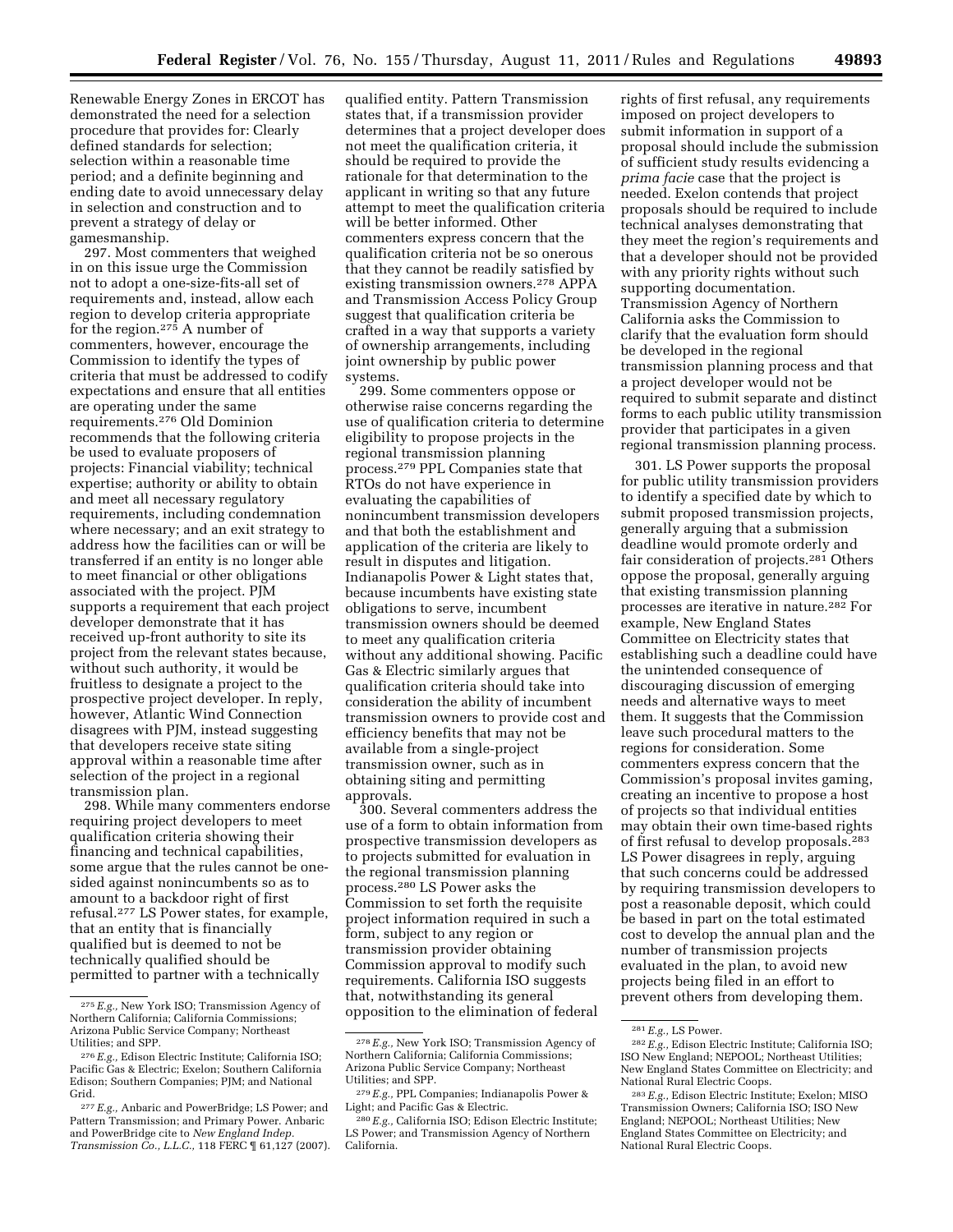c. Comments Regarding Project Evaluation and Selection

302. Commenters also address the remaining four aspects of the Commission's proposed framework for eliminating federal rights of first refusal, relating to mechanisms to evaluate, select and recover the costs of projects proposed in the regional transmission planning process. Most commenters support the proposal that each public utility transmission provider participate in a regional transmission planning process that evaluates the proposals submitted through a transparent and not unduly discriminatory or preferential process.284 For example, Duke and National Grid state that existing regional transmission planning processes already evaluate proposed projects through an open process described in the relevant public utility transmission providers' OATTs.

303. Several commenters suggest that regional flexibility is needed when determining the procedures by which transmission projects are evaluated and selected.285 For example, Connecticut & Rhode Island Commissions and Massachusetts Departments state that ensuring equal rights and obligations of incumbent and nonincumbent transmission developers would raise a number of questions that will need to be addressed through the stakeholder process, including how projects and developers are selected, how nontransmission alternatives will be evaluated, how rights of way are negotiated, and how to address cost overruns. They state that the Final Rule should recognize the many issues that would arise following the proposed change and allow the stakeholder process flexibility to identify and develop solutions to these challenges. Western Independent Transmission Group suggests the use of an independent third-party observer may be necessary to oversee the evaluation and selection of competing transmission projects to give market participants and the Commission assurance that the

process is fairly and efficiently managed.

304. A number of commenters characterize the Commission's proposal as implementing a sponsorship model that conflicts with the collaborative nature of current transmission planning processes.286 North Dakota & South Dakota Commissions state that the sponsorship paradigm will turn current transmission planning processes into an unmanageable free for all, undermining the effective evaluation of potential transmission solutions. Integrys and Southern Companies contends that sponsorship rights may do more harm than good and will defeat the objective of an orderly and systematic planning and construction process, increasing disputes, creating queuing problems, disrupting existing OATT processes, harming reliability, and resulting in a loss of flexibility. Baltimore Gas & Electric argues that those that want to claim sponsorship rights also do not want to provide the RTO with discretion to deny their claim and that such entities could tie up transmission construction as long as they want until they ensure they are the builders. National Rural Electric Coops suggest that the Commission convene a technical conference to address complex implementation issues.

305. Southern Companies also question how transmission proposals submitted by nonincumbent transmission providers should be evaluated in the regional transmission planning process. Southern Companies state that the Proposed Rule could be viewed as permitting any qualified entity to sponsor projects at the regional level, where a ''black box'' evaluation process would be applied to determine the ''winners.'' Southern Companies suggest that nonincumbent transmission developers be treated similarly to the integration of merchant generation so that state law would not be undermined. That is, Southern Companies recommend that, if a nonincumbent transmission developer has a proposal that the incumbent utility believes to be cost-effective and reliable, that developer would have to join with Southern Companies to petition the relevant state regulatory authorities for approval for construction and rate recovery.

306. Some commenters argue that the Commission should not require development of mechanisms that provide construction rights to

nonincumbent transmission developers seeking to develop projects solely within an existing transmission owner's footprint or that use rights-of-way held by existing transmission owners.287 For example, Edison Electric Institute asks the Commission to clarify that only an incumbent transmission owner should be allowed to propose local, single system facilities that are simply rolled up into a regional plan, as well as upgrades or modifications to facilities owned by an incumbent transmission provider, including reconductoring, tower change outs, additional facilities in existing substations, facilities in a right of way owned by the incumbent, and new substations cut into existing lines. It argues that allowing nonincumbent transmission developers to perform upgrades to an incumbent transmission owner's transmission facilities could delay upgrades necessary to maintain system reliability and increase the costs of constructing and maintaining such transmission facilities. PJM agrees, arguing that existing transmission owners are in the best position to use their own resources. Imperial Irrigation District expresses concern regarding the potential impact of the Proposed Rule on contractual rights in existing joint ownership and operation agreements governing existing facilities. LS Power cautions that, to the extent the Commission provides for the retention of federal rights of first refusal for existing facilities, the limitations of such an exclusion must be clearly described in the OATT.

307. A number of commenters suggest that the Commission modify the proposal for sponsors of proposed transmission projects to retain the right to build projects of a similar scope for a defined period of time.288 Bonneville Power states that this proposed reform creates the potential for increased litigation to determine whether an incumbent transmission owner's project is substantially similar to a previously proposed non-incumbent transmission developer's project. Xcel and others 289 contend that selection among similar projects for inclusion in the regional transmission plan is inherently subjective and, therefore, determining whether a project is a modification of a previously proposed project or sufficiently different to be considered a

<sup>284</sup>*E.g.,* Federal Trade Commission; PUC of Nevada; Massachusetts Departments; New England States Committee on Electricity; California Commissions; Connecticut & Rhode Island Commissions; LS Power; FirstWind; National Grid; Western Independent Transmission Group; Transmission Agency of Northern California; Northern California Power Agency; Pattern Transmission; American Transmission; California State Water Project; Anbaric and PowerBridge; PPL Companies; Green Energy and 21st Century; Duke; and Old Dominion.

<sup>285</sup>*E.g.,* Connecticut & Rhode Island Commissions; National Grid; New England States Committee on Electricity; KCP&L; Edison Electric Institute; and WIRES.

<sup>286</sup>*E.g.,* Baltimore Gas & Electric; Edison Electric Institute; Integrys; MISO Transmission Owners; North Dakota & South Dakota Commissions; PSEG Companies; PPL Companies; and Southern Companies.

<sup>287</sup>*E.g.,* Anbaric and PowerBridge; California Municipal Utilities; Edison Electric Institute; Exelon; Imperial Irrigation District; LS Power; PJM; and Southern California Edison.

<sup>288</sup>*E.g.,* California Municipal Utilities; Exelon; LS Power; Northern Tier Transmission Group; and Transmission Agency of Northern California.

<sup>289</sup>*E.g.,* Duke; PPL Companies; MidAmerican; and North Dakota and South Dakota Commissions.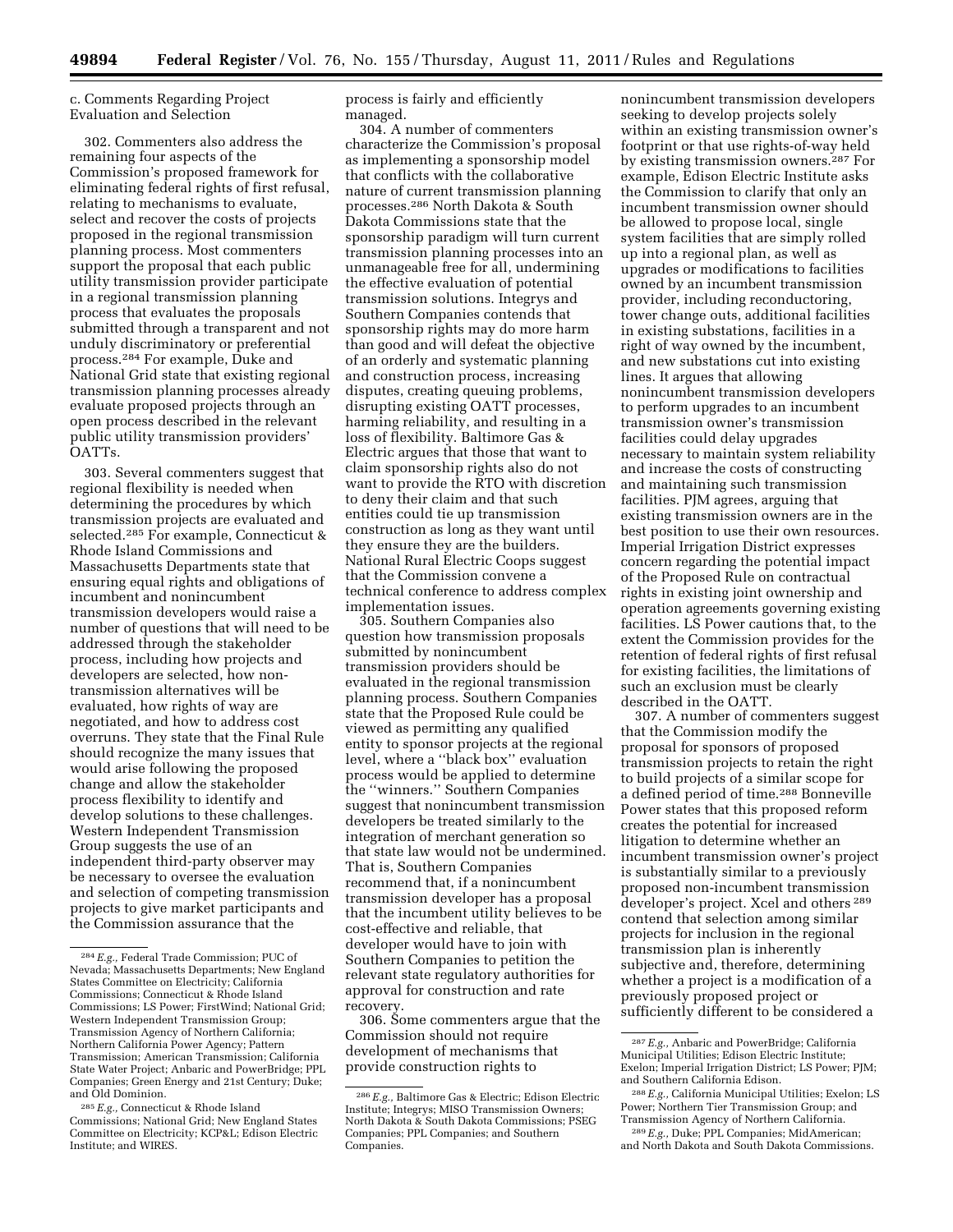new project would be difficult. National Rural Electric Coops ask the Commission to clarify that the proposal does not prevent an incumbent transmission provider from making minor modifications to a competing transmission project to better meet the needs of the participants in the process.

308. Some commenters argue that the Commission should implement competitive bidding processes for selecting project developers instead of relying on a sponsor-based mechanism for determining construction rights.290 For example, Transmission Access Policy Study Group contends that competitive bidding yields lower costs to consumers, includes mechanisms to limit cost overruns, and restricts the ability of winning bidders to transfer construction rights. It suggests that any competitive bidding process employed by the Commission favor projects that are jointly owned. California ISO states that its competitive solicitation framework for economic and public policy transmission projects meets the Commission's goals of ensuring development of cost-effective transmission facilities, providing ratepayer benefits, optimizing participation in the transmission planning process, and providing opportunities for nonincumbent transmission developers, although California ISO opposes the use of competitive solicitations for reliability projects. Edison Electric Institute and Ad Hoc Coalition of Southeastern Utilities contend that mandating competitive bidding would undermine existing transmission planning processes and allow nonincumbent developers to bid selectively only for advantageous projects. Pattern Transmission responds that such ''cherry picking'' concerns can be addressed through properly structured competitive bidding processes.

309. With regard to the period for which development rights could be retained, LS Power recommends that a transmission developer that sponsors a transmission project be permitted to retain the right to build or build and own the transmission project for a minimum of five years, while California Municipal Utilities suggest a period of two years. Others express concern with the impact of the Commission's proposal, generally arguing such a policy would encourage entities to submit multiple proposals to maximize

potential development opportunities.291 For example, National Rural Electric Coops suggest this would create an approach to transmission planning in which immutable transmission proposals compete against each other in a form of baseball arbitration (in which the arbitrator must pick one side's offer without modification), even if minor changes to one or more of the proposals would allow them to better meet the needs of consumers in the region. LS Power and Transmission Agency of Northern California disagree, arguing that objective rules can be established to identify when a modified project is the functional equivalent of a sponsored project.

310. Arizona Corporation Commission stresses that, in all cases, proposed transmission projects resubmitted for consideration must be freshly evaluated in each transmission planning cycle so that projects address current needs and requirements. Northern Tier Transmission Group recommends that a project that is not selected in the regional transmission plan must have similar performance characteristics and costs when resubmitted for consideration. California Municipal Utilities argue that a project sponsor should not receive a priority right during resubmission if the transmission project sponsor is only interested in selling that right.

311. Some commenters seek clarification of the obligations that would be imposed on nonincumbent transmission developers as a result of selection of its project for construction.292 MISO Transmission Owners and New York Transmission Owners contend that, if the proposed reforms are implemented, the Commission should make clear that a nonincumbent transmission developer's right to participate in the transmission planning process must be accompanied by an obligation that it satisfy all the requirements expected of transmission developers in the regional transmission planning process. MISO Transmission Owners state that this clarification is particularly important because institutional investors may seek to invest in transmission facilities to earn the stable return on their investment that a rate-regulated business would provide but have no intention to become public utilities once the facility is placed into service and put under the functional control of an RTO. Minnesota PUC and Minnesota Office of Energy Security suggest that winning transmission projects, regardless of ownership type, should be subject to regulatory scrutiny to make sure that when completed the transmission project fulfills the needs initially ascribed to it and that the transmission project costs are consistent with the cost levels initially proposed.

312. Finally, commenters also address whether the selection of a transmission facility proposed by a nonincumbent transmission developer for inclusion in the regional transmission plan should be eligible for regional cost allocation.293 Massachusetts Departments and Connecticut & Rhode Island Commissions agree with the basic principle, but argue that recovery should be determined by project criteria and not on the basis of the type of developer proposing the project. SPP and Old Dominion support the proposal, provided that the nonincumbent transmission developer is subject to the same responsibilities as incumbent transmission owners pursuant to the transmission planning requirements. MISO Transmission Owners raise the possibility that a nonincumbent project selected in the regional transmission planning process may be rejected by a state agency in favor of an incumbent transmission owner and question whether under this scenario an incumbent transmission owner would be required to build the project but would not be eligible for regional cost recovery. Ad Hoc Coalition of Southeastern Utilities assert that the proposal may conflict with state-based mandates, explaining that the majority of transmission costs in the Southeast are incurred to serve native load, and are included in rates established pursuant to state or local regulation.

### d. Commission Determination

313. The Commission directs public utility transmission providers, subject to the modifications to the Proposed Rule discussed below and subject to the framework discussed and adopted below, to eliminate provisions in Commission-jurisdictional tariffs and agreements that establish a federal right of first refusal for an incumbent transmission provider with respect to transmission facilities selected in a

<sup>290</sup>*E.g.,* Transmission Access Policy Study Group; Pattern Transmission; and Indianapolis Power & Light.

<sup>291</sup>*E.g.,* Connecticut & Rhode Island Commissions; Indianapolis Power & Light; Indicated PJM Transmission Owners; Massachusetts Departments; National Rural Electric Coops; and Oklahoma Gas & Electric.

<sup>292</sup>*E.g.,* New York Transmission Owners; Edison Electric Institute; MISO Transmission Owners; Southern Companies; and Transmission Agency of Northern California.

<sup>293</sup>*E.g.,* Ad Hoc Coalition of Southeastern Utilities; FirstEnergy Service Company; MISO Transmission Owners; New York ISO; Old Dominion; and SPP.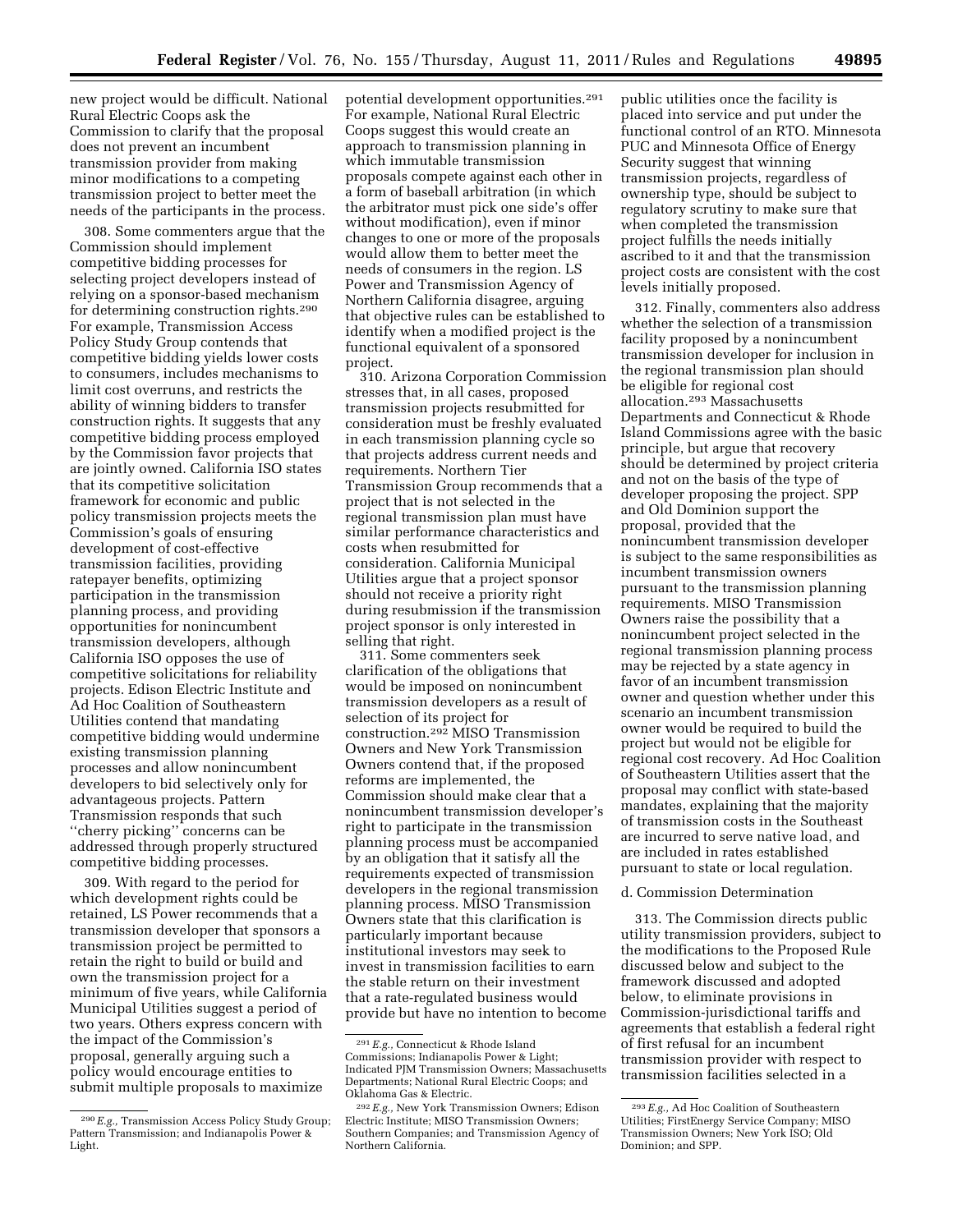regional transmission plan for purposes of cost allocation.

314. As explained in the preceding sections, the elimination of federal rights of first refusal from Commissionjurisdictional tariffs and agreements is necessary and appropriate to ensure that rates for jurisdictional services are just and reasonable. However, based on the comments received in response to the Proposed Rule, the Commission modifies the specific requirements placed on public utility transmission providers to implement the proposal and provides clarification regarding those requirements to facilitate compliance.294

315. To place our actions in context, the Commission reiterates the existing requirements of Order No. 890 as implemented by public utility transmission providers. As noted by commenters, Order No. 890 already requires public utility transmission providers to have in place processes for evaluating the merits of proposed transmission solutions offered by potential developers.295 To ensure comparable treatment of all resources, the Commission has required public utility transmission providers to include in their OATTs language that identifies how they will evaluate and select among competing solutions and resources.296 This includes the identification of the criteria by which the public utility transmission provider will evaluate the relative economics and effectiveness of performance for each alternative offered for consideration.297 Given that the regions already have processes in place to evaluate competing transmission projects in their transmission planning process, the fundamental question raised in the Proposed Rule is whether additional requirements are needed to ensure that these processes are not adversely affected by federal rights of first refusal. The Commission concludes that such requirements are necessary and, accordingly, adopts the framework set forth in the Proposed Rule with modification.

316. Opponents of the Commission's proposed elimination of federal rights of first refusal argue that this framework represents a fundamental shift in the way that transmission is planned in existing regional processes. These commenters contend that characterizing existing transmission owners as developers of sponsored transmission facilities that are to be evaluated on a comparable basis to proposals submitted by nonincumbent transmission developers transforms, in their view, the collaborative and iterative transmission planning process into a sponsorshipdriven competition for new investment opportunities. As we explain elsewhere, the reforms adopted in this Final Rule build upon the requirements of Order No. 890 with respect to transmission planning. Public utility transmission providers already have put in place mechanisms to provide for comparative evaluation of competing solutions. We recognize that the mechanisms for evaluating proposals under this Final Rule will have greater implications because we are also requiring a just and reasonable and not unduly discriminatory process to grant to a transmission developer the ability to use the regional cost allocation method associated with each transmission facility selected in the regional transmission plan for purposes of cost allocation. However, we disagree that the reforms in the Proposed Rule, as modified herein, will make the planning process unmanageable, as suggested by some commenters.

317. Some of the concerns expressed by commenters appear to be driven by the phrasing used in the Proposed Rule to present the framework for removing federal rights of first refusal. There, the Commission stated that both incumbent and nonincumbent transmission developers should share similar benefits and obligations, including the right, consistent with state or local laws or regulations, to construct and own a transmission facility that it sponsors in a regional transmission planning process and that is selected in the regional transmission plan.298 The Commission's focus in the Proposed Rule on sponsorship of proposed transmission facilities, whether by incumbent transmission providers or nonincumbent transmission developers, appears to have led many commenters to conclude that every transmission facility being planned by an incumbent transmission provider is, in effect, sponsored by that entity and, therefore, could no longer be subject to a federal

right of first refusal. The Commission clarifies that this was not the intent of the Proposed Rule, nor is it the intent of the requirements adopted in this Final Rule.

318. The Commission's focus here is on the set of transmission facilities that are evaluated at the regional level and selected in the regional transmission plan for purposes of cost allocation.299 As Edison Electric Institute notes, in those regions relying on ''bottom up'' local transmission planning, a transmission facility that is in a public utility transmission provider's local transmission plan might be ''rolled-up'' and listed in a regional transmission plan to facilitate analysis at the regional level. However, the transmission facility from the local transmission plan might not have been proposed in the regional transmission planning process and might not have been selected in the regional transmission plan for purposes of cost allocation by going through an analysis in the regional transmission planning process. The Commission does not, in this Final Rule, require removal from Commission-jurisdictional tariffs and agreements of a federal right of first refusal as applicable to a local transmission facility, as that term is defined herein.300

319. In addition, the Proposed Rule emphasized that our reforms do not affect the right of an incumbent transmission provider to build, own and recover costs for upgrades to its own transmission facilities, such as in the case of tower change outs or reconductoring, regardless of whether or not an upgrade has been selected in the regional transmission plan for purposes of cost allocation.301 In other words, an incumbent transmission provider would be permitted to maintain a federal right of first refusal for upgrades to its own transmission facilities. In addition, the Commission affirms that proposal here, and in response to commenters adds that our reforms are not intended to alter an incumbent transmission provider's use and control of its existing rights-of-way. That is, this Final Rule does not remove or limit any right an incumbent may have to build, own and

<sup>294</sup>The requirements adopted here apply only to public utility transmission providers that have provisions in their tariffs or other Commissionjurisdictional agreements granting a federal right of first refusal that is inconsistent with the requirements of this Final Rule. If no such provisions are contained in a public utility transmission provider's tariff or other Commissionjurisdictional agreement, it should state so in its compliance filing.

<sup>295</sup>*See* Order No. 890, FERC Stats. & Regs. ¶ 31,241 at P 494; Order No. 890–A, FERC Stats. & Regs. ¶ 61,297 at P 215–16.

<sup>296</sup>*See, e.g., New York Independent System Operator, Inc.,* 129 FERC ¶ 61,044 at P 35. 297 *Id.* 

<sup>298</sup>Proposed Rule, FERC Stats. & Regs. ¶ 32,660 at P 93.

<sup>299</sup> In order for a transmission facility to be eligible for the regional cost allocation methods, the region must select the transmission facility in the regional transmission plan for purposes of cost allocation. For those facilities not seeking cost allocation, the region may nonetheless have those transmission facilities in its regional transmission plan for information or other purposes, and then having such a facility in the plan would not trigger regional cost allocation.

<sup>300</sup>*See* definition *supra* section II.D of this Final Rule.

<sup>301</sup>Proposed Rule, FERC Stats. & Regs. ¶ 32,660 at P 97.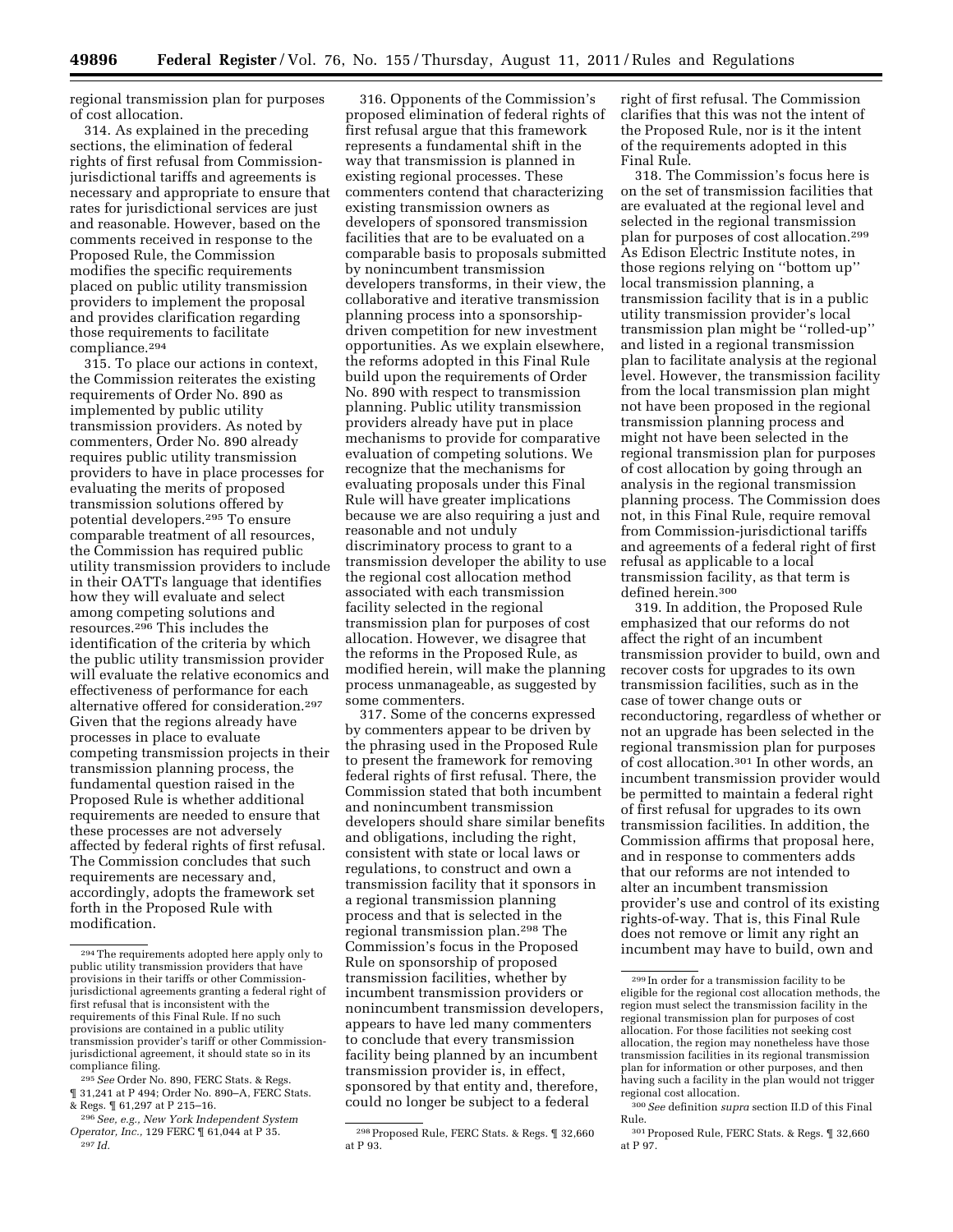recover costs for upgrades to the facilities owned by an incumbent, nor does this Final Rule grant or deny transmission developers the ability to use rights-of-way held by other entities, even if transmission facilities associated with such upgrades or uses of existing rights-of-way are selected in the regional transmission plan for purposes of cost allocation. The retention, modification, or transfer of rights-of-way remain subject to relevant law or regulation granting the rights-of-way.

320. Through the reforms to regional planning required in this Final Rule, the Commission is seeking to ensure that a robust process is in place to identify and consider regional solutions to regional needs, whether initially identified through ''top down'' or ''bottom up'' transmission planning processes. Combined with the cost allocation and other reforms adopted in this Final Rule, implementation of this framework to remove federal rights of first refusal will address disincentives that may be impeding participation by nonincumbent transmission developers in the regional transmission planning process. The extent to which any existing regional transmission planning process must be changed to implement the framework set forth below will depend on the mechanisms used by the region to evaluate competing transmission projects and developers.

321. For example, this Final Rule permits a region to use or retain an existing mechanism that relies on a competitive solicitation to identify preferred solutions to regional transmission needs, and such an existing process may require little or no modification to comply with the framework adopted in this Final Rule.302 In regions relying primarily on ''top down'' mechanisms pursuant to which regional planners independently identify regional needs and more efficient and cost-effective solutions, existing procedures that allow for stakeholders to offer potential solutions for consideration could provide a foundation for implementing the framework below. In other regions

emphasizing the development of local transmission plans prior to analysis at the regional level of alternative solutions, additional procedures may be required to distinguish between those transmission facilities that are proposed to be selected in the regional transmission plan for purposes of cost allocation and those that are merely ''rolled up'' for other purposes.

322. The Commission concludes that the framework adopted below provides sufficient flexibility for public utility transmission providers in each region to determine, in the first instance, how best to address the removal of federal rights of first refusal from Commissionjurisdictional tariffs and agreements. Because we are allowing for regional flexibility and encouraging stakeholders to participate fully in the implementation of this framework by public utility transmission providers, we decline to decide in this Final Rule to convene a technical conference to further explore issues related to federal rights of first refusal, as suggested by some commenters. With the foregoing background in mind, the Commission turns to the specific requirements of this framework below.

i. Qualification Criteria To Submit a Transmission Project for Selection in the Regional Transmission Plan for Purposes of Cost Allocation

323. First, the Commission requires each public utility transmission provider to revise its OATT to demonstrate that the regional transmission planning process in which it participates has established appropriate qualification criteria for determining an entity's eligibility to propose a transmission project for selection in the regional transmission plan for purposes of cost allocation, whether that entity is an incumbent transmission provider or a nonincumbent transmission developer. These criteria must not be unduly discriminatory or preferential. The qualification criteria must provide each potential transmission developer the opportunity to demonstrate that it has the necessary financial resources and technical expertise to develop, construct, own, operate and maintain transmission facilities.

324. The Commission agrees with commenters that qualification criteria are necessary, and that adoption of onesize-fits-all requirements would not be appropriate. It is important that each transmission planning region have the flexibility to formulate qualification criteria that best fit its transmission planning processes and addresses the particular needs of the region. Such

criteria could address a range of issues raised by commenters, such as commitments to be responsible for operation and maintenance of a transmission facility.303 The Commission stresses, however, that appropriate qualification criteria should be fair and not unreasonably stringent when applied to either the incumbent transmission provider or nonincumbent transmission developers. The qualification criteria should allow for the possibility that an existing public utility transmission provider already satisfies the criteria and should allow any transmission developer the opportunity to remedy any deficiency. Within these general parameters, we leave it to each region to develop qualification criteria that are workable for the region, including procedures for timely notifying transmission developers of whether they satisfy the region's qualification criteria and opportunities to mitigate any deficiencies.304

ii. Submission of Proposals for Selection in the Regional Transmission Plan for Purposes of Cost Allocation

325. Second, the Commission requires that each public utility transmission provider revise its OATT to identify: (a) The information that must be submitted by a prospective transmission developer in support of a transmission project it proposes in the regional transmission planning process; and (b) the date by which such information must be submitted to be considered in a given transmission planning cycle. The Commission declines to adopt the proposal to require a specific form to be developed for the purpose of submitting this information, given that the data to be submitted may not be easily reduced

304To be clear, the qualification criteria required herein should not be applied to an entity proposing a transmission project for consideration in the regional transmission planning process if that entity does not intend to develop the proposed transmission project. The Order No. 890 transmission planning requirements allow any stakeholder to request that the transmission provider perform an economic planning study or otherwise suggest consideration of a particular transmission solution in the regional transmission planning process.

<sup>302</sup>For example, the Commission has found that competitive solicitation processes can provide greater potential opportunities for independent transmission developers to build new transmission facilities. *See, e.g., California Indep. Sys. Operator,*  133 FERC ¶ 61,224 (2010). However, the Commission declines to adopt commenter suggestions to mandate a competitive bidding process for selecting project developers. While the Commission agrees that a competitive process can provide benefits to consumers, we continue to allow public utility transmission providers within each region to determine for themselves, in consultations with stakeholders, what mechanisms are most appropriate to evaluate and select potential transmission solutions to regional needs.

<sup>303</sup>The Commission notes, however, that nothing in the qualification requirement of this Final Rule precludes a transmission developer from entering into voluntary arrangements with third parties, including any interested incumbent transmission provider, to operate and maintain a transmission facility. Similarly, nothing this Final Rule creates an obligation for an incumbent transmission provider to operate and maintain a transmission facility developed by another transmission developer. Additionally, nothing in the qualifications requirement of this Final Rule is intended to change any existing RTO or ISO procedure or practice regarding the operation of one or more existing transmission facilities.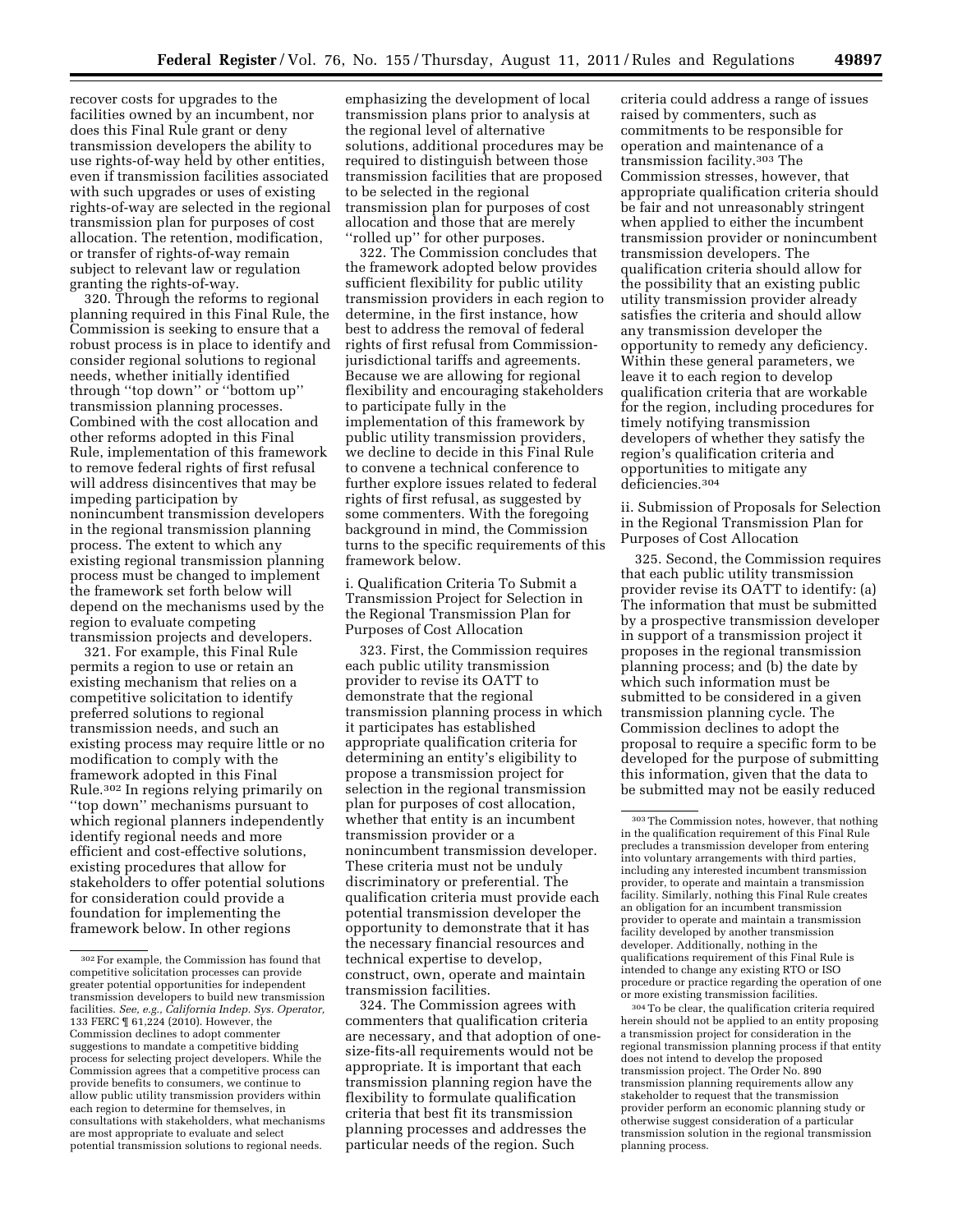to entries on a form. To ensure consistency in the region, however, the Commission requires each public utility transmission provider that has its own OATT to have in that OATT the same information requirements as other public utility transmission providers in the same transmission planning region, as requested by Transmission Agency of Northern California.

326. These information requirements must identify in sufficient detail the information necessary to allow a proposed transmission project to be evaluated in the regional transmission planning process on a basis comparable to other transmission projects that are proposed in the regional transmission planning process. They may require, for example, relevant engineering studies and cost analyses and may request other reports or information from the transmission developer that are needed to facilitate evaluation of the transmission project in the regional transmission planning process. Beyond these minimum requirements, the Commission provides each region with discretion to identify the information to be required, so long as such requirements are fair and not so cumbersome as to effectively prohibit transmission developers from proposing transmission projects, yet not so relaxed that they allow for relatively unsupported proposals. Whether the region wishes to require *prima facie*  showings of need for a project, as suggested by the California ISO, should be addressed in the first instance by public utility transmission providers in consultation with stakeholders within the region. The Commission will review the resulting information requirements on compliance and provide further guidance at that time, if necessary.

327. The Commission disagrees that requiring the identification of a date by which information must be submitted for consideration in a given transmission planning cycle undermines the iterative nature of transmission planning or amounts to creation of a time-based federal right of first refusal. Without some reasonable limitation on the submission of new information, public utility transmission providers would never be able to complete the analysis needed to complete their region's transmission plan. However, each region may determine for itself what deadline is appropriate, including potentially the use of rolling or flexible dates to reflect the iterative nature of their transmission planning processes. Given our decision to eliminate the proposed ongoing right to develop previously-sponsored transmission projects, the Commission

believes it is not necessary to require here additional procedural protections such as the posting of deposits, as suggested by LS Power. To the extent stakeholders in a particular region believe such procedures have merit, they may consider them during the development of OATT proposals that comply with the requirement of this Final Rule.

iii. Evaluation of Proposals for Selection in the Regional Transmission Plan for Purposes of Cost Allocation

328. Third, the Commission requires each public utility transmission provider to amend its OATT to describe a transparent and not unduly discriminatory process for evaluating whether to select a proposed transmission facility in the regional transmission plan for purposes of cost allocation. This process must comply with the Order No. 890 transmission planning principles, ensuring transparency, and the opportunity for stakeholder coordination. The evaluation process must culminate in a determination that is sufficiently detailed for stakeholders to understand why a particular transmission project was selected or not selected in the regional transmission plan for purposes of cost allocation. In complying with this requirement, the Commission encourages public utility transmission providers to build on existing regional transmission planning processes that, consistent with Order Nos. 890 and 890–A, already set forth the criteria by which the public utility transmission provider evaluates the relative economics and effectiveness of performance for alternative solutions offered during the transmission planning process.

329. In light of comments received in response to the Proposed Rule, we also require each public utility transmission provider to amend its OATT to describe the circumstances and procedures under which public utility transmission providers in the regional transmission planning process will reevaluate the regional transmission plan to determine if delays in the development of a transmission facility selected in a regional transmission plan for purposes of cost allocation require evaluation of alternative solutions, including those proposed by the incumbent transmission provider, to ensure the incumbent transmission provider can meet its reliability needs or service obligations. We appreciate that there are many sources of delay that could affect the timing of transmission development, and do not intend to require constant reevaluation of delays that do not

materially affect the ability of an incumbent transmission provider to meet its reliability needs or service obligations. Our focus here is on ensuring that adequate processes are in place to determine whether delays associated with completion of a transmission facility selected in a regional transmission plan for purposes of cost allocation have the potential to adversely affect an incumbent transmission provider's ability to fulfill its reliability needs or service obligations. Under such circumstances, an incumbent transmission provider must have the ability to propose solutions that it would implement within its retail distribution service territory or footprint that will enable it to meet its reliability needs or service obligations. If such other solution is a transmission facility, public utility transmission providers in the regional transmission planning process should evaluate the proposed solution for possible selection in the regional transmission planning process for purposes of cost allocation. As we have explained elsewhere in this Final Rule,305 nothing herein restricts an incumbent transmission provider from developing a local transmission solution that is not eligible for regional cost allocation to meet its reliability needs or service obligations in its own retail distribution service territory or footprint.

330. The Commission appreciates that the selection of any transmission facility in the regional transmission plan for purposes of cost allocation requires the careful weighing of data and analysis specific to each transmission facility and, in some instances, may be difficult or contentious. While the Commission appreciates the challenges presented by such an evaluation, the requirement to engage in a comparative analysis of proposed solutions to regional needs has been in place since Order No. 890. The Commission encourages public utility transmission providers to consider ways to minimize disputes, such as through additional transparency mechanisms, as they identify enhancements to regional transmission planning processes necessary to comply with this Final Rule.306 The Commission declines, however, to mandate the use of independent thirdparty observers, as suggested by Western Independent Transmission Group. To the extent public utility transmission

<sup>305</sup>*See supra* P 256. 306Additionally, as described in section III.A, the requirements of the dispute resolution principle order of Order No. 890 apply to the regional transmission planning process as reformed by this Final Rule.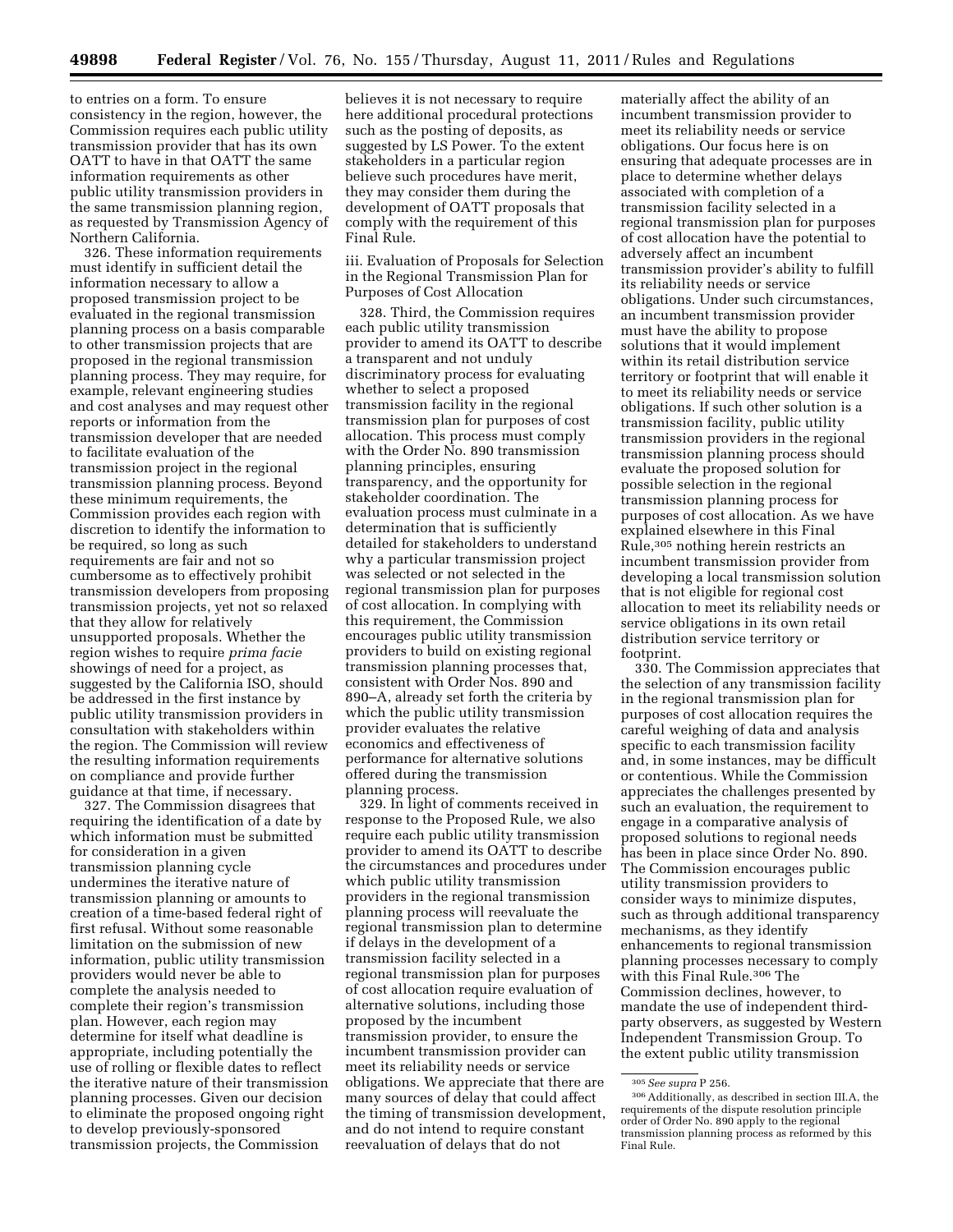providers in consultation with other stakeholders in a region wish, they may propose to use an independent thirdparty observer and we will review any such proposal on compliance.

331. By requiring the evaluation of proposed transmission solutions in the regional transmission planning process, the Commission is not dictating that any particular proposals be accepted or that selected transmission facilities be constructed. Similar to the planning requirements of Order No. 890, the Commission requires the establishment of processes to evaluate potential solutions to regional transmission needs, with the input of interested parties and stakeholders. Whether or not public utility transmission providers within a region select a transmission facility in the regional transmission plan for purposes of cost allocation will depend in part on their combined view of whether the transmission facility is an efficient or cost-effective solution to their needs.307 Moreover, the Commission anticipates that the processes for evaluating whether to select a proposed transmission facility in the regional transmission plan for purposes of cost allocation will vary from region to region, just as other aspects of the regional transmission planning processes may vary.

iv. Cost Allocation for Projects Selected in the Regional Transmission Plan for Purposes of Cost Allocation

332. The Commission also requires that a nonincumbent transmission developer must have the same eligibility as an incumbent transmission developer to use a regional cost allocation method or methods for any sponsored transmission facility selected in the regional transmission plan for purposes of cost allocation. More specifically, each public utility transmission provider must participate in a regional transmission planning process that provides that the nonincumbent developer has an opportunity comparable to that of an incumbent transmission developer to allocate the cost of such transmission facility through a regional cost allocation method or methods. As explained further in section IV.C, the cost of a transmission facility that is not selected

in a regional transmission plan for purposes of cost allocation, whether proposed by an incumbent or by a nonincumbent transmission provider, may not be recovered through a transmission planning region's cost allocation method or methods.

333. In the Proposed Rule, the Commission acknowledged that a proposed transmission project can be modified in the regional transmission planning process as needs and potential solutions are analyzed and, therefore, sought comment on whether to require a mechanism to identify the most similar project to one initially proposed to determine which developer should have the right to construct and own the facility. Although the Commission raised this issue in the context of processes of construction rights, similar issues are raised regarding the selection of a transmission facility in the regional transmission plan for purposes of cost allocation.

334. In light of the comments received in response to this aspect of the Proposed Rule, we are concerned that the proposed requirement to identify the most similar project to one initially proposed could conflict with the way potential solutions are evaluated and selected in some regions. For example, a requirement to identify proposals that are ''most similar'' to transmission projects in the regional transmission plan may be meaningless in a region that relies on market proposals or competitive solicitations to identify solutions to the region's needs. In other regions that rely on voluntary construction decisions for transmission facilities in a regional transmission plan, the linking of rights to construct to a determination of similarity may be meaningless. As discussed in the next section, in response to concerns such as these, we have decided not to adopt the proposal that would give a sponsor the federal right to construct and own a transmission facility it sponsored consistent with state or local laws or regulations. Given this change, we do not adopt the proposal to require a mechanism to identify the most similar project to one initially proposed to determine which developer should have the right to construct and own the facility.

335. Instead, we adopt and clarify the requirement that a nonincumbent transmission developer of a transmission facility selected in the regional transmission plan for purposes of cost allocation have the same opportunity as an incumbent transmission developer to allocate the cost of such transmission facilities through a regional cost allocation

method or methods. We require that each public utility transmission provider must participate in a regional transmission planning process that makes each transmission facility selected in the regional transmission plan for purposes of regional cost allocation eligible for such cost allocation. In other words, eligibility for regional cost allocation is tied to the transmission facility's selection in the regional transmission plan for purposes of cost allocation and not to a specific sponsor.

336. We also require that public utility transmission providers in a region establish, in consultation with stakeholders, procedures to ensure that all projects are eligible to be considered for selection in the regional transmission plan for purposes of cost allocation. This mechanism could be, for example, a non-discriminatory competitive bidding process. The mechanism a regional planning process implements could also allow the sponsor of a transmission project selected in the regional transmission plan for purposes of cost allocation to use the regional cost allocation method associated with the transmission project. In that case, however, the regional transmission planning process would also need to have a fair and not unduly discriminatory mechanism to grant to an incumbent transmission provider or nonincumbent transmission developer the right to use the regional cost allocation method for unsponsored transmission facilities selected in the regional plan for purposes of cost allocation. There may also be other mechanisms, or combinations of mechanisms, that may comply with our requirements.

337. The Commission declines commenter requests to further define the particular obligations and responsibilities that may flow from selection of a nonincumbent transmission developer's proposal in the regional transmission plan for purposes of cost allocation. Nothing in this Final Rule is intended to change or limit any obligations that would apply to a nonincumbent transmission developer under state or local laws or under RTO or ISO agreements.

## v. Rights To Construct and Ongoing Sponsorship

338. The Proposed Rule also sought comment on whether to include two additional features in a framework to implement the elimination of federal rights of first refusal: Whether to require public utility transmission providers to revise their OATTs to contain a regional transmission planning process that

<sup>307</sup>As noted above, for one solution to be chosen over another in the regional transmission planning process, there should be an evaluation of the relative efficiency and cost-effectiveness of each solution. If a nonincumbent transmission developer is unable to demonstrate that its proposal is the most efficient or cost-effective, given all aspects of its proposal, then it is unlikely to be selected as the preferred transmission solution within the regional transmission planning process for purposes of cost allocation.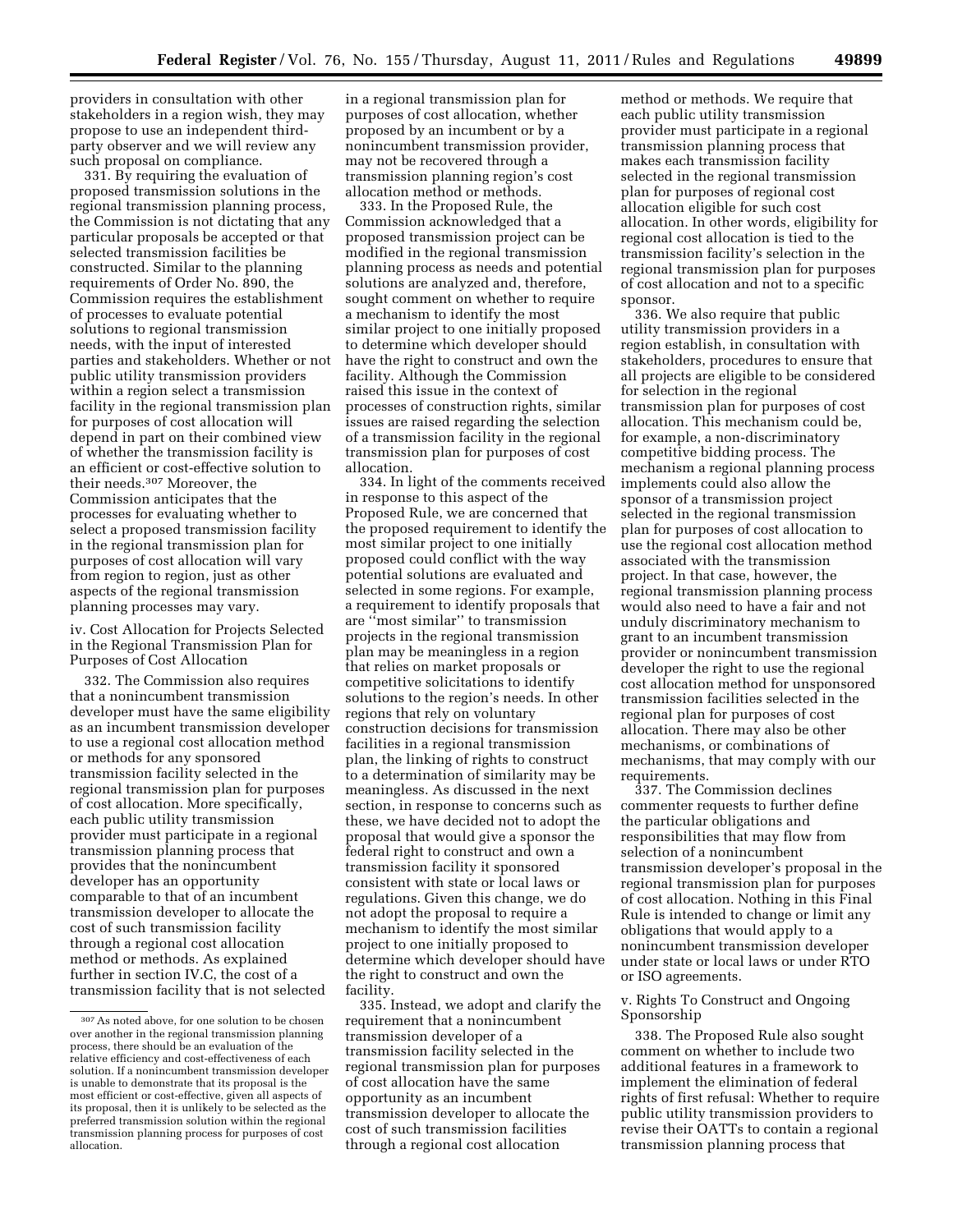provides a right to construct and own a transmission facility; and, whether to allow a transmission developer to maintain for a defined period of time its right to build and own a transmission project that it proposed but that is not selected.308 The Commission declines to adopt these aspects of the Proposed Rule.

339. In the preceding sections, the Commission adopted a framework in which, upon selection of a transmission facility in a regional transmission plan for purposes of cost allocation, the developer of that transmission facility (whether incumbent or nonincumbent) will have the ability to rely on the relevant cost allocation method or methods within the region should it desire to move forward with its transmission project. Nothing in this Final Rule preempts or limits any obligations or requirements that a nonincumbent transmission developer may be subject to under state or local laws or regulations or under RTO or ISO agreements.

340. With regard to ongoing sponsorship rights, the Commission concludes on balance that granting transmission developers an ongoing right to build sponsored transmission projects could adversely impact the transmission planning process, potentially leading to transmission developers submitting a multitude of possible transmission projects simply to acquire future development rights. The Commission appreciates that not granting such a right causes some risk for transmission developers in disclosing their transmission projects for consideration in the regional transmission planning process. That risk is outweighed, however, by the potentially negative impacts such a rule could have on regional transmission planning.

## 4. Reliability Compliance Obligations of Transmission Developers

a. Comments Regarding Reliability Obligations

341. PSEG Companies and Indianapolis Power & Light contend that it is unclear how compliance with NERC reliability standards would be managed and whether and to what extent a third-party developer would be responsible for NERC compliance, coordination of outages, and whether it would need to become a member or transmission owner in an RTO. PSEG Companies also assert that third party developers are not regulated by state commissions and are not subject to state

law obligations with respect to reliability and safety or state law oversight of their operations. Salt River Project argues that mandatory compliance with NERC reliability standards places added pressure on transmission owners and operators to be involved in every stage of planning, construction, and obligation. It asserts that the Proposed Rule was silent as to whether the proposed rules might work with respect to nonincumbent developers that are subsidized for the project but who then may not be interested or qualified to operate or own the facility, let alone comply with reliability standards. Indianapolis Power & Light also expresses concern that questions will remain regarding whether and to what extent a nonincumbent transmission developer is required to comply with NERC reliability standards. Other commenters respond that incumbent transmission owners and nonincumbent transmission developers are subject to and have to meet the same reliability standards.309

# b. Commission Determination

342. As discussed in section III.B.3 above, the Commission concludes that potentially increasing the number of asset owners through the elimination of a federal right of first refusal in Commission-jurisdictional tariffs and agreements does not, by itself, make it more difficult for system operators to maintain reliability. The Commission acknowledges, however, that a proposed transmission facility's impact on reliability is an important factor that is considered during evaluation of a proposed transmission facility for potential selection. We note that, when a nonincumbent transmission developer becomes subject to the requirements of FPA section 215 and the regulations thereunder, it will be required to comply with all applicable reliability obligations, as every other registered entity is required. As part of that process, all entities, incumbent and nonincumbents alike, that are users, owners or operators of the electric bulk power system must register with NERC for performance of applicable reliability functions.

343. However, if there are still concerns regarding the lack of clarity as to when compliance with NERC registration and reliability standards would be triggered, we conclude that the appropriate forum to raise these

questions and request clarification is the NERC process.

344. The Commission is sensitive to the concerns of some commenters that contend that existing transmission providers run the risk of violating NERC reliability standards in the event that a nonincumbent transmission developer abandons a transmission facility meant to address a violation. To address such concerns, the Commission clarifies that, if a violation of a NERC reliability standard would result from a nonincumbent transmission developer's decision to abandon a transmission facility meant to address such a violation, the incumbent transmission provider does not have the obligation to construct the nonincumbent's project. Rather, the transmission provider must identify the specific NERC reliability standard(s) that will be violated and submit a NERC mitigation plan to address the violation. Provided the public utility transmission provider follows the NERC approved mitigation plan, the Commission will not subject that public utility transmission provider to enforcement action for the specific NERC reliability standard violation(s) caused by a nonincumbent transmission developer's decision to abandon a transmission facility.

## *C. Interregional Transmission Coordination* 310

345. This section of the Final Rule adopts several reforms to improve coordination among public utility transmission planners with respect to the coordination of interregional transmission facilities. Specifically, the Commission requires each public utility transmission provider, through its regional transmission planning process, to enhance existing regional transmission planning processes in the following ways.311 First, the Commission requires the development and implementation of procedures that provide for the sharing of information regarding the respective needs of neighboring transmission planning regions, as well as the identification and joint evaluation by the neighboring transmission planning regions of

<sup>308</sup>Proposed Rule, FERC Stats. & Regs. ¶ 32,660 at P 95.

<sup>309</sup>*E.g.,* City of Santa Clara; Federal Trade Commission; NextEra; Northern California Power Agency; Pattern Transmission; and Western Independent Transmission Group.

<sup>310</sup>We note that our use of the term ''coordination'' with regard to the identification and evaluation of interregional transmission facilities is distinct from the type of coordination of system operations discussed in connection with section 202(a) of the FPA. *See supra* section III.A.2.

<sup>311</sup> In the Proposed Rule, the Commission sometimes referred to the requirements of this section as ''interregional transmission planning''; however, we believe that ''interregional transmission coordination'' better describes what we are requiring in this Final Rule and, therefore, we will refer herein to ''interregional transmission coordination.''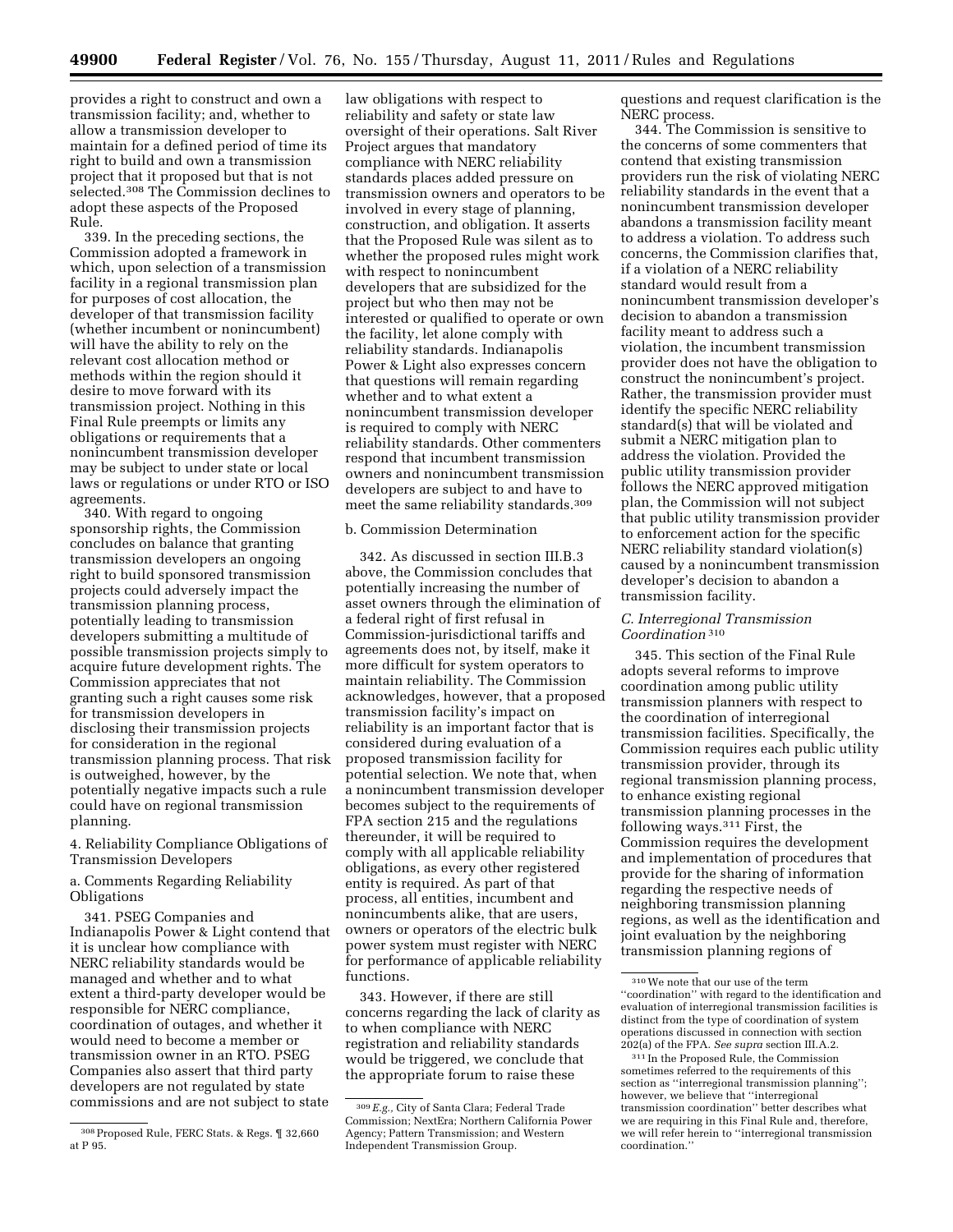potential interregional transmission facilities that address those needs. Second, to ensure that developers of interregional transmission facilities have an opportunity for their transmission projects to be evaluated, the Commission requires the development and implementation of procedures for neighboring public utility transmission providers to identify and jointly evaluate transmission facilities that are proposed to be located in both regions. Third, to facilitate the joint evaluation of interregional transmission facilities, the Commission requires the exchange of planning data and information between neighboring transmission planning regions at least annually. Finally, to ensure transparency in the implementation of the foregoing requirements, the Commission requires public utility transmission providers, either individually or through their transmission planning region, to maintain a Web site or e-mail list for the communication of information related to interregional transmission coordination.

346. Through these reforms, the Commission aims to facilitate the identification and evaluation of interregional transmission facilities that may resolve the individual needs of neighboring transmission planning regions more efficiently and costeffectively. To accomplish these reforms, public utility transmission providers in each pair of transmission planning regions are directed to work through their regional transmission planning processes to develop the same language to be included in each public utility transmission provider's OATT that describes the procedures that a particular pair of transmission planning regions will use to satisfy the foregoing requirements. Alternatively, if the public utility transmission providers so choose, these procedures may be reflected in an interregional transmission planning agreement among the public utility transmission providers within neighboring transmission planning regions that is filed with the Commission.312

1. Need for Interregional Transmission Coordination Reform 313

## a. Commission Proposal

347. In Order No. 890, the Commission found that, when transmission providers engage in regional transmission planning, they may identify solutions to regional needs that are more efficient than those that would have been identified if needs and potential solutions were evaluated only independently by each individual transmission provider.314 In Order No. 890–A, the Commission reiterated that effective regional transmission planning must include coordination among transmission planning regions. To that end, the Commission required public utility transmission providers within each transmission planning region to coordinate as necessary to share data, information, and assumptions to maintain reliability and allow customers to consider resource options that span a region.315

348. The Commission noted in the Proposed Rule that, within the Order No. 890 and 890–A framework, transmission providers in certain parts of the country have organized subregional transmission planning groups for the purpose of collectively developing transmission plans for facilities on their combined transmission systems. These subregional transmission plans are then analyzed at a regional level to ensure that, if implemented, they will be simultaneously feasible and meet reliability requirements. The Commission also acknowledged that some neighboring transmission planning regions have undertaken joint transmission planning pursuant to bilateral agreements.316

349. However, the October 2009 Notice observed that there are few processes in place to analyze whether alternative interregional solutions more efficiently or effectively would meet the needs identified in individual regional transmission plans. As part of the October 2009 Notice, the Commission posed several questions related to this issue, including whether existing transmission planning processes are adequate to identify and evaluate

potential solutions to needs affecting the systems of multiple transmission providers. The Commission also sought comment as to what processes should govern the identification and selection of projects that affect multiple systems.

350. In light of the comments received on this issue, the Commission in the Proposed Rule expressed concern that the lack of coordinated transmission planning processes across the seams of neighboring transmission planning regions could be needlessly increasing costs for customers of transmission providers, which may result in rates that are unjust and unreasonable and unduly discriminatory or preferential. The Commission noted that, in the few years since the issuance of Order No. 890, interest in multiregional transmission facilities has grown significantly.317 Therefore, the Commission proposed reforms intended to improve coordination between neighboring transmission planning regions with respect to the evaluation of transmission facilities that are proposed to be located in both regions, as well as other possible interregional transmission facilities, to determine if such facilities address the needs of the transmission planning regions more efficiently or costeffectively.318

## b. Comments

351. Many commenters agree that there is a need to increase coordination in interregional transmission planning,319 and identified a range of deficiencies in and opportunities for enhancement of existing interregional transmission coordination efforts. Several commenters state that a more defined and coordinated interregional transmission planning process is

319*E.g.,* AEP; Allegheny Energy Companies; AWEA; CapX2020 Utilities; Clean Line; Duke; East Texas Cooperatives; Edison Electric Institute; Energy Future Coalition; Environmental Defense Fund; Exelon; Federal Trade Commission; First Energy Service Company; Integrys; ISO New England; ITC Companies; Kansas City Power & Light and KCP&L Greater Missouri; LS Power; Massachusetts Departments; MidAmerican; MISO; MISO Transmission Owners; Minnesota PUC and Minnesota Office of Energy Security; National Grid; Natural Resources Defense Council; NEPOOL; New York ISO; NextEra; Northeast Utilities; Old Dominion; Organization of MISO States; Pattern Transmission; Pennsylvania PUC; PHI Companies; Pioneer Transmission; Powerex; PSEG Companies; PUC of Nevada; San Diego Gas & Electric; Sonoran Institute; Sunflower and Mid-Kansas; Transmission Access Policy Study Group; Vermont Electric; Westar; Wilderness Society and Western Resource Advocates; WIRES; and Wisconsin Electric Power Company.

<sup>312</sup>We discuss the filing requirements for the same language to be included in each public utility transmission provider's OATT that describes the procedures that a particular pair of transmission planning regions will use to satisfy the interregional transmission coordination requirements as well as for any interregional transmission coordination agreements in the compliance section below. *See*  discussion *infra* section III.C.3.e. of this Final Rule.

 $^{\rm 313}\!\, {\rm Legal}$  authority issues associated with the interregional transmission coordination reforms described herein are addressed in the discussion above concerning regional transmission planning. *See* discussion *supra* section III.A.2. of this Final Rule.

<sup>314</sup>Order No. 890, FERC Stats. & Regs. ¶ 31,241 at P 524.

<sup>315</sup>Order No. 890–A, FERC Stats. & Regs. ¶ 31,261 at P 226.

<sup>316</sup>Proposed Rule, FERC Stats. & Regs. ¶ 32,660 at P 103.

 $^{\rm 317}\rm{The}$  Commission cited two such recent multiregional projects. *Id.* n.46 (citing *Pioneer Transmission, LLC,* 126 FERC ¶ 61,281 (2009); *Green Power Express LP,* 127 FERC ¶ 61,031 (2009)).

<sup>318</sup> *Id.* P 112–113.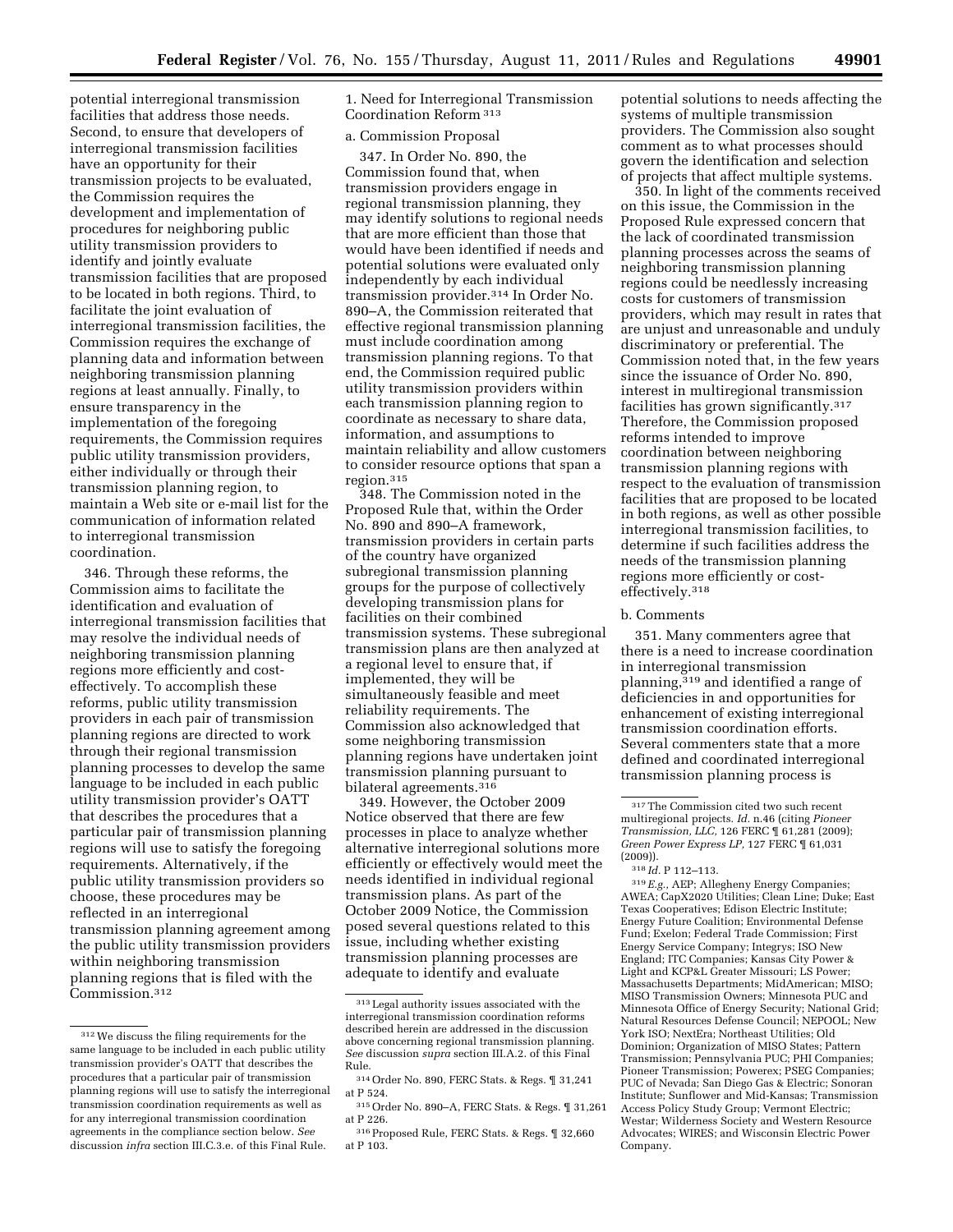necessary. For example, AEP, joined by Integrys, contends that utility and regional transmission planning efforts have a limited geographic perspective and do not consider the benefits associated with interregional transmission projects in neighboring regions. Boundless Energy and Sea Breeze state that in the absence of RTOs and ISOs, and particularly in WECC, interregional transmission planning is ineffective, overly costly, and focuses on individual transmission projects with no relationship to the grid as a whole network or a smart grid.

352. Other commenters argue that there is no coordinated process between regions with respect to evaluating interregional transmission projects.320 AEP and MidAmerican specify that the lack of a coordinated process between transmission planning regions creates hurdles for projects (especially proposed extra high voltage facilities) that are unreasonably higher than those faced by intraregional transmission projects. MidAmerican contends that different regions have different planning protocols and rules for project evaluation and justification, and focus too narrowly on planning criteria that are limited to reliability, generator interconnection, and economic congestion relief to demonstrate the need for a project. It states that many transmission planning regions do not have joint planning protocols or other tariff authority under which an interregional project could be approved based on the total benefits that it provides to the planning regions; and that there is a lack of coordinated planning to identify the most economically efficient solutions. Transmission Dependent Utility Systems state that the ultimate objective of the Final Rule should be the development of a regional transmission plan that jointly optimizes solutions for transmission across the regions to allow access to economically-priced energy by all transmission providers and customers to best serve their native loads. 26 Public Interest Organizations state that without interregional coordination of planning assumptions and procedures, it may not be possible to develop regional transmission plans that the Commission can rely on to determine whether rates are just and reasonable.

353. Some other commenters state that improved interregional transmission coordination would result in a more orderly and timely transmission planning process.321 Pioneer Transmission indicates that improved interregional transmission planning would require planning regions to adopt broader planning goals and objectives, plan transmission and generation in a coordinated and cohesive fashion, and recognize that the benefits of interregional transmission projects will multiply and that their beneficiaries often expand over time.

354. Several commenters also discuss the positive impacts that the proposed interregional transmission planning requirements would have on renewable resources. For example, some state that these requirements would facilitate access to renewable energy and help meet state, federal and other renewable energy goals.322 Pattern Transmission indicates that unless a formal interregional planning process is required, approval of transmission projects needed to allow load to access renewable resources will be difficult, particularly for remotely-located resources. Wind Coalition states that without interregional planning, location-constrained resources located in one region that could be costeffectively accessed to serve the needs of an adjacent, or even more distant region, will not be available or may be accessed through a more expensive and less efficient transmission solution than would be possible with interregional transmission planning.

355. Some commenters argue that seams issues have prevented efficient use of existing transmission infrastructure and adequate consideration of the needs of loadserving entities at the seams.<sup>323</sup> Several commenters cite difficulties they have had in the MISO and PJM, Entergy and SPP, PJM and New York ISO, and Pacific Northwest regions.324 For example, East Texas Cooperatives state a lack of coordination between SPP and Entergy has hindered its ability to obtain network service for a new generating plant. Specifically, East Texas Cooperatives state that in 2009 they submitted a request to SPP for 335 MW of network service sourcing and

sinking in SPP to access the Harrison County generating plant. When studying the request, SPP determined that it may cause impacts on Entergy's system. After multiple iterations of the SPP Aggregate Study Process and two Affected System Analysis were conducted, the Entergy system identified \$30.7 million of upgrades necessary to facilitate the request, the cost of which were to be directly assigned to East Texas Cooperatives. East Texas Cooperatives identified several potential issues in the SPP and Entergy studies that appeared to stem, at least in part, from a lack of queue coordination between Entergy and SPP. East Texas Cooperatives state that after significant effort on their part and additional study costs being incurred, which may not have been necessary with better coordination between Entergy and SPP, the cost of the necessary upgrades on the Entergy system was dramatically reduced. However, East Texas Cooperatives state that errors in SPP's planning studies and a lack of coordination between SPP and Entergy in addressing East Texas Cooperatives' network service request, resulted in a long delay in securing the necessary financing for the Harrison County project.

356. Similarly, ITC Companies state that it has been difficult to move forward on its Green Power Express project because there is no applicable planning process for projects that extend beyond the boundaries of a single RTO. Exelon states that its experience on the seam between MISO and PJM supports the contention that mandatory interregional planning is needed at this time. For instance, Exelon cites issues in studying and building transmission projects identified in the MISO's Regional Generation Outlet Study as necessary to deliver 35 GW of wind energy to load centers in the MISO. Exelon states that several of the projects are located in PJM, but will not be studied further by the MISO because MISO states that it has no authority to order its members or PJM members to build transmission on PJM's system. In addition, Exelon states that current coordination protocols between the MISO and PJM are failing to prevent increased congestion in PJM, resulting in deteriorating operations at the seam such as increased transmission loading relief (TLR) events on the Commonwealth Edison system. PJM, however, disputes Exelon's assertions regarding both the cause and the total number of TLR events on the Commonwealth Edison system.

357. PSEG Companies recommend that where there is evidence of

<sup>320</sup>*E.g.,* East Texas Cooperatives; AEP; Kansas City Power & Light and KCP&L Greater Missouri; Anbaric and PowerBridge; Edison Electric Institute; MISO Transmission Owners; TDU Systems; AWEA; and PSEG Companies.

<sup>321</sup>*E.g.,* First Wind; Solar Energy Industries; and Large-scale Solar.

<sup>322</sup>*E.g.,* Edison Electric Institute; AWEA; Clean Line; American Transmission; and Solar Energy Industries and Large-scale Solar.

<sup>323</sup>*E.g.,* AEP; Anbaric and PowerBridge; Connecticut & Rhode Island Commissions; East Texas Cooperatives; Edison Electric Institute; Energy Consulting Group; MISO Transmission Owners; Northeast Utilities; and Omaha Public Power District.

<sup>324</sup>*E.g.,* Pennsylvania PUC; MidAmerican; Exelon; East Texas Cooperatives; PSEG Companies; and Powerex.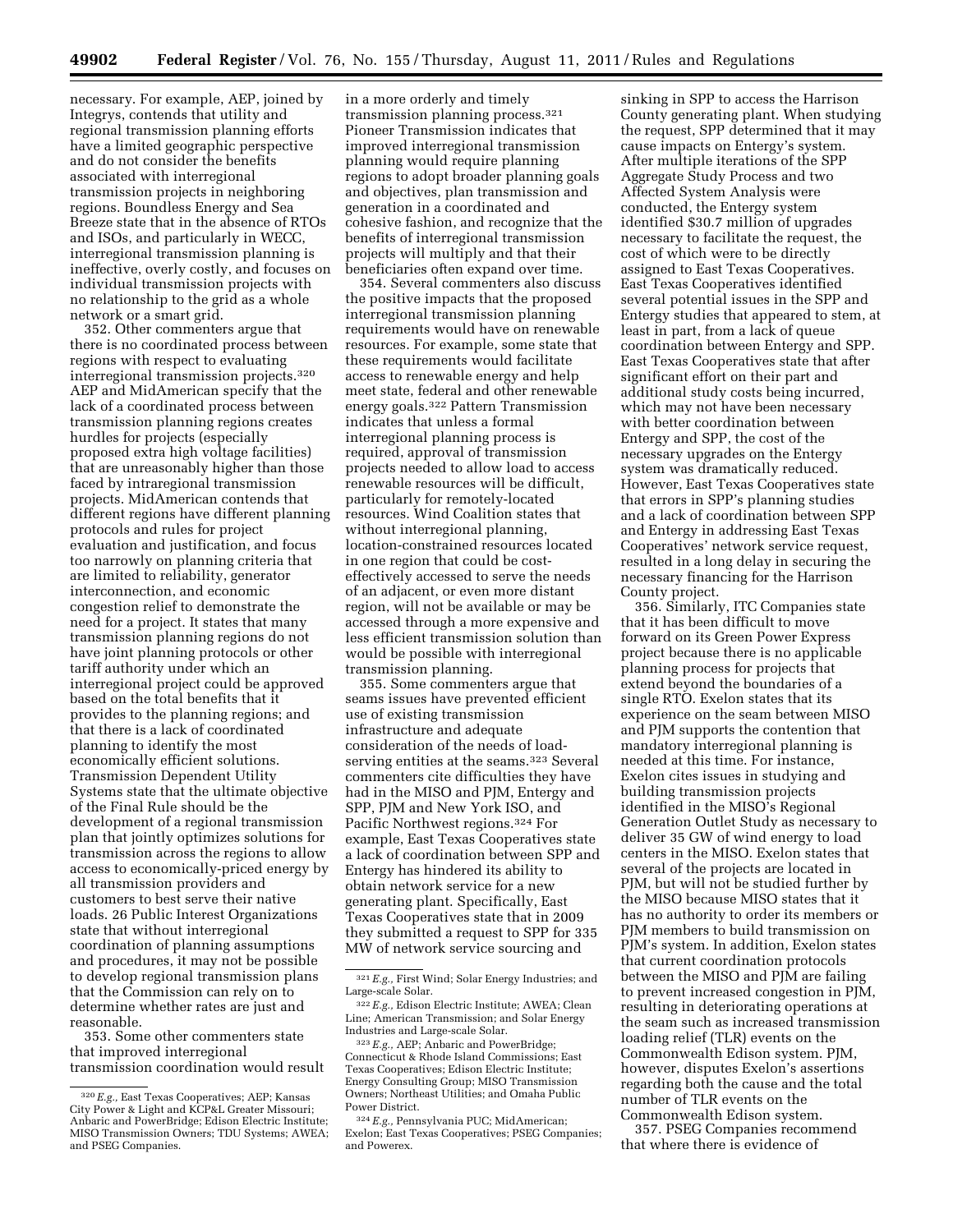significant seams issues that affect operations, the Commission should require that the affected planning regions: (1) coordinate the planning of their systems, including sharing information needed to forecast, measure, and monitor impacts; and (2) form an agreement to address how the costs associated with cross-border impacts will be allocated that incorporates the ''beneficiary pays'' approach. Pennsylvania PUC states that the Commission's proposed interregional transmission planning requirements may help to improve interregional operational efficiency between RTOs.

358. Organization of MISO States and Pattern Transmission discuss the effect of improved interregional coordination between RTO and non-RTO regions. Organization of MISO States notes that the proposed requirements would enhance the incorporation of non-RTO regions into interregional transmission planning processes. According to Pattern Transmission, interregional transmission planning is particularly important in non-RTO and non-ISO regions, where the lack of a structured regional transmission planning process effectively restricts transmission development by nonincumbent developers to merchant transmission developers.

359. Transmission Dependent Utility Systems urge the Commission to adopt the proposed interregional transmission planning reforms without delay as they are necessary to promote cost-effective interregional transmission planning and to remedy the unduly discriminatory exclusion of transmission customers that are load-serving entities from these activities. They assert that transmission providers have little incentive to develop transmission that would allow competing suppliers to serve customers and that in many regions, interregional transmission planning efforts are either nonexistent or are often implemented through bilateral agreements that provide no opportunity for active participation by transmission customers that are load-serving entities or other stakeholders.

360. Several commenters stress that the Commission's actions in this proceeding must not interfere with the ARRA-funded transmission planning initiatives.325 Allegheny Energy Companies believe in the potential success of the ARRA-funded process. They state that the ARRA-funded interconnectionwide transmission

planning initiatives may develop into a potential model for an open, interconnectionwide transmission planning process and in effect could help resolve some of the planning issues currently being encountered. Western Area Power Administration urges the Commission to consider the positive developments associated with the implementation of these initiatives while developing any Final Rule.

361. Some commenters argue that interregional transmission planning reforms are needed notwithstanding the ARRA-funded interconnectionwide transmission planning initiatives.326 SPP states that the ARRA-funded process will not ensure that the most cost-effective solutions are implemented across planning regions or the entire interconnection. Transmission Dependent Utility Systems also contend that the ARRA-funded process does not address short-range needs for interregional projects and may have too wide of a geographic scope to conduct the bottom-up planning necessary to ensure that the needs of load-serving entities are met. AEP encourages the Commission to provide as much direction as possible to the planning authorities to ensure that the ARRA initiatives accomplish more than the cumulative assembly of the isolated plans of each region and planning entity.

362. Conversely, other commenters suggest that the Commission postpone imposing new requirements until after the ARRA-funded interconnection-wide transmission planning process is complete.327 For example, Southwest Area Transmission Sub-Regional Planning Group encourages the Commission to support existing planning activities, postponing the proposal for additional requirements until after the ARRA-funded interconnectionwide transmission planning initiatives are complete. ColumbiaGrid and ISO New England argue that their transmission planning processes already comply with the Commission's proposed requirements. The New England Transmission Owners support the Commission's interregional transmission planning objectives, but urge the Commission to give the ISO New England's existing interregional transmission planning process time to mature before imposing any new or additional requirements. PHI Companies argue that the Commission

should require that existing interregional planning processes that meet the Commission's articulated principles be followed whenever the objectives of one region have the potential to impose burdens or costs on another region.

363. Other commenters oppose the Commission's proposed interregional transmission planning requirements, arguing they are unnecessary 328 or premature.<sup>329</sup> In particular, several commenters state that existing transmission planning processes in their regions (West, Southeast, Midwest) have led to significant progress and that there is no need for mandating that regions create interregional transmission planning agreements.330 For example, Southern Companies state that there already is an institution in place to provide interregional coordination in the Eastern Interconnection, namely the Eastern Interconnection Planning Collaborative. Salt River Project similarly states that it participates in robust and effective planning activities in the West, and provides an inventory of projects, including interregional lines that are being built as a result of coordination between regional and subregional planning groups. Southern Companies note that the Commission's proposed interregional transmission planning requirements are unnecessary as the deficiencies alleged by the Commission in the Proposed Rule are not applicable in the Southeast. Organization of MISO States expresses its view that the Commission should give the interconnectionwide Eastern Interconnection States Planning Council planning process some time to work before requiring the filing of any biregional interregional transmission planning agreements.

364. Salt River Project and Southwest Area Transmission contend that the proposed requirements are premature because the Commission did not provide specific examples of deficiencies and lack of coordination in the transmission planning process that support the need for the proposed requirements. They recommend that the Commission undertake a comprehensive

<sup>325</sup>*E.g.,* Indianapolis Power & Light; NARUC; PHI Companies; Pennsylvania PUC; PSC of Wisconsin; SPP; and Transmission Access Policy Study Group.

<sup>326</sup>*E.g.,* SPP; Minnesota PUC and Minnesota Office of Energy Security; AEP; and Transmission Dependent Utility Systems.

<sup>327</sup>*E.g.,* Southwest Area Transmission Sub-Regional Planning Group; APPA; and Xcel.

<sup>328</sup>*E.g.,* California ISO; ColumbiaGrid; Indianapolis Power & Light; National Rural Electric Coops; Southern Companies; and Washington Utilities and Transportation Commission.

<sup>329</sup>*E.g.,* Georgia Transmission Corporation; Salt River Project; and Southwest Area Transmission Sub-Regional Planning Group.

<sup>330</sup>*E.g.,* Salt River Project; Southwest Area Transmission Sub-Regional Planning Group; Xcel; California Commissions; San Diego Gas & Electric; NEPOOL; Northeast Utilities; New England Transmission Owners; Southern Companies; Washington Utilities and Transportation Commission; and Indianapolis Power & Light.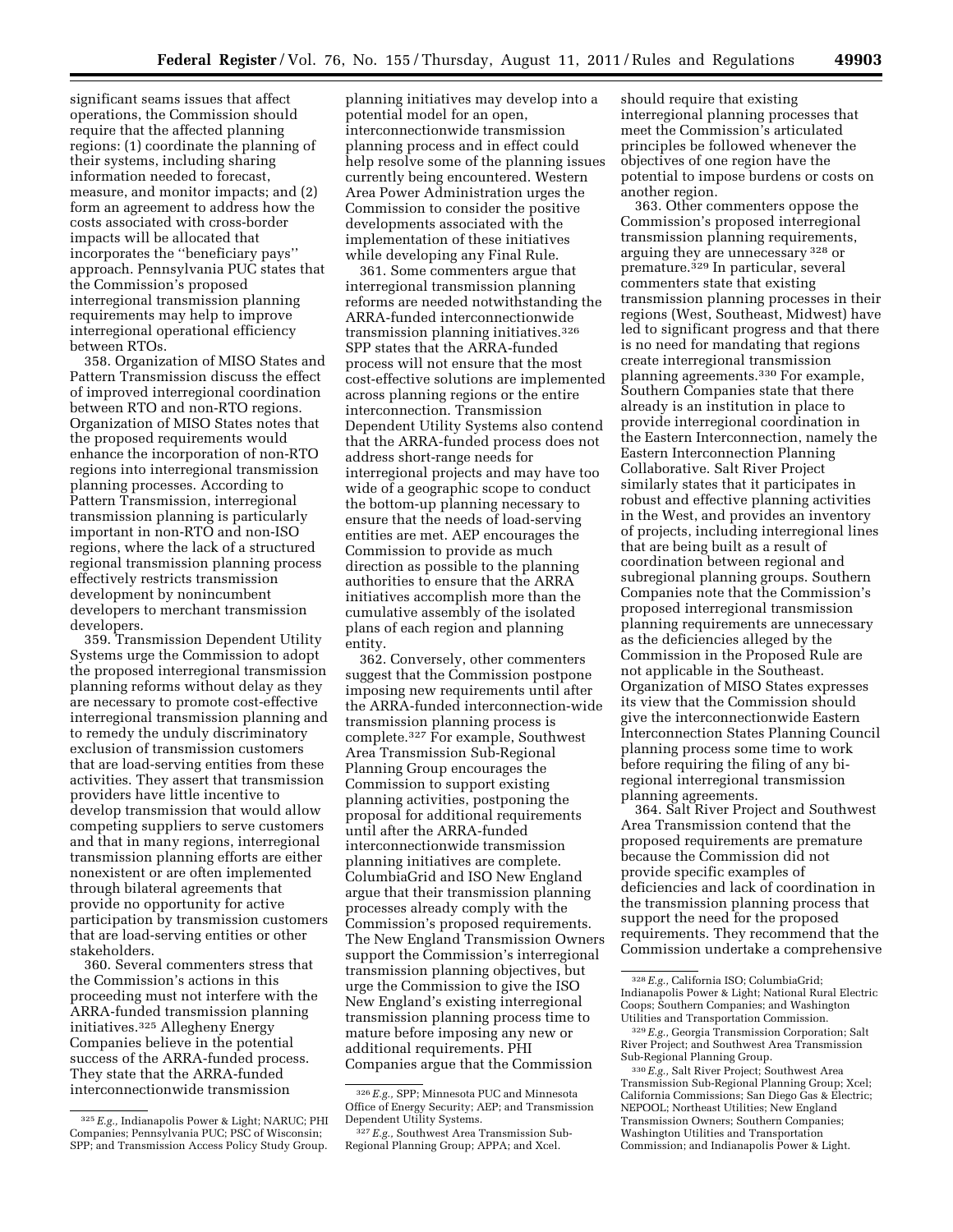and thorough inventory of existing planning processes and then use the demonstrable outcomes of these processes to identify any real barriers that would merit new rules or regulations. National Rural Electric Coops, Indianapolis Power and Light, and Transmission Agency of Northern California contend, in whole or part, that the Commission should pursue only additional reforms that address specific problems identified in the record from this proceeding, that mandatory coordination should occur on an as-needed basis where such efforts are likely to lead to substantial transmission development, and that any further reforms be targeted to specific problems.

365. Some commenters suggest that the Commission should allow Order No. 890 processes to develop further before imposing new interregional coordination requirements.331 Xcel acknowledges the need for interregional planning and cost allocation mechanisms to support public policy mandates, but recommends that the Commission allow current voluntary interregional planning and cost allocation discussions to continue, rather than mandate the development of interregional agreements within a specified time frame.

366. Similarly, several commenters contend that interregional coordination should be voluntary. Ad Hoc Coalition of Southeastern Utilities and Bonneville Power contend that the Commission should permit parties to pursue voluntary interregional transmission planning agreements. Ad Hoc Coalition of Southeastern Utilities states that it supports voluntary efforts of regional transmission processes to address facilities located in multiple regions. Similarly, North Carolina Agencies state that coordination among regions, as well as within a broadly defined region, should be voluntary. Bonneville Power states that the Commission has not demonstrated that the voluntary approach does not work in the Pacific Northwest or that it is not just and reasonable or that it is unduly discriminatory or preferential. It recommends that if the Commission mandates interregional transmission planning agreements, it should permit parties the discretion to pursue voluntary agreements for interregional planning in general, as well as for specific projects. Further, California ISO points to successful voluntary coordination efforts in the West by

WECC and California Transmission Planning Group. California PUC, in its reply comments, supports California ISO's and Bonneville Power's views.

367. Other reply commenters disagree with these arguments. 26 Public Interest Organizations respond that the Commission is obligated under the FPA to ensure that changing system needs (such as state renewable portfolio standards and new federal environmental rules) and the consequences for systems outside of the RTO's footprint (such as loop flow) are justly and reasonably addressed, which requires interregional coordination. WIRES replies that interregional planning must be made mandatory and subject to stronger Commission oversight and participation. WIRES states that experience demonstrates that, left to the voluntary cooperation of the parties, the transmission network will not be integrated as effectively as it could be, reliability and resource diversity will suffer, and seams and congestion issues will be unresolved.

### c. Commission Determination

368. The Commission concludes that implementation of further reforms in the area of interregional transmission coordination activities are necessary at this time. As the Commission stated in the Proposed Rule, in the absence of coordination between transmission planning regions, public utility transmission providers may be unable to identify more efficient or cost-effective solutions to the individual needs identified in their respective local and regional transmission planning processes, potentially including interregional transmission facilities. Clear and transparent procedures that result in the sharing of information regarding common needs and potential solutions across the seams of neighboring transmission planning regions will facilitate the identification of interregional transmission facilities that more efficiently or cost-effectively could meet the needs identified in individual regional transmission plans.

369. Specifically, we agree with commenters, such as AEP, that the transmission planning requirements of Order No. 890 are too narrowly focused geographically and fail to provide for adequate analysis of the benefits associated with interregional transmission facilities in neighboring transmission planning regions. Our decision also is influenced by those commenters that cite seams issues or difficulties they have encountered in coordinating the development of transmission facilities across the regions, including between RTOs and

ISOs, as well as between an RTO or ISO and non-RTO or ISO region and among non-RTO regions. We are persuaded by those commenters who argue that additional interregional transmission coordination requirements would facilitate consideration of transmission needs driven by Public Policy Requirements by enabling the evaluation of interregional transmission facilities that may address those needs more efficiently or cost-effectively. We agree with Transmission Dependent Utility Systems' comments that interregional transmission coordination promotes cost-effective transmission development and facilitates transmission customer participation in interregional transmission coordination efforts.

370. Given the clear need for reform of existing interregional transmission coordination practices, we are not persuaded by arguments contending that reform is not necessary or is premature. While we recognize that significant progress with respect to the development of open and transparent transmission planning processes has been made around the country, the existing transmission planning processes nevertheless do not adequately provide for the evaluation of proposed interregional transmission facilities or the identification of interregional transmission facilities that could address transmission needs more efficiently or cost-effectively than separate regional transmission facilities. Because such interregional transmission coordination helps to ensure that rates, terms, and conditions of jurisdictional service are just and reasonable and not unduly discriminatory or preferential by facilitating more efficient or costeffective transmission infrastructure development, we conclude that the interregional transmission coordination reforms adopted in this Final Rule are necessary and should not be delayed.

371. Similarly, while we have considered the positive developments associated with the ARRA-funded transmission planning initiatives, we nevertheless agree with commenters who argue that the Commission should not postpone its proposed interregional transmission coordination reforms on account of these initiatives. While the ARRA-funded transmission planning initiatives represent a significant advancement in interconnectionwide transmission scenario analysis, they do not specifically provide for the ongoing coordination in the evaluation of interregional transmission facilities, which we conclude is necessary to ensure that rates, terms, and conditions of jurisdictional services are just and

<sup>331</sup>*E.g.*, Washington Utilities and Transportation Commission; Georgia Transmission Corporation; and Xcel.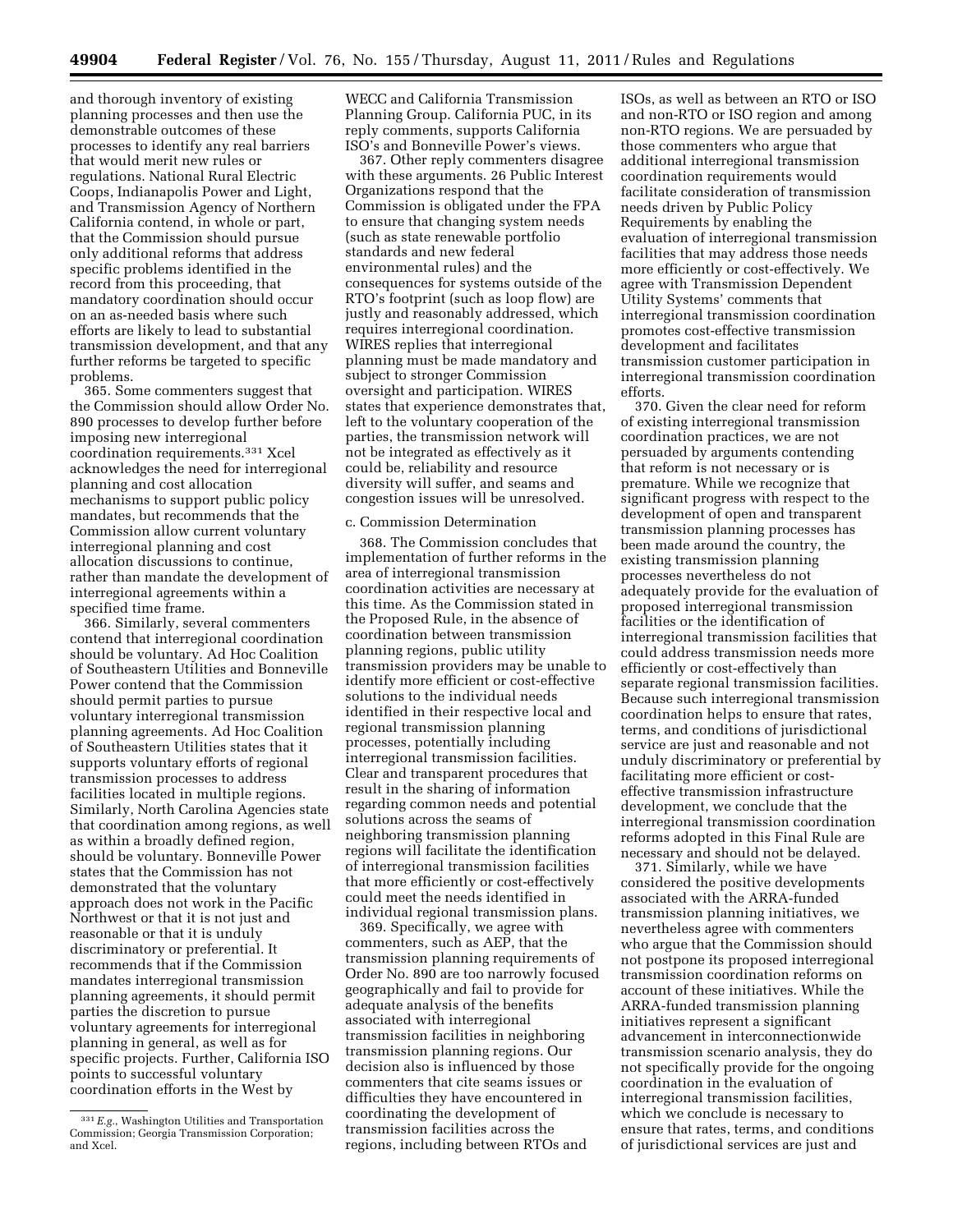reasonable and not unduly discriminatory or preferential. As requested by commenters, however, we have extended the compliance deadline for the interregional coordination requirements of this Final Rule, as discussed in section V.A below. We encourage public utility transmission providers to continue their participation in these efforts and to explore opportunities to use the valuable information these efforts provide in their regional transmission planning and interregional transmission coordination efforts. We reiterate our intent to build upon, and not interfere with, the ARRA-funded transmission planning initiatives in this Final Rule.

372. With regard to commenters' contentions that their existing interregional transmission coordination efforts already comply with the Proposed Rule's provisions or need more time to mature, we acknowledge that some transmission planning regions already may engage in interregional transmission coordination efforts that satisfy some of the requirements discussed below or are developing such efforts. The Commission is acting in this Final Rule to establish a minimum set of requirements that apply to all public utility transmission providers. If a public utility transmission provider believes that it participates in a regional transmission planning process that fulfills the interregional transmission coordination requirements adopted in this Final Rule, it may describe in its compliance filing how such participation complies with the requirements of this Final Rule.

373. We therefore disagree that the Commission should undertake additional investigation of the need for interregional coordination procedures or require them only on a case-by-case basis. The record in this proceeding is adequate to support our conclusion that the existing requirements of Order No. 890 are too narrowly focused geographically. Coordination of transmission planning activities by neighboring transmission planning regions will increase opportunities to identify interregional transmission facilities that address the needs of those regions more efficiently or costeffectively. We thus see no need to adopt a case-by-case approach to our requirements. We conclude that the interregional coordination obligations implemented in this Final Rule are necessary to establish a minimum set of requirements that are applicable to all public utility transmission providers.

2. Interregional Transmission Coordination Requirements

#### a. Interregional Transmission Coordination Procedures

#### i. Commission Proposal

374. In the Proposed Rule, the Commission proposed to require each public utility transmission provider through its regional transmission planning process to enter into agreements that include a detailed description of the process for coordination between public utility transmission providers in neighboring transmission planning regions with respect to transmission facilities that are proposed to be located in both regions, as well as interregional transmission facilities that are not proposed that could address transmission needs more efficiently than separate intraregional facilities.332 While acknowledging that every transmission planning agreement could be tailored to best fit the needs of the transmission planning regions entering into the agreement, the Commission proposed that each public utility transmission provider ensure that certain elements are included in each agreement.

375. Specifically, the Commission proposed that an interregional transmission planning agreement must include the following elements: (1) A commitment to coordinate and share the results of respective regional transmission plans to identify possible interregional facilities that could address transmission needs more efficiently than separate intraregional facilities (Coordination); (2) an agreement to exchange at least annually planning data and information (Data Exchange); (3) a formal procedure to identify and jointly evaluate transmission facilities that are proposed to be located in both regions (Joint Evaluation); and (4) a commitment to maintain a Web site or e-mail list for the communication of information related to the coordinated transmission planning process (Transparency).

376. With respect to the third proposed element, the Commission proposed that the transmission developer of a transmission project that would be located in two neighboring transmission planning regions must first propose its transmission project in the transmission planning process of each of those transmission planning regions. The Commission further proposed that

such a submission would trigger a procedure established by the interregional transmission planning agreement, under which the transmission planning regions would coordinate their reviews of and jointly evaluate the proposed transmission project. The Commission proposed that such coordination and joint evaluation must be conducted in the same general timeframe as, rather than subsequent to, each transmission planning region's individual consideration of the proposed transmission project. Finally, the Commission proposed that inclusion of the interregional transmission project in each of the relevant regional transmission plans would be a prerequisite to application of an interregional cost allocation method that satisfies the cost allocation principles set forth in the Proposed Rule.

#### ii. Comments

377. American Transmission supports requiring regions to make a commitment to coordinate and share the results of respective regional transmission plans to identify possible interregional transmission facilities that could address transmission needs more efficiently than separate intraregional facilities. However, American Transmission also recommends that the Commission require public utility transmission providers to specifically describe the process by which their planning regions will identify such interregional transmission facilities. East Texas Cooperatives suggest that the Commission clarify that it requires more than simple coordination (*i.e.*, the sharing of information and plans), but also the establishment of an interregional transmission planning process intended to address and resolve seams issues.

378. Several commenters request that the Commission provide more detailed guidance on the interregional transmission planning agreements.333 MISO Transmission Owners similarly request that the Commission clarify its specific expectations for interregional coordination. SPP recommends that the Final Rule provide detailed guidance concerning the requirements for interregional transmission planning, including the goals and objectives of interregional transmission planning. Powerex states that the Commission should require each interregional transmission planning agreement to include a set of interregional planning goals that are concrete and outcome-

<sup>332</sup>The Commission discusses in subsection 3e below comments in response to the proposal for interregional transmission coordination activities to be memorialized in an agreement executed by multiple public utility transmission providers.

<sup>333</sup>*E.g.*, 26 Public Interest Organizations; MISO Transmission Owners; SPP; and Sunflower and Mid-Kansas.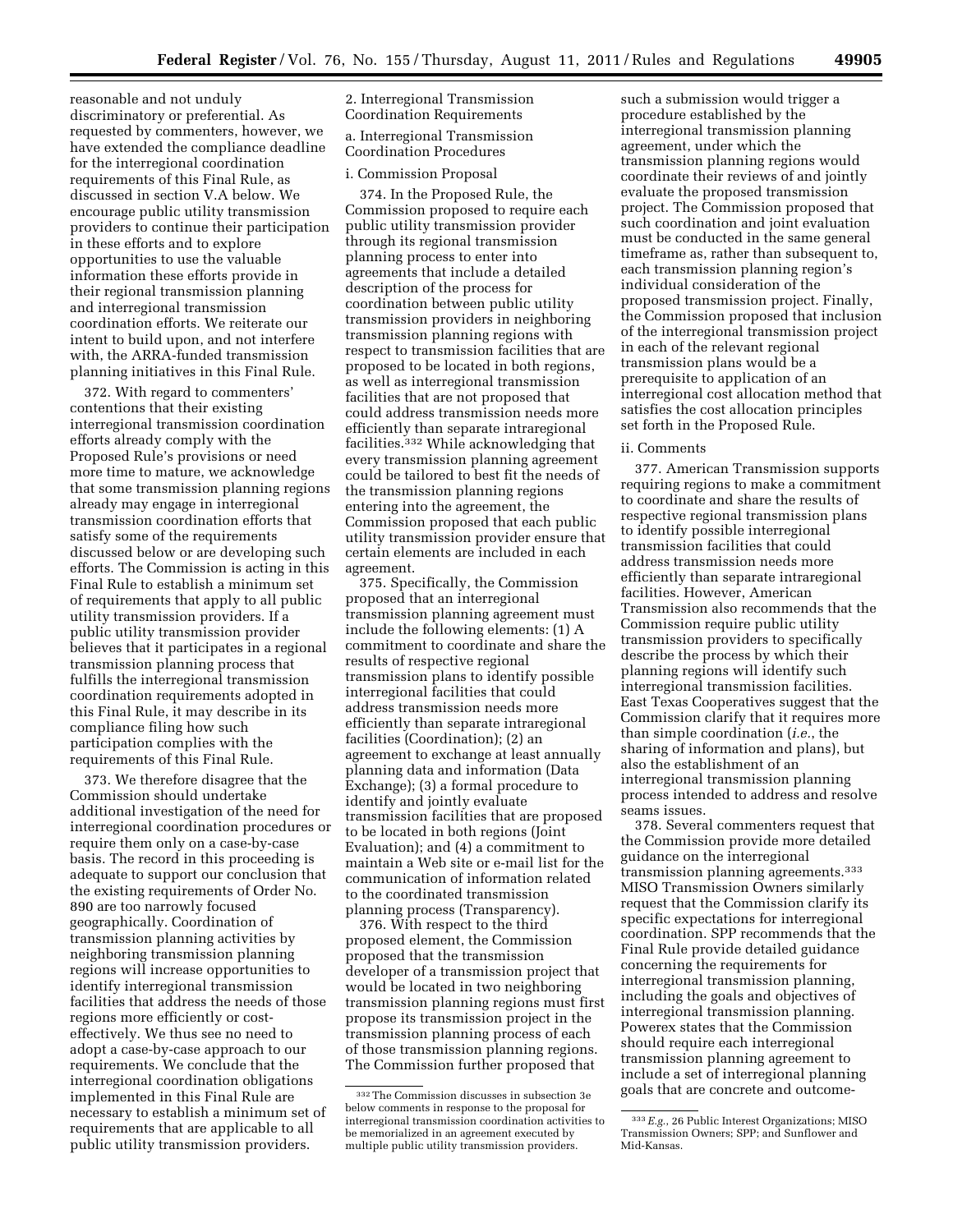based and that directly address the reliability problems that reduce efficiency. ITC Companies state that interregional transmission planning agreements should include the key criteria to be considered in the interregional planning process, based on the planning principles, and the cost allocation method that would apply to approved interregional projects.334

379. Old Dominion recommends that the Commission require public utility transmission providers and interregional planning entities, such as the Eastern Interconnection Planning Collaborative, to adopt transmission planning processes that: (1) Identify the needs of multiple transmission systems based on scenario planning using a long-term planning horizon (*e.g.*, 15 to 20 years); (2) conduct various scenario analyses to identify the projects that best address reliability, economic, or demand response concerns; and (3) allow developers to compete to provide the ''best'' solution.

380. Some commenters support a more robust interregional transmission planning process than the interregional coordination requirements set forth in the Proposed Rule. For example, Energy Future Coalition states the interregional transmission planning process should include a rigorous and transparent analysis of a comprehensive set of considerations and alternatives and provide for ''right-sizing'' facilities to ensure the best possible use of existing corridors and minimize environmental impacts from new corridors.

381. A few commenters recommend that the Commission require interregional transmission planning processes to comply with the Order No. 890 planning principles.335 Transmission Dependent Utility Systems contend that subjecting interregional transmission planning processes to the Order No. 890 planning principles would alleviate concerns about the limited size of some Order No. 890-compliant planning regions, which arose due to the lack of an opportunity for load-serving entities to participate in planning across seams, and would ensure that the most cost-effective solutions to constraints associated with seams are pursued. Old Dominion states that requiring interregional transmission planning processes to comply with the Order No. 890 planning principles

would ensure that information will flow between the regional and interregional transmission planning processes, so that stakeholders will have the information necessary to offer meaningful input at the interregional level and to inform discussions at the regional levels.

382. Energy Consulting Group states that transmission owners should be required to develop the transmission upgrades and expansions identified in the wide-area planning process within a mandated time frame. NextEra states that the Commission should require the interregional transmission planning process to result in an interregional transmission plan that includes interregional transmission facilities identified through the planning process. Boundless Energy and Sea Breeze contend that the Commission should strengthen interregional transmission planning processes by requiring implementation of interregional transmission plans and an implementing authority. MidAmerican expresses concern that proposed element 1 does not describe how the Commission intends neighboring planning regions to move those interregional projects identified towards construction, and recommends that the Commission require the identified interregional facilities to be included in local and regional transmission plans. Similarly, National Grid recommends that the Commission require consideration of procedures for adopting into regional plans any transmission upgrade identified as part of an interregional coordination process.

383. Southwest Area Transmission Sub-Regional Planning Group, however, states that the Commission should clarify that interconnectionwide, regional, and interregional planning groups are not decision-making entities with the authority to direct developers or load-serving entities to develop any project. National Grid asks the Commission not to require the formation of new interregional planning entities, especially where interregional planning efforts are already underway.

384. NextEra also states that the Commission should require the interregional transmission planning process to result in an interregional transmission plan that includes longerterm objectives that have not yet resulted in proposals for specific facilities. Similarly, California Commissions state that plans should contain conceptual elements that have yet to materialize as specific transmission projects and contingent elements that may be needed under certain future scenarios so that a plan can evolve over time.

385. Solar Energy Industries and Large-scale Solar and Anbaric and PowerBridge urge the Commission to impose stronger requirements for interregional coordination for public policy and renewable energy projects. MidAmerican asks that the Commission clarify that consideration of public policy requirements is not limited to local and regional transmission planning processes but should be extended to interregional transmission coordination as well.

386. On the other hand, Energy Consulting Group contends that interregional transmission planning should provide an incentive for development of transmission facilities that provide access to economic generation resources that minimize power costs, not act as an instrument of public policy. Energy Consulting Group also states that it is not clear that the proposed transmission planning processes will have a mechanism to address transmission service requests, and that a process for addressing such requests should be added to wide-area planning.

387. ITC Companies contend that interregional coordination should assure equal consideration for all drivers of transmission needs, including reliability, generator interconnection, and public policy requirements. National Grid requests that the Commission require interregional transmission planning efforts to consider transmission upgrades that could provide economic benefits to consumers in multiple regions and upgrades or modified operating practices that could result in more efficient use of the existing transmission system in addition to those transmission facilities needed to maintain reliability. Powerex states that the Final Rule should establish policies that encourage transmission customers to continue to purchase and invest in long-term transmission and that the Commission should ensure that it is sending proper signals for long-term investments in transmission by rejecting policies that erode the existing rights of firm transmission customers that have already made long-term investments in transmission service.

388. Organization of MISO States urges the Commission to encourage transmission planning regions to coordinate on issues besides transmission planning and cost allocation, such as interconnection and operational issues.

389. North Carolina Agencies state that coordination among regions, as well as within a broadly defined region, should complement, rather than

<sup>334</sup>The cost allocation method that would apply to selected interregional transmission facilities is addressed in the cost allocation section below. *See*  discussion *supra* section IV.E. of this Final Rule.

<sup>335</sup>*E.g.,* East Texas Cooperatives; ITC Companies; Old Dominion; Transmission Access Policy Study Group; and Transmission Dependent Utility Systems.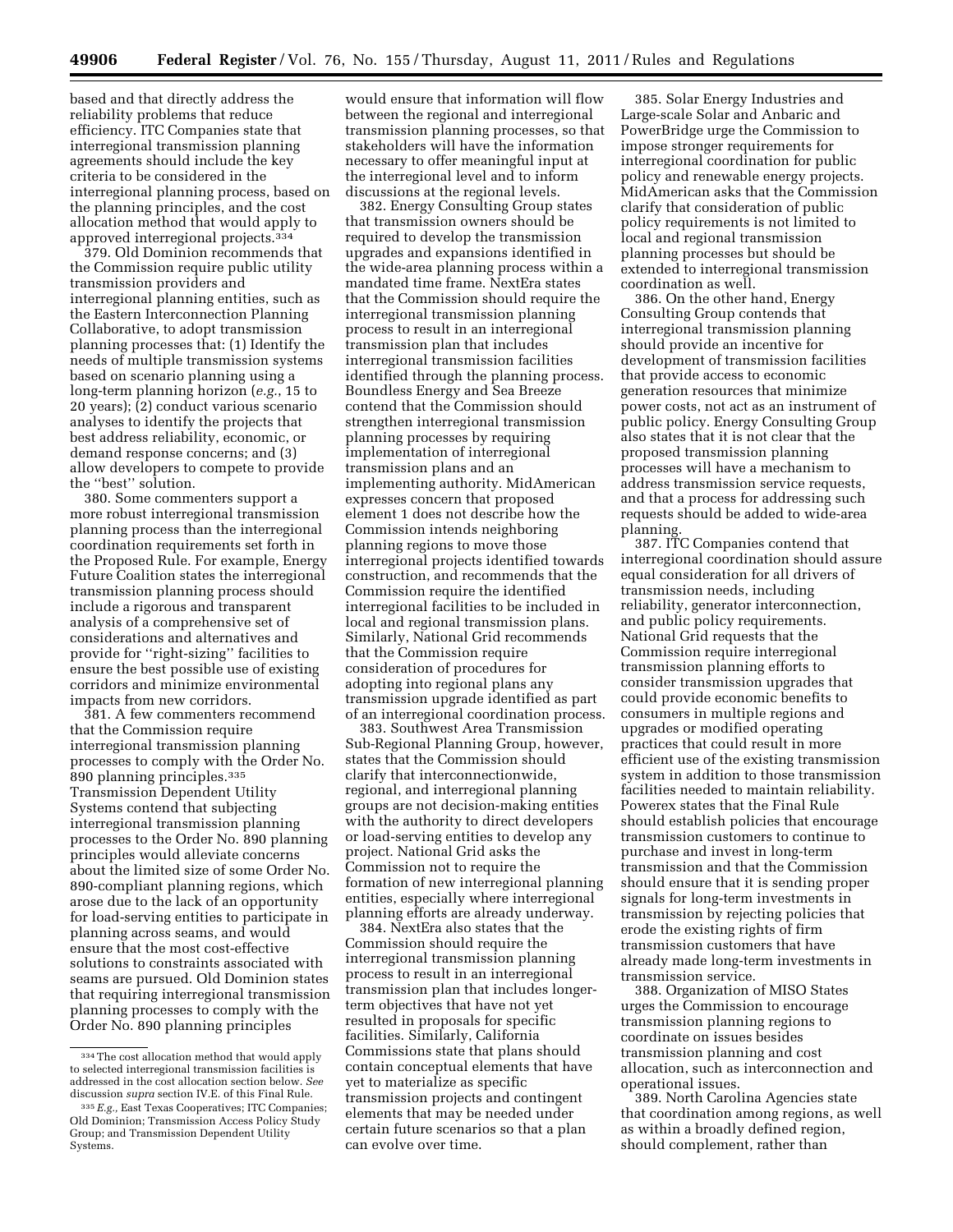substitute for, local and narrower regional planning processes. NEPOOL and Northeast Utilities state that the Proposed Rule's provisions, which reflect a ''bottom up'' planning approach, should be reflected in any Final Rule. Other commenters also support a ''bottom up'' approach to interregional transmission planning.336

390. Other commenters urge the Commission to ensure that the Final Rule does not infringe on state authority. California Commissions emphasize that rules pertaining to interregional transmission planning agreements and the resulting coordinated planning process must not diminish state control by shifting decision-making to the Commission and that states should be directly involved in the development of interregional transmission planning agreements and should have a strong role in their implementation. NARUC asserts that the interregional transmission planning process must continue to respect the role of state commissions in reviewing and guiding the planning process and the role of state authorities in ultimately siting any transmission lines.

391. Several commenters request that the Commission oversee the development and implementation of interregional transmission planning agreements and/or monitor the progress of interregional planning efforts.337 For example, Organization of MISO States suggests that the Commission require an accountability and oversight element in interregional transmission planning agreements to ensure that such agreements are implemented as intended, perhaps utilizing the expertise of state commissions. American Transmission and MISO Transmission Owners state that public utility transmission providers and their stakeholders should be required to conduct periodic reviews of the effectiveness of their interregional transmission planning efforts and file informational reports with the Commission.

392. Federal Trade Commission acknowledges that the Commission's proposed interregional transmission planning requirements would require market participants that may be competitors to collaborate with each other in transmission planning, construction, ownership, and operation, but states that participants in the interregional transmission planning

process should not view the antitrust laws as an impediment to their participation.

# iii. Commission Determination

393. To remedy the potential for unjust and unreasonable rates for public utility transmission providers' customers, we adopt the interregional transmission coordination requirements discussed below. These interregional transmission coordination requirements obligate public utility transmission providers to identify and jointly evaluate interregional transmission facilities that may more efficiently or cost-effectively address the individual needs identified in their respective local and regional transmission planning processes.

394. In the Proposed Rule, the Commission set forth its proposed interregional transmission coordination requirements in the form of four elements to be included in an interregional transmission planning agreement. After reviewing the comments concerning interregional transmission coordination received in this proceeding, we find that these four elements are so extensively interconnected that it would be inappropriate to require that they be addressed as distinct elements, as was proposed in the Proposed Rule. Instead, we believe that these four elements are better represented as characteristics of interregional transmission coordination. Specifically, two of the proposed elements—Coordination and Joint Evaluation—embody the purpose of interregional transmission coordination: to coordinate and share the results of regional transmission plans to identify possible interregional transmission facilities that could address transmission needs more efficiently or cost-effectively than separate regional transmission facilities and to jointly evaluate such facilities, as well as to jointly evaluate those transmission facilities that are proposed to be located in more than one transmission planning region. The other two elements—Data Exchange and Transparency—are more appropriately described as part of the procedures through which effective interregional transmission coordination is implemented.

395. Thus, the framework in which we present these requirements differs from that of the Proposed Rule. This Final Rule lays out the objectives of interregional transmission coordination followed by a discussion of the mechanics of interregional transmission coordination instead of four required elements. Here we address the requirements for interregional

transmission coordination, the entities between which interregional transmission coordination must occur, and the transmission facilities to which the interregional transmission coordination requirements apply. Hence the discussion of Coordination and Joint Evaluation is here. We address in other sections below the mechanics of implementation, including a discussion of the procedures for joint evaluation, requirements for data exchange, transparency, stakeholder participation, and the required revisions to the OATT.

396. The Commission requires each public utility transmission provider, through its regional transmission planning process, to establish further procedures with each of its neighboring transmission planning regions for the purpose of coordinating and sharing the results of respective regional transmission plans to identify possible interregional transmission facilities that could address transmission needs more efficiently or cost-effectively than separate regional transmission facilities. Through adoption of this requirement, the Commission intends that neighboring transmission planning regions will enhance their existing regional transmission planning processes to provide for: (1) The sharing of information regarding the respective needs of each region, and potential solutions to those needs; and (2) the identification and joint evaluation of interregional transmission facilities that may be more efficient or cost-effective solutions to those regional needs.<sup>338</sup> By requiring public utility transmission providers to undertake such interregional transmission coordination activities, the Commission and transmission customers will have greater certainty that the transmission facilities in each regional transmission plan are more efficient or cost-effective solutions to meeting transmission planning region's needs.

397. In response to the Proposed Rule, several commenters seek clarification from the Commission as to whether, for example, the Commission intends the formation of a new interregional transmission planning process or that certain types of facilities or objectives should be the focus of interregional transmission coordination. With the exception of the requirements for

<sup>336</sup>*E.g.*, Allegheny Energy Companies; East Texas Cooperatives; and ISO New England.

<sup>337</sup>*E.g.*, Energy Future Coalition; Organization of MISO States; Transmission Dependent Utility Systems; and AWEA.

<sup>338</sup>The same language must be included in each public utility transmission provider's OATT that describes the processes that a particular pair of transmission planning regions will use to satisfy the interregional transmission coordination requirements of this Final Rule. The filing requirements concerning this same language are discussed in the compliance section below. *See*  discussion *infra* section VI.A. of this Final Rule.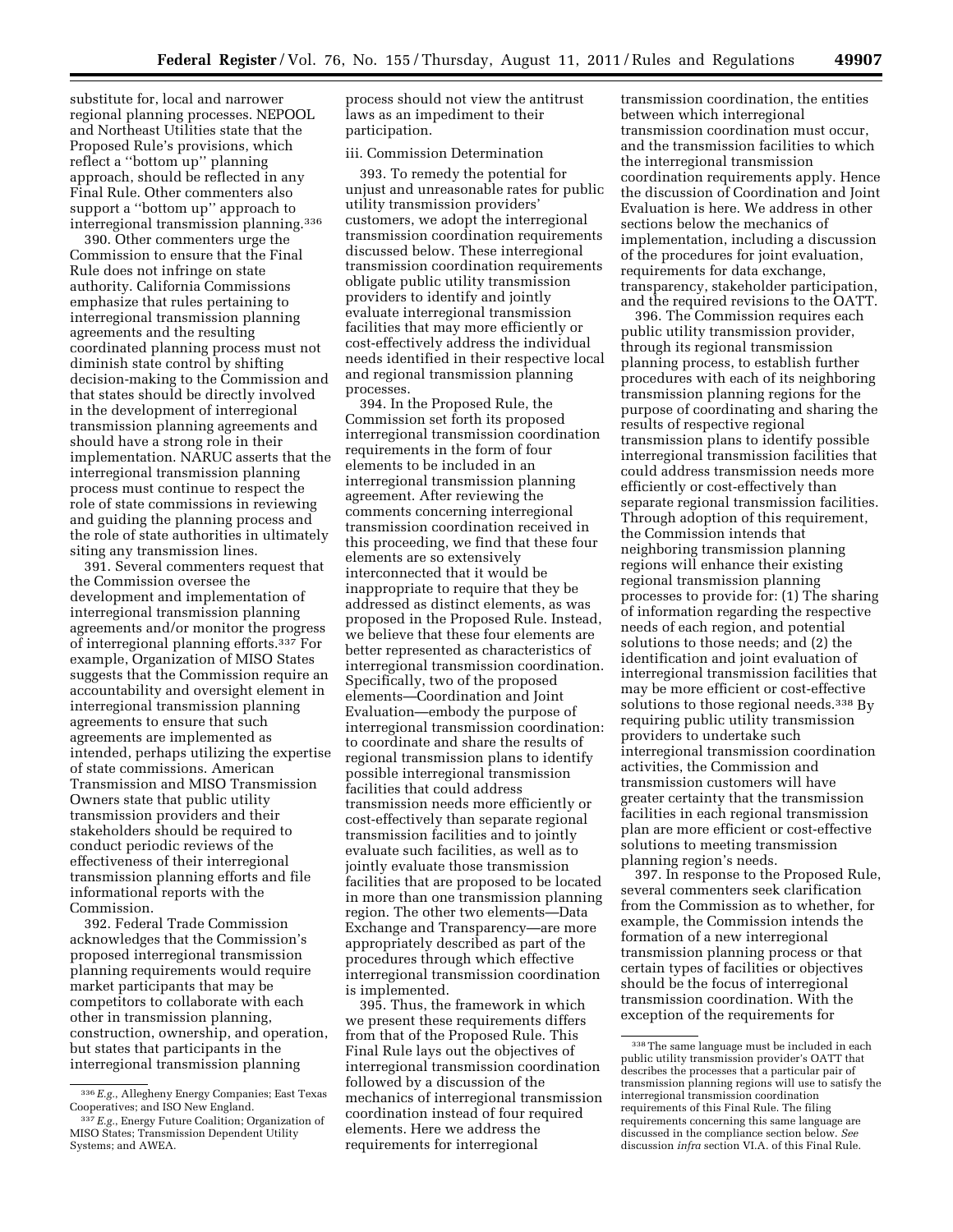implementing interregional transmission coordination discussed herein, the Commission declines at this time to impose specific obligations as to how neighboring transmission planning regions must share information regarding their needs, and potential solutions to those needs, or identify and jointly evaluate interregional transmission alternatives to those regional needs, as well as proposed interregional transmission facilities. Thus, we also decline to require the use of specific planning horizons or the performance of particular scenario analyses. While we appreciate commenters' desire for additional clarity on this point, the Commission believes it is appropriate to leave to the transmission planning regions in the first instance adequate discretion to allow for the development and implementation of interregional transmission coordination procedures that suit the needs of the neighboring transmission planning regions. In light of the varying approaches to transmission planning that are currently used by transmission planning regions across the country, providing further guidance at this time could inadvertently impose restrictions that are not appropriate for a particular transmission planning region.

398. However, we clarify in response to East Texas Cooperatives that the interregional transmission coordination requirements adopted do require that public utility transmission providers do more than simply commit to share their regional transmission plans and other transmission planning information. To comply with the requirements in this Final Rule, each public utility transmission provider, through its regional transmission planning process, must develop and implement additional procedures that provide for the sharing of information regarding the respective needs of each neighboring transmission planning region, and potential solutions to those needs, as well as the identification and joint evaluation of interregional transmission alternatives to those regional needs by the neighboring transmission planning regions. On compliance, public utility transmission providers must describe the methods by which they will identify and evaluate interregional transmission facilities. While the Commission does not require any particular type of studies to be conducted, this Final Rule requires public utility transmission providers in neighboring transmission planning regions to jointly identify and evaluate whether interregional transmission facilities are more efficient

or cost-effective than regional transmission facilities. Accordingly, the Commission requires that the compliance filing by public utility transmission providers in neighboring planning regions include a description of the type of transmission studies that will be conducted to evaluate conditions on their neighboring systems for the purpose of determining whether interregional transmission facilities are more efficient or cost-effective than regional facilities.

399. We decline to adopt the recommendations of those commenters that suggest that the Commission adopt a more robust, formalized interregional transmission planning process than the interregional transmission coordination requirements in the Proposed Rule, such as an interregional transmission coordination process that complies with the Order No. 890 transmission planning principles or that produces an interregional transmission plan. We clarify here that the interregional transmission coordination requirements that we adopt do not require formation of interregional transmission planning entities or creation of a distinct interregional transmission planning process to produce an interregional transmission plan. Rather, our requirement is for public utility transmission providers to consider whether the local and regional transmission planning processes result in transmission plans that meet local and regional transmission needs more efficiently and cost-effectively, after considering opportunities for collaborating with public utility transmission providers in neighboring transmission planning regions. To the extent that public utility transmission providers wish to participate in processes that lead to the development of interregional transmission plans, they may do so and, as relevant, rely on such processes to comply with the requirements of this Final Rule.

400. While we acknowledge MidAmerican's concern that the Commission does not specify how interregional transmission facilities will be moved toward construction, we note that in the Proposed Rule, the Commission stated that, consistent with Order No. 890, the proposed regional transmission planning obligations do not address or dictate which investments identified in a transmission plan should be undertaken by public utility transmission providers.339 We affirm that statement, and further note

that Order No. 890 already requires that public utility transmission providers make available information regarding the status of transmission upgrades identified in their regional transmission plans in addition to the underlying transmission plans and related transmission studies.340 The Commission made clear in Order No. 890–A that transmission providers must make available to other stakeholders information regarding the progress and construction of transmission upgrades and transmission facilities.341 To the extent neighboring transmission planning regions identify interregional transmission facilities of mutual benefit and have such transmission facilities in their individual regional transmission plans, these informational requirements will apply to the portions of the interregional transmission facilities within each of the individual region's transmission plans. We decline to require, as suggested by MidAmerican and National Grid, that every interregional transmission facility that is evaluated through the interregional transmission coordination procedures automatically be selected in a regional transmission plan for purposes of cost allocation. However, as discussed below, an interregional transmission facility must be selected in both of the relevant regional transmission plans for purposes of cost allocation in order to be eligible for interregional cost allocation pursuant to an interregional cost allocation method required under this Final Rule. Rather, we expect that information exchanged during the interregional coordination effort should inform discussions at the regional and local transmission planning level.

401. Moreover, in response to commenters, this Final Rule neither requires nor precludes longer-term interregional transmission planning, including the identification of conceptual or contingent elements,342 the consideration of transmission needs driven by Public Policy Requirements,343 or the evaluation of economic considerations.344 Whether and how to address these issues with regard to interregional transmission facilities is a matter for public utility transmission providers, through their regional transmission planning processes, to resolve in the development of compliance proposals. However, the

<sup>339</sup>Proposed Rule, FERC Stats. & Regs. ¶ 32,660 at n.59 (citing Order No. 890, FERC Stats. & Regs. ¶ 31,241 at P 438).

<sup>340</sup>Order No. 890, FERC Stats. & Regs. ¶ 31,241 at P 472.

<sup>341</sup>Order No. 890–A, FERC Stats. & Regs. ¶ 31,261 at P 202.

<sup>342</sup>*See* California Commission.

<sup>343</sup>*See* MidAmerican.

<sup>344</sup>*See* Energy Consulting Group.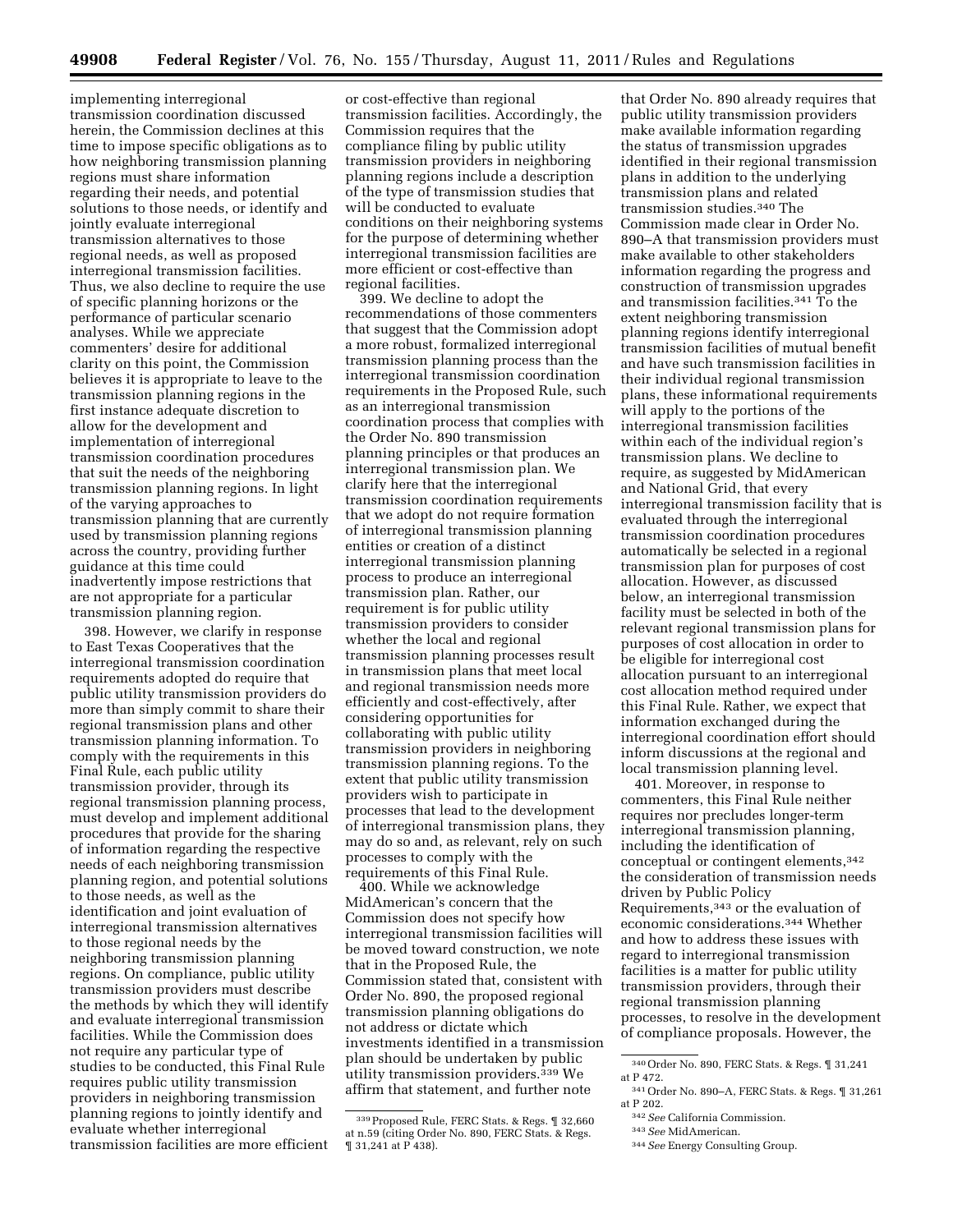Commission agrees with North Carolina Agencies that interregional transmission coordination should complement local and regional transmission planning processes, and should not substitute for these processes. Consistent with the implementation requirements for interregional transmission coordination procedures discussed in section III.C.3.a. below, we clarify that interregional transmission coordination may follow a ''bottom up'' approach. In response to Energy Consulting Group, we neither require nor prohibit consideration by neighboring transmission planning regions of requests for transmission service or upgrades within the interregional transmission coordination procedures required in this Final Rule.

402. With respect to commenters' assertion that this Final Rule should not infringe on state authority, we emphasize here that the interregional transmission coordination requirements are not intended to infringe on state authority. We acknowledge the vital role that state agencies play in transmission planning and their authority to site transmission facilities. We strongly encourage state agencies to be involved in the development and implementation of the interregional transmission coordination procedures necessary to satisfy the interregional transmission coordination requirements adopted herein.

403. In response to commenters' requests that we monitor the implementation of the interregional transmission coordination requirements adopted in this Final Rule and the progress of interregional transmission coordination efforts, although the Commission believes that Commission oversight of compliance with this Final Rule and assessment of the adequacy of its measures is appropriate, the Commission does not intend to monitor coordination efforts so closely as to intrude in the interregional transmission coordination activities. It is not necessary for the Commission to decide the exact level of its monitoring at this time.

404. We also decline to require public utility transmission providers and their stakeholders to conduct periodic reviews of the effectiveness of their interregional transmission coordination efforts and file information reports with us, as suggested by American Transmission and MISO Transmission Owners. However, we do encourage such reviews. We also note that parties may utilize the dispute resolution provisions of the relevant public utility transmission provider's OATT or file a complaint with the Commission if they

find that the interregional transmission coordination procedures described in a public utility transmission provider's OATT are not being implemented properly.

b. Geographic Scope of Interregional Transmission Coordination

i. Commission Proposal

405. As noted above, the Commission proposed to require each public utility transmission provider through its regional transmission planning process to coordinate with the public utility transmission providers in each of its neighboring transmission planning regions within its interconnection to address transmission planning issues. The Commission noted that this does not require a public utility transmission provider to coordinate with a neighboring transmission planning region in another interconnection. However, the Commission also encouraged public utility transmission providers to explore possible multilateral interregional transmission coordination processes among several, or even all, transmission planning regions within an interconnection, building on processes developed through the ARRA-funded transmission planning initiatives.345 The Commission proposed to require interregional coordination between public utility transmission providers in neighboring transmission planning regions with respect to transmission facilities that are proposed to be located in both regions, as well as interregional transmission facilities that are not proposed but that could address transmission needs more efficiently than separate intraregional transmission facilities.346

#### ii. Comments

406. The Commission received a number of comments addressing the geographic scope of the proposed interregional coordination requirements, as well as the specific entities within the appropriate geographic scope that would be required to coordinate. Several commenters suggest that the Commission clarify how it defines regions for purposes of regional transmission planning to provide clarity as to how its proposed interregional transmission planning requirements will be implemented.<sup>347</sup> Transmission Dependent Utility Systems recommend that the Commission define regional

boundaries if it appears that there is discrimination or inefficiencies in the planning process. Others urge the Commission not to change existing areas over which transmission planning is now coordinated among transmission planning regions.348 For example, Integrys suggests that the Final Rule should preserve the existing mandate that PJM and the MISO constitute a single common market in the application of interregional transmission planning rules, and thus should be considered, at least for certain purposes, a single region subject to the interregional transmission planning and cost allocation rules.

407. New York Transmission Owners agree with the Commission's proposal to require that interregional transmission planning agreements between neighboring planning regions address transmission facilities that are proposed to be located in both regions. However, New York ISO states that this requirement should not preclude planning regions from considering other types of projects.

408. Several commenters either agree with the Commission's encouragement to extend interregional planning voluntarily beyond coordination between neighboring transmission planning regions so as to cover larger areas or an interconnection, or ask the Commission to require planning over such larger areas. ITC Companies state that, because some projects may involve more than two transmission planning regions, interregional planning also may need to involve more than two transmission planning regions. WECC suggests that because it already serves as a facilitator for interconnectionwide transmission planning and coordination in the Western Interconnection, it could provide a forum for facilitating multilateral transmission planning agreements. Federal Trade Commission recommends that the Commission institutionalize interconnectionwide transmission planning to incorporate relevant congestion, reliability, and environmental considerations and to reflect the geographic scope of power flows.

409. AWEA recommends that the Commission require public utility transmission providers to enter into multilateral, or even interconnectionwide, interregional transmission planning agreements. Similarly, Wind Coalition encourages the Commission to consider extending its proposed interregional transmission planning requirements beyond adjacent planning regions to provide a process

<sup>345</sup>Proposed Rule, FERC Stats. & Regs. ¶ 32,660 at P 114–15.

<sup>346</sup>Proposed Rule, FERC Stats. & Regs. ¶ 32,660 at P 116.

<sup>347</sup>*E.g.,* Integrys; Transmission Dependent Utility Systems; and MISO Transmission Owners. <sup>348</sup> E.g., Integrys and National Grid.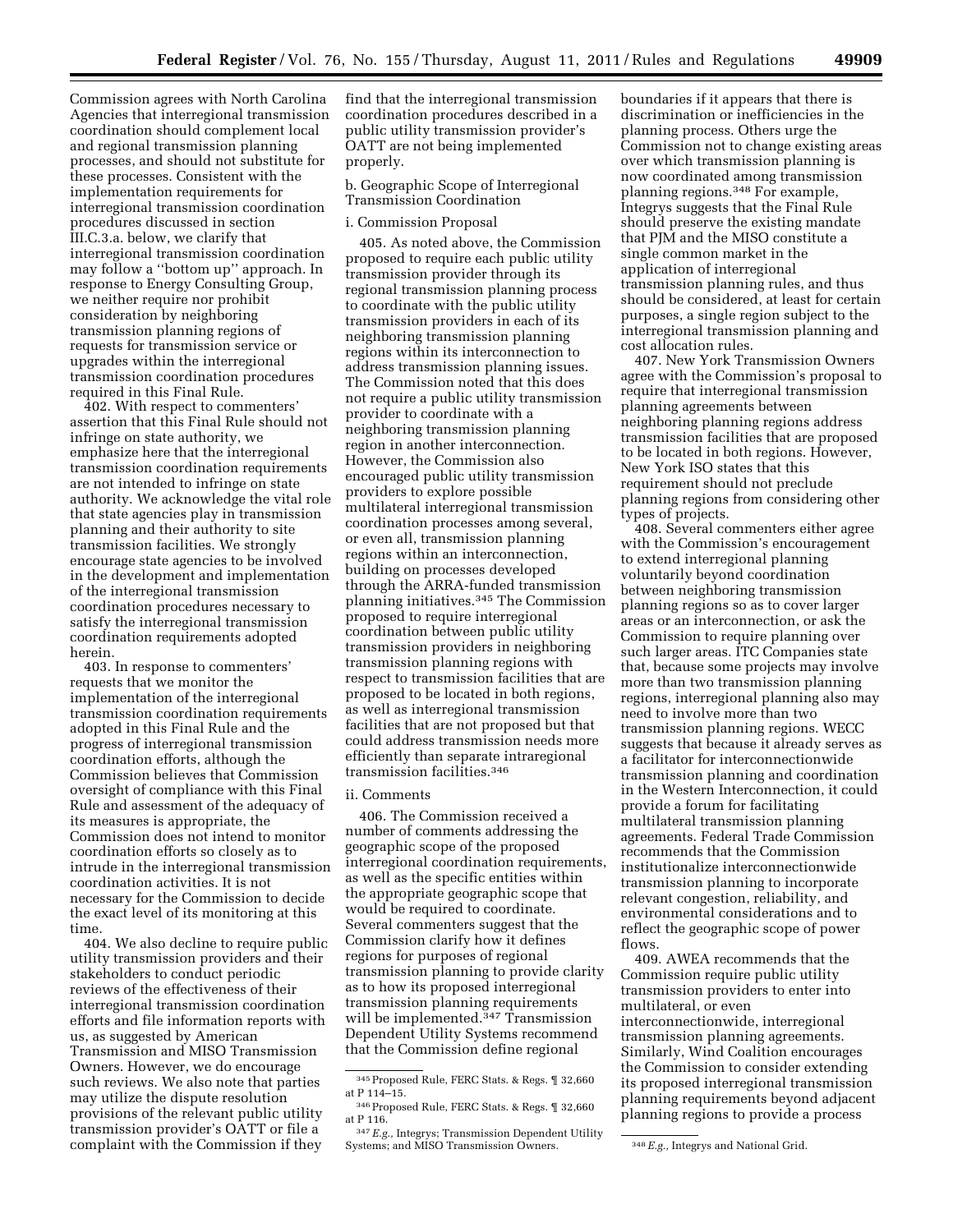for accessing location-constrained resources located in more distant regions. Grasslands contends that the Commission should not limit its proposed interregional coordination requirements to neighboring transmission planning regions within the same interconnection. Without interregional transmission planning between the interconnections, Grasslands claims that transmission developers will not develop transmission facilities that will efficiently link the interconnections in the future.

410. Organization of MISO States cautions that, even with implementation of the proposed interregional transmission planning requirements, it may be difficult to require any non-RTO or non-ISO public utility transmission provider to act in the best interests of a geographic footprint beyond its own. Thus, it states that efforts such as the Eastern Interconnection States Planning Council, which would view projects over a geographic region larger than the RTO footprint, may be valuable.

411. Other commenters support the Commission's intent not to mandate interconnectionwide transmission planning,349 offering among other things that mandating interconnectionwide planning would increase the difficulty of resolving local issues by making coordinated planning among transmission planning regions more complex and risk frustrating the ARRAfunded interconnectionwide transmission planning initiatives.

412. American Transmission and MISO Transmission Owners state that with respect to planning activities in regions without an RTO or ISO, the Commission should provide guidance as to which entities would be required to coordinate with each other. Integrys states that the Commission might implement its proposed interregional transmission planning requirements in non-RTO regions by requiring transmission providers in such regions to form planning consortia that could operate within a region and/or between two or more regions. Indianapolis Power & Light suggests that the Commission clarify whether transmission providers would be required to coordinate with each individual entity or one planning region to coordinate with another planning region.

413. New York ISO states that the Commission should clarify that public utility transmission providers that are

unable to reach interregional transmission planning agreements with neighboring Canadian systems will not be deemed out of compliance with the Final Rule.

414. MISO Transmission Owners state that the agreements should enable a region impacted by a proposed project located in a neighboring region to review the neighboring region's plans, and that the transmission planning regions subject to the agreement should agree on what level of impact is material, as well as how disputes between the parties will be resolved. Edison Electric Institute and Exelon likewise state that the Commission should require that interregional transmission planning agreements address transmission facilities located in a single region that could have significant adverse impacts on the reliability of neighboring regions. Moreover, Exelon states that interregional transmission planning agreements should require that if a proposed project would result in any reliability violations or increased congestion on a neighboring system, these impacts must be mitigated before the project is approved.

### iii. Commission Determination

415. We require each public utility transmission provider through its regional transmission planning process to coordinate with the public utility transmission providers in each of its neighboring transmission planning regions within its interconnection to implement the interregional transmission coordination requirements adopted in this Final Rule. This requirement is necessary to improve coordination of neighboring transmission planning regions' activities, facilitating the identification and joint evaluation of interregional transmission solutions that could meet local and regional transmission needs more efficiently or cost-effectively than separate regional transmission solutions alone.

416. The Commission declines to expand the interregional transmission coordination requirements adopted herein to require joint evaluation of the effects of a new transmission facility proposed to be located solely in a single transmission planning region. Although this Final Rule requires each regional transmission planning process to identify the consequences of a proposed new transmission facility in another transmission planning region as we explain below in the discussion of Cost

Allocation Principle 4,350 we do not require that be done interregionally. To do so could have the effect of mandating interconnectionwide transmission planning, given that transmission facilities located within one transmission planning region often have effects on multiple neighboring systems, which could trigger a chain of multilateral evaluation processes. However, we believe that the exchange of planning data and information between neighboring transmission planning regions consistent with the interregional transmission coordination requirements of the Final Rule will assist transmission planners in understanding and managing the effects of a transmission facility located in one region upon another neighboring region. Further, although we decline to impose a joint evaluation by more than one region of a facility located solely in one transmission planning region, nothing in this Final Rule precludes public utility transmission providers from developing and proposing interregional processes for that purpose.351

417. While the Commission declines to require multilateral or interconnectionwide coordination in this Final Rule, we continue to encourage public utility transmission providers to explore the possibility of multilateral interregional transmission coordination among several, or even all, transmission planning regions within an interconnection, building on the processes developed through the ARRAfunded transmission planning initiatives. The Commission agrees that imposing multilateral or interconnectionwide coordination requirements at this time could frustrate the progress being made in the ARRAfunded transmission planning initiatives. To the extent that stakeholders in those planning initiatives wish to continue these activities at the conclusion of the ARRA-funded transmission planning initiatives, we encourage them to explore how existing regional transmission planning processes and interregional transmission coordination procedures implemented under Order No. 890 and this Final Rule could be enhanced to provide for such transmission planning activities.

<sup>349</sup>*E.g.,* Indianapolis Power & Light; Transmission Access Policy Study Group; MISO Transmission Owners; New York ISO; and Organization of MISO States.

<sup>350</sup>*See* discussion *infra* section IV.E.5. of this

<sup>&</sup>lt;sup>351</sup> Moreover, the absence of such a requirement in this Final Rule does not affect any obligations public utility transmission providers may otherwise have to assess the effects of new transmission facilities on other systems, including but not limited to any other requirement of the OATT for interconnection studies, any requirement under the NERC reliability standards, and the requirements of Good Utility Practice.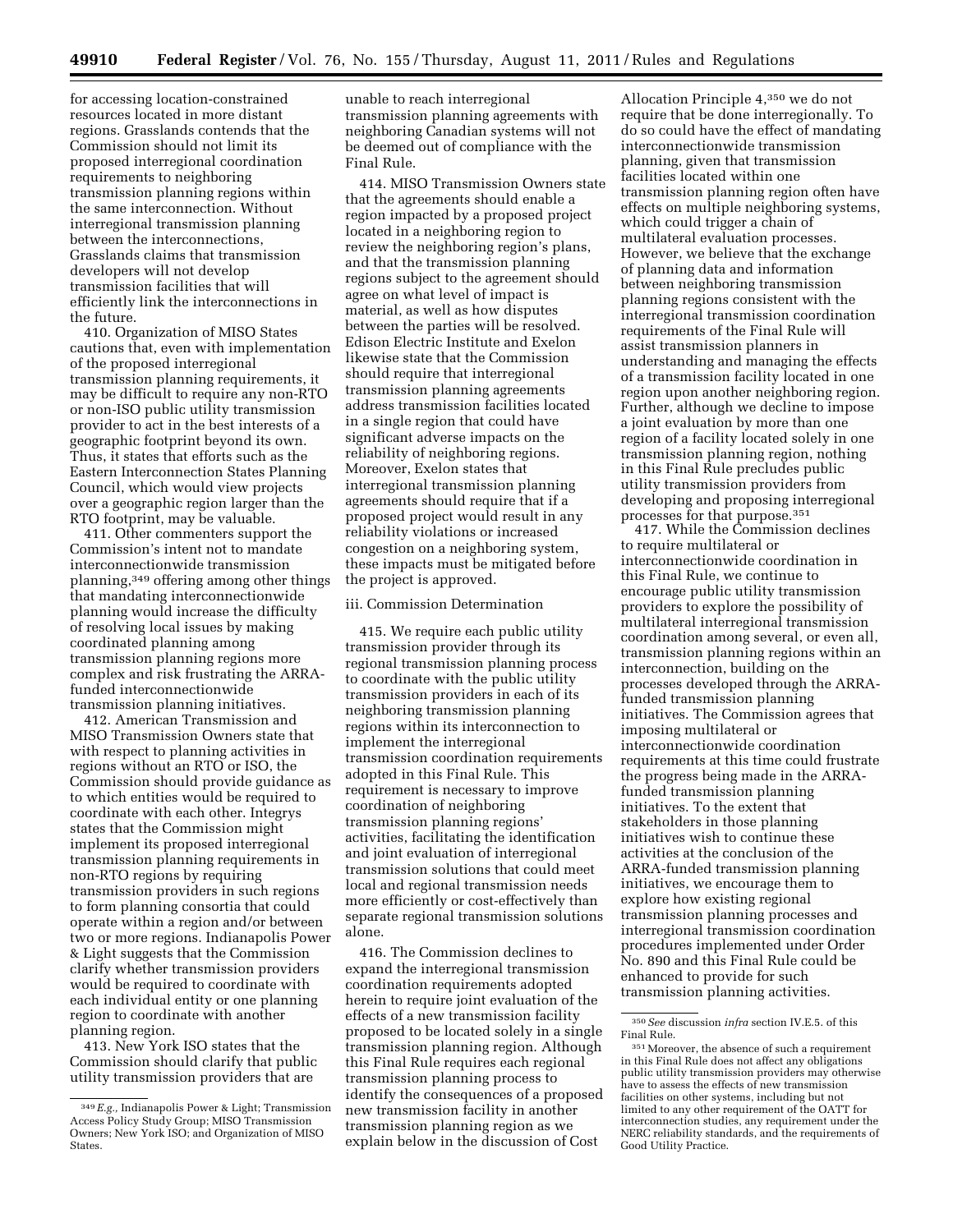418. We decline to adopt Grasslands' recommendation that the Commission require interregional transmission coordination between transmission planning regions located in different interconnections. While we recognize that interregional transmission coordination between transmission planning regions in different interconnections could provide transmission planning benefits, such as increased power flows between interconnections, it may provide greater benefits for some pairs of neighboring transmission planning regions than for others due to geographical and operational limitations. Therefore, while we encourage public utility transmission providers to consider coordinating with neighboring transmission planning regions in different interconnections where it would be helpful, we do not find it appropriate to require such coordination in this Final Rule.

419. In response to American Transmission and MISO Transmission Owners' request for guidance regarding the entities that they are required to coordinate with in neighboring regions without an RTO or ISO, we reiterate that we require each public utility transmission provider through its regional transmission planning process to coordinate with the public utility transmission providers in each of its neighboring transmission planning regions within its interconnection. Thus, interregional transmission coordination would occur between the public utility transmission providers in two neighboring transmission planning regions.

420. As discussed above in the regional transmission planning section,352 the Commission declines to revisit how each transmission planning region defines itself, as requested by Integrys and Transmission Dependent Utility Systems. We also decline to adopt Integrys' suggestion that the Commission could implement its interregional transmission coordination requirements in non-RTO regions by requiring public utility transmission providers in such regions to form planning consortia. Public utility transmission providers are free to do so; however, we do not want to foreclose other approaches to meeting the interregional transmission coordination requirements in this Final Rule.

421. We clarify for New York ISO that a public utility transmission provider will not be deemed out of compliance with this Final Rule if it attempts to and is unable to develop interregional

transmission coordination procedures with neighboring transmission systems in another country.

3. Implementation of the Interregional Transmission Coordination Requirements

### a. Procedure for Joint Evaluation

## i. Comments

422. Several commenters express support for the Commission's proposal to require the development of a formal procedure to identify and jointly evaluate transmission facilities that are proposed to be located in neighboring transmission planning regions.353 Some commenters seek clarification of this requirement. For example, Duke suggests that the Commission clarify whether it intends that only one joint interregional study will be performed for a proposed interregional project, regardless of the number of regions that are crossed, as multiple studies would result in an inefficient use of resources. ISO/RTO Council and PJM ask whether the Commission intends ''joint evaluation'' to mean coordination of stakeholder meetings and processes and/or the creation of a new set of planning criteria and a new planning cycle. In addition, PJM requests clarification as to whether the Commission intends ''joint evaluation'' to be conducted consistent with an interregional agreement such as the PJM/MISO Joint Operating Agreement.

423. Several commenters urge the Commission to provide flexibility in developing and implementing planning agreements.354 They state that although the Commission proposed to require that interregional transmission planning agreements include the four elements of interregional coordination, the Commission also encouraged every interregional transmission planning agreement to be tailored to best fit the needs of the regions entering into the agreement. ISO New England urges the Commission to allow flexibility for regions to define in their interregional transmission planning agreements what it means to ''jointly evaluate'' interregional projects.

424. In setting out the details of interregional coordination, PUC of Nevada urges the Commission to consider the ongoing efforts in the Western Interconnection to address interregional coordination. WestConnect Planning Parties state that any requirement to execute an interregional

transmission planning agreement should respect the various organizational structures of existing regional and interregional planning processes, as well as allow signature by all formal participants in the interregional planning process instead of requiring ''formation of a legal entity authorized to act on behalf of those participants.''

425. Other commenters offer specific suggestions as to the design and implementation of interregional coordination procedures. Minnesota PUC and Minnesota Office of Energy Security argue that, for the studies of an entire project to be meaningful and informative, all transmission planning entities studying a project should be required to coordinate their information and studies. Pioneer Transmission recommends that the Commission require planning regions to evaluate interregional projects through a single, coordinated process. It believes that if projects are studied under separate procedures by each planning region, interregional coordination would be unnecessarily delayed and more expensive than if the project was studied under a single set of procedures. However, Connecticut & Rhode Island Commissions contend that the Commission should require that proposed interregional projects be independently processed through each applicable regional planning process before they are eligible for joint evaluation through interregional coordination procedures.

426. Old Dominion similarly recommends that coordinated analysis of interregional transmission facilities be accomplished through preliminary evaluation within existing regional transmission planning processes, followed by an evaluation of the project on an interregional basis. If the identified transmission facility is determined to meet interregional needs, the relevant transmission planning regions would incorporate the project into their regional transmission planning processes and further assess its effects on regional needs. Old Dominion recommends that the Commission require this ''feedback loop'' so that local and regional transmission plans can be reconsidered once an interregional transmission plan has been developed. Similarly, New England States Committee on Electricity supports the Commission's proposed interregional coordination requirements provided that interregional projects will be identified and developed through the current approach that begins with and respects the regional transmission

<sup>352</sup>*See supra* section III.A.3 of this Final Rule.

<sup>353</sup>*E.g.,* American Transmission; New York Transmission Owners; Northeast Utilities; and Transmission Dependent Utility Systems.

<sup>354</sup>*E.g.,* PUC of Nevada; New York ISO; and Dayton Power and Light.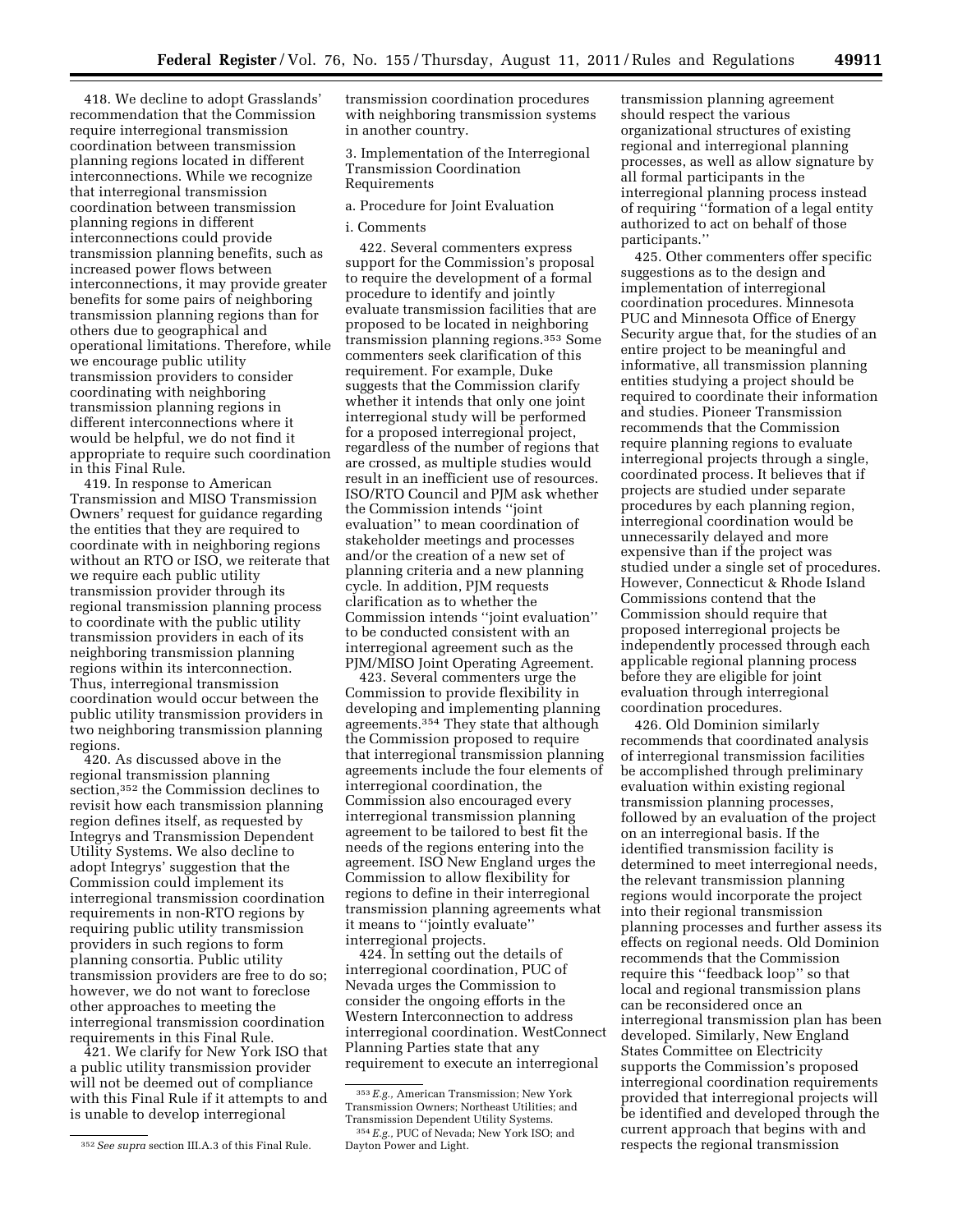planning process and resulting regional transmission plan.

427. Several commenters suggest that the Commission should develop a *pro forma* interregional transmission planning agreement. NextEra suggests that such an agreement include the steps by which the regions and their stakeholders will identify the transmission facilities necessary to meet their needs. Otherwise, NextEra contends that the negotiation of such agreements is likely to be cumbersome. ITC Companies agrees that development of a *pro forma* interregional planning agreement would provide clarity regarding the Commission's minimum requirements and, if designed properly, could avoid replication of flaws in existing transmission planning processes that occurred in the PJM and MISO Joint Operating Agreement. In its reply comments, PJM agrees with ITC Companies that a more standardized planning process that includes a *pro forma* interregional planning agreement could improve coordination with respect to interregional facilities, and cautions that the Commission cannot simply recite regional differences as the basis for not establishing broader criteria. However, PJM contends that ITC Companies' argument regarding the Joint Operating Agreement is likely premised on the fact that their project was not selected in the RTOs' respective regional transmission plans. In its reply, Southern California Edison argues that adopting a *pro forma* agreement is not workable because planning coordination differs significantly at each RTO/ISO and among vertically integrated utilities.

428. Pennsylvania PUC suggests that the joint operating agreement between PJM and MISO, which includes a section on coordinated regional transmission planning requirements, could serve as a model for neighboring transmission regions negotiating bilateral coordination agreements. Pennsylvania PUC warns, however, that the joint operating agreement between PJM and MISO may require improvement in both content and operation with regard to interregional transmission planning and construction.

429. PJM requests that, before requiring greater interregional coordination, the Commission clarify whether it will continue to allow regional differences in transmission planning processes or it intends to require greater standardization among regional planning processes to achieve interregional coordination. Old Dominion agrees, recommending that the Commission provide guidance addressing the extent to which regional differences can be modified to enhance

interregional transmission planning potentially by requiring an interim compliance measure where regions report to the Commission on their progress, identify differences in regional transmission planning and/or cost allocation, and request guidance where needed. Southern Companies states on reply that, while they have no objection to the Commission encouraging additional coordination, the Commission should not attempt to mandate (directly or indirectly) uniformity or standardization. Other commenters urge flexibility to accommodate regional differences.355

430. Several commenters emphasize the need for more consistent data formats, modeling, planning assumptions, planning standards and protocols, and evaluation procedures and metrics (among other elements of and tools used in the transmission planning process) between transmission planning regions or for use in interregional transmission planning to ensure that the proposed reforms are effective.356 East Texas Cooperatives cite examples of inconsistent metrics and assumptions that they contend have hindered effective interregional planning between SPP and Entergy, including the use of: (1) Different metrics to calculate available flowgate capacity at the seams; (2) different planning horizons; and (3) different types of proposed transmission upgrades in the long-term models for granting transmission service. Exelon asks the Commission to require the use of the same modeling assumptions and planning criteria, which should reflect actual expected operating conditions, when studying the impacts of a proposed interregional transmission facility on the reliability and congestion of neighboring systems. WIRES argues for the establishment of common interregional planning protocols by the Commission that can be employed by planners and stakeholders to guide development of interregional agreements on data, assumptions, and procedures that will be the foundation of genuine interregional planning processes. ITC Companies also recommends that the Commission require common assumptions and goals for long-term planning. Minnesota PUC and Minnesota Office of Energy Security recommend that project sponsors be required to provide usable data to all

transmission planning entities that must study their projects.

431. Several commenters express concern that interregional planning processes could occur at different times and argue that a timeline should be established such that all planning regions consider interregional projects using the same timeline.357 MidAmerican argues that interregional planning should be undertaken on a common time horizon, such as 20 years or longer. Organization of MISO States recommends that the Commission consider requiring the establishment of deadlines for submitting an interregional project for joint evaluation to avoid any negative impacts on each individual transmission planning region's planning process. ISO New England, however, argues against requiring interregional projects to be evaluated simultaneously by both regions or in joint sessions of both regions' stakeholders, asking instead that sequential evaluation by each region be allowed. Pioneer Transmission opposes sequential evaluation and recommends that the Commission require that interregional transmission planning agreements include specific milestones to ensure that proposed interregional projects are evaluated in a timely manner. Pioneer Transmission cautions, however, that interregional projects already before a transmission planning region should not be required to start over, which could possibly delay the overall evaluation process. MISO Transmission Owners agree that the proposed requirement should not interfere with existing transmission planning cycles.

432. American Transmission and the MISO Transmission Owners further recommend that interregional coordination procedures must allow for ''out-of-cycle'' reviews of interregional projects to address reliability issues. However, Wisconsin Electric Power Company suggests that the Commission require that adjacent planning regions align the timelines of their regional transmission planning processes to facilitate interregional coordination.

433. Several commenters support the Commission's proposed requirement that a proposed interregional transmission project must be included in each relevant regional transmission plan to be subject to the interregional cost allocation method.358 Duke supports the proposed requirement

<sup>355</sup>*E.g.,* California Commissions; Dayton Power and Light; and NARUC.

<sup>356</sup>*E.g.,* WIRES; Wisconsin Electric Power Company; Pioneer Transmission; Organization of MISO States; Pennsylvania PUC; 26 Public Interest Organizations; East Texas Cooperatives; and ITC Companies.

<sup>357</sup>*E.g.,* Indianapolis Power & Light; California ISO; Organization of MISO States; and Solar Energy Industries and Large-scale Solar.

<sup>358</sup>*E.g.,* New York ISO; New York Transmission Owners; and Transmission Dependent Utility Systems.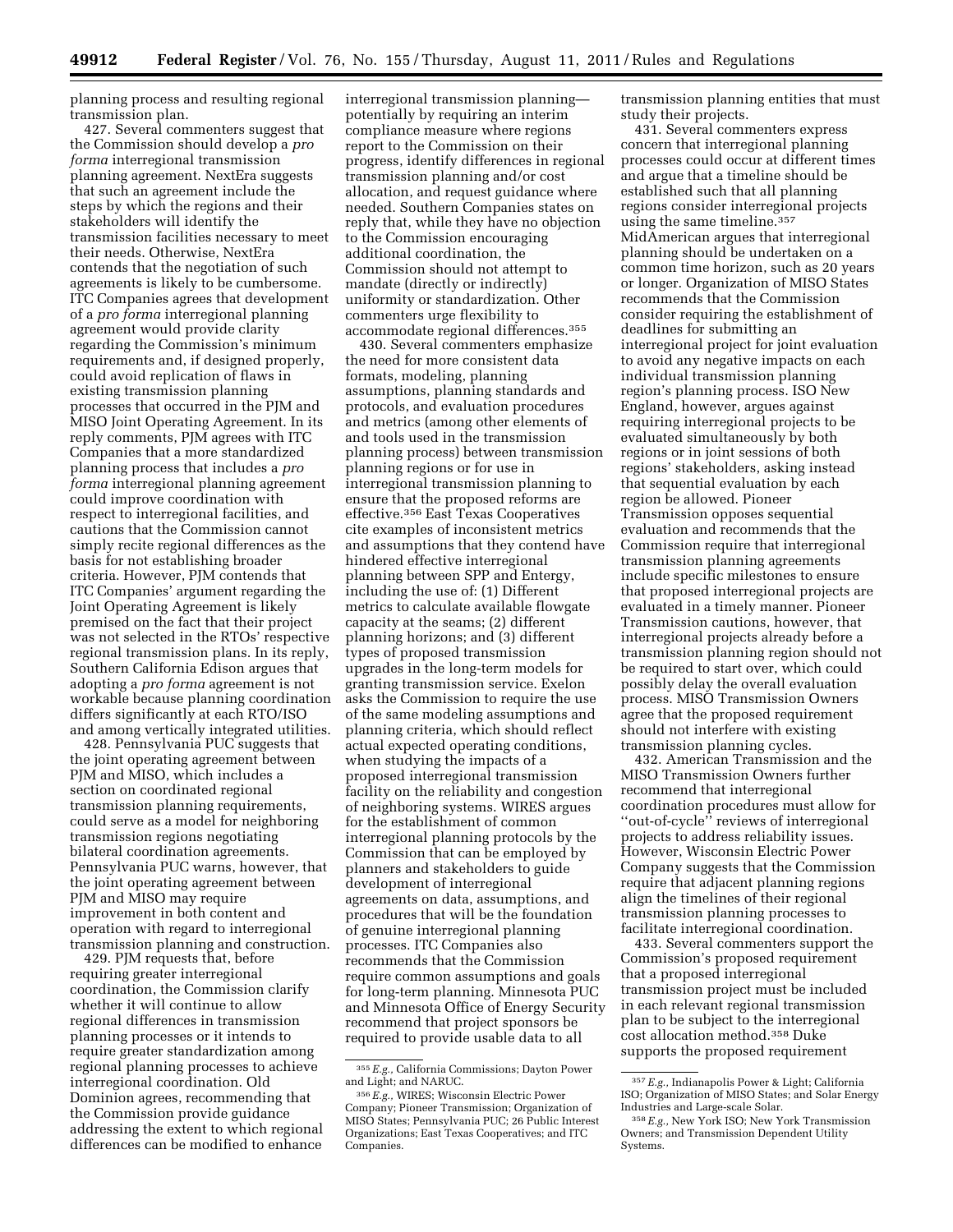subject to the acknowledgement that inclusion in a plan does not mean that a given project will be constructed. Connecticut & Rhode Island Commissions contend that a region should not be required to accept an allocation of a transmission facility's costs unless the region approved the facility in its planning process and has identified concrete benefits that would accrue to the region. Organization of MISO States asks the Commission to clarify what would happen if, after neighboring regions' joint evaluation of a proposed interregional project, the project were found to benefit one region, but not the other. New England States Committee on Electricity supports the Commission's approach to interregional coordination as long as interregional transmission projects sponsored by one region will not be imposed involuntarily on another region. However, Anbaric and PowerBridge suggest that, once selected to go ahead, an interregional transmission project should bypass the planning region's normal procedures and be assigned to an interregional team to expedite and oversee the project, to ensure timely development of the facilities.

434. First Wind suggests that a region from which renewable energy is to be exported may not experience reliability, economic, or public policy benefits as a result of an interregional transmission project and, thus, the exporting region may not include the project in its regional transmission plan. To ensure that renewable resources are able to access markets in which they can command the best price, First Wind suggests that the regional state committee representing the importing region be able to identify that an interregional transmission project is necessary to achieve public policy objectives and consequently have it included in the exporting region's regional transmission plan.

# ii. Commission Determination

435. The Commission requires the development of a formal procedure to identify and jointly evaluate interregional transmission facilities that are proposed to be located in neighboring transmission planning regions. The establishment of a procedure by which a public utility transmission provider will identify and jointly evaluate is necessary for facilitating the identification of interregional solutions that may resolve each region's needs more efficiently or cost-effectively. As a result, the Commission and transmission customers will have greater certainty that the transmission facilities in each

regional transmission plan are the more efficient and cost-effective solutions to meet the region's needs.

436. The Commission also requires the developer of an interregional transmission project to first propose its transmission project in the regional transmission planning processes of each of the neighboring regions in which the transmission facility is proposed to be located. The submission of the interregional transmission project in each regional transmission planning process will trigger the procedure under which the public utility transmission providers, acting through their regional transmission planning process, will jointly evaluate the proposed transmission project. This joint evaluation must be conducted in the same general timeframe as, rather than subsequent to, each transmission planning region's individual consideration of the proposed transmission project. Finally, for an interregional transmission facility to receive cost allocation under the interregional cost allocation method or methods developed pursuant to this Final Rule, the transmission facility must be selected in both of the relevant regional transmission planning processes for purposes of cost allocation.

437. Some commenters such as ISO/ RTO Council express concern that joint evaluation of proposed interregional transmission facilities could involve the creation of a new set of planning criteria, while others such as Exelon stress the need for greater consistency in planning criteria and modeling assumptions used by neighboring regions. As a general matter, we note that joint evaluation of a proposed interregional transmission facility cannot be effective without some effort by neighboring transmission planning regions to harmonize differences in the data, models, assumptions, planning horizons, and criteria used to study a proposed transmission project. We therefore direct, as part of compliance with the interregional transmission coordination requirements, that each public utility transmission provider, through its transmission planning region, develop procedures by which such differences can be identified and resolved for purposes of jointly evaluating the proposed interregional transmission facility. We leave to each pair of neighboring regions, however, discretion in the way this requirement is designed and implemented and do not require that any particular planning horizons or criteria be used. In response to Minnesota PUC and Minnesota Office of Energy Security, we discuss in the

opportunities for discrimination against non-incumbent transmission developers section the information that a transmission developer must provide to the transmission planning region in support of its transmission project proposal.359

438. Some commenters argue that the Commission should establish the timeframe within which regions must jointly evaluate interregional transmission projects. The Commission declines to specify a timeline for the interregional transmission coordination procedures or a deadline by which all interregional transmission projects must be submitted. Instead, the Commission expects public utility transmission providers in neighboring transmission planning regions to cooperate and develop timelines that allow for coordination and joint evaluation of interregional transmission projects in the same general time frame as each region's consideration of the transmission project. Furthermore, we disagree with those commenters that argue that there should be sequential evaluation of transmission projects, as opposed to evaluation on the regional and interregional levels in the same general time frame. However, we clarify for ISO New England that we will not require that interregional transmission projects be evaluated simultaneously by both regions or in joint sessions of both regions' stakeholders.

439. Rather, we require that both regions conduct joint evaluation of an interregional transmission project in the same general timeframe. By same general time frame, the Commission expects public utility transmission providers to develop a timeline that provides a meaningful opportunity to review and evaluate through the interregional transmission coordination procedures information developed through the regional transmission planning process and, similarly, provides a meaningful opportunity to review and use in the regional transmission planning process information developed in the interregional transmission coordination procedures. Rather than provide further detailed guidance on this matter in this Final Rule that may unduly constrain the planning time line of each region for purposes of coordination with one or several neighboring regions, we prefer in the first instance to permit regions to develop appropriate timing arrangements with neighbors, which we will review on compliance.

440. American Transmission and the MISO Transmission Owners

<sup>359</sup>*See* discussion *supra* section III.B.3.d.ii.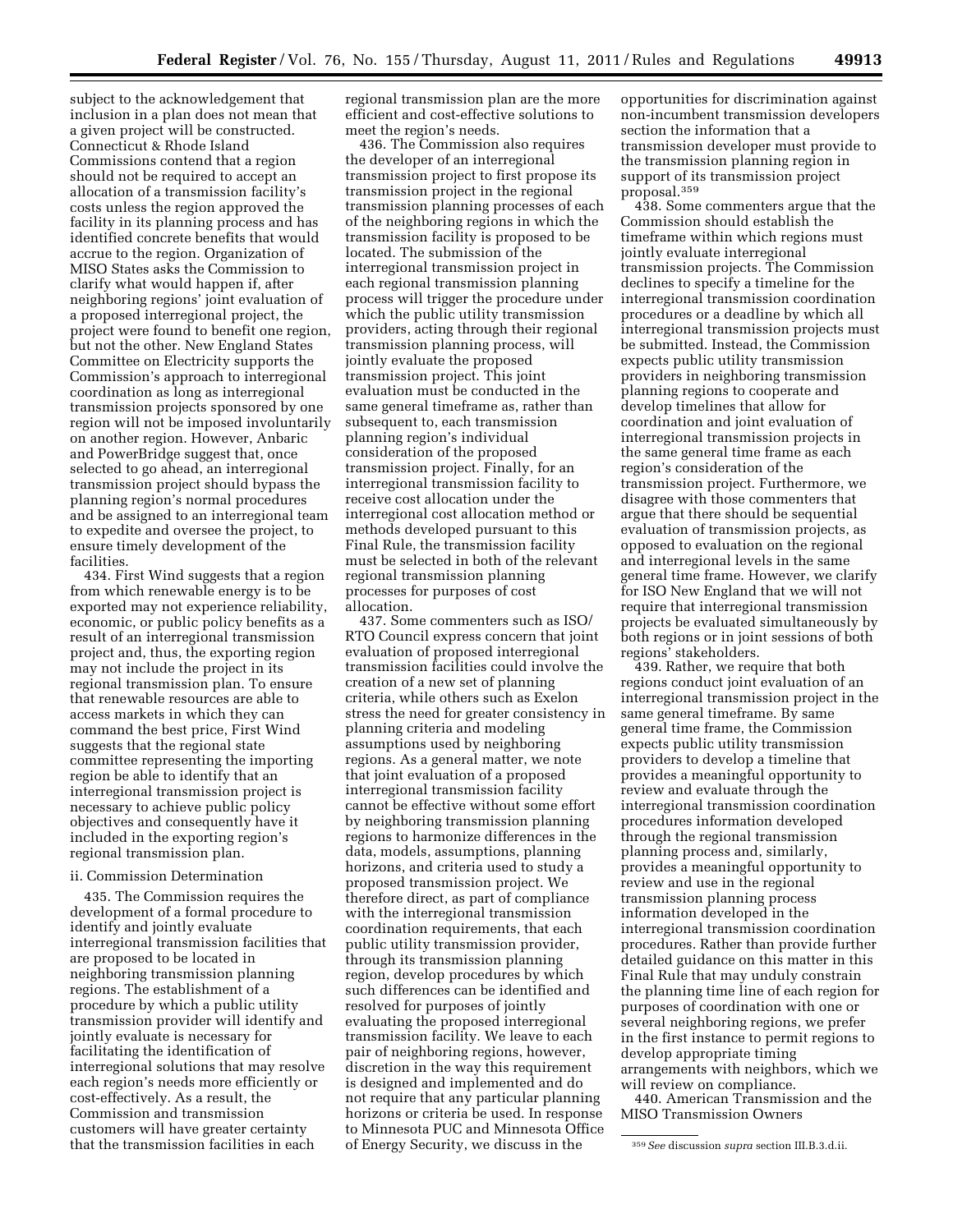recommend that interregional transmission coordination procedures must allow for ''out-of-cycle'' reviews of interregional transmission projects to address reliability issues. The Commission believes that a requirement for ongoing constant reviews without regard to a defined planning cycle would be too burdensome. This Final Rule does not require such an ''out-ofcycle'' review, nor does it prohibit a region or a pair of regions from doing so, for example if necessary to address a pressing reliability issue. Additionally, while the creation of a new planning cycle may be unnecessary, the Commission is requiring that coordination and joint evaluation must be conducted in the same general time frame as, rather than subsequent to, each transmission planning region's individual consideration of the proposed transmission project.

441. Furthermore, we decline to adopt suggestions to require adjacent transmission planning regions to align the timelines of their regional transmission planning processes. The Commission is providing flexibility, subject to certain requirements, in the design and implementation of procedures to govern the joint evaluation of interregional transmission facilities by neighboring transmission planning regions. To the extent public utility transmission providers in neighboring transmission planning regions identify changes to their regional transmission planning processes that are necessitated by implementation of interregional transmission coordination procedures, those transmission providers should implement those changes as part of their compliance filings submitted in response to this Final Rule.

442. In response to New England States Committee on Electricity's comment that interregional transmission coordination should begin with and respect the regional transmission planning process and resulting regional transmission plan, we note that we require in this Final Rule that the developer of a transmission project that would be located in more than one transmission planning region first must propose its transmission project in the regional transmission planning process of each of those transmission planning regions. We expect each transmission planning region's review of that transmission project to be informed by and closely coordinated with the interregional transmission coordination procedures. Furthermore, the Commission did not propose in the Proposed Rule, and will not require in this Final Rule, that interregional

transmission coordination procedures provide for the costs of an interregional transmission project sponsored by one transmission planning region to be involuntarily imposed on another transmission planning region.

443. Finally, the Commission agrees with Duke that having an interregional transmission facility in a regional transmission plan does not mean that it will be constructed. As in Order No. 890, the goal of this Final Rule is to establish procedures by which neighboring transmission planning regions will coordinate to jointly evaluate proposed transmission facilities, not to dictate which investment must be made or transmission projects must be built.360 In response to Connecticut & Rhode Island Commissions, the Commission clarifies that public utility transmission providers in a transmission planning region will not be required to accept allocation of the costs of an interregional transmission project unless the region has selected such transmission facility in the regional transmission plan for purposes of cost allocation. That is, based on the information gained during the joint evaluation of an interregional transmission project, each transmission planning region will determine, for itself, whether to select those transmission facilities within its footprint in the regional transmission plan for purposes of cost allocation. Whether a transmission planning region would decide to select an interregional transmission facility in its regional transmission plan likely would be driven by the relative costs and benefits of the transmission project to that region. The Commission believes this effectively provides the ''feedback loop'' sought by Old Dominion.

444. The Commission declines to adopt the suggestion by Anbaric and PowerBridge that an interregional transmission project resulting from the interregional transmission coordination procedures be allowed to bypass the relevant regions' transmission planning processes and be automatically assigned to an interregional team. However, we do not preclude the public utility transmission providers in a pair of transmission planning regions from creating a separate process for developing interregional transmission facilities that have been in each relevant transmission planning region's plan. Instead, we provide transmission planning regions with flexibility to determine how to address an

interregional transmission project. We reiterate that, to be eligible for interregional cost allocation, the interregional transmission facility must be selected in the regional transmission plan for purposes of cost allocation in each of the transmission planning regions in which the transmission facility is proposed to be located.

445. Beyond the clarifications provided above, we decline to address the remaining requests to further delineate how neighboring transmission regions must jointly evaluate proposed interregional transmission facilities because such action could inadvertently impose requirements that are not appropriate for particular regions. Given the flexibility we have provided to public utility transmission providers in implementing the interregional transmission coordination requirements, the Commission determines it is unnecessary to adopt interim compliance requirements or other processes such as those suggested by Old Dominion.

446. We decline to adopt First Wind's suggestion that a transmission planning region should be required to include a transmission project intended to export renewable energy resources in its regional transmission plan if the regional state committee representing the importing region identifies the transmission project as necessary to achieve a public policy objective. As discussed above, whether an interregional transmission facility is to be selected in the regional transmission plan for purposes of cost allocation is a decision left to each transmission planning region. However, we will not preclude public utility transmission providers in neighboring transmission planning regions from voluntarily developing procedures such as those proposed by First Wind should they agree to do so as part of their interregional transmission coordination efforts.

447. In response to commenters' recommendations that the Commission provide for regional flexibility in developing and implementing interregional transmission coordination, we reiterate the Commission's encouragement in the Proposed Rule that interregional transmission coordination procedures be tailored to best fit the needs of the public utility transmission providers in the regions involved while also meeting certain minimum requirements.361

448. Furthermore, as urged by PUC of Nevada, we are cognizant of existing

<sup>360</sup>Order No. 890, FERC Stats. & Regs. ¶ 31,241 at P 438.

<sup>361</sup>Proposed Rule, FERC Stats. & Regs. ¶ 32,660 at P 117.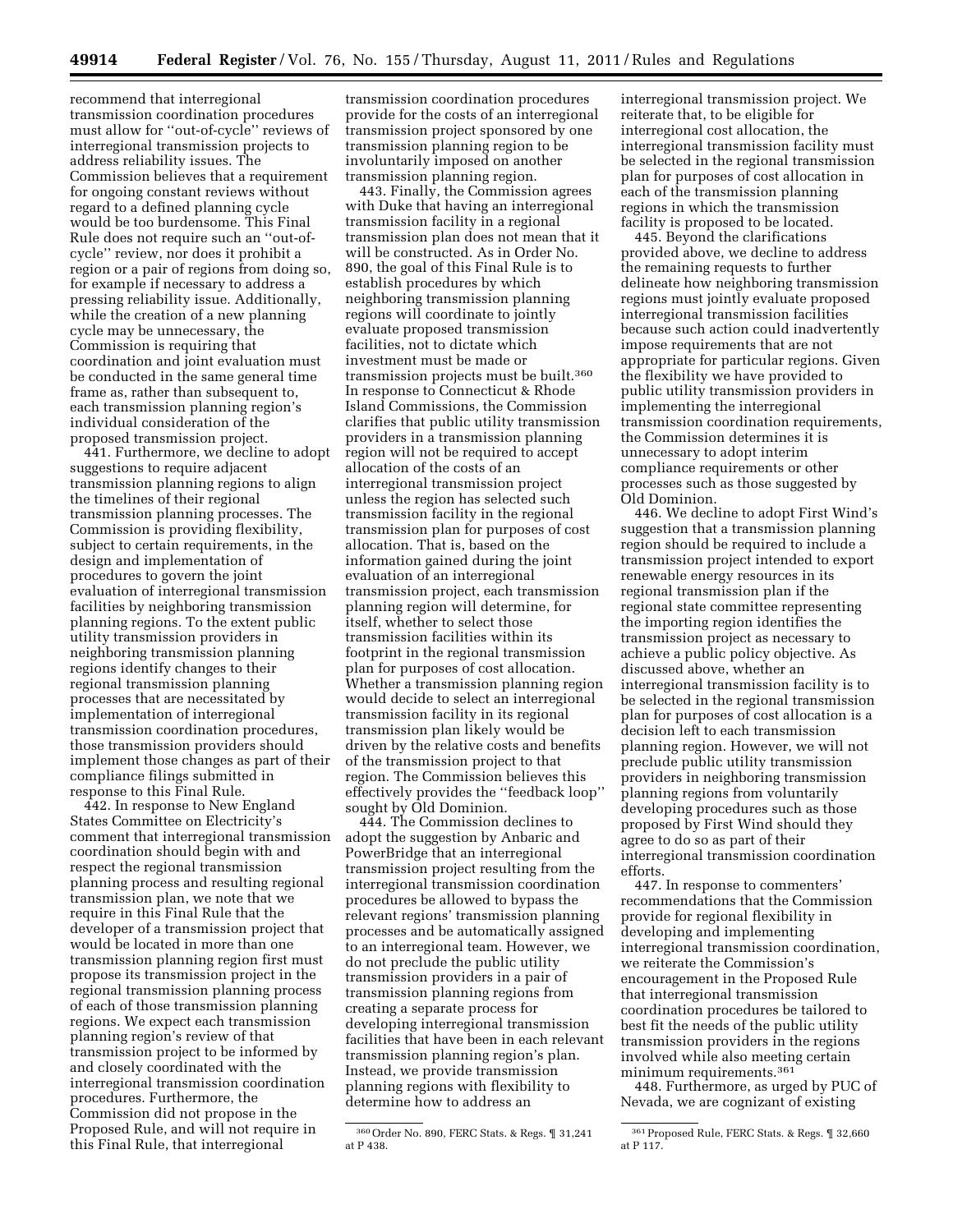interregional transmission coordination efforts and, by providing regional flexibility, intend to accommodate their various organizational structures, as suggested by WestConnect Planning Parties. Consistent with this approach, any public utility transmission provider that believes its existing interregional transmission coordination procedures, including those found in any interregional transmission planning agreement, already comply with the requirements of this Final Rule may indicate in its compliance filing how its existing procedures meet each requirement. If the existing procedures do not meet all of the requirements, the public utility transmission provider may propose revisions to its existing interregional transmission coordination procedures so that the procedures comply with this Final Rule.

449. Because we want to allow for regional flexibility, we decline to adopt commenters' suggestions that the Commission develop *pro forma*  interregional transmission coordination procedures or impose additional requirements as to what interregional transmission coordination should entail. As noted by Southern California Edison, planning coordination differs significantly at each RTO and ISO and among vertically integrated utilities, and we thus determine that *pro forma*  interregional transmission coordination procedures are not appropriate at this time because it may not accommodate the differences among existing transmission planning regions. Moreover, the requirements that we adopt as interregional transmission coordination requirements in this Final Rule should be adequate guidance for public utility transmission providers.

450. We also note the Pennsylvania PUC's suggestion that the joint operating agreement between PJM and MISO, which includes a section on coordinated regional transmission planning requirements, could serve as a model for neighboring transmission planning regions negotiating bilateral coordination agreements. While we generally agree that various existing transmission planning agreements between regions may serve as models, we note that existing agreements reflect the needs of the regions that negotiated them. Thus, the Commission declines to require public utility transmission providers to adopt or model their coordination procedures on any particular agreement to coordinate transmission planning between two regions.

# b. Data Exchange

# i. Comments

451. American Transmission supports the Proposed Rule's requirement that interregional transmission planning agreements include an agreement to exchange planning data and information at least annually. American Transmission states that this requirement would help ensure that neighboring regions are aware of planning considerations as well as any transmission issues in neighboring regions. It also recommends that the Commission establish a time frame for a neighboring transmission planning region to respond to a transmission provider's request for planning information and data. SPP recommends that the Commission require interregional transmission planning agreements to include the specific procedures for sharing such information rather than only an agreement to do so.

452. Several commenters state that this exchange should be required to occur more often than annually.362 NextEra states that the Commission should require the exchange of planning data and information at least as frequently as warranted by any material developments that either affect any neighboring region or interregional facility or may influence any interregional transmission plan. Organization of MISO States recommends that the Commission modify this element to require exchange of planning data and information at least semi-annually because transmission planning analysis can change over the course of a planning cycle due in part to changing modeling results and stakeholder input. Minnesota PUC and Minnesota Office of Energy Security recommend that the Commission require planning data and information exchanges between transmission planning regions to occur semi-annually to account for those project proposals that are requested to be reviewed out-of-cycle.

453. Transmission Dependent Utility Systems and Pennsylvania PUC express concern that this proposed element does not consider differences in the planning processes of each region. For example, Transmission Dependent Utility Systems state that the proposed planning data and information exchange requirement may be inadequate to address interregional transmission infrastructure concerns, and that transmission providers and stakeholders

should be permitted to determine the type and frequency of meetings and planning information exchanges. Likewise, Pennsylvania PUC states that this requirement should accommodate different transmission planning regions' planning cycles.

## ii. Commission Determination

454. The Commission requires each public utility transmission provider, through its regional transmission planning process, to adopt interregional transmission coordination procedures that provide for the exchange of planning data and information at least annually. The sharing of data at least once a year will ensure that neighboring transmission planning regions are aware of each others' transmission plans and the assumptions and analysis that support such plans. In response to arguments that the Commission should require neighboring transmission planning regions to exchange data more frequently, we note that this Final Rule provides that this information must be exchanged *at least* annually, thereby allowing each public utility transmission provider through its transmission planning region, the flexibility to decide to exchange information more frequently. If a pair of transmission planning regions anticipates that more frequent exchanges of planning data and information would improve interregional transmission coordination, then we encourage them to provide for such exchanges in their interregional transmission coordination procedures.

455. We agree with SPP that interregional transmission coordination procedures must include the specific obligations for sharing planning data and information rather than only an agreement to do so. A clear description of the procedures that will be used to exchange planning data and information will help the Commission, transmission customers, and other stakeholders to better determine if each public utility transmission provider is fulfilling its obligations consistent with this Final Rule. However, we will not dictate the specific procedures or the level of detail for the procedures pursuant to which planning data and information must be exchanged. Consistent with the comments of Transmission Dependent Utility Systems and Pennsylvania PUC, we allow each public utility transmission provider, through its transmission planning region, to develop procedures to exchange planning data and information, which we anticipate will reflect the type and frequency of meetings that are appropriate for each pair of regions and

<sup>362</sup>*E.g.,* Minnesota PUC and Minnesota Office of Energy Security; NextEra; and Organization of MISO States.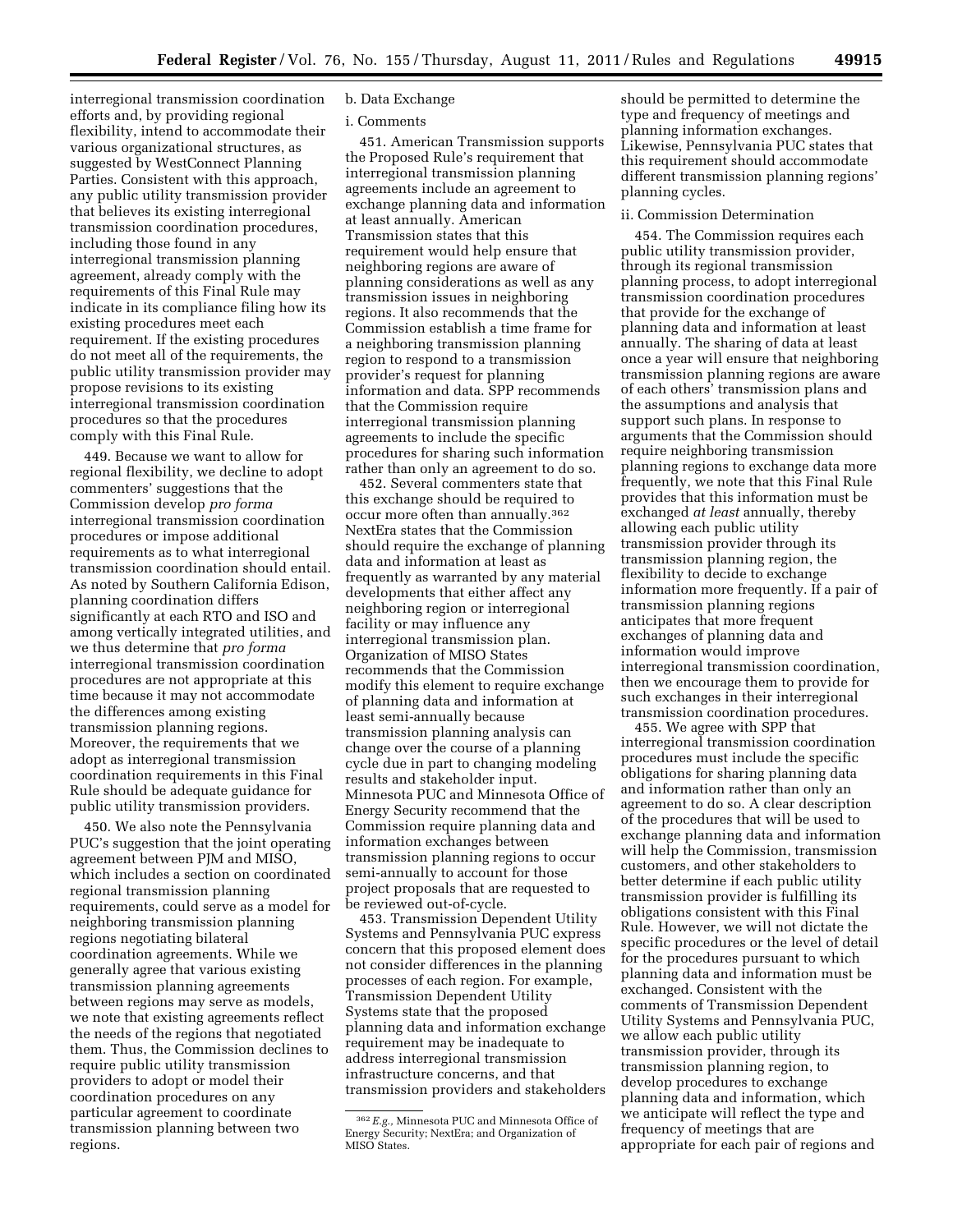will accommodate each pair of region's planning cycles.

### c. Transparency

# i. Comments

456. Pennsylvania PUC supports the proposed requirement that interregional transmission planning agreements include a commitment to maintain a Web site or e-mail list for the communication of information related to the coordinated planning process. Duke requests the Commission clarify that information relating to the interregional transmission planning process can be maintained on an existing transmission provider's Web site or regional transmission planning Web site.

457. In addition, MISO Transmission Owners suggest that all transmission providers offering transmission service or interconnection service under a tariff (including a non-jurisdictional tariff) should be required to make publicly available their business practice manuals or other documentation specifically detailing the assumptions and criteria used in comparably evaluating all proposed transmission and generation projects, including the identification and treatment of thirdparty impacts.

### ii. Commission Determination

458. The Commission requires public utility transmission providers, either individually or through their transmission planning region, to maintain a Web site or e-mail list for the communication of information related to interregional transmission coordination procedures. The Commission clarifies that information related to interregional transmission coordination may be maintained on an existing public utility transmission provider's Web site or a regional transmission planning Web site. However, the information should be posted in such a way that stakeholders are able to distinguish between information related to interregional transmission coordination and information related to regional transmission planning.

## d. Stakeholder Participation

## i. Commission Proposal

459. In the Proposed Rule, the Commission did not specifically address the issue of stakeholder participation with regard to the coordination of transmission planning activities undertaken by neighboring transmission regions.

# ii. Comments

460. Some commenters discuss the need for utilities and stakeholders to participate in the process of developing interregional planning agreements. Transmission Access Policy Study Group states that interregional transmission planning agreements must be inclusive, open, and collaborative. Both Transmission Access Policy Study Group and East Texas Cooperatives state that transmission dependent utilities should have the opportunity to participate in their development and implementation. Transmission Access Policy Study Group states that, without such a requirement, the Commission would not be fulfilling its responsibility under FPA section 217(b)(4) to facilitate planning to meet the needs of all loadserving entities. Wisconsin Electric Power Company requests that the Commission explicitly ensure that stakeholders have the opportunity to participate in the development of these agreements.

461. Some commenters contend that the interregional transmission planning requirements described in the Proposed Rule could be significantly improved with respect to stakeholder participation. New York PSC states that the Commission should articulate that meaningful participation in the planning process is necessary, including the opportunity to provide input concerning how studies are conducted and solutions are identified. Transmission Dependent Utility Systems contend that it is just as important for transmission customers to be able to participate in interregional transmission planning as it is for them to be able to participate in regional transmission planning.

462. Integrys states that because stakeholder involvement and input is necessary to ensure proper planning and evaluation of projects, the Commission should adopt a stakeholder participation requirement in any Final Rule. Xcel states that the interregional coordination necessary to support the development of larger-scale, interregional transmission projects (particularly those that are needed to integrate renewable energy resources) must engage stakeholders, and especially state regulatory agencies, in the development of processes that address the specific needs and requirements of the participating regions. Without the involvement of state agencies, which ultimately decide which transmission facility will be built, Xcel contends that interregional transmission planning processes will not result in the construction of needed transmission.

463. Energy Future Coalition states that interregional transmission planning must be both participatory and analytically robust by engaging all interested parties, including utilities, states, renewable generation developers, environmental interests, and consumer interests.

464. Some commenters express concern that, even if the proposed interregional transmission planning requirements provide for stakeholder participation, such participation can require significant resources from stakeholders. NARUC and Massachusetts Departments claim that limited human resources and budgets make it difficult for state commissions and other stakeholders to participate in additional transmission planning processes. Massachusetts Departments suggest that any Final Rule should take these challenges into account and consider mechanisms to address them. Similarly, California Commissions comment that states must have access to adequate resources to support state involvement in interregional coordination processes and that the Commission could consider requiring stakeholder support beyond that provided through the ARRA-funded interconnectionwide transmission planning initiatives.

# iii. Commission Determination

465. We agree with those commenters that argue stakeholder participation is an important component in interregional transmission coordination to ensure the goals of improving coordination between neighboring transmission planning regions and identifying interregional transmission facilities that can address transmission needs more efficiently or cost-effectively than separate intraregional transmission facilities. However, this Final Rule does not require the interregional transmission coordination procedure to meet the requirements of the planning principles required for local planning (under Order No. 890) and regional planning (under this Final Rule).363 Because we require in this Final Rule that an interregional transmission facility must be selected in each relevant regional transmission plan for purposes of cost allocation to be eligible for interregional cost allocation, stakeholders will have the opportunity to participate fully in the consideration of interregional transmission facilities during the regional transmission

<sup>363</sup>Of course, nothing precludes public utility transmission providers in neighboring transmission planning regions from choosing to meet those requirements.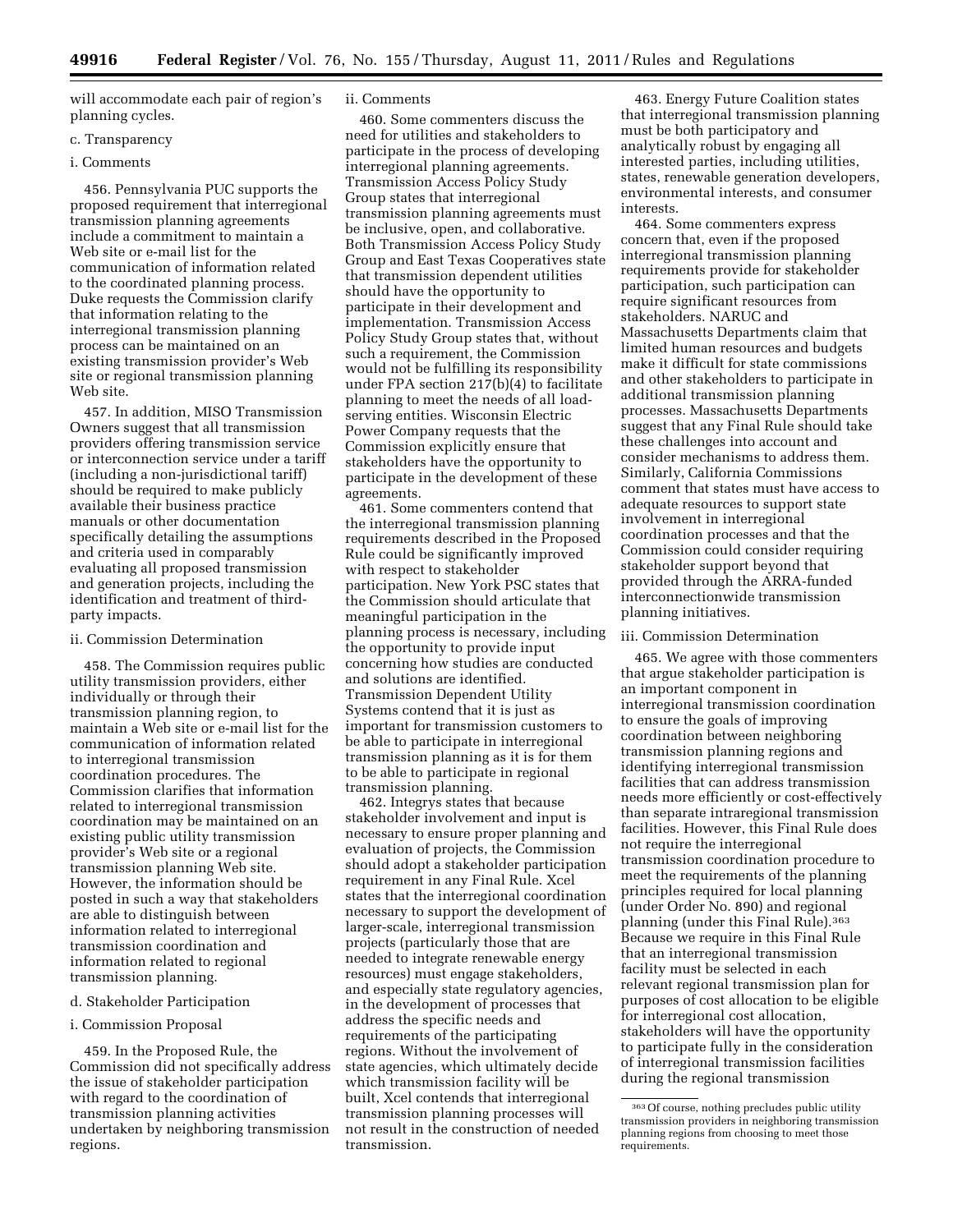planning process.364 Furthermore, we believe that stakeholder participation in the various regional transmission planning processes will enhance the effectiveness of interregional transmission coordination. To facilitate stakeholder involvement, this Final Rule requires the public utility transmission providers to make transparent the analyses undertaken and determinations reached by neighboring transmission planning regions in the identification and evaluation of interregional transmission facilities.365

466. We also agree with commenters that discuss the importance of transmission customer and stakeholder participation in the development of the interregional transmission coordination procedures necessary to comply with the requirements in this Final Rule. Therefore, we require that each public utility transmission provider give stakeholders the opportunity to provide input into the development of its interregional transmission coordination procedures and the commonly agreed-to language to be included in its OATT.

467. The Commission appreciates the concerns of NARUC and others regarding the effect budgetary limitations could have on effective stakeholder participation in interregional transmission coordination activities. As discussed above in the regional transmission planning section 366 and consistent with Order No. 890, to the extent that public utility transmission providers choose to include a funding mechanism to facilitate the participation of state consumer advocates or other stakeholders in the regional transmission planning process, nothing in this Final Rule precludes them from doing so.

e. Tariff Provisions and Agreements for Interregional Transmission Coordination

i. Commission Proposal

468. In the Proposed Rule, the Commission proposed to require that coordination between neighboring transmission planning regions be reflected in an interregional transmission planning agreement to be filed with the Commission.367

# ii. Comments

469. Several commenters express support for the Commission's proposal

to require neighboring regions to enter into interregional transmission planning agreements.368 They also emphasize, however, that planning regions should be able to structure planning agreements so that each region is a full, equal partner and no region can force projects or costs onto other regions in a manner that is inconsistent with the agreement. Edison Electric Institute further emphasizes that these planning agreements cannot replace strong interregional coordination to address interregional impacts.

470. Other commenters argue that the Commission should accept the submission of existing interregional agreements, with necessary modifications, to comply with the Final Rule.369 American Transmission and MISO Transmission Owners state that when reviewing existing interregional agreements to determine their compliance with the Final Rule, if the Commission determines that modifications to these agreements are necessary, the public utility transmission providers and their stakeholders should be given the opportunity to address and submit revisions.

471. Some commenters suggest that interregional coordination procedures should be incorporated into public utility transmission providers' OATTs. Ad Hoc Coalition of Southeastern Utilities suggests that as an alternative to the interregional agreement, the Commission should consider adopting an additional planning principle that permits public utility transmission providers to explain how they address the types of matters that the Proposed Rule would require to be included in such interregional agreements. ColumbiaGrid further contends that transmission providers in the Western Interconnection should be required to include in their OATTs only the regional planning group and WECC processes and information regarding their existing relationship, and that they should not be required to divert resources to developing formal agreements to be filed with the Commission. Bonneville Power suggests that the Commission require transmission providers to include coordination requirements as part of the transmission planning processes outlined in their OATTs, but without specific details about how individual projects would be planned and developed. It states that this would

allow transmission providers to enter into voluntary agreements and to focus on developing higher priority projects. Transmission Dependent Utility Systems state that each public utility transmission provider's interregional transmission planning process should be included in the OATT, subject to effective Commission and stakeholder scrutiny on an ongoing basis.

472. California ISO also contends the proposed requirements are problematic for the ISO in that it would not be able to develop an interregional transmission planning agreement applicable to all of its neighboring balancing authority areas because many of its neighboring balancing authorities have different legal charters and are subject to different laws, regulations, and requirements.

473. Several commenters raised concerns about the proposed interregional transmission planning agreements with respect to nonjurisdictional transmission providers. Western Area Power Administration requests that the Final Rule acknowledge that interregional transmission planning-related agreements would need to account for the status and statutory requirements of non-public utility transmission providers before they may be executed. Large Public Power Council states its members will commit to voluntarily participate in interregional transmission planning processes, but that its members have limited authority to enter into agreements that include, among other things, an obligation to pay construction costs or a requirement to defer to regional or interregional planning authorities. Omaha Public Power District states that it plans to participate voluntarily in an interregional transmission planning process, but notes that its agreements to do so would not be subject to the Commission's jurisdiction or enforcement. Nebraska Public Power District expresses the same concerns regarding the lack of clarity in the commitments that it would be required to make as a result of the proposed interregional transmission planning agreements. Nebraska Public Power District also commits to participate in interregional transmission planning processes; however, it contends that it cannot make such commitment outside of its current RTO membership and the related protection against violating state law and that its authority to enter into binding agreements is limited consistent with state sovereignty.370

<sup>364</sup>*See* discussion *supra* P 0. 365This information must be made available subject to appropriate confidentiality protections

<sup>&</sup>lt;sup>366</sup> See discussion *supra* section III.A.3.<br><sup>367</sup> Proposed Rule, FERC Stats. & Regs. ¶ 32,660

at P 114.

<sup>368</sup>*E.g.,* National Grid; New York Transmission Owners; and Edison Electric Institute.

<sup>369</sup>*E.g.,* FirstEnergy Service Company; American Transmission; and MISO Transmission Owners.

<sup>370</sup>Comments addressing specific statutory provisions that may limit non-jurisdictional Continued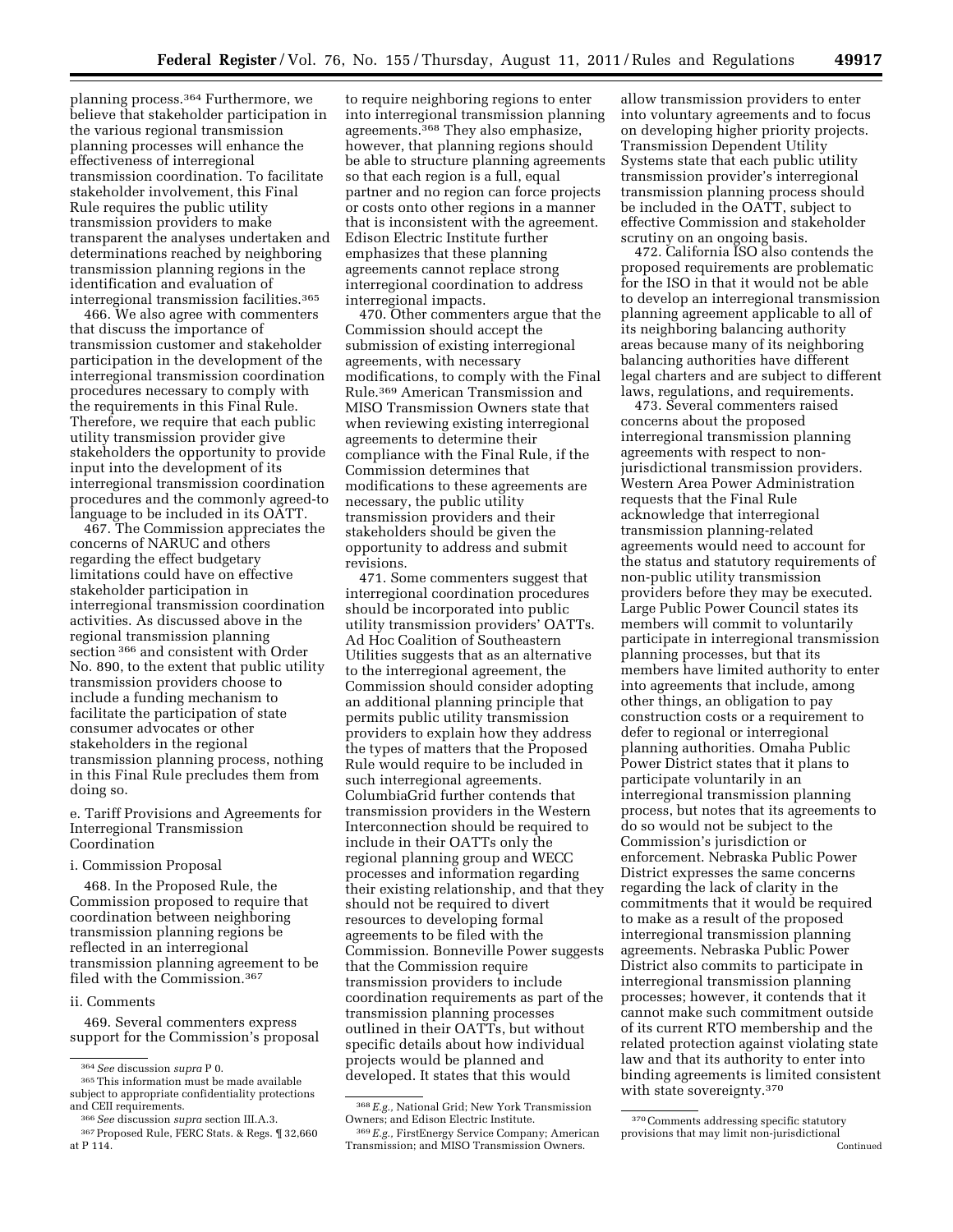474. Several commenters argue that the Commission should require nonjurisdictional entities to comply with the proposed interregional transmission planning requirements. Westar states that power flows on a non-jurisdictional entity's system can affect facilities in a jurisdictional entity's system, and viceversa. Similarly, MISO Transmission Owners state that requiring nonjurisdictional entities to participate would ensure effective interregional transmission planning and coordination and address seams issues. NextEra states that to facilitate broad-based participation by all relevant entities, the Commission should invoke its authority under FPA section 211A to require unregulated transmitting utilities to participate in the interregional transmission planning process.

## iii. Commission Determination

475. In light of the comments received, the Commission declines to require that coordination between the public utility transmission providers in pairs of neighboring transmission planning regions be reflected in a formal interregional transmission planning agreement filed with the Commission, as was proposed in the Proposed Rule. Instead, as recommended in part by Ad Hoc Coalition of Southeastern Utilities, ColumbiaGrid, Bonneville Power, and Transmission Dependent Utility Systems, we require that the public utility transmission providers in each pair of neighboring transmission planning regions, working through their regional transmission planning processes, must develop the same language to be included in each public utility transmission provider's OATT that describes the interregional transmission coordination procedures for that particular pair of regions.371 Alternatively, if the public utility transmission providers so choose, these procedures may be reflected in an interregional transmission coordination agreement filed on compliance for approval by the Commission.372

476. We find that implementing the interregional transmission coordination requirements in this Final Rule through their incorporation in each public utility transmission provider's OATT, instead of requiring an interregional transmission planning agreement, will fulfill our objective to improve interregional transmission coordination and provide adequate transparency with regard to the obligations imposed on public utility transmission providers. Further, commenters persuade us that this approach would facilitate the participation of non-public utility transmission providers in an interregional transmission coordination efforts.

477. In response to commenters' arguments that the Commission should accept the submission of existing interregional agreements on compliance, we agree provided the compliance filing explains how the existing agreement satisfies the requirements of this Final Rule. The Commission will address the adequacy of such an existing agreement on compliance.

478. We decline to adopt Bonneville Power's recommendation that these procedures omit specific details about how individual transmission projects would be planned and developed, because we require each set of interregional transmission coordination procedures to include a formal procedure to identify and jointly evaluate transmission facilities that are proposed to be located in both transmission planning regions.

479. We do not find convincing California ISO's argument that it will be problematic for it to develop interregional transmission coordination procedures with all of its neighboring balancing authority areas due to the differences among them. Just as reliable transmission operation of interconnected transmission systems requires coordination among neighboring utilities and regions—some of which is required by mandatory reliability standards, transmission planning of interconnected transmission systems requires some degree of coordination among neighboring utilities and regions. We conclude that this Final Rule provides for sufficient regional flexibility to allow the

California ISO to develop in cooperation with its neighboring balancing authority areas interregional transmission coordination procedures that accommodate their differences.

480. We agree with commenters that interregional transmission coordination should be structured in such a way that no public utility transmission provider in a transmission planning region should be permitted to force transmission projects or costs onto another region contrary to the agreed upon interregional transmission coordination procedures incorporated into the relevant public utility transmission providers' OATTs pursuant to this Final Rule.

481. Because we are implementing the interregional transmission coordination requirements adopted in this Final Rule through incorporation of the same language into each public utility transmission provider's OATT rather than through formal agreements, we find comments presenting concerns that non-public utility transmission providers are unable to be party to interregional transmission planning agreements to be moot. Furthermore, we do not believe that it is necessary to address here those commenters that ask us to require non-public utility transmission providers to participate in interregional transmission coordination efforts. We believe such concerns are premature, as we are encouraged by the non-public utility transmission providers who expressed their intent to participate in interregional transmission coordination efforts in their comments in response to the Proposed Rule. Additional discussion of non-public utility transmission provider participation in the reforms adopted in this Final Rule, including the interregional transmission coordination requirements, is in the reciprocity section below.373

## **IV. Proposed Reforms: Cost Allocation**

482. The Commission requires, as part of this Final Rule, that each public utility transmission provider have in its OATT a method, or set of methods, for allocating the costs of new transmission facilities selected in the regional transmission plan (''regional cost allocation''); and that each public utility transmission provider within a transmission planning region develop a method or set of methods for allocating the costs of new interregional transmission facilities that two (or more) neighboring transmission planning regions determine resolve the individual needs of each region more efficiently

participation in this regard are addressed in the discussion of the Commission's legal authority to undertake reforms regarding regional transmission planning. *See* discussion *infra* section III.A.2 of this Final Rule.

<sup>371</sup> Consistent with the approach taken in Order Nos. 890 and 890–A, public utility transmission providers may use Web-posted business practice manuals to describe planning-related processes. *See*  Order No. 890, FERC Stats. & Regs. ¶ 31,241 at P 1653; Order No. 890–A, FERC Stats. & Regs. ¶ 31,261 at P 990.

<sup>372</sup>However, even if a public utility transmission provider voluntarily enters into such an agreement, its OATT must still provide enough description for stakeholders to follow how interregional transmission coordination will be conducted, with links included to the actual agreement where the

details can be found. *See United States Dep't of Energy—Bonneville Power Admin.,* 124 FERC ¶ 61,054, at P 65 (2008) (requiring Avista, Puget and Bonneville Power ''to provid[e] additional detail in their Attachment Ks on the WECC's [Transmission Expansion Planning Policy Committee's] process or providing direct links (*i.e.,* URLs) to the appropriate documents on the WECC Web site where the processes to coordinate information and planning efforts [between several regional planning groups]

<sup>&</sup>lt;sup>373</sup> See discussion *infra* section V.B.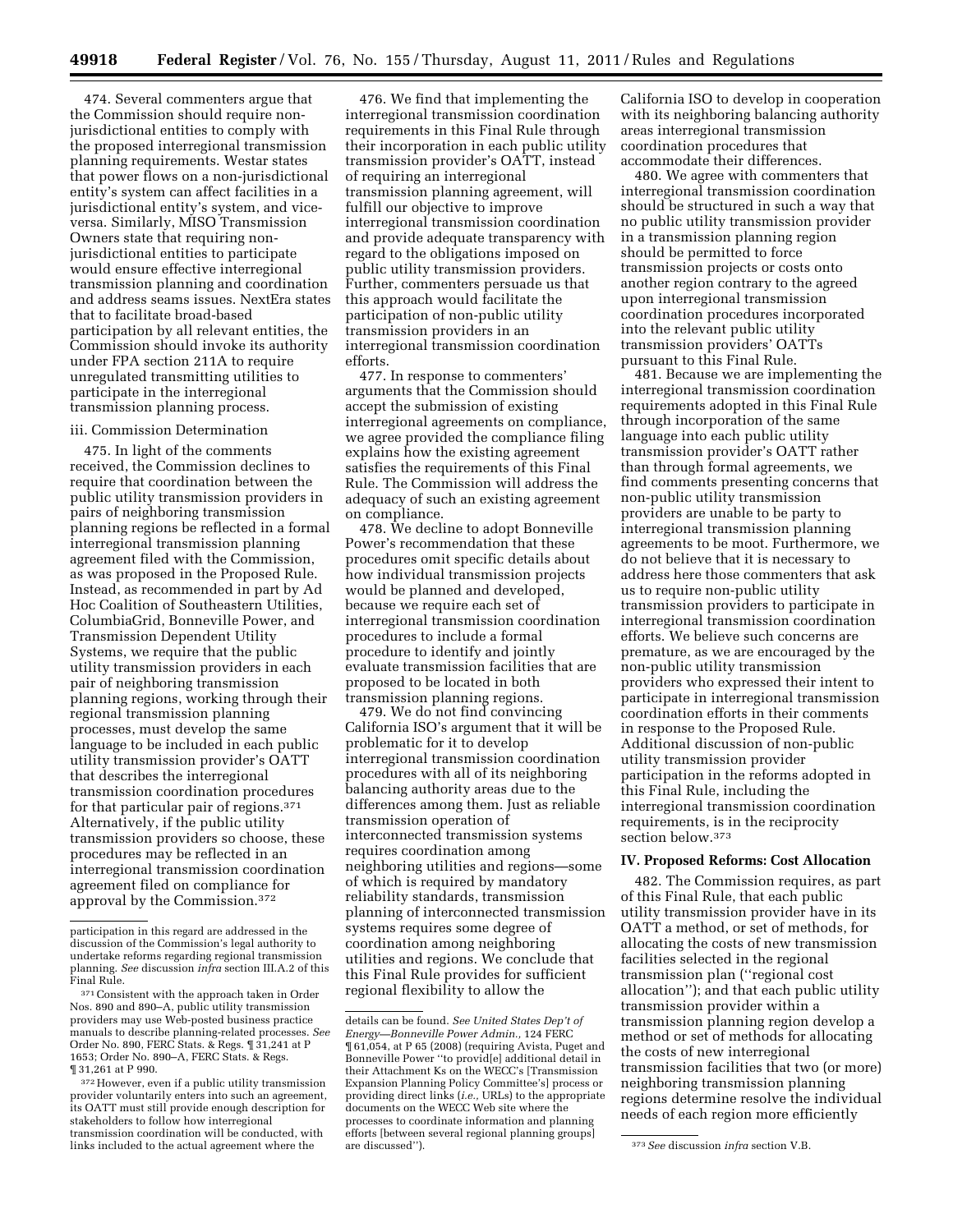and cost-effectively (''interregional cost allocation''). The OATTs of all public utility transmission providers in a region must include the same cost allocation method or methods adopted by the region. Each of the regional cost allocation and interregional cost allocation methods must adhere to the respective general cost allocation principles as set forth below.374 Subject to these general cost allocation principles, public utility transmission providers in consultation with stakeholders have the opportunity to develop the appropriate cost allocation methods for their new regional and interregional transmission facilities. In the event that no agreement among public utility transmission providers in a region or pair of regions can be reached, the Commission will use the record in the relevant compliance filing proceeding(s) as a basis to develop a cost allocation method or methods that meets the Commission's requirements.

483. The requirements established below are designed to work in tandem with the transmission planning requirements established above to identify more appropriately the benefits and the beneficiaries of new transmission facilities so that transmission developers, planners and stakeholders can take into account in planning who would bear the costs of transmission facilities, if constructed.

# *A. Need for Reform Concerning Cost Allocation*

# 1. Commission Proposal

484. In the Proposed Rule, the Commission noted that its responsibility under sections 205 and 206 of the FPA to ensure that transmission rates are just and reasonable and not unduly discriminatory or preferential is not new, nor is the Commission's recognition of the cost causation principle. However, the Commission explained that the circumstances in which it must fulfill its statutory responsibilities change with developments in the industry, such as changes with respect to the demands placed on the grid. For example, the expansion of regional power markets has led to a growing need for new transmission facilities that cross several utility, RTO, ISO or other regions.

Similarly, the increasing adoption of state resource policies, such as renewable portfolio standards, has contributed to the rapid growth of renewable energy resources that are frequently remote from load centers.

485. The Commission stated that challenges associated with allocating the cost of transmission appear to have become more acute as the need for transmission infrastructure has grown. The Commission noted that constructing new transmission facilities requires a significant amount of capital and, therefore, a threshold consideration for any company considering investing in transmission is whether it will have a reasonable opportunity to recover its costs. The Commission explained, however, that there are few rate structures in place today that provide both for analysis of the beneficiaries of a transmission facility that is proposed to be located within a transmission planning region that is outside of an RTO or ISO, or in more than one transmission planning region, and for corresponding allocation and recovery of the facility's costs. The Commission stated that lack of such rate structures creates significant risk for transmission developers that they will have no identified group of customers from which to recover the cost of their investment. With regard to cost allocation within RTO or ISO regions, the Commission noted that cost allocation issues are often contentious and prone to litigation because it is difficult to reach an allocation of costs that is perceived as fair, particularly for RTOs and ISOs that encompass several states.

486. The Commission further noted that the risk of the free rider problems associated with new transmission investment is particularly high for projects that affect multiple utilities' transmission systems and therefore may have multiple beneficiaries. With respect to such projects, any individual beneficiary has an incentive to defer investment in the hopes that other beneficiaries will value the project enough to fund its development. The Commission explained that, on one hand, a cost allocation method that relies exclusively on a participant funding approach,375 without respect to other beneficiaries of a transmission facility, increases this incentive and, in

turn, the likelihood that needed transmission facilities will not be constructed in a timely manner. On the other hand, if costs would be allocated to entities that will receive no benefit from a transmission facility, then those entities are more likely to oppose selection of the facility in a regional transmission plan for purposes of cost allocation or to otherwise impose obstacles that delay or prevent the facility's construction.

487. In light of these challenges and recent developments affecting the industry, the Commission stated concern that existing cost allocation methods may not appropriately account for benefits associated with new transmission facilities and, thus, may result in rates that are not just and reasonable or are unduly discriminatory or preferential.376 The Commission proposed the cost allocation requirements discussed in further detail below to address this concern.

### 2. Comments on Need for Reform

488. A number of commenters generally support the cost allocation requirements proposed by the Commission.377 For example, ITC Companies state that the Commission has correctly concluded that reform with respect to transmission cost allocation methods is necessary. AWEA argues that issues related to cost allocation impede transmission development required to address increased demand, meet national energy and environmental goals, and create an intelligent, secure, and reliable transmission network. Clean Line argues that implementation of a cost allocation method is critical to the development of new infrastructure. Multiparty Commenters argue that a fair allocation of the costs of new transmission can be facilitated by acknowledging that the cost of transmission is a small portion of the delivered cost of electricity, generally ten percent or less, whereas the costs of a single project may be significant for the builders of that project. Solar Energy Industries urge the Commission to use its authority to alleviate impediments to building new transmission lines for renewable energy and other system needs to promote a robust competitive market that will benefit consumers and the environment.

<sup>374</sup>For purposes of this Final Rule, a regional transmission facility is a transmission facility located entirely in one region. The Proposed Rule sometimes called such a facility a regional facility and sometimes an intraregional facility. An interregional transmission facility is one that is located in two or more transmission planning regions. A transmission facility that is located solely in one transmission planning region is not an interregional transmission facility.

<sup>375</sup>Under a participant funding approach to cost allocation, the costs of a transmission facility are allocated only to those entities that volunteer to bear those costs. The Proposed Rule cited several examples of regions relying principally or exclusively on the participant funding approach to cost allocation. Proposed Rule, FERC Stats. & Regs. ¶ 32,660 at P 128.

<sup>376</sup>Proposed Rule, FERC Stats. & Regs. ¶ 32,660 at P 148–54.

<sup>377</sup>*E.g.,* Transmission Access Policy Study Group; AWEA; Northeast Utilities; ITC Companies; Energy Future Coalition Group; MidAmerican; MISO; NextEra; E.ON Climate Renewables North America; Exelon; Iberdrola Renewables; WIRES; Western Grid Group; and Pennsylvania PUC.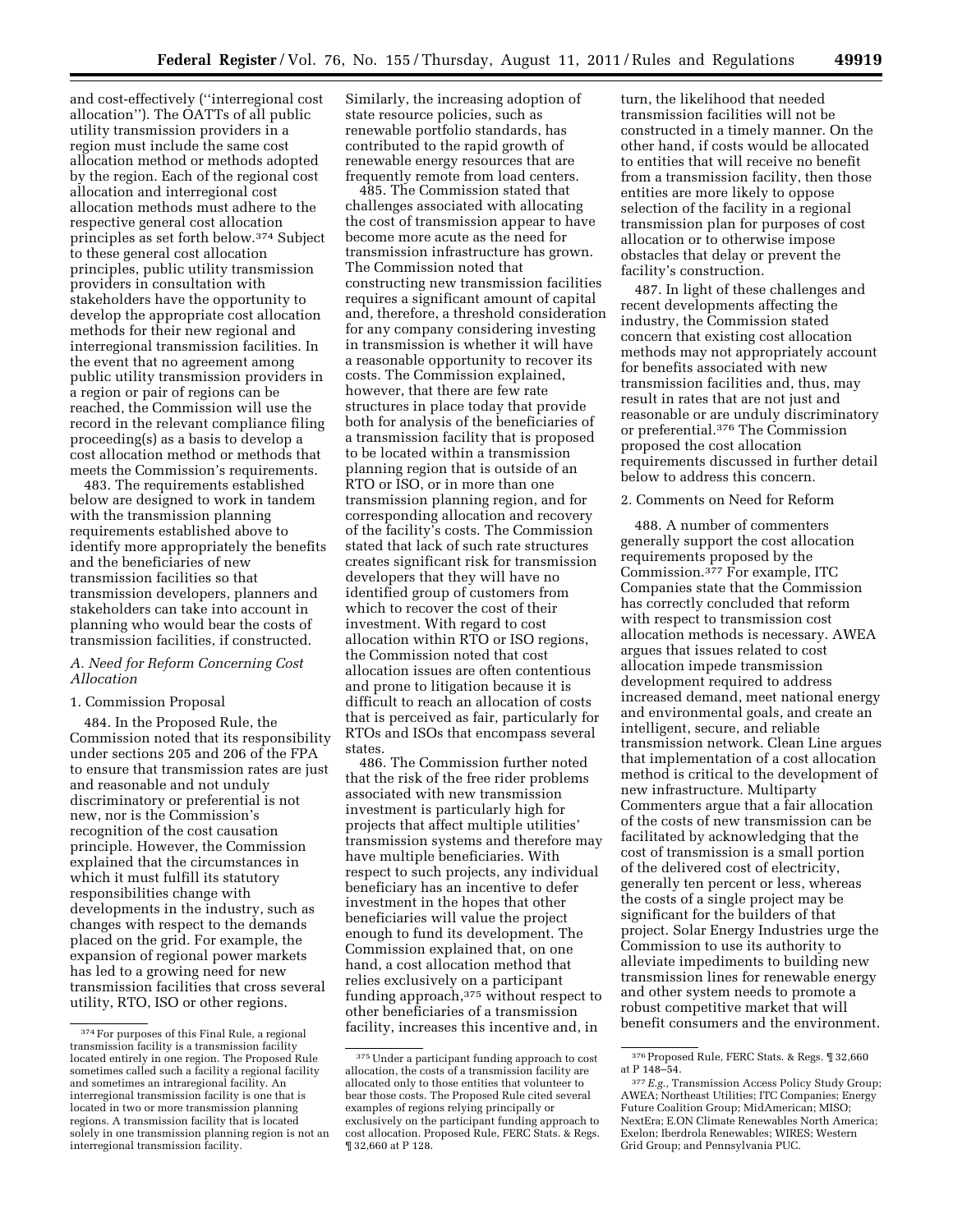489. Many commenters also support aligning transmission planning and cost allocation more closely.378 Transmission Dependent Utility Systems state that it is virtually impossible to separate transmission planning from transmission cost allocation. Exelon argues that fair, efficient, and legal cost allocation should follow the manner in which its system is planned. Integrys agrees with linking cost allocation rules with transmission planning, but cautions that the transmission planning process is not a substitute for the cost allocation process.

490. A number of commenters supporting closer alignment between planning and cost allocation state that existing ISO and RTO transmission planning and cost allocation processes already may satisfy the proposal to align transmission planning and cost allocation more closely.379 AEP and SPP believe that their existing transmission planning and cost allocation processes satisfy many of the Commission's proposed requirements. Similarly, MISO Transmission Owners state that cost allocation in MISO is already closely tied to the transmission planning process. Organization of MISO States points to MISO filings that address cost allocation issues.

491. WIRES asks the Commission to ensure that the planning process not be unduly influenced by those that seek to redirect potential cost allocation liability. Illinois Commerce Commission believes it is unduly discriminatory for a state to be required to bear costs for transmission expansion projects under a cost sharing arrangement but have no decisional authority for projects outside their state. Where a regional state committee exists, Illinois Commerce Commission recommends that a process be carved out by which the regional state committee's board of directors has the opportunity to review and decide on the reasonableness of each of the RTO's proposed transmission expansion projects for which regional cost allocation would apply.

492. A number of commenters express concern with the Commission's proposal to impose generic regional and interregional cost allocation requirements.380 Some commenters

argue specifically that there is no need for the Commission's proposed cost allocation reforms.381 For example, Northern Tier Transmission Group argues that the Proposed Rule does not present a factual basis for expanding the scope of the cost allocation requirement to every project contained in a regional transmission plan. It requests that the Commission confirm that the Proposed Rule is not intended to apply to existing transmission projects covered by existing tariff-based and contract-based cost allocation procedures. If the Proposed Rule is intended to apply to all new transmission projects in a region's transmission plan, Northern Tier Transmission Group urges that the Proposed Rule be rejected. It also is concerned that shifting the burden of cost allocation for every project onto the regional transmission planning process will create an unnecessary burden on a region's collective transmission providers. Westar states that the transmission planning selection process is critical to ensure that only transmission projects that meet the various regional requirements are constructed and their costs recovered as part of tariff rates.

493. North Carolina Agencies contend that the Commission has not established that current cost allocation methods are unjust and unreasonable. Nebraska Public Power District argues that the Proposed Rule does not contain any record evidence demonstrating the need for generic rate reform and states that transmission investment has substantially increased in recent years. Salt River Project argues that the primary barriers to renewable resource development are delays and denial of siting and other permits, not transmission funding. California Municipal Utilities suggest that fewer remote resources are needed because more local renewable resources are being developed and, therefore, the need for cost allocation reforms must be re-examined. Indianapolis Power and Light believes that existing tariff requirements and ongoing proceedings will achieve the Commission's stated objective without the uncertainty of a parallel rulemaking process.

494. MEAG Power responds to Multiparty Commenters' assertion

regarding the cost of transmission expansion by arguing that investments of the size actually needed to build out the transmission system, if allocated to load, would raise its native load customers' transmission costs dramatically. Sacramento Municipal Utility District states that, even if Multiparty Commenters' assertion were true, it is irrelevant to the establishment of a just and reasonable transmission rate whether it comprises a small or large portion of the cost of delivered power.382 Large Public Power Council raises arguments similar to those raised by both MEAG Power and Sacramento Municipal Utility District.

### 3. Commission Determination

495. The Commission concludes that it is necessary and appropriate to adopt the cost allocation requirements described in further detail below for public utility transmission providers. The Commission finds that, without these minimum requirements in place, cost allocation methods used by public utility transmission providers may fail to account for the benefits associated with new transmission facilities and, thus, result in rates that are not just and reasonable or are unduly discriminatory or preferential.

496. In Order No. 890, the Commission found that there is a close relationship between transmission planning, which identifies needed transmission facilities, and the allocation of costs of the transmission facilities in the plan.383 The Commission explained that knowing how the costs of transmission facilities would be allocated is critical to the development of new infrastructure because transmission providers and customers cannot be expected to support the construction of new transmission unless they understand who will pay the associated costs.<sup>384</sup> In light of that relationship, the Commission directed public utility transmission providers to identify the cost allocation method or methods that would apply to transmission facilities that do not fit under previously existing rate structures.385 After several rounds of compliance filings, the Commission accepted various public utility transmission providers' proposals as in compliance with Order No. 890. Particularly in transmission planning regions outside of the RTO and ISO

<sup>378</sup>*E.g.,* Atlantic Grid; ITC Companies; Sunflower and Mid-Kansas; MISO; Pennsylvania PUC; PHI Companies; Colorado Independent Energy Association; Energy Future Coalition Group; PSC of Wisconsin; CapX2020; and Wind Coalition.

<sup>379</sup>*E.g.,* SPP; AEP; MISO Transmission Owners; Organization of MISO States; California PUC; and Pacific Gas & Electric.

<sup>380</sup>*E.g.,* Arizona Public Service Company; Bonneville Power; California Transmission

Planning Group; Tucson Electric; Western Area Power Administration; California Commissions; California ISO; Eastern Massachusetts Consumer-Owned System; New York PSC; Coalition for Fair Transmission Policy; Connecticut & Rhode Island Commissions; Large Public Power Council; National Grid; and Southern California Edison.

<sup>381</sup>*E.g.,* Ad Hoc Coalition; Southern Companies; Salt River Project; and Nebraska Public Power District.

<sup>382</sup>Sacramento Municipal Utility District (citing *Farmers Union Central Exchange* v. *FERC,* 734 F.2d 1486, 1508 (DC Cir. 1984)).

<sup>383</sup>Order No. 890, FERC Stats. & Regs. ¶ 31,241 at P 557.

<sup>384</sup> *Id.* 

<sup>385</sup> *Id.* P 558.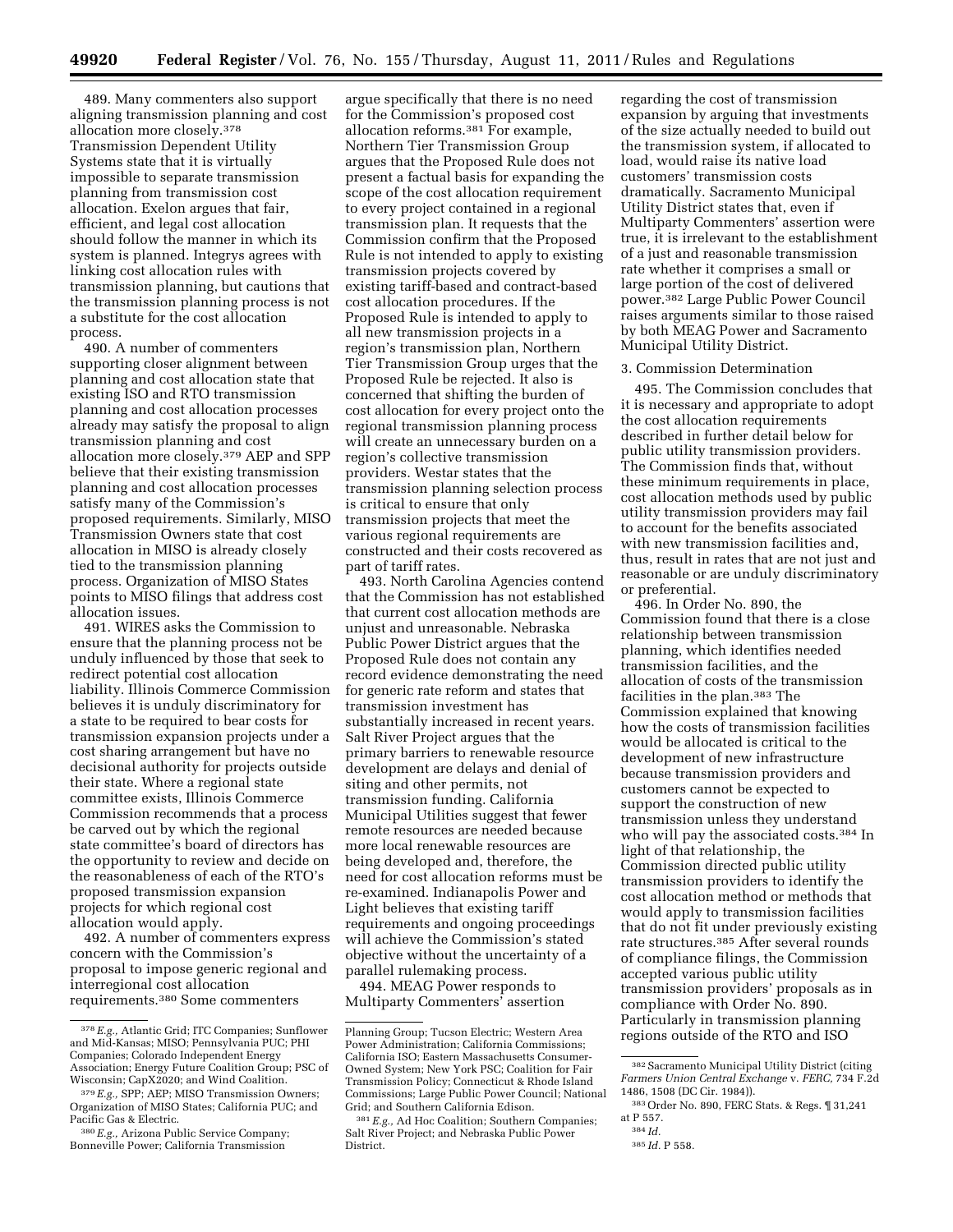footprints, several of the cost allocation methods that the Commission accepted relied exclusively on a participant funding approach to cost allocation.386 The Commission did not address cost allocation for interregional transmission facilities in Order No. 890.

497. We conclude that, in light of changes within the industry and the implementation of other reforms in this Final Rule, the existing requirements of Order No. 890 are no longer adequate to ensure rates, terms and conditions of jurisdictional service are just and reasonable and not unduly discriminatory or preferential. While the existing cost allocation methods may have sufficed in the past, as we note above, the circumstances in which the Commission must fulfill its statutory responsibilities change with developments in the electric industry, such as changes with respect to the demands placed on the transmission grid. The comments in this proceeding make clear that the pace of change has accelerated in recent years, such as the expansion of regional power markets, which has led to a growing need for transmission facilities that cross several utility, RTO, ISO or other regions. The industry's continuing transition also has enabled greater utilization of resources (*e.g.,* reserve sharing) resulting in, among other effects, broader diffusion of the benefits associated with transmission facilities. Additionally, the increasing adoption of state resource policies, such as renewable portfolio standard measures, has contributed to rapid growth of renewable energy resources that are frequently remote from load centers, and thus a growing need for transmission facilities to access remote resources, often traversing several utility and/or ISO/RTO regions.

498. The challenges associated with allocating the cost of transmission appear to have become more acute as the need for transmission infrastructure has grown. Within RTO or ISO regions, particularly those that encompass several states, the allocation of transmission costs is often contentious and prone to litigation because it is difficult to reach an allocation of costs that is perceived by all stakeholders as reflecting a fair distribution of benefits. In other regions, few rate structures are currently in place that reflect an analysis of the beneficiaries of a

transmission facility and for the corresponding cost allocation of the transmission facility's cost. Similarly, there are few rate structures in place today that provide for the allocation of costs of interregional transmission facilities.

499. We agree with many commenters that the lack of clear *ex ante* cost allocation methods that identify beneficiaries of proposed regional and interregional transmission facilities may be impairing the ability of public utility transmission providers to implement more efficient or cost-effective transmission solutions identified during the transmission planning process. Under the regional transmission planning and interregional transmission coordination requirements adopted in this Final Rule,387 public utility transmission providers, in consultation with stakeholders, will identify, evaluate, and determine the set of transmission facilities that will meet the combined needs of the region or neighboring pairs of regions, respectively. This necessarily includes a determination by the region that the benefits associated with that set of transmission facilities outweigh the costs. Failing to address the allocation of costs for these transmission facilities in a way that aligns with the evaluation of benefits through the transmission planning process could lead to needed transmission facilities not being built, adversely impacting ratepayers.

500. In general and as discussed elsewhere in this Final Rule, the Commission requires a public utility transmission provider to participate in a regional transmission planning process and to coordinate transmission planning with public utility transmission providers in neighboring transmission planning regions in a manner that aligns transmission planning and cost allocation processes. Additionally, the OATTs of all public utility transmission providers in a region must include the same cost allocation method or methods adopted by the region. As some commenters point out, transmission facilities that are in a transmission plan to achieve a specific purpose or purposes, such as to avoid an impending violation of a Reliability Standard, address economic considerations, or enable compliance with Public Policy Requirements. Because such purposes involve the identification of expected beneficiaries, either explicitly or implicitly, establishing a closer link between transmission planning and cost allocation will ensure that rates for

Commission-jurisdictional service appropriately account for benefits associated with new transmission facilities.

501. We recognize that identifying which types of benefits are relevant for cost allocation purposes, which beneficiaries are receiving those benefits, and the relative benefits that accrue to various beneficiaries can be difficult and controversial. We believe that a transparent transmission planning process is the appropriate forum to address these issues. By linking transmission planning and cost allocation through the transmission planning process, we seek to increase the likelihood that transmission facilities in regional transmission plans are actually constructed.

502. Turning to specific comments on this topic, we are not persuaded to adopt Illinois Commerce Commission's proposal for separate review and decision by a committee of state regulators on the reasonableness of proposed transmission expansion projects for which regional cost allocation would apply. As explained above,388 this Final Rule builds on Order No. 890's requirement that a public utility transmission provider have open and transparent transmission planning processes in which we encourage states or state committees to be involved. Additionally, as required by this Final Rule, through the transmission planning process, the public utility transmission providers and other parties, including state regulators, will have opportunities to participate in the identification of transmission needs. We decline, however, to mandate veto rights for state committees, but do not preclude public utility transmission providers from proposing such mechanisms on compliance if they choose to do so.389

503. In response to Northern Tier Transmission Group's concern that applying the new cost allocation requirements to existing transmission projects covered by existing tariff-based and contract-based cost allocation procedures will shift costs and create unnecessary burdens, we clarify that the cost allocation requirements of this Final Rule apply only to new transmission facilities 390 selected in regional transmission plans for purposes of cost allocation.

<sup>386</sup>*See, e.g., El Paso Electric Co.,* 124 FERC ¶ 61,051 (2008); *Xcel Energy Services, Inc.—Public Service Co. of Colorado,* 124 FERC ¶ 61,052 (2008); *South Carolina Electric & Gas Co.,* 127 FERC ¶ 61,275 (2009). *Entergy Services, Inc.,* 127 FERC ¶ 61,272 (2009). *See also Avista Corp.,* 128 FERC ¶ 61,065 (2009); *Idaho Power Co.,* 128 FERC

<sup>¶ 61,064 (2009). 387</sup>*See* discussion *supra* sections III.A and III.C.

<sup>388</sup>*See* discussion *supra* section III.A.

<sup>389</sup>For example, Entergy's OATT allows Entergy's committee of state regulators to add a project to Entergy's transmission plan upon unanimous vote of the committee members. *See Entergy Arkansas, Inc.,* 133 FERC ¶ 61,211 (2010).

<sup>390</sup>*See* discussion *supra* P 0.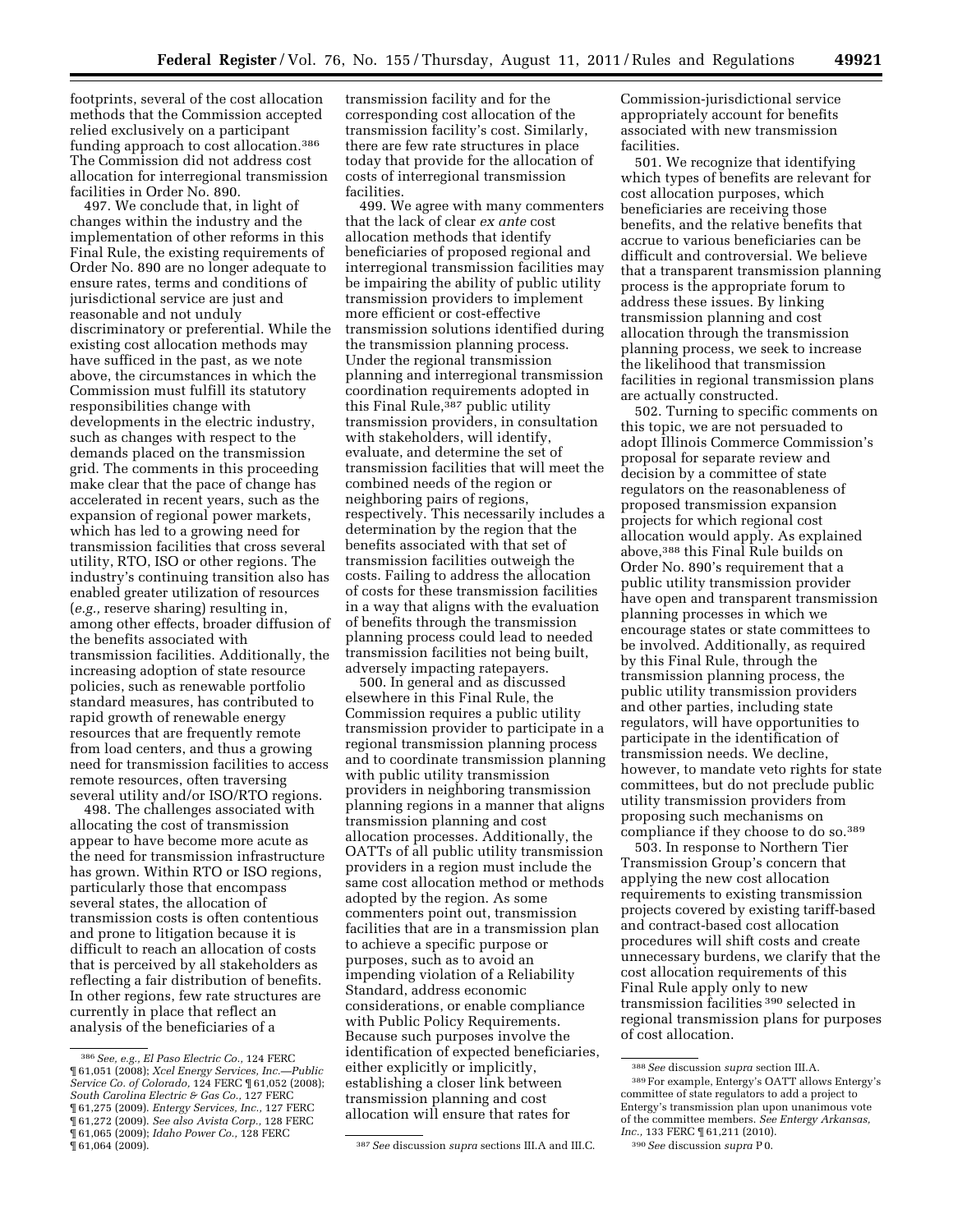# *B. Legal Authority for Cost Allocation Reforms*

### 1. Commission Proposal

504. The Commission explained in the Proposed Rule that, to ensure that transmission rates are just and reasonable, the costs of jurisdictional transmission facilities must be allocated in a way that satisfies the ''cost causation'' principle. It noted that the DC Circuit defined the cost causation principle stating that ''it has been traditionally required that all approved rates reflect to some degree the costs actually caused by the customer who must pay them."<sup>391</sup> Moreover, the Commission noted that while the cost causation principle requires that the costs allocated to a beneficiary be at least roughly commensurate with the benefits that are expected to accrue to it,392 the DC Circuit has explained that cost causation ''does not require exacting precision in a ratemaking agency's allocation decisions.'' 393

505. The Commission explained that, while costs generally have been allocated through voluntary agreements, the cost causation principle is not limited to such arrangements. If it were, the Commission could not address free rider problems associated with new transmission investment and could not ensure that transmission rates are just and reasonable and not unduly discriminatory. The Commission stated that it may determine that an entity is a beneficiary of a transmission facility even if it has not entered a voluntary arrangement with the public utility transmission provider that is seeking to recover the costs of that transmission facility.

506. The Commission noted that it has expressed a willingness to make such a determination, as when presented with concerns about parallel path flow.394 In such cases, a public

394The Commission has described the phenomenon of parallel path flow as follows: ''In general, utilities transact with one another based on a contract path concept. For pricing purposes, parties assume that power flows are confined to a specified sequence of interconnected utilities that are located on a designated contract path. However, in reality power flows are rarely confined to a designated contract path. Rather, power flows over multiple parallel paths that may be owned by several utilities that are not on the contract path. The actual power flow is controlled by the laws of physics which cause power being transmitted from one utility to another to travel along multiple

utility transmission provider may propose a transmission service rate that would account for unauthorized use of its system.395 The Commission noted that it has cautioned against the hasty submittal of such unilateral filings and prefers resolution of parallel path flow issues on a consensual, regional basis.396 If necessary, however, it would permit recovery of costs from a beneficiary in the absence of a voluntary arrangement.

507. The Commission also stated that it has affirmatively required costs of transmission facilities to be allocated to beneficiaries in the absence of a voluntary arrangement in a series of orders involving MISO and PJM. Specifically, the Commission explained that it directed MISO and PJM to develop cost allocation methods for new facilities in one of their footprints that benefit entities in the other's footprint.397 It subsequently conditionally accepted a proposal by MISO and PJM on the grounds that it ''more accurately identifies the beneficiaries and allocates the associated costs.'' 398

508. The Commission noted that courts have accepted the application of the cost causation principle in this way. For example, the DC Circuit addressed this issue in connection with a MISO proposal to recover administrative costs through a charge that would apply to transmission loads subject to MISO's OATT rates.399 The court found that the

395*See, e.g., Amer. Elec. Power Svc. Corp.,* 49 FERC ¶ 61,377, at 62,381 (1989) (*AEP*).

396 *Id.; see also Southern California Edison Co.,*  70 FERC ¶ 61,087, at 61,241–42 (1995).

397*Midwest Indep. Transmission Sys. Operator, Inc.,* 109 FERC ¶ 61,168, at P 60 (2004) (citing *Midwest Indep. Transmission Sys. Operator, Inc.,*  106 FERC ¶ 61,251, at P 56–57 (2004)). The Commission noted that MISO and PJM had committed in a Joint Operating Agreement to develop such a method for allocating the costs of certain facilities through their joint regional planning committee. *Id.* The Commission did not base the above-noted directive on the existence of the Joint Operating Agreement, which MISO and PJM developed to comply with a previous Commission directive. *See Alliance Cos.,* 100 FERC ¶ 61,137, at P 48, 53 (2002).

398*Midwest Indep. Transmission Sys. Operator, Inc.,* 113 FERC ¶ 61,194, at P 10 (2005). *See also Midwest Indep. Transmission Sys. Operator, Inc.,*  122 FERC ¶ 61,084 (2008); *Midwest Indep. Transmission Sys. Operator, Inc.,* 129 FERC ¶ 61,102 (2009).

399*MISO Transmission Owners,* 373 F.3d 1361. The DC Circuit stated that the subject costs ''are primarily MISO's startup expenses—particularly those pertaining to the MISO Security Center—and certain expenses pertaining to the creation and administration of MISO's open access tariff.'' *Id.* at 1369.

Commission's system-wide benefits analysis met the requirements of the cost causation principle, that is, to compare ''the costs assessed against a party to the burdens imposed or benefits drawn by that party.'' 400

### 2. Comments on Legal Authority

509. Several entities comment in support of the Commission's legal authority to allocate costs of new transmission facilities based on a beneficiary pays approach.401 AEP asserts that the Commission's proposed cost allocation principles comport with the legal requirements on cost allocation articulated by the U.S. Court of Appeals for the Seventh Circuit in *Illinois Commerce Commission* v. *FERC.*402 Further, AEP states that while the courts have found that the allocation of transmission expansion costs in rates must follow the ''cost causation'' principle, the courts have explained that all beneficiaries ''cause'' costs for the purpose of applying this principle. Thus, from AEP's perspective, the Commission's proposal to require allocation of costs to beneficiaries is fully consistent with the legal precedent. Iberdrola Renewables and American Transmission agree. American Transmission cautions, however, that care be taken in how precisely the costs of a transmission project are linked to beneficiaries, given that the benefits and beneficiaries of a particular project may change over time, particularly in the case of a large project that provides regional and interregional benefits. Allegheny Energy Companies state that although the *Illinois Commerce Commission* decision found that the Commission did not provide sufficient evidence to justify adoption of the postage-stamp cost allocation method in PJM, it did not reject the method outright, instead requiring the Commission only to provide further justification assuring that this method results in a just and reasonable rate that satisfies the principle that rates required to be paid by a customer must have some relationship to the costs caused or benefits received by that customer.

510. LS Power asserts that there is nothing in the FPA that precludes the Commission from allocating costs incurred by one transmission provider in a region to entities nominally taking service under the tariffs of other transmission providers, or to those other transmission providers themselves for

<sup>391</sup>*K N Energy, Inc.* v. *FERC,* 968 F.2d 1295, 1300 (DC Cir. 1992) (*K N Energy*).

<sup>392</sup> *Illinois Commerce Commission,* 576 F.3d 470 at 476–77 (''We do not suggest that the Commission has to calculate benefits to the last penny, or for that matter to the last million or ten million or perhaps hundred million dollars.'').

<sup>393</sup>*MISO Transmission Owners,* 373 F.3d 1361 at 1371.

parallel paths and divide itself along the lines of least resistance. This parallel path flow is sometimes called 'loop flow.' '' *Indiana Michigan Power Co. and Ohio Power Co.,* 64 FERC ¶ 61,184, at 62,545 (1993).

<sup>400</sup> *Id.* at 1367. 401*E.g.,* Iberdrola Renewables; 26 Public Interest Organizations; Exelon; ITC Companies; LS Power;

and Multiparty Commenters. 402 576 F.3d 470 (7th Cir. 2009) (*Illinois Commerce Commission*).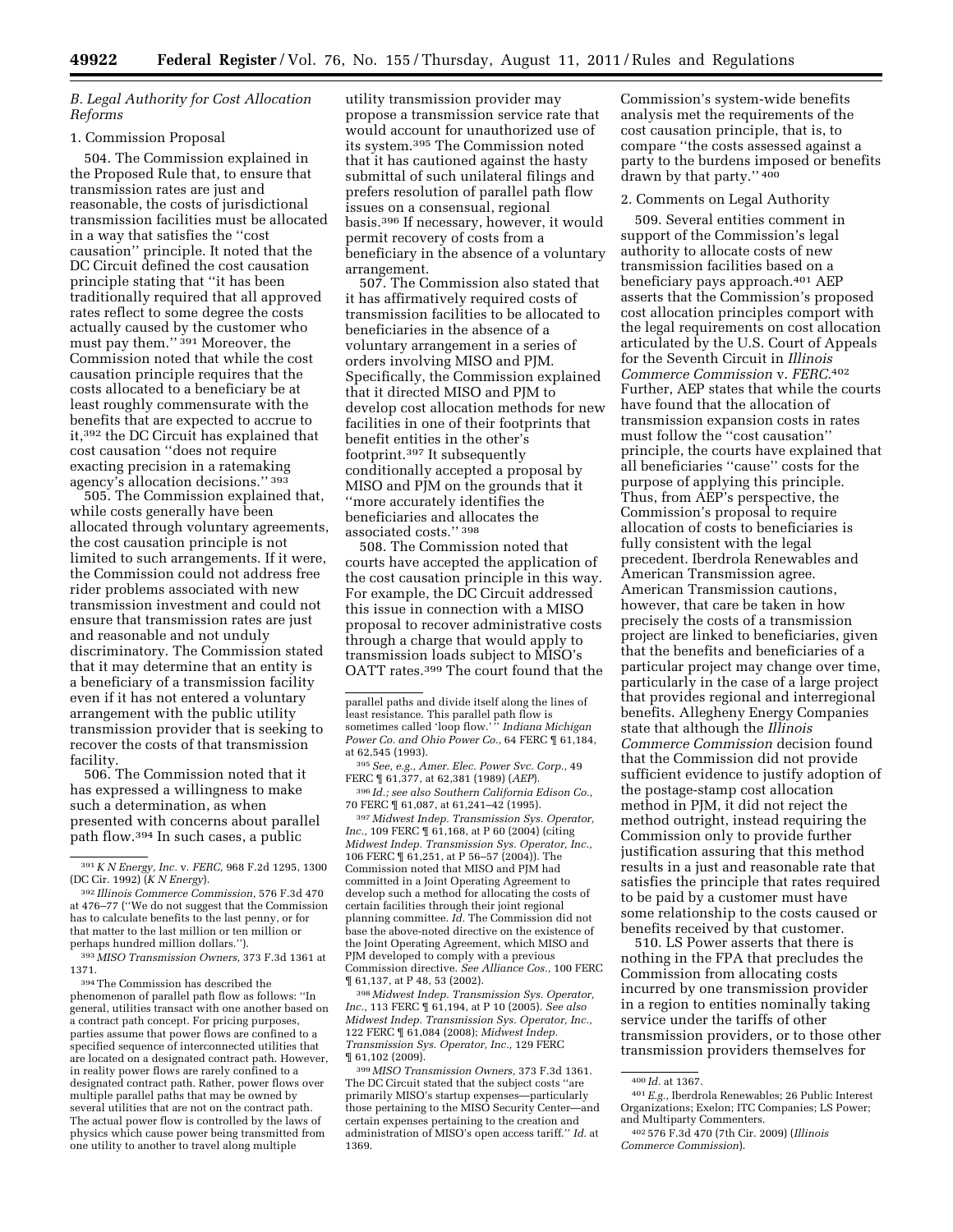the benefits they receive with respect to their own uses of the regional transmission grid. On the contrary, it explains that allocating costs only to customers located within the corporate boundaries of the utility that owns the transmission facilities will over-allocate costs to such customers and allow other beneficiaries to become free riders. LS Power concludes that the Commission has exclusive jurisdiction over interstate transmission services, and therefore, the authority and the responsibility to define interstate transmission services here regional transmission services and to identify the beneficiaries of those services that are responsible for costs incurred by regional transmission providers.

511. Illinois Commerce Commission agrees with the Commission's decision that, when applying the cost causation principle, the Commission may allocate costs of a transmission facility to a beneficiary identified through an appropriate process, such as a Commission-approved transmission planning process, even if that beneficiary has not entered into a voluntary arrangement with a public utility that is seeking to recover the costs of that facility. However, it asserts that the process must take into account the restrictions on allocation to beneficiaries set forth in *Illinois Commerce Commission,* in which cost causers are primary, and beneficiaries may be taken into account only to the extent that, without the developer's expectation of receiving revenues from such a party, the project ''might not have been built, or might have been delayed.'' Illinois Commerce Commission asserts that an unduly discriminatory socialization of costs based on speculation that uncertain future costs will offset the discrimination does not support a finding of just and reasonable rates.<sup>403</sup>

512. A number of commenters agree that a free rider problem exists in transmission development and that the Commission should bring certainty to cost allocation rules to address this concern.404 NextEra states that any project that provides benefits to entities, other than the sponsoring entity, creates an incentive for an individual beneficiary to defer investment in hopes

that others will fund the project's development, and this has led to stalemate and delay. Federal Trade Commission agrees that the lack of rate structures to allocate the costs of needed transmission, and the free rider problem that arises when project beneficiaries seek to shift transmission construction costs onto others, add uncertainty and conflict to the debate over what transmission to build and how to pay for it. Sunflower and Mid-Kansas state that the free rider problem can be an issue regionally, but is likely to prove more intractable for interregional cost allocation. Boundless Energy and Sea Breeze state that cost allocation has to deal with the free rider issue when multiple utilities are involved because then an independent entity with a proposal that provides system benefits across a larger region may find that beneficiaries will not contract for their portion of the benefits.

513. Several commenters argue that it is unlawful for transmission developers to recover costs from entities to which they do not provide service.405 Some commenters contend that the Commission ignores that privity of contract existed between the entities involved in the cases that it cites to support its proposal 406 and that the Commission's authority under the FPA is premised on a utility having a contractual relationship or a tariff to provide service to its customers.407 Nebraska Public Power District asserts that the *Mobile-Sierra* cases support this view.408

514. Sacramento Municipal Utility District asserts that there is a distinction between allocating costs among a public utility transmission provider's customers without their voluntary agreement (such as the roll-in of the costs of the transmission provider's bulk transmission system) and allocating them to entities that are not the transmission provider's customers. It argues that *AEP* and similar cases 409 do

not establish a right to assess costs of facilities to non-customers and that it is a perversion of the statutory scheme to suggest that an entity could build a transmission facility and then claim that because power generated or scheduled by non-customers flowed over the facility, it was entitled to be compensated by them. Southern Companies note that no complaint was filed in response to *AEP,* and the case therefore does not support the idea that allocation of costs to non-customers is lawful. Northern Tier Transmission Group maintains that even if the Commission has authority to permit allocation of costs to an entity that does not take service from the transmission provider that collects the costs, it has not complied with the common law requirements necessary to delegate that authority to transmission providers.

515. Sacramento Municipal Utility District asserts that the cases that the Commission cites dealing with the allocation of costs between RTOs when new facilities in one of their footprints benefits entities in the other's footprint do not apply here.410 It argues that in those cases, cross-border facility costs were allocated to each RTO as a whole, after which project costs were recovered by the RTO through its own intra-RTO cost allocation. Sacramento Municipal Utility District states that customers in these cases were not being billed for service taken from entities with which those customers had no contract or applicable tariff, but rather were being billed by their own transmission providers.

516. Sacramento Municipal Utility District takes issue with the Commission's reliance on *MISO Transmission Owners* for the proposition that the cost causation principle allows allocation of at least some types of costs to beneficiaries that are not customers of the public utility that is seeking cost recovery. It states that in that case, MISO was the public utility seeking cost recovery, and the costs in question were not levied directly on the entities in question. Instead, the MISO transmission owners—existing customers under the MISO tariff—had challenged whether the cost allocation reflected in their rates was reasonable. Sacramento Municipal Utility District contends that all the court decided was that the Commission had reasonably allocated

<sup>403</sup> In reply, PPL Companies assert that Illinois Commerce Commission overstates *Illinois Commerce Commission,* arguing that the court did not interpret the cost causation principle to require that costs be allocated on a narrow definition of ''cause'' that ignores benefits received by customers.

<sup>404</sup>*E.g.,* Gaelectric North America; Atlantic Grid; Multiparty Commenters; Primary Power; Pennsylvania PUC; NextEra; Federal Trade Commission; Sunflower and Mid-Kansas; Boundless Energy and Sea Breeze; and LS Power.

<sup>405</sup>*E.g.,* Ad Hoc Coalition of Southeastern Utilities; Nebraska Public Power District; Salt River Project; and Sacramento Municipal Utility District.

<sup>406</sup>*E.g.,* Ad Hoc Coalition of Southeastern Utilities (citing Proposed Rule, FERC Stats. & Regs. ¶ 32,660 at P 144); Salt River Project (citing Proposed Rule, FERC Stats. & Regs. ¶ 32,660 at P 164).

<sup>407</sup>*E.g.,* Ad Hoc Coalition of Southeastern Utilities; Salt River; and Nebraska Public Power District.

<sup>408</sup>Nebraska Public Power District (citing *United Gas Pipeline Co.* v. *Mobile Gas Corp.,* 350 U.S. 332 (1955); *FPC* v. *Sierra Pac. Power Co.,* 350 U.S. 348 (1956)).

<sup>409</sup> In addition to *AEP,* Sacramento Municipal Utility District cites *Sierra Pacific Power Co.,* 85 FERC ¶ 61,314 at 62,235 (1998); *Sierra Pacific Power Co., 86 FERC* 1 61,198 at 61,698 (1999);

*Vermont Elec. Power Co.,* 44 FERC ¶ 61,098, at 61,275 (1988).

<sup>410</sup> *Midwest Indep. Transmission Sys. Operator, Inc.,* 122 FERC ¶ 61,084; *Midwest Indep. Transmission Sys. Operator, Inc.,* 109 FERC ¶ 61,168; *Midwest Indep. Transmission Sys. Operator, Inc.,* 113 FERC ¶ 61,194.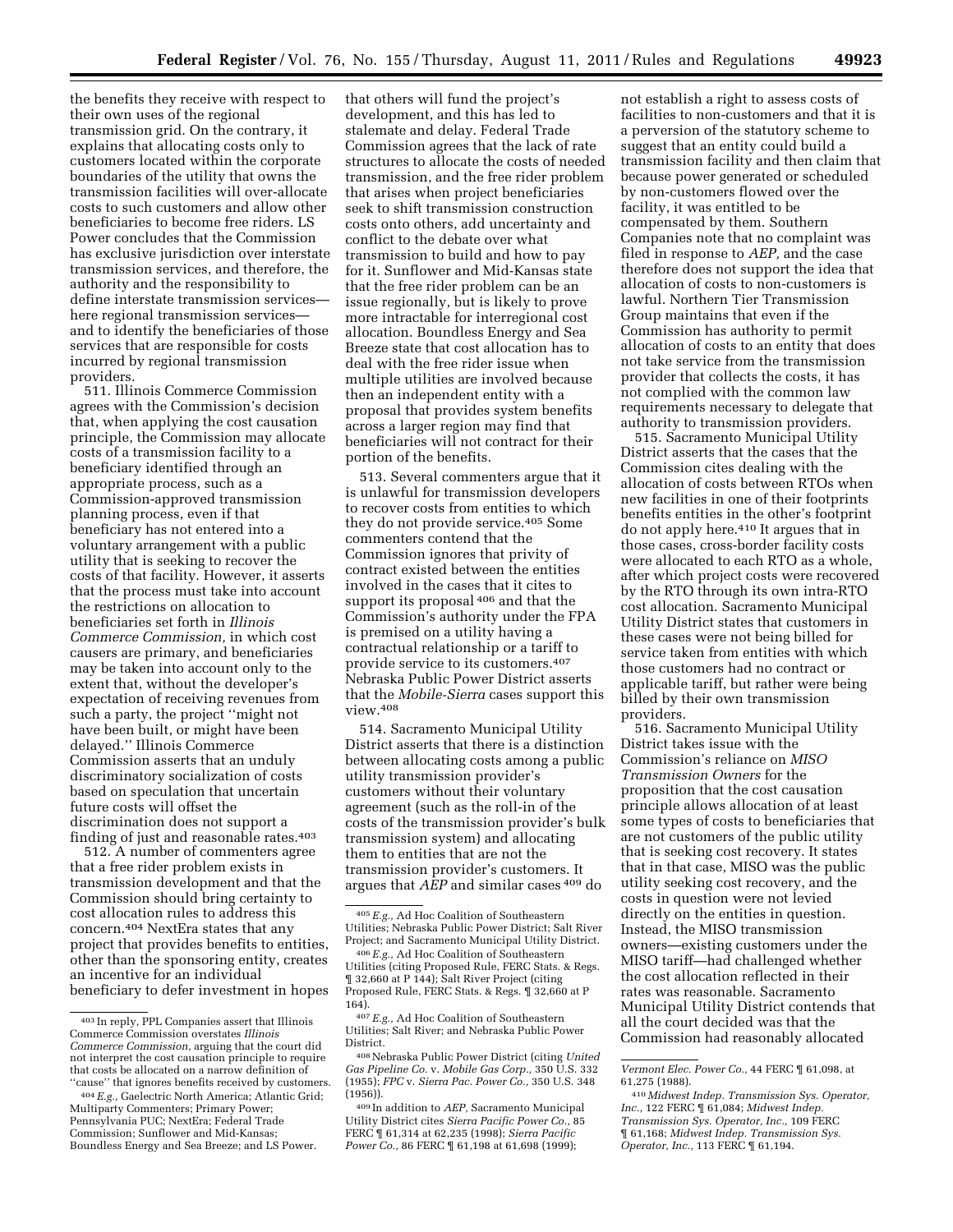MISO's operating costs to the transmission owners based on their use of MISO-controlled transmission facilities to deliver power to entities that were not subject to the MISO tariff and on the benefits that MISO Transmission Owners derived from that delivery.411

517. Sacramento Municipal Utility District asserts that the Commission's position on joint rates supports its position that a contractual customer relationship is a precondition for the allocation of transmission costs. It states that the Commission's position is that, absent evidence that two systems were in fact acting as one, the Commission cannot mandate the use of a single joint rate. Sacramento Municipal Utility District argues that if the Commission cannot mandate joint rates when this condition is not met even where a customer takes service from both utilities, it cannot mandate that an entity pay rates charged by a utility with which it has no contractual or tariffbased customer relationship.412

518. ColumbiaGrid argues that the Commission cannot use its authority to force customers to pay for additional benefits that go beyond their existing service. It states that a court has held that under section 5 of the Natural Gas Act, the Commission may reject unjust and unreasonable rates and prescribe a new just and reasonable rate, but it may not require distributors to accept or to pay for additional service.413 ColumbiaGrid maintains that this shows that costs cannot be recovered from entities that are not customers receiving jurisdictional service. ColumbiaGrid argues that *Illinois Commerce Commission* does not support the allocation of costs in the absence of an approved rate or a contractual relationship between transmission owners and presumed beneficiaries, and it maintains that the Commission's reliance on this case to extend the cost causation principle to cover any entity

411*See also* Southern Companies and ColumbiaGrid.

413ColumbiaGrid cites to *Exxon Mobil Corp.* v. *FERC,* 430 F.3d 1166 (DC Cir. 2005) (*Exxon Mobil Corp.*).

that may be said to benefit from a project is misplaced.

519. Southern Companies argue that while the Proposed Rule acknowledges the fundamental role of cost causation, it proceeds to nullify the ''but for'' element that is intrinsic to any determination of cost causation. Southern Companies argue that the primary beneficiary of a transmission improvement is the customer that made the request that ''causes'' the improvement in question. They argue that the Proposed Rule seems to attack cost causation by concluding that a participant funding approach is not permissible.

520. Several commenters maintain that in their experience, free rider problems do not exist and that such concerns may be speculative.414 Ad Hoc Coalition of Southeastern Utilities states that cost socialization is not needed to protect against the inequities of free ridership. It interprets the Commission's reference to the free rider problem as referring to the relatively cost-free transmission that may be provided to entities that take advantage of oversized investments made by others.

521. Southern Companies suggest that if any such problems exist, they are a product of local or regional factors that do not require a national solution. E.ON argues that free rider problems do not exist in the context of reliability or public policy transmission projects, and participant funding of such projects does not exacerbate the free rider problem.

522. Some commenters argue that, even if free rider problems exist, they can either be solved without resort to broad cost allocation or are beyond the Commission's authority.415 Alternatively, Illinois Commerce Commission states that while a free rider problem does exist, it is impossible to solve in practice, and the negative consequences of allocating costs too broadly will be greater than allocating costs more narrowly to cost causers and direct, quantifiable beneficiaries. Dominion similarly asserts that while broad cost allocation may eliminate free ridership, it may result in some entities paying disproportionate costs.

523. Alabama PSC states that it would be improper to require citizens of Alabama to pay for the costs of transmission facilities in other areas of the country where there is high

congestion and which are not necessary to provide service in Alabama. It maintains that this violates the principle of cost causation and the requirement that facilities be ''used and useful'' before being incorporated into a consumer's rates. Indianapolis Power & Light argues that it is inconsistent with cost causation principles to subsidize a state's generation decisions (*e.g.,* a state's renewable portfolio standard), and states should not be able to pass the cost of compliance with their requirements on to other jurisdictions. ELCON agrees and states that a claim of generalized system benefits, such as an amorphous reliability improvement, does not justify regionalized charges. Instead, ELCON asserts that there must be a tangible, nontrivial benefit supported by substantial evidence. ELCON also maintains that disallowing export charges or other forms of cost transfer to beneficiaries in other planning regions will result in unjust and discriminatory rates.

524. Coalition for Fair Transmission Policy states that the Commission lacks authority to require consideration of broad public policy benefits that cannot be measured or projected within a transmission providers' planning horizon. It maintains that allowing the allocation of costs that are not required to maintain reliability, relieve congestion, or to meet mandated public policy requirements is beyond the Commission's core mission.

525. Ad Hoc Coalition of Southeastern Utilities states that in the Southeast, only North Carolina has a renewable portfolio standards requirement, and there is no suggestion that a regional mechanism for funding transmission is needed to satisfy this requirement. It thus sees no reason to discontinue providing cost recovery for regional transmission projects from the entities that choose to use them.

526. ColumbiaGrid argues that at least with respect to non-RTO regions (where there are no regional service tariff rates), directing public and non-public utilities to adopt a specific cost allocation method in advance could infringe upon a utility's right to propose rates under section 205 of the FPA.416 The California ISO maintains that the Commission does not have the authority to compel rate filings in the first instance, and it can require a filing only if it shows that the existing rate does not meet the requirements of section 206.417

<sup>412</sup>Sacramento Municipal Utility District cites to *Ft. Pierce Utilities Comm'n* v. *FERC,* 730 F.2d 778 (DC Cir. 1984) (*Fort Pierce*); *Richmond Power & Light* v. *FERC,* 574 F.2d 610 (DC Cir. 1978) (''purchasers are always free to subscribe to the services of willing utilities at the separate rates''); *Alabama Power Co.* v. *FERC,* 993 F.2d 1557, 1565 (DC Cir. 1993) (affirming order directing joint rate between holding company members who the Commission found were acting as one); *see also Illinois Power Co.,* 95 FERC ¶ 61,183, at 61,644 (2002) (approving single joint rate across Alliant and MISO systems but recognizing that, in the absence of an agreement between these utilities, there would not be a single rate).

<sup>414</sup>*E.g.,* Southern Companies; California Municipal Utilities; Transmission Agency of Northern California; and Columbia Grid.

<sup>415</sup>*E.g.,* Nebraska Public Power District and Sacramento Municipal Utility District.

<sup>416</sup>ColumbiaGrid bases this claim on *Atlantic City Electric Co.* v. *FERC,* 295 F.3d 1 (DC Cir. 2002) (*Atlantic City*).

<sup>417</sup>Similarly, Northern Tier Transmission Group argues that the Commission must justify, under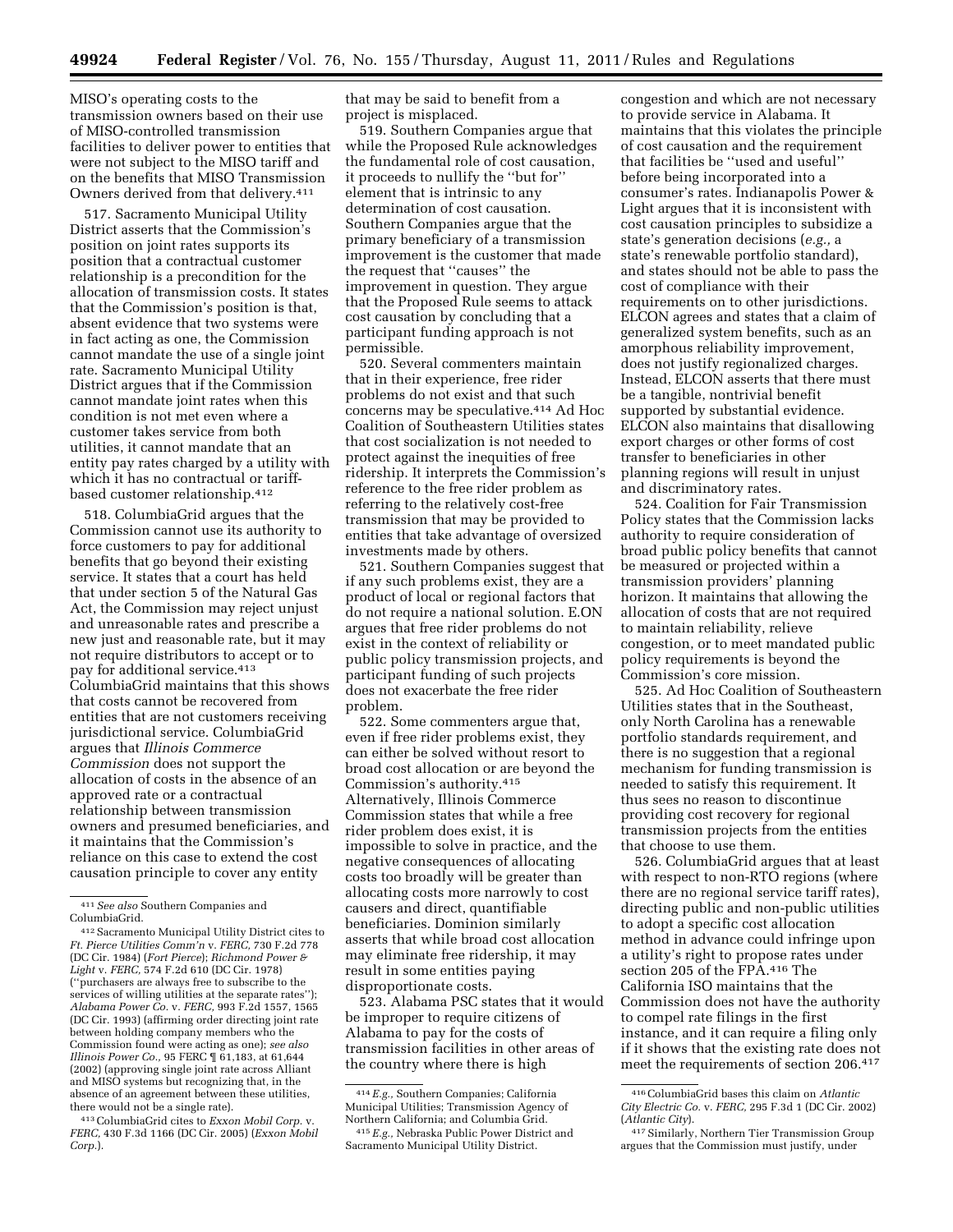California ISO argues that the Commission cannot fulfill this requirement with regard to cost allocation for regional and interregional facilities because there are no existing contracts or rates for such services. The Commission may at most issue guidance on whether future filings will meet statutory requirements.

527. Southern Companies assert that where vertically integrated transmission providers plan their transmission systems from the bottom up under state supervision and recover most of their costs for transmission facilities through bundled rates, the Proposed Rule's mandates cannot be implemented without preempting or undermining state law. Southern Companies state that the Commission should revise its proposed reforms and explain how they can be implemented while respecting existing processes for bundled retail ratemaking. Southern Companies assert that they recover only approximately 15 percent of their transmission revenue requirements under a federal OATT, with the remaining 85 percent being recovered in state-regulated bundled rates. They state that the latter cost recovery is not an issue of federal comparability, and a nonincumbent would, at best, be allowed to recover only 15 percent of its transmission costs under a federal OATT, with the rest requiring state approval. Southern Companies maintain that as a practical matter, a nonincumbent cannot have ''comparable'' cost recovery without a long-term contract from Southern Companies that has appropriate state commission approval for purposes of retail rate recovery.

528. Transmission Access Policy Study Group urges the Commission to address allocation of costs of transmission projects that go beyond existing boundaries of an RTO or individual transmission providers where the transmission grid is integrated. It recommends that the Commission recognize that it has the authority to order joint, non-pancaked rates where transmission systems are integrated. Sacramento Municipal Utility District argues in response that the Commission cannot require joint rates unless two adjoining transmission systems are not just integrated, but effectively operate as a single system. Large Public Power Council agrees. Ad Hoc Coalition of Southeastern Utilities argues that the statutory right of utilities to set their rates may not be easily set aside, and that imposing a joint, nonpancaked rate structure on utilities would do exactly that.

529. Florida PSC is concerned that the Commission's proposal may circumvent its authority over rates for transmission infrastructure that serves retail load because the Proposed Rule appears to allow entities seeking to construct merchant transmission projects to recover project costs from Florida ratepayers through a Commissionapproved cost allocation process. North Carolina Agencies argue that the Final Rule should recognize the indispensible role of state regulatory authorities and should apply only to unbundled transmission rates. Northwestern Corporation (Montana) states that entities seeking to recover costs without approval from state public utilities commissions face the risk of cost disallowance.

## 3. Commission Determination

530. We conclude that we have the legal authority to adopt the cost allocation reforms required by this Final Rule. Numerous commenters challenge our authority to require allocation of transmission costs to beneficiaries that do not have a contractual or formalized customer relationship with the entity that is collecting the costs. These challenges are based primarily on the commenters' analysis of various Commission and court cases. Some commenters have made arguments that speak directly to provisions of the FPA, but none of these assertions reach convincing conclusions. For instance, Ad Hoc Coalition of Southeastern Utilities states that ''[u]tilities filing for rate changes under FPA section 205 ask the Commission to approve changes in rates charged *to their customers*'' and that ''the Commission's authority is, in all cases, based on the premise that a utility has a contractual relationship to provide service to its customers.'' 418 However, section 205 does not specify any such limitation and no commenter has shown where it is expressed elsewhere in the FPA. Instead, commenters generally appear to agree with Ad Hoc Coalition of Southeastern Utilities that the ''FPA is structured on the *assumption* that rates subject to [Commission] approval are supported by a contractual agreement.'' 419

531. The merit of this argument depends, of course, on how the FPA is in fact structured, and an examination of the relevant provisions of the statute shows that it is not structured in a way that would justify this argument. On the

contrary, the Commission's jurisdiction is clearly broad enough to allow it to ensure that all beneficiaries of services provided by specific transmission facilities bear the costs of those benefits regardless of their contractual relationship with the owner of those transmission facilities. As discussed further below, this comports fully with the specific characteristics of transmission facilities and transmission services, and our actions today are necessary to fulfill our statutory duty of ensuring rates, terms and conditions of jurisdictional service are just and reasonable and not unduly discriminatory or preferential. We thus turn first to the language of the statute itself.

532. Section 201(b)(1) of the FPA gives the Commission jurisdiction over ''the transmission of electric energy in interstate commerce.'' The Commission's jurisdiction therefore extends to the rates, terms and conditions of transmission service, rather than merely transactions for such transmission service specified in individual agreements. Moreover, section 201(b)(1) gives the Commission jurisdiction over ''all facilities'' for the transmission of electric energy, and this jurisdiction is not limited to the use of those transmission facilities within a certain class of transactions. As a result, the Commission has jurisdiction over the use of these transmission facilities in the provision of transmission service, which includes consideration of the benefits that any beneficiaries derive from those transmission facilities in electric service regardless of the specific contractual relationship that the beneficiaries may have with the owner or operator of these transmission facilities.

533. Neither section 205 nor section 206 of the FPA state or imply that an agreement is a precondition for any transmission charges. These statutory provisions speak of rates and charges that are ''made,'' ''demanded,'' ''received,'' ''observed,'' ''charged,'' or ''collected'' by a public utility. Any such rates or charges must, of course, be accepted for filing with the Commission under either section 205 or 206, but nothing in these sections precludes flows of funds to public utility transmission providers through mechanisms other than agreements between the service provider and the beneficiaries of those transmission facilities.

534. Transmission services create an opportunity for free ridership because the nature of power flows over an interconnected transmission system does not permit a public utility

section 206, modifying the cost allocation process that it already accepted for its members.

<sup>418</sup>Ad Hoc Coalition of Southeastern Utilities Comments at 60–61 (emphasis in original). 419 *Id.* at 60 (emphasis supplied).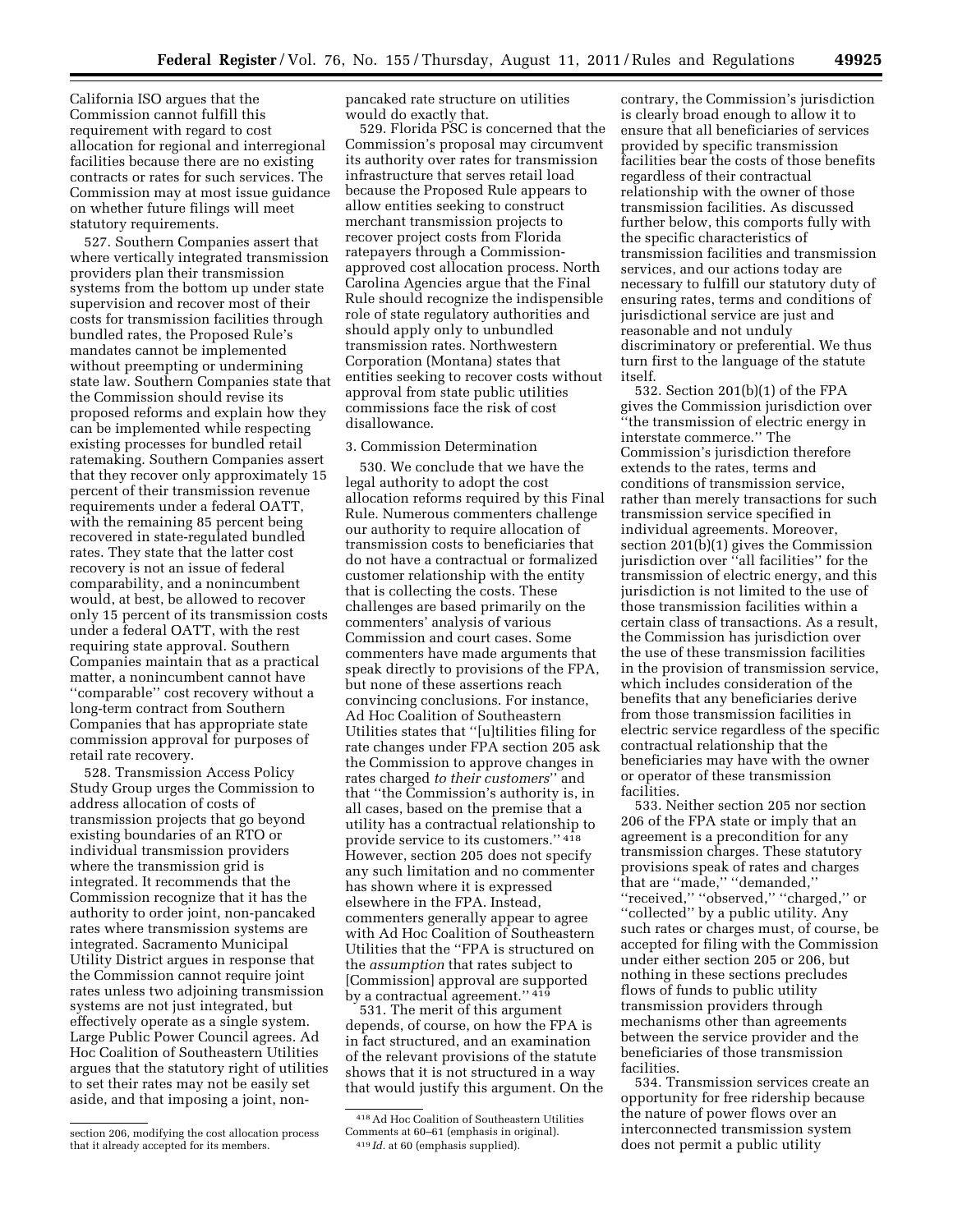transmission provider to withhold service from those who benefit from those services but have not agreed to pay for them. The Commission expressed concern over free ridership in Order No. 890, where it noted that ''there are free rider problems associated with new transmission investment, such that customers who do not agree to support a particular project may nonetheless receive substantial benefits from it.'' 420

535. In Order No. 890, the Commission recognized that the cost causation principle provides that costs should be allocated to those who cause them to be incurred and those that otherwise benefit from them. We conclude now that this principle cannot be limited to voluntary arrangements because if it were ''the Commission could not address free rider problems associated with new transmission investment, and it could not ensure that rates, terms and conditions of jurisdictional service are just and reasonable and not unduly discriminatory. In fact, the courts have recognized this aspect of cost causation quite independently of an analysis of the scope of our statutory jurisdiction over transmission.

536. The courts have acknowledged that cost causation involves ''comparing the costs assessed against a party to the burdens imposed or benefits drawn by that party.'' 421 An approach to cost causation that is limited to voluntary arrangements such as participant funding has the effect of ''focusing us on the most immediate and proximate cause of the cost incurred,'' and it precludes looking ''at a host of contributing causes for the cost incurred (as ascertained by a review of those who benefit from the incurrence of the cost) and assign[ing] them liability too.'' 422 In short, a full cost causation analysis may involve ''an extension of the chain of causation'' 423 beyond those causes captured in voluntary arrangements. In other words, to identify all causes, we must to some degree begin with their effects, *i.e.,* the benefits that they engender and then work back to their sources.

537. This point was acknowledged in the Seventh Circuit's characterization of cost causation in *Illinois Commerce Commission.* The Seventh Circuit states that:

To the extent that a utility benefits from the costs of new facilities, *it may be said to have ''caused'' a part of those costs to be incurred,* as without the expectation of its contributions the facilities might not have been built, or might have been delayed.424

The court fully recognized that, to identify causes of costs, one must to some degree begin with benefits. ColumbiaGrid argues that *Illinois Commerce Commission* does not support the Commission's position on cost allocation because the statement just cited is preceded by the statement that ''[A]ll *approved* rates [must] reflect to some degree the costs actually caused by the customer who must pay them.'' 425 ColumbiaGrid maintains that this demonstrates the *Illinois Commerce Commission* ''does not support the [Proposed Rule's] approach of allocating costs in the absence of an approved rate or a contractual relationship between transmission owners and presumed beneficiaries.'' 426 What this argument fails to recognize is that the point ColumbiaGrid contests was not before the court in *Illinois Commerce Commission,* and the Commission's jurisdiction over transmission, as outlined above, is broad enough to approve rates based on the court's characterization of cost causation.427 In other words, there is nothing in what the court said that can be viewed as preventing the Commission from dealing with the free rider problem. Indeed, by emphasizing the relationship between beneficiaries identified and cost allocation, the court's ruling supports greater attention to that issue. Finally, we note that under this Final Rule, transmission planning regions are

427This point applies equally to Sacramento Municipal Utility District's objection that the other Commission and court cases pertaining to MISO cited in the Proposed Rule are not on point because they involve instances where a customer relationship of some type had already been established, and that all that these cases dealt with was whether an allocation was just and reasonable. When Sacramento Municipal Utility District states that ''the cost allocation methods approved by FERC in the MISO cases rested on the understanding that 'the ultimate costs allocated to [MISO] or PJM for a so-called cross-border allocation project will be recovered by each RTO pursuant to the applicable provisions of their tariffs,'" it is ignoring substance in favor of form. It is focusing on the formal mechanisms through which costs are collected, not the underlying substance of the cost allocation itself. *See*  Sacramento Municipal Utility District Comments at 14 (citing *Midwest Indep. Transmission Sys. Operator, Inc.,* 113 FERC ¶ 61,194 at P 4). The mechanism for recovering a rate does not change the identity of the provider who is in fact

not required to analyze the distribution of benefits on an entity-by-entity basis; nothing in this Final Rule precludes the regions from doing so, provided that they satisfy the cost allocation principles adopted herein. We now turn to other individual comments that involve these issues.

538. Southern Companies' argument that the primary beneficiary of a transmission facility is the customer that made the request that causes the improvements to be planned and constructed tends to blur the distinction between benefits and burdens. As discussed above, the courts have acknowledged that distinction as relevant to cost allocation and the requirements in this Final Rule are consistent with that distinction. To the extent that commenters are supporting participant funding as a regional cost allocation method, we address those comments below.428

539. We disagree with Sacramento Municipal Utility District and Southern Companies that *AEP* applies only in exceptional circumstances and does not support our position here. In that case, the Commission expressed a preference for a voluntary resolution of the problem that loop flow represented, a position that is consistent with our findings here. The Commission's authority is not limited in principle by cases where the Commission expresses a preference not to exercise that authority. We also disagree with Sacramento Municipal Utility District that our reforms represent a perversion of the statutory scheme in which an entity could build a transmission facility and then simply claim a right to payment for benefits from beneficiaries with which it has no contractual or tariff relationship. As we state above, the Commission's jurisdiction is broad enough to allow it to ensure that beneficiaries of service provided by specific transmission facilities bear the costs of those benefits regardless of their contractual relationship with the owner of those transmission facilities. Our cost allocation reforms are tied to our transmission planning reforms, which require that, to be eligible for regional cost allocation, a proposed new transmission facility first must be selected in a regional transmission plan for purposes of cost allocation, which depends on a full assessment by a broad range of regional stakeholders of the benefits accruing from transmission facilities planned according to the reformed transmission planning processes. As such, the public utility transmission providers in the regional

<sup>420</sup>Order No. 890, FERC Stats. & Regs. ¶ 31,241 at P 561.

<sup>421</sup>*MISO Transmission Owners,* 373 F.3d 1361, at 1368 (internal citations omitted).

<sup>422</sup>*KN Energy,* 968 F.2d 1295 at 1302. 423 *Id.* 

<sup>424</sup> *Illinois Commerce Commission,* 576 F.3d 470 at 476 (emphasis supplied).

<sup>425</sup>ColumbiaGrid Comments at 29 (citing *Illinois Commerce Commission,* 576 F.3d 470 at 476 (emphasis supplied by ColumbiaGrid)).  $^{426}\,Id.$ 

<sup>&</sup>lt;sup>428</sup> See discussion *infra* section IV.F.2.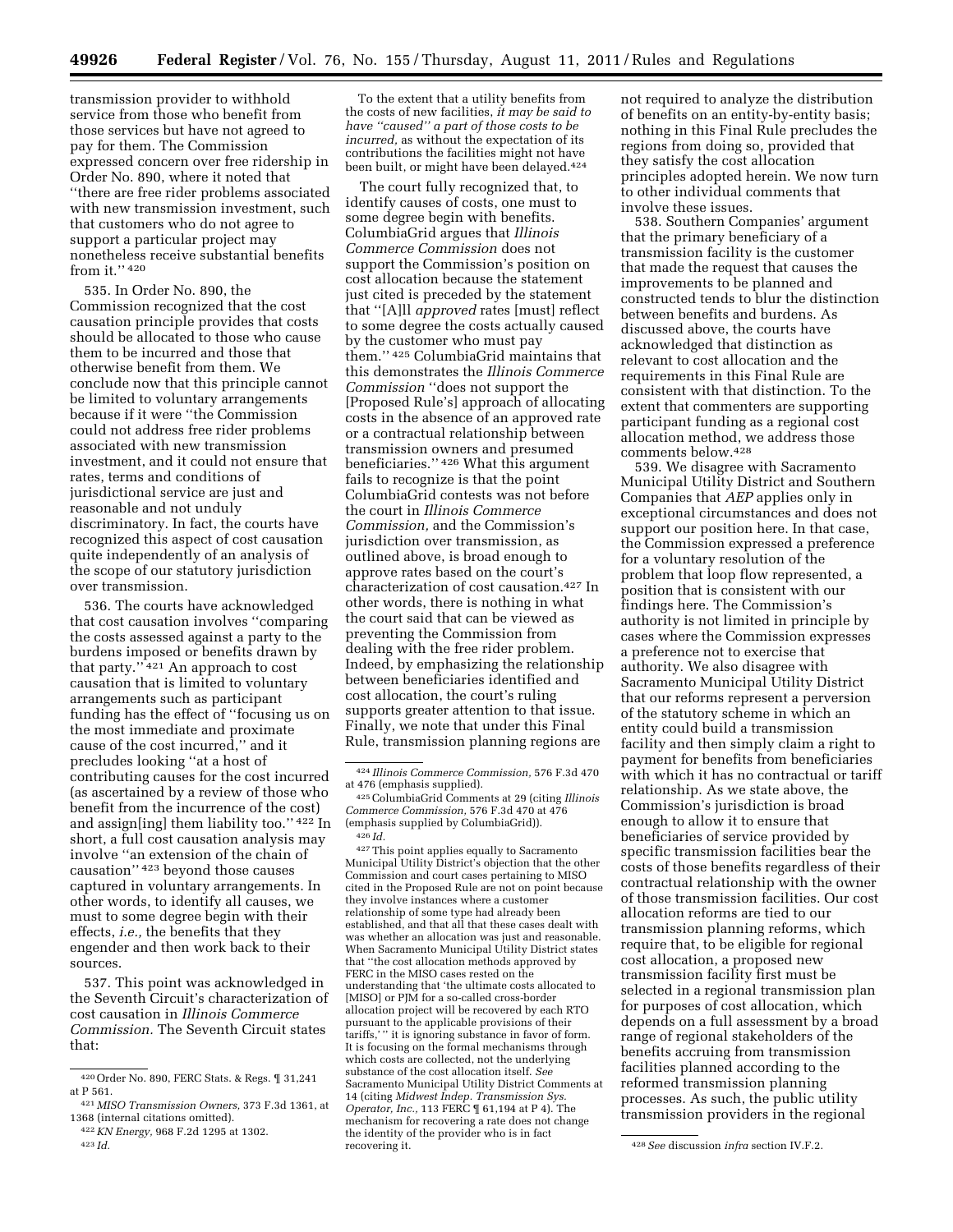transmission planning process identify the beneficiaries who will pay for the costs of the new transmission facility selected in a regional plan for purposes of cost allocation.

540. The fact that the Commission has supported parts of its argument through reference to cases in which privity of contract existed between public utilities and the entities from which costs were recovered does not affect this conclusion.429 This issue was not before the court in any of these cases, and therefore the mere existence of privity of contract does not demonstrate the necessity of privity. In response to Nebraska Public Power District, we do not agree that the *Mobile-Sierra* doctrine has applicability here. We are dealing here with conditions under which costs can be recovered in rates, not conditions under which existing contracts rates can be altered.

541. Contrary to ColumbiaGrid's position, *Exxon Mobil Corp.* does not apply here. As ColumbiaGrid states, in *Exxon Mobil Corp.* the court held that the Commission may not require distributors to accept or pay for additional service.430 Unlike the situation addressed in *Exxon Mobil Corp.,* the requirements of this Final Rule with respect to cost allocation do not ''impose'' any new service on beneficiaries.

542. We also note that our position on joint rates does not have any relevance here. The fact that the Commission cannot require two public utilities to charge a joint rate without evidence that their two systems are in fact acting as one does not preclude the Commission from permitting a single public utility to recover its costs from beneficiaries of the transmission facilities identified in the transmission planning process regardless of the formal customer relationships that exist prior to the time that cost allocation is authorized. We do not see how the conditions under which a joint rate can be imposed has any implications for the range of beneficiaries from which a single public utility can recover the costs of its transmission services, even when combined with recovery by other public utilities of related transmission facilities.

543. We disagree with Northern Tier Transmission Group that we are delegating any authority to transmission providers. All proposed cost allocation methods will be subject to Commission

approval, and all specific allocations will be incorporated in rates that must be filed with and accepted by the Commission.

544. We agree with the Alabama PSC that citizens of Alabama should not be responsible for costs of transmission facilities from which they derive no benefits. Indeed, the Commission specified in the Proposed Rule as a principle of regional cost allocation that ''[t]hose that receive no benefit from transmission facilities, either at present or in a likely future scenario, must not be involuntarily allocated the costs of those facilities.'' 431 With respect to interregional transmission coordination, the Commission specified that a ''transmission planning region that receives no benefit from an interregional transmission facility that is located in that region, either at present or in a likely future scenario, must not be involuntarily allocated any of the costs of that facility.'' 432 In addition, ''[c]osts cannot be assigned involuntarily under this rule to a transmission planning region in which that facility is not located.'' 433 These cost allocation principles are adopted in this Final Rule, and its requirements thus conform fully with the position taken by the Alabama PSC.

545. Contrary to the claims of Indianapolis Power & Light, the reforms instituted in this Final Rule neither authorize nor will lead to subsidization of generation decisions by different states. Beneficiaries in one state are not subsidizing anyone in another state when they are allocated costs that are commensurate with the benefits that accrue to them, even if the transmission facility in question was built in whole or part as a result of the other state's transmission needs driven by Public Policy Requirements. If no benefits accrue, the cost allocation principles we adopt below would prohibit the allocation of costs to the nonbeneficiaries. If benefits do accrue, however, there are no less benefits because Public Policy Requirements played a role in the decision to construct the transmission facility. We agree with ELCON that estimations of benefits require adequate support. We note, however, that benefits are not ''amorphous'' simply because costs are to be allocated ''in a manner that is roughly commensurate with estimated benefits.'' 434 The courts have

acknowledged the natural limits that accompany estimations made in the cost-allocation process.435

546. We disagree with Coalition for Fair Transmission Policy that the Proposed Rule can be read to imply that the Commission may require consideration of broad policy goals that are far afield from the Commission's core mission. This Final Rule requires that public utility transmission providers establish a process for identifying those transmission needs driven by Public Policy Requirements that are to be considered in the transmission planning process.436 In doing this, we are simply acknowledging that such Public Policy Requirements are facts that may have consequences in the form of increasing or decreasing the demand for additional transmission facilities. We are not straying from our core mission when we acknowledge that these facts will affect matters that are central to that mission and accordingly require that they be considered in the transmission planning process, nor are we promoting any particular public policy by requiring a process to determine what, if any, transmission needs are driven by a Public Policy Requirement.<sup>437</sup>

547. Directing a public utility transmission provider to adopt a specific cost allocation method or methods in advance does not infringe upon a utility's right to propose rates under section 205 of the FPA. It simply requires that rate filings meet certain standards. ColumbiaGrid cites *Atlantic City* as supporting the contrary position. In that case, the court held that the Commission could not require that the PJM Transmission Owners Agreement be modified to eliminate a provision that allowed a public utility transmission owner to make a unilateral filing to make changes in rate design or terms and conditions of jurisdictional services. The court held that public utilities have an express right under section 205 to make such filings, and the Commission could not require them to relinquish it.438 Nothing in this Final Rule has the effect of disenfranchising any individual or entity of rights under

<sup>429</sup>*See Midwest Indep. Transmission Sys. Operator, Inc.,* 109 FERC ¶ 61,168; *Alliance Cos.,*  100 FERC ¶ 61,137.

<sup>430</sup>*See Exxon Mobil Corp.,* 430 F.3d 1166, 1176– 77 (DC Cir. 2005).

<sup>431</sup>Proposed Rule, FERC Stats. & Regs. ¶ 32,660 at P 164.

<sup>432</sup> *Id.* P 174.

<sup>433</sup> *Id.* 

<sup>434</sup>The Commission discusses in detail the application of this cost allocation principle below.

<sup>435</sup> *Illinois Commerce Commission,* 576 F.3d 470 at 476–77 (''We do not suggest that the Commission has to calculate benefits to the last penny, or for that matter to the last million or ten million or perhaps hundred million dollars.''). *See also MISO Transmission Owners,* 373 F.3d 1361 at 1369 (''we have never required a ratemaking agency to allocate costs with exacting precision.''); *Sithe,* 285 F.3d 1 at 5.

<sup>436</sup>Proposed Rule, FERC Stats. & Regs. ¶ 32,660 at P 4.

<sup>437</sup>*See* discussion *supra* section III.A.4.

<sup>438</sup>*Atlantic City,* 295 F.3d 16, at 21 (DC Cir. 2002).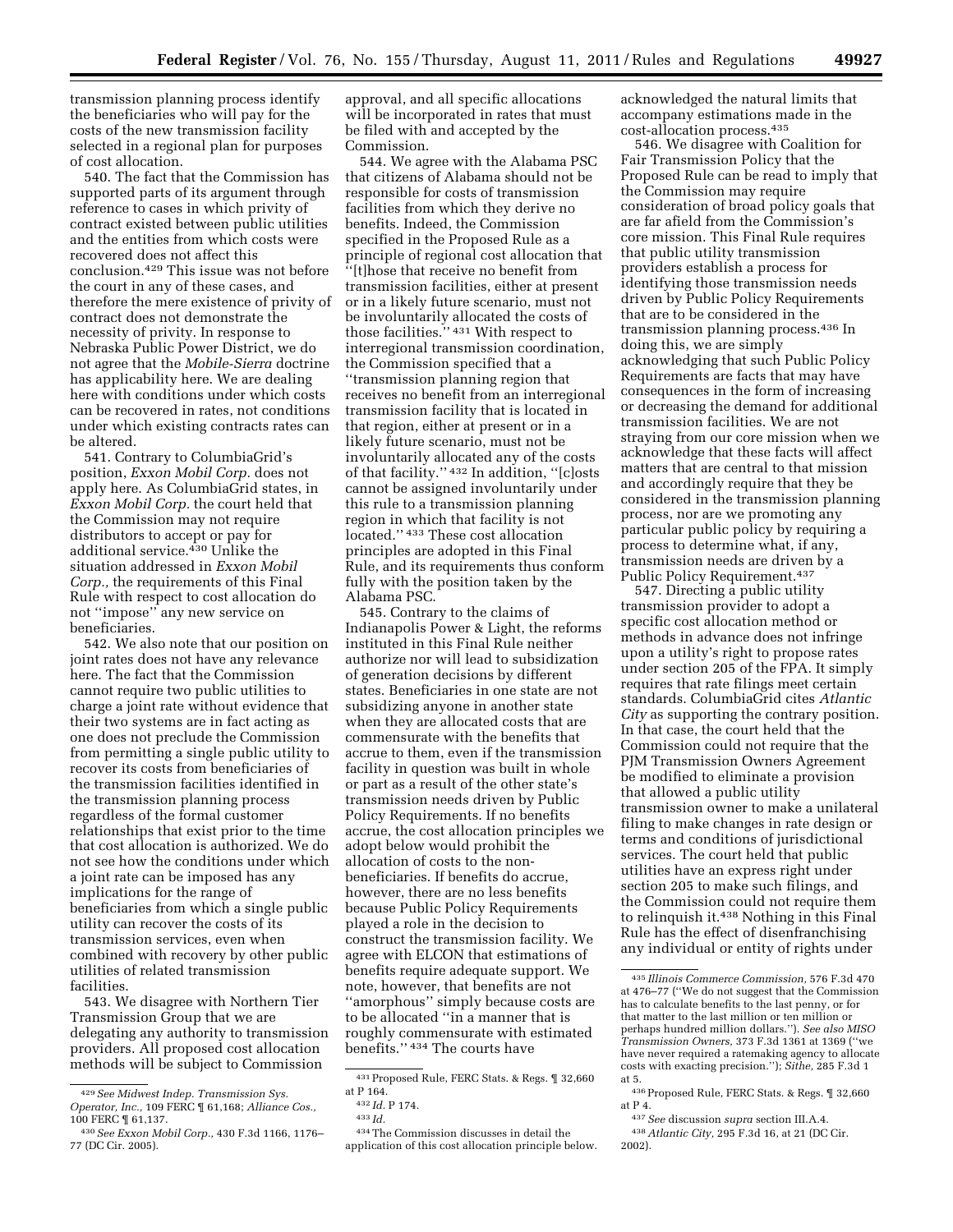section 205 to make filings. The Commission regularly establishes standards for filings under section 205, and doing so does not negate any rights under that section.

548. In response to those commenters that argue that our cost allocation reforms will affect existing state jurisdiction over utility rates, it is not clear why cost allocations consistent with this Final Rule would affect state jurisdiction differently from existing cost allocations. In any event, we find that such arguments are premature. It is inappropriate for the Commission to decide such issues generically in a rulemaking, as such issues should be decided based on specific facts and circumstances, none of which are presented here.

549. In response to Transmission Access Policy Study Group, we note that the issue of joint rates is beyond the scope of this proceeding. This Final Rule requires the development of cost allocation methods for regional and interregional transmission facilities in connection with its planning reforms. As described in the cases that commenters cite in their responses to Transmission Access Policy Study Group, the issue of joint, non-pancaked rates involves matters that are considerably broader than our transmission planning-based cost allocation reforms. The Commission will consider any calls for joint, nonpancaked rates on a case-by-case basis and in accordance with the principles established in these cases.

# *C. Cost Allocation Method for Regional Transmission Facilities*

# 1. Commission Proposal

550. The Proposed Rule would require that every public utility transmission provider develop a method, or set of methods, for allocating the costs of new transmission facilities that are included in the transmission plan produced by the transmission planning process in which it participates. If the public utility transmission provider is an RTO or ISO, then the method or methods would be required to be set forth in the RTO or ISO tariff. In other transmission planning regions, each public utility transmission provider would be required to set forth in its tariff the method or methods for cost allocation used in its transmission planning region. This method or methods would have to satisfy six regional cost allocation principles, discussed below.

551. These regional cost allocation principles would apply only to the cost allocation method or methods for new

transmission facilities selected in the regional transmission plan produced by the transmission planning process in which the public utility transmission provider participates. The Commission also stated that it did not intend to require a uniform cost allocation method that every region must adopt to allocate the costs of new regional transmission facilities that are eligible for cost allocation, but instead recognized that regional differences may warrant distinctions in cost allocation methods among transmission planning regions.439

552. The Commission stated in the Proposed Rule that with regard to a new transmission facility that is located entirely within one transmission owner's service territory, a transmission owner may not unilaterally invoke the regional cost allocation method to require the allocation of the costs of a new transmission facility to other entities in its transmission planning region. However, if the regional transmission planning process determines that a new facility located solely within a transmission owner's service territory would provide benefits to others in the region, allocating the facility's costs according to that region's regional cost allocation method or methods would be permitted.440

2. Comments on Cost Allocation Method in Regional Transmission Planning

553. A number of commenters generally support the Commission's proposal.441 For example, ITC Companies support the promulgation of a comprehensive, holistic cost allocation method generally applicable to new transmission facilities, citing SPP's highway/byway mechanism as a model.442

554. Other commenters express concern with the Commission's proposal to require the development of a cost allocation method for transmission facilities included in a

442The arguments in support of this proposal are implicit in the comment summaries under the discussion of other cost allocation proposals below. *See* discussion *infra* section 0. The term ''highway/ byway'' refers to regionwide allocation of the cost of a new high voltage transmission facility and the allocation of the cost of a new lower voltage transmission facility to a defined portion of the region. *See Southwest Power Pool, Inc.,* 131 FERC ¶ 61,252 (2010).

regional transmission plan.443 Bonneville Power asserts that mandatory regional cost allocation is not necessary to build new transmission in the Pacific Northwest, and such a requirement will lead to extended disputes and greater uncertainty. Bonneville Power contends that instead, voluntary participation, including participation in open seasons, is the best way to encourage the development of new transmission for renewables in the Pacific Northwest. California Commissions echo the sentiment that cost allocation has generally not been a major barrier to entry for new transmission in the West. California Commissions are concerned that the Commission may do more harm than good by moving aggressively and prescriptively on regional cost allocation methods that are not necessarily needed to support transmission development.

555. Some commenters, such as Bonneville Power, California ISO, and Western Area Power Administration, express a preference for voluntary coordination and cost allocation of transmission facilities rather than mandatory cost allocation rules. Coalition for Fair Transmission Policy urges the Commission to consider whether it is prudent in all cases to require the filing of regional cost allocation methods by transmission providers in advance of projects being proposed, as not every project will fit into a particular model, and adherence to strict rules may deter rather than encourage the construction of needed new transmission facilities.

556. New York PSC indicates that it is uncertain as to whether the Commission intends to utilize a preestablished cost allocation methodology as an automatic right of cost recovery. Therefore, New York PSC requests that the Commission clearly indicate when a project would be entitled to cost recovery relative to receiving a cost allocation. Western Grid Group shares the view that the distinction between cost allocation and cost recovery is a pertinent issue. Arizona Public Service Company raises concerns about cost recovery in regions where no regional tariff mechanisms exist. In the absence of such a cost recovery solution, Arizona Public Service Company states that the Commission should not place the burden of recovery for third party developers on incumbent utilities that may be required to seek such recovery

<sup>439</sup>Proposed Rule, FERC Stats. & Regs. ¶ 32,660 at P 165.

<sup>440</sup>Proposed Rule, FERC Stats. & Regs. ¶ 32,660 at P 169.

<sup>441</sup>*E.g.,* MidAmerican; American Transmission; Clean Line; Dominion; East Texas Cooperatives; MISO; National Grid; NEPOOL; New York ISO; Multiparty Commenters; and WIRES.

<sup>443</sup>*E.g.,* Bonneville Power Administration; California Commissions; Eastern Massachusetts Consumer-Owned System; Xcel; and Western Area Power Administration.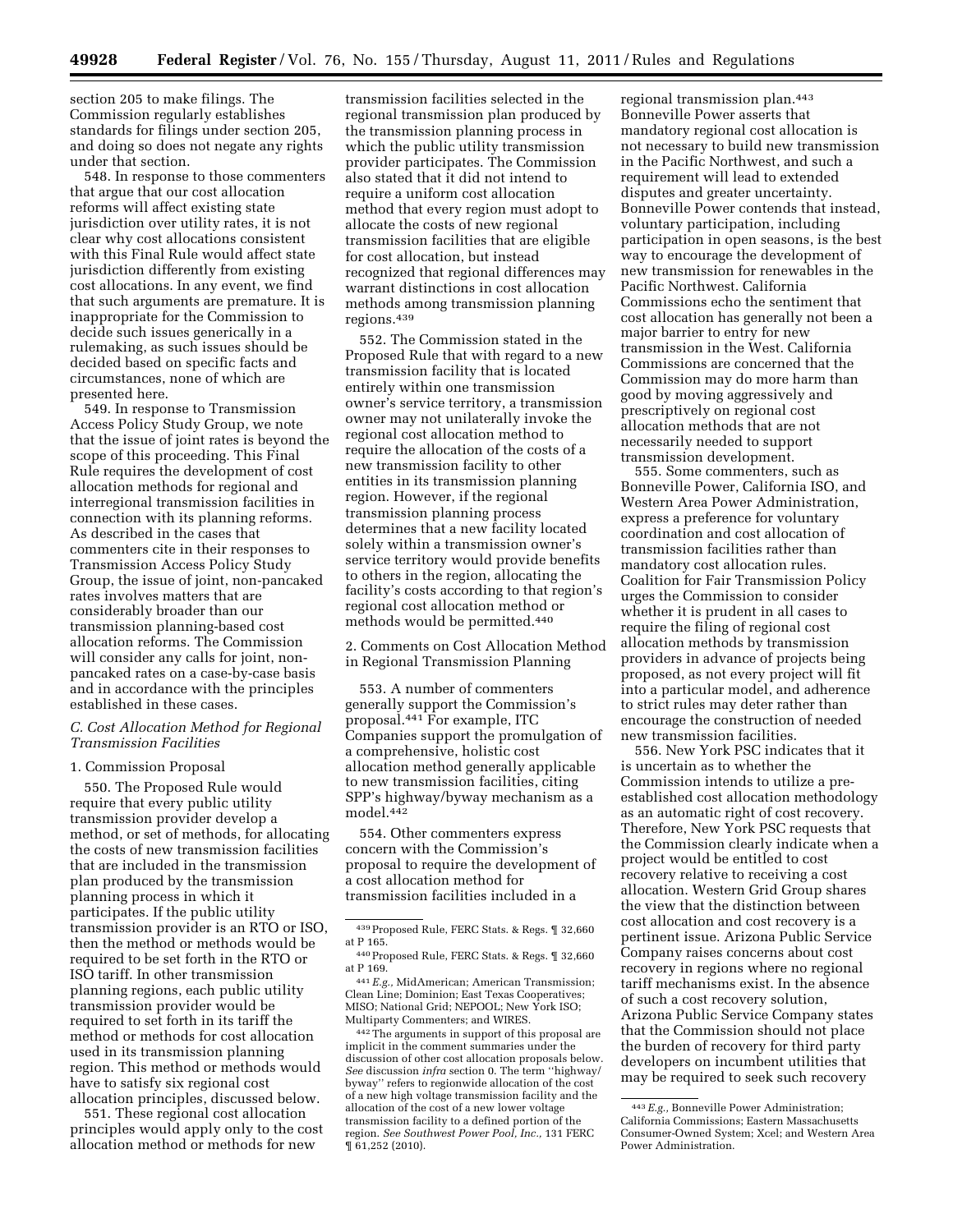through state commissions for facilities that the incumbent utilities have not built and for which the incumbent utilities may be unable to show benefit for their ratepayers.

557. MISO Transmission Owners agree that a transmission provider should not be able to invoke the regional cost allocation method unilaterally for a facility located entirely within its own service territory. However, they state that in the RTO context, facilities located solely within one transmission owner's service territory should be allocated in accordance with the Commissionaccepted cost allocation method. MISO Transmission Owners state that the Proposed Rule should not be interpreted to indicate that single-zone facilities are no longer eligible for regional cost allocation if such allocation is permitted under an RTO or ISO tariff. Additionally, MISO Transmission Owners argue that the Commission should not permit this requirement to allow attempts to relitigate existing cost allocation method that apply to intrazonal transmission facilities.

### 3. Commission Determination

558. We require that a public utility transmission provider have in place a method, or set of methods, for allocating the costs of new transmission facilities selected in the regional transmission plan for purposes of cost allocation. If the public utility transmission provider is an RTO or ISO, then the cost allocation method or methods must be set forth in the RTO or ISO OATT. In a non-RTO/ISO transmission planning region, each public utility transmission provider located within the region must set forth in its OATT the same language regarding the cost allocation method or methods used in its transmission planning region. In either instance, such cost allocation method or methods must be consistent with the regional cost allocation principles adopted below.

559. We conclude that these regional transmission cost allocation requirements are necessary to ensure that rates, terms and conditions of jurisdictional service are just and reasonable and not unduly discriminatory or preferential. In the absence of clear cost allocation rules for regional transmission facilities, there is a greater potential that public utility transmission providers and nonincumbent transmission developers may be unable to develop transmission facilities that are determined by the region to meet their needs. Conversely, greater certainty as to the cost allocation implications of a potential transmission project will enhance the ability of

stakeholders in the regional transmission planning process to evaluate the merits of the transmission project. Moreover, as we have established above, there is a fundamental link between cost allocation and planning, as it is through the planning process that benefits, which are central to cost allocation, can be assessed.

560. We do not specify here how the costs of an individual regional transmission facility should be allocated. However, while each transmission planning region may develop a method or methods for different types of transmission projects, such method or methods should apply to all transmission facilities of the type in question. Although we allow a different method or methods for different types of transmission facilities, as discussed below regarding regional Cost Allocation Principle 6, if public utility transmission providers choose to propose a different cost allocation method or methods for different types of transmission facilities, each method would have to be determined in advance for each type of facility.

561. We disagree with California Commissions that our actions here are too aggressive and prescriptive and with Bonneville Power that adopting a mandatory cost allocation method will lead to extended disputes and greater uncertainty. We have stressed throughout this proceeding that we intend to be flexible and are open to a variety of approaches to compliance. By imposing the cost allocation requirements adopted here, the Commission seeks to enhance certainty for developers of potential transmission facilities by identifying, up front, the cost allocation implications of selecting a transmission facility in the regional transmission plan for purposes of cost allocation. This does not undermine the ability of market participants to negotiate alternative cost sharing arrangements voluntarily and separately from the regional cost allocation method or methods. Indeed, market participants may be in a better position to undertake such negotiations as a result of the public utility transmission providers in the region having evaluated a transmission project. The results of that evaluation, including the identification of potential beneficiaries of the transmission project, could facilitate negotiations among potentially interested parties.

562. In response to Coalition for Fair Transmission Policy, we require the development of a cost allocation method or a set of methods in advance of particular transmission facilities being

proposed so that developers have greater certainty about cost allocation and other stakeholders will understand the cost impacts of the transmission facilities proposed for cost allocation in transmission planning. The appropriate place for this consideration is the regional transmission planning process because addressing these issues through the regional transmission planning process will increase the likelihood that transmission facilities selected in regional transmission plans for purposes of cost allocation are actually constructed, rather than later encountering cost allocation disputes that prevent their construction.

563. With regard to comments regarding matters of cost recovery, we acknowledge that cost allocation and cost recovery are distinct. This Final Rule sets forth the Commission's requirements regarding the development of regional and interregional cost allocation methods and does not address matters of cost recovery. We disagree with Arizona Public Service Company, however that incumbent utilities may be unreasonably burdened by the potential of cost allocation for transmission facilities developed by third party developers. For any proponent of a transmission facility, whether an incumbent or a nonincumbent, to have the costs of a transmission facility allocated through the regional cost allocation method or methods, its transmission facility first must be selected in the regional transmission plan for purposes of cost allocation. This in turn requires a determination that the transmission project is an efficient or cost-effective solution pursuant to the processes the transmission providers in the region have put in place, including consultation with stakeholders. Therefore, the benefits of any such transmission project should have been clearly identified prior to the allocation of any related costs.

564. With respect to cost allocation for a proposed transmission facility located entirely within one public utility transmission owner's service territory, we find that a public utility transmission owner may not unilaterally apply the regional cost allocation method or methods developed pursuant to this Final Rule. However, a proposed transmission facility located entirely within a public utility transmission owner's service territory could be determined by public utility transmission providers in the region to provide benefits to others in the region and thus the cost of that transmission facility could be allocated according to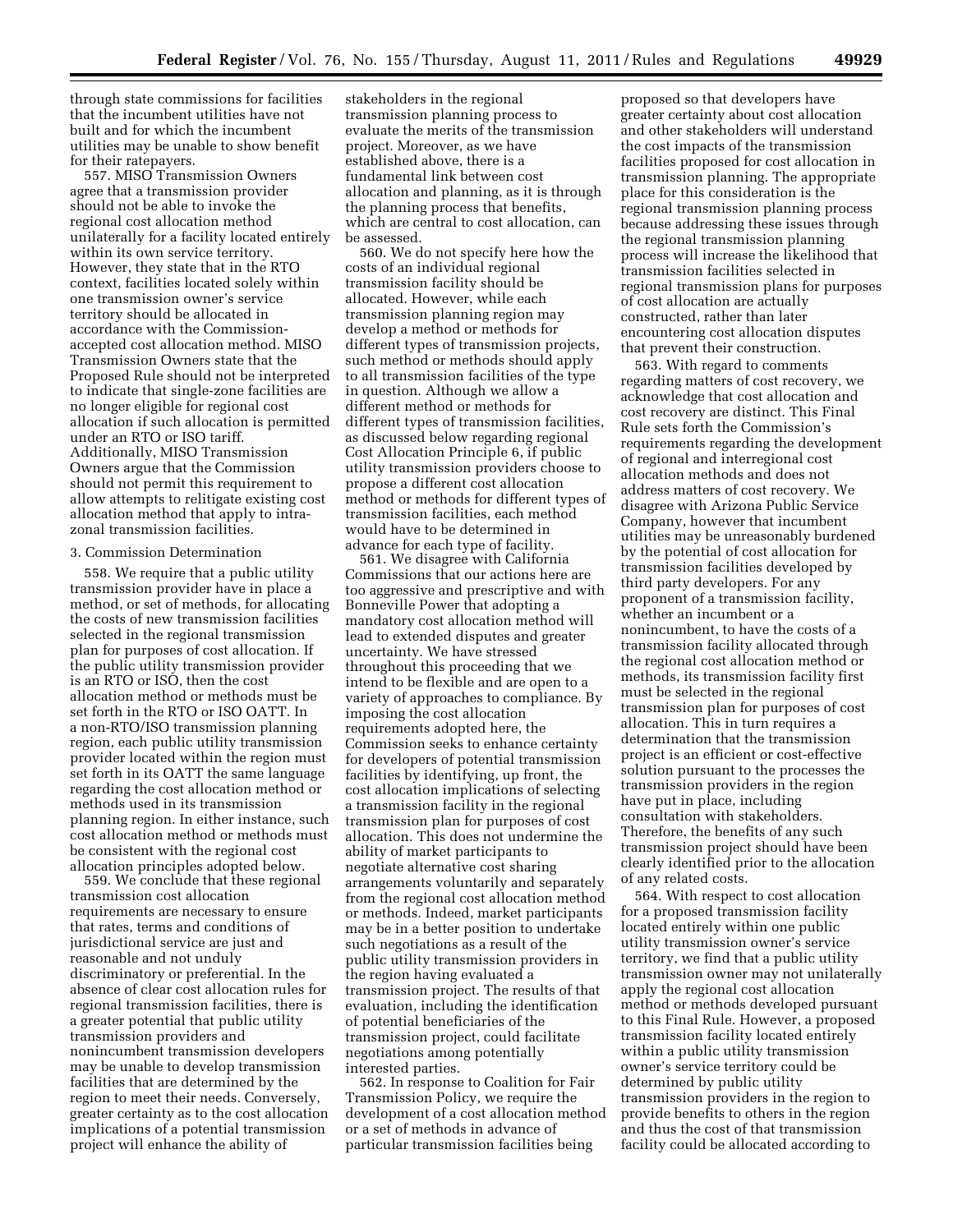that region's regional cost allocation method or methods.

565. In response to MISO Transmission Owners' concerns regarding relitigation of existing Commission-approved transmission cost allocation methods, the Commission declines here to prejudge whether any such existing cost allocation methods comply with the requirements of this Final Rule. To the extent MISO Transmission Owners believe that to be the case with their region, they may take such positions during the development of compliance proposals and during Commission review of compliance filings. However, we reiterate here that our cost allocation reforms apply only to new transmission facilities that are selected in a regional transmission plan for purposes of cost allocation and, therefore, do not provide grounds for relitigation of cost allocation decisions for existing transmission facilities.

# *D. Cost Allocation Method for Interregional Transmission Facilities*

#### 1. Commission Proposal

566. The Proposed Rule would require that each public utility transmission provider within a transmission planning region develop a method for allocating the costs of a new interregional transmission facility between the two neighboring transmission planning regions in which the facility is located or among the beneficiaries in the two neighboring transmission planning regions. This common method would have to satisfy six interregional cost allocation principles, discussed below.

567. The Commission stated in the Proposed Rule that it would not apply the interregional cost allocation principles so as to require every pair of regions to adopt the same uniform approach to cost allocation for new interregional transmission facilities, but instead recognized that there may be legitimate reasons for the public utility transmission providers located in different pairs of neighboring transmission planning regions to adopt different cost allocation methods.444

2. Comments on Interregional Cost Allocation Reforms

568. A number of commenters generally support the proposal that each transmission provider have an interregional cost allocation method for facilities located in more than one region.445 NEPOOL states that it

generally supports the proposal to require formal agreements between neighboring control areas that contain cost allocation methods for interregional projects, with such methods being subject to the principles specified in the Proposed Rule. East Texas Cooperatives support the application of the six proposed principles to interregional cost allocation methods. AEP states that getting these ground rules in place is essential to move forward on major interregional projects and to break down decades old barriers to these types of projects. Likewise, MidAmerican states that there is little if any coordination of transmission cost allocation between MISO and SPP regions and the MISO and MAPP regions and, as such, supports the Commission's efforts to create a more coordinated and effective way to allocate costs of new transmission facilities both within these planning regions and those linking adjacent planning regions.

569. Vermont Electric states that it welcomes the proposed requirement for interregional coordination and the Commission's attention to what it views as deficiencies in the ISO New England transmission planning process. Vermont Electric states that the Commission's proposed requirement for a standard cost allocation method applicable to interregional projects would prevent delays, reduce costs for project developers, and facilitate development of potentially valuable interregional projects.

570. A number of commenters question or express concern about the appropriateness of requiring the development of interregional cost allocation methods for future interregional transmission facilities in advance of a proposal for a specific interregional facility.446 For example, SoCal Edison notes that voluntary coordination efforts are underway, and it argues that there is no reason to impose additional mandatory interregional coordination criteria or requirements. ISO New England supports the preservation of a voluntary, flexible approach to interregional cost allocation that recognizes regional differences. ISO New England also states that the Final Rule should either clarify the manner in which agreement on cost allocation would be signified by each of the two regions or provide for flexibility in recognition of the mechanisms that may be most

appropriate in light of the internal transmission planning processes of the paired regions.

571. National Grid believes that interregional coordination agreements should include general cost allocation principles that will apply to interregional projects, but that it would not be beneficial to prescribe an interregional cost allocation method in advance of a specific interregional project. Similarly, New England Transmission Owners and New York Transmission Owners contend that, in light of the limited number of projects that are likely to be identified through interregional coordination, the Commission should allow cost allocation issues to be decided in connection with individual projects instead of dictating a generic cost allocation method in advance.

572. Vermont Electric agrees, suggesting that the Commission impose an interregional requirement only to the extent regional planning organizations do not respond promptly and effectively to cost allocation issues applicable to interregional projects on a case-by-case basis. New York ISO recommends that the Commission require neighboring regions to include language in their tariffs setting forth their obligation to negotiate cost allocation rules for any interregional projects that are approved in their respective planning processes and that such rules must comply with the cost allocation principles established in the Final Rule.

573. Similarly, Transmission Agency of Northern California cautions against requiring the development of cost allocation principles between planning regions prior to the need for such coordination. California ISO and Indianapolis Power & Light also argue that the requirement for a mandatory advanced agreement on cost allocation before knowing the specific facts and circumstances of an interregional project is neither appropriate nor effective. Indianapolis Power & Light also states that it would be better to postpone development of such agreements until a specific interregional project has been proposed.

574. California ISO states that the Commission should not mandate an interregional cost allocation method or methods because the existing case-bycase determination of cost allocation for interregional transmission facilities has worked well in the West. California ISO states that different parties will bring different interests to the table, and different circumstances may warrant different approaches to interregional cost allocation. However, California ISO states that regardless of what the

<sup>444</sup>Proposed Rule, FERC Stats. & Regs. ¶ 32,660 at P 175.

<sup>445</sup>*E.g.,* AEP; Clean Line; MidAmerican; MISO; MISO Transmission Owners; NEPOOL; New

England States Committee on Electricity; Northeast Utilities; Pennsylvania PUC; PSEG Companies; and Energy Consulting Group. 446*E.g.,* New York ISO; Coalition for Fair

Transmission Policy; California ISO; and National Grid.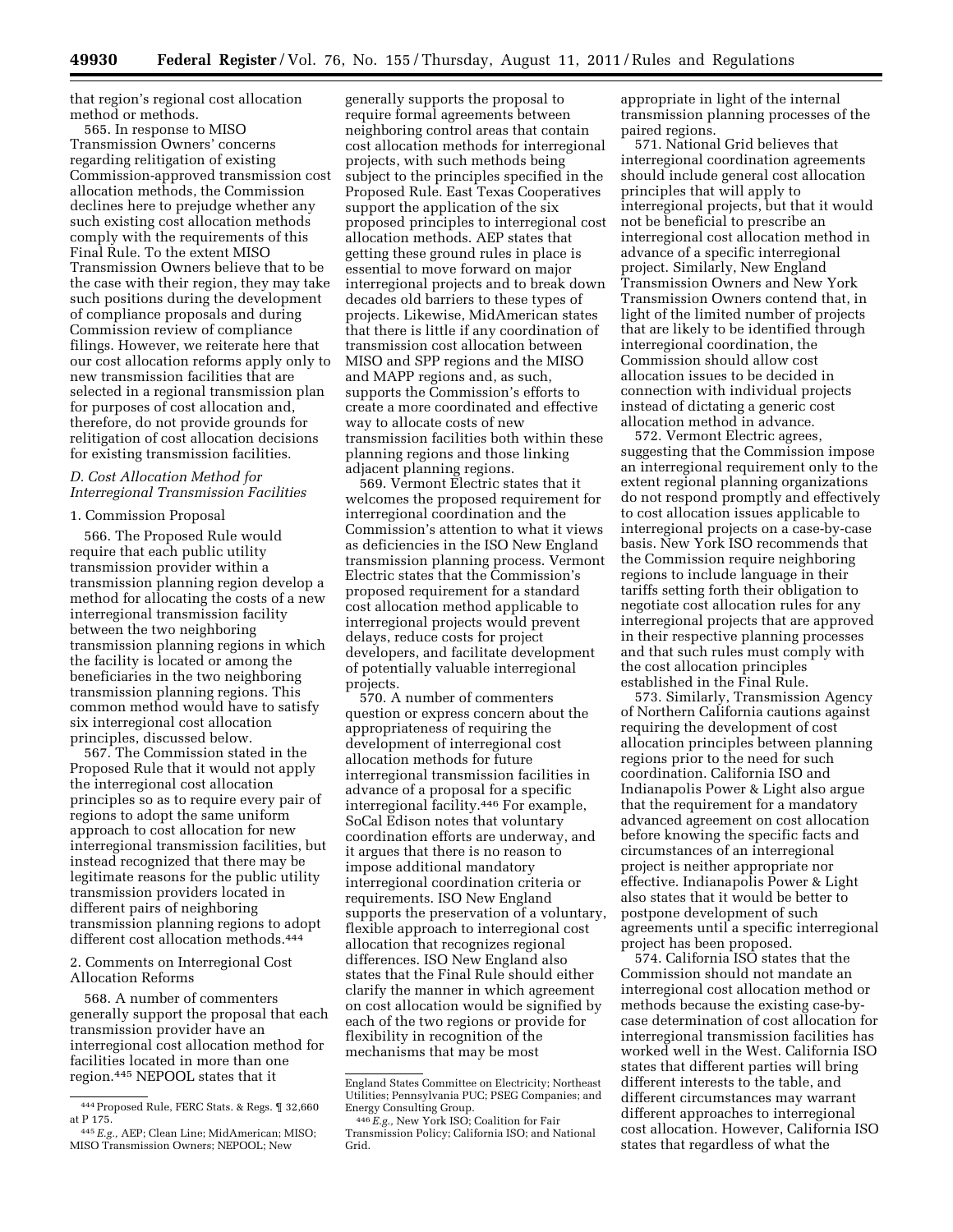Commission concludes on this issue, it should retain in the Final Rule the concept that inclusion of an interregional transmission project in each of the relevant regional transmission plans would be a prerequisite to applying an interregional cost allocation principle.447 California ISO argues that this is necessary to ensure equitable cost allocation.

575. Edison Electric Institute states that flexibility is especially important for multistate projects with a large number of likely beneficiaries. It states that flexibility also is important for different regions in developing interregional cost allocation methods, including methods that provide for a case-by-case evaluation of projects in lieu of using prescribed cost allocation formulas. Edison Electric Institute states that the Commission should allow a region to propose the evaluation of alternative cost-effective projects that would result in lower costs to the region's consumers.

576. Edison Electric Institute also asks the Commission to be clear in the Final Rule about whether and how existing interregional cost allocation mechanisms and those under development in various regions will be affected, if at all. Transmission Dependent Utility Systems and Xcel support the proposed requirement, but request that the Commission not disrupt or disturb the methods already in place. New England Transmission Owners state that the Commission should permit New England and New York to move forward to develop coordinated interregional coordination based on the principles in their current agreement.

577. SPP seeks clarification, consistent with Order No. 890, that transmission owning members of RTOs and ISOs can comply with the proposed interregional cost allocation mandates through their participation in the RTO or ISO and the interregional agreements executed by the RTO or ISO, rather than requiring them to negotiate with their neighbors to develop separate arrangements.

# 3. Commission Determination

578. We require a public utility transmission provider in a transmission planning region to have, together with the public utility transmission providers in its own transmission planning region and a neighboring transmission planning region, a common method or methods for allocating the costs of a new interregional transmission facility among the beneficiaries of that

transmission facility in the two neighboring transmission planning regions in which the transmission facility is located.448 As we discuss further below, the cost allocation method or methods used by the pair of neighboring transmission regions can differ from the cost allocation method or methods used by each region to allocate the cost of a new interregional transmission facility within that region. For example, region A and region B could have a cost allocation method for the allocation of the costs of an interregional transmission facility between regions A and B (the interregional cost allocation method) that could differ from the respective regional cost allocation method that either region A or region B uses to further allocate its share of the costs of an interregional transmission facility. In an RTO or ISO region, the method must be filed in the OATT. In a non-RTO/ISO transmission planning region, the common cost allocation method or methods must be filed in the OATT of each public utility transmission provider in the transmission planning region. In either instance, such cost allocation method or methods must be consistent with the interregional cost allocation principles adopted below.

579. As with our regional cost allocation requirements above, we are requiring interregional cost allocation requirements to remove impediments to the development of transmission facilities that are identified as needed by the relevant regions. We conclude that the absence of clear cost allocation rules for interregional transmission facilities can impede the development of such transmission facilities due to the uncertainty regarding the allocation of responsibility for associated costs. This may, in turn, adversely affect rates for jurisdictional services, causing them to become unjust and unreasonable or unduly discriminatory or preferential.

580. As in the case of regional cost allocation, we do not require a single nationwide approach to interregional cost allocation but instead allow each pair of neighboring regions the flexibility to develop its own cost allocation method or methods consistent with the interregional cost allocation principles adopted in this Final Rule. We also clarify that we do not require each transmission planning region to have the same interregional cost allocation method or methods with each of its neighbors. Each pair of transmission planning regions may develop its own approach to interregional cost allocation that satisfies both transmission planning regions' needs and concerns, as long as that approach satisfies the interregional cost allocation principles. Our intention is to preserve the ability of each pair of transmission planning regions to plan for future development of interregional transmission projects that will be beneficial to both transmission planning regions.

581. We do not specify here how the costs for an individual interregional transmission facility should be allocated. However, while transmission planning regions can develop a different cost allocation method or methods for different types of transmission projects, such a cost allocation method or methods should apply to all transmission facilities of the type in question. Although we allow a different cost allocation method or methods for different types of transmission facilities, as discussed below regarding Interregional Cost Allocation Principle 6, if public utility transmission providers choose to propose a different cost allocation method or methods for different types of transmission facilities, each cost allocation method would have to be determined in advance for each type of transmission facility. Also, we adopt the requirement that an interregional transmission facility must be in the relevant regional transmission plans to be eligible for interregional cost allocation pursuant to the interregional cost allocation method or methods.

582. Additionally, a central underpinning to our reforms in this Final Rule is the closer alignment of transmission planning and cost allocation. As we discuss above in the section on interregional transmission coordination,449 an interregional transmission facility must be selected in both of the relevant regional transmission planning processes for purposes of cost allocation in order to be eligible for interregional cost allocation pursuant to a cost allocation method required under this Final Rule. This is designed, among other things, to allow for adequate stakeholder review of the interregional transmission facility before the relevant portion of the facility is in a regional transmission plan.450 This process could be undermined if a transmission facility that is located and

<sup>447</sup>*See also, e.g.,* Connecticut & Rhode Island Commissions.

<sup>448</sup>A group of three or more transmission planning regions within an interconnection—or all of the transmission planning regions within an interconnection—may agree on and file a common method or methods for allocating the costs of a new interregional transmission facility. However, the Commission does not require such multiregional provisions among more than two neighboring transmission planning regions.

<sup>449</sup>*See* discussion *supra* section III.C.

<sup>450</sup>*See* discussion *supra* section III.C.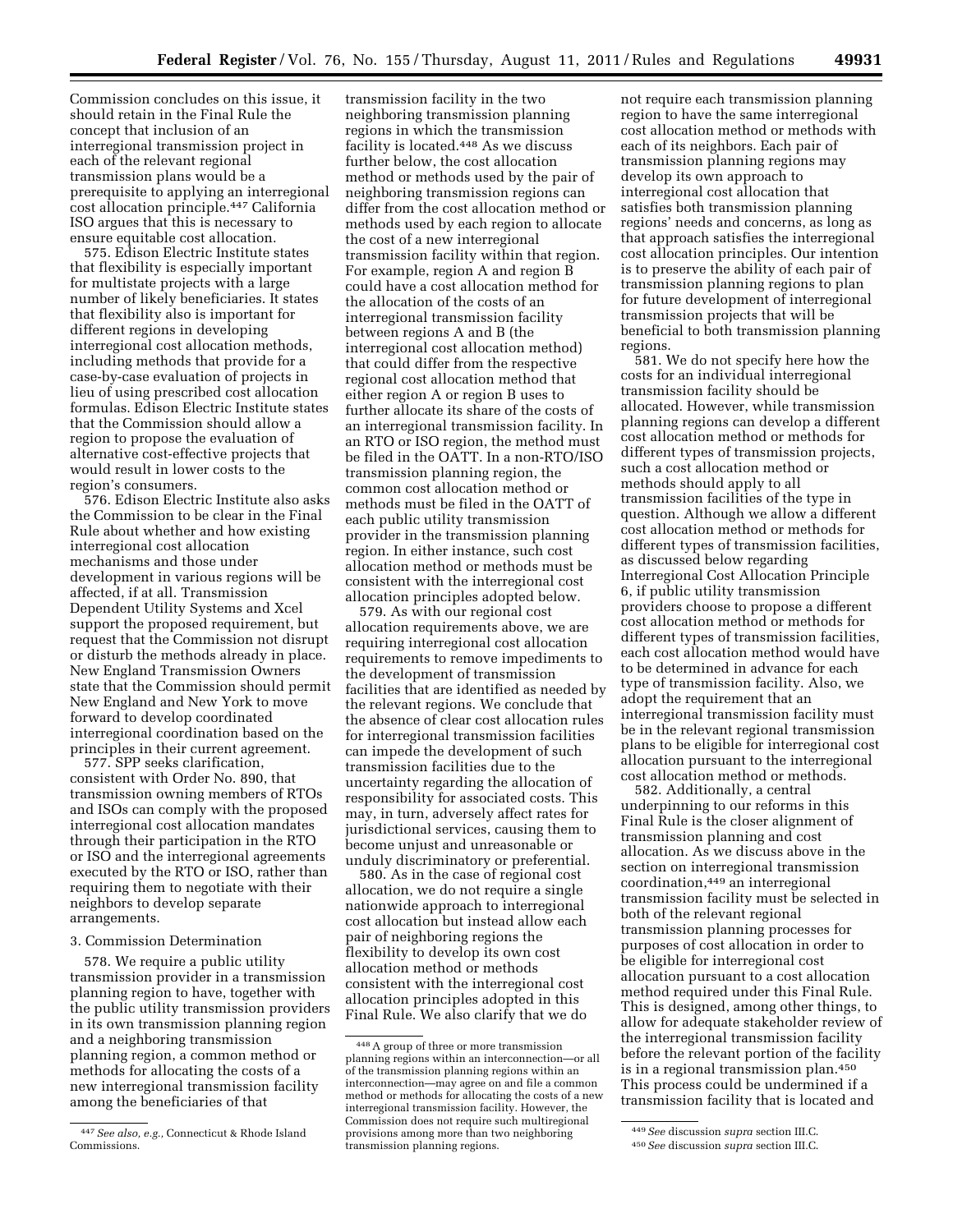reviewed only within one regional transmission planning process, could nevertheless have its costs allocated to potential beneficiaries in another region that may not have had an adequate opportunity to review the need for the transmission facility and make the resulting beneficiary determinations. As we make clear in our discussion of Cost Allocation Principle 4,451 costs may be assigned on a voluntary basis under this Final Rule to a transmission planning region in which an interregional transmission facility is not located. Given this option, regions are free to negotiate interregional transmission arrangements that allow for the allocation of costs to beneficiaries that are not located in the same transmission planning region as any given interregional transmission facility.

583. With respect to existing interregional transmission coordination and cost allocation agreements, we do not opine here on whether such agreements satisfy the interregional transmission coordination requirements and cost allocation principles of this Final Rule.452 To the extent that a public utility transmission provider believes such an agreement satisfies these requirements in whole or in part, that public utility transmission provider should describe in its compliance filing how the relevant requirements are satisfied by reference to tariff sheets on file with the Commission.

584. We also clarify in response to commenters that the requirement to coordinate with neighboring regions applies to public utility transmission providers within a region as a group, not members within an RTO or ISO acting individually. Therefore, within an RTO or ISO, the RTO or ISO would develop an interregional cost allocation method or methods with its neighbors on behalf of its public utility transmission owning members.

# *E. Principles for Regional and Interregional Cost Allocation*

1. Use of a Principles-Based Approach

a. Commission Proposal

585. For the cost allocation method or methods to be just and reasonable and not unduly discriminatory or preferential, the Proposed Rule would require that each cost allocation method satisfy six general cost allocation

principles, as set out in the following subsections. The Commission proposed six regional cost allocation principles for each cost allocation method for regional transmission facilities included in the regional transmission plan for purposes of cost allocation and six analogous interregional cost allocation principles for each cost allocation method for a new transmission facility that is located in two neighboring transmission planning regions and is accounted for in the interregional transmission coordination process.

586. Specifically, the Proposed Rule would require that each RTO or ISO (on behalf of its transmission owning members) or the individual public utility transmission providers in a non-RTO/ISO transmission planning region to demonstrate through a compliance filing that its cost allocation method or methods for new transmission facilities satisfy the following regional cost allocation principles:

(1) The cost of transmission facilities must be allocated to those within the transmission planning region that benefit from those facilities in a manner that is at least roughly commensurate with estimated benefits.<sup>453</sup> In determining the beneficiaries of transmission facilities, a regional transmission planning process may consider benefits including, but not limited to, the extent to which transmission facilities, individually or in the aggregate, provide for maintaining reliability and sharing reserves, production cost savings and congestion relief, and/or meeting public policy requirements established by state or federal laws or regulations that may drive transmission needs.454

(2) Those that receive no benefit from transmission facilities, either at present or in a likely future scenario, must not be involuntarily allocated the costs of those facilities.

(3) If a benefit to cost threshold is used to determine which facilities have sufficient net benefits to be included in a regional transmission plan for the purpose of cost allocation, it must not be so high that facilities with significant positive net benefits are excluded from cost allocation. A transmission planning region or public utility transmission provider may want to choose such a threshold to account for uncertainty in the calculation of benefits and costs. If

adopted, such a threshold may not include a ratio of benefits to costs that exceeds 1.25 unless the transmission planning region or public utility transmission provider justifies and the Commission approves a greater ratio.

(4) The allocation method for the cost of a regional facility must allocate costs solely within that transmission planning region unless another entity outside the region or another transmission planning region voluntarily agrees to assume a portion of those costs.455 However, the transmission planning process in the original region must identify consequences for other transmission planning regions, such as upgrades that may be required in another region and, if there is an agreement for the original region to bear costs associated with such upgrades, then the original region's cost allocation method or methods must include provisions for allocating the costs of the upgrades among the entities in the original region.

(5) The cost allocation method and data requirements for determining benefits and identifying beneficiaries for a transmission facility must be transparent with adequate documentation to allow a stakeholder to determine how they were applied to a proposed transmission facility.

(6) A transmission planning region may choose to use a different cost allocation method for different types of transmission facilities in the regional plan, such as transmission facilities needed for reliability, congestion relief, or to achieve public policy requirements established by state or federal laws or regulations. Each cost allocation method must be set out clearly and explained in detail in the compliance filing for this Final Rule.456

587. The Proposed Rule required each cost allocation method to comply with the following interregional cost allocation principles:

(1) The costs of a new interregional facility must be allocated to each transmission planning region in which that facility is located in a manner that is at least roughly commensurate with the estimated benefits of that facility in each of the transmission planning regions. In determining the beneficiaries of interregional transmission facilities, transmission planning regions may consider benefits including, but not limited to, those associated with maintaining reliability and sharing reserves, production cost savings and congestion relief, and meeting public policy requirements established by state or federal laws or regulations that may drive transmission needs.

(2) A transmission planning region that receives no benefit from an interregional

<sup>451</sup>*See* discussion *infra* section IV.E.5.

<sup>452</sup>Public utility transmission providers may continue to enter into such agreements as a means of complying with this Final Rule, but any such agreements that are incorporated into the public utility transmission provider's OATT by reference must be consistent with or superior to this Final Rule.

<sup>453</sup>*See Illinois Commerce Commission,* 576 F.3d 470 at 476–77 (stating that ''[w]e do not suggest that the Commission has to calculate benefits to the last penny, or for that matter to the last million or ten million or perhaps hundred million dollars''). *See also MISO Transmission Owners,* 373 F.3d 1361 at 1369 (stating that ''we have never required a ratemaking agency to allocate costs with exacting precision''); *Sithe,* 285 F.3d 1 at 5.

<sup>454</sup>As discussed above, the Commission proposed to require each public utility transmission provider to amend its OATT such that its local and regional transmission planning processes explicitly provide for consideration of Public Policy Requirements established by state or federal laws or regulations that drive transmission needs. As discussed above, we adopt this requirement in this Final Rule.

<sup>455</sup> In addition, the Commission preliminarily found that this principle does not affect the crossborder cost allocation methods developed by PJM and MISO in response to Commission directives related to their intertwined configuration. *Midwest Indep. Transmission Sys. Operator, Inc.,* 113 FERC ¶ 61,194, at P 10; *Midwest Indep. Transmission Sys. Operator, Inc.,* 122 FERC ¶ 61,084; *Midwest Indep. Transmission Sys. Operator, Inc.,* 129 FERC ¶ 61,102. As noted above, we adopt this finding in this Final Rule.

<sup>456</sup>Proposed Rule, FERC Stats. & Regs. ¶ 32,660 at P 164.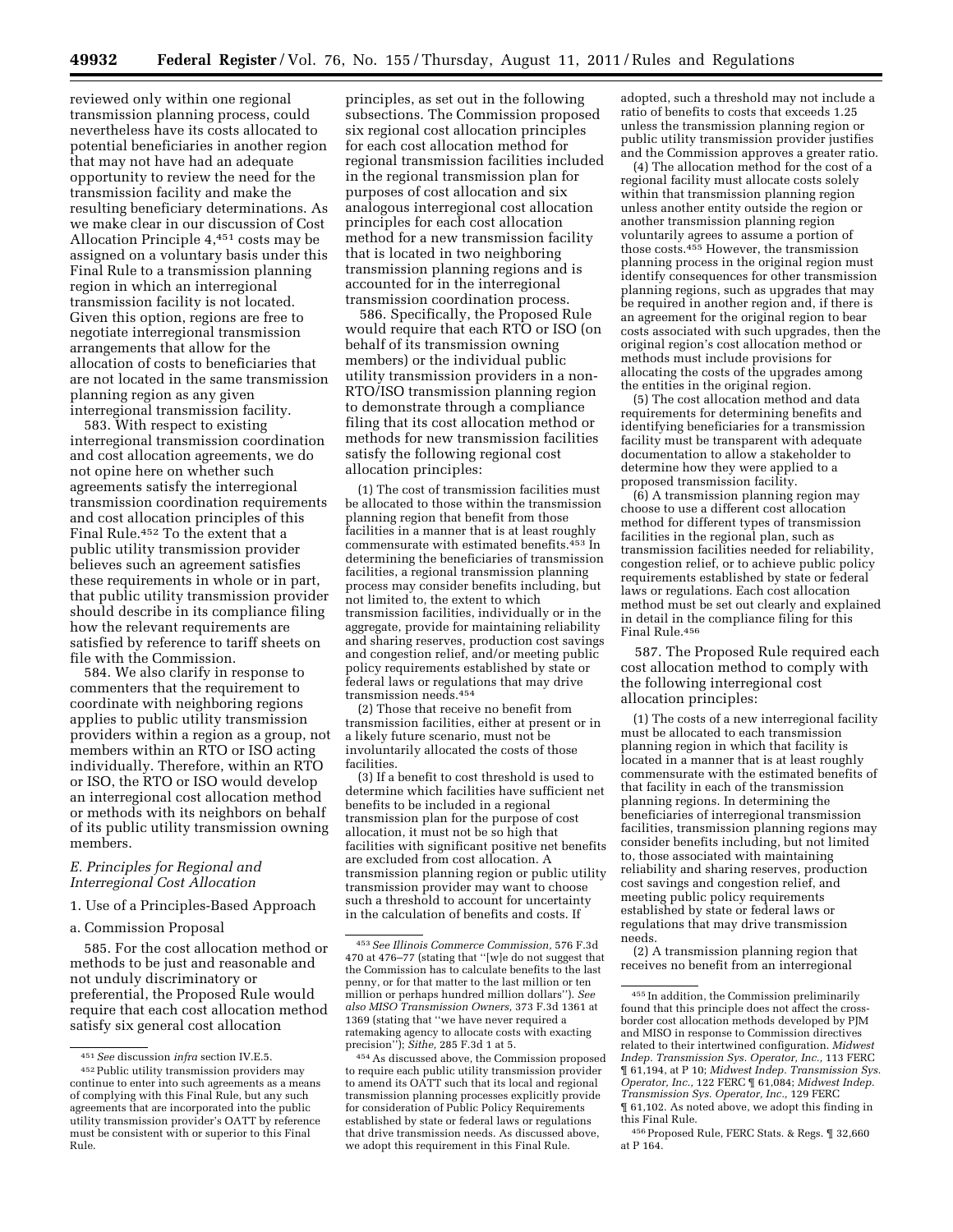transmission facility that is located in that region, either at present or in a likely future scenario, must not be involuntarily allocated any of the costs of that facility.457

(3) If a benefit-cost threshold ratio is used to determine whether an interregional transmission facility has sufficient net benefits to qualify for interregional cost allocation, this ratio must not be so large as to exclude a facility with significant positive net benefits from cost allocation. The public utility transmission providers located in the neighboring transmission planning regions may choose to use such a threshold to account for uncertainty in the calculation of benefits and costs. If adopted, such a threshold may not include a ratio of benefits to costs that exceeds 1.25 unless the pair of regions justifies and the Commission approves a higher ratio.

(4) Costs allocated for an interregional facility must be assigned only to transmission planning regions in which the facility is located. Costs cannot be assigned involuntarily under this rule to a transmission planning region in which that facility is not located. However, the interregional planning process must identify consequences for other transmission planning regions, such as upgrades that may be required in a third transmission planning region and, if there is an agreement among the transmission providers in the regions in which the facility is located to bear costs associated with such upgrades, then the interregional cost allocation method must include provisions for allocating the costs of the upgrades within the transmission planning regions in which the facility is located.

(5) The cost allocation method and data requirements for determining benefits and identifying beneficiaries for an interregional facility must be transparent with adequate documentation to allow a stakeholder to determine how they were applied to a proposed transmission facility.

(6) The public utility transmission providers located in neighboring transmission planning regions may choose to use a different cost allocation method for different types of interregional facilities, such as transmission facilities needed for reliability, congestion relief, or to achieve public policy requirements established by state or federal laws or regulations. Each cost allocation method must be set out and explained in detail in the compliance filing for this rule.

588. The Proposed Rule also states that public utility transmission providers will have the first opportunity to develop cost allocation methods for regional and interregional transmission facilities in consultation with stakeholders. In the event that no agreement can be reached, the Commission would use the record in the

relevant compliance filing proceeding as a basis to develop a cost allocation method or methods that meets its proposed requirements.

b. Comments on Use of Principles-Based Approach

589. Many commenters generally support the use of cost allocation principles although this support is often expressed as part of general support for the Proposed Rule's six proposed cost allocation principles as a package.458 For example, Dominion believes that by providing cost allocation principles linked to planning, the Commission has taken the correct approach without being overly prescriptive. Dayton Power and Light states that these principles help to reduce uncertainty and provide guidance to interested stakeholders. Energy Future Coalition Group states that the proposed principles follow the direction laid out by the court in the *Illinois Commerce Commission* case, and address legitimate concerns that have been raised by some opponents of broad cost allocation policy over the past two years. On the other hand, as discussed above,459 some comments oppose any generic action on regional and interregional cost allocation and therefore do not support the use of cost allocation principles to support such action.

590. Almost all commenters urge the Commission not to adopt a ''one-sizefits-all'' approach to cost allocation and to retain regional and interregional flexibility.460 For example, APPA and Transmission Agency of Northern California state that the Commission should not prescribe a uniform approach to interregional transmission cost allocation, and should allow for regional and interregional differences. Transmission Agency of Northern California states that this issue is being addressed at a level where local and regional differences can be addressed more fully, and that it supports the Proposed Rule's assumption that this ongoing process should not be disrupted by this rulemaking.

591. Several commenters ask the Commission to address the Proposed Rule's provision regarding ''in the event that no agreement can be reached.'' 461 They contend that if the Commission adopts a rule providing that it would

select a backstop cost allocation method in the event that stakeholders within a region cannot agree to a regional cost allocation method or if regions cannot agree on a cost allocation method for interregional projects, the Commission should provide additional guidance that would help stakeholders to reach agreement. For example, Multiparty Commenters request that the Commission clarify: The level of stakeholder agreement that is acceptable; what would be evidence of an impasse; whether the Commission will defer to the majority; and whether the Commission will extend the time in which to make compliance filings to afford more time to obtain an agreement. Similarly, for interregional cost allocation, Anbaric and PowerBridge recommend that the Commission stipulate a reasonable period of time for regions to reach agreement on a proposed interregional cost allocation method.

592. Some commenters recommend that the Commission adopt an interregional default cost allocation method if regions cannot agree to such a method themselves, although they note that specific projects will involve unique facts and circumstances. Anbaric and PowerBridge believe that, if regions cannot agree on an interregional cost allocation method, the Commission could impose an agreement based on the facts and circumstances of the project. Massachusetts Municipal and New Hampshire Electric state that, even if an interregional default method is implemented, whether by mutual agreement or by Commission directive, disputes will arise about the application of that method to a given set of facts. Massachusetts Municipal and New Hampshire Electric suggest that the Commission can address these concerns by adopting expedited hearing procedures to be applied in such cases.

593. Other commenters suggest a variation on or alternative to the idea that the Commission adopt a default cost allocation method for regional and interregional cost allocation if stakeholders or regions cannot come to a consensus themselves.462 Wind Coalition states that having a default cost allocation method would allow construction to commence while an alternative cost allocation method is being developed, if needed. It states that this would be particularly needed for cross-border cost allocation because there are currently few interregional agreements on cost allocation. Wind Coalition also states that matching cost

<sup>457</sup>For example, a DC line that runs from a first transmission planning region, through a second transmission planning region, and into a third transmission planning region, with no tap in the second region, may not provide any benefits to the second region.

<sup>458</sup>*E.g.,* DC Energy; WIRES; Dominion; and Dayton Power and Light.

<sup>459</sup>*See* discussion *supra* section II.

<sup>460</sup>*E.g.,* Large Public Power Council; Kansas Corporation Commission; and Nebraska Public Power District.

<sup>461</sup>*E.g.,* Anbaric and PowerBridge; AWEA; MidAmerican; Multiparty Commenters; and Southern Companies.

<sup>462</sup>*E.g.,* American Transmission; AWEA; NextEra; and Wind Coalition.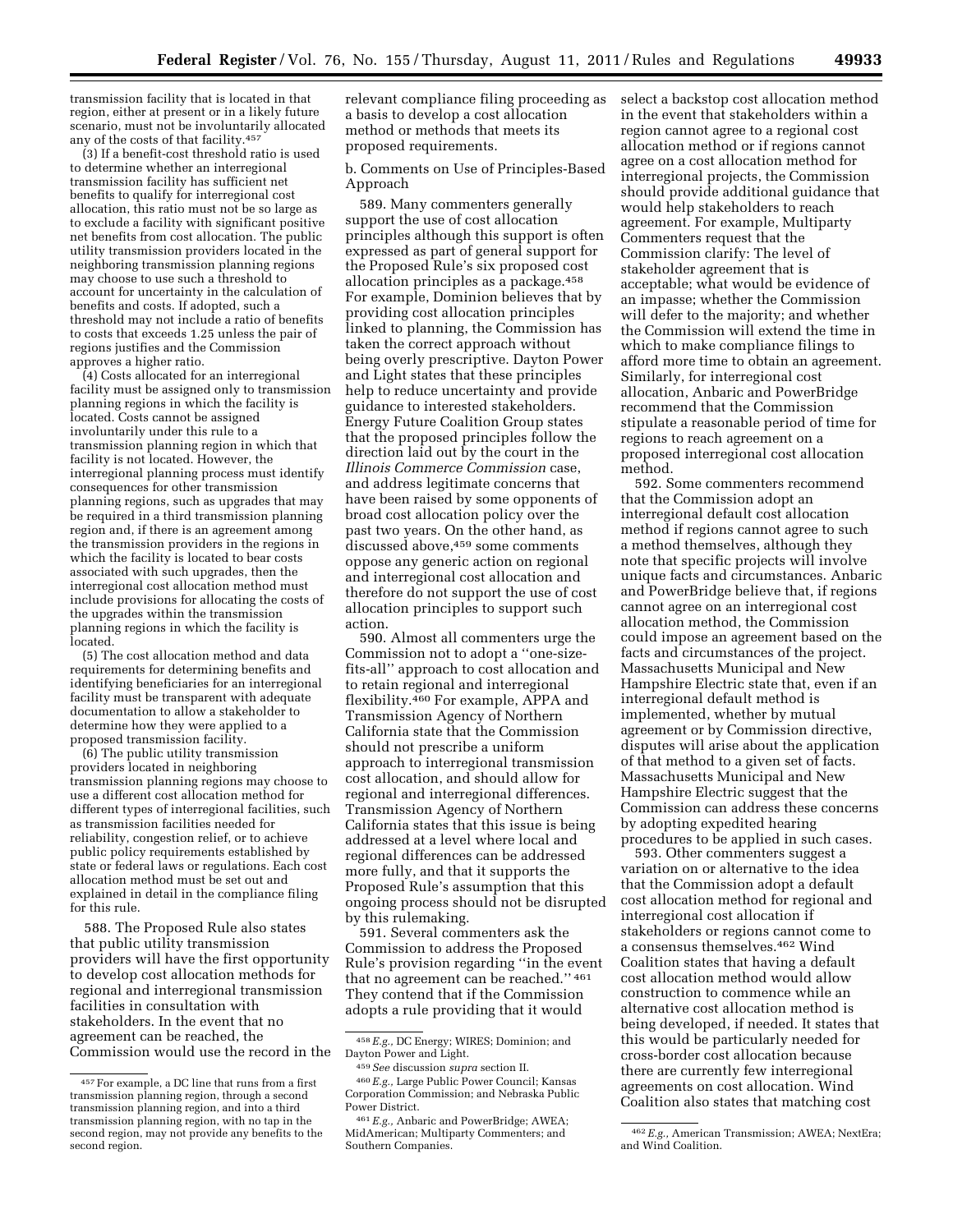allocation with a proactive regional or interregional plan is important for justifying regional cost sharing.

594. Some commenters argue that, if a region or regions fail to agree on a method, the Commission should not select a default cost allocation method and also should not select a cost allocation method based on the record here.463 APPA contends that adoption of a default cost allocation method or particular cost allocation principles or guidelines would influence the prospects for successful regional and interregional negotiation because stakeholders that support the default method will be unwilling to negotiate, knowing that if no agreement is reached, their preferred method will be adopted as the default. PSEG Companies argue that adoption of a single default cost allocation method would be inconsistent with the Proposed Rule's ''beneficiary pays'' approach. PSEG Companies believe that the ''roughly commensurate'' standard that the *Illinois Commerce Commission* decision requires will be satisfied only by happenstance under a default cost allocation method. PSEG Companies also disagree with comments by National Grid, AEP, and others that the Commission should institute a default cost allocation method for transmission planning regions that would apply regardless of the nature of the facilities planned (*i.e.,* reliability or economic). PSEG Companies suggest that the Commission clarify how interregional cost allocation will be handled in the absence of an interregional agreement, and it should make clear that the existence of such an agreement is a prerequisite to the assignment of costs to another transmission planning region and its customers. PSEG Companies also state that, if certain regions decline to enter into interregional agreements, the Commission should adopt a ''do not harm'' standard applicable to such regions as a corollary principle, that is, no region may plan its system in a way that would impose costs on other regions.

595. Some commenters suggest a particular default method that the Commission should adopt if it decides to have a default cost allocation method, such as the SPP highway/byway mechanism.464 However, other commenters express concern with establishing a ''one-size-fits-all'' default

allocation method.465 In particular, New England States Committee on Electricity and Identified New England Transmission Owners urge the Commission to reject recommendations to adopt the highway/byway mechanism as a default cost allocation method, instead asking the Commission to respect regional differences. Sunflower and Mid-Kansas submit that the Final Rule should provide for two-third regional (or interregional) allocation of costs and one-third to the ultimate sink zone for all network upgrades approved through an interregional plan that are needed for variable energy resource integration.

596. With respect to the question of whether the Commission should establish an interim cost allocation method until stakeholders have time to reach consensus, AWEA states that the current market structure and the mechanisms used to allocate costs between transmission providers outside organized market regions needs to mature further before transmission providers in many of these market regions will be able to fully comply with the Proposed Rule. It states that if transmission providers outside organized market regions cannot demonstrate a binding cost allocation method as envisioned by the Proposed Rule, it would be appropriate for the Commission to consider an interim method to address cost allocation in those regions, such as using an ''intertie open season'' to create a record about the appropriate allocation of costs.

597. NextEra suggests that, for non-RTO regions, regional cost recovery should be promoted by an adder on the transmission rates of public utility transmission providers (and extended to non-jurisdictional utilities via reciprocity). Southern Companies respond that this approach is not feasible because it does not address the fact that their OATT recovers only the share of the cost attributable to their provision of wholesale transmission service. Southern Companies state that even with an adder, third parties would be limited to recovering approximately 15 percent of their transmission costs, which is comparable to Southern Companies' cost recovery.

598. Massachusetts Departments and MidAmerican state that the Commission should narrowly apply any authority it has to develop a cost allocation method only for specific projects rather than requiring an established mechanism for all projects. For instance, MidAmerican

proposes that the Commission adopt a default cost allocation method that would be used only if the stakeholders fail to agree regarding a 500 kV or higher alternative current facility (except high voltage direct current projects) that is identified by the planning process as providing widespread benefits. In this limited case, MidAmerican suggests that the Commission adopt a streamlined dispute resolution mechanism with a rebuttable presumption in favor of specified regional and interregional cost allocation methods. MidAmerican states that the record in the proceeding before the Commission on remand from the Seventh Circuit *Illinois Commerce Commission* opinion, demonstrates the reliability, economic, and societal benefits of 500 kV and above transmission, and it also documents that these benefits are realized regionwide whenever extra-high voltage transmission is deployed.

599. Wisconsin Electric states that it may be useful to consider the extent to which statewide stakeholder collaboratives could be effective in helping to resolve interstate cost allocation and cost recovery controversies. It points to California's Renewable Energy Transmission Initiative, which distinguishes stakeholders who are willing to work in good faith to resolve a project from those who only oppose transmission for self-interested reasons. Northwestern Corporation (Montana) is concerned that the proposal could have uneconomic consequences in that a high-cost allocation solution could be involuntarily allocated to an unwilling entity that has a lower-cost solution. Northern Tier Transmission Group is also worried about the difficulties that would arise in the context of allocating costs to entities that are unwilling to incur them.

600. Some commenters state that the Commission should not close the door on existing or evolving processes.466 Salt River Project states that requiring involuntary cost sharing would risk foreclosure of promising alternatives and superior options for reliable and least-cost service for customers. Salt River Project is also concerned that arbitrary solutions could result that fail to honor local and regional interests.

<sup>463</sup>*E.g.,* APPA and PSEG Companies.

<sup>464</sup>Several commenters suggested this method including AWEA, Multiparty Commenters, and NextEra.

<sup>465</sup>*E.g.,* Connecticut & Rhode Island Commissions; Kansas Corporation Commission; Salt River Project; WIRES; and Wisconsin Electric.

<sup>466</sup> In addition, WIRES also notes that a default method where regional parties reach an impasse may look more attractive if the Commission's principles provide only generalized guidance. However, WIRES states that greater reliance on principled, up-front guidance for allocating the costs of transmission can provide a high degree of reassurance to parties engaged in negotiating a method. It states that only the Commission can provide this level of certainty.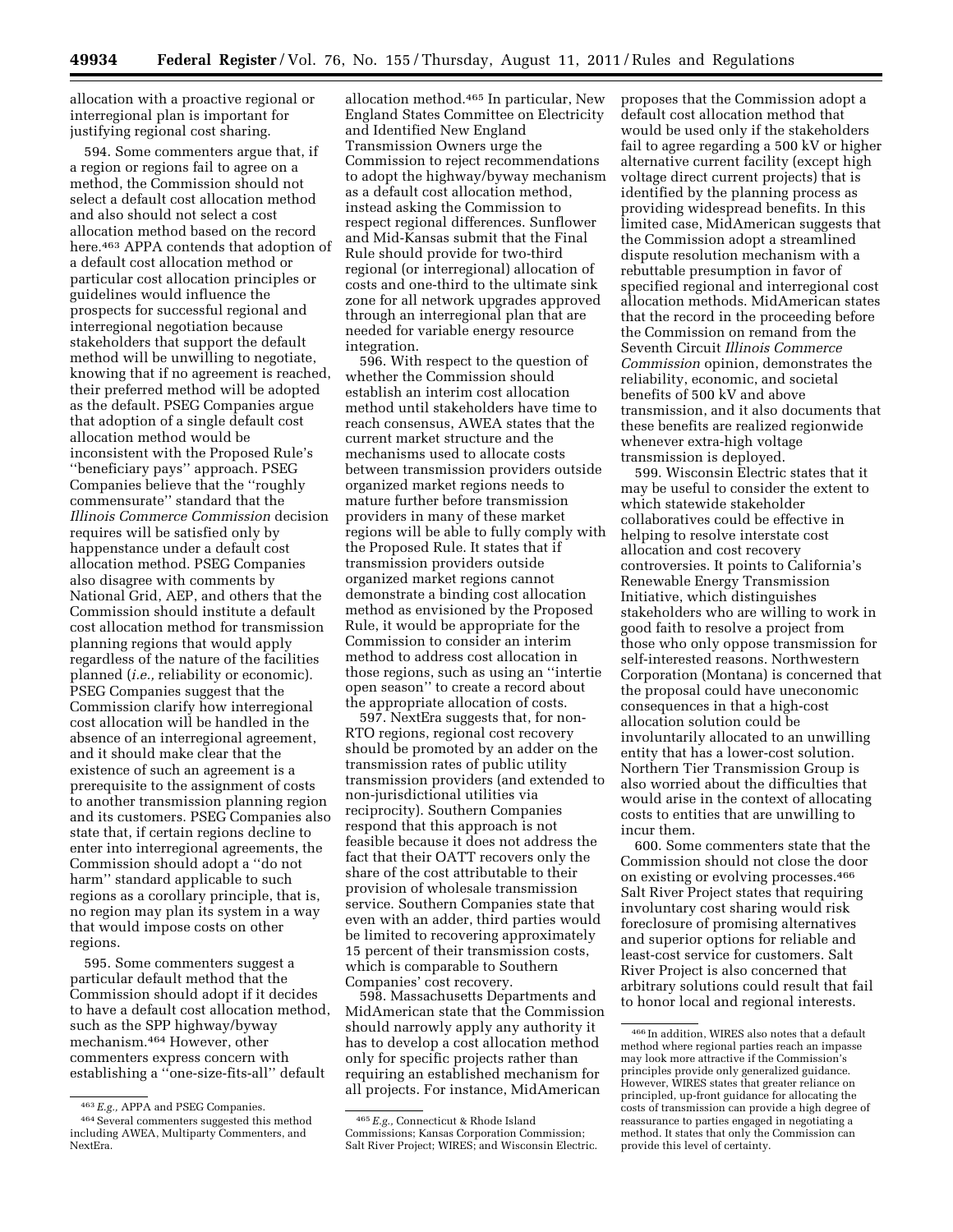601. Dominion states that it is unlikely any imposed allocation method will generate uniform agreement or consensus so if competing principled approaches are proposed, the Commission should not make a ruling in favor of one over the other, but consider whether a blended approach could result in a just and reasonable solution. Southern Companies state that the policies of promoting the expansion of the transmission grid would be better served by developing a set of reasonable cost allocation principles that would be used to develop a cost allocation method only when an actual, multijurisdictional project is pursued. With respect to interregional cost allocation, New York Transmission Owners argue that it is neither necessary nor reasonable for the Commission to impose an interregional cost allocation method if one is not agreed to by the regions.

602. Further, other commenters tell us that principles alone are not enough, and propose alternative solutions. These comments are summarized and addressed below in the discussion of the proposed cost allocation principles.

#### c. Commission Determination

603. The Commission requires each public utility transmission provider to show on compliance that its cost allocation method or methods for regional cost allocation and its cost allocation method or methods for interregional cost allocation are just and reasonable and not unduly discriminatory or preferential by demonstrating that each method satisfies the six cost allocation principles. Commission determinations on each cost allocation principle are set out in the subsections below. The six regional cost allocation principles apply to, and only to, a cost allocation method or methods for new regional transmission facilities selected in a regional transmission plan for purposes of cost allocation. The six analogous interregional cost allocation principles apply to, and only to, a cost allocation method or methods for a new transmission facility that is located in two neighboring transmission planning regions and accounted for in the interregional transmission coordination procedure in an OATT. These cost allocation principles do not apply to other new transmission facilities and therefore do not foreclose the opportunity for a developer or individual customer to voluntarily assume the costs of a new transmission facility, as discussed further below in the Participant Funding subsection.

604. We adopt the use of cost allocation principles because we do not want to prescribe a uniform method of cost allocation for new regional and interregional transmission facilities for every transmission planning region. To the contrary, we recognize that regional differences may warrant distinctions in cost allocation methods among transmission planning regions. Therefore, we retain regional flexibility and allow the public utility transmission providers in each transmission planning region, as well as pairs of transmission planning regions, to develop transmission cost allocation methods that best suit the needs of each transmission planning region or pair of transmission planning regions, so long as those approaches comply with the regional and interregional cost allocation principles of this Final Rule.

605. The Commission recognizes that a variety of methods for cost allocation may satisfy a set of general principles. For example, a postage stamp cost allocation method may be appropriate where all customers within a specified transmission planning region are found to benefit from the use or availability of a transmission facility or class or group of transmission facilities, especially if the distribution of benefits associated with a class or group of transmission facilities is likely to vary considerably over the long depreciation life of the transmission facilities amid changing power flows, fuel prices, population patterns, and local economic considerations.467 Similarly, other methods that would allocate costs to a narrower class of beneficiaries may be appropriate, provided that the methods reflect an evaluation of beneficiaries and is adequately defined and supported by the transmission planning region or pairs of transmission planning regions.

606. In response to comments that request further detail from the Commission on what an appropriate cost allocation method would look like, we conclude that public utility transmission providers in each transmission planning region or pair of transmission planning regions must be allowed the opportunity to determine for themselves the cost allocation method or methods to adopt based on their own regional needs and characteristics, consistent with the six cost allocation principles. With the exception of the limitation on participant funding explained below, we decline to prejudge any particular

method or set of methods generically in this Final Rule.

607. In the event of a failure to reach an agreement on a cost allocation method or methods, the Commission will use the record in the relevant compliance filing proceeding as a basis to develop a cost allocation method or methods that meets its proposed requirements. Public utility transmission providers must document in their compliance filings the steps they have taken to reach consensus on a cost allocation method or set of methods to comply with this Final Rule, as thoroughly as practicable, and provide whatever information they view as necessary for the Commission to make a determination of the appropriate cost allocation method or methods. Each public utility transmission provider must make an individual compliance filing that includes its own proposed method or set of methods of allocating costs and explains how it believes its method or methods satisfy the cost allocation principles and is appropriate for its transmission planning region or pair of transmission planning regions. Groups of public utility transmission providers that agree on a proposed method or methods may make a coordinated filing or filings with their common views. The public utility transmission providers in each transmission planning region or pair of transmission planning regions will have the burden of demonstrating that sufficient effort has been made to comply with the requirements of this Final Rule.

608. Interested parties will be provided an opportunity to comment on these compliance filings, thereby creating a record on which the Commission could develop an appropriate cost allocation method or methods, or establish further procedures to do so. We do not impose other specific filing requirements for what the record should contain. As with any other proceeding before the Commission, should more information become necessary during the Commission's review process, the Commission may request more information from the parties at that time

609. The Commission will consider in response to compliance filings all issues raised by commenters, such as what constitutes an impasse, whether there should be deference to the majority, and whether granting additional time for the region to continue negotiations would be appropriate. The procedural mechanisms used by the Commission in response to compliance filing(s) will depend on the nature of remaining

<sup>467</sup>We address comments below suggesting that the cost allocation principles be applied to require regional cost sharing for all transmission facilities at 345 kV or higher.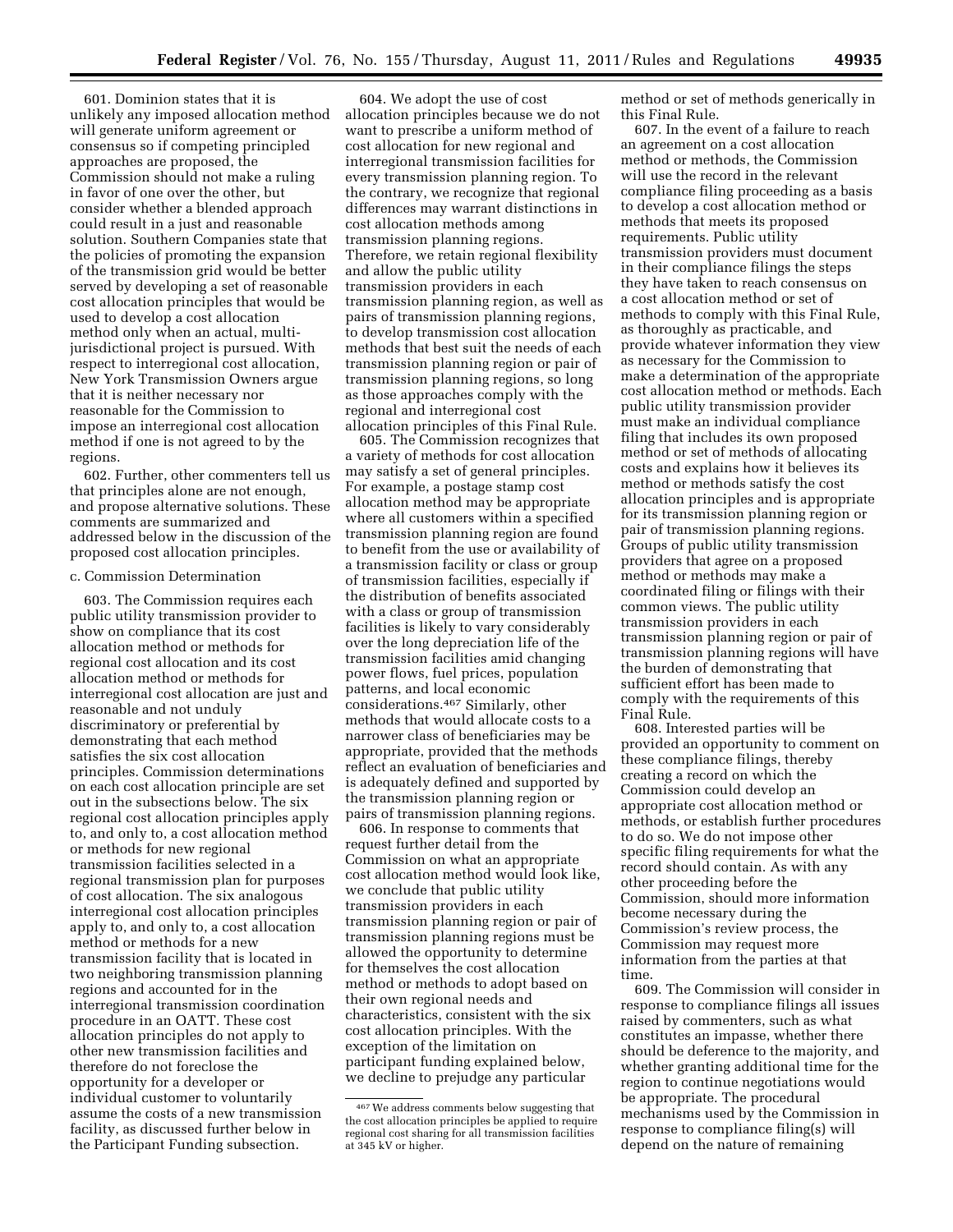disputes and what issues are still at stake that are preventing the public utility transmission providers in each transmission planning region or pair of transmission planning regions from reaching a consensus. The Commission will not prejudge the outcome of the dispute by stating at this time whether there should be deference to the views of any particular segment of stakeholders, as suggested by Multiparty Commenters.

610. We decline to adopt a default regional or interregional cost allocation method in this Final Rule. We decline to do so for reasons similar to the reasons we declined to impose a uniform cost allocation method for all transmission planning regions. Many factors may make it appropriate for different transmission planning regions to have different cost allocation methods. It thus would not be practical or reasonable for the Commission to establish such default methods. We agree with APPA and others that having a known default method would cause those who favor it not to negotiate in good faith for an alternative cost allocation method. For these same reasons, we will not establish an interim cost allocation method that applies between the time of the issuance of this Final Rule and the time when stakeholders reach a consensus.

611. The twelve regional and interregional proposed cost allocation principles are discussed below in pairs of six separate subsections. Because the proposed cost allocation principles for regional transmission facilities are very similar to the proposed cost allocation principles for interregional transmission facilities, almost all commenters discussed them together as if they were a single principle. Therefore, the Commission discusses the corresponding sets of cost allocation principles together and, except where otherwise indicated, the Commission determinations regarding each set of cost allocation principles apply to both the regional and interregional transmission facilities in a regional transmission plan for purposes of cost allocation. The cost allocation principles in the Final Rule apply only to those new transmission facilities selected in a regional transmission plan for purposes of cost allocation and new transmission facilities subject to the cost allocation provision of the interregional coordination procedures in an OATT.

2. Cost Allocation Principle 1—Costs Allocated in a Way That is Roughly Commensurate With Benefits <sup>468</sup>

# a. Comments

612. Many commenters generally support the Commission's first proposed cost allocation principle for both regional and interregional cost allocation, which provides that the costs of transmission facilities must be allocated to those that benefit in a manner at least roughly commensurate with the estimated benefits received.<sup>469</sup> For example, Transmission Access Policy Study Group states that the roughly commensurate standard appears to be consistent with the *Illinois Commerce Commission* decision and cost causation principles. Additionally, Westar states that transmission customers in a region should not pay for transmission projects that do not provide commensurate benefits and that only transmission projects that have been thoroughly reviewed in the regional process, show a benefit to the region and are approved by the transmission provider should be included in regional rates. Commenters also generally support the Proposed Rule's proposal to adhere to cost causation principles and also support a ''beneficiaries pay'' approach.470 Dayton Power & Light comments that ''beneficiaries pay'' is the touchstone principle for cost allocation. American Forest & Paper argues that such an approach provides for better incentives for analysis of costs and alternatives.

613. Several commenters, however, support a broader definition of benefits and beneficiaries.471 NextEra argues that the Final Rule should mandate that planning processes consider various types of benefits, rather than leaving it to a transmission provider's discretion. Old Dominion asserts that adopting a narrow approach to assessing benefits for cost allocation purposes would ignore the broader benefits associated with maintaining and expanding the regional high voltage transmission system—such as more options when

making resources decisions in regional markets. Old Dominion notes that restricting the cost causation benefits to a snapshot in time would be problematic for dynamic high voltage regional transmission facilities. National Grid supports a cost allocation method that takes into account both the quantitative and qualitative benefits of transmission. Xcel suggests that the Commission permit methods, such as SPP's highway/byway approach, which broadly allocate costs based on general determination of the benefits provided to a region and stakeholders. AWEA and Multiparty Commenters state that it does not make sense to use cost allocation mechanisms that look only at public policy requirements established by existing state or federal laws or regulations because transmission assets are used for 40 years or longer, and they encourage the Commission to clarify that the appropriate cost allocation mechanisms should take into account the benefits of transmission in addressing likely future public policy requirements as well as existing ones. American Antitrust Institute recommends that the pro-competitive benefits of transmission be recognized.

614. PUC of Ohio recommends that the definition of beneficiary also should include those who gain from the ability to place electricity onto the grid. It states that load should not be solely burdened with the costs of the transmission grid; generation should be responsible for its fair share of the costs. Maine Parties agree, characterizing a beneficiary pays as more consistent with cost causation principles than a cost socialization method.

615. In response to comments supporting a broader definition of benefits, Powerex states that it disagrees that the Proposed Rule is intended to allow for allocation methods that could impose cross-subsidization and states that cost allocation methods for jurisdictional facilities must adhere to cost causation principles. Powerex argues that state or federal public policy requirements do not constitute evidence of a general or undifferentiated benefit to all market participants. Thus, Powerex argues, the Final Rule should emphasize that cost causation principles are and will remain the foundation of all acceptable cost allocation methods and make clear that the Commission rejects cost allocation proposals or outcomes that depart from this principle by promoting cross-subsidization.

616. PSEG Companies take issue with the Proposed Rule's suggestion that the determination of who constitutes a beneficiary may be based on an assessment of ''likely future scenarios,''

<sup>468</sup>For the full text of this principle, *see* P 0 for regional cost allocation and P 0 for interregional cost allocation.

<sup>469</sup>*E.g.,* Bay Area Municipal Transmission Group; Santa Clara; Consolidated Edison and Orange & Rockland; Transmission Access Policy Study Group; United States Senators Dorgan and Reid; Professor Ignacio Perez-Arriaga; New York ISO; New York PSC; New York Transmission Owners; Westar; City and County of San Francisco; Conservation Law Foundation; Energy Future Coalition Group; Solar Energy Industries; and EarthJustice.

<sup>470</sup>*E.g.,* Dayton Power & Light; Conservation Law Foundation; and American Forest & Paper. 471*E.g.,* NextEra; AWEA; EarthJustice; and Atlantic Grid.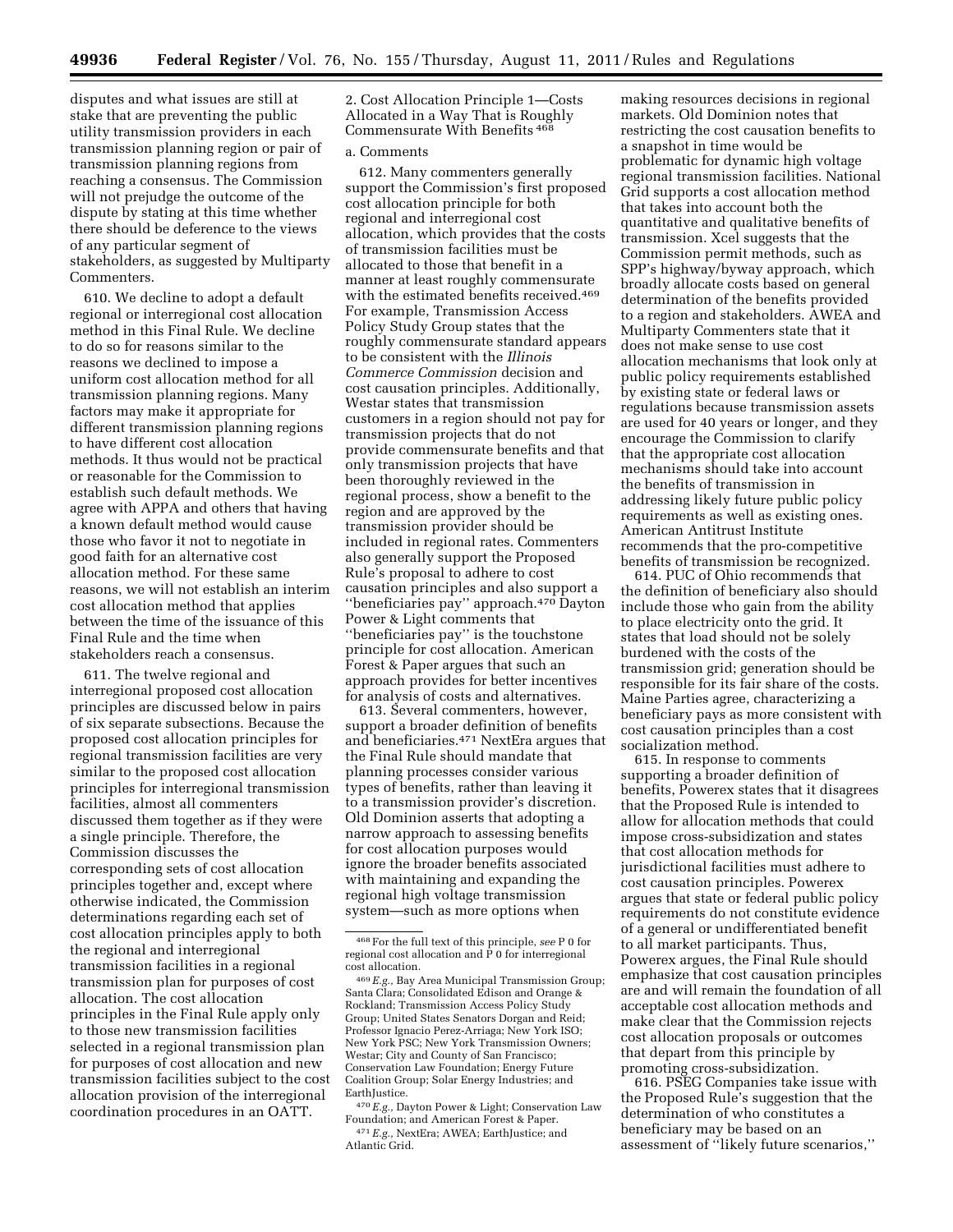arguing that regional planners should not be prognosticators and that the more ''scenarios'' that are introduced, the more inexact and speculative their proposed plans and cost allocation determinations will become.

617. Dayton Power & Light seeks clarification of what it considers an ambiguity in regional and interregional Principle 1, which allows a regional transmission planning process to consider the extent to which facilities "in the aggregate" provide benefits.<sup>472</sup> Dayton Power & Light states that this language could be taken to mean that if the existing network benefits a utility, then that is a benefit that justifies the utility allocating to it the incremental costs created by a new transmission project located far away, even if the project did not provide incremental benefits. According to Dayton Power & Light, this result would be inconsistent with *Illinois Commerce Commission*  decision.

618. Some commenters also request that the proposed principle be expanded so that the costs of transmission facilities are allocated to those within the planning region and adjacent planning regions that benefit from those facilities.

619. Some commenters request clarification regarding what constitutes ''benefits'' to be considered in any cost allocation method.473 Alabama PSC states that the cost allocation proposals are too vague and potentially overbroad, and it requests that the Commission make clear that costs cannot be recovered from retail customers. WIRES requests that the Commission articulate more clearly the definitions, presumptions, and methods associated with the beneficiary pays approach.

620. A number of commenters differ on what constitutes ''benefits'' and who constitutes ''beneficiaries.'' Several commenters state concern that the definition of ''benefits'' could be interpreted too broadly, particularly with respect to transmission projects driven by public policy goals.474 Atlantic Wind Connection requests clarification as to how the costs associated with public policy initiatives would be fairly assigned to beneficiaries, so that a results-oriented action plan emerges from the process. Transmission Access Policy Study Group argues that benefits are difficult

to quantify and cautions the Commission against including generalized social or environmental benefits in cost allocation calculations. Transmission Access Policy Study Group and Colorado Independent Energy Association argue that production cost savings by itself is not sufficient to identify the universe of beneficiaries.475 Transmission Access Policy Study Group argues, however, that the Commission should clarify that it will not accept cost allocation methods that assign costs regionally based on a presumption of some general, unquantified regional benefits or vague assertions of possible future benefits.

621. Some commenters raise similar concerns about the difficulty of quantifying benefits, and they suggest that benefits resulting in allocation of costs be direct, clear, and identifiable.476 Other commenters also believe it is important to make sure cost allocation mechanisms do not favor long-line transmission development or artificially depress the value of local renewable resources.477 In its reply comments, Ohio Consumers' Council agree that benefits should not be defined too broadly and recommends that the Commission strictly adhere to cost causation principles in implementing the Final Rule. Further, Ohio Consumers' Council suggests that the Commission uphold cost causation principles by requiring substantial evidentiary showings of benefits and costs prior to approving the imposition of regional or interregional transmission costs on consumers. With respect to interregional cost allocation, North Carolina Agencies contend that if the Commission assumes benefits too broadly, a public utility's retail customers may bear a share of costs based on the policy objectives of other states. Alabama PSC shares this concern. According to Western Area Power Administration, only the direct beneficiaries of a project, *i.e.,*  beneficiaries that make direct use of the facilities, should be counted as ''beneficiaries,'' and to the extent that costs are allocated to such beneficiaries, only the costs associated with the leastcost method of achieving the benefits should be allocated. LS Power states that it is important for the Final Rule to acknowledge that the factors that drive

transmission planning do not fully define the range of beneficiaries.

## b. Commission Determination

622. The Commission adopts the following Cost Allocation Principle 1 for both regional and interregional cost allocation:

Regional Cost Allocation Principle 1: The cost of transmission facilities must be allocated to those within the transmission planning region that benefit from those facilities in a manner that is at least roughly commensurate with estimated benefits. In determining the beneficiaries of transmission facilities, a regional transmission planning process may consider benefits including, but not limited to, the extent to which transmission facilities, individually or in the aggregate, provide for maintaining reliability and sharing reserves, production cost savings and congestion relief, and/or meeting Public Policy Requirements.478

and

Interregional Cost Allocation Principle 1: The costs of a new interregional transmission facility must be allocated to each transmission planning region in which that transmission facility is located in a manner that is at least roughly commensurate with the estimated benefits of that transmission facility in each of the transmission planning regions. In determining the beneficiaries of interregional transmission facilities, transmission planning regions may consider benefits including, but not limited to, those associated with maintaining reliability and sharing reserves, production cost savings and congestion relief, and meeting Public Policy Requirements.479

623. As discussed above, 480 requiring a beneficiaries pay cost allocation method or methods is fully consistent with the cost causation principle as recognized by the Commission and the courts. As the Commission stated in Order No. 890, the one factor that it weighs when considering a dispute over cost allocation is whether a proposal

480*See* discussion *supra* P 0 and section V.B.

<sup>472</sup>*See* Proposed Rule, FERC Stats. & Regs. ¶ 32,660 at P 164, 174.

<sup>473</sup>*E.g.,* California Municipal Utilities; Northern Tier Transmission Group; Omaha Public Power District; Gaelectric; and Atlantic Grid.

<sup>474</sup>*E.g.,* Florida PSC; Public Power Council; Transmission Dependent Utility Systems; and Coalition for Fair Transmission Policy.

<sup>475</sup>*E.g.,* Transmission Access Policy Study Group; and Colorado Independent Energy Association. 476*E.g.,* East Texas Cooperatives and G&T Cooperatives.

<sup>477</sup>*E.g.,* New England States Committee on Electricity; Nebraska Public Power District; Sacramento Municipal Utility District; California State Water Project; and Northeast Utilities.

<sup>478</sup> In the Proposed Rule, Regional Cost Allocation Principle 1 referred to ''public policy requirements established by State or Federal laws or regulations that may drive transmission needs.'' As defined in P 0 of this Final Rule, we use ''Public Policy Requirements'' in Regional Cost Allocation Principle 1 and throughout our discussion of the Cost Allocation Principles.

<sup>479</sup>We note that the phrase ''individually or in the aggregate'' is not contained in Interregional Cost Allocation Principle 1 because interregional transmission facilities are considered facility by facility by pairs of transmission planning regions, unless pairs of transmission planning regions choose to do otherwise.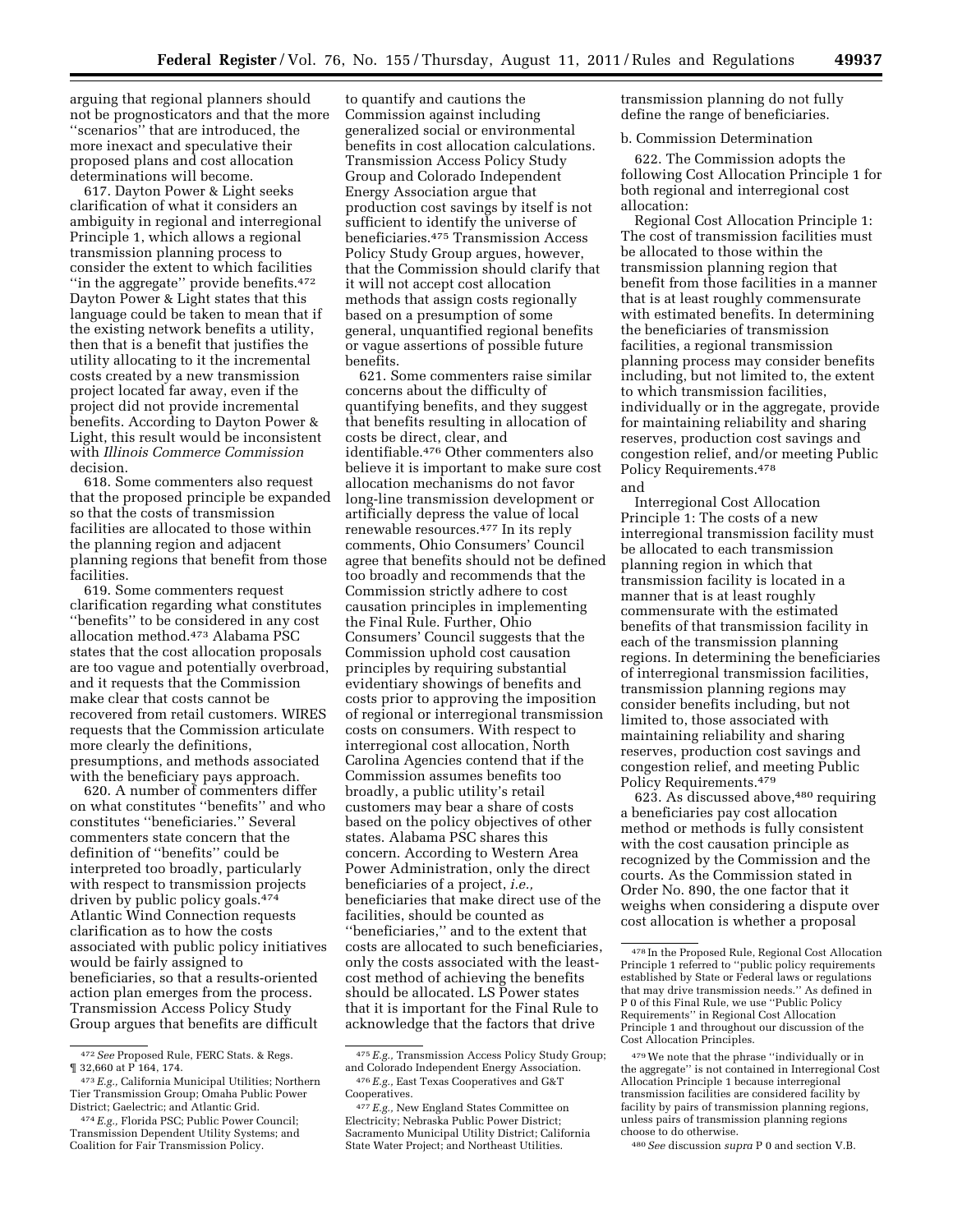fairly assigns costs among those who cause the costs to be incurred and those who otherwise benefit from them.481 Therefore, it is appropriate here to adopt a cost allocation principle that includes as beneficiaries those that cause costs to be incurred or that benefit from a new transmission facility.

624. However, the Commission is not prescribing a particular definition of ''benefits'' or ''beneficiaries'' in this Final Rule. In our view, the proper context for further consideration of these matters is on review of compliance proposals and a record before us. Moreover, allowing the flexibility to accommodate a variety of approaches can better advance the goals of this rulemaking. The cost allocation principles are not intended to prescribe a uniform approach, but rather each public utility transmission provider should have the opportunity to first develop its own method or methods. Also, we recognize that regional differences may warrant distinctions in cost allocation methods.

625. While some commenters express concerns that the definition of benefits could be interpreted too broadly or too narrowly, we do not believe that further defining ''benefits'' in this Final Rule is a necessary or appropriate means to ensure that this will not be the case. We expect that concerns regarding overly narrow or broad interpretation of benefits will be addressed in the first instance during the process of public utility transmission providers consulting with their stakeholders. If such interpretations should emerge, we can more effectively ensure that the term is not given too narrow or broad a meaning by considering a specific proposal and a record than by attempting to anticipate and rule on all possibilities before the fact. This point applies equally to the comments that note the potential difficulties in quantifying benefits. We note in response to Transmission Access Policy Study Group, that any benefit used by public utility transmission providers in a regional cost allocation method or methods must be an identifiable benefit and that the transmission facility cost allocated must be roughly commensurate with that benefit. Western Area Power Administration takes the position that beneficiaries should be limited to those that it describes as making direct use of the transmission facilities in question, but this fails to acknowledge that other benefits may accrue to an

interconnected transmission grid.

626. We agree with Powerex that a departure from cost causation principles can result in inappropriate crosssubsidization. This is why cost causation is the foundation of an acceptable cost allocation method. In response to PSEG Companies, we disagree that basing a determination of who constitutes a ''beneficiary'' on ''likely future scenarios'' necessarily would result in inexact and speculative proposed transmission plans and cost allocation methods. Scenario analysis is a common feature of electric power system planning, and we believe that public utility transmission providers are in the best position to apply it in a way that achieves appropriate results in their respective transmission planning regions.

627. In response to Dayton Power & Light, the provisions of Regional Cost Allocation Principle 1 regarding determination of the beneficiaries of transmission facilities ''individually or in the aggregate'' refer only to cost allocation for new transmission facilities. The public utility transmission providers in a transmission planning region may propose a cost allocation method that considers the benefits and costs of a group of new transmission facilities, although they are not required to do so. We did not intend this language to be a finding that the benefits of existing transmission facilities in and of itself may justify cost sharing for new transmission facilities. We are not ruling on that matter in this Final Rule.

628. We also decline to expand, as requested by some commenters, the scope of beneficiaries for new transmission facilities such that costs may be involuntarily allocated to those within an adjacent planning region that benefit from those facilities. As discussed in adopting Cost Allocation Principle 4 below, the allocation of the cost of a transmission facility that is located entirely within one transmission planning region may not be subject to a regional cost allocation method or methods pursuant to this Final Rule that assigns some or all of the cost of that transmission facility to beneficiaries in another transmission planning region without reaching an agreement with those beneficiaries.482

629. Finally, if a non-public utility transmission provider makes the choice to become part of the transmission planning region and it is determined by the transmission planning process to be a beneficiary of certain transmission facilities selected in the regional transmission plan for purposes of cost

allocation, that non-public utility transmission provider is responsible for the costs associated with such benefits.

3. Cost Allocation Principle 2—No Involuntary Allocation of Costs to Non-Beneficiaries 483

# a. Comments

630. Most of the commenters that addressed proposed Cost Allocation Principle 2 support it.484 Ad Hoc Coalition of Southeastern Utilities and Nebraska Public Power District state that while the proposition in Cost Allocation Principle 2 might seem self supporting, they understand that there are those who would encourage the Commission to mandate regional or even interconnectionwide cost sharing, but the Commission's decision to decline to do so is sensible.

631. Some commenters who express general support also express some concerns. For example, MISO Transmission Owners urge the Commission to ensure that this principle does not contribute to free rider problems.

632. Some commenters are concerned that the principle could be interpreted too narrowly or too broadly. For instance, NextEra asks that the Commission construe the ''no benefit'' standard narrowly by providing that there is a benefit if a customer receives any benefit from the transmission facility, including an economic, reliability, or public policy benefit, particularly at or above certain voltage levels, over a reasonable period of time.

633. Some commenters do not support the principle and raise concerns that the ''no benefits'' language in the principle will rarely, if ever, be applicable to any transmission customer.485 East Texas Cooperatives argue that by protecting only those that receive no discernible benefit, this principle conflicts with court precedent stating that the Commission cannot approve a pricing scheme that requires utilities to pay for facilities from which its members derive only trivial benefits. East Texas Cooperatives states that Principle 2 does not go far enough, and the Commission should clarify that only those customers who are reasonably expected to receive non-trivial benefits can be allocated costs. Other

<sup>481</sup>Order No. 890, FERC Stats. & Regs. ¶ 31,241

<sup>&</sup>lt;sup>482</sup> See discussion *infra* section IV.E.5.

<sup>483</sup>For the full text of this principle, *see* P 0 for regional cost allocation and  $\overrightarrow{P}$  0 for interregional cost allocation.

<sup>484</sup>*E.g.,* Ad Hoc Coalition of Southeastern Utilities; Nebraska Public Power District; Connecticut & Rhode Island Commissions; New England States Committee on Electricity; New York ISO; and New York PSC.

<sup>485</sup>*E.g.,* Transmission Dependent Utility Systems and East Texas Cooperatives.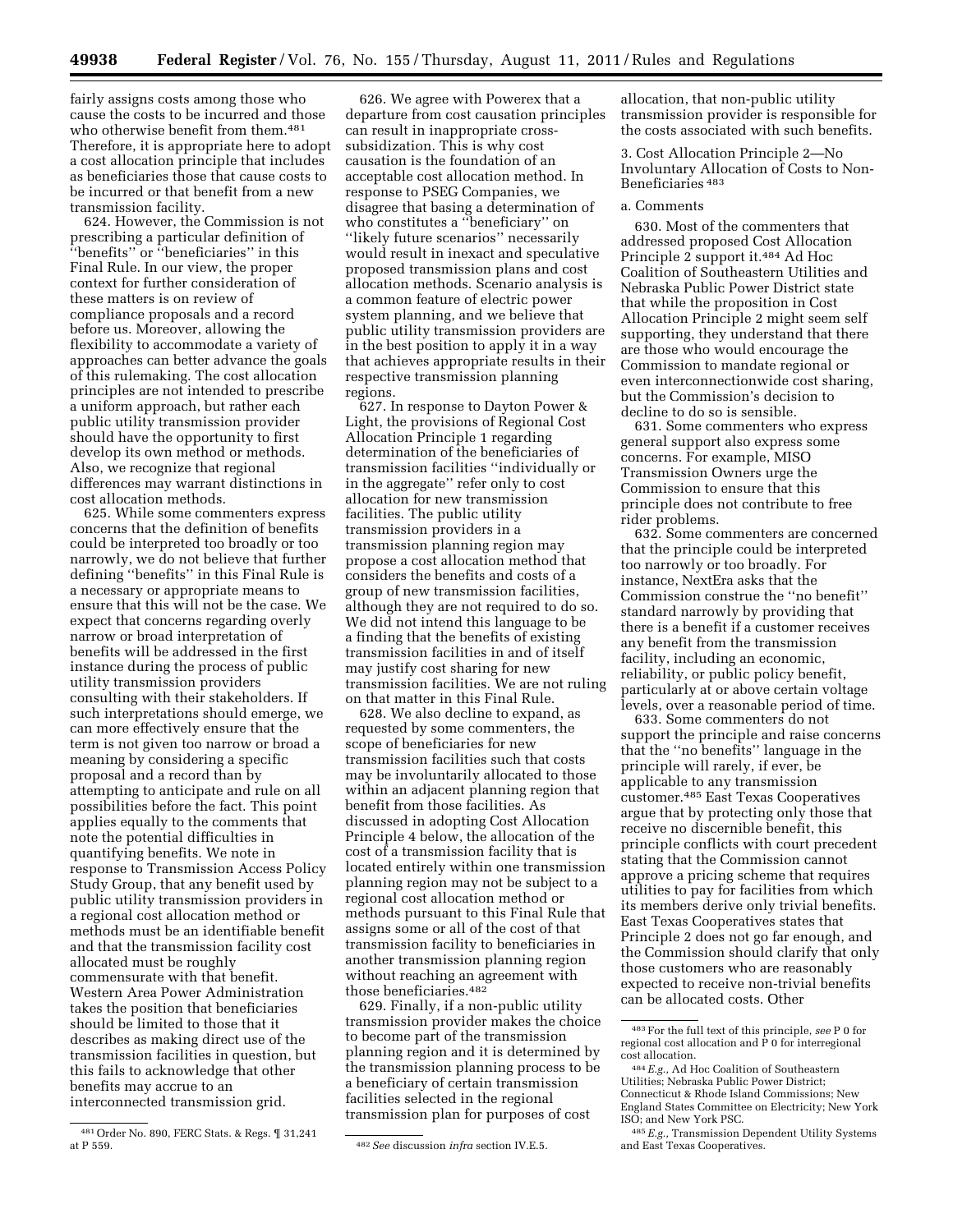commenters, such as E.ON and Public Power Council, are worried that there will be stranded costs if a planning process exaggerates the benefits resulting from a particular project. Public Power Council believes the Commission should permit cost allocations that mitigate the risk of stranded costs and give due consideration to the impact on ratepayers prior to allocating costs.

634. On the other hand, Xcel is concerned that the principle, taken at face value, gives parties the ability to "opt out" of cost allocation arising from specific projects even as it offers parties the opportunity to participate fully in the planning process. Xcel maintains that the Order No. 890 transmission planning process and the linkage between transmission planning and cost allocation render moot any participant's argument that it receives no benefit. Xcel argues that the Order No. 890 planning principles are designed to result in the best projects to meet the needs of the planning region, and therefore it is unlikely that participants in the planning process would produce a plan with a project or set of projects that do not provide benefits to stakeholders.

635. Alliant Energy asks whether the Commission intended that membership in an ISO or RTO eliminates the prohibition of cost allocation for transmission projects to those entities that do not benefit. Alliant Energy does not believe this was the Commission's intent, but is seeks clarification to confirm its view.

636. Alliant Energy also seeks clarification of the term ''transmission facilities'' within the context of this principle. It asks whether the Commission intended that the principle be applied on a project-by-project basis, within the context of the entire regional transmission plan, or something in between. Alliant Energy believes that such evaluations should be done on a holistic basis, noting that some individual projects will benefit certain entities more than others but that the evaluation of benefits and costs within the context of a cost allocation determination could reasonably include the cumulative impact of a collection of projects.

b. Commission Determination

637. The Commission adopts the following Cost Allocation Principle 2 for both regional and interregional cost allocation:

Regional Cost Allocation Principle 2: Those that receive no benefit from transmission facilities, either at present or in a likely future scenario, must not be

involuntarily allocated any of the costs of those transmission facilities.486 and

Interregional Cost Allocation Principle 2: A transmission planning region that receives no benefit from an interregional transmission facility that is located in that region, either at present or in a likely future scenario, must not be involuntarily allocated any of the costs of that transmission facility.

The principle expresses a central tenet of cost causation and is thus essential to proper cost allocation.

638. In response to MISO Transmission Owners that Principle 2 might contribute to free rider problems, we agree that it, like all the other principles adopted in this Final Rule, requires careful consideration and application to ensure that they are implemented appropriately in practice. In response to NextEra, we decline to establish a threshold voltage level to define which benefits would be ineligible for cost allocation in this Final Rule.

639. East Texas Cooperatives is concerned that the Commission is protecting only those that receive no benefits but not those who derive only trivial benefits. It cites the Seventh Circuit's statement in *Illinois Commerce Commission* that emphasized that the Commission is not authorized to approve cost allocation methods that require entities that receive no benefits or benefits that are trivial in relation to the costs to be borne. We note that the court used the term ''trivial'' in a relative sense, *i.e.,* benefits that are trivial in relation to the costs assigned. This is implied in the concept of cost causation, and we therefore see no reason to amend the Principle 2 to include reference to it. Principle 1 requires that costs be allocated in a way that is roughly commensurate with the benefits received. This precludes an allocation where the benefits received are trivial in relation to the costs to be borne. Any beneficiaries that believe that the application of the cost allocation method or methods would assign to them costs for benefits, which are trivial, in relation to those costs is free to make a FPA section 205 or 206 filing.

640. We also require that every cost allocation method or methods provide for allocation of the entire prudently incurred cost of a transmission project

to prevent stranded costs. We disagree with Xcel that the Principle 2 gives parties the ability to opt out of a Commission-approved cost allocation for a specific transmission project if they merely assert that they receive no benefits from it. Whether an entity is identified as a beneficiary that must be allocated costs of a new transmission facility is not determined by the entity itself but rather through the applicable, Commission-approved transmission planning processes and cost allocation methods. Permitting each entity to opt out would not minimize the regional free rider problem that we seek to minimize in this Final Rule.

641. With respect to Alliant Energy's request for clarification regarding RTO or ISO membership, we clarify that all the cost allocation principles, including Cost Allocation Principle 2 apply the allocation of costs to all new transmission facilities selected in the regional transmission plan for purposes of cost allocation, including RTO and ISO regions. In response to Alliant Energy's request to clarify whether the Commission intended that the principle be applied on a project-by-project basis, within the context of the entire regional transmission plan, we reiterate that the public utility transmission providers in a transmission planning region may propose a cost allocation method or methods that considers the benefits and costs of a group of new transmission facilities, although they are not required to do so. To the extent they propose a cost allocation method or methods that considers the benefits and costs of a group of new transmission facilities, and adequately support their proposal, Cost Allocation Principle 2 would not require a showing that every individual transmission facility in the group of transmission facilities provides benefits to every beneficiary allocated a share of costs of that group of transmission facilities. However, it is required that the aggregate cost of these transmission facilities be allocated roughly commensurate with aggregate benefits.

4. Cost Allocation Principle 3—Benefit to Cost Threshold Ratio 487

# a. Comments

642. Many commenters support the Commission's proposed Cost Allocation Principle 3, finding it to be a reasonable approach that would result in the construction of new transmission

<sup>486</sup>We added the words ''any of'' to the Regional Cost Allocation Principle 2 stated in the Proposed Rule to be consistent with interregional cost allocation Principle 2. We also added ''transmission'' before ''facilities'' to clarify the term in this Regional Cost Allocation Principle 2 and throughout our discussion of the Cost Allocation Principles.

<sup>487</sup>For the full text of this principle, *see* P 0 for regional cost allocation and P 0 for interregional cost allocation.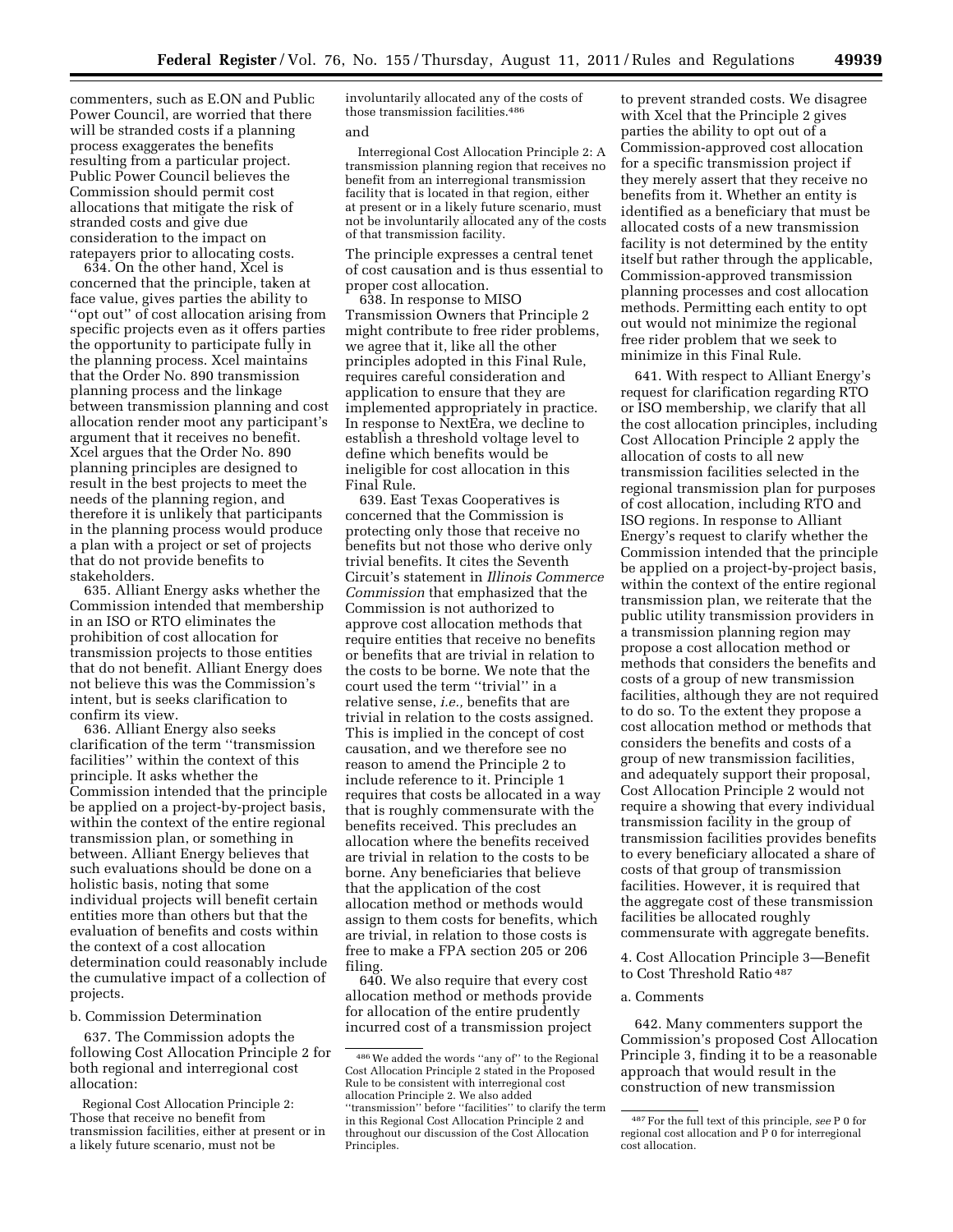projects.488 For example, ITC Companies states that the Commission's recommended cost threshold ratio is a necessary specification to prevent measures such as the sliding cost benefit ratio employed by MISO, which can require up to a 3 to 1 benefit to cost ratio for large regional long term transmission projects and which has served to frustrate the construction of market efficiency projects. American Transmission believes that the Commission's proposal seems like a reasonable threshold that would likely result in projects actually being constructed.

643. Nonetheless, some commenters raise specific concerns. While generally supportive of the proposal, MISO Transmission Owners suggest that transmission providers and stakeholders in each planning region be permitted to develop a benefit to cost ratio that is appropriate for that region, provided that ratios are not set so high as to preclude any projects from being built. Similarly, MISO Transmission Owners argue that transmission providers and stakeholders should be permitted to develop appropriate criteria for defining benefits and costs. They also state that the Final Rule should indicate that any benefit to cost ratio for interregional transmission facilities should not supersede the ratio for a region's regional cost allocation. Transmission Dependent Utility Systems support this principle as a general concept, but they argue that it should be modified to ensure that the implementation of any cost benefit analysis is transparent to customers.

644. Several commenters oppose the use of a fixed benefit-cost threshold ratio.489 A number of them stress the difficulties in quantifying benefits.490 Some commenters argue that the Commission should focus on regional circumstances.491 Northern Tier Transmission Group suggests that the Commission's focus should be on defining the types of benefits to be measured and how to measure them, rather than establishing a set threshold. Massachusetts Departments are concerned that a failure to reflect the full menu of benefits that could be realized by a proposed project could distort the balance between costs and

benefits, and could preclude some beneficial projects at the planning stage that would have otherwise been approved. NextEra requests that benefits for this assessment should cover only economic benefits identified with the project, and not reliability or public policy benefits, as those benefits cannot be quantified in a similar manner.

645. Some commenters would like the Commission to establish either a higher or a lower benefit-cost ratio threshold. New York PSC believes that the proposed threshold is extremely low and does not adequately account for uncertainty in cost estimates and potential cost overruns. Connecticut & Rhode Island Commissions and Massachusetts Departments agree. On the other hand, AWEA, Wisconsin Electric, and NextEra urge the Commission to lower the proposed threshold. AWEA argues that if the Commission adopts the proposed threshold, it should be applied as a ceiling to ensure fair treatment for projects that have broad benefits over time. MEAG Power responds to AWEA's argument for a lower threshold, arguing that AWEA's proposal would unfairly shift to customers all risks associated with project development.

## b. Commission Determination

646. The Commission adopts the following Cost Allocation Principle 3 for both regional and interregional cost allocation:

Regional Cost Allocation Principle 3: If a benefit to cost threshold is used to determine which transmission facilities have sufficient net benefits to be selected in a regional transmission plan for the purpose of cost allocation,492 it must not be so high that transmission facilities with significant positive net benefits are excluded from cost allocation. A public utility transmission provider in a transmission planning region may choose to use such a threshold to account for uncertainty in the calculation of benefits and costs. If adopted, such a threshold may not include a ratio of benefits to costs that exceeds 1.25 unless the transmission planning region or public utility transmission provider justifies and the Commission approves a higher ratio. and

Interregional Cost Allocation Principle 3: If a benefit-cost threshold ratio is used to determine whether an interregional transmission facility has sufficient net benefits to qualify for interregional cost

allocation, this ratio must not be so large as to exclude a transmission facility with significant positive net benefits from cost allocation.493 The public utility transmission providers located in the neighboring transmission planning regions may choose to use such a threshold to account for uncertainty in the calculation of benefits and costs. If adopted, such a threshold may not include a ratio of benefits to costs that exceeds 1.25 unless the pair of regions justifies and the Commission approves a higher ratio.

647. Cost Allocation Principle 3 does not require the use of a benefit to cost ratio threshold. However, if a transmission planning region chooses to have such a threshold, the principle limits the threshold to one that is not so high as to block inclusion of many worthwhile transmission projects in the regional transmission plan. Further, it allows public utility providers in a transmission planning region to use a lower ratio without a separate showing and to use a higher threshold if they justify it and the Commission approves a greater ratio.

648. Allowing for a transparent benefit to cost ratio may help certain transmission planning regions to determine which transmission facilities have sufficient net benefits to be selected in the regional transmission plan for purposes of cost allocation. For example, public utility transmission providers in a transmission planning region may want to use such a ratio to account for uncertainty in the calculation of benefits and costs. However, by requiring that a benefit to cost ratio, if adopted, not exceed 1.25 to 1 unless the public utility transmission providers in a transmission planning region justify, and the Commission approves, a greater ratio, will ensure that the ratio is not so high that transmission facilities with significant positive net benefits that would otherwise be selected in the regional transmission plan for purposes of cost allocation are not excluded from the regional transmission plan for purposes of cost allocation despite a positive ratio. The Commission therefore rejects requests to adopt a higher or lower threshold ratio, as advocated by some commenters.

649. In response to specific comments on this principle, the Commission agrees that a benefit to cost ratio should not be set so high as to preclude certain beneficial transmission projects from

<sup>488</sup>*E.g.,* ITC Companies; American Transmission; Omaha Public Power District; PSEG Companies; and Six Cities.

<sup>489</sup>*E.g.,* Northeast Utilities; Connecticut & Rhode Island Commissions; and Michigan Citizens Against Rate Excess.

<sup>490</sup>*E.g.,* Xcel and Northern Tier Transmission Group.

<sup>491</sup>*E.g.,* Michigan Citizens Against Rate Excess; Xcel; and Massachusetts Departments.

<sup>492</sup>To ensure consistency in the use of terms in this Final Rule, Cost Allocation Principle 3 as stated in the Proposed Rule has been changed to refer to facilities ''selected'' in a regional transmission plan, ability of a ''public utility transmission provider in a transmission planning region'' to use a benefit to cost threshold, and potential Commission approval of a ''higher'' ratio.

<sup>493</sup>The phrase ''net benefits to qualify for interregional cost allocation'' differs from the language in regional cost allocation Principle 3 because there is no plan at the interregional level for which projects would be selected. The word "large" was changed to "high" to be consistent with the language in regional cost allocation Principle 3.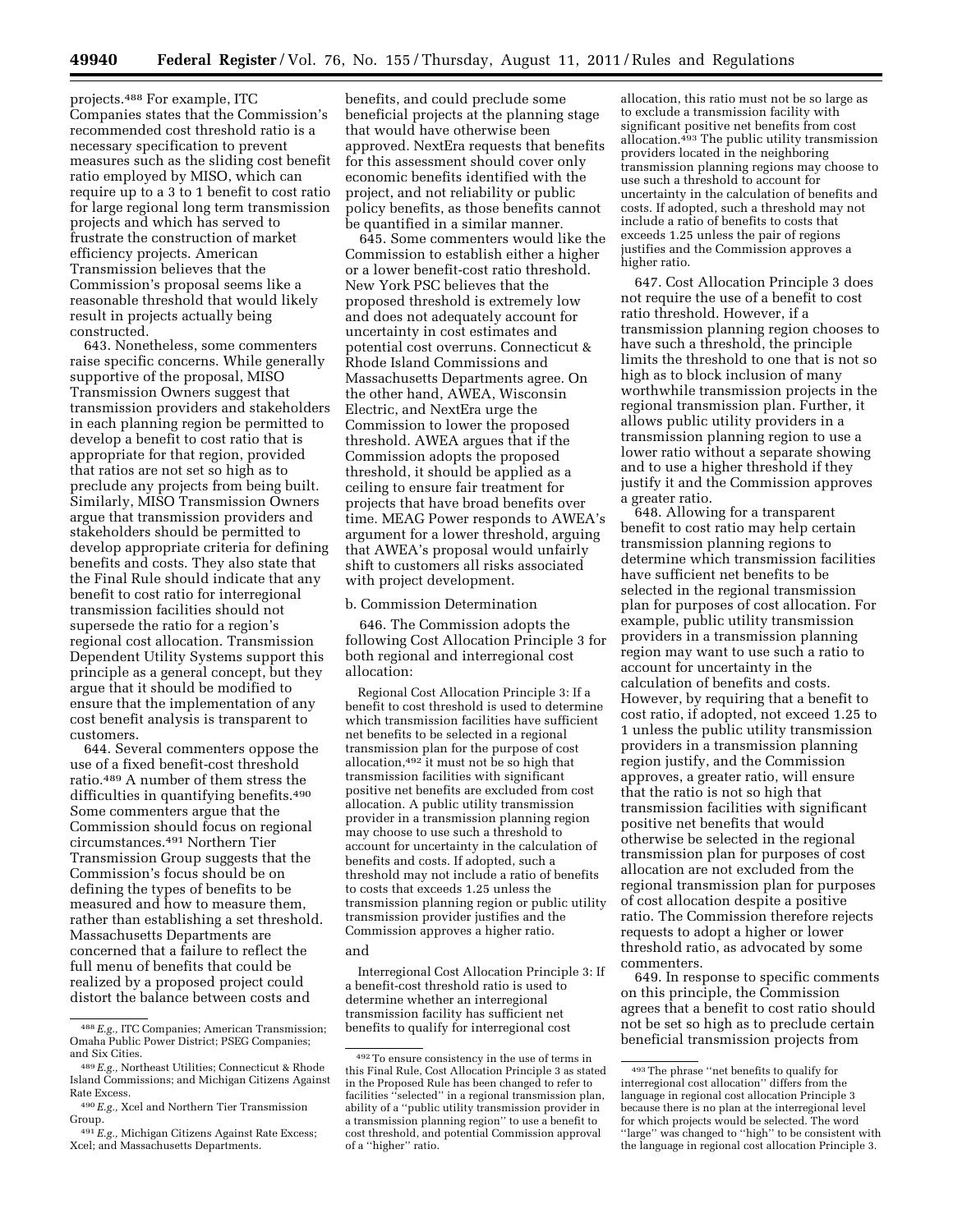being constructed. As such, the Commission finds (and several commenters agree) that a benefit to cost ratio of 1.25 to 1 to be a reasonable ratio that will not act as a barrier to the development and construction of valuable new transmission projects. Furthermore, regarding comments requesting that the Commission decline to establish a benefit to cost threshold given the difficulty in quantifying benefits, we reiterate that the benefit to cost ratio threshold identified in this Final Rule applies only if the public utility transmission providers of a transmission planning region choose to use a benefit to cost ratio to determine which transmission facilities are selected in the regional transmission plan for purposes of cost allocation. They may decide to have no benefit to cost ratio threshold greater than one at all.

650. Furthermore, in response to MISO Transmission Owners, if the issue of whether any benefit to cost ratio threshold for an interregional transmission facility may supersede the ratio for a transmission planning region's regional transmission cost allocation should be presented to us on compliance, we will address it then based on the specific facts in that filing.

5. Cost Allocation Principle 4— Allocation to be Solely Within Transmission Planning Region(s) Unless Those Outside Voluntarily Assume Costs 494

### a. Comments

651. Nearly all entities that commented on proposed Cost Allocation Principle 4 support it.495 For example, NEPOOL states that it particularly supports Principle 4, citing New England's successful history of voluntarily planning, developing and allocating the costs of interregional projects with its neighbors. New York ISO agrees, stating that it would be appropriate to allow more expansive voluntary cost allocation arrangements, but would be premature and unrealistic to require all regions to adopt specific cost allocation methodologies on an *ex ante* basis that would be applicable to future situations as yet unknown.

652. However, some commenters raise specific concerns. East Texas Cooperatives argue that the restriction on the involuntary allocation of costs on an interregional basis should not be

interpreted to prevent a transmission provider from proposing methods to capture the costs associated with the benefits enjoyed by exported energy. MISO Transmission Owners agree with this argument. The New England States Committee on Electricity states that interregional Principle 4 aligns with its view that any allocation method must not transfer costs to New England ratepayers to support development of facilities outside New England unless New England concludes that development of such facilities are the most cost-effective. Northeast Utilities states that it supports the principle in so far as it limits the allocation of costs for interregional projects only to facilities located within neighboring regions.

653. Other commenters argue that the Commission should not limit the application of interregional cost allocation requirements to interregional projects, suggesting that transmission facilities located solely within one region may have benefits in other regions.496 NextEra recommends modifying Principle 4 so that if transmission facilities within one region clearly benefit another region, the Commission would allow cost recovery by the transmission providers in the region providing the benefits to the other. NextEra maintains that without such a mechanism, the benefitting region would receive a windfall. According to PJM, basing the cost allocation on physical location rather than analyzing power flows, reduced congestion, or improved reliability, is untenable, would invite gaming of the routing and siting process to drive particular cost allocation results, would make negotiations on cost allocation among neighbors more difficult, is inconsistent with a beneficiary pays approach, and is contrary to the existing PJM–MISO interregional cost allocation method. As an alternative, PJM suggests providing for the cost allocation of transmission to all system users that benefit from the increased transfer capability that the new facility provides, thereby moving the decision from controversies surrounding particular generation sources to the future characteristics of the transmission system, which is a subject that is more clearly within the Commission's authority and expertise.

654. Similarly, MISO seeks clarification that two or more regions may mutually designate transmission facilities located entirely within a single region as an interregional transmission facility and allocate costs accordingly,

which is the approach taken in the current cross-border cost sharing arrangement between MISO and PJM. MISO, along with MISO Transmission Owners, argues that projects located entirely in one region may provide benefits to entities in the neighboring region.

655. Large Public Power Council states that its members cannot at this time commit to entering into interregional agreements regarding cost allocation. It notes that its members are creatures of state and municipal governments, and their authority to enter into binding arrangements is restricted.

656. Finally, the Coalition for Fair Transmission Policy sees an ambiguity in the Proposed Rule. It states that the Proposed Rule allows for costs to be allocated to a beneficiary even when the beneficiary has not entered into a voluntary arrangement to pay those costs, but proposed Cost Allocation Principle 4 states that costs cannot be allocated to an entity or region outside of the geographic boundaries of the planning region where the project is being constructed, absent a voluntary agreement.

### b. Commission Determination

657. The Commission adopts the following Cost Allocation Principle 4 for both regional and interregional cost allocation:

Regional Cost Allocation Principle 4: The allocation method for the cost of a transmission facility selected in a regional transmission plan <sup>497</sup> must allocate costs solely within that transmission planning region unless another entity outside the region or another transmission planning region voluntarily agrees to assume a portion of those costs. However, the transmission planning process in the original region must identify consequences for other transmission planning regions, such as upgrades that may be required in another region and, if the original region agrees to bear costs associated with such upgrades, then the original region's cost allocation method or methods must include provisions for allocating the costs of the upgrades among the beneficiaries in the original region.498

#### and

Interregional Cost Allocation Principle 4: Costs allocated for an interregional transmission facility must be assigned only to transmission planning regions in which the

<sup>494</sup>For the full text of this principle, *see* P 0 for regional cost allocation and  $\hat{P}$  0 for interregional cost allocation.

<sup>&</sup>lt;sup>495</sup> E.g., ISO New England; Nebraska Public Power District; NEPOOL; New York ISO; New York PSC; Northern California Power Agency; and New York Transmission Owners.

<sup>496</sup>*See, e.g.,* NextEra; MISO; and MISO Transmission Owners.

<sup>497</sup>The phrase ''an intraregional facility'' was replaced with ''a transmission facility selected in a regional transmission plan'' to be consisted with P 0–0 n this Final Rule.

<sup>498</sup>At the end of the sentence, ''entities'' has been changed to ''beneficiaries'' to be precise. Slight wording changes have been made to the last sentence in this regional cost allocation Principle 4 and interregional cost allocation Principle 4 to clarify the point being made.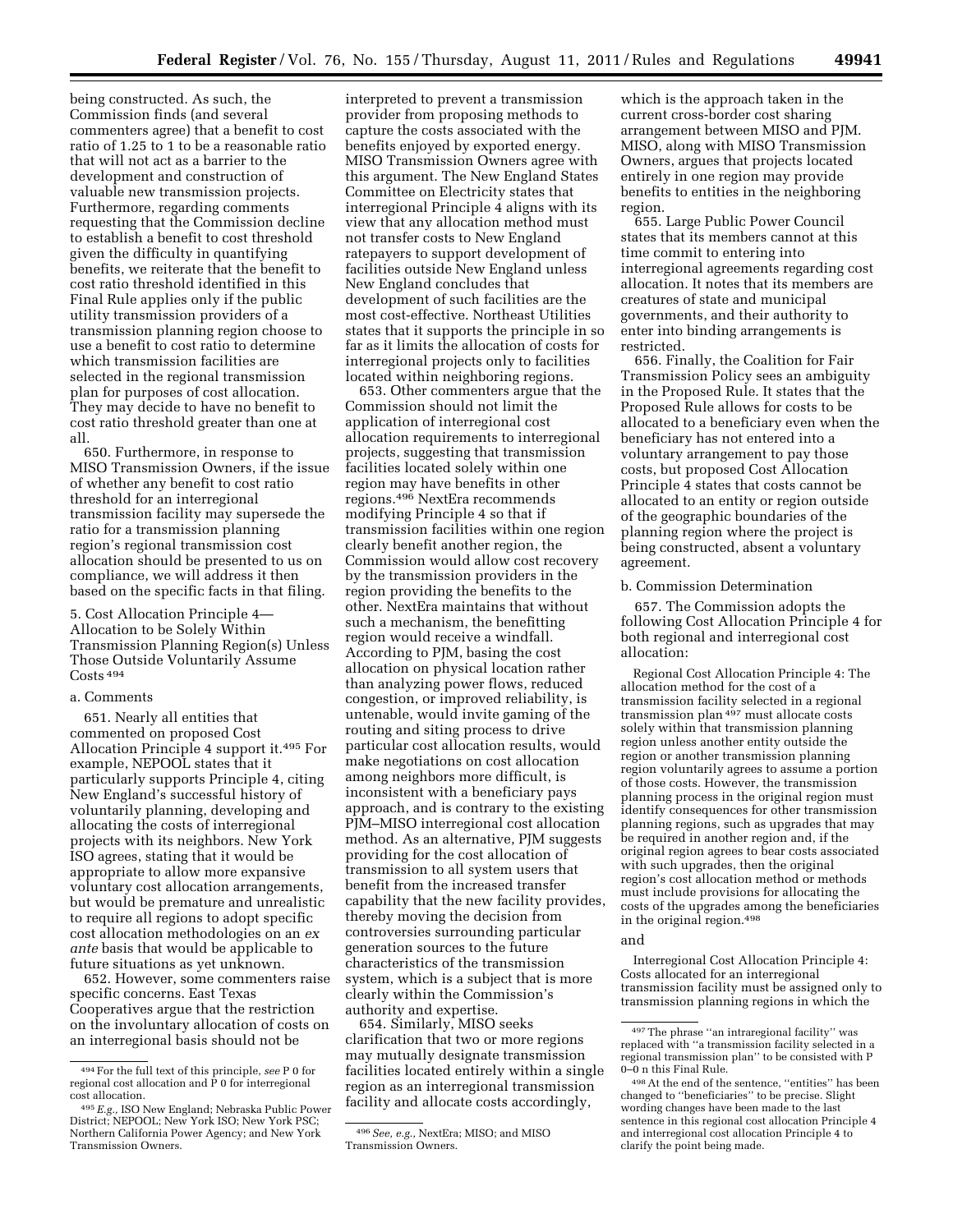transmission facility is located. Costs cannot be assigned involuntarily under this rule to a transmission planning region in which that transmission facility is not located.499 However, interregional coordination must identify consequences for other transmission planning regions, such as upgrades that may be required in a third transmission planning region and, if the transmission providers in the regions in which the transmission facility is located agree to bear costs associated with such upgrades, then the interregional cost allocation method must include provisions for allocating the costs of such upgrades among the beneficiaries in the transmission planning regions in which the transmission facility is located.500

658. Regarding the allocation of the cost of a transmission facility that is located entirely within one transmission planning region and that is intended to export electric energy from that transmission planning region to another transmission planning region, the public utility transmission providers in the exporting transmission planning region may not have a regional cost allocation method or methods pursuant to this Final Rule that assigns some or all of the cost of that transmission facility to beneficiaries in another transmission planning region without reaching an agreement with those beneficiaries. The public utility transmission providers in such transmission planning regions may, however, negotiate an agreement to share the transmission facility's costs with the beneficiaries in another transmission planning region, as they always have been free to do. Doing so is not inconsistent with Regional Cost Allocation Principle 4.

659. Regarding the allocation of the cost of an interregional transmission facility that is located in two or more neighboring transmission planning regions and that is intended to export electric energy from one such transmission planning region to the other transmission planning region, this Final Rule requires that the public utility transmission providers in each pair of transmission planning regions have an interregional cost allocation method or methods for sharing the cost

of such transmission facilities. However, Interregional Cost Allocation Principle 4 does not permit the cost allocation method or methods for those two transmission planning regions to assign the cost of the transmission facility to beneficiaries in a third transmission planning region except where the beneficiaries in the third transmission planning region voluntarily reach an agreement with the two transmission planning regions in which the transmission line is located. They also may satisfy the requirements of this Final Rule by having an interregional cost allocation method or methods for more than two transmission planning regions, although this Final Rule does not require them to do so.

660. We decline to adopt NextEra's recommendation that we modify Principle 4 to allow cost allocation by the public utility transmission providers in one transmission planning region to beneficiaries in another transmission planning region.501 We acknowledge that this Final Rule's approach may lead to some beneficiaries of transmission facilities escaping cost responsibility because they are not located in the same transmission planning region as the transmission facility. Nonetheless, the Commission finds this approach to be appropriate. For the reasons discussed herein, we are establishing a closer link between regional transmission planning and cost allocation, both of which involve the identification of beneficiaries. In light of that closer link, we find that allowing one region to allocate costs unilaterally to entities in another region would impose too heavy a burden on stakeholders to actively monitor transmission planning processes in numerous other regions, from which they could be identified as beneficiaries and be subject to cost allocation. Indeed, if the Commission expected such participation, the resulting regional transmission planning processes would amount to interconnectionwide transmission planning with corresponding cost allocation, albeit conducted in a highly inefficient manner. The Commission is not requiring either interconnectionwide planning or interconnectionwide cost allocation.

661. MISO's and PJM's comments raise a similar issue that our proposed reforms inappropriately limit interregional cost allocation to those beneficiaries that are physically located in the transmission planning region in which the transmission facility is located. We find that this approach

would raise the same concerns discussed immediately above.

662. We recognize that MISO and PJM have an existing cross-border cost allocation method that permits them, in certain cases, to allocate to one RTO the cost of a transmission facility that is located entirely within the other RTO, even if the facility does not cross the border between their two regions. Because MISO and PJM developed their cross-border allocation method in response to Commission directives related to MISO and PJM's intertwined configuration, we find that MISO and PJM are not required by this Final Rule to revise their existing cross-border allocation method in response to Cost Allocation Principle 4. If MISO and PJM believe their existing cross-border cost allocation method fulfills other principles discussed herein, they may explain that in the filings they make in compliance with this Final Rule.

663. In response to Large Public Power Council, as we discuss below,502 a non-public utility transmission provider seeking to maintain a safe harbor tariff must ensure that the provisions of that tariff substantially conform, or are superior to, the *pro forma* OATT as it has been revised by this Final Rule. However, it remains up to each non-public utility transmission provider whether it wants to maintain its safe harbor status by meeting the transmission planning and cost allocation requirements of this Final Rule.

664. We disagree with Coalition for Fair Transmission Policy's argument that there is an ambiguity in our reforms that allows for costs to be allocated to a beneficiary when the beneficiary has not entered into a voluntary arrangement to pay those costs, while also providing in Cost Allocation Principle 4 that the costs of transmission facilities in a regional transmission plan cannot be allocated to an entity in another transmission planning region, absent a voluntary agreement.

6. Cost Allocation Principle 5— Transparent Method for Determining Benefits and Identifying Beneficiaries 503

#### a. Comments

665. Nearly all commenters that address this proposed principle supported it.<sup>504</sup> PSEG Companies agree

<sup>499</sup>The first two sentences of interregional cost allocation Principle 4 differ from regional cost allocation Principle 4 because at the interregional level, there may be a scenario where a transmission facility is located in one transmission planning region but provides benefits to another transmission planning region. For example, if regions A and B plan an interregional transmission facility that they believe benefits region C, regions A and B cannot allocate costs of that facility to region C involuntarily.

<sup>500</sup> ''Transmission facility'' was changed to ''upgrade'' in each instance in this sentence to make it consistent with the last sentence in regional cost allocation Principle 4. The end of the last sentence is revised to be consistent with Regional Cost

 $501$  See discussion *supra* section IV.D.

<sup>502</sup>*See* discussion *infra* section V.B. 503For the full text of this principle, *see* P 0 for regional cost allocation and P 0 for interregional

cost allocation. 504*E.g.,* SPP; Transmission Access Policy Study Group; and Transmission Dependent Utility Systems.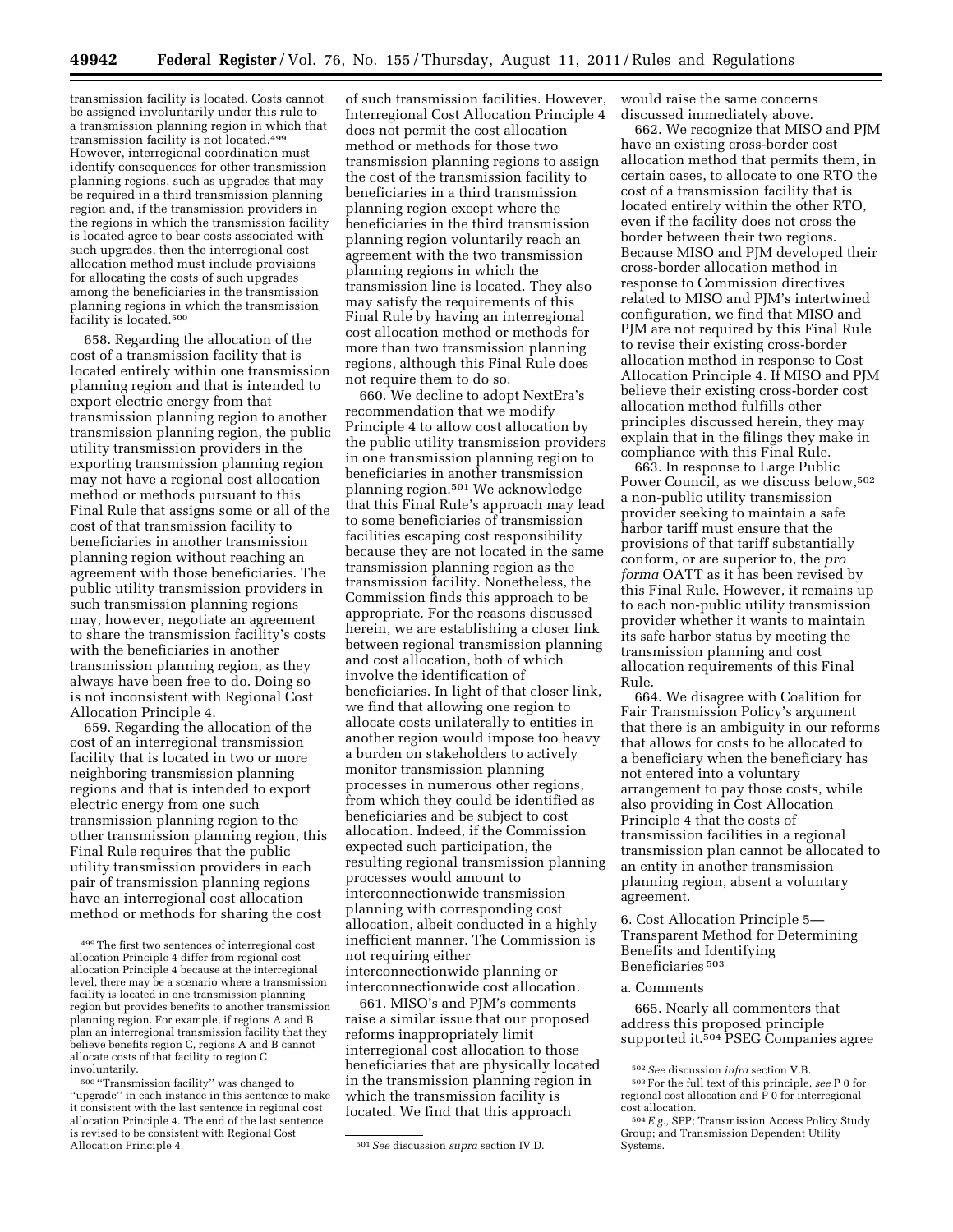that there is a need for transparent cost allocation and that customers cannot be expected to support the construction of new transmission unless they understand who will pay the associated costs. Further, PSEG Companies state that it should be clear which customers are benefiting from and paying for system upgrades before they are built, as this will minimize after-the-fact debates and litigation.

666. Some commenters that support the principle caution that it will be difficult to determine costs and benefits with mathematical precision.<sup>505</sup> In light of such difficulties, Connecticut & Rhode Island Commissions suggest that transmission cost allocation methods be pragmatic. DC Energy raises concerns about the use of biased assessments, and it suggests that one method for improving the reliability of cost-benefit analyses is to require that only direct costs and benefits be considered in economic studies since they offer greater certainty. PSEG Companies agree with the proposed principle and suggest that for non-reliability projects, there should be a more definitive link between identified beneficiaries and the costs to be paid.

667. Several commenters raise specific issues with respect to the proposed principle. Transmission Dependent Utility Systems urge the Commission to recognize that transparency alone is insufficient without load serving entity involvement in the planning and development of the cost allocation method. Finally, MISO Transmission Owners argue that current RTO processes provide significant transparency.

### b. Commission Determination

668. The Commission adopts the following Cost Allocation Principle 5 for both regional and interregional cost allocation:

Regional Cost Allocation Principle 5: The cost allocation method and data requirements for determining benefits and identifying beneficiaries for a transmission facility must be transparent with adequate documentation to allow a stakeholder to determine how they were applied to a proposed transmission facility.

### and

Interregional Cost Allocation Principle 5: The cost allocation method and data requirements for determining benefits and identifying beneficiaries for an interregional transmission facility must be transparent with adequate documentation to allow a stakeholder to determine how they were

applied to a proposed interregional transmission facility.506

669. Requiring cost allocation methods and their corresponding data requirements for determining benefits and beneficiaries to be open and transparent ensures that such methods are just and reasonable and not unduly discriminatory or preferential. Furthermore, greater stakeholder access to cost allocation information will help aid in the development and construction of new transmission, as stakeholders will be able to see clearly who is benefiting from, and subsequently who has to pay for, the transmission investment. In addition, the Commission agrees that such access to information may avoid contentious litigation or prolonged debate among stakeholders.

670. As the Commission stated in the Proposed Rule, we recognize that identifying which types of benefits are relevant for cost allocation purposes, which beneficiaries are receiving those benefits, and the relative benefits that accrue to various beneficiaries can be difficult and controversial. However, the Commission finds that a transparent transmission planning process is the appropriate forum to address these issues, and by addressing these issues, there will be a greater likelihood that regions can build the new transmission facilities selected in the regional transmission plan for purposes of cost allocation.

671. We acknowledge the concerns that the method or methods for determining benefits and beneficiaries must balance being pragmatic and implementable with being accurate and unbiased. Cost Allocation Principle 5 requires that the method or methods be known and transparent. As stakeholders participate in the development of such methods, their input should ensure that the method or methods ultimately agreed upon is balanced and does not favor any particular entity. In developing this method or methods, public utility transmission providers and their stakeholders are also free to consider suggestions, such as those made by DC Energy, that only direct costs and benefits should be considered in economic studies. We will not, however, opine on such suggestions at this time. Rather, the Commission will review such matters once the cost allocation method or methods are filed on compliance.

672. In response to MISO Transmission Owners, the Commission

declines at this time to rule on whether any current RTO and ISO processes provide enough transparency to satisfy Cost Allocation Principle 5. Such determinations will be made upon the submittal of a compliance filing by any RTO or ISO.

7. Cost Allocation Principle 6—Different Methods for Different Types of Facilities 507

# a. Comments

673. Many commenters generally support proposed Cost Allocation Principle 6, arguing that transmission projects are built for different purposes, such as for reliability or economic reasons, and different methods may therefore be appropriate.508 Four G&T Cooperatives state that the planning regions should be given latitude to determine within reason the range of benefits that can be considered for cost allocation purposes, as well as the prioritization and relative value of such benefits. Pennsylvania PUC contends that cost allocation methods should maintain stable transmission rates that will be preferable both to the customers who pay the rates and the system planners who have to forecast future expenditures for the system. It argues that a cost allocation method should be flexible enough to accommodate different types of renewable energy from a diversity of sources, public policy changes, and potential shifts from older fossil fuel generation and development of other energy sources such as nuclear generation. Pennsylvania PUC also suggests that a cost allocation method be able to accommodate different types of facilities such as those serving renewable and non-renewable generators, both economic and reliability projects, as well as specialized projects such as generator interconnection facilities. MISO Transmission Owners agree and state that the applicable method should be determined through the stakeholder planning process. Dayton Power & Light states that one method may be appropriate, such as the beneficiarypays approach, but the method by which beneficiaries are identified may depend on the type of project involved. New Jersey Board also supports flexibility and states that further analysis must be completed to

<sup>505</sup>*E.g.,* NextEra and Sunflower and Mid-Kansas.

<sup>506</sup> ''Interregional'' has been added before ''transmission facility'' at the end of the sentence to be precise.

<sup>507</sup>For the full text of this principle, *see* P 0 for regional cost allocation and P 0 for interregional cost allocation.

<sup>508</sup>*E.g.,* Indianapolis Power & Light; NEPOOL; Public Power Council; Northeast Utilities; New Jersey Board; E.ON; American Transmission; Dayton Power and Light; Delaware PSC; Dominion; New England States Committee on Electricity; and PSEG Companies.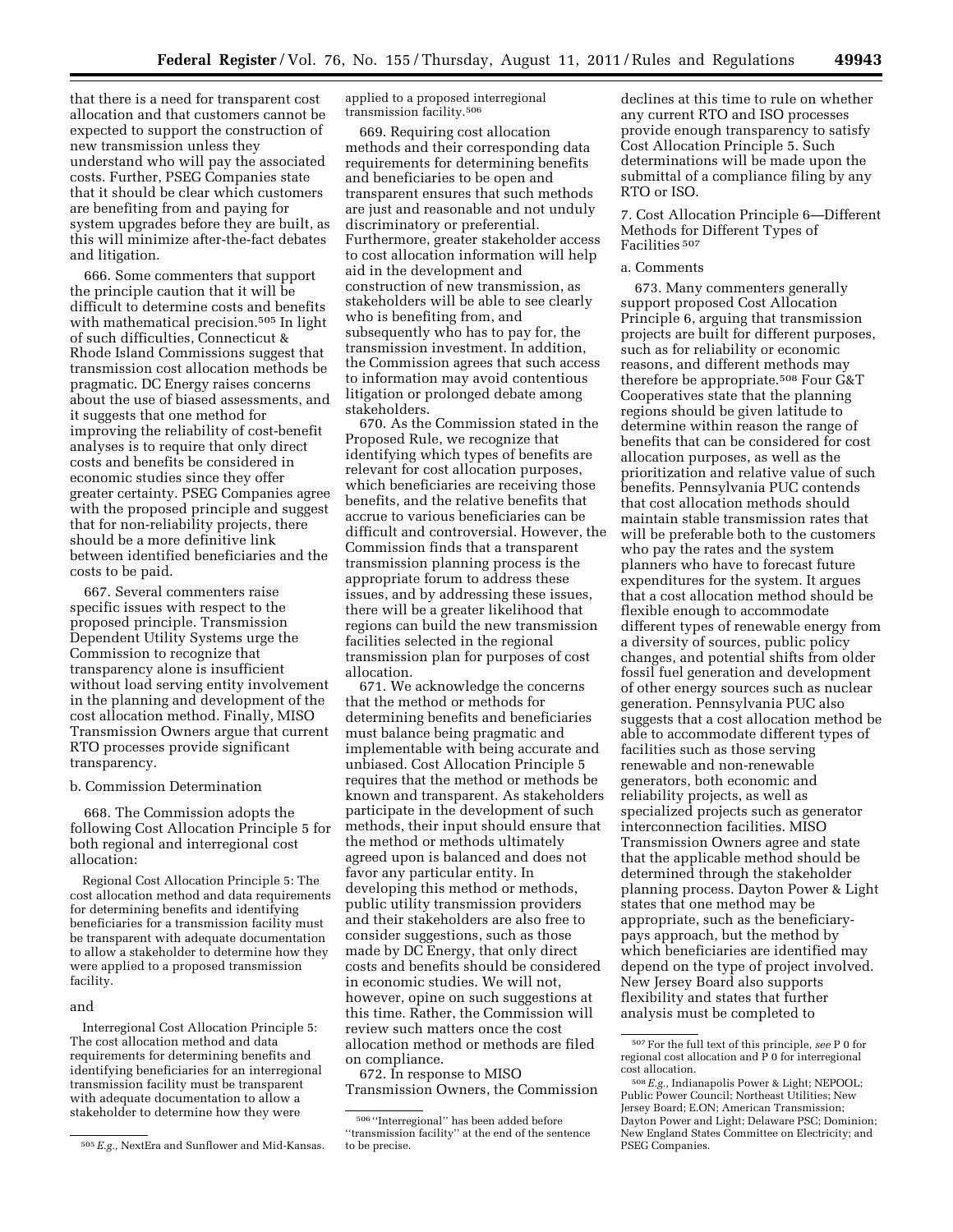determine how best to allocate costs for transmission driven primarily by public policy requirements because the beneficiaries may differ markedly from the beneficiaries of transmission facilities built for reliability purposes.

674. PSEG Companies request that reliability and non-reliability projects be treated differently for cost allocation purposes, and they advocate adopting a voting mechanism for economic projects that would require that proposed economic upgrades be voted on by the entities that have been deemed to benefit from them and who in turn would be responsible for paying for them. National Grid, however, is concerned about the use of supermajority voting requirements for economic transmission projects. In response, Con Edison points favorably to New York ISO's supermajority voting requirements for economic transmission projects in its transmission planning process.

675. In its reply comments, PJM proposes a possible way to reconcile what it views as competing directives in the Proposed Rule regarding transmission planning and cost allocation related to economic, reliability, and public policy projects. Economic and reliability projects would be included in one category, under which a beneficiary pays approach would match the planning purposes used (*e.g.,* avoiding a violation of a reliability standard). Public policy projects would comprise the second category, under which the Commission would align the planning and cost allocation for such projects with regional action taken by states sharing similar public policy objectives. PJM suggests that regions could form interstate compacts to identify shared public policy goals and resource requirements and accept the allocation of costs associated with those projects. PJM further suggests a ''safe harbor'' to prevent states from having to absorb costs for public policy projects undertaken in other states.

676. Large Public Power Council believes that the interregional allocation of costs is a topic on which consensus is feasible only in the context of specific projects proposed by project developers to satisfy identified market needs.

677. Some commenters point to existing approaches as being adequate to meet this principle. Northeast Utilities states that a comprehensive approach using the current New England method should be appropriate. Northeast Utilities contends that the existing cost allocation rules in the ISO-New England OATT would meet the proposed requirements for regional cost allocation

with the addition of a clearer cost allocation method for economic projects and a separately stated method for projects intended to meet public policy requirements.

678. Some commenters are concerned as to whether the Commission should allow different cost allocation methods for different facilities.509 These commenters make several arguments: (1) New transmission facilities seldom serve one function and may provide general reliability and other benefits to the transmission system; (2) the benefits of a given project may vary over time; and (3) such designations have been the source of substantial delays and conflict as planning participants spend time and resources arguing over a project's designation.

679. Xcel states that while it does not oppose the concept of using different cost allocation mechanisms for projects with different drivers, it believes that an excessive amount of time is being spent splitting benefits into their component buckets. It argues that the appropriate focus of cost allocation methods instead should be determining the multiple benefits that any transmission projects provide to a planning region and its stakeholders. Xcel explains that one objective of the state transmission certification process is to ensure that, regardless of the initial driver, projects are ultimately scoped and right-sized to provide multiple benefits. Xcel thus argues that cost allocation methods should concentrate on identifying and measuring multiple benefits that transmission facilities provide, rather than developing a new cost allocation method for each initial project driver.

680. Multiparty Commenters express concern that there could be a proliferation of cost allocation designs if the Commission allows different cost allocation methods for different types of facilities and for interregional and regional planning processes. They believe that this will lead to protracted disputes about the function of a transmission facility.

681. Transmission Dependent Utility Systems believe that Cost Allocation Principle 6 could place too much discretion in the hands of the transmission providers, particularly in non-RTO/ISO regions, and they urge the Commission to require transmission providers to make these decisions in collaboration with customers. They state that including load serving entities in these discussions would go a long way towards alleviating their concern with having a separate cost allocation method

for facilities driven by public policy requirements.

682. Several commenters seek clarification of Principle 6. New York ISO seeks clarification that public utility transmission providers may adopt cost allocation methods for different types of transmission projects without creating a specific cost allocation mechanism applicable solely to public policy projects. New York ISO states that the Proposed Rule appears to contemplate this and contends that such a clarification would be appropriate, especially for regions such as New York that do not currently have a rule requiring that public policy projects be constructed. New York ISO states that such cost allocation methods can and should be determined on a projectspecific basis depending on the policy driving the agreed-upon transmission project.

683. Long Island Power Authority suggests that imposing a single regional cost allocation method for public policy driven projects may inhibit the development of transmission that facilitates the interconnection of renewable energy generation and would allocate costs of each public policy driven project to the same beneficiaries, leading to the assignment of duplicative costs to specific entities and to increases in rates that reduce, or possibly eliminate, an entity's ability to incur costs for its own renewable generation or energy efficiency goals. Long Island Power Authority therefore believes the Final Rule should not direct project costs to non-beneficiaries and not impose costs that prevent nonjurisdictional entities from satisfying their own lawful public policy goals.

684. Alliant Energy seeks clarification that for purposes of Principle 6 the terms ''region'' and ''regional'' cover the entire RTO or ISO footprint in the case where there is a Commission-approved planning region within an RTO or ISO, such as American Transmission within MISO. Alliant Energy contends that Principle 6 invites the opportunity for discrimination and unintended consequences if the Commission determines that a region could constitute a single transmission provider within the RTO or ISO footprint. It states that cost allocation policies within an RTO or ISO footprint must be consistent.

## b. Commission Determination

685. The Commission adopts the following Cost Allocation Principle 6 for both regional and interregional cost allocation:

Regional Cost Allocation Principle 6: A transmission planning region may choose to

<sup>509</sup>*E.g.,* ITC Companies; Multiparty Commenters; NextEra; and Wind Coalition.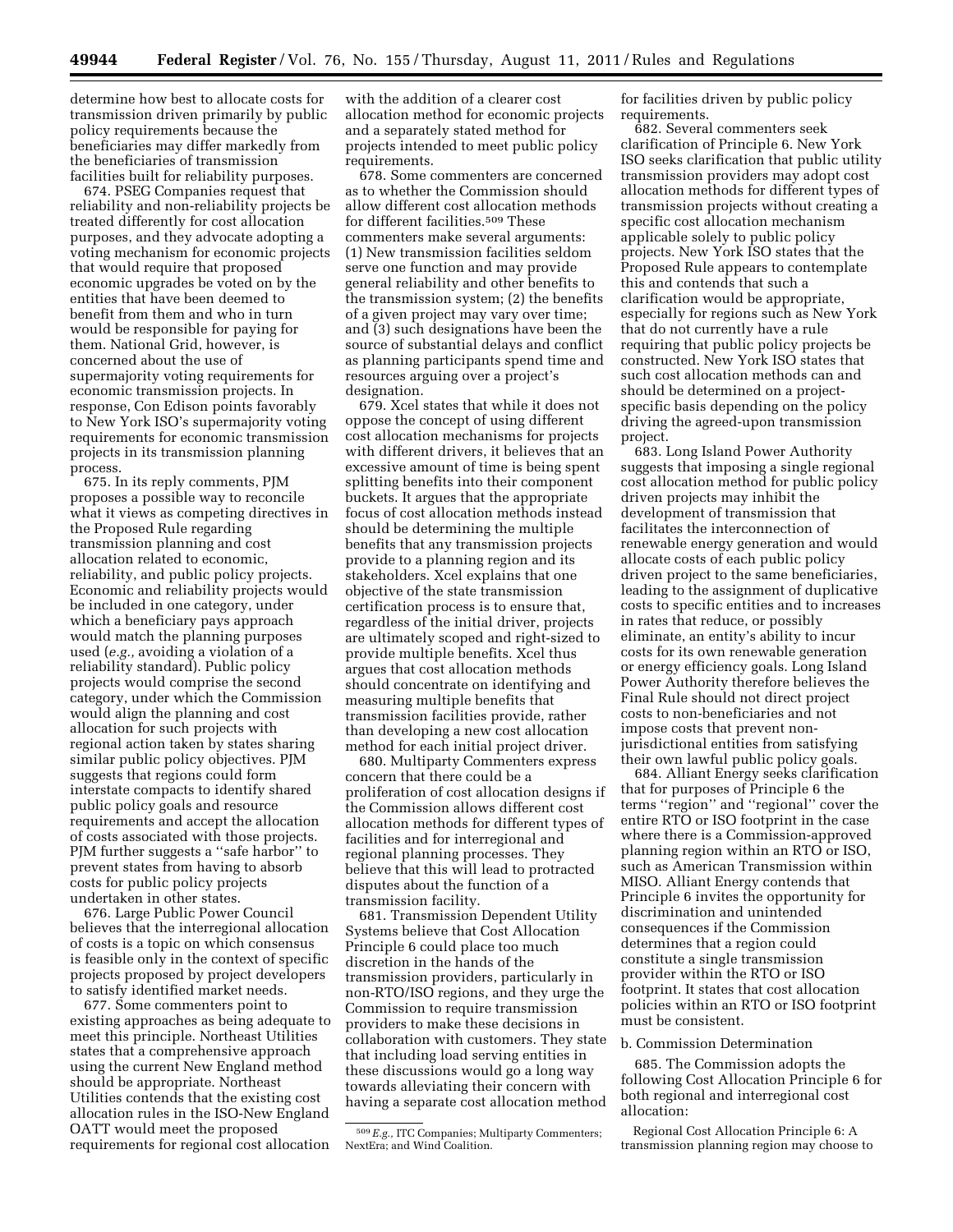use a different cost allocation method for different types of transmission facilities in the regional transmission plan, such as transmission facilities needed for reliability, congestion relief, or to achieve Public Policy Requirements.510 Each cost allocation method must be set out clearly and explained in detail in the compliance filing for this rule.

# and

Interregional Cost Allocation Principle 6: The public utility transmission providers located in neighboring transmission planning regions may choose to use a different cost allocation method for different types of interregional transmission facilities, such as transmission facilities needed for reliability, congestion relief, or to achieve Public Policy Requirements.511 Each cost allocation method must be set out clearly and explained in detail in the compliance filing for this rule.512

686. We agree with the Pennsylvania PUC and others that transmission planning regions should be afforded the opportunity to develop a different cost allocation method for different transmission project types.513 The development of such cost allocation method, however, rests with the public utility transmission providers participating in regional transmission planning processes in consultation with stakeholders. Cost Allocation Principle 6 permits but does not require the public utilities in a transmission planning region to designate different types of transmission facilities, and it permits but does not require the public utilities in a transmission planning region that choose to designate different types of transmission facilities to have a different cost allocation method for each type. However, we clarify that if the public utilities choose to have a different cost allocation method for each type of transmission facility, there can be only one cost allocation method for each type.

687. It may be appropriate to have different cost allocation methods for transmission facilities that are planned for different purposes or planned pursuant to different regional

transmission planning processes, provided that these methods are applied consistently. In particular, in response to some commenters, we clarify that we are not requiring a distinct regional or interregional cost allocation method applicable solely to transmission facilities for Public Policy Requirements and that are selected in a regional transmission plan for purposes of cost allocation, but we allow it.

688. Moreover, as the Commission recognized in Order No. 890, states have a critical role with respect to transmission planning.514 That role may be particularly important with respect to planning for transmission needs driven by Public Policy Requirements, where multiple states may be impacted by the selection (or cost) of a given transmission project needed to meet transmission needs driven by a particular state's Public Policy Requirement. Therefore, we strongly encourage states to participate actively not only in transmission planning processes in general, but specifically in the identification of transmission needs driven by Public Policy Requirements. We also note that agreements among states with respect to cost allocation may be particularly important for transmission facilities designed to meet transmission needs driven by Public Policy Requirements. States could pursue such agreements in various forms, including a committee of state regulators or through a compact among states that receives appropriate approval from Congress.

689. We leave it to each transmission planning region or pair of transmission planning regions to propose on compliance whether, and how, to distinguish between types of transmission facilities. We also note that a public utility transmission provider together with other public utility transmission providers in a transmission planning region, and an RTO or ISO, which is itself a public utility transmission provider, may have a single cost allocation method for all proposed transmission facilities or different methods for different types of transmission facilities. For example, cost allocation methods may distinguish among transmission facilities that are driven by needs associated with maintaining reliability, addressing economic considerations, and achieving Public Policy Requirements, all of which would be required to be considered in the regional transmission planning process as explained in this Final Rule. The Commission recognizes

that several transmission planning regions that have different cost allocation methods by type of transmission project currently have transmission planning procedures and cost allocation methods that refer only to the first two types of transmission projects. This Final Rule allows a public utility transmission provider through its participation in a transmission planning region to distinguish or not distinguish among these three types of transmission facilities, as long as each of the three types is considered in the regional transmission planning process and there is a means for allocating the costs of each type of transmission facility to beneficiaries. In response to PSEG Companies, we clarify that a regional cost allocation method for one type of regional transmission facility or for all regional transmission facilities may include voting requirements for identified beneficiaries to vote on proposed transmission facilities.

690. However, a public utility transmission provider must have a regional cost allocation method for any transmission facility selected in a regional transmission plan for purposes of cost allocation. It may not designate a type of transmission facility that has no regional cost allocation method applied to it, which would effectively exclude that type of transmission facility from being selected in a regional transmission plan for purposes of cost allocation. In response to New York ISO and Long Island Power Authority, a transmission facility proposed to address a Public Policy Requirement must be eligible for selection in a regional transmission plan for purposes of cost allocation and must not be designated as a type of transmission facility for which the cost allocation method must be determined only on a project-specific basis. However, in contrast to what New York ISO's comment implies, the regional cost allocation method for such a transmission facility may take into account the transmission needs driven by a Public Policy Requirement, who is responsible for complying with that Public Policy Requirement, and who benefits from the transmission facility. If a regional transmission plan determines that a transmission facility serves several functions, as many commenters point out it may, the regional cost allocation method must take the benefits of these functions of the transmission facility into account in allocating costs roughly commensurate with benefits.

691. As stated elsewhere, we decline to opine here on whether any existing processes satisfy Cost Allocation Principle 6 in the regional and

<sup>510</sup> ''Public Policy Requirements'' replaces ''public policy requirements established by State or Federal laws or regulations that may drive transmission needs" as defined in  $\overline{P}$  0 of this Final Rule.

<sup>511</sup> ''Public Policy Requirements'' replaces ''public policy requirements established by State or Federal laws or regulations that may drive transmission needs'' as defined in P 0 of this Final Rule.

<sup>512</sup>The word ''clearly'' has been added to this sentence to make it consistent with the last sentence in regional cost allocation Principle 6.

<sup>513</sup>We note that a method, such as a highwaybyway method for a reliability project, may itself further distinguish types of facilities, for example by voltage, and allocate costs differently for each type.

<sup>514</sup>Order No. 890, FERC Stats. & Regs. ¶ 31,241 at P 574.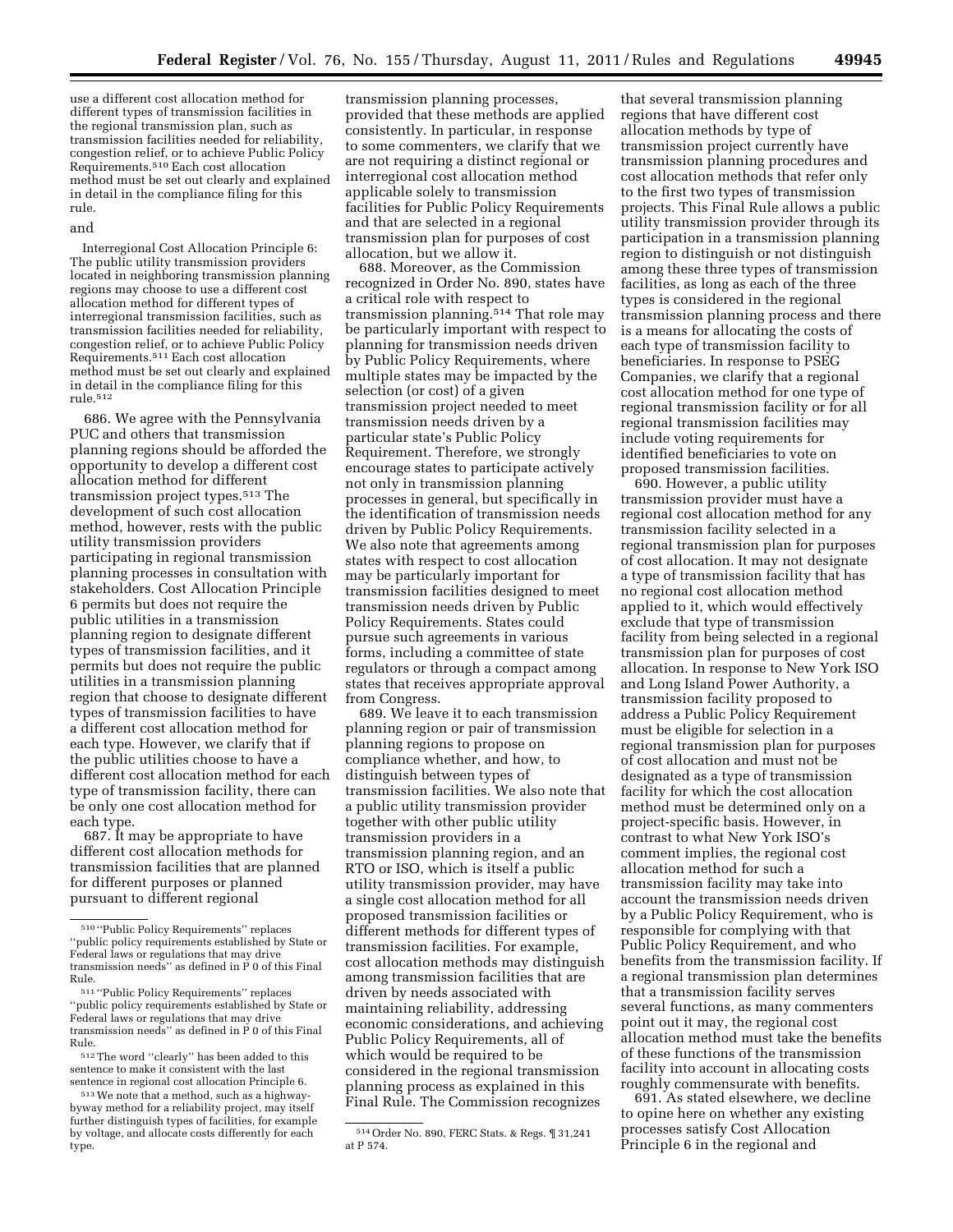interregional context. For example, if a region believes that its regional transmission planning process meets Regional Cost Allocation Principle 6 for all facilities, including transmission facilities driven by a Public Policy Requirement, it may submit evidence in support of this position in a compliance filing pursuant to this Final Rule.

692. Some commenters are concerned that designation of transmission facility type can result in substantial delay because transmission facilities may serve multiple functions and benefits and beneficiaries may vary over time. This concern should be addressed in each region's transmission planning process. However, we note that many regional transmission planning processes currently have mechanisms for distinguishing between types of transmission facilities, and there is no reason to believe that transmission facilities designation necessarily results in a substantial delay.

693. In response to Alliant Energy's comment, the Commission addressed this concern in the regional transmission planning section above.515

8. Whether To Establish Other Cost Allocation Principles

a. Commission Proposal

694. The Proposed Rule sought comment on whether additional principles should apply to cost allocation for either regional or interregional transmission facilities, and it asked commenters to submit and explain the need for those principles.<sup>516</sup>

## b. Comments

695. Six Cities ask the Commission to include a new principle or a corollary requirement that the transmission planning processes include provisions to encourage cost containment, a point echoed in other comments on cost allocation.517 The New England States Committee on Electricity also argues that the Commission should establish transmission cost control and review mechanisms to ensure that construction is performed as efficiently as possible and the costs incurred are reasonable.

696. ELCON and Associated Industrial Groups urge the Commission to adopt two technical principles related to the costs of new transmission investments being allocated on a representatively-determined capacity (MW) basis, not on an volumetric (MWh) basis and periodic adjustment of cost allocation to reflect changes in power flows.518 However, ITC Companies do not support periodic adjustments of cost allocation and describe it as disruptive and potentially risky.

697. Other commenters propose principles that look to safeguard particular participants in the transmission planning process. For example, City of Los Angeles Department of Water and Power states that there should be appropriate safeguards that allow non-public utilities to seek required approvals before they are allocated costs for new transmission projects, and that participation in the regional transmission planning process by nonpublic utilities remain voluntary. Similarly, Transmission Dependent Utility Systems state that if a particular customer is not allowed to participate fully in a regional planning process, there should be a presumption that the customer is not receiving benefits from the regional plan.

698. San Diego Gas & Electric proposed policy changes for transmission projects that span multiple balancing authority areas and for which a voluntarily negotiated cost allocation arrangement proves feasible. Its proposed policy changes focused on payment by loads, allocation of costs to balancing authority areas that do or do not benefit, and encouragement for nonjurisdictional governmental agencies to adopt reciprocal cost allocation policies.

699. Michigan Citizens Against Rate Excess proposed three additional principles that limit transmission costs driven by public policy requirements to the state or states of origin,519 that transmission cost recovery should not be a means to subsidize nontransmission projects, and that no state or region should shoulder the cost alone when benefits accrue to others as well, namely for reliability projects only.

700. PUC of Ohio maintains that the Commission should consider principles when considering any long-term

transmission rate design that provide the utility the opportunity to recover an authorized revenue amount, is equitable, provides for customer understanding and rate continuity, minimizes customer impact and undue cost shifts, and recognizes the use and benefits of the transmission system.

701. Environmental Defense Fund, the Wilderness Society, and Western Resource Advocates recommended principles that they argue will assist in identifying the full range of benefits that must be accounted for when justifying a project.520 They state that project costs should be allocated consistent with the range/distribution of benefits that are likely to accrue in both the near- and long-term, that the benefits of projects must include carbon emissions reductions and the attainment of other state and federal policy imperatives, and that beneficiaries under any beneficiaries-pay cost allocation policy be defined to include consideration of the myriad of beneficial outcomes described above, as well as other benefits likely to accrue to transmission system users over the life of the grid investment.

702. American Antitrust Institute states that the Commission should consider how cost-benefit tests for cost allocation and recovery can be designed to promote competition and encourages the Commission to carefully scrutinize cost allocation approaches based on voting rules that give incumbent utility transmission providers the ability to vote against economic transmission projects that benefit ratepayers.

703. Energy Consulting Group suggests that beneficiaries, including those receiving firm transmission service should to be obligated to pay the allocated costs of the improvements through a specified tariff rate and relieved of any obligations to pay current OATT rates for improvements.

# c. Commission Determination

704. We agree with Six Cities, New England States Committee on Electricity, and others that cost containment is important. However, we decline to establish a corresponding cost allocation principle as recommended, primarily because cost containment concerns the level of costs, not how costs should be allocated among beneficiaries. While we understand and agree that those receiving a cost allocation are appropriately concerned

<sup>515</sup>*See* discussion *supra* section III.A. 516Proposed Rule, FERC Stats. & Regs. ¶ 32,660

at P 178.

<sup>517</sup>*E.g.,* California Commissions; California Municipal Utilities; City of Santa Clara; Connecticut & Rhode Island Commissions; NEPOOL; New England States Committee on Electricity; New England Transmission Owners; Northeast Utilities; Northern California Power Agency; and Transmission Agency of Northern California. While San Diego Gas & Electric agrees that it is appropriate for commenters to seek safeguards with respect to cost overruns, it takes issue as a factual matter with California Municipal Utilities' inclusion of the Sunrise-Powerlink project as one that is a clear example that cost overruns are endemic.

<sup>518</sup>*See also* East Texas Cooperatives and Maine Parties.

<sup>519</sup>*See also* Electricity Consumers Resource Council and the Associated Industrial Groups and Public Power Council.

<sup>520</sup>*E.g.,* Environmental Defense Fund; Wilderness Society; and Western Resource Advocates. Sonoran Institute also proposes the second and third principles proposed by Environmental Defense Fund and Wilderness Society and Western Resource Advocates.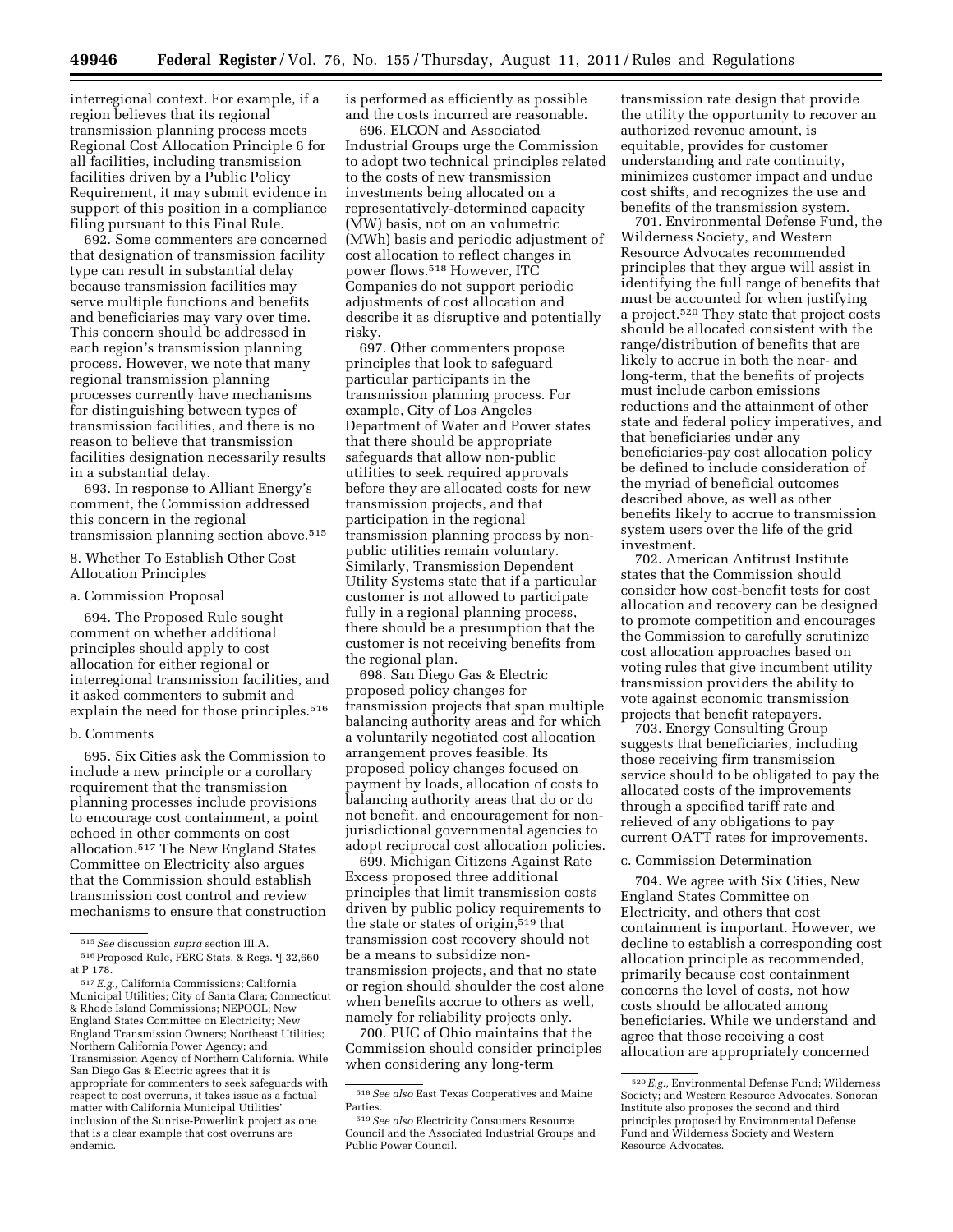that the level of the cost being allocated should be controlled accordingly, we do not believe that a new principle or corollary requirement in this Final Rule is the appropriate mechanism to promote cost containment.

705. We have considered all the other additional principles proposed by commenters but decline to adopt them. We do not believe that any additional principles are necessary at this time. Moreover, we believe that many of the suggestions of commenters, if required by this Final Rule, would limit the flexibility we provide in this Final Rule for public utility transmission providers to propose the appropriate cost allocation method or methods for their transmission planning region or pair of transmission planning regions. If a commenter believes that one or more of its suggestions is consistent with the six principles we adopt herein, that commenter is free to work within a regional stakeholder process to see if its concerns could be addressed. We will permit each transmission planning region or pair of transmission planning regions to propose cost allocation methods that satisfy additional requirements that they deem necessary to meet the specific needs of that transmission planning region or transmission planning regions provided they are consistent with the cost allocation principles of this Final Rule. Any such requirements should be submitted as part of the cost allocation method or methods on compliance, along with an explanation of how they comply with the requirements of this Final Rule.

# *F. Application of the Cost Allocation Principles*

706. The Proposed Rule addressed several potential applications of the cost allocation principles, seeking general comment on the appropriateness of these six cost allocation principles and how they should be applied to the costs of new regional and interregional transmission facilities that are eligible for cost allocation.521

1. Whether To Have Broad Regional Cost Allocation for Extra-High Voltage Facilities

a. Commission Proposal

707. The Commission declined in the Proposed Rule to address in the abstract and in the absence of a record whether several candidate cost allocation methods, either in use today in a region or proposed by some commenters,

would satisfy the proposed regional and interregional cost allocation principles.

b. Comments on Cost Allocation for Extra-High Voltage Facilities

708. Several commenters recommend that the Commission establish a rebuttable presumption that the costs of extra-high voltage transmission facilities be allocated widely across a region.

709. NextEra argues that extra-high voltage lines, typically 345 kV and above, provide regional benefits, and that the Commission should require that every cost allocation method include a rebuttable presumption that the costs of such lines will be allocated widely. WIRES agrees, pointing out that this is essentially the approach taken in PJM for projects above 500 kV. NextEra suggests that those seeking to rebut this presumption in the context of a particular extra-high voltage project should bear the burden of showing they receive no benefits from the project. To accomplish this, NextEra recommends that the Commission adopt a *pro forma*  transmission cost allocation method, and that transmission providers and stakeholders could either follow the *pro forma* model or propose a method that is consistent with or superior to that model. Multiparty Commenters also support a rebuttable presumption for extra-high voltage lines.522 Similarly, AEP argues that extra-high voltage facilities provide regionwide benefits and the costs of such facilities should be allocated widely across a region. AEP also suggests that extra-high voltage AC facilities that interconnect electrical regions and that are identified as needed under the applicable interregional coordination agreement benefit both regions, and AEP states that the costs of such facilities should be allocated across those regions. Clean Line supports allocating the costs for extrahigh voltage lines across the largest region possible.

710. Baltimore Gas & Electric submits that the Final Rule should apply highway/byway principles to projects that traverse RTOs and to projects within RTOs. It states that the cost allocation principles espoused in the Proposed Rule should be adopted, and that the Commission should at least allow for the Opinion No. 494 method to be continued in PJM,523 regardless of the methods that are deemed appropriate for other RTOs.524 However, Baltimore Gas & Electric states that other RTOs must maintain cost allocation mechanisms with respect to each other that provide for reciprocal treatment. It states that new, high voltage, RTO-approved facilities should be paid for uniformly by all rate zones because they provide significant benefits to all rate zones.

711. Several reply commenters oppose proposals to establish a rebuttable presumption for extra-high voltage facilities.525 Large Public Power Council argues that such proposals cannot be squared with the cost allocation principle set forth in *Illinois Commerce Commission* that utilities cannot be required to pay for facilities from which its members derive no or only trivial benefits. Ad Hoc Coalition of Southeastern Utilities replies that there is no basis to presume that an extra-high voltage transmission overlay is beneficial to all customers, and that such a position is inconsistent with *Illinois Commerce Commission*. Ad Hoc Coalition of Southeastern Utilities emphasizes that the addition of extrahigh voltage facilities can overload the underlying transmission system and change power flows, requiring upgrades to lower voltage lines and operational changes. Ad Hoc Coalition of Southeastern Utilities contends that broadly socializing the costs of extrahigh voltage facilities could bias the integrated resource planning process total-cost analyses toward such facilities in that at least some of their costs will be spread throughout the region and not incurred by the utility causing the need for the facilities. Similarly, Southern Companies states that its integrated resource planning has not shown that extra-high voltage lines are a costeffective, reliable solution to meeting identified transmission needs and that constructing such lines in the Southeast and then broadly socializing their costs over the entire load in the region would result in higher costs to consumers than implementing non-extra-high voltage solutions. Southern Companies also argue that such an approach would skew the evaluations of which transmission and non-transmission

<sup>521</sup>Proposed Rule, FERC Stats. & Regs. ¶ 32,660 at P 178.

<sup>522</sup>Multiparty Commenters append an analysis performed by CRA International that purports to show the widely dispersed benefits of extra-high voltage transmission facilities (CRA Study).

<sup>523</sup>*PJM Interconnection, L.L.C.,* Opinion No. 494, 119 FERC ¶ 61,063 (2007), Opinion No. 494–A, 112 FERC ¶ 61,082 (2008) (cost allocation methods for new transmission facilities that distinguished between facilities below and above 500 kV),

*remanded, Illinois Commerce Comm'n* v. *FERC,* 576 F.3d 470 (7th Cir. 2009).

<sup>524</sup> Delaware PSC and American Forest & Paper also support PJM's cost allocation method for high voltage facilities. American Forest & Paper asserts PJM's method is preferable to the energy allocator method proposed in MISO.

<sup>525</sup>*E.g.*, Coalition for Fair Transmission Policy; Ad Hoc Coalition of Southeastern Utilities; Southern Companies; Large Public Power Council; East Texas Cooperatives; New England States Committee on Electricity; and APPA.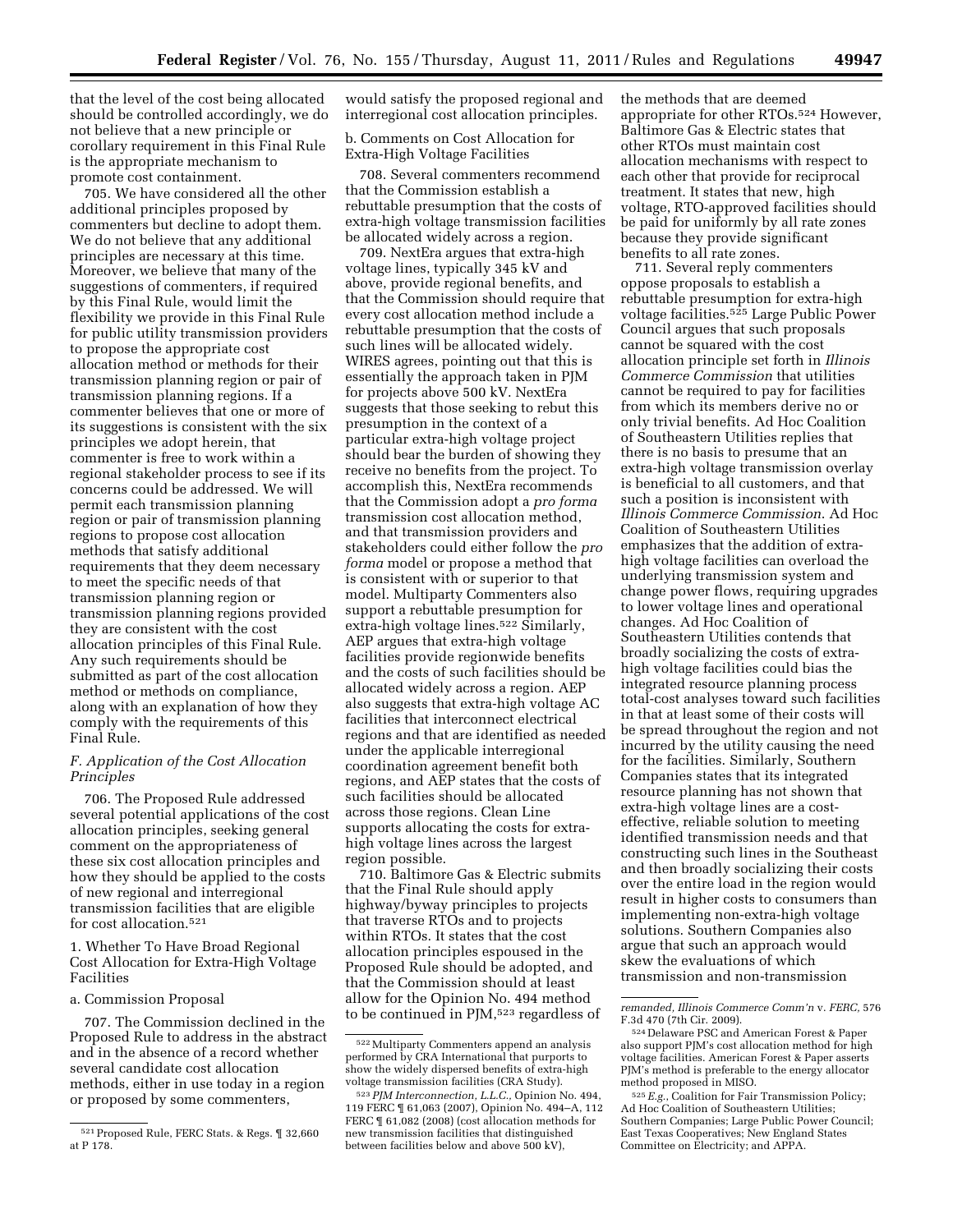alternatives are the least cost means to meet an identified need. MEAG Power provides illustrations of how such a proposal could result in unjust and unreasonable rates. Coalition for Fair Transmission Policy argues that the CRA Study filed by Multiparty Commenters is flawed because it neglects to mention that in some cases extra-high voltage facilities impose costs on some parts of a region as well, and that such impacts can be ascertained only by examining specific projects. MEAG Power similarly asserts that the CRA study is flawed for a number of reasons, including the fact that it examines only the existing grid, omits several regions from its analysis and fails to estimate any dollar benefits accruing to any party.

712. In addition, in its reply comments, SoCal Edison disagrees with NextEra's proposal for a *pro forma* cost allocation agreement, arguing that there is not sufficient evidence to determine that such an approach is consistent with the principle that costs be allocated roughly commensurate with benefits.

## c. Commission Determination

713. We are not persuaded to adopt a rebuttable presumption that the costs of extra-high voltage facilities, such as 345 kV and above, should be allocated widely across a transmission planning region. Such a presumption would be akin to a default cost allocation method which, as discussed above,<sup>526</sup> we do not adopt. For the same reason, we do not agree that a *pro forma* cost allocation method is appropriate.

714. The Commission recognizes and intends that several approaches to cost allocation may satisfy the principles adopted in this Final Rule. If it were otherwise, the offer of regional flexibility would be an empty offer. Therefore, we do not impose a single cost allocation method for any transmission planning region. If public utility transmission providers and their stakeholders in a transmission planning region reach a consensus that the costs of extra-high voltage facilities, such as 345 kV and above, should be allocated widely and that this would result in a distribution of costs that is at least roughly commensurate with the benefits received, and support this conclusion with evidence, they may submit the method to the Commission on compliance.

526*See* discussion *supra* section IV.E.1.

2. Whether To Limit the Use of Participant Funding

# a. Commission Proposal

715. Following the presentation of these six cost allocation principles in the Proposed Rule, the Commission discussed their application to participant funding as a regional or interregional cost allocation method for satisfying these principles. The Commission explained that in transmission planning regions outside of the RTO and ISO footprints, many of the cost allocation methods that the Commission accepted in the Order No. 890 compliance proceedings rely exclusively on a ''participant funding'' approach to cost allocation, in which the costs of a new transmission facility are allocated only to entities that volunteer to bear those costs.527 The Commission proposed that participant funding is not a cost allocation method that would satisfy these principles. The Commission further noted that a cost allocation method that relies exclusively on a participant funding approach, without respect to other beneficiaries of a transmission facility, increases the incentive of any individual beneficiary to defer investment in the hopes that other beneficiaries will value a transmission project enough to fund its development. However, the Proposed Rule did not prohibit voluntary participant funding for those that choose to use it.

b. Comments on Limiting Participant Funding

716. Many commenters generally agree that a cost allocation method based exclusively on a participant funding approach neither achieves the goal of timely development of building transmission facilities nor results in just and reasonable rates.528 In support of this position, several commenters maintain that participant funding does not allocate the costs of new regional transmission projects to their multiple beneficiaries.529 East Texas Cooperatives request that the Commission define the scope of acceptable benefits that may be considered, provide that cost allocation methods ensure that customers receive benefits commensurate with their share of costs, and conclude that participant

funding is a failed cost allocation method.

717. Several commenters agree that the Commission should clarify what regional cost allocation approaches are not acceptable.530 AWEA states that to ensure that future cost allocation proposals do not serve as barriers to transmission expansion, and can support transmission additions that are ''right sized'' to meet the long-term needs of the system, the Commission should specify when participant funding, and other such cost allocation methods, should not be allowed, or what level of participant funding it might find acceptable. NextEra argues that the use of participant funding should be minimized, and that the Final Rule should specify that costs of transmission projects identified through the transmission planning process cannot be allocated to generators because any other outcome would simply continue the status quo of discouraging development of new resources.

718. In contrast, other commenters argue that the Commission should promote flexibility, and continue to allow for participant funding of projects with voluntary agreements on cost sharing.531 Some commenters appear to believe the Proposed Rule would prohibit the use of participant funding in all circumstances, not just for new transmission facilities in a regional transmission plan for purposes of regional cost allocation to regional beneficiaries. As a starting point, a few commenters state that the Commission has accepted and continues to accept rates using participant funding. For example, E.ON points out that the Commission approved negotiated rates for the Chinook and Zephyr merchant transmission projects, which it believes is evidence that participant funding may be of practical use and may have more widespread application as transmission customers are required to access electricity from renewable generation. Therefore, some commenters argue that the Commission first must present factual evidence that current cost allocation methods are unjust and unreasonable, or otherwise unduly discriminatory, which it has not done.

<sup>527</sup>Proposed Rule, FERC Stats. & Regs. ¶ 32,660 at P 121–28.<br><sup>528</sup> E.g., AWEA; East Texas Cooperatives;

Gaelectric; ITC Companies; Multiparty Commenters; NextEra; Transmission Access Policy Study Group; Transmission Dependent Utility Systems; and WIRES.

<sup>529</sup>*E.g.*, AWEA; Gaelectric; Multiparty Commenters; and Transmission Dependent Utility Systems.

<sup>530</sup>*E.g.*, AWEA; ITC Companies; Multiparty Commenters; NextEra; and WIRES.

<sup>531</sup>*E.g.*, Ad Hoc Coalition of Southeastern Utilities; Arizona Corporation Commission; Arizona Public Service Company; City of Los Angeles Department of Water and Power; Santa Clara; E.ON; Large Public Power Council; Nebraska Public Power District; Northern Tier Transmission Group; Salt River Project; Transmission Agency of Northern California; Tucson Electric; Washington Utilities and Transportation Commission; WestConnect; and Westar.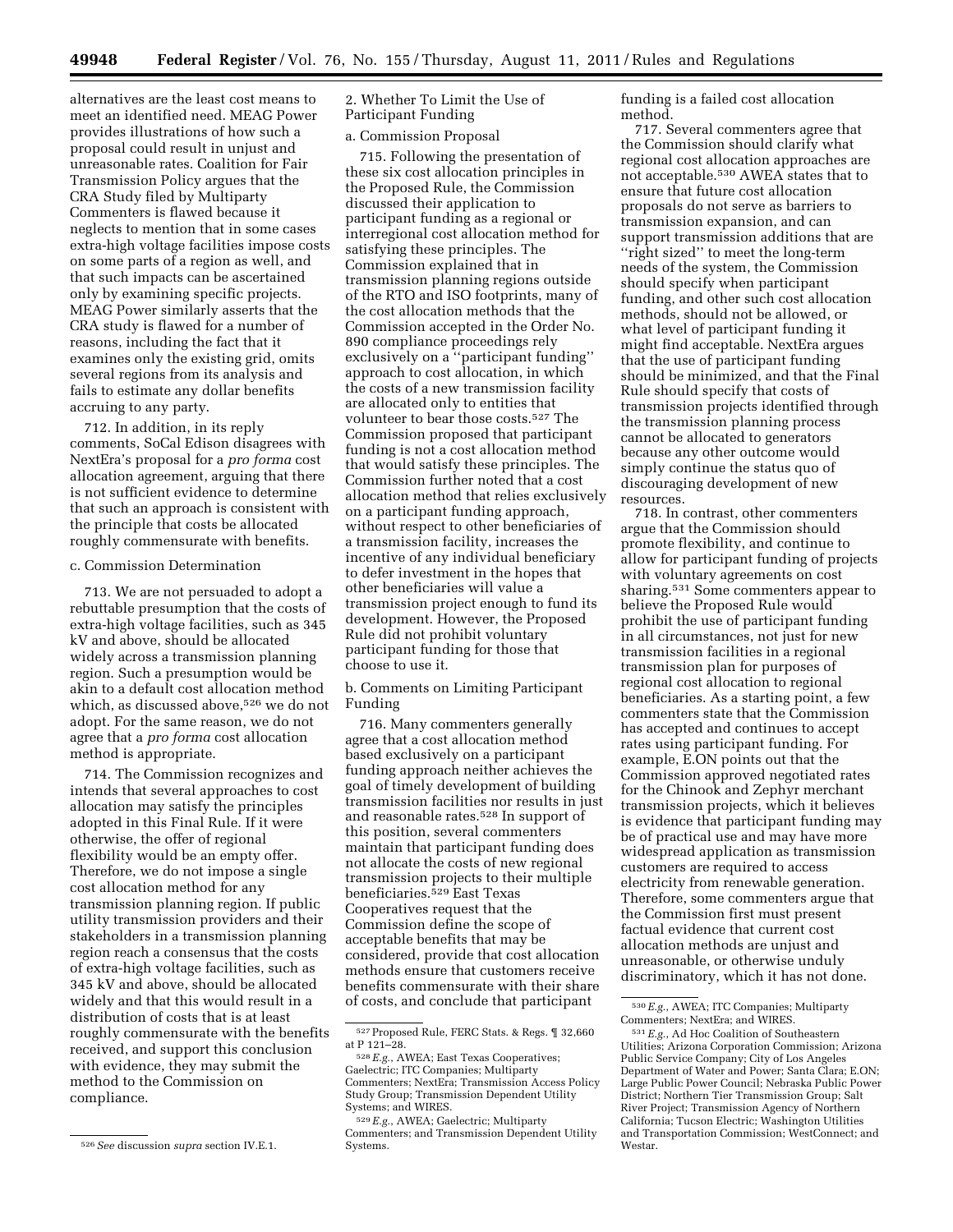Ad Hoc Coalition of Southeastern Utilities and Arizona Corporation Commission argue that participant funding most closely follows ''but for'' cost causation principles, and Ad Hoc Coalition of Southeastern Utilities adds that it is most consistent with judicial precedent regarding what constitutes an appropriate cost allocation method. Similarly, many commenters contend that the participant funding approach has led to the building of transmission projects that meet the reliability and economic needs of customers, and state and local policy goals.532 Ad Hoc Coalition of Southeastern Utilities emphasizes that a requestor pays approach has been the norm for intersystem transmission projects in both the electric and gas industries. Arizona Corporation Commission, Salt River Project, City of Los Angeles Department of Water and Power, and Tucson Electric state that, in the West and Southwest, the participant-funded method of cost allocation has not delayed construction of transmission facilities and has been effective. Northern Tier Transmission Group believes that facilitating willing parties to make rational business decisions has a higher probability of causing the construction of new transmission than does a situation where costs could be forced upon unwilling parties, as is contemplated by the Proposed Rule.

719. In its reply comments, Entergy states that it believes that participant funding is an appropriate pricing method and should not be excluded from consideration in the Final Rule. Entergy requests clarification that any adverse finding against participant funding would not apply to customerspecific requests for service under the *pro forma* OATT. It notes that the Commission provided this clarification in Order No. 890, and it suggests that the Commission had the same intent in the Proposed Rule. Entergy argues that the types of projects set forth in the Proposed Rule do not include customerspecific requests for service, and it explains that such requests are evaluated pursuant to specific OATT procedures that govern system impact and facilities studies, and are performed in consultation with the affected customer, not vetted through a regional stakeholder process. Entergy notes that upgrades necessary to meet the specific request are similarly constructed to meet the needs of the customers, and are not subjected to a cost-benefit test to

identify beneficiaries. Entergy cites to its own proposal regarding customerspecific service requests that the Commission found ''will promote, not discourage, efficient investments.'' 533

720. Some commenters that support participant funding as a cost allocation method raise concerns about overly broad socialization of costs absent such a mechanism.534 Large Public Power Council adds that the potential for cost socialization will lead to the planning process becoming vastly more contentious. Southern Companies argue that the proposed reforms are not consistent with cost causation principles. Likewise, Transmission Agency of Northern California argues that broad socialization of costs among all transmission customers is inconsistent with cost causation principles. Avista and Puget Sound state that the cost allocation proposals appear to improperly shift costs to existing customers that do not participate in projects. American Forest & Paper is concerned about the potential for overly broad socialization of costs to diminish incentives for cost-effective planning.

721. Some commenters believe that existing participant funding cost allocation processes are adequate and do not see a need at this time to change those existing processes.535 These commenters and others,536 primarily located in the Western Interconnection, believe that voluntary coordination and cost allocation of transmission facilities are more appropriate, particularly given their experiences, and that a mandatory cost allocation requirement could impede the transmission planning process and unintentionally delay or impede the development of new transmission.537 California Commissions contend that this voluntary approach has minimized disputes and litigation. Arizona Public Service Company, Tucson Electric, and others suggest that voluntary participant funding of projects has permitted participants to successfully engage in allocating costs for transmission projects in the Southwest.

535*E.g.*, WestConnect; PUC of Nevada; Transmission Agency of Northern California; and Coalition for Fair Transmission Policy.

722. Commenters note other challenges to restricting participant funding. For example, California Commissions explain that assessment of benefits and beneficiaries is particularly challenging for long distance interregional transmission that would access remote renewable resources, given the uncertainties surrounding the ultimate build-out, cost (and cost competitiveness), and long-term purchasers for these resources, which are greatly complicated by the fact that energy and renewable energy credits may be purchased separately. Xcel states that MISO included a proposed solution to the ''first move/free rider'' issue, namely, that a generator interconnection customer who funds network upgrades pays the entire cost of those upgrades, regardless of other parties who may use them. Xcel asks that the Commission encourage such flexible and innovative solutions to such issues, particularly as public policy requirements are incorporated into transmission planning processes.

## c. Commission Determination

723. The Commission finds that participant funding is permitted, but not as a regional or interregional cost allocation method. If proposed as a regional or interregional cost allocation method, participant funding will not comply with the regional or interregional cost allocation principles adopted above. The Commission is concerned that reliance on participant funding as a regional or interregional cost allocation method increases the incentive of any individual beneficiary to defer investment in the hopes that other beneficiaries will value a transmission project enough to fund its development. Because of this, it is likely that some transmission facilities identified as needed in the regional transmission planning process would not be constructed in a timely manner, adversely affecting ratepayers. On the other hand, we agree that if the costs of a transmission facility were to be allocated to non-beneficiaries of that transmission facility, then those nonbeneficiaries are likely to oppose selection of the transmission facility in a regional transmission plan for purposes of cost allocation or to otherwise impose obstacles that delay or prevent the transmission facility's construction. For this reason, we adopt the cost allocation principles above that seek, among other things, to ensure that any regional cost allocation method or methods developed in compliance with this Final Rule allocates costs roughly commensurate with benefits.

<sup>532</sup>*E.g.*, Ad Hoc Coalition of Southeastern Utilities; Arizona Corporation Commission; City of Los Angeles Department of Water and Power; and Tucson Electric.

<sup>533</sup>*Entergy Servs., Inc.*, 115 FERC ¶ 61,095, at P 168 (2006).

<sup>534</sup>*E.g.*, Arizona Public Service Company; Large Public Power Council; Nebraska Public Power District; WestConnect; and Transmission Agency of Northern California.

<sup>536</sup>*E.g.*, Arizona Public Service Company; Bonneville Power; Tucson Electric; and California Transmission Planning Group.

<sup>537</sup>*E.g.*, Arizona Public Service Company; California Commissions; and Western Area Power Administration.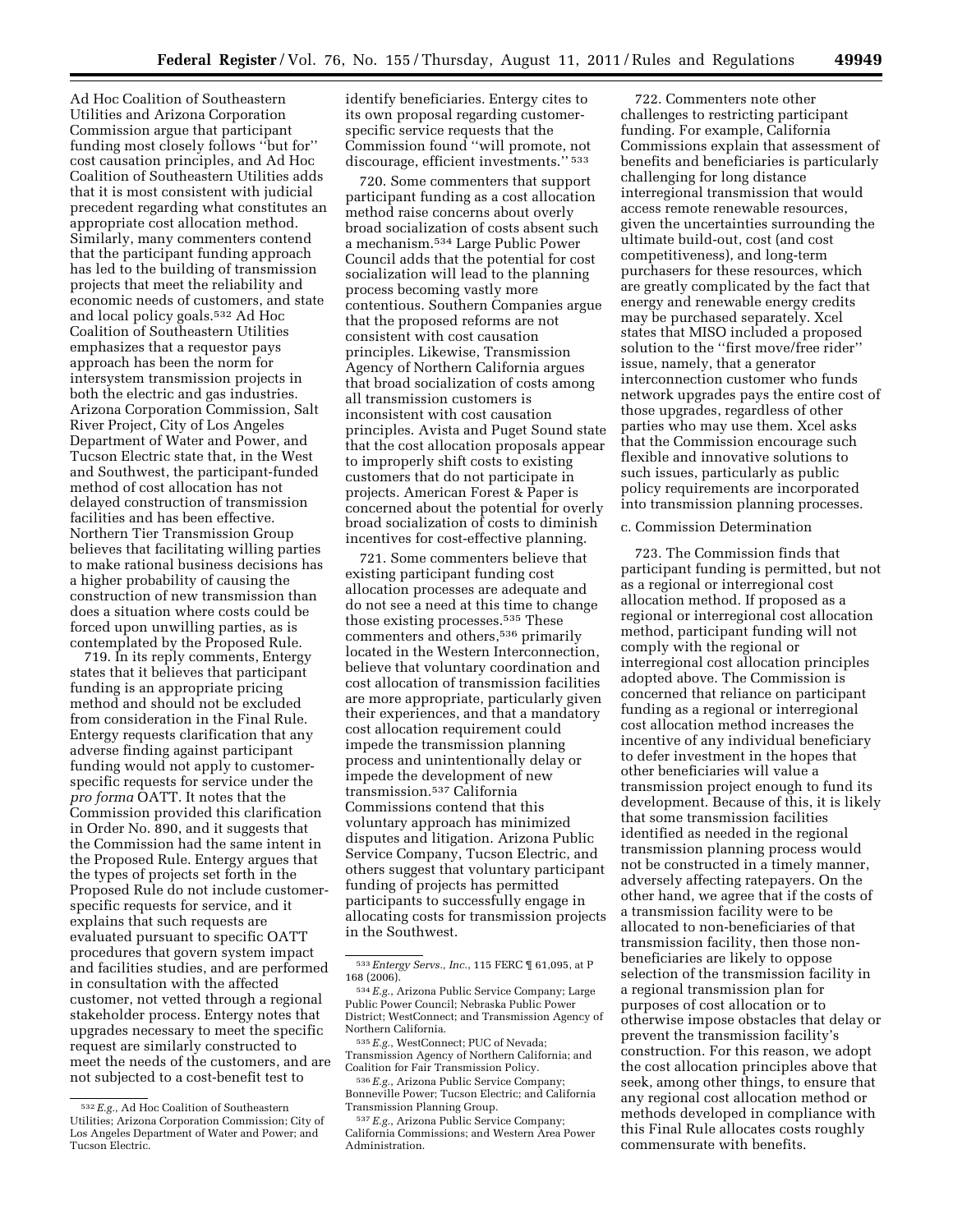724. We therefore disagree with commenters who challenge this Final Rule's limitation on the use of participant funding on the grounds that it is inconsistent with the cost causation principle. Through the cost allocation principles adopted above, we require in all cases that regional and interregional cost allocation methods result in the allocation of costs for new transmission facilities in a manner that is roughly commensurate with the benefits received by those who will pay those costs. In proposing any cost allocation method or methods on compliance, there must be a demonstrated link between the costs imposed through a cost allocation method and the benefits received by beneficiaries that must pay those costs. However, these principles do not in any way foreclose the opportunity for a transmission developer, a group of transmission developers, or one or more individual transmission customers to voluntarily assume the costs of a new transmission facility. Indeed, the evaluation of the potential benefits and beneficiaries of a proposed transmission facility may facilitate negotiations among such entities, potentially leading to greater use of participant funding for transmission projects not selected in the regional transmission plan for purposes of cost allocation.

725. Thus, we will not permit participant funding to be the cost allocation method for regional or interregional projects that are selected in a regional transmission plan for purposes of cost allocation. However, we are not finding that participant funding leads to improper results in all cases. For example, a transmission developer may propose a project to be selected in the regional transmission plan for purposes of regional cost allocation but fail to satisfy the transmission planning region's criteria for a transmission project selected in the regional transmission plan for purposes of cost allocation. Under such circumstances, the developer could either withdraw its transmission project or proceed to ''participant fund'' the transmission project on its own or jointly with others. In addition, it is possible that the developer of a facility selected in the regional transmission plan for purposes of cost allocation might decline to pursue regional cost allocation and, instead, rely on participant funding.

726. Ad Hoc Coalition of Southeastern Utilities and Arizona Corporation Commission have not shown why participant funding is uniquely the cost allocation method that most closely follows ''but for'' cost causation

principles. In fact, established precedent argues against this claim. Cost causation principles specify that, ''[t]o the extent that a utility benefits from the costs of new facilities, it may be said to have 'caused' a part of those costs to be incurred [because] without the expectation of its contributions, the facilities might not have been built, or might have been delayed.'' 538 This statement embodies ''but for'' reasoning, and since participant funding does not in all cases capture all beneficiaries of new facilities, it cannot be said to be the cost allocation method that mostly follows ''but for'' cost causation principles.539 Northern Tier Transmission Group argues that participant funding has a higher probability of causing the construction of new transmission facilities because it relies on willing parties and does not involve parties who are unwilling to bear costs and who will engage in litigation to oppose transmission project development. Yet nothing in this Final Rule precludes the use of participant funding for those transmission projects with the support of individual market participants. We find that Northern Tier Transmission Group's argument that other cost allocation methods will impair construction to be speculative and see no reason to conclude that other methods in fact will have this result.

727. In response to Transmission Agency of Northern California, Avista, and Puget Sound, we note that a limitation on participant funding is far from a mandate for broad cost socialization. There is nothing in our cost allocation reforms that requires broad socialization or supports improper cost shifting in violation of cost causation principles. As discussed fully above, our cost allocation principles require that costs be allocated roughly commensurate with the benefits received by those that pay those costs.

728. In any event, nothing in this Final Rule applies to existing transmission facilities with existing cost allocations or to transmission projects currently under development.540

729. In response to Entergy's request, we clarify that our cost allocation reforms in this Final Rule are not intended to modify existing *pro forma*  OATT transmission service mechanisms for individual transmission service requests or requests for interconnection service.

3. Whether Regional and Interregional Cost Allocation Methods May Differ

# a. Commission Proposal

730. In the Proposed Rule, the Commission explained that the method used for allocating interregional transmission facility costs between any two transmission planning regions may be different from the method used by the public utility transmission providers located in either of those transmission planning regions to allocate the costs of new regional facilities. Additionally, the Commission proposed that the cost allocation method used by the public utility transmission providers located in a transmission planning region to allocate the costs of new regional facilities could be different from the cost allocation method by which the public utility transmission providers in the same transmission planning region further allocate costs to be borne by that transmission planning region pursuant to an agreed-upon method for allocating the costs of interregional facilities.541

#### b. Comments

731. Several commenters agree with the Commission's proposal that the method used for allocating interregional transmission facility costs may differ from the method used to allocate regional costs.542 Georgia Transmission Corporation states that if an interregional coordination obligation would require entities to enter into agreements with neighboring regions, the Commission should specify that it would not require the transmission entity to accept the neighboring entity's cost allocation method. Indianapolis Power & Light states that the cost allocation provisions of an interregional coordination agreement should set forth how costs are divided between the regions and leave it up to the regions to determine how their shares are divided among their subregions/zones/ customers. MISO Transmission Owners state that transmission providers and their stakeholders should be permitted to determine whether the cost allocation methods used for regional projects should apply to the transmission provider's share of interregional facilities.

732. ISO New England supports the preservation of a voluntary, flexible approach to interregional cost allocation that recognizes regional differences. It also states that the Final Rule should either clarify the manner in which

<sup>538</sup> *Illinois Commerce Commission*, 576 F.3d 470 at 476.

<sup>539</sup>We discuss Ad Hoc Coalition of Southeastern Utilities' claim regarding the consistency of participant funding with judicial precedent on cost allocation methods below in section IV.F.2. 540*See also* discussion *supra* section III.A.3.

<sup>541</sup>Proposed Rule, FERC Stats. & Regs. ¶ 32,660 at P 176.

<sup>542</sup>*E.g.*, Georgia Transmission Corporation; Indianapolis Power & Light; MISO Transmission Owners; NEPOOL; and Northeast Utilities.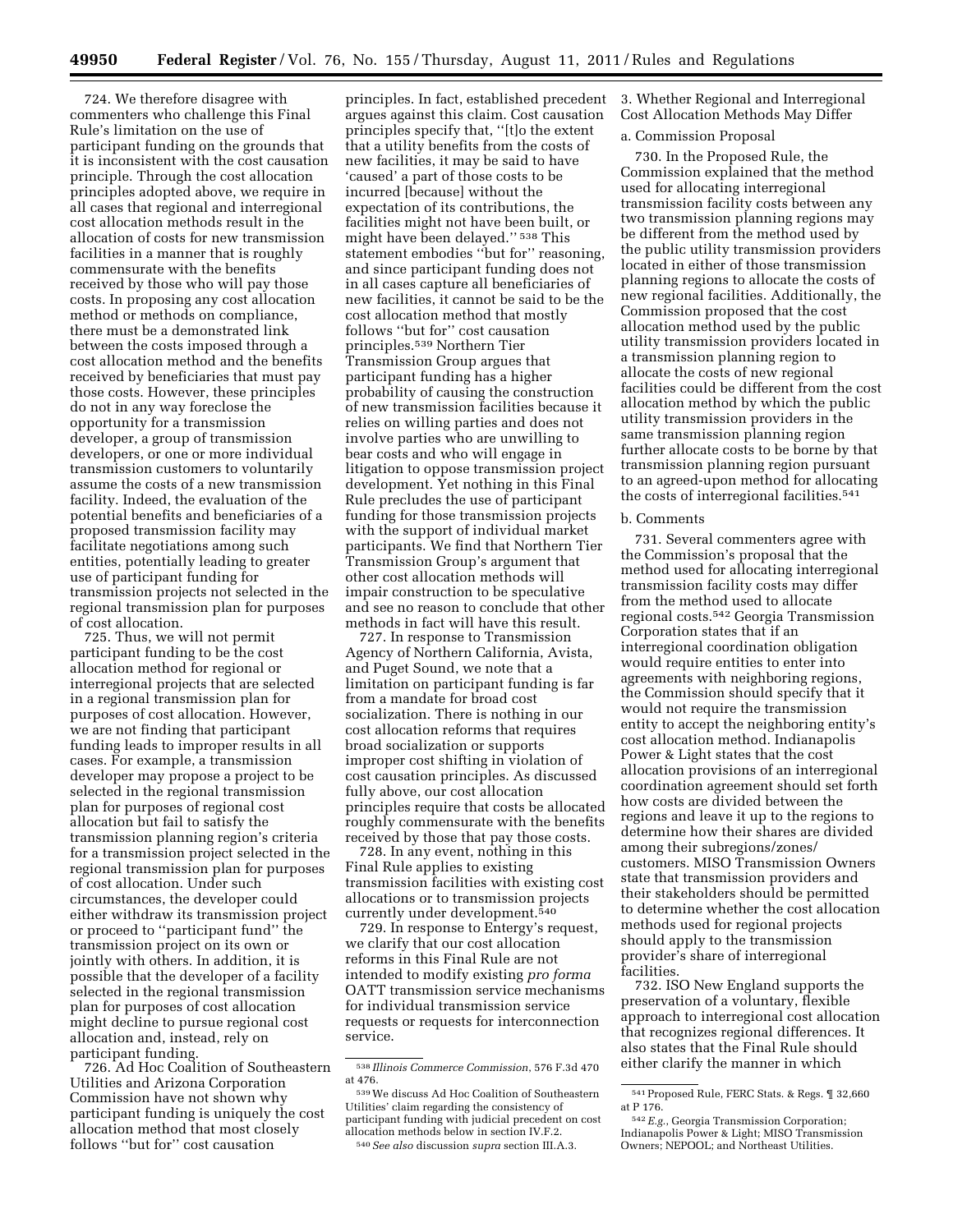agreement on a cost allocation would be signified by each of the two regions or provide for flexibility in recognition of the mechanisms that may be most appropriate in light of the internal transmission planning processes of the paired regions.

## c. Commission Determination

733. We find that the method or methods for interregional cost allocation used by two transmission planning regions may be different from the method or methods used by either of them for regional cost allocation. Also, the method or methods for allocating a region's share of the cost of an interregional transmission facility may differ from the method or methods for allocating the cost of a regional facility within that region.

734. Although the public utility transmission providers in a transmission planning region may choose to allocate their share of the costs of an interregional transmission facility using their regional cost allocation method or methods, we see no reason to require them to do so. Indeed, for a transmission planning region that shares the cost of regional transmission facilities broadly, it may be inappropriate to apply broad cost sharing for an interregional transmission facility that is found to benefit only part of that transmission planning region. In addition, an interregional transmission facility may be of such greater scale than most regional transmission facilities that it may result in different types of benefits and beneficiaries than for a regional transmission facility.

735. In response to Georgia Transmission Corporation, we clarify that we do not require the public utility transmission providers in a transmission planning region to accept the regional transmission planning method or methods of another transmission planning region with which it participates regarding interregional transmission coordination. Each transmission planning region would determine for itself how to allocate the costs of a new interregional transmission facility consistent with this Final Rule.

4. Recommendations for Additional Commission Guidance on the Application of the Transmission Cost Allocation Principles

736. Several comments recommend that the Commission provide additional guidance on how to apply the cost allocation principles.

# a. Comments

737. A number of commenters provide additional suggestions on cost allocation methods. Duke states that without clear pricing guidelines that do more than restate general cost allocation principles, regional and interregional transmission projects will have trouble getting out of the starting gate. Pennsylvania PUC asserts that cost allocation principles and methods should be reasonably clear and explainable to all stakeholders so that development of a cost allocation paradigm can be effectively grasped by all participants. East Texas Cooperatives believe that the costs of all transmission facilities needed to maintain reliability or to deliver long-term resources to load serving entities should be rolled into the applicable zonal, regional, or interregional rate, and that individual cost allocation methods should clearly set forth a plan for identifying beneficiaries and allocating costs to them. Washington Utilities and Transportation Commission is concerned that necessary certainty on cost allocation would not be achieved if the Final Rule lacks detail on the standards to be applied when reviewing or approving cost allocations proposals and the Commission opts to develop more precise cost allocation policies on a case-by-case basis.

738. Federal Trade Commission encourages the Commission to consider providing stronger guidance regarding transmission cost allocation principles. It expresses its concern that unnecessary variance in allocation methods will have a disruptive effect on multi-area transmission proposals, akin to the disruptive effects that unnecessary diversity in methods for calculating available transmission capacity had on transmission services spanning multiple areas. Federal Trade Commission encourages the Commission to consider whether stronger guidance would promote consensus sooner and avoid creating a patchwork of transmission cost allocation methods that may not support broad, efficient regional markets and low-cost compliance with environmental and energy security policy initiatives.

739. WIRES states that, as proposed, the principles provide only the most general outer bounds of acceptable practice and do not specify the characteristics of cost allocation methods that the Commission is likely to consider just and reasonable. WIRES states that the use of a relatively complete set of principles affords the Commission an opportunity to help short-cut the endless debates about

limited merits of participant funding in a network environment and about the extent to which the benefits of transmission can be quantified in specific instances.

740. Northwestern Corporation (Montana) asserts that new transmission lines should not be insulated from sharing a portion of the network costs and/or an allocation of the network revenue requirement because new transmission lines experience enhanced reliability by connecting to the network transmission system.

741. Illinois Commerce Commission urges the Commission to remove ''postage stamp'' cost allocation from the list of acceptable cost allocation methods.543 It maintains that postage stamp cost allocation is highly unlikely to produce just, reasonable, and nondiscriminatory rates, and continuing to maintain it as a possible cost allocation method is paralyzing transmission expansion.

742. Other commenters make suggestions or requests for guidance that are similar to other commenters' recommendations for additional cost allocation principles discussed above. For example, some commenters suggest that cost allocation methods should be periodically recalculated or reevaluated. Many commenters believe that changes to transmission system topology and amendments to state policies could alter disbursement of benefits, so the Final Rule should require cost allocations to be periodically reviewed and recalculated.544 Some of these commenters believe that permanent cost allocations may inhibit investing in transmission upgrades and that there should be periodic reassessments to address any unintended consequences.545 For example, E.ON and East Texas Cooperatives suggest that cost allocation reevaluation should occur every five years. Pennsylvania PUC states that a cost allocation method should be designed to evolve and reflect system changes over time.

743. Ohio Consumers Counsel and West Virginia Consumer Advocate Division suggest that the Commission adopt a process that allows for expedited resolution of disputes over cost allocation that may arise during the regional planning process. ISO New

<sup>543</sup> ''Postage stamp'' here refers to regionwide allocation of the cost of a transmission facility.

<sup>544</sup>*E.g.,* Sunflower and Mid-Kansas; Electricity Consumers Resource Council and Associated Industrial Groups; PUC of Ohio; East Texas Cooperatives; E.ON; and Transmission Dependent Utility Systems.

<sup>545</sup>*E.g.,* Transmission Dependent Utility Systems; Sunflower and Mid-Kansas; E.ON; East Texas Cooperatives; and Massachusetts Municipal and New Hampshire Electric.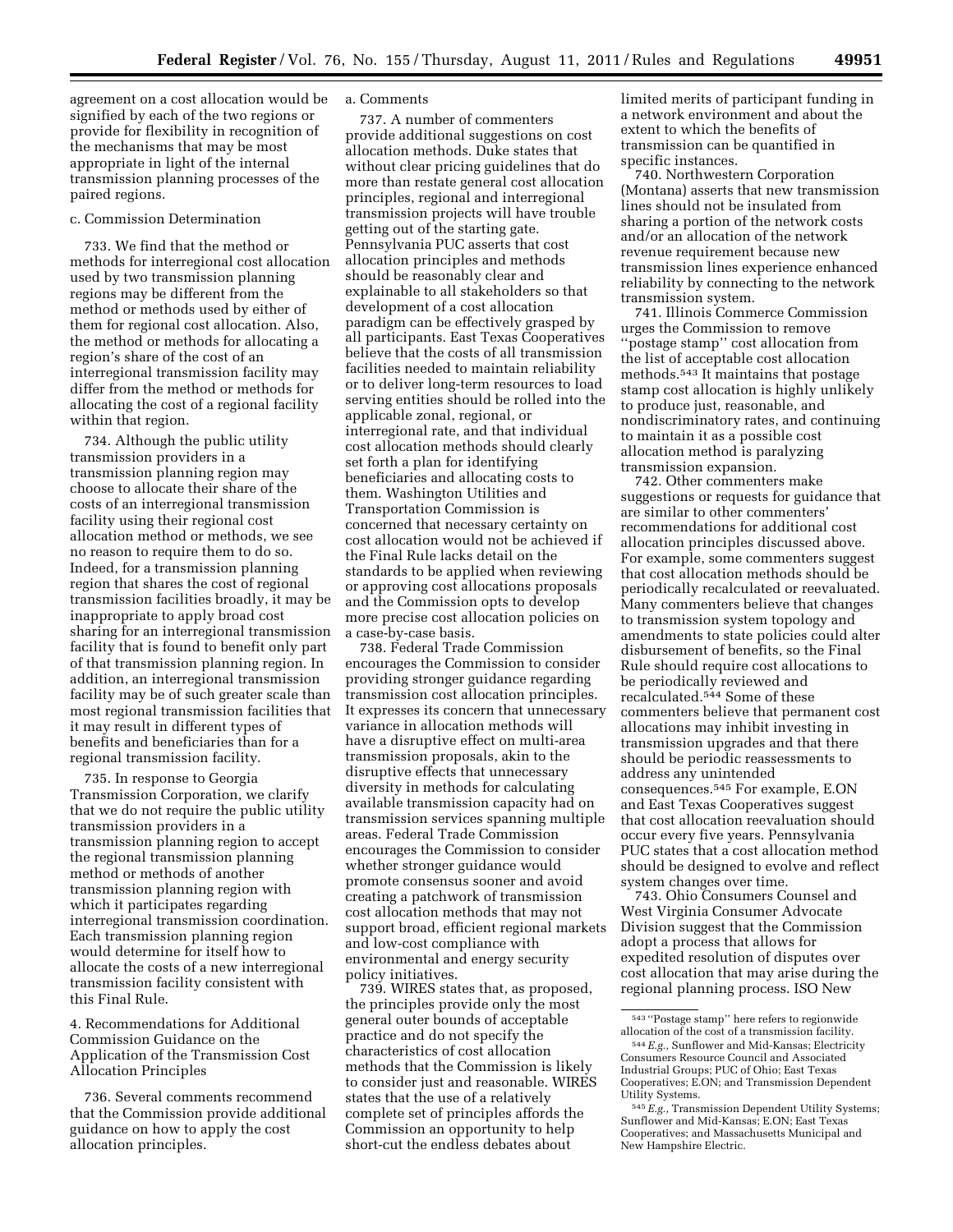England recommends Commissionsponsored mediation or other alternative dispute resolution for interregional cost allocation to assist two regions on reaching agreement if they cannot do so.

744. Commenters also submitted comments suggesting multiple ways to allocate costs of public policy driven projects.546 FirstEnergy Service Company believes the Commission should clarify that the cost causation principle, including the requirement that costs are at least roughly commensurate with benefits, applies with full force to public policy driven projects in the regional planning process. First Wind believes the Commission should seek state input and rely upon state judgment on cost allocation for projects flowing from state policy. NEPOOL and New England States Committee on Electricity believe that each region should have considerable flexibility to develop public policy cost allocations. Transmission Dependent Utility Systems notes that not all projects proposed to implement public policy are worthy of presumptive acceptance and should be rigorously scrutinized in the stakeholder process.

### b. Commission Determination

745. The Commission appreciates interested commenters' views, suggestions and requests for additional Commission guidance regarding the development of an acceptable cost allocation method or methods to comply with the identified cost allocation principles for new regional and interregional transmission facilities. We believe, however, that the principles adopted in this Final Rule provide sufficient general guidance for public utility transmission providers. The principles establish threshold criteria for a cost allocation method or methods to facilitate the development of a just and reasonable and not unduly discriminatory or preferential cost allocation method or methods. Additionally, the principles afford public utility transmission providers in individual transmission planning regions the flexibility necessary to accommodate unique regional characteristics. The Commission is concerned that providing the additional guidance or limitations requested by commenters would unduly restrict this flexibility. As we explained above, the Commission recognizes the need for

regions to retain some level of flexibility to account for specific regional characteristics, resource types, or policy mandates.

746. We emphasize, however, that any variations between regions must be consistent with the six cost allocation principles. For example, East Texas Cooperatives suggest periodic reevaluation of cost allocation methods to respond to system changes. We do not view such a proposal as inconsistent with the cost allocation principles adopted above and, as such, it could be presented and evaluated at the regional level and, if agreed upon, proposed to be implemented by that transmission planning region. However, the Commission declines to prescribe such a policy for all transmission planning regions nationwide.

747. With respect to comments regarding how to allocate costs for public policy driven transmission projects, as discussed above,547 we are not requiring public utility transmission providers to use the same cost allocation method for public policy and other types of transmission facilities. Instead, as discussed for Cost Allocation Principle 6, we permit different regional and interregional cost allocation methods for different types of transmission projects. Thus, whether each region or pair of transmission planning regions has a separate cost allocation method for public policy driven transmission projects depends on the consensus within that transmission planning region or those transmission planning regions, and we will not prescribe a uniform method for such transmission projects.

748. In response to Illinois Commerce Commission, the Commission declines to find in advance that a ''postage stamp'' cost allocation may not be an acceptable cost allocation method. If public utility transmission providers in a region, in consultation with their stakeholders, agree to such a method, and it is demonstrated to be consistent with the cost allocation principles and is supported with an appropriate assessment of benefits, then such an allocation may be submitted to the Commission on compliance, and the Commission will determine then whether the method meets its requirements.

749. We also clarify that, by establishing the six principles for regional and interregional cost allocation, the Commission is not attempting to supersede the cost causation principle. Rather, these six principles serve as guidelines for public utility transmission providers to use to create cost allocation methods that are consistent with the cost causation principle.

750. With regard to the concerns of Ohio Consumers' Counsel, West Virginia Consumer Advocate Division, and ISO New England about dispute resolution, the Commission believes that the dispute resolution processes in place under Order No. 890, enhanced as may be necessary to comply with our transmission planning reforms, will be adequate to address in the first instance, any disagreements that may arise regarding the allocation of transmission costs. The Commission reviewed and approved all of the dispute resolution procedures currently in place during our review of the compliance filings in response to Order No. 890, requiring enhancements in a number of cases.<sup>548</sup> We will review any changes to those dispute resolution procedures in response to compliance filings submitted in response to this Final Rule.

# *G. Cost Allocation Matters Related to Other Commission Rules, Joint Ownership, and Non-Transmission Alternatives*

751. Commenters also raised cost allocation issues related to generator interconnection costs in Order No. 2003,549 pancaked transmission rates policy in Order No. 2000,550 transmission rate incentives in Order No. 679,551 the relationship of this proceeding to the proceeding on variable energy resources, Docket No. RM10–11–000, and joint transmission ownership.

549*Standardization of Generator Interconnection Agreements and Procedures,* Order No. 2003, 68 FR 49846 (Aug. 18, 2003), FERC Stats. & Regs. ¶ 31,146, at P 676 (2003), *order on reh'g,* Order No. 2003–A, 69 FR 15932 (Mar. 26, 2004), FERC Stats. & Regs. ¶ 31,160, *order on reh'g,* Order No. 2003– B, 70 FR 265 (Jan. 4, 2005), FERC Stats. & Regs. ¶ 31,171 (2004), *order on reh'g,* Order No. 2003– C, 70 FR 37661 (Jun. 30, 2005), FERC Stats. & Regs. ¶ 31,190 (2005), *aff'd sub nom. Nat'l Ass'n of Regulatory Util. Comm'rs* v. *FERC,* 475 F.3d 1277 (DC Cir. 2007), *cert. denied,* 552 U.S. 1230 (2008).

550*Regional Transmission Organizations,* Order No. 2000, 65 FR 809 (Jan. 6, 2000), FERC Stats. & Regs. ¶ 31,089 (1999), *order on reh'g,* Order No. 2000–A, 65 FR 12088 (Mar. 8, 2000), FERC Stats. & Regs. ¶ 31,092 (2000), *aff'd sub nom. Pub. Util. Dist. No. 1 of Snohomish County, Washington* v. *FERC,* 272 F.3d 607 (DC Cir. 2001).

551Order No. 679, 71 FR 43294, FERC Stats. & Regs. ¶ 31,222, *order on reh'g,* Order No. 679–A, 72 FR 1152, FERC Stats. & Regs. ¶ 31,236, *order on reh'g,* 119 FERC ¶ 61,062.

<sup>546</sup>*E.g.,* FirstEnergy Service Company; First Wind; NEPOOL; New England States Committee on Electricity; New England Transmission Owners; Public Power Council; and Transmission

 $547$  See discussion *supra* section III.E.7.

<sup>548</sup>*See, e.g., Idaho Power Co.,* 128 FERC ¶ 61,064 at P 30–40; *Duke Energy Carolinas, LLC,* 127 FERC ¶ 61,281, at P 38–41 (2009); *New York Indep. Sys. Operator, Inc.,* 125 FERC ¶ 61,068, at P 61–64  $(2008)$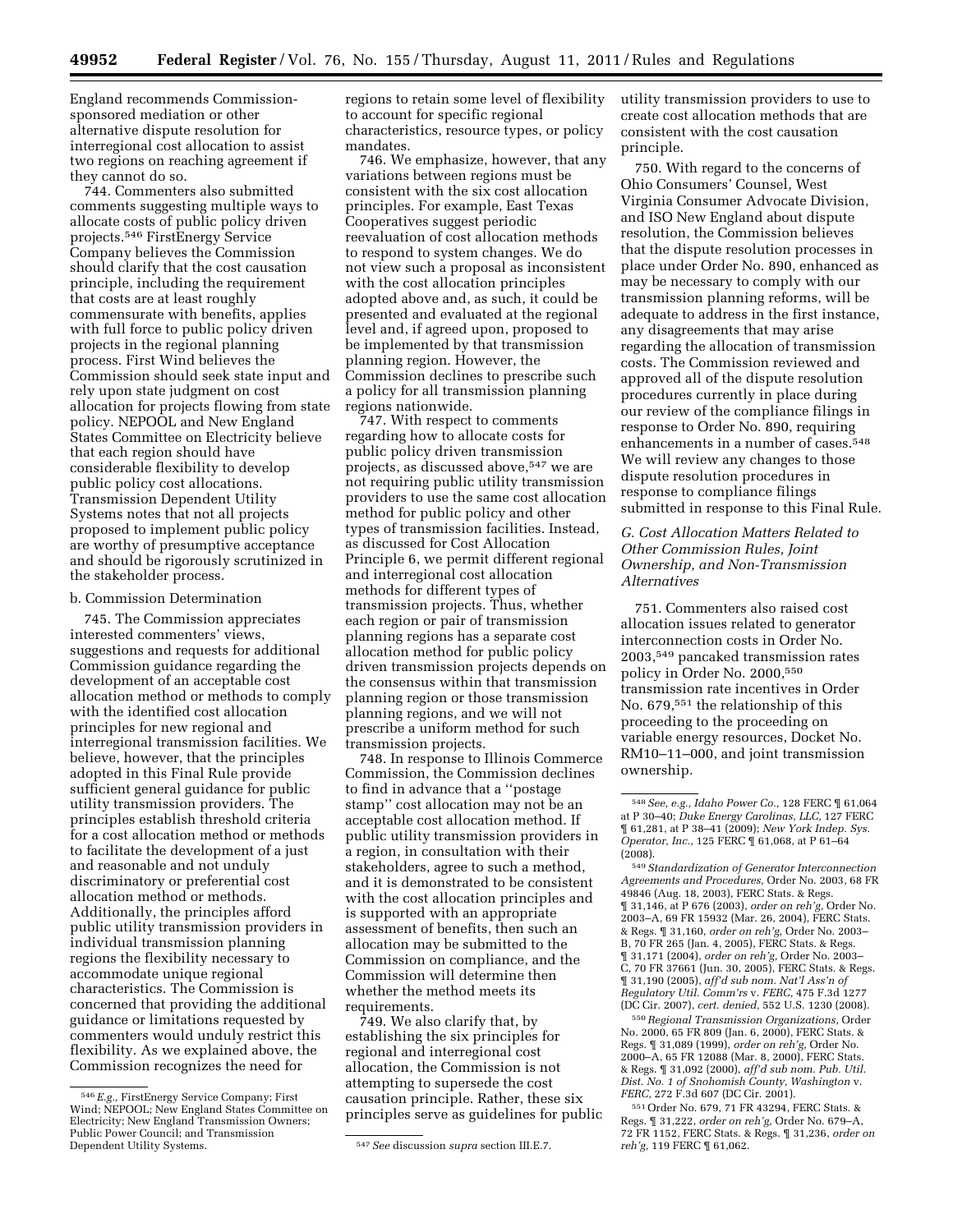# 1. Whether To Reform Cost Allocation for Generator Interconnections

752. In the Proposed Rule, the Commission did not propose to alter the cost recovery provisions of its generator interconnection rules.

# a. Comments

753. Several commenters address the interaction between Order No. 2003 and the cost allocation requirements of this Final Rule. For example, Duke seeks clarification that impacts on transmission owners in neighboring regions resulting from a specific generator interconnection or transmission service request will continue to be addressed under the existing generation or transmission interconnection arrangements. East Texas Cooperatives urge the Commission to require development of an integrated process for studying network and point-to-point transmission service requests and generator interconnection requests that affect neighboring regions.

754. Other commenters address the interaction between Order No. 2003 and the transmission planning requirements. For instance, Solar Energy Industries and Large-scale Solar state that the Commission should require transmission providers to coordinate the transmission planning study process with the generator interconnection study process. PPL Companies agree stating that this would ensure that interconnection customers and native load bear their fair share of the costs of new transmission. On the other hand, NextEra believes that the costs of transmission projects identified through the transmission planning process should not be allocated to generators.

755. Some commenters urge the Commission to reevaluate the cost responsibilities in Order No. 2003 because they believe these are being used to circumvent the transmission planning process, creating a situation where load serving entities are forced to finance projects without project beneficiaries being identified.552 If this continues, Bay Area Municipal Transmission Group asserts that greater transparency in the interconnection process is needed to facilitate the determination of the most cost-effective interconnection alternative. California Municipal Utilities argue that, if the costs of network upgrades identified through generator interconnection studies are borne by load within a region, those upgrades should be

examined by the regional transmission planning process as a necessary precondition to approval by the relevant transmission provider. Six Cities note that the California ISO had represented in an Order No. 890 compliance filing that all interconnection-related network upgrades would be submitted through the request window open in each planning cycle and evaluated in the transmission planning process. Northern California Power Agency asserts that the generator interconnection process includes a loophole whereby transmission providers can circumvent the transmission planning process by proposing individual projects that are constructed by transmission providers, and recommends that the Commission limit the use of interconnection-related upgrades by ensuring they are a costeffective means of grid expansion.

756. Several commenters discuss cost allocation for generation interconnection in the context of public policy projects. For example, Imperial Irrigation District asks the Commission to clarify that generation interconnection customers and their offtakers can be allocated the costs of public policy projects under the principles developed by transmission providers in each region when those generation project developers and their off-takers cause the need for or benefit from the public policy projects. In its reply comments, City of Santa Clara agrees with Imperial Irrigation District. Old Dominion agrees with PJM that greater clarity is needed regarding the extent to which the Commission is proposing that cost allocation for public policy driven projects depart from the existing Order No. 2003 framework. Old Dominion recommends that the Commission require all transmission providers to describe in their respective transmission planning and cost allocation tariff filings specific rules governing cost allocation for such projects.

757. East Texas Cooperatives state that they support a cost allocation policy under which the costs of network upgrades required to serve the native load of a transmission provider's network customers are rolled into the transmission provider's rates. They recommend that if a network upgrade is needed to accommodate an interconnection request for a generating facility that has not been designated as a network resource or is not otherwise contractually committed to serve customers within the transmission provider's footprint on a long-term basis, the interconnecting customer should be required to pay for the cost

of network upgrades that would not have been required but for the interconnection request. They state that applying this policy would provide a level of assurance that the cost of such facilities will be allocated roughly commensurate to the estimated benefits.

758. Northern Tier Transmission Group asserts that, if a transmission provider does not execute an interconnection agreement with a generator, then the transmission provider has no mechanism to assess costs upon the generator. Northern Tier Transmission Group states that, to the extent the Commission chooses to address this practical issue, it should be done in the context of the generator interconnection procedures and agreements and not in the context of transmission planning.

759. In response, California ISO argues that such suggestions are beyond the scope of this proceeding and, if the Commission wishes to overhaul Order No. 2003, it should do so in a separate rulemaking so that parties have adequate notice that the Commission is proposing to modify its *pro forma* large generator interconnection procedures. Replying to Six Cities, California ISO argues that their assertion is based on a misconception that interconnectionrelated network upgrades need to be approved through the transmission planning process. California ISO states that Order No. 890 did not apply to such network upgrades.

# b. Commission Determination

760. The Commission agrees with the California ISO and other commenters that issues related to the generator interconnection process and to interconnection cost recovery are outside the scope of this rulemaking. Order No. 2003 sets forth the procedures for the interconnection of a large generating transmission facility to the bulk power system. This Final Rule does not set forth any new requirements with respect to such procedures for interconnecting large, small, or wind or other generation facilities. Therefore, this Final Rule is not the proper proceeding for commenters to raise issues about the interconnection agreements and procedures under Order

<sup>552</sup>*E.g.,* Bay Area Municipal Transmission Group; California Municipal Utilities; and City of Santa Clara.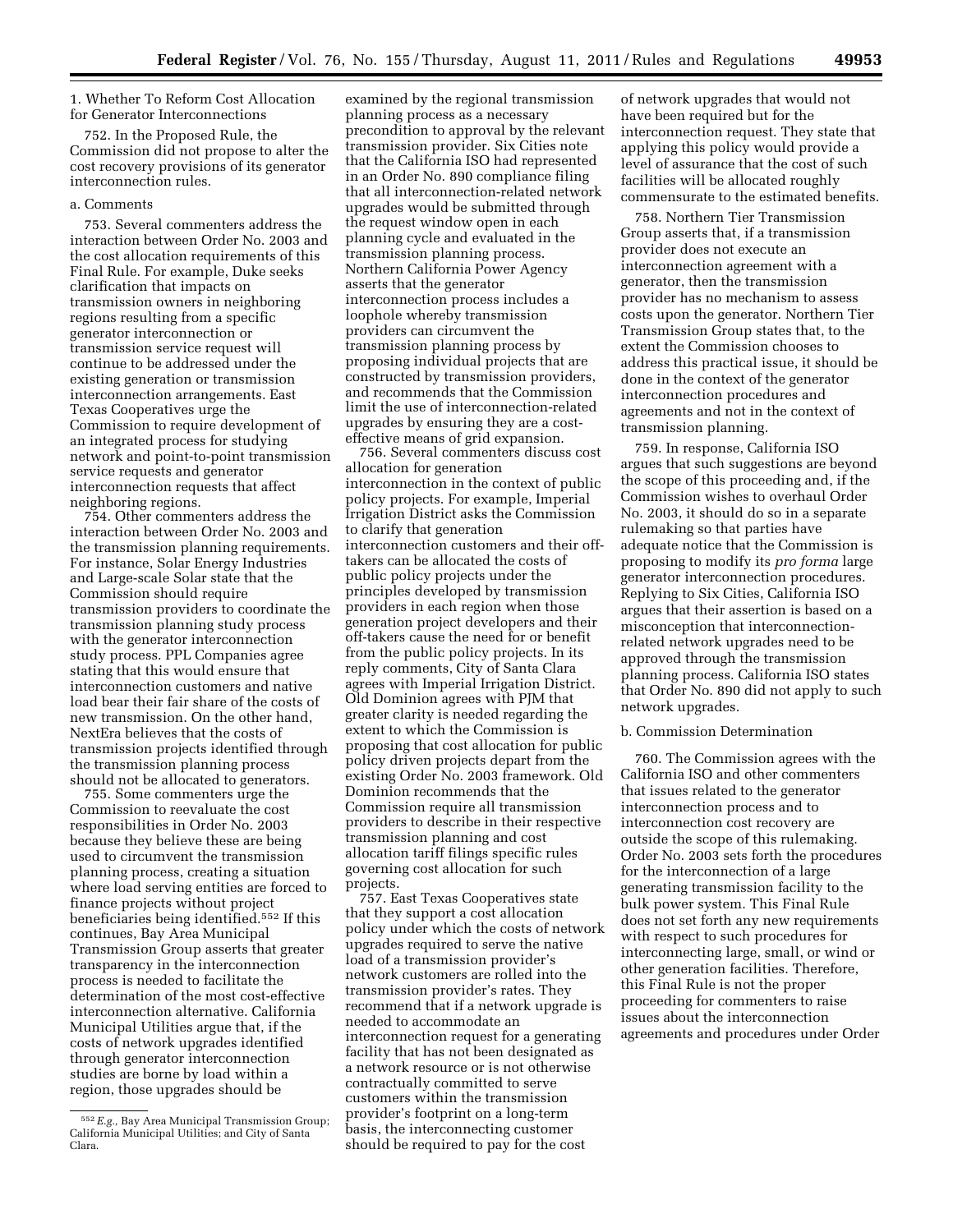Nos. 2003,553 2006 554 or 661.555 However, in not addressing these issues here, we are not minimizing the importance of evaluating the impact of generation interconnection requests during transmission planning, nor limiting the ability of public utility transmission providers to use requests for generator interconnections in developing assumptions to be used in the transmission planning process.

## 2. Pancaked Rates

# a. Comments

761. A few commenters ask the Commission to address the pancaking of rates within transmission planning regions. Transmission Dependent Utility Systems assert that the Proposed Rule should eliminate regional rate pancaking as it remains a significant financial dilemma for many transmission customers and is destructive to regional planning. Transmission Dependent Utility Systems submit that if the Commission is going to implement a requirement for regional cost allocation, it should, at a minimum, eliminate pancaked rates unless there is an existing regional cost allocation method in place.

762. Sunflower and Mid-Kansas, on the other hand, contend that the Commission should modify its ''no pancaking'' policies for an RTO or ISO because the policy is not appropriate for large interregional projects and will potentially create extremely high rate increases for customers.

763. Gaelectric North America explains that merchant transmission developers are creating new pancaked rates. It asserts that, as public utilities construct radial merchant lines and allocate their costs through participant funding, they are creating additional pancaked rates for new generation owners who may wish to utilize these new facilities. Gaelectric North America argues that such pancaked rates inhibit the development and use of renewable resources. Further, it states that stringing radial transmission over

network facilities is inefficient and pursued only to avoid appropriate cost allocation.

# b. Commission Determination

764. We decline to make new findings with respect to pancaked rates in this Final Rule as it is beyond the scope of this proceeding. In particular, we do not make any modifications to the Commission's pancaked rate provisions for an RTO under Order No. 2000. If rate pancaking is an issue in a particular transmission planning region, stakeholders may raise their concerns in the consultations leading to the compliance proceedings for this Final Rule or make a separate filing with the Commission under section 205 or 206 of the FPA, as appropriate.

#### 3. Transmission Rate Incentives

765. In the Proposed Rule, the Commission did not propose to alter its transmission rate incentive policies of Order No. 679.

### a. Comments

766. Some commenters suggest that the Commission revisit its policy on transmission rate incentives, as set forth in Order No. 679. For example, they relate the Commission's proposals regarding nonincumbent transmission developers to transmission rate incentives.556 Transmission Access Policy Study Group suggests that the Commission could require an incumbent transmission provider that exercises a federal right of first refusal to own and build a transmission facility to forgo any incentives on that facility. It argues that an incumbent transmission owner that exercises a federal right of first refusal should not then be given an incentive as necessary to encourage it to construct needed transmission. Minnesota Public Utilities Commission and Minnesota Office of Energy Security believe that one reason a federal right of first refusal may be justified is because there are instances where an incumbent transmission provider's rate of return is significantly lower than the incentive rate of return the Commission has approved for nonincumbent transmission developers. ITC Companies replies that such instances only demonstrate that different transmission incentives have been awarded in different cases by different regulatory bodies, noting that there are a variety of approved utility ROEs across the industry.

767. Other commenters tie the Commission's cost allocation proposals

to transmission rate incentives. For example, APPA states that there is a clear causal connection between thorny cost allocation concerns and the Commission's incentive policy. APPA argues that when excessive transmission rate incentives are awarded to project sponsors, no one benefits from the associated costs except for the sponsors. Transmission Access Policy Study Group also suggests that the Commission use this opportunity to reevaluate application of Order No. 679 so that it does not add burdens on the economy or make siting and cost allocation issues more difficult than they already are. Transmission Dependent Utility Systems also state that transmission providers should be able to recover only the costs associated with a major transmission project through formula rates if that project was a product of an Order No. 890 compliant planning process that also meets the requirements of the Final Rule.

768. Joint Commenters recite cases in which project developers have been granted rate incentives that they believe substantially exceed the incentives that would result in just and reasonable rates. Joint Commenters also assert that the Commission has failed to recognize that the financial ground has shifted, citing the recent recession, historically low interest rates, and high unemployment. According to Joint Commenters, the rate of return needed to attract investment in a long-lived asset used to provide monopoly service is less than it was a few years ago. Finally, Joint Commenters recommend that the Commission revisit two features of its 1992 incentive rate policy statement,557 concerning the requirement that incentive rate mechanisms be symmetrical and the requirement that applicants quantify the benefits to ratepayers as the incentive payment is awarded, arguing that these principles are equally important today. In its reply comments, Illinois Commerce Commission generally agrees with Joint Commenters, as does Organization of MISO States.

769. Pacific Gas & Electric recommends that the Commission clearly signal in the Final Rule that rate incentives are available for utilities that dedicate resources to the successful development of needed regional projects. In particular, Pacific Gas & Electric suggests that incentives for partnership in the development of major backbone projects crossing multiple

<sup>553</sup>Order No. 2003, 68 FR 49846, FERC Stats. & Regs. ¶ 31,146, *order on reh'g,* Order No. 2003–A, 69 FR 15932, FERC Stats. & Regs. ¶ 31,160, *order on reh'g,* Order No. 2003–B, 70 FR 265, FERC Stats. & Regs. ¶ 31,171, *order on reh'g,* Order No. 2003– C, 70 FR 37661, FERC Stats. & Regs. ¶ 31,190, *aff'd sub nom. Nat'l Ass'n of Regulatory Util. Comm'rs*  v. *FERC,* 475 F.3d 1277 (DC Cir. 2007), *cert. denied,*  552 U.S. 1230 (2008).

<sup>554</sup>Order No. 2006, 70 FR 34189, FERC Stats. & Regs. ¶ 31,180, *order on reh'g,* Order No. 2006–A, 70 FR 71760, FERC Stats. & Regs. ¶ 31,196, *order granting clarification,* Order No. 2006–B, 71 FR 42587, FERC Stats. & Regs. ¶ 31,221.

<sup>555</sup>Order No. 661, 70 FR 34993 (Jun. 16, 2005), FERC Stats. & Regs. ¶ 31,186, *order on reh'g,* Order No. 661–A, FERC Stats. & Regs. ¶ 31,198.

<sup>556</sup>*E.g.,* New England States Committee on Electricity; Transmission Access Policy Study Group; and Southern California Edison.

<sup>557</sup> *Incentive Ratemaking for Interstate Natural Gas Pipelines, Oil Pipelines, and Electric Utilities,*  61 FERC ¶ 61,168 (1992).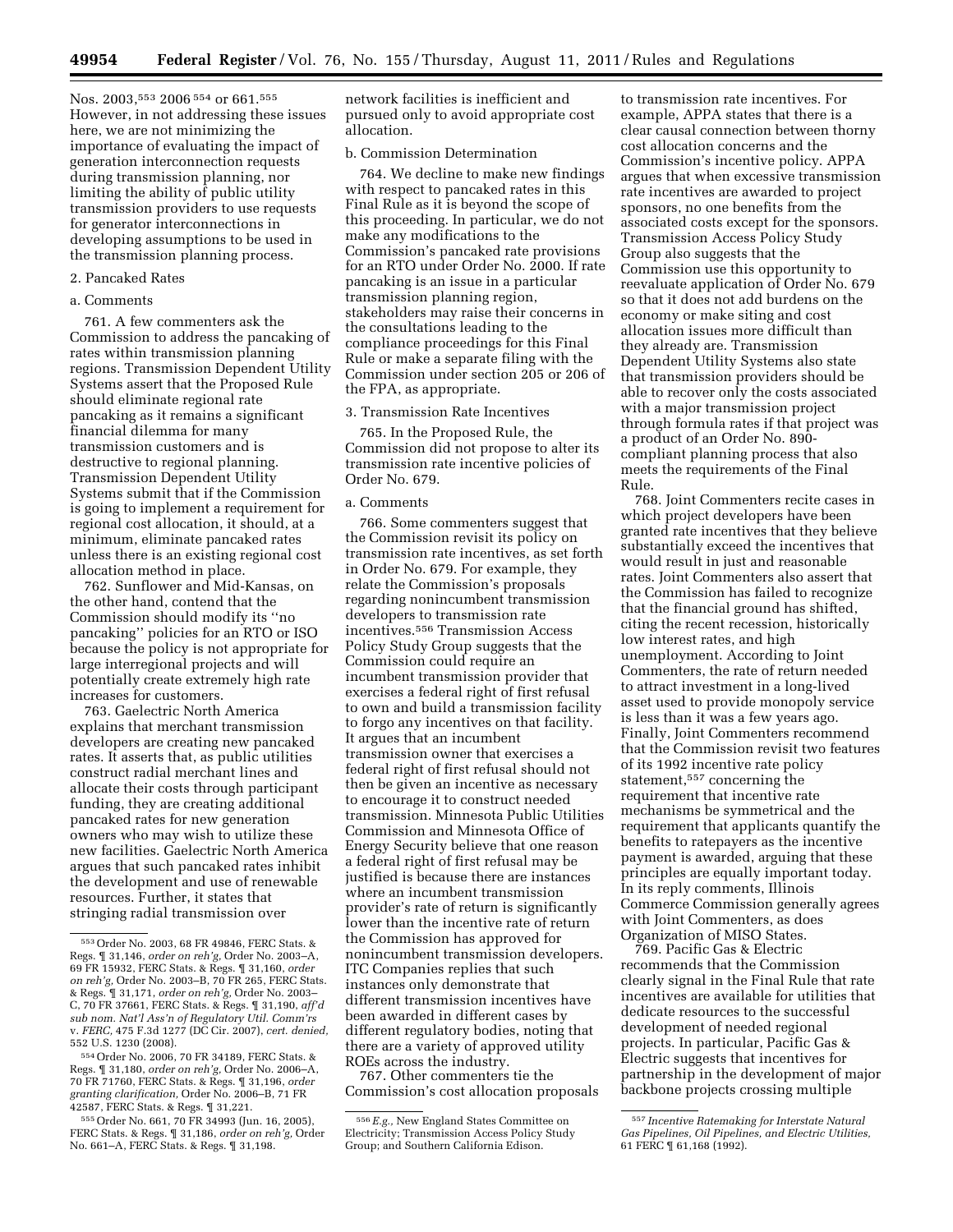jurisdictions are appropriate. Pacific Gas transmission planning and cost & Electric suggests that incentives should be offered for partnerships to both independent transmission companies and incumbent utilities, and that the incentives should be conditioned upon establishment of development arrangements that ensure consistent design standards are used that are compatible with the incumbent system, ongoing coordination of maintenance arrangements by responsible entities, and proper bilateral interconnection or coordinated operation agreements that will ensure the continuity and sustained reliability of the system.

770. However, a number of commenters oppose calls to reopen Order No. 679 in this proceeding.558 Several commenters argue that such comments are beyond the scope of this rulemaking. They note that Order No. 679 was implemented in response to the direction of Congress, codified in section 219 of the FPA, to incent transmission investment. Some commenters note that Order No. 679 does not undermine transmission planning and cost allocation processes because the grant of incentives is conditioned on approval of the project under the relevant regional transmission planning processes. APPA states that it opposes blanket statements supporting the applicability of incentives under Order No. 679, and notes that Pacific Gas & Electric's request is illuminating because it shows how accustomed investor-owned utilities have become to obtaining such incentives and how they assume the Commission will simply rubber stamp in advance their requests for more incentives.

# b. Commission Determination

771. We acknowledge commenters concerns regarding the Commission's policy on transmission rate incentives under Order No. 679. However, we decline to revisit or modify our policy under Order No. 679 in this Final Rule, as it is beyond the scope of this proceeding.559

4. Relationship of This Proceeding to the Proceeding on Variable Energy Resources

# a. Comments

772. APPA argues that, contrary to the Commission's decision not to address

allocation issues in its proceeding on the integration of variable energy resources (VER), Docket No. RM10–11– 000, it believes that the two issues are not easy to compartmentalize. According to APPA, effective integration of VERs into regional transmission systems depends in large part on the availability of transmission facilities to support such integration, which in turn raises the issue of who will pay for the additional transmission facilities needed to undertake this integration effort. Thus, APPA urges the Commission to consider the tariff modification issues raised by VERs integration together with the need to develop cost allocation methods to pay for the additional transmission facilities that such integration requires.<sup>560</sup>

773. In its reply comments, Exelon argues that the Commission should address in this proceeding the operational issues entailed in integrating large amounts of VERs onto the grid in tandem with its rules for transmission planning and cost allocation. It states that whether or not the Commission issues a single rule in these dockets, it should rely on the record developed in the VERs rulemaking proceeding in deciding the Final Rule here, arguing that the record in the VERs proceeding fully supports the Commission requiring full accounting for the costs of integrating wind and other variable resources.

## b. Commission Determination

774. This Final Rule establishes minimum requirements to guide the affected entities in developing their own transmission planning processes and cost allocation methods, which then will be submitted for filing with the Commission. The requirements established by this Final Rule apply to transmission planning and cost allocation for all resources. The VERs proceeding, however, addresses operational issues. To the extent that entities consider it necessary or appropriate to consider such operational issues in this Final Rule, they may do so by making a separate section 205 filing rather than raise issues on compliance in this proceeding.

# 5. Joint Ownership

## a. Comments

775. A number of commenters urge the Commission to consider joint transmission ownership as a financing and cost allocation tool within the

Proposed Rule. APPA and Six Cities ask the Commission to promulgate a rule favoring joint transmission ownership and to require that eligibility for rate incentives depend on an applicant's showing that it has offered reasonable opportunities for joint transmission ownership. APPA asserts that joint ownership diversifies financial risks and reduces the overall costs of the project as well as the need for transmission incentives. Transmission Access Policy Study Group and Transmission Agency of Northern California state that joint ownership leads to a more collaborative process in planning and development for both pooled systems and load serving entities. Transmission Access Policy Study Group states that joint ownership results in more diverse generation scenarios, shorter permitting processes during siting, and simpler resolutions of cost allocation issues, and points out that joint ownership spreads the risk of projects and provides a variety of sources of capital for projects.

## b. Commission Determination

776. Specific financing techniques such as joint ownership are beyond the scope of this proceeding. Transmission developers are, of course, free to consider joint ownership when proposing and developing a transmission project. Just as we are not requiring any specific cost allocation method, we do not specifically address joint ownership as a cost allocation tool in this proceeding. However, we reiterate here our statement in Order No. 890 that we believe there are benefits to joint ownership of transmission facilities, particularly large backbone facilities, both in terms of increasing opportunities for investment in the transmission grid, as well as ensuring nondiscriminatory access to the transmission grid by transmission customers.561

6. Cost Recovery for Non-Transmission Alternatives

#### a. Comment Summary

777. GridSolar suggests that the Commission require utilities and RTOs/ ISOs to evaluate alternatives to traditional transmission solutions on the same basis, using the same standards as those used for traditional transmission solutions, and that this could be done through a competitive solicitation. GridSolar notes that distributed energy resources connect at voltages below 69 kV and therefore do not qualify for cost allocation treatment under the

<sup>558</sup>*E.g.,* AEP; Edison Electric Institute; EIF Management; ITC Companies; National Grid; Pacific Gas & Electric; and PSEG Companies.

<sup>559</sup>The Commission issued a Notice of Inquiry on May 19, 2011 regarding its policy on transmission incentives under Order No. 679. *See Promoting Transmission Investment Through Pricing Reform,*  Notice of Inquiry, 135 FERC ¶ 61,146 (2011).

<sup>560</sup>APPA also incorporates by reference the comments it submitted in Docket No. RM10–11– 000.

<sup>561</sup>Order No. 890, FERC Stats. & Regs. ¶ 31,241 at P 593.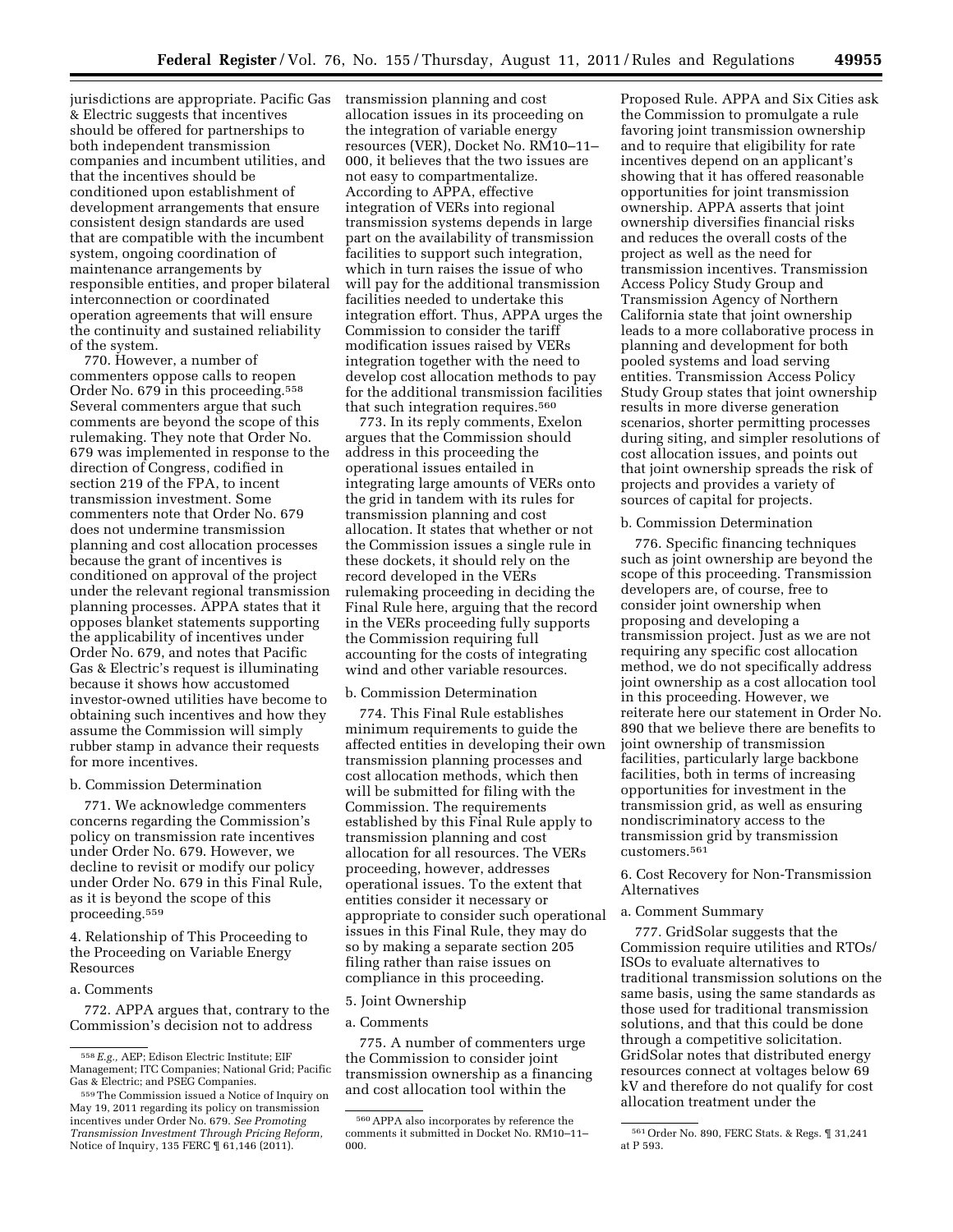transmission planning process although they provide the same services as other transmission resources. Similarly, 26 Public Interest Organizations argue that transmission and non-transmission solutions should be treated comparably for cost recovery purposes.

778. FirstEnergy Service Company argues that while the Proposed Rule does not address cost recovery for nontransmission projects, only the costs of facilities that perform a transmission function (including energy storage projects) should be included in transmission rates. FirstEnergy Service Company argues that regional transmission planning processes should not be a vehicle for owners of generation or demand side management projects that are eligible to earn revenue from sales of energy, capacity, and ancillary services to earn subsidies from transmission customers.

## b. Commission Determination

779. As we make clear above in the section on Regional Transmission Planning, we are maintaining the approach taken in Order No. 890 and will require that generation, demand resources, and transmission be treated comparably in the regional transmission planning process.562 However, while the consideration of non-transmission alternatives to transmission facilities may affect whether certain transmission facilities are in a regional transmission plan, we conclude that the issue of cost recovery for non-transmission alternatives is beyond the scope of the transmission cost allocation reforms we are adopting here, which are limited to allocating the costs of new transmission facilities.563

# **V. Compliance and Reciprocity Requirements**

# *A. Compliance*

## 1. Commission Proposal

780. With the exception of the proposed interregional transmission coordination and interregional cost allocation requirements, the Proposed Rule would require each public utility transmission provider to submit a compliance filing within six months of the effective date of the Final Rule in this proceeding. With regard to the proposed interregional transmission coordination and interregional cost

563As we stated in the Proposed Rule, the Commission has recognized that, in appropriate circumstances, alternative technologies may be eligible for treatment as transmission for ratemaking purposes. *See* Proposed Rule, FERC Stats. & Regs. ¶ 32,660 at n.58 (citing *Western Grid Development, LLC,* 130 FERC ¶ 61,056 (2010)).

allocation requirements, the Proposed Rule would require each public utility transmission provider to submit a compliance filing within one year of the effective date of the Final Rule in this proceeding.564 The Commission proposed that it would assess whether each compliance filing satisfies the proposed requirements and principles stated above and issue additional orders as necessary to ensure that each public utility transmission provider meets the requirements of the Proposed Rule.

### 2. Comments

781. Exelon urges the Commission to adhere to its original time schedule for compliance filings of six months for intraregional transmission planning and one year for interregional agreements. In its reply comments, LS Power argues that the six-month and twelve-month compliance deadlines are far more generous than the 60-day deadline that the Commission provided for compliance with Order No. 888 and the filing of revised power pooling and multilateral coordination agreements, respectively.

782. Some commenters suggest that the Commission extend the compliance deadlines for up to three years.<sup>565</sup> Indianapolis Power & Light and SPP state that the proposed six-month and one-year deadlines do not allow sufficient time for the stakeholder process. Indianapolis Power & Light states that this is particularly true if the right of first refusal is removed and recommends that the Commission extend the deadlines by a minimum of one year. SPP recommends that the Commission extend the proposed deadline for regional transmission planning by at least six months and for interregional transmission planning and cost allocation to three years. MISO Transmission Owners state that the Commission should extend all compliance deadlines by a minimum of six months. Arizona Corporation Commission states that the Commission should recognize that most public utility transmission providers in the West are not members of an RTO and will need more time, perhaps 24–36 months, to draft regional and interregional transmission plans. Arizona Public Service Company agrees in is reply comments that the compliance deadlines are too aggressive, arguing that the Commission is proposing a vast array of changes that will require utilities to develop

positions, collaborate with neighboring utilities, and reach consensus with regional groups.

783. Western Area Power Administration recommends that, in lieu of compliance filings, the Commission require transmission providers to file periodic status reports regarding intraregional and interregional efforts. As an alternative approach, it recommends that the Commission extend the compliance filing deadline to one year for intraregional transmission planning and cost allocation issues and two years for interregional issues. Ad Hoc Coalition of Southeastern Utilities and Large Public Power Council recommend that in lieu of the proposed one-year compliance filing requirement, that the Commission call for status updates on these matters in one year's time, potentially to be followed by further orders on a regional basis establishing reasonable timeline targets.

784. Focusing on the six month regional planning compliance deadline, some commenters express the view that six months is a reasonable compliance period.566 LS Power notes that many of the commenters expressing opposition to the six-month compliance deadline are the same entities that are opposed to removal of the federal right of first refusal, suggesting that any extension of compliance periods not apply to the federal right of first refusal from jurisdictional OATTs and agreements.

785. Other commenters express concern about the ability of transmission providers to meet the sixmonth compliance filing requirement for regional transmission planning requirements.567 New England States Committee on Electricity states that a Final Rule addressing the rights and obligations of nonincumbent transmission providers within the regional planning process should provide the planning regions adequate time to sort through a means of complying. Xcel urges the Commission to allow entities in the Western Interconnection sufficient time and latitude to develop mechanisms that effectively meet the needs of the region; it states that, given the needs of the western region, six months or even one year is an unreasonably short period of time to build a structure to comply with the Commission's regional transmission planning requirements. Washington Utilities and Transportation Commission states that the Commission need not proceed with urgency but

<sup>562</sup> *See* discussion *supra* Section III.A.

<sup>564</sup>Proposed Rule, FERC Stats. & Regs. ¶ 32,660 at P 179. 565*E.g.,* Indianapolis Power & Light; SPP; MISO

Transmission Owners; Arizona Corporation Commission; and Arizona Public Service Company.

<sup>566</sup>*E.g.,* Northwest & Intermountain Power Procedures Coalition and LS Power.

<sup>567</sup>*E.g.,* New England States Committee on Electricity and Xcel.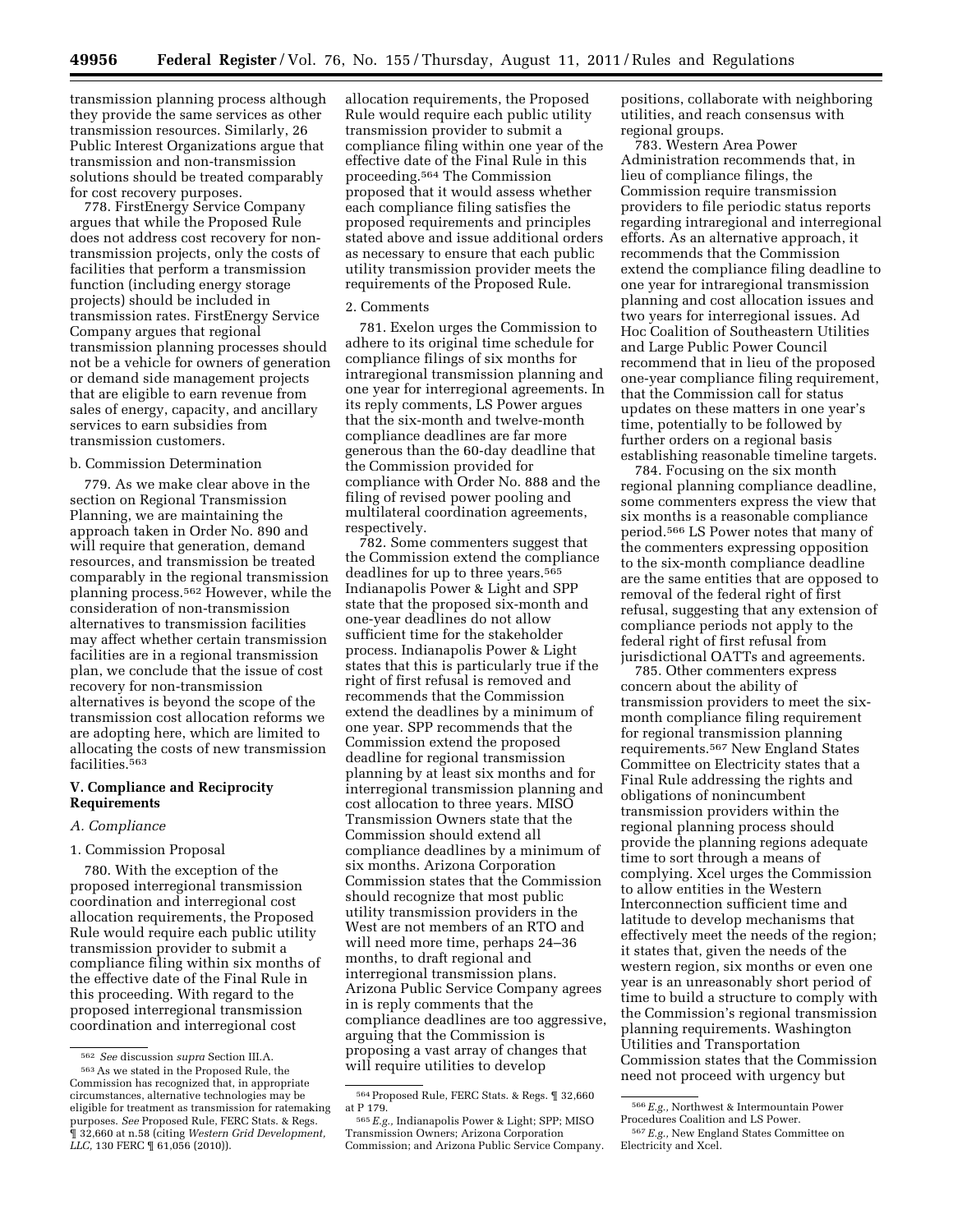should allow existing regional processes to mature, which may lead to a more expeditious and effective transmission planning process.

786. Focusing on the one year interregional compliance deadline, East Texas Cooperatives state that, given the urgent need for interregional transmission planning reform, the Commission should require filing of interregional transmission planning agreements within six months of the effective date of the Final Rule. In its reply comments, East Texas Cooperatives add that shortening this deadline would motivate transmission providers to improve coordination with their adjacent regions. Exelon states that for sets of regions that currently have Commission-approved joint operating agreements, the Commission should require a six-month compliance filing.

787. Other commenters contend that the one-year time period for compliance filings relating to interregional transmission planning agreements is unworkable. Southern Companies doubt that an interregional cost allocation agreement could be developed in the Southeast within the proposed one-year deadline. ISO/RTO Council states that this proposal is unworkable due to the complexity, limited resources, the need to involve stakeholders, and potentially the number of agreements to be reached. NV Energy agrees, stating that significant additional time is needed to address interregional transmission agreements and cost allocation issues given the number of parties involved. Xcel agrees that the proposed one-year deadline is unattainable and the Commission should allow more time for interregional planning and cost allocation initiatives to develop voluntarily.

788. Duke and Georgia Transmission Corporation state that the Commission should provide two years to submit interregional transmission planning agreements, given the number of parties that may be involved and the difficulties of developing cost allocation methods. Edison Electric Institute requests that the Commission be flexible regarding compliance deadlines for interregional agreements and cost allocation and consider allowing up to two years for compliance. Pennsylvania PUC states that interregional agreements will require many actions internal to RTOs and ISOs and planning organizations, therefore the Commission should consider expanding the compliance period from one year to 18 or 24 months.

789. With regard to compliance filings by RTOs and ISOs, New York ISO argues that the Commission should

narrow the scope of the compliance filings required under the Final Rule so that RTOs and ISOs are not effectively compelled to demonstrate compliance with requirements that they have already satisfied in their individual Order No. 890 planning proceedings. Several commenters also urge the Commission to consider existing RTO or ISO cost allocation methods as compliant with the proposed cost allocation principles and to avoid reopening debates about regional cost allocation methods already approved by the Commission.568 Some of these commenters argue that existing processes, such as those used in California ISO and ISO New England, are reasonable 569 while others disagree.<sup>570</sup>

790. Several commenters state that the Commission should not lightly change existing regional cost allocation methods.571 For example, Duke states that parties challenging the appropriateness of an existing Commission-approved method should bear a heavy burden of showing why that method is inconsistent with the Final Rule. Transmission Dependent Utility Systems state that the Commission should not automatically disrupt current regional cost allocation methods but instead require compliance filings that demonstrate that the regional cost allocation method was indeed the product of an open and inclusive stakeholder process and that the regional cost allocation method either meets the Commission's proposed cost allocation principles, or that the existing regional cost allocation method is consistent with or superior to the requirement of those principles.

791. Additionally, MISO Transmission Owners, Indianapolis Power & Light, and SPP recommend that the Commission clarify that transmission owners in an RTO or ISO

571*E.g.,* Duke; New Jersey Board; Northeast Utilities; and Transmission Dependent Utility Systems.

are permitted to participate in the compliance filing of the RTO or ISO without making a separate compliance filing of their own. Omaha Public Power District suggests that providers that are not members of an RTO be allowed to participate in the relevant RTO planning process to achieve the interregional planning mandate because this would reduce the cost of coordination and improve its efficiency and effectiveness.

### 3. Commission Determination

792. Given the various comments requesting a longer compliance period, we extend the compliance filing requirements set forth in the Proposed Rule. Accordingly, we find that, with the exception of the requirements with respect to interregional transmission coordination procedures and an interregional cost allocation method or methods, each public utility transmission provider must submit a compliance filing within twelve months of the effective date of this Final Rule revising its OATT or other document(s) subject to the Commission's jurisdiction as necessary to demonstrate that it meets the requirements set forth in this Final Rule.572 The Commission also requires each public utility transmission provider to submit a compliance filing within eighteen months of the effective date of this Final Rule revising its OATT or other document(s) subject to the Commission's jurisdiction as necessary to demonstrate that it meets the requirements set forth herein with respect to interregional transmission coordination procedures and an interregional cost allocation method or methods. As explained below, we expect that the twelve month and eighteen month deadlines provide sufficient time for each public utility transmission provider to meet the requirements of this Final Rule.

793. For those suggesting that current transmission planning and cost allocation initiatives should be allowed more time to develop, we find that the need to provide rates, terms and conditions of jurisdictional service that are just and reasonable and not unduly discriminatory or preferential, and the need to build new transmission facilities that more efficiently or costeffectively support the reliable development and operation of wholesale electricity markets, requires that the reforms adopted in this Final Rule are implemented in a timely

<sup>568</sup>*E.g.,* California ISO; SoCal Edison; San Diego Gas & Electric; Eastern Mass. Consumer Owned System; Northeast Utilities; MISO; New York ISO; NEPOOL; New England States Committee on Electricity; Kansas Corporation Commission; and Xcel.

<sup>569</sup>*E.g.,* California PUC; Pacific Gas & Electric; NEPOOL; and Connecticut & Rhode Island Commissions.

<sup>570</sup>Several commenters, such as the Integrated Transmission Benefits Model Proponents and Maine Parties argue that ISO New England's current transmission planning and cost allocation methods do not comply with this Final Rule. These concerns should be raised during the stakeholder process used to develop compliance with this Final Rule. To the extent that a commenter believes that its concerns have not been resolved in the relevant compliance filing, it can raise those concerns at that time in a protest to the compliance filing.

<sup>572</sup>*See* Appendix C for the *pro forma* Attachment K consistent with this Final Rule.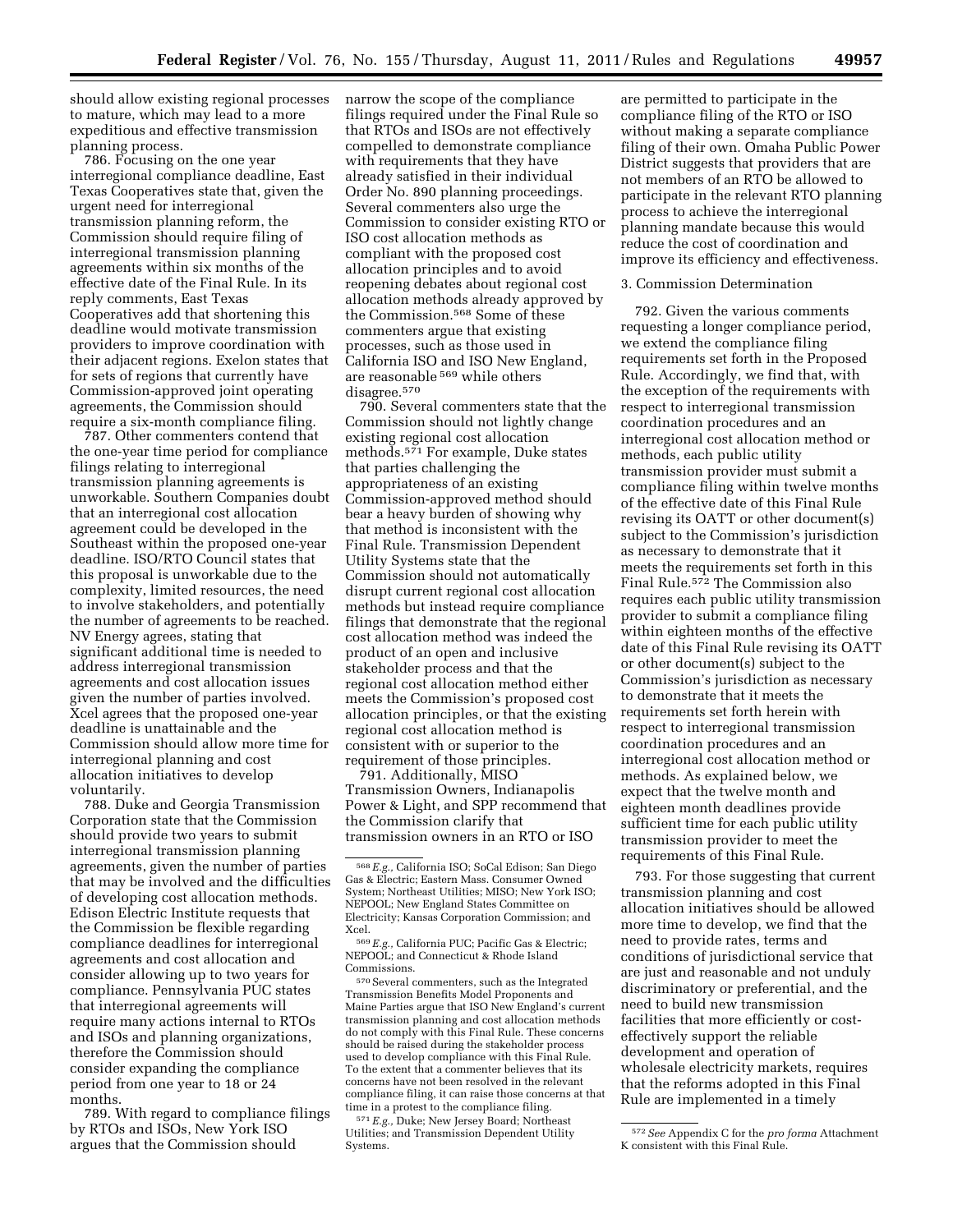fashion.573 The Commission concludes that the time periods provided for adoption of these reforms—twelve months for regional transmission planning and cost allocation reforms and eighteen months for interregional reforms—are reasonable and achievable. These extended time periods provide additional time for public utility transmission providers to work with their stakeholders to develop transmission planning and cost allocation processes that conform with the requirements adopted herein.

794. We find that the compliance time periods established in this Final Rule strike an appropriate balance between implementing needed reforms to transmission planning and cost allocation processes in a timely fashion and providing time for those involved in these processes to work with stakeholders to develop transmission planning and cost allocation processes that conform with the requirements adopted herein. Moreover, we believe these compliance filing deadlines are compatible with the interests of those that intend to develop transmission planning processes that take into account the lessons learned through the ARRA-funded transmission planning initiatives, discussed above in section I.C and III.C.I, under which the participants of each interconnection are currently collaborating on transmission planning to produce an initial long-term plan in mid-2012 and a final plan in 2013. For this same reason, we are not persuaded by those commenters that recommend that the Commission require periodic status reports in lieu of compliance filings.

795. In response to commenters' requests, we clarify that an RTO or ISO and its public utility transmission provider members may make a compliance filing that demonstrates that some or all of its existing RTO and ISO transmission planning processes are already in compliance with this Final Rule, and we will consider this demonstration and any contrary views on compliance. We require every public utility transmission provider, including an RTO or ISO transmission provider, to file its existing or proposed OATT provisions with an explanation of how these provisions meet the requirements of this Final Rule. While many of the existing transmission planning and cost allocation processes and methods may be similar to what this Final Rule requires, others may differ because this Final Rule's requirements expand on the Order No. 890 requirements. Whether

an existing process was approved previously by the Commission is not dispositive of whether that process complies with this Final Rule.

796. We recognize that it is possible that some existing RTO and ISO transmission planning and cost allocation processes may already satisfy the Commission's proposal in whole or in part. However, we decline to rule generically, in the absence of a record based on a comparison of existing practices with the provisions of this Final Rule, on the degree to which a particular RTO or ISO may already be in compliance.

797. Furthermore, public utility transmission owners that are part of Commission-jurisdictional RTOs and ISOs may demonstrate compliance through that RTO's or ISO's compliance filing and are not required to make a separate compliance filing. This includes, in response to SPP, compliance with the interregional transmission coordination requirements to the extent an RTO or ISO has negotiated the necessary arrangements on behalf of its members. In response to Omaha Public Power District, we encourage both RTO and ISO members and those not in an RTO or ISO to work together regarding regional transmission planning. We neither prohibit non-RTO/ ISO members that are geographically adjacent to and/or contiguous with an RTO/ISO from participating in the RTO/ ISO's regional transmission planning process nor do we require an RTO/ISO to admit nonmembers to its regional transmission planning process. The decision on whether to combine their transmission planning efforts in this way to comply with the regional transmission planning and regional cost allocation requirements and the interregional transmission coordination requirements and interregional cost allocation requirements of this Final Rule is a decision that is best left to the individual entities as well as to the two regions in question. In addition, the OATT for the RTO or the ISO of which a public utility transmission provider is a part should include commonly agreedto language describing that RTO/ISO's interregional transmission coordination with each neighboring transmission planning region.

798. In addition, in non-RTO/ISO regions, if public utility transmission providers in those regions decide to make combined compliance filings, they are free to do so. However, each public utility transmission providers' OATT must include the reforms required in this Final Rule.

# *B. Reciprocity*

# 1. Commission Proposal

799. The Commission proposed that transmission providers that are not public utilities (*i.e.,* non-public utility transmission providers) would have to adopt the requirements of the Proposed Rule as a condition of maintaining the status of their safe harbor tariff or otherwise satisfying the reciprocity requirement of Order No. 888.574 The Commission also stated that if it finds on the appropriate record that a nonpublic utility transmission provider is not participating in the proposed regional transmission planning and cost allocation processes set forth in this Final Rule, the Commission may exercise its authority under FPA section 211A 575 on a case-by-case basis.576

#### 2. Comments

800. Some commenters question whether non-jurisdictional entities can legally be required to participate in regional and interregional transmission planning and cost allocation processes. Several non-jurisdictional entities suggest that they cannot. For example, Bonneville Power asserts that the proposed mandatory cost allocation reforms could conflict with its statutory obligations. Bonneville Power states that

575FPA section 211A(b) provides, in pertinent part, that ''the Commission may, by rule or order, require an unregulated transmitting utility to provide transmission services—(1) at rates that are comparable to those that the unregulated transmitting utility charges itself; and (2) on terms and conditions (not relating to rates) that are comparable to those under which the unregulated transmitting utility provides transmission services to itself and that are not unduly discriminatory or preferential.'' The non-public utility transmission providers referred to in this Final Rule include unregulated transmitting utilities that are subject to FPA section 211A.

576 Proposed Rule, FERC Stats. & Regs. 1 32,660 at P 43.

<sup>573</sup>This finding is supported by our discussion above in section II.

<sup>574</sup>Proposed Rule, FERC Stats. & Regs. ¶ 32,660 at P 181 (citing Order No. 888, FERC Stats. & Reg ¶ 31,036 at 31,760–63). Under the *pro forma* OATT, a non-public utility transmission provider may satisfy the reciprocity condition in one of three ways. First, it may provide service under a tariff that has been approved by the Commission under the voluntary ''safe harbor'' provision of the *pro forma* OATT. A non-public utility transmission provider using this alternative submits a reciprocity tariff to the Commission seeking a declaratory order that the proposed reciprocity tariff substantially conforms to, or is superior to, the *pro forma* OATT. The non-public utility transmission provider then must offer service under its reciprocity tariff to any public utility transmission provider whose transmission service the non-public utility transmission provider seeks to use. Second, the non-public utility transmission provider may provide service to a public utility transmission provider under a bilateral agreement that satisfies its reciprocity obligation. Finally, the non-public utility transmission provider may seek a waiver of the reciprocity condition from the public utility transmission provider. *See* Order No. 890, FERC Stats. & Regs. ¶ 31,241 at P 163.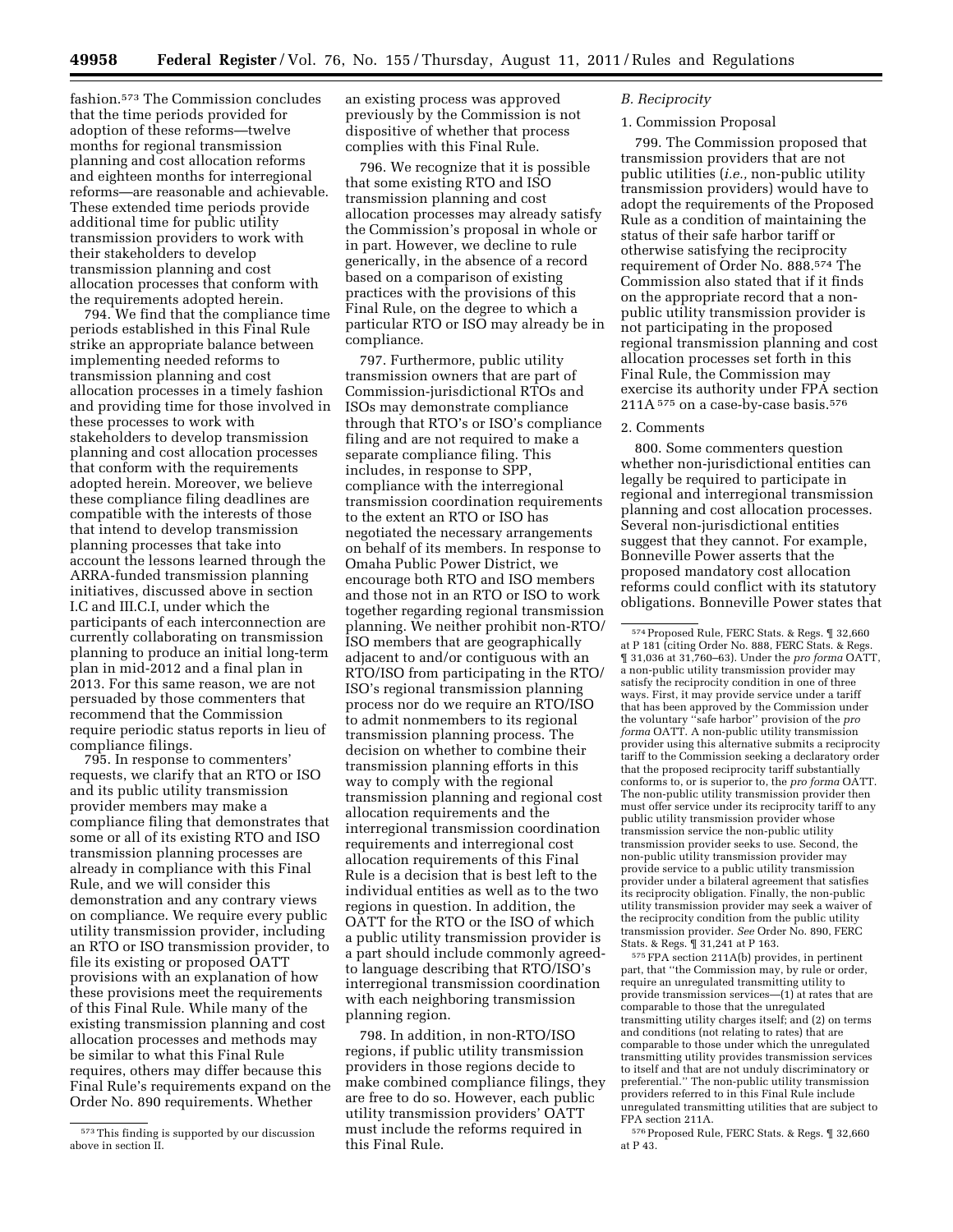it is required by statute to have Congressional approval before it can build facilities outside the Pacific Northwest or build major transmission facilities within the Pacific Northwest. Bonneville Power states that it is obligated to determine the appropriateness of its transmission expenditures, and those expenditures are subject to specific directives or limitations that Congress may include in its appropriation acts. As a result of these statutory obligations, Bonneville Power contends that it must retain the right to review each proposal and agree to any proposed allocation of costs from another party.

801. Western Area Power Administration states that it is a federal power marketing administration and must comply with statutory requirements that apply to such entities, such as the Anti-Deficiency Act, the Reclamation Project Act of 1939, and the Flood Control Act of 1944. Western Area Power Administration argues that these statutory requirements preclude involuntary cost allocation of thirdparty transmission facilities to it. Western Area Power Administration also argues that requiring it to incorporate a mandatory cost allocation share into its rates is inconsistent with the jurisdiction over, and power to review, Western Area Power Administration's rates that the Department of Energy delegated to the Commission.

802. Bonneville Power requests that the Commission explain the effect of reciprocity in the context of transmission planning and cost allocation. Bonneville Power states that if the Commission conditions reciprocity on adherence to the Proposed Rule, it requests that the Commission state in the Final Rule that it will accommodate deviations in compliance filings that are necessary to allow non-public utilities to participate. Bonneville Power contends that if the Commission does not accept regional deviations, coordinated regional planning and cost allocation will likely be unworkable for both public and nonpublic utilities in the Pacific Northwest.

803. Public Power Council asserts that the Commission's proposed cost allocation method will drive non-public utilities out of the voluntary planning process. Public Power Council states that governmentally-owned utilities are subject to state statutes that may limit their ability to enter into contracts involving unknown future costs and that bind future district commissions or city councils. Public Power Council thus argues that the Commission should either abandon its proposal to require

binding cost allocation agreements for non-RTO areas or withdraw its proposal that voluntary participant funding cannot be the sole method of cost allocation when the transmission provider is not a participant in an RTO. Omaha Public Power District states that it is committed to voluntary participation in the transmission planning process. However, it also states that as a state political subdivision it is not subject to the Commission's general jurisdiction under the FPA and that the Commission has no authority to set rates for it without its consent.

804. Four G&T Cooperatives argues that the Commission does not have jurisdiction under the FPA to require non-public utilities to participate in regional transmission planning processes or to agree to regional cost allocation methods. It also argues that the reciprocity provisions under Order Nos. 888 and 890 and the *pro forma*  OATT do not provide a basis for requiring non-public utilities to participate in regional transmission planning and cost allocation. National Rural Electric Coops state that the Commission has consistently refused to expand the reach of the reciprocity provision to include transmission customers other than those from which the non-public utility is taking service and those who are transmission-owning members of an RTO or ISO. G&T Cooperatives and National Rural Electric Coops request clarification that the Commission is not modifying the scope of the reciprocity requirement as established in Order Nos. 888, 890, and 890–A.

805. Western Grid Group, on the other hand, recommends that to engage nonjurisdictional utilities in regional planning groups, the Commission should make it clear that such participation is a requirement for Commission recognition of reciprocity tariffs and that all entities that share the grid have an obligation in the public interest to help plan its expansion and modernization.

806. SPP states that, consistent with the approach set forth in Order No. 890, the Commission should continue to encourage participation by nonjurisdictional entities in regional transmission planning processes. SPP also states that the Commission should consider requiring non-jurisdictional entities that have reciprocity tariffs on file with the Commission to modify those tariffs specifically to address the obligation to participate in the regional transmission planning process and cost allocation mechanism development. Similarly, San Diego Gas & Electric suggests that Order No. 888's reciprocity requirements be enforced, as necessary. Anbaric and PowerBridge also believe that the Final Rule should apply to all transmission providers, including to those subject to the Commission's reciprocity requirements.

807. A number of commenters also address the Commission's authority under FPA section 211A. National Rural Electric Coops argue that the Commission's jurisdiction under FPA section 211A is limited to requiring a subset of unregulated transmitting utilities to provide transmission services to others on terms and conditions (not relating to rates) that are comparable to those under which the unregulated transmitting utility provides transmission services to itself and that are not unduly discriminatory or preferential. National Rural Electric Coops asserts that it is concerned that the Commission may be interpreting FPA section 211A to mean that it could invoke the provision in circumstances other than those in which it makes a finding that an unregulated transmitting utility is not treating its transmission customers in a way that is comparable to the way it treats itself. National Rural Electric Coops request that the Commission clarify that it will address questions of non-comparable treatment on a case-by-case basis as necessary. National Rural Electric Coops state that such a clarification could help avoid unnecessary litigation.

808. Imperial Irrigation District questions the Commission's legal authority to allocate costs to non-public utilities via either the reciprocity principle or FPA section 211A. It states that cost allocation is a rate issue, and Congress has not authorized the Commission to set rates for non-public utilities. It argues that under the Commission's reciprocity principle, the Commission does not set rates of nonpublic utilities.

809. Large Public Power Council and Nebraska Public Power District state that the proposed reciprocity requirement would dramatically expand the commitment that non-public utilities were asked to make under Order No. 888 and ensuing orders and would greatly exceed the Commission's authority. They state that FPA section 211A does not permit the Commission to compel a non-public utility to contribute funding for regional or interregional transmission projects, nor would it enable the Commission to exercise any authority over the transmission planning or construction plans of a non-public utility. Sacramento Municipal Utility District urges the Commission to reconsider its proposal to invoke FPA section 211A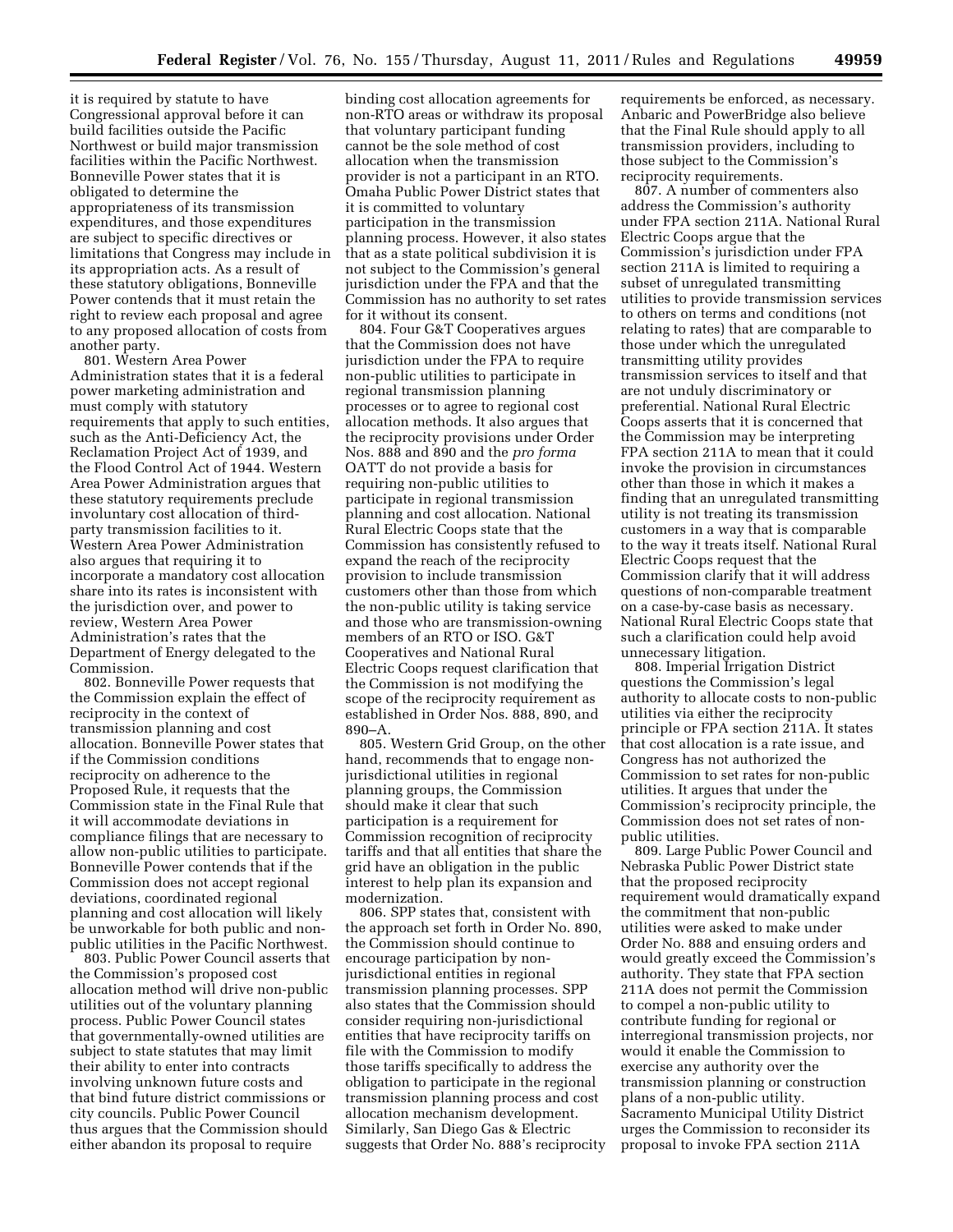authority on a case-by-case basis. It states that this is unnecessary, beyond the limited reciprocity requirements of Order Nos. 888 and 890, and it is beyond the Commission's authority. Western Area Power Administration states that FPA section 211A does not authorize the Commission to require unregulated transmitting utilities to engage in regional transmission planning and cost allocation.

810. Western Area Power Administration and National Rural Electric Coops request clarification that the Commission did not intend its statements in the Proposed Rule regarding FPA section 211A and the reciprocity provisions of Order Nos. 888 and 890 to expand its authority over non-public utilities. Georgia Transmission Cooperative argues that the Commission has not provided evidence to support application of FPA section 211A and that applying it would be inconsistent with prior Commission statements that non-public utilities are not subject to the same cost allocation rules as public utilities.

811. Transmission Access Policy Study Group and Colorado Independent Energy Association support the Commission's proposal to invoke reciprocity for non-jurisdictional transmission providers as needed to achieve its goals, and they agree with the Commission's decision not to invoke its authority under FPA section 211A. Colorado Independent Energy Association also recommends that to avoid the use of FPA section 211A, the Commission should provide a *pro forma*  OATT and a date certain for nonjurisdictional entities to report their progress to the Commission regarding incorporation of the principles set forth in the Proposed Rule into their OATTs and practices. Transmission Agency of Northern California believes that the demonstrated willingness of non-public utility transmission providers to comply voluntarily with Commission directives shows that an explicit requirement that they comply with the Proposed Rule is unnecessary.

812. Other commenters, including MidAmerican and NextEra, suggest that the Commission should apply reciprocity or exercise its authority under FPA section 211A to require nonpublic utilities to participate in regional and interregional transmission planning and cost allocation processes. MidAmerican states that the Commission has the authority to require all non-jurisdictional utilities to comply with, and remain subject to, the proposed transmission planning and cost allocation requirements and that the Commission should use this

authority if it intends to achieve its stated objectives on a nondiscriminatory basis. MidAmerican believes that failure to include all transmission providers will result in an inequitable burden for jurisdictional utilities and their customers, and it will create additional investment uncertainty for projects included in the regional plan. NextEra supports the use of FPA section 211A to extend the requirements of the Final Rule to unregulated transmitting utilities. It believes that invoking FPA section 211A on a caseby-case basis is risky and may not ensure maximum participation by unregulated utilities. AWEA states that the Commission should make clear its intention to invoke FPA section 211A as necessary to ensure needed participation in regional transmission efforts and cost allocation requirements.

813. Bonneville Power asserts in its response that neither the Proposed Rule, nor any of the initial comments, provide evidence that supports invoking FPA section 211A, either on a case-by-case basis or generically. Bonneville Power disagrees with MidAmerican that public utility transmission providers would be subject to undue discrimination if nonpublic utilities do not participate in transmission planning and cost allocation. It argues that any differences in treatment would result from adopting the Proposed Rule, not from discrimination by non-public utilities. Large Public Power Council disagrees that the Commission has authority under FPA section 211A to compel nonpublic utilities to participate fully in whatever planning and cost allocation rules are adopted in this proceeding. It also states that the Commission cannot accomplish indirectly through its reciprocity provisions what it cannot accomplish directly under the statute.

814. MidAmerican also suggests that the Commission use its conditioning authority to require non-jurisdictional utilities to participate in the regional transmission planning and cost allocation processes, stating that the Commission has already taken this approach under FPA section 215. However, in reply, Large Public Power Council disagrees, noting that section 215 explicitly extends Commission jurisdiction for reliability purposes over a wide range of entities, thereby confirming that express direction from Congress is required before the Commission can exercise jurisdiction over otherwise non-jurisdictional entities.

3. Commission Determination

815. To maintain a safe harbor tariff, a non-public utility transmission

provider must ensure that the provisions of that tariff substantially conform, or are superior, to the *pro forma* OATT as it has been revised by this Final Rule. As noted in the Proposed Rule, we are encouraged, based on the efforts that followed Order No. 890, that both public utility and non-public utility transmission providers collaborate in a number of regional transmission planning processes. We therefore do not believe it is necessary at this time to invoke our authority under FPA section 211A, which gives us authority to require nonpublic utility transmission providers to provide transmission services on a comparable and not unduly discriminatory or preferential basis. However, if the Commission finds on the appropriate record that non-public utility transmission providers are not participating in the transmission planning and transmission cost allocation process required by this Final Rule, the Commission may exercise its authority under FPA section 211A on a case-by-case basis.

816. Given our decision above, we decline to adopt SPP's suggestion that the Commission require non-public utility transmission providers that have safe harbor tariffs on file to modify those tariffs specifically to address the transmission planning and cost allocation processes required by this Final Rule. Rather, it remains up to each non-public utility transmission provider whether it wants to maintain its safe harbor status by meeting the transmission planning and cost allocation requirements of this Final Rule.577 We also note in response to National Rural Electric Coops and others that the Commission is not proposing any changes to the reciprocity provision of the *pro forma* OATT or any other document. The Commission is not modifying the scope of the reciprocity provision.

817. We disagree with Colorado Independent Energy Association that the Commission should impose any requirements on non-public utility transmission providers for the purpose of avoiding recourse to section 211A, as we do not see any necessity, at this time, to invoke our authority under that

 $\mathrm{^{577}For}$  this same reason, we find that it is not necessary to address Anbaric and PowerBridge's suggestion that this Final Rule should apply to all transmission providers, including those subject to the Commission's reciprocity provisions and enforced as necessary. However, we reiterate our determination in section IV.E.2. that an entity participating in the regional transmission planning process can be identified as the beneficiary of a regional transmission facility and allocated associated costs, irrespective of its status as a public utility under the FPA.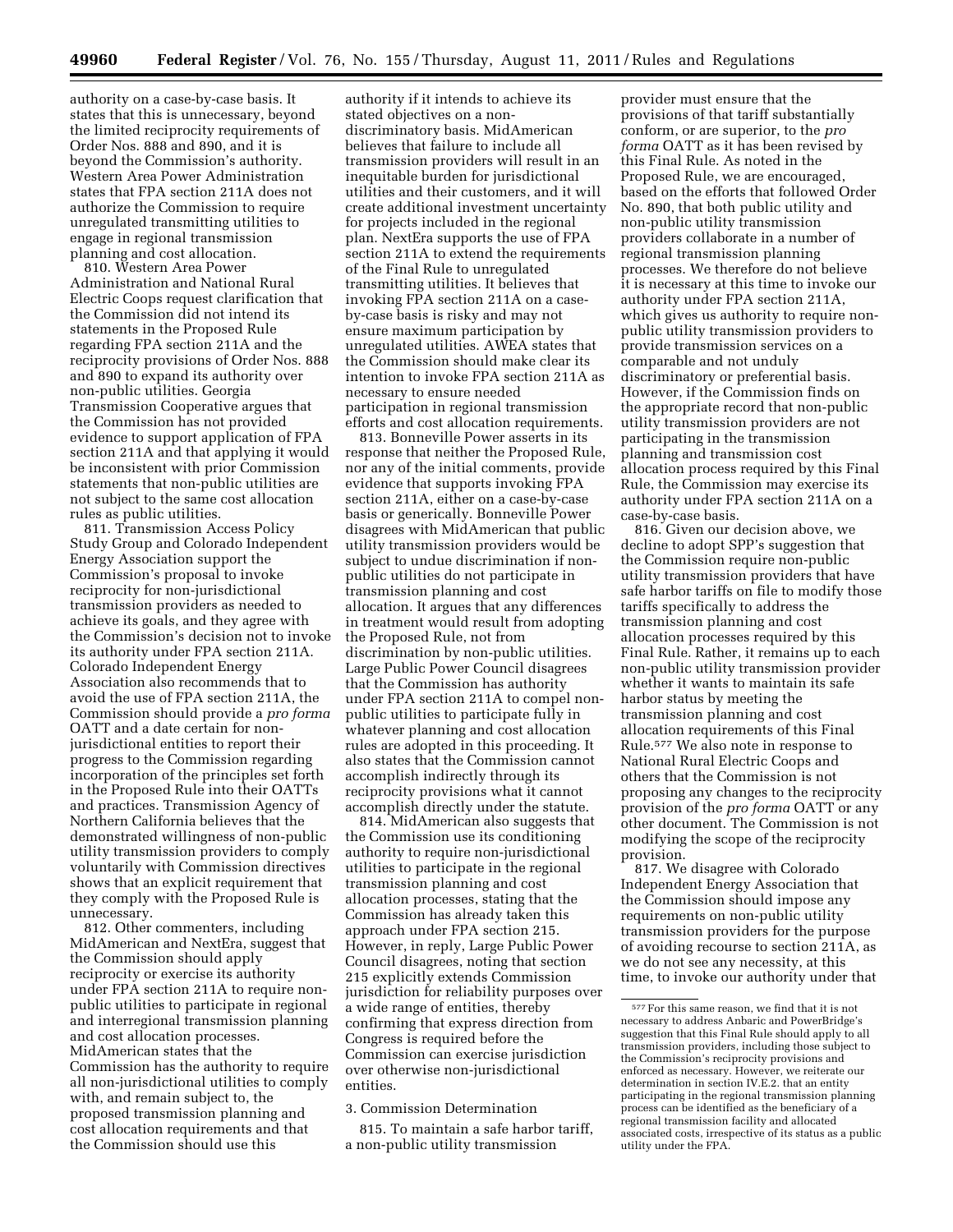section. In addition, we disagree with MidAmerican, NextEra, and SPP that we should establish requirements regarding participation by non-public utility transmission providers in regional and interregional transmission planning and cost allocation processes beyond those required by reciprocity. We likewise disagree with Western Grid Group that we need to clarify for non-public utility transmission providers the importance of their participation in the processes established by this Final Rule.

818. The Commission recognizes that many of the existing regional transmission planning processes are comprised of both public and nonpublic utility transmission providers. In the Proposed Rule, the Commission described the significance of its proposal for non-public utility transmission providers in terms of the principle of reciprocity.578 None of the commenters has provided a persuasive reason for departing from the position taken in the Proposed Rule. Thus, as noted above, and consistent with the approach taken in Order No. 890, the Commission expects all public utility and non-public utility transmission providers to participate in the transmission planning and cost allocation processes set forth in this Final Rule. The success of the reforms implemented here will be enhanced if all transmission owners participate. Further, we believe that non-public utility transmission providers will benefit greatly from the improved transmission planning and cost allocation processes required for public utility transmission providers because a well-planned grid is more reliable and provides more available, less congested paths for the transmission of electric power in interstate commerce. Those that take advantage of open access, including improved transmission planning and cost allocation, should be expected to follow the same requirements as public utility transmission providers.

819. In response to G&T Cooperatives and others, we note that the Commission is not acting here under the FPA to require non-public utility transmission providers to participate in regional transmission planning processes or to agree to a method or methods for allocating the costs of their transmission facilities. Under the reciprocity provision, if a public utility transmission provider seeks transmission service from a non-public utility transmission provider to which it provides open access transmission

service, the non-public utility transmission provider that owns, controls or operates transmission facilities must provide comparable transmission service that it is capable of providing on its own system.579 A nonpublic utility transmission provider that elects to receive such service, therefore, must do so on terms that satisfy the reciprocity condition. We disagree that we are using the principle of reciprocity to expand our jurisdiction over nonpublic utility transmission providers. Non-public utility transmission providers are free to decide whether they will seek transmission service that is subject to the Commission's jurisdiction, and we do not exercise jurisdiction over them when we determine the terms under which public utility transmission providers must provide that transmission service.

820. While a number of commenters argue that this Final Rule's reforms could conflict with their statutory obligations, no specific conflict has been presented for us to act on in this Final Rule. Concerns about possible conflicts should be raised in transmission cost allocation discussions and any subsequent Commission proceedings on proposed transmission cost allocation methods.

821. We disagree with National Rural Electric Coops that our discussion of FPA section 211A in the Proposed Rule is unclear or ambiguous. However, in response to National Rural Electric Coops we note that our intent is to invoke section 211A only on a case-bycase basis. We see no reason to reconsider our position on section 211A as Sacramento Municipal Utility District requests, nor a need to address additional arguments concerning the scope of our authority under section 211A given that we are not acting under section 211A in issuing this Final Rule. Likewise, in response to Georgia Transmission Cooperative, we do not need to provide evidence in this proceeding to support the application of FPA section 211A because we are not applying it here.

822. With regard to Transmission Agency of Northern California's suggestion that an explicit requirement that non-public utility transmission providers comply with the Proposed Rule is unnecessary because they are already complying, we note that this Final Rule does not include any such explicit requirement and instead only notes an expectation that non-public utility transmission providers will participate voluntarily.

#### **VI. Information Collection Statement**

823. The Office of Management and Budget (OMB) requires that OMB approve certain information collection and data retention requirements imposed by agency rules.580 Upon approval of a collection(s) of information, OMB will assign an OMB control number and an expiration date. Respondents subject to the filing requirements of a rule will not be penalized for failing to respond to these collections of information unless the collections of information display a valid OMB control number.

824. The Commission is submitting the proposed modifications to its information collections to OMB for review and approval in accordance with section 3507(d) of the Paperwork Reduction Act of 1995.581 In the Proposed Rule, the Commission solicited comments on the need for this information, whether the information will have practical utility, the accuracy of provided burden estimates, ways to enhance the quality, utility, and clarity of the information to be collected or retained, and any suggested methods for minimizing the respondent's burden, including the use of automated information techniques. The Commission also included a chart that listed the estimated public reporting burdens for the proposed reporting requirements, as well as a projection of the costs of compliance for the reporting requirements. The Commission received one comment from Arizona Public Service Company specifically addressing the Commission burden estimate in the Proposed Rule.

825. Arizona Public Service Company states that while it supports the need for a robust regional transmission planning process, it contends that the burden estimate in the Proposed Rule understated the number of hours and the average rates of the employees working on these processes. As an example, Arizona Public Service Company states that it participates in WestConnect, which in the past twelve months has involved over two dozen regional or subregional transmission planning meetings. According to Arizona Public Service Company, many of these meetings last an entire day, and require a significant amount of preparation work prior to the meeting. It further contends that the Commission should have included calculation of travel expenses of participants in the regional transmission planning

<sup>578</sup>Proposed Rule, FERC Stats. & Regs. ¶ 32,660 at P 43.

<sup>579</sup>Order No. 890, FERC Stats. & Regs. ¶ 31,241 at P 163.

<sup>580</sup> 5 CFR 1320.11(b).

<sup>581</sup> 44 U.S.C. 3507(d).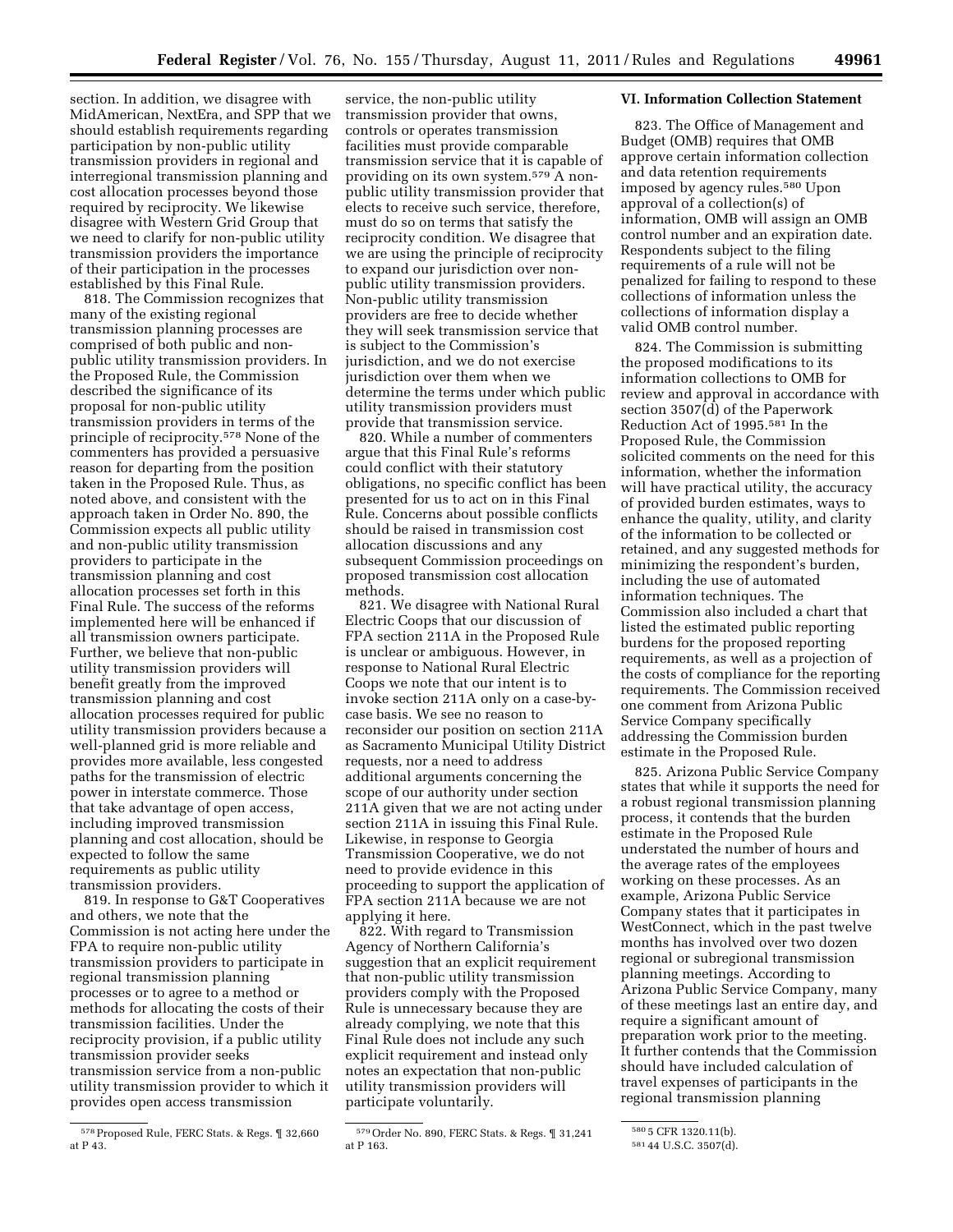processes, including transportation, lodging, and meal expenses.

826. In the Proposed Rule, the Commission estimated the number of hours required for the average public utility transmission provider to comply with the minimum requirements included in the Proposed Rule. The burden estimates in this Final Rule represent the incremental burden changes related only to the requirements set forth in this Final Rule.<sup>582</sup> It should also be noted that the burden estimates are averages for all of the filers. Furthermore, we acknowledge that some regional transmission planning processes have been developed to date that may require more time to participate than the estimate that the Commission provided in the Proposed Rule. However, the fact that such processes have been developed reflects the choice of the participants in those regional transmission planning processes on how to comply with the

Commission's rules, it does not mean that the Commission's rules necessarily required such processes. For example, we note that public utility transmission providers may decide, in a particular region or between regions, to develop a regional transmission planning process that includes more objectives and procedures than the minimum set forth in this Final Rule, which may increase the number of hours necessary to participate. In any event, Arizona Public Service Company did not provide any estimates of the number of hours that it has taken to participate in its regional transmission planning processes, nor suggested alternative estimates. Thus, for the most part, the Commission adopts the burden estimates that it set out in the Proposed Rule.

827. As for the hourly rates of the employees, the Commission relies on average national salaries to develop hourly rates of the employees necessary to comply with the requirements

adopted in this Final Rule. Again, we note that this is an average rate, and that rates may be higher or lower depending on the area of the country where the public utility transmission provider is located. Therefore, we find that the averages in the Proposed Rule are reasonable estimates of the average national rates for the employees described below.

828. Finally, the Commission has included, in its burden estimate, the number of hours that a public utility transmission provider may need to travel to participate in a regional transmission planning process and interregional transmission coordination procedures.

*Burden Estimate and Information Collection Costs:* The estimated Public Reporting burden and cost for the requirements contained in this Final Rule follow.

| FERC-917-Proposed reporting requirements in<br>RM10-23                                                                                                                                                                                                                                                                                                                                                                                                                                                    | Annual<br>number of<br>respondents<br>(filers) | Annual<br>number of<br>responses | Hours per<br>response                             | Total annual<br>hours in<br>vear 1 | Total annual<br>hours in<br>subsequent<br>years |
|-----------------------------------------------------------------------------------------------------------------------------------------------------------------------------------------------------------------------------------------------------------------------------------------------------------------------------------------------------------------------------------------------------------------------------------------------------------------------------------------------------------|------------------------------------------------|----------------------------------|---------------------------------------------------|------------------------------------|-------------------------------------------------|
| Participation in a transparent and open regional trans-<br>mission planning process that meets regional trans-<br>mission planning principles, includes consideration of<br>transmission needs driven by Public Policy Require-<br>ments, identifies and evaluates transmission facilities<br>to meet needs, develops cost allocation method(s),<br>and produces a regional transmission plan that de-<br>scribes and incorporates a cost allocation method(s)<br>that meets the Commission's principles. | 132                                            | 132                              | 110 hrs in Year 1; 52 hrs in<br>subsequent years. | 14520                              | 6864                                            |
| Development of interregional transmission coordination<br>procedures that meet the Commission's require-<br>ments, including the ongoing requirement to provide<br>or post certain transmission planning information and<br>provide annual data exchange, as well as the devel-<br>opment of a cost allocation method for interregional<br>transmission facilities that meets the Commission's<br>principles.                                                                                             | 132                                            | 132                              | 133 hrs in Year 1; 43 hrs in<br>subsequent years. | 17556                              | 5676                                            |
| Conforming tariff changes for local transmission plan-<br>ning, including those related to consideration of<br>transmission needs driven by Public Policy Require-<br>ments; and conforming tariff changes for regional<br>transmission planning and interregional transmission<br>coordination.                                                                                                                                                                                                          | 132                                            | 132                              | 57 hrs in Year 1; 25 hrs in<br>subsequent years.  | 7524                               | 33000                                           |
| Total Estimated Additional Burden Hours. Pro-<br>posed for FERC-917 in NOPR in RM10-23.                                                                                                                                                                                                                                                                                                                                                                                                                   |                                                |                                  |                                                   | 39600                              | 15840                                           |

## *Cost to Comply*

*Year 1:* \$4,514,400 or [39,600 hours × \$114 per hour 583] *Subsequent Years:* \$1,805,760 or

 $[15,840 \text{ hours} \times $114 \text{ per hour}]$ *Title:* FERC–917.

*Action:* Proposed Collections. *OMB Control No:* 1902–0233. *Respondents:* Public Utility

Transmission Providers. An RTO or ISO

also may file some materials on behalf of its members.

*Frequency of Responses:* Initial filing and subsequent filings.

# *Necessity of the Information*

829. Building on the reforms in Order No. 890, the Federal Energy Regulatory Commission adopts these amendments to the *pro forma* OATT to correct certain

 $582\,5$  CFR 1320.3(b)(1)–(2).  $583\,7$ he estimated cost of \$114 an hour is the average of the hourly costs of: attorney (\$200),

deficiencies in the transmission planning and cost allocation requirements for public utility transmission providers. The purpose of this Final Rule is to strengthen the *pro forma* OATT, so that the transmission grid can better support wholesale power markets and ensure that Commissionjurisdictional services are provided at rates, terms, and conditions that are just

consultant (\$150), technical (\$80), and administrative support (\$25).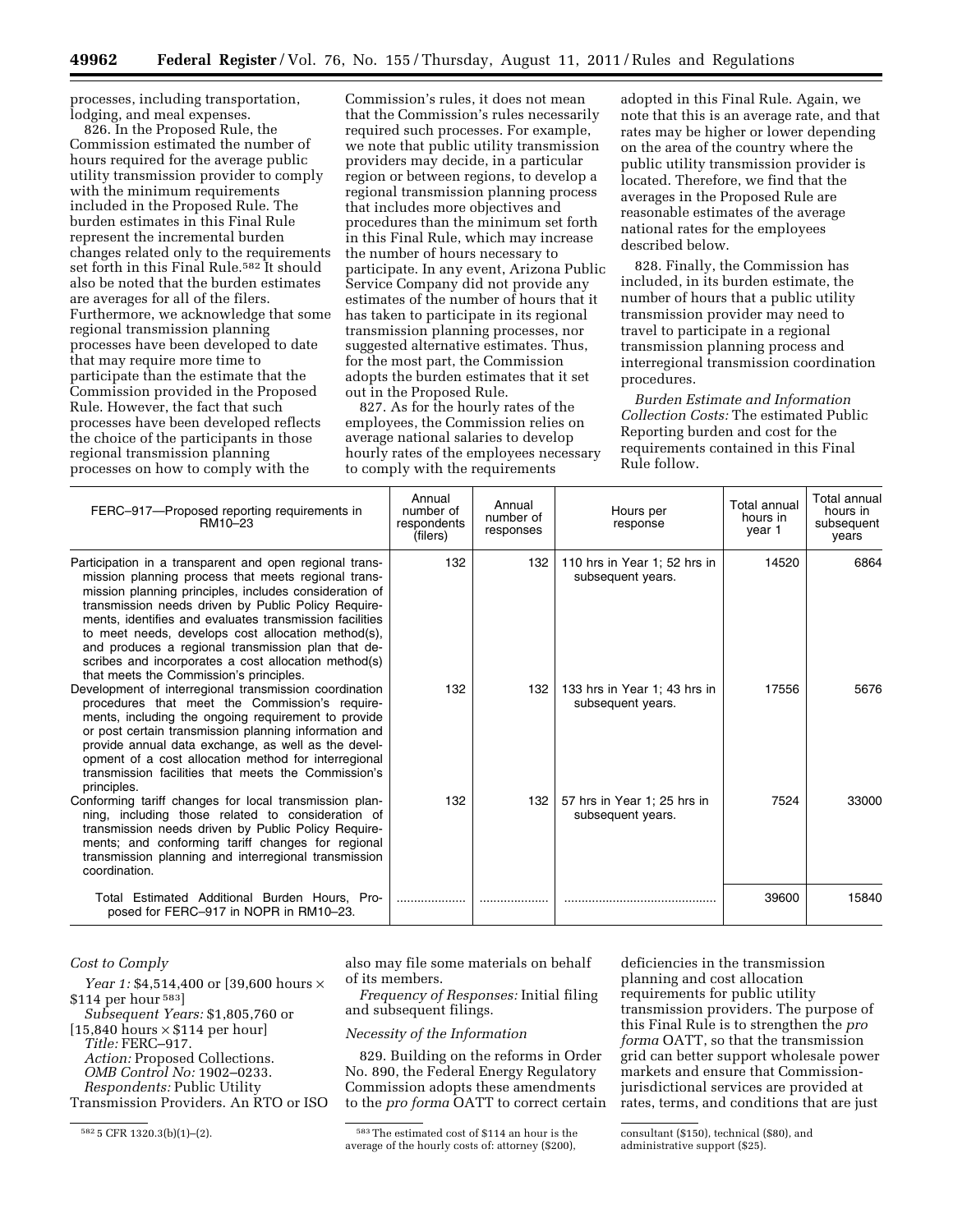and reasonable and not unduly discriminatory or preferential. We expect to achieve this goal through this Final Rule by reforming electric transmission planning requirements and establishing a closer link between cost allocation and regional transmission planning processes.

830. Interested persons may obtain information on reporting requirements by contacting the following: Federal Energy Regulatory Commission, 888 First Street NE., Washington, DC 20426 [Attention: Ellen Brown, Office of the Executive Director, e-mail: *[Data](mailto:DataClearance@ferc.gov) [Clearance@ferc.gov,](mailto:DataClearance@ferc.gov)* Phone: (202) 502– 8663, fax: (202) 273–0873. Comments concerning the collection of information and the associated burden estimate(s), may also be sent to the Office of Information and Regulatory Affairs, Office of Management and Budget, 725 17th Street, NW., Washington, DC 20503 [Attention: Desk Officer for the Federal Energy Regulatory Commission, phone:  $(202)$  395–4638, fax  $(202)$  395–7285]. Due to security concerns, comments should be sent electronically to the following e-mail address: *[oira](mailto:oira_submission@omb.eop.gov)*\_ *[submission@omb.eop.gov.](mailto:oira_submission@omb.eop.gov)* Comments submitted to OMB should include OMB Control No. 1902–0233 and Docket No. RM10–23–000.

## **VII. Environmental Analysis**

831. The Commission is required to prepare an Environmental Assessment or an Environmental Impact Statement for any action that may have a significant adverse effect on the human environment.584 The Commission concludes that neither an Environmental Assessment nor an Environmental Impact Statement is required for this Proposed Rule because section 380.4(a)(15) of the Commission's regulations provides a categorical exemption for approval of actions under sections 205 and 206 of the FPA relating to rates and charges for the transmission or sale of electric energy subject to the Commission's jurisdiction, plus the classification, practices, contracts and regulations that affect rates, charges, classifications, and services.585 The reforms herein do not require transmission or other facilities to be built, but rather establish transmission planning mechanisms that will result in a more appropriate allocation of costs and thus better ensure just and reasonable and not unduly discriminatory or preferential rates.

## **VIII. Regulatory Flexibility Act Analysis**

832. The Regulatory Flexibility Act of 1980 (RFA) 586 generally requires a description and analysis of final rules that will have significant economic impact on a substantial number of small entities. This Final Rule applies to public utilities that own, control or operate interstate transmission facilities other than those that have received waiver of the obligation to comply with Order Nos. 888, 889, and 890. The total number of public utility transmission providers that, absent waiver, must modify their current OATTs by filing the revised *pro forma* OATT is 132. Of these public utility transmission providers, only 9 filers, or 6.8 percent, have output of four million MWh or less per year.587 The Commission does not consider this a substantial number and, in any event, each of these entities retains its rights to request waiver of these requirements. The criteria for waiver that would be applied under this rulemaking for small entities is unchanged from that used to evaluate requests for waiver under Order Nos. 888, 889, and 890. Accordingly, the Commission certifies that this Final Rule will not have a significant economic impact on a substantial number of small entities.

### **IX. Document Availability**

833. In addition to publishing the full text of this document in the **Federal Register**, the Commission provides all interested persons an opportunity to view and/or print the contents of this document via the Internet through the Commission's Home Page (*[http://](http://www.ferc.gov) [www.ferc.gov](http://www.ferc.gov)*) and in the Commission's Public Reference Room during normal business hours (8:30 a.m. to 5:00 p.m. Eastern time) at 888 First Street, NE., Room 2A, Washington, DC 20426.

834. From the Commission's Home Page on the Internet, this information is available on eLibrary. The full text of this document is available on eLibrary in PDF and Microsoft Word format for viewing, printing, and/or downloading. To access this document in eLibrary, type the docket number excluding the last three digits of this document in the docket number field.

835. User assistance is available for eLibrary and the Commission's Web site during normal business hours from FERC Online Support at (202) 502–6652 (toll free at 1–866–208–3676) or e-mail at *[ferconlinesupport@ferc.gov,](mailto:ferconlinesupport@ferc.gov)* or the Public Reference Room at (202) 502– 8371, TTY (202) 502–8659. E-mail the Public Reference Room at *public. referenceroom@ferc.gov.* 

# **X. Effective Date and Congressional Notification**

836. These regulations are effective October 11, 2011. The Commission has determined, with the concurrence of the Administrator of the Office of Information and Regulatory Affairs of OMB, that this rule is not a ''major rule'' as defined in section 351 of the Small Business Regulatory Enforcement Fairness Act of 1996. The Commission will submit this Final Rule to both houses of Congress and the Government Accountability Office.

# **List of Subjects in 18 CFR Part 35**

Electric power rates, Electric utilities, Reporting and recordkeeping requirements.

By the Commission. Commissioner Moeller is dissenting, in part, with a separate statement attached.

#### **Nathaniel J. Davis, Sr.,**

*Deputy Secretary.* 

In consideration of the foregoing, the Commission amends part 35, Chapter I, Title 18, Code of Federal Regulations, as follows:

# **PART 35—FILING OF RATE SCHEDULES AND TARIFFS**

■ 1. The authority citation for part 35 continues to read as follows:

**Authority:** 16 U.S.C. 791a–825r, 2601– 2645; 31 U.S.C. 9701; 42 U.S.C. 71–7352.

- 2. Amend § 35.28 as follows:
- a. Paragraphs (c)(1) through (c)(1)(iii) are revised.
- $\blacksquare$  b. Paragraph  $(c)(1)(vi)$  is revised.
- $\blacksquare$  c. Paragraphs (c)(3), (c)(3)(i), and
- (c)(3)(ii) are revised.
- d. Paragraphs (c)(4) through (c)(4)(ii) are revised.
- e. Paragraph (d)(1) is revised.
- f. Paragraph (e)(1) is revised.

# **§ 35.28 Non-discriminatory open access transmission tariff.**

\* \* \* \* \* (c) *Non-discriminatory open access transmission tariffs.* 

(1) Every public utility that owns, controls, or operates facilities used for the transmission of electric energy in interstate commerce must have on file with the Commission a tariff of general applicability for transmission services,

<sup>584</sup>*Regulations Implementing the National Environmental Policy Act,* Order No. 486, 52 FR 47897 (Dec. 17, 1987), FERC Stats. & Regs. ¶ 30,783 (1987).

<sup>586</sup> 5 U.S.C. 601–612.

<sup>587</sup>A firm is ''small'' if, including its affiliates, it is primarily engaged in the generation, transmission, and/or distribution of electric energy for sale and its total electric output for the preceding fiscal year did not exceed 4 million megawatt-hours. Based on the filers of the annual FERC Form 1 and Form 1–F, as well as the number of companies that have obtained waivers, we estimate that 6.8 percent of the filers are ''small.''

<sup>585</sup> 18 CFR 380.4(a)(15).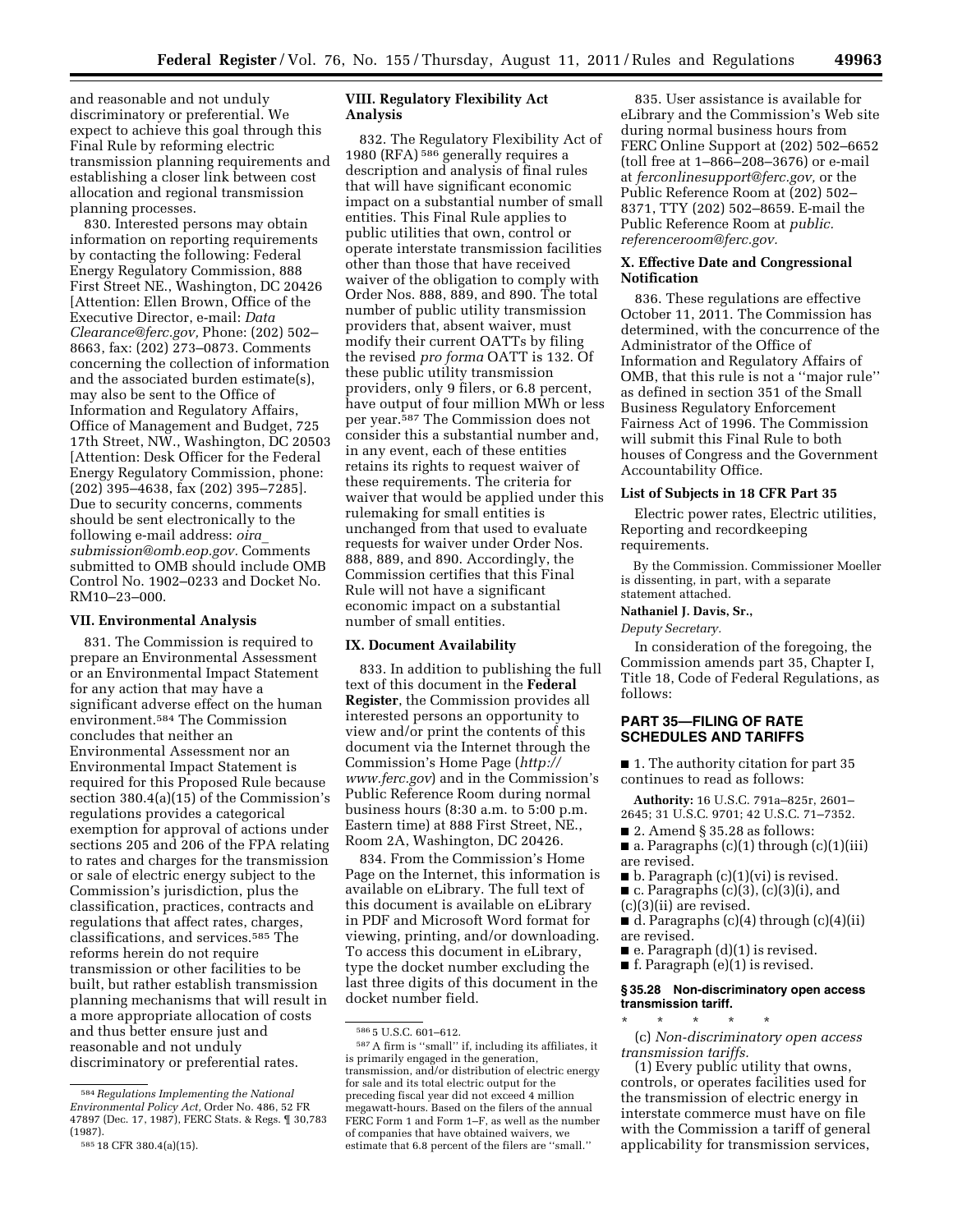including ancillary services, over such facilities. Such tariff must be the open access pro forma tariff contained in Order No. 888, FERC Stats. & Regs. ¶ 31,036 (Final Rule on Open Access and Stranded Costs), as revised by the open access pro forma tariff contained in Order No. 890, FERC Stats. & Regs. ¶ 31,241 (Final Rule on Open Access Reforms) and further revised in Order No. 1000, FERC Stats. & Regs. ¶ 31,323 (Final Rule on Transmission Planning and Cost Allocation by Transmission Owning and Operating Public Utilities), or such other open access tariff as may be approved by the Commission consistent with Order No. 888, FERC Stats. & Regs ¶ 31,306, Order No. 890, FERC Stats. & Regs. ¶ 32,241, and Order No. 1000, FERC Stats. & Regs. ¶ 31,323.

(i) Subject to the exceptions in paragraphs  $(c)(1)(ii)$ ,  $(c)(1)(iii)$ ,  $(c)(1)(iv)$ and (c)(1)(v) of this section, the pro forma tariff contained in Order No. 888, FERC Stats. & Regs. ¶ 31,036, as revised by the open access pro forma tariff contained in Order No. 890, FERC Stats. & Regs. ¶ 31,241 and further revised in Order No. 1000, FERC Stats. & Regs. ¶ 31,323, and accompanying rates, must be filed no later than 60 days prior to the date on which a public utility would engage in a sale of electric energy at wholesale in interstate commerce or in the transmission of electric energy in interstate commerce.

(ii) If a public utility owns, controls, or operates facilities used for the transmission of electric energy in interstate commerce as of October 11, 2011, it must file the revisions to the pro forma tariff contained in Order No. 890, FERC Stats. & Regs. ¶ 31,241, as amended by Order No. 1000, FERC Stats. & Regs. ¶ 31,323, pursuant to section 206 of the FPA and accompanying rates pursuant to section 205 of the FPA in accordance with the procedures set forth in Order No. 890, FERC Stats. & Regs. ¶ 31,241 and Order No. 1000, FERC Stats. & Regs ¶ 31,323.

(iii) If a public utility owns, controls, or operates transmission facilities used for the transmission of electric energy in interstate commerce as of October 11, 2011, such facilities are jointly owned with a non-public utility, and the joint ownership contract prohibits transmission service over the facilities to third parties, the public utility with respect to access over the public utility's share of the jointly owned facilities must file the revisions to the pro forma tariff contained in Order No. 890, FERC Stats. & Regs. ¶ 31,241 as amended by Order No. 1000, FERC Stats. & Regs. ¶ 31,323, pursuant to section 206 of the

FPA and accompanying rates pursuant to section 205 of the FPA. \* \* \* \* \*

(vi) Any public utility that seeks a deviation from the pro forma tariff contained in Order No. 888, FERC Stats. & Regs. ¶ 31,036, as revised in Order No. 890, FERC Stats. & Regs. ¶ 31,241 and Order No. 1000, FERC Stats. & Regs. ¶ 31,323, must demonstrate that the deviation is consistent with the principles of Order No. 888, FERC Stats. & Regs ¶ 31,036, Order No. 890, FERC Stats. & Regs. ¶ 31,241, and Order No. 1000, FERC Stats. & Regs. ¶ 31,323.  $\star$   $\qquad$   $\star$   $\qquad$   $\star$ 

(3) Every public utility that owns, controls, or operates facilities used for the transmission of electric energy in interstate commerce, and that is a member of a power pool, public utility holding company, or other multi-lateral trading arrangement or agreement that contains transmission rates, terms or conditions, must have on file a joint pool-wide or system-wide open access transmission tariff, which tariff must be the pro forma tariff contained in Order No. 888, FERC Stats. & Regs. ¶ 31,036, as revised by the pro forma tariff contained in Order No. 890, FERC Stats. & Regs. ¶ 31,241 and further revised in Order No. 1000, FERC Stats. & Regs. ¶ 31,323, or such other open access tariff as may be approved by the Commission consistent with Order No. 888, FERC Stats. & Regs. ¶ 31,036, Order No. 890, FERC Stats. & Regs. ¶ 31,241, and Order No. 1000, FERC Stats. & Regs. ¶ 31,323.

(i) For any power pool, public utility holding company or other multi-lateral arrangement or agreement that contains transmission rates, terms or conditions and that is executed after October 11, 2011, this requirement is effective on the date that transactions begin under the arrangement or agreement.

(ii) For any power pool, public utility holding company or other multi-lateral arrangement or agreement that contains transmission rates, terms or conditions and that is executed on or before October 11, 2011, a public utility member of such power pool, public utility holding company or other multilateral arrangement or agreement that owns, controls, or operates facilities used for the transmission of electric energy in interstate commerce must file the revisions to its joint pool-wide or system-wide open access transmission tariff consistent with Order No. 890, FERC Stats. & Regs. ¶ 31,241 as amended by Order No. 1000, FERC Stats. & Regs. ¶ 31,323, pursuant to section 206 of the FPA and accompanying rates pursuant to section

205 of the FPA in accordance with the procedures set forth in Order No. 890, FERC Stats. & Regs. ¶ 31,241 and Order No. 1000, FERC Stats. & Regs ¶ 31,323.

\* \* \* \* \*

(4) Consistent with paragraph (c)(1) of this section, every Commissionapproved ISO or RTO must have on file with the Commission a tariff of general applicability for transmission services, including ancillary services, over such facilities. Such tariff must be the pro forma tariff contained in Order No. 888, FERC Stats. & Regs. ¶ 31,036, as revised by the pro forma tariff contained in Order No. 890, FERC Stats. & Regs. ¶ 31,241 and further revised in Order No. 1000, FERC Stats. & Regs. ¶ 31,323, or such other open access tariff as may be approved by the Commission consistent with Order No. 888, FERC Stats. & Reg. ¶ 31,036, Order No. 890, FERC Stats. & Regs. ¶ 31,241, and Order No. 1000, FERC Stats. & Regs. ¶ 31,323.

(i) Subject to paragraph (c)(4)(ii) of this section, a Commission-approved ISO or RTO must file the revisions to the pro forma tariff contained in Order No. 890, FERC Stats. & Regs. ¶ 31,241 as amended by Order No. 1000, FERC Stats. & Regs. ¶ 31,323, pursuant to section 206 of the FPA and accompanying rates pursuant to section 205 of the FPA in accordance with the procedures set forth in Order No. 890, FERC Stats. & Regs. ¶ 31,241 and Order No. 1000, FERC Stats. & Regs ¶ 31,323.

(ii) If a Commission-approved ISO or RTO can demonstrate that its existing open access tariff is consistent with or superior to the revisions to the pro forma tariff contained in Order No. 888, FERC Stats. & Regs. ¶ 31,036, as revised by the pro forma tariff in Order No. 890, FERC Stats. & Regs. ¶ 31,241 and further revised in Order No. 1000, FERC Stats. & Regs. ¶ 31,323, or any portions thereof, the Commission-approved ISO or RTO may instead set forth such demonstration in its filing pursuant to section 206 in accordance with the procedures set forth in Order No. 1000, FERC Stats. & Regs ¶ 31,323. (d) \* \* \*

(1) No later than October 11, 2011, or

\* \* \* \* \* (e) \* \* \*

(1) A non-public utility may submit a transmission tariff and a request for declaratory order that its voluntary transmission tariff meets the requirements of Order No. 888, FERC Stats. & Regs. ¶ 31,036, Order No. 890, FERC Stats. & Regs. ¶ 31,241, and Order No. 1000, FERC Stats. & Regs. ¶ 31,323. \* \* \* \* \*

**Note:** The following appendices will not be

published in the Code of Federal Regulations.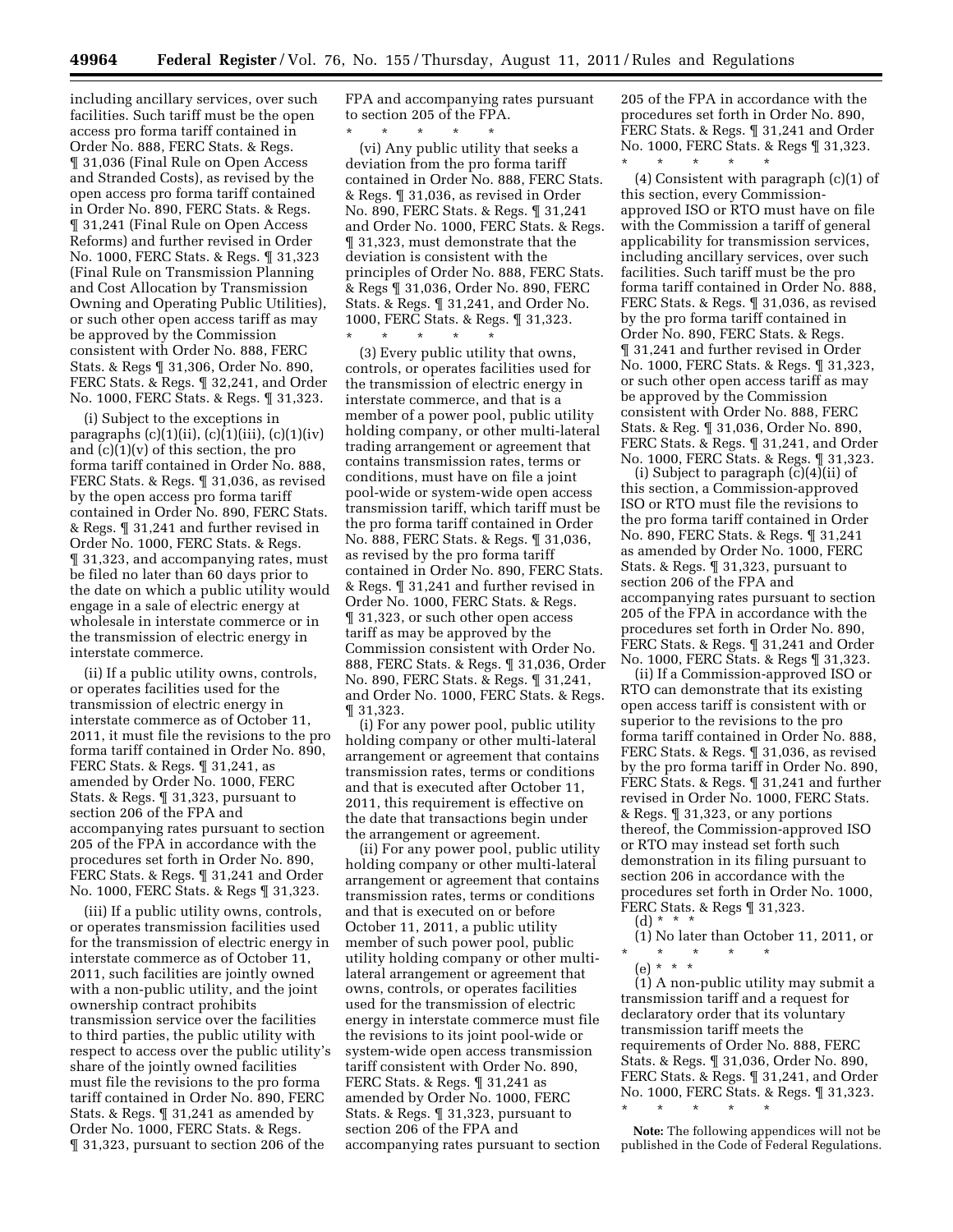٠

| Deadline (months after<br>the effective date of<br>the final rule) | Compliance action                                                                                                                                                                                                                               | Section of the final<br>rule |
|--------------------------------------------------------------------|-------------------------------------------------------------------------------------------------------------------------------------------------------------------------------------------------------------------------------------------------|------------------------------|
| 12 months                                                          | Submit revised Attachment K of the pro forma OATT and any other Commission jurisdictional<br>documents to include local and regional transmission planning processes that are consistent<br>with the requirements of this Final Rule.           | Section III.A.               |
| 12 months                                                          | Submit revised Attachment K of the pro forma OATT and other Commission jurisdictional docu-<br>ments to include a cost allocation method or methods for regional cost allocation consistent<br>with principles of this Final Rule.              | Section III.C.               |
| 18 months                                                          | Submit revised Attachment K of the pro forma OATT and any other Commission jurisdictional<br>documents to include an interregional transmission coordination procedure or procedures con-<br>sistent with the requirements of this Final Rule.  | Section IV.C.                |
| 18 months                                                          | Submit revised Attachment K of the pro forma OATT and any other Commission jurisdictional<br>documents to include a cost allocation method or methods for interregional cost allocation con-<br>sistent with the principles of this Final Rule. | Section IV.D.                |

# APPENDIX A—SUMMARY OF COMPLIANCE FILING REQUIREMENTS

# **Appendix B: Abbreviated Names of Commenters**

The following two tables contain the abbreviated names of initial and reply commenters that are used in this Final Rule.

# INITIAL COMMENTERS

| Abbreviation                               | Initial commenter(s)                                                                                                                                                                                                                                                                                                                                                                                                                                                                                                                                                                                                                                                                                                                                                                       |
|--------------------------------------------|--------------------------------------------------------------------------------------------------------------------------------------------------------------------------------------------------------------------------------------------------------------------------------------------------------------------------------------------------------------------------------------------------------------------------------------------------------------------------------------------------------------------------------------------------------------------------------------------------------------------------------------------------------------------------------------------------------------------------------------------------------------------------------------------|
|                                            | Alliance for Clean Energy New York; Citizens Utility Board of Wisconsin; Climate and Energy<br>Project; Conservation Law Foundation; Earthjustice; Environment Northeast; Environmental<br>Defense Fund; Environmental Law & Policy Center; Fresh Energy; Great Plains Institute; In-<br>stitute for Market Transformation; Iowa Environmental Council; Land Trust Alliance; National<br>Audubon Society; Natural Resources Defense Council; Pennsylvania Land Trust Alliance;<br>Nevada Wilderness Project; NW Energy Coalition; Pace Energy and Climate Center; Pied-<br>mont Environmental Council; Project for Sustainable FERC Energy Policy; Sierra Club;<br>Southern Alliance for Clean Energy; The Wilderness Society; Union of Concerned Sci-<br>entists; and Western Grid Group. |
| Ad Hoc Coalition of Southeastern Utilities | Central Electric Power Cooperative, Inc.; Dalton Utilities; Georgia Transmission Corporation;<br>JEA; MEAG Power; Orlando Utilities Commission; Progress Energy Service Company, LLC<br>(on behalf of Progress Energy Carolinas, Inc. and Progress Energy Florida, Inc.); South<br>Carolina Electric & Gas Company; South Carolina Public Service Authority (Santee Cooper);<br>and Southern Company Services, Inc. (on behalf of Alabama Power Company, Georgia<br>Power Company, Gulf Power Company, Mississippi Power Company, and Southern Power<br>Company).                                                                                                                                                                                                                          |
|                                            | American Electric Power Service Corporation.                                                                                                                                                                                                                                                                                                                                                                                                                                                                                                                                                                                                                                                                                                                                               |
|                                            | Alabama Public Service Commission.                                                                                                                                                                                                                                                                                                                                                                                                                                                                                                                                                                                                                                                                                                                                                         |
| Allegheny Energy Companies                 | Monongahela Power Company; The Potomac Edison Company; West Penn Power Company;<br>Trans-Allegheny Interstate Line Company; and Allegheny Energy Supply Company, LLC.                                                                                                                                                                                                                                                                                                                                                                                                                                                                                                                                                                                                                      |
|                                            | ALLETE, Inc.                                                                                                                                                                                                                                                                                                                                                                                                                                                                                                                                                                                                                                                                                                                                                                               |
|                                            | Alliant Energy Corporate Services, Inc.                                                                                                                                                                                                                                                                                                                                                                                                                                                                                                                                                                                                                                                                                                                                                    |
|                                            | American Antitrust Institute.                                                                                                                                                                                                                                                                                                                                                                                                                                                                                                                                                                                                                                                                                                                                                              |
|                                            | American Forest & Paper Association.                                                                                                                                                                                                                                                                                                                                                                                                                                                                                                                                                                                                                                                                                                                                                       |
|                                            | American Transmission Company LLC.                                                                                                                                                                                                                                                                                                                                                                                                                                                                                                                                                                                                                                                                                                                                                         |
|                                            | Anbaric Holding, LLC; PowerBridge, LLC.                                                                                                                                                                                                                                                                                                                                                                                                                                                                                                                                                                                                                                                                                                                                                    |
|                                            | American Public Power Association.                                                                                                                                                                                                                                                                                                                                                                                                                                                                                                                                                                                                                                                                                                                                                         |
| Arizona Corporation Commission             | Arizona Corporation Commission.                                                                                                                                                                                                                                                                                                                                                                                                                                                                                                                                                                                                                                                                                                                                                            |
| Arizona Public Service Company             | Arizona Public Service Company.                                                                                                                                                                                                                                                                                                                                                                                                                                                                                                                                                                                                                                                                                                                                                            |
|                                            | Atlantic Grid Development, LLC on behalf of Atlantic Wind Connection.                                                                                                                                                                                                                                                                                                                                                                                                                                                                                                                                                                                                                                                                                                                      |
|                                            | Avista Corporation and Puget Sound Energy, Inc.                                                                                                                                                                                                                                                                                                                                                                                                                                                                                                                                                                                                                                                                                                                                            |
|                                            | American Wind Energy Association; Wind on the Wires; Renewable Northwest Project; Mid-At-<br>lantic Renewable Energy Coalition; Alliance for Clean Energy, Inc.; Interwest Energy Alli-<br>ance; RENEW; the Wind Coalition; and Center for Energy Efficiency and Renewable Tech-<br>nologies.                                                                                                                                                                                                                                                                                                                                                                                                                                                                                              |
|                                            | Baltimore Gas & Electric Company.                                                                                                                                                                                                                                                                                                                                                                                                                                                                                                                                                                                                                                                                                                                                                          |
| Bay Area Municipal Transmission Group      | City of Santa Clara, California; the City of Palo Alto, California; and the City of Alameda, Cali-<br>fornia.                                                                                                                                                                                                                                                                                                                                                                                                                                                                                                                                                                                                                                                                              |
|                                            | Bonneville Power Administration.                                                                                                                                                                                                                                                                                                                                                                                                                                                                                                                                                                                                                                                                                                                                                           |
| Boundless Energy and Sea Breeze            | Boundless Energy, LLC and Sea Breeze Pacific Regional Transmission System.                                                                                                                                                                                                                                                                                                                                                                                                                                                                                                                                                                                                                                                                                                                 |
|                                            | Peter Fox-Penner; Johannes Pfeifenberger; and Delphine Hou.                                                                                                                                                                                                                                                                                                                                                                                                                                                                                                                                                                                                                                                                                                                                |
|                                            | California Public Utilities Commission and the Energy Resources Conservation and Develop-<br>ment Commission of the State of California.                                                                                                                                                                                                                                                                                                                                                                                                                                                                                                                                                                                                                                                   |
|                                            |                                                                                                                                                                                                                                                                                                                                                                                                                                                                                                                                                                                                                                                                                                                                                                                            |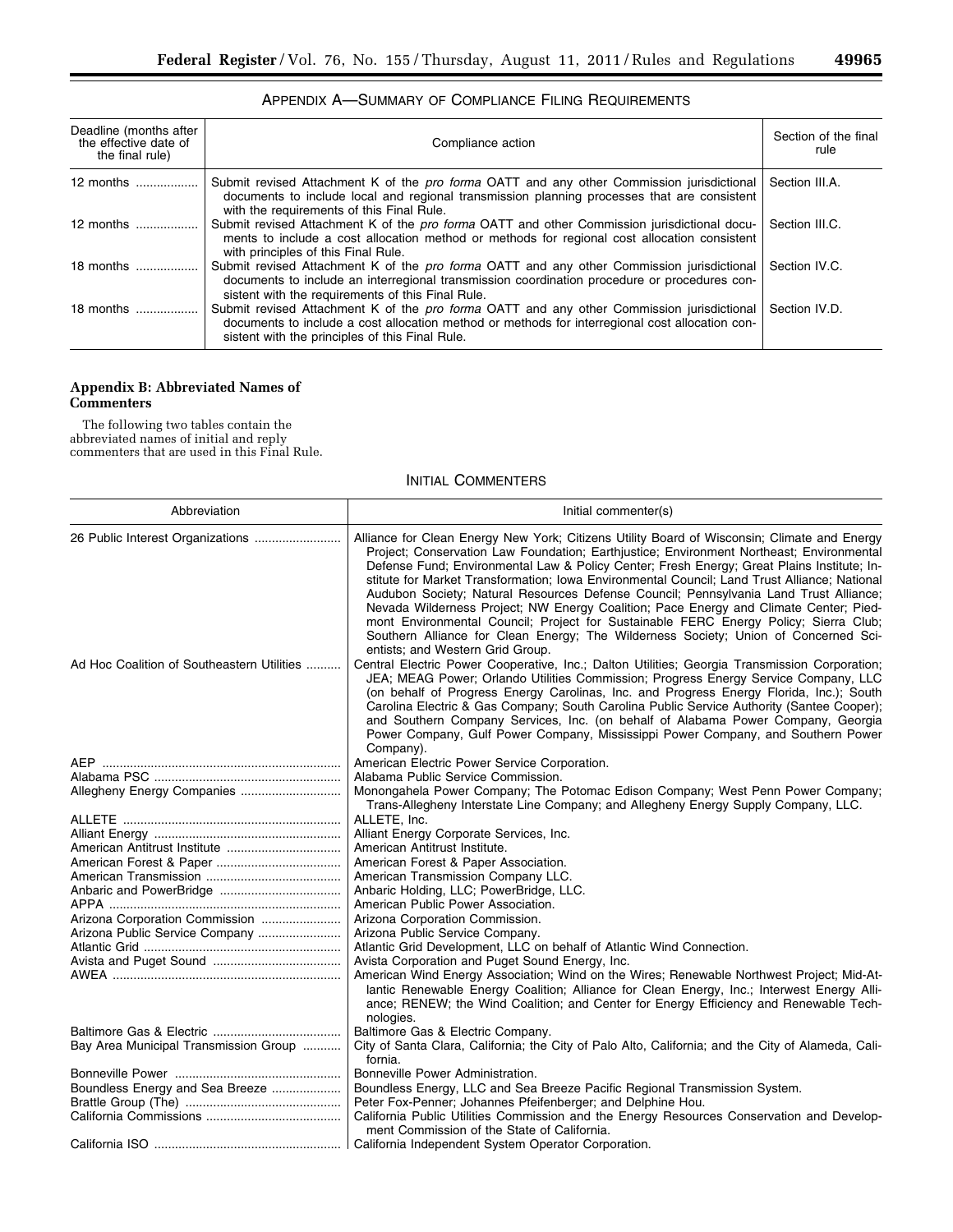#### Abbreviation **Initial commenter(s)** and  $\blacksquare$ California Municipal Utilities ................................ California Municipal Utilities Association (Cities of Alameda; Anaheim; Azusa; Banning; Burbank; Cerritos; Colton; Corona; Glendale; Gridley; Healdsburg; Hercules; Lodi; Lompoc; Moreno Valley; Needles; Palo Alto; Pasadena; Pittsburg; Rancho Cucamonga; Redding; Riverside; Roseville; Santa Clara; Shasta Lake; Ukiah; and Vernon; the Imperial; Merced; Modesto; Turlock Irrigation Districts; the Northern California Power Agency; Southern California Public Power Authority; Transmission Agency of Northern California; Lassen Municipal Utility District; Power and Water Resources Pooling Authority; Sacramento Municipal Utility District; the Trinity and Truckee Donner Public Utility Districts; the Metropolitan Water District of Southern California; and the City and County of San Francisco, and Hetch-Hetchy). California Transmission Planning Group ............ Sacramento Municipal Utility District; the Imperial Irrigation District; the Los Angeles Department of Water and Power; the Southern California Public Power Authority; the Transmission Agency of Northern California; the Turlock Irrigation District; the Southern California Edison Company; the Pacific Gas & Electric Company and the San Diego Gas & Electric Company. California State Water Project ............................. California Department of Water Resources State Water Project. Central Minnesota Municipal Power Agency; Dairyland Power Cooperative; Great River Energy; Minnesota Power; Minnkota Power Cooperative; Missouri River Energy Services; Otter Tail Power Company; Rochester Public Utilities; Southern Minnesota Municipal Power Agency; WPPI Energy; and Xcel Energy Inc.<br>Champlain Hudson Power Express, Inc. Champlain Hudson .............................................. Champlain Hudson Power Express, Inc. City and County of San Francisco ...................... City and County of San Francisco. City of Los Angeles Department of Water and Power. City of Los Angeles Department of Water and Power. City of Santa Clara .............................................. City of Santa Clara, California. Clean Energy Group ........................................... Clean Energy Group. Clean Line ........................................................... Clean Line Energy Partners LLC. CMS Energy Corporation; Consolidated Edison; DTE Energy Company; Northeast Utilities; PPL Corporation; Progress Energy, Inc.; Public Service Enterprise Group; SCANA Corporation; Southern Company; United Illuminating Company. Colorado Independent Energy Association ......... Colorado Independent Energy Association. ColumbiaGrid (Avista Corporation; Bonneville Power Administration; Public Utility District No. 1 of Chelan County, Washington; Public Utility District No. 1 of Snohomish County, Washington; Public Utility District No. 2 of Grant County, Washington; Puget Sound Energy, Inc.; City of Tacoma, Department of Public Utilities, Light Division; and the City of Seattle, by and through its City Light Department). Connecticut & Rhode Island Commissions ......... Connecticut Department of Public Utility Control and the Rhode Island Public Utilities Commission.<br>Conservation Law Foundation. Conservation Law Foundation ............................ Conservation Law Foundation. Consolidated Edison Company of New York, Inc. and Orange and Rockland Utilities, Inc. Consumers Energy Company. Consumers Energy Company ............................. Consumers Energy Company. Dayton Power and Light ...................................... Dayton Power and Light Company (The). DC Energy ........................................................... DC Energy, LLC. Delaware PSC ..................................................... Delaware Public Service Commission. Direct Energy ....................................................... Direct Energy Services, LLC; Direct Energy Business, LLC; and Energy America, LLC. Dominion ............................................................. Dominion Resources Services, Inc. Duke .................................................................... Duke Energy Corporation. Duquesne Light Company ................................... Duquesne Light Company. EARTHJUSTICE ................................................. EARTHJUSTICE. East Texas Cooperatives .................................... East Texas Electric Cooperative, Inc.; Northeast Texas Electric Cooperative, Inc.; Tex-La Electric Cooperative of Texas, Inc.; Sam Rayburn G&T Electric Cooperative. Eastern Massachusetts Consumer-Owned System. Belmont Municipal Light Department; Braintree Electric Light Department; Concord Municipal Light Plant; Hingham Municipal Lighting Plant; Reading Municipal Light Department; Taunton Municipal Lighting Plant; and Wellesley Municipal Light Plant. Edison Electric Institute ....................................... Edison Electric Institute. EIF Management ................................................. EIF Management, LLC. Electricity Consumers Resource Council and the Associated Industrial Groups. Electricity Consumers Resource Council; American Chemistry Council; Association of Businesses Advocating Tariff Equity; Carolina Utility Customers Association; Coalition of Midwest Transmission Customers; Florida Industrial Power Users Group; Georgia Industrial Group-Electric; Industrial Energy Users—Ohio; Oklahoma Industrial Energy Consumers; PJM Industrial Customer Coalition; West Virginia Energy Users Group; and Wisconsin Industrial Energy Group. Enbridge .............................................................. Enbridge Inc. Energy Consulting Group LLC (representing Central Georgia EMC; Cobb EMC; Diverse Power Incorporated; Pataula EMC; Snapping Shoals EMC; Upson EMC; and Washington EMC). Energy Future Coalition Group ........................... Energy Future Coalition; Alliance for Clean Energy New York, Inc.; American Wind Energy Association; BrightSource Energy, Center for American Progress, Conservation Law Foundation; Environmental Northeast; Fresh Energy; Interwest Energy Alliance; Invenergy Thermal Development, LLC; Invenergy Wind Development, LLC; ITC Holdings, Corp.; Mesa Power Group; Mid-Atlantic Renewable Energy Coalition; Natural Resources Defense Council; Re-

newable Northwest Project; Sierra Club; Solar Energy Industries Association; The FERC Project; The Stella Group, Ltd.; The Wilderness Society; Union of Concerned Scientists;

Utility Workers Union of America; and Western Grid Group.

## INITIAL COMMENTERS—Continued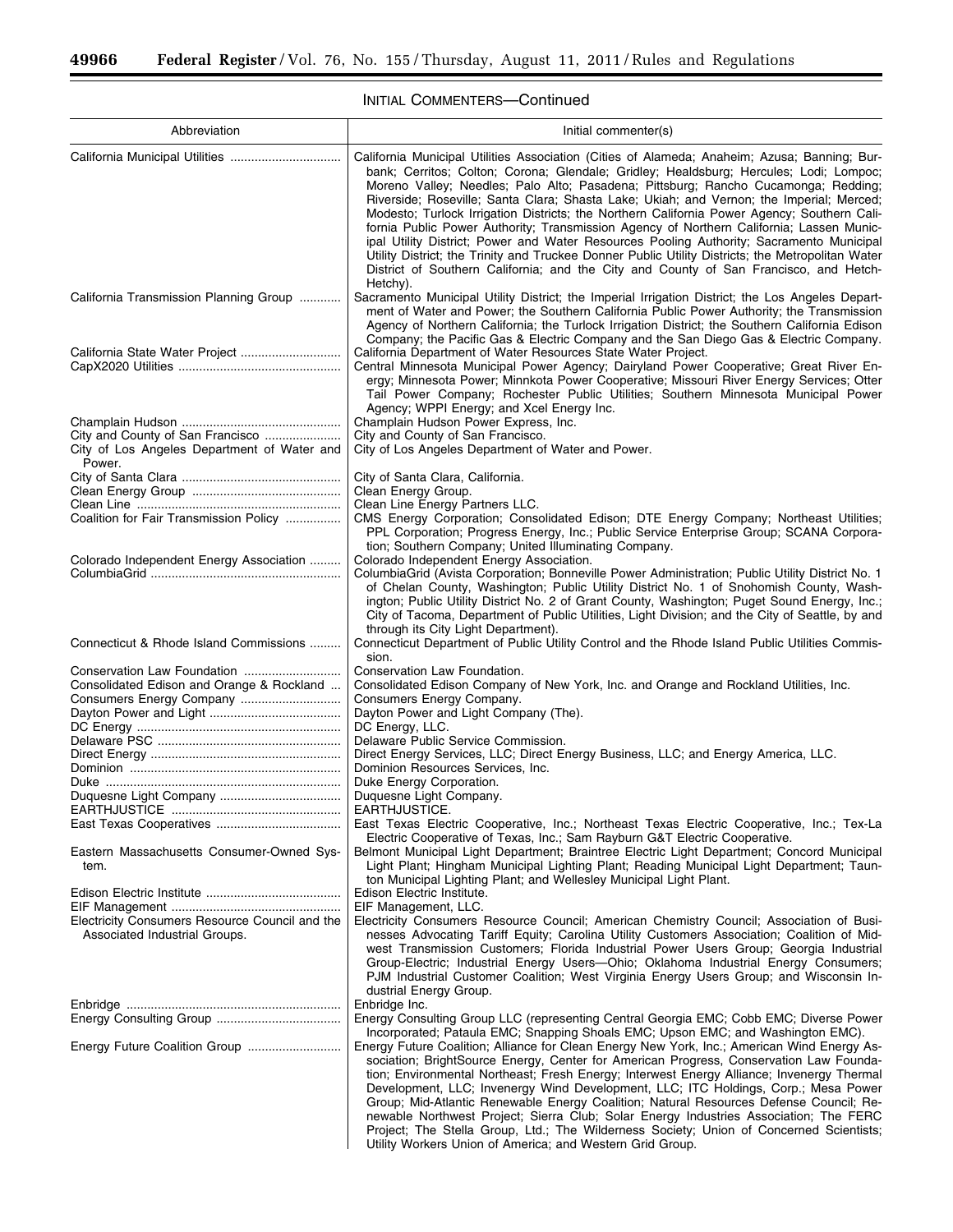# INITIAL COMMENTERS—Continued

| Abbreviation                                                                              | Initial commenter(s)                                                                                                                                                                                                                                                                                                                                                                                                                                                                                                                                                                                                                                                                                                                                                                                                                                                                                                                                                                                      |
|-------------------------------------------------------------------------------------------|-----------------------------------------------------------------------------------------------------------------------------------------------------------------------------------------------------------------------------------------------------------------------------------------------------------------------------------------------------------------------------------------------------------------------------------------------------------------------------------------------------------------------------------------------------------------------------------------------------------------------------------------------------------------------------------------------------------------------------------------------------------------------------------------------------------------------------------------------------------------------------------------------------------------------------------------------------------------------------------------------------------|
| Environmental Defense Fund                                                                | Environmental Defense Fund.                                                                                                                                                                                                                                                                                                                                                                                                                                                                                                                                                                                                                                                                                                                                                                                                                                                                                                                                                                               |
|                                                                                           | Environmental Non-Governmental Organizations (Environmental Integrity Project; Izaak Wal-<br>ton League of America; Clean Air Council; Michigan Environmental Council; Ohio Citizen<br>Action; Natural Resources Defense Council; Fresh Energy; Citizens for Pennsylvania's Fu-<br>ture; Sierra Club; and Earthjustice).                                                                                                                                                                                                                                                                                                                                                                                                                                                                                                                                                                                                                                                                                  |
|                                                                                           | E.ON U.S. LLC.                                                                                                                                                                                                                                                                                                                                                                                                                                                                                                                                                                                                                                                                                                                                                                                                                                                                                                                                                                                            |
| E.ON Climate & Renewables North America                                                   | E.ON Climate & Renewables North America, LLC.                                                                                                                                                                                                                                                                                                                                                                                                                                                                                                                                                                                                                                                                                                                                                                                                                                                                                                                                                             |
|                                                                                           | Exelon Corporation.                                                                                                                                                                                                                                                                                                                                                                                                                                                                                                                                                                                                                                                                                                                                                                                                                                                                                                                                                                                       |
|                                                                                           | Federal Trade Commission.                                                                                                                                                                                                                                                                                                                                                                                                                                                                                                                                                                                                                                                                                                                                                                                                                                                                                                                                                                                 |
|                                                                                           | First Wind Energy, L.L.C.                                                                                                                                                                                                                                                                                                                                                                                                                                                                                                                                                                                                                                                                                                                                                                                                                                                                                                                                                                                 |
| FirstEnergy Service Company                                                               | FirstEnergy Service Company, on behalf of FirstEnergy Companies: Ohio Edison Company;<br>Pennsylvania Power Company; The Cleveland Electric Illuminating Company; The Toledo<br>Edison Company; American Transmission Systems, Incorporated; Jersey Central Power &<br>Light Company; Metropolitan Edison Company; and Pennsylvania Electric Company, and<br>FirstEnergy Solutions Corp. and their respective electric utility subsidiaries and affiliates.                                                                                                                                                                                                                                                                                                                                                                                                                                                                                                                                               |
|                                                                                           | Florida Public Service Commission.                                                                                                                                                                                                                                                                                                                                                                                                                                                                                                                                                                                                                                                                                                                                                                                                                                                                                                                                                                        |
|                                                                                           | Associated Electric Cooperative; Basin Electric Power Cooperative; and Tri-State Generation<br>and Transmission Association.                                                                                                                                                                                                                                                                                                                                                                                                                                                                                                                                                                                                                                                                                                                                                                                                                                                                              |
|                                                                                           | Gaelectric North America.                                                                                                                                                                                                                                                                                                                                                                                                                                                                                                                                                                                                                                                                                                                                                                                                                                                                                                                                                                                 |
| Georgia Transmission Corporation                                                          | Georgia Transmission Corporation.                                                                                                                                                                                                                                                                                                                                                                                                                                                                                                                                                                                                                                                                                                                                                                                                                                                                                                                                                                         |
| Governors of Delaware and Maryland                                                        | Governors of Delaware and Maryland.                                                                                                                                                                                                                                                                                                                                                                                                                                                                                                                                                                                                                                                                                                                                                                                                                                                                                                                                                                       |
|                                                                                           | Grasslands Renewable Energy LLC.                                                                                                                                                                                                                                                                                                                                                                                                                                                                                                                                                                                                                                                                                                                                                                                                                                                                                                                                                                          |
| Green Energy and 21st Century                                                             | Green Energy Express LLC and 21st Century Transmission Holdings, LLC.                                                                                                                                                                                                                                                                                                                                                                                                                                                                                                                                                                                                                                                                                                                                                                                                                                                                                                                                     |
|                                                                                           | Grid Solar, LLC.                                                                                                                                                                                                                                                                                                                                                                                                                                                                                                                                                                                                                                                                                                                                                                                                                                                                                                                                                                                          |
|                                                                                           | Horizon Wind Energy LLC.                                                                                                                                                                                                                                                                                                                                                                                                                                                                                                                                                                                                                                                                                                                                                                                                                                                                                                                                                                                  |
|                                                                                           | Iberdrola Renewables, Inc.                                                                                                                                                                                                                                                                                                                                                                                                                                                                                                                                                                                                                                                                                                                                                                                                                                                                                                                                                                                |
| Illinios Commerce Commission                                                              | Ignacio J. Perez-Arriaga.                                                                                                                                                                                                                                                                                                                                                                                                                                                                                                                                                                                                                                                                                                                                                                                                                                                                                                                                                                                 |
|                                                                                           | Illinois Commerce Commission.<br>Imperial Irrigation District.                                                                                                                                                                                                                                                                                                                                                                                                                                                                                                                                                                                                                                                                                                                                                                                                                                                                                                                                            |
| Independent Energy Producers Association                                                  | Independent Energy Producers Association.                                                                                                                                                                                                                                                                                                                                                                                                                                                                                                                                                                                                                                                                                                                                                                                                                                                                                                                                                                 |
| Indianapolis Power & Light                                                                | Indianapolis Power & Light Company.                                                                                                                                                                                                                                                                                                                                                                                                                                                                                                                                                                                                                                                                                                                                                                                                                                                                                                                                                                       |
| Indicated PJM Transmission Owners                                                         | Monongahela Power Company; The Potomac Edison Company and West Penn Power Com-<br>pany; and Trans-Allegheny Interstate Line Company; Baltimore Gas and Electric Company;<br>The Dayton Power and Light Company; Duquesne Light Company; American Transmission<br>Systems, Incorporated; Jersey Central Power & Light Company; Metropolitan Edison Com-<br>pany; Pennsylvania Electric Company; Pepco Holdings, Inc.; Potomac Electric Power Com-<br>pany; Delmarva Power & Light Company; Atlantic City Electric Company; PPL Electric Utili-<br>ties Corporation; PPL EnergyPlus, LLC; PPL Brunner Island, LLC; PPL Holtwood, LLC; PPL<br>Martins Creek, LLC; PPL Montour, LLC; PPL Susquehanna, LLC; PPL University Park, LLC;<br>Lower Mount Bethel Energy, LLC; Public Service Electric and Gas Company; PSEG Power<br>LLC; PSEG Energy Resources & Trade LLC; UGI Utilities, Inc.; and Virginia Electric and<br>Power Company.                                                                       |
| Integrated Transmission Benefits Model Pro-<br>ponents.                                   | Maine PUC; Maine Office of the Public Advocate; Maine Office of Energy Independence and<br>Security; New Hampshire Public Utilities Commission; Environment Northeast; and Con-<br>servation Law Foundation.                                                                                                                                                                                                                                                                                                                                                                                                                                                                                                                                                                                                                                                                                                                                                                                              |
|                                                                                           | Wisconsin Public Service Corporation; Upper Peninsula Power Company; and Integrys Energy<br>Services, Inc.                                                                                                                                                                                                                                                                                                                                                                                                                                                                                                                                                                                                                                                                                                                                                                                                                                                                                                |
|                                                                                           | Invenergy Wind Development LLC.                                                                                                                                                                                                                                                                                                                                                                                                                                                                                                                                                                                                                                                                                                                                                                                                                                                                                                                                                                           |
|                                                                                           | ISO New England Inc.<br>California Independent System Operator; ISO New England, Inc.; Midwest Independent Trans-<br>mission System Operator, Inc.; New York Independent System Operator, Inc.; PJM Inter-<br>connection, L.L.C.; Southwest Power Pool, Inc.                                                                                                                                                                                                                                                                                                                                                                                                                                                                                                                                                                                                                                                                                                                                              |
|                                                                                           | International Transmission Company; Michigan Electric Transmission Company, LLC; ITC Mid-<br>west LLC; ITC Great Plains, LLC; and Green Power Express LP.                                                                                                                                                                                                                                                                                                                                                                                                                                                                                                                                                                                                                                                                                                                                                                                                                                                 |
|                                                                                           | American Chemistry Council; American Forest & Paper Association; American Public Power<br>Association; California Municipal Utilities Association; California Public Utilities Commission;<br>Electricity Consumers Resource Council; Indiana Utility Regulatory Commission; Modesto Ir-<br>rigation District; Montana Public Service Commission; National Association of State Utility<br>Consumer Advocates; New England Conference of Public Utility Commissioners; New<br>Hampshire Office of Consumer Advocate; New Jersey Division of Rate Counsel; New York<br>State Public Service Commission; Office of the Nevada Attorney General, Bureau of Con-<br>sumer Protection; Old Dominion Electric Cooperative; Sacramento Municipal Utility District;<br>South Dakota Public Utilities Commission; State of Maine, Office of the Public Advocate;<br>Transmission Agency of Northern California; Utility Reform Network; Vermont Department of<br>Public Service; and Vermont Public Service Board. |
| Kansas City Power & Light and KCP&L Greater<br>Missouri.<br>Kansas Corporation Commission | Kansas City Power & Light Company and KCP&L Greater Missouri Operations Company.<br>Kansas Corporation Commission.                                                                                                                                                                                                                                                                                                                                                                                                                                                                                                                                                                                                                                                                                                                                                                                                                                                                                        |
|                                                                                           | Land Trust Alliance.                                                                                                                                                                                                                                                                                                                                                                                                                                                                                                                                                                                                                                                                                                                                                                                                                                                                                                                                                                                      |
|                                                                                           |                                                                                                                                                                                                                                                                                                                                                                                                                                                                                                                                                                                                                                                                                                                                                                                                                                                                                                                                                                                                           |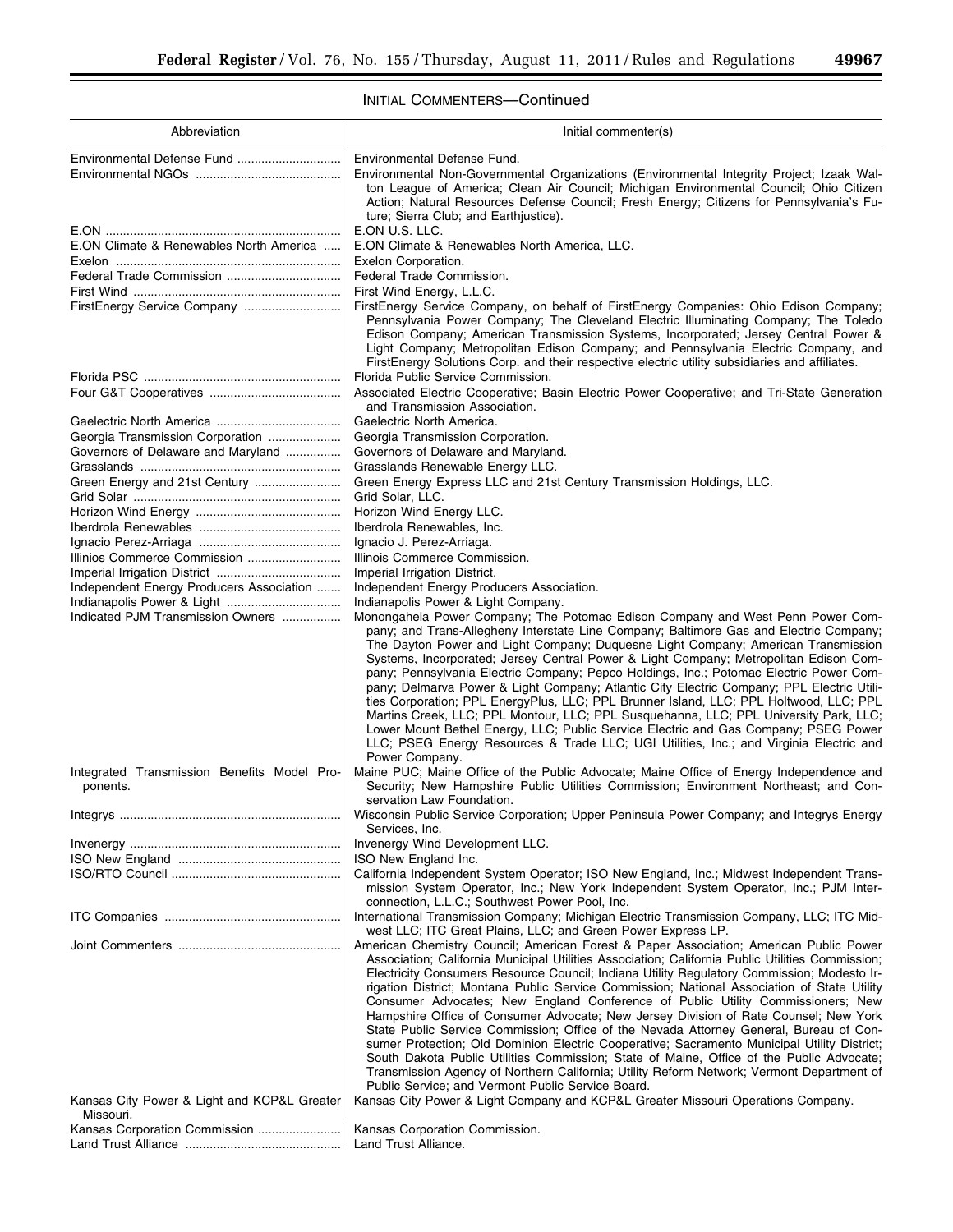Ξ

# INITIAL COMMENTERS—Continued

۲

| Abbreviation                                                                                | Initial commenter(s)                                                                                                                                                                                                                                                                                                                                                                                                                                                                                                                                                                                                                                                                                                                                                                                                                                                                               |
|---------------------------------------------------------------------------------------------|----------------------------------------------------------------------------------------------------------------------------------------------------------------------------------------------------------------------------------------------------------------------------------------------------------------------------------------------------------------------------------------------------------------------------------------------------------------------------------------------------------------------------------------------------------------------------------------------------------------------------------------------------------------------------------------------------------------------------------------------------------------------------------------------------------------------------------------------------------------------------------------------------|
|                                                                                             | Austin Energy; Chelan County Public Utility District No. 1; Clark Public Utilities; Colorado<br>Springs Utilities; CPS Energy (San Antonio); IID Energy, JEA (Jacksonville, FL), Long Island<br>Power Authority; Los Angeles Department of Power; Lower Colorado River Authority; MEAG<br>Power; Nebraska Public Power District, New York Power Authority; Omaha Public Power<br>District; Orlando Utilities Commission; Platte River Power Authority; Puerto Rico Electric<br>Power Authority; Sacramento Municipal Utility District; Salt River Project; Santee Cooper;<br>Seattle City Light; Snohomish County Public Utility District No. 1; and Tacoma Public Utili-<br>ties.                                                                                                                                                                                                                 |
|                                                                                             | Long Island Power Authority.                                                                                                                                                                                                                                                                                                                                                                                                                                                                                                                                                                                                                                                                                                                                                                                                                                                                       |
|                                                                                             | LS Power Transmission, LLC.<br>Maine Public Utility Commission.                                                                                                                                                                                                                                                                                                                                                                                                                                                                                                                                                                                                                                                                                                                                                                                                                                    |
|                                                                                             | Bangor Hydro Electric Company; Central Maine Power Company; and Maine Public Service.                                                                                                                                                                                                                                                                                                                                                                                                                                                                                                                                                                                                                                                                                                                                                                                                              |
| Massachusetts Departments                                                                   | Massachusetts Department of Public Utilities and Massachusetts Department of Energy Re-                                                                                                                                                                                                                                                                                                                                                                                                                                                                                                                                                                                                                                                                                                                                                                                                            |
| Massachusetts Municipal and New Hampshire<br>Electric.                                      | sources.<br>Massachusetts Municipal Wholesale Electric Company and New Hampshire Electric Coopera-<br>tive, Inc.                                                                                                                                                                                                                                                                                                                                                                                                                                                                                                                                                                                                                                                                                                                                                                                   |
| Michigan Citizens Against Rate Excess                                                       | Michigan Citizens Against Rate Excess.                                                                                                                                                                                                                                                                                                                                                                                                                                                                                                                                                                                                                                                                                                                                                                                                                                                             |
|                                                                                             | MidAmerican Energy Holdings Company.<br>Midwest Independent System Transmission Operator, Inc.                                                                                                                                                                                                                                                                                                                                                                                                                                                                                                                                                                                                                                                                                                                                                                                                     |
|                                                                                             | Ameren Services Company (as agent for Union Electric Company, Central Illinois Public Serv-<br>ice Company; Central Illinois Light Co., and Illinois Power Company); American Trans-<br>mission Company LLC; City Water, Light & Power (Springfield, IL); Dairyland Power Coop-<br>erative; Great River Energy; Hoosier Energy Rural Electric Cooperative, Inc.; Indianapolis<br>Power & Light Company; MidAmerican Energy Company; Minnesota Power (and its sub-<br>sidiary Superior Water, L&P); Montana-Dakota Utilities Co.; Northern Indiana Public Service<br>Company; Northern States Power Company (Minnesota and Wisconsin corporations);<br>Northwestern Wisconsin Electric Company; Otter Tail Power Company; Southern Illinois<br>Power Cooperative; Southern Indiana Gas & Electric Company; Southern Minnesota Munic-<br>ipal Power Agency; Wolverine Power Supply Cooperative, Inc. |
| Minnesota PUC and Minnesota Office of Energy                                                | Minnesota Public Utilities Commission and Minnesota Office of Energy Security.                                                                                                                                                                                                                                                                                                                                                                                                                                                                                                                                                                                                                                                                                                                                                                                                                     |
| Security.                                                                                   | Modesto Irrigation District.                                                                                                                                                                                                                                                                                                                                                                                                                                                                                                                                                                                                                                                                                                                                                                                                                                                                       |
|                                                                                             | American Electric Power Corp.; AWEA, Energy Future Coalition; Iberdrola Renewables; ITC<br>Holdings Corp.; LS Power Transmission LLC; Mesa Power Group, LLC; NextEra Energy,<br>Inc.; and SEIA.                                                                                                                                                                                                                                                                                                                                                                                                                                                                                                                                                                                                                                                                                                    |
|                                                                                             | National Association of Regulatory Utility Commissioners.                                                                                                                                                                                                                                                                                                                                                                                                                                                                                                                                                                                                                                                                                                                                                                                                                                          |
|                                                                                             | National Audubon Society.<br>National Grid USA.                                                                                                                                                                                                                                                                                                                                                                                                                                                                                                                                                                                                                                                                                                                                                                                                                                                    |
|                                                                                             | National Rural Electric Cooperative Association.                                                                                                                                                                                                                                                                                                                                                                                                                                                                                                                                                                                                                                                                                                                                                                                                                                                   |
| Natural Resources Defense Council                                                           | Natural Resources Defense Council.                                                                                                                                                                                                                                                                                                                                                                                                                                                                                                                                                                                                                                                                                                                                                                                                                                                                 |
|                                                                                             | Nebraska Public Power District.<br>New England Power Pool Participants Committee.                                                                                                                                                                                                                                                                                                                                                                                                                                                                                                                                                                                                                                                                                                                                                                                                                  |
|                                                                                             | Nevada Hydro Company.                                                                                                                                                                                                                                                                                                                                                                                                                                                                                                                                                                                                                                                                                                                                                                                                                                                                              |
| New England States Committee on Electricity<br>New England Transmission Owners              | New England States Committee on Electricity.<br>Bangor Hydro Electric Company; Central Maine Power Company; NSTAR Electric Company;<br>New England Power Company; Northeast Utilities Service Company on behalf of the North-<br>east utilities system operating companies; The United Illuminating Company; and Vermont<br>Electric Transmission Company, Inc., on behalf of itself and its affiliate, Vermont Transco<br>LLC.                                                                                                                                                                                                                                                                                                                                                                                                                                                                    |
|                                                                                             | New Jersey Board of Public Utilities.                                                                                                                                                                                                                                                                                                                                                                                                                                                                                                                                                                                                                                                                                                                                                                                                                                                              |
| New Jersey Division of Rate Counsel                                                         | New Jersey Division of Rate Counsel.<br>New York Independent System Operator, Inc.                                                                                                                                                                                                                                                                                                                                                                                                                                                                                                                                                                                                                                                                                                                                                                                                                 |
|                                                                                             | New York State Public Service Commission.                                                                                                                                                                                                                                                                                                                                                                                                                                                                                                                                                                                                                                                                                                                                                                                                                                                          |
| New York Transmission Owners                                                                | Central Hudson Gas & Electric; Consolidated Edison Company of New York, Inc.; New York<br>Power Authority; Long Island Power Authority; New York State Electric & Gas Corporation;<br>Niagara Mohawk Power Corporation; Orange and Rockland Utilities, Inc.; and Rochester<br>Gas and Electric Corporation.                                                                                                                                                                                                                                                                                                                                                                                                                                                                                                                                                                                        |
|                                                                                             | NextEra Energy, Inc.<br>North Carolina Utilities Commission and Public Staff of the North Carolina Utilities Commis-<br>sion.                                                                                                                                                                                                                                                                                                                                                                                                                                                                                                                                                                                                                                                                                                                                                                      |
|                                                                                             | Northeast Utilities Service Company.                                                                                                                                                                                                                                                                                                                                                                                                                                                                                                                                                                                                                                                                                                                                                                                                                                                               |
| Northern California Power Agency                                                            | Northern California Power Agency.                                                                                                                                                                                                                                                                                                                                                                                                                                                                                                                                                                                                                                                                                                                                                                                                                                                                  |
| Northern Tier Transmission Group<br>Northwest & Intermountain Power Producers<br>Coalition. | Northern Tier Transmission Group.<br>Calpine Corporation; Capital Power Operations; Constellation Energy Control & Dispatch;<br>EverPower Renewables; Exergy Development Group; First Wind; Horizon Wind Energy;<br>Invenergy; LS Power Associates; Ridgeline Energy; Shell Energy North America; TransAlta                                                                                                                                                                                                                                                                                                                                                                                                                                                                                                                                                                                        |
| NorthWestern Corporation (Montana)                                                          | Marketing, Inc; and TransCanada.<br>NorthWestern Corporation (Montana).                                                                                                                                                                                                                                                                                                                                                                                                                                                                                                                                                                                                                                                                                                                                                                                                                            |
|                                                                                             | NRG Companies.                                                                                                                                                                                                                                                                                                                                                                                                                                                                                                                                                                                                                                                                                                                                                                                                                                                                                     |
| Ohio Consumers' Counsel and West Virginia<br>Consumer Advocate Division.                    | Nevada Power Company and Sierra Pacific Power Company.<br>Ohio Consumers' Counsel and West Virginia Consumer Advocate Division.                                                                                                                                                                                                                                                                                                                                                                                                                                                                                                                                                                                                                                                                                                                                                                    |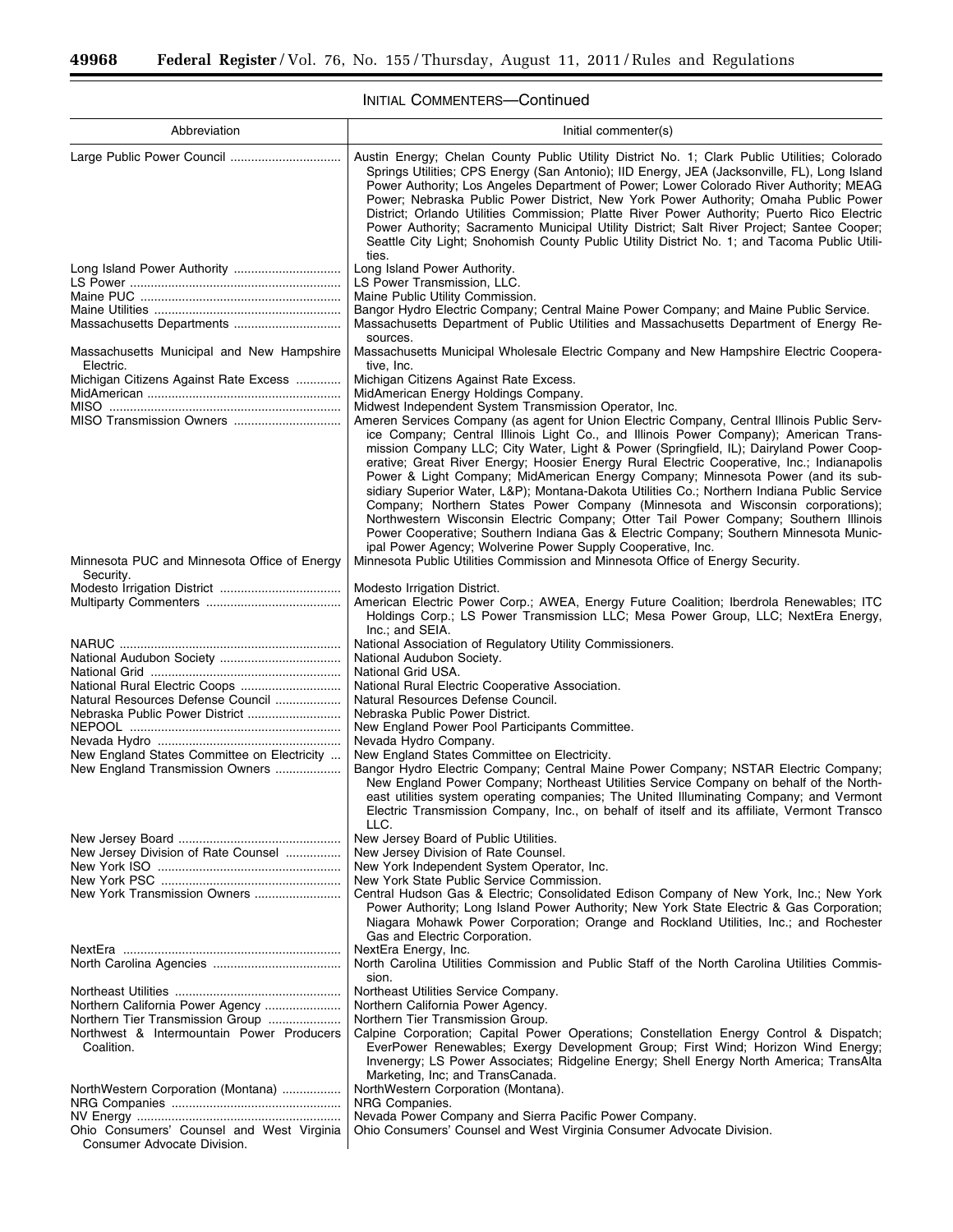Ξ

# INITIAL COMMENTERS—Continued

| Abbreviation                                                                                      | Initial commenter(s)                                                                                                                                                                                                                                                                                                                                                                                                                                                                                                                             |
|---------------------------------------------------------------------------------------------------|--------------------------------------------------------------------------------------------------------------------------------------------------------------------------------------------------------------------------------------------------------------------------------------------------------------------------------------------------------------------------------------------------------------------------------------------------------------------------------------------------------------------------------------------------|
|                                                                                                   |                                                                                                                                                                                                                                                                                                                                                                                                                                                                                                                                                  |
| Oklahoma Corporation Commission                                                                   | Oklahoma Corporation Commission.                                                                                                                                                                                                                                                                                                                                                                                                                                                                                                                 |
| Oklahoma Gas and Electric Company                                                                 | Oklahoma Gas and Electric Company.                                                                                                                                                                                                                                                                                                                                                                                                                                                                                                               |
|                                                                                                   | Old Dominion Electric Cooperative.                                                                                                                                                                                                                                                                                                                                                                                                                                                                                                               |
| Omaha Public Power District                                                                       | Omaha Public Power District.                                                                                                                                                                                                                                                                                                                                                                                                                                                                                                                     |
|                                                                                                   | Indiana Utility Regulatory Commission; Iowa Utilities Board; Michigan Public Service Commis-<br>sion; Minnesota Public Utilities Commission; Missouri Public Service Commission; Montana<br>Public Service Commission; North Dakota Public Service Commission; South Dakota Public<br>Utilities Commission; Wisconsin Public Service Commission.                                                                                                                                                                                                 |
| Pacific Gas and Electric Pattern Transmission                                                     | Pacific Gas and Electric Company Pattern Transmission LP.                                                                                                                                                                                                                                                                                                                                                                                                                                                                                        |
|                                                                                                   | Pennsylvania Public Utility Commission.<br>Pepco Holdings, Inc.; Potomac Electric Power Company; Delmarva Power & Light Company;                                                                                                                                                                                                                                                                                                                                                                                                                 |
|                                                                                                   | and Atlantic City Electric Company.<br>Pioneer Transmission, LLC.                                                                                                                                                                                                                                                                                                                                                                                                                                                                                |
|                                                                                                   | PJM Interconnection, L.L.C.                                                                                                                                                                                                                                                                                                                                                                                                                                                                                                                      |
|                                                                                                   | Powerex Corp.                                                                                                                                                                                                                                                                                                                                                                                                                                                                                                                                    |
|                                                                                                   | PPL Electric Utilities Corporation; PPL EnergyPlus, LLC; PPL Brunner Island, LLC; PPL                                                                                                                                                                                                                                                                                                                                                                                                                                                            |
|                                                                                                   | Holtwood, LLC; PPL Martins Creek, LLC; PPL Montour, LLC; PPL Susquehanna, LLC; PPL<br>University Park, LLC; Lower Mount Bethel Energy, LLC; PPL New Jersey Solar, LLC; PPL<br>New Jersey Biogas, LLC; PPL RenewableEnergy, LLC; PPL Montana, LLC; PPL Colstrip I,<br>LLC; and PPL Colstrip II, LLC.                                                                                                                                                                                                                                              |
|                                                                                                   | Primary Power, LLC.                                                                                                                                                                                                                                                                                                                                                                                                                                                                                                                              |
|                                                                                                   | Public Service Commission of Wisconsin.                                                                                                                                                                                                                                                                                                                                                                                                                                                                                                          |
|                                                                                                   | Public Service Electric and Gas Company; PSEG Power LLC; and PSEG Energy Resources<br>& Trade LLC.                                                                                                                                                                                                                                                                                                                                                                                                                                               |
|                                                                                                   | Public Power Council.                                                                                                                                                                                                                                                                                                                                                                                                                                                                                                                            |
|                                                                                                   | Public Utility Commission of Nevada.                                                                                                                                                                                                                                                                                                                                                                                                                                                                                                             |
|                                                                                                   | Public Utility Commission of Ohio.                                                                                                                                                                                                                                                                                                                                                                                                                                                                                                               |
| Sacramento Municipal Utility District                                                             | Sacramento Municipal Utility District.                                                                                                                                                                                                                                                                                                                                                                                                                                                                                                           |
|                                                                                                   | Salt River Project Agricultural Improvement and Power District.                                                                                                                                                                                                                                                                                                                                                                                                                                                                                  |
|                                                                                                   | San Diego Gas & Electric Company.                                                                                                                                                                                                                                                                                                                                                                                                                                                                                                                |
|                                                                                                   | Cities of Anaheim, Azusa, Banning, Colton, Pasadena, and Riverside, CA.                                                                                                                                                                                                                                                                                                                                                                                                                                                                          |
| Solar Energy Industries and Large-scale Solar                                                     | Solar Energy Industries Association and Large-scale Solar Association.                                                                                                                                                                                                                                                                                                                                                                                                                                                                           |
|                                                                                                   | Sonoran Institute.                                                                                                                                                                                                                                                                                                                                                                                                                                                                                                                               |
| South Carolina Electric & Gas                                                                     | South Carolina Electric & Gas Company.                                                                                                                                                                                                                                                                                                                                                                                                                                                                                                           |
|                                                                                                   | Southern California Edison Company.                                                                                                                                                                                                                                                                                                                                                                                                                                                                                                              |
|                                                                                                   | Alabama Power Company; Georgia Power Company; Gulf Power Company; Mississippi<br>Power Company; and Southern Power Company.                                                                                                                                                                                                                                                                                                                                                                                                                      |
| Southwest Area Transmission Subregional Plan-<br>ning Group.                                      | Southwest Area Transmission Subregional Planning Group.                                                                                                                                                                                                                                                                                                                                                                                                                                                                                          |
|                                                                                                   | Southwest Power Pool, Inc.                                                                                                                                                                                                                                                                                                                                                                                                                                                                                                                       |
|                                                                                                   | Starwood Energy Group Global, L.L.C.                                                                                                                                                                                                                                                                                                                                                                                                                                                                                                             |
|                                                                                                   | Sunflower Electric Power Corporation and Mid-Kansas Electric Company, LLC.                                                                                                                                                                                                                                                                                                                                                                                                                                                                       |
| Transmission Access Policy Study Group                                                            | Transmission Access Policy Study Group.                                                                                                                                                                                                                                                                                                                                                                                                                                                                                                          |
| Transmission Agency of Northern California                                                        | Transmission Agency of Northern California.                                                                                                                                                                                                                                                                                                                                                                                                                                                                                                      |
| Transmission Dependent Utility Systems                                                            | Arkansas Electric Cooperative Corporation; Golden Spread Electric Cooperative, Inc.; Kansas<br>Electric Power Cooperative, Inc.; North Carolina Electric Membership Corporation; and<br>Seminole Electric Cooperative, Inc.                                                                                                                                                                                                                                                                                                                      |
|                                                                                                   | Tucson Electric Power Company.                                                                                                                                                                                                                                                                                                                                                                                                                                                                                                                   |
|                                                                                                   | United States Senators Byron Dorgan and Harry Reid.                                                                                                                                                                                                                                                                                                                                                                                                                                                                                              |
|                                                                                                   | Vermont Electric Power Company, Inc.                                                                                                                                                                                                                                                                                                                                                                                                                                                                                                             |
| Virginia State Corporation Commission<br>Washington Utilities and Transportation Com-<br>mission. | Virginia State Corporation Commission.<br>Washington Utilities and Transportation Commission.                                                                                                                                                                                                                                                                                                                                                                                                                                                    |
|                                                                                                   | Western Electricity Coordinating Council.                                                                                                                                                                                                                                                                                                                                                                                                                                                                                                        |
|                                                                                                   | Westar Energy, Inc. and Kansas Gas and Electric Company.                                                                                                                                                                                                                                                                                                                                                                                                                                                                                         |
| WestConnect Planning Parties                                                                      | Arizona Public Service Company; Basin Electric Power Cooperative; Black Hills Corporation;<br>El Paso Electric Company; Imperial Irrigation District; NV Energy; Public Service Company<br>of New Mexico; Sacramento Municipal Utility District; Salt River Project Agricultural Improve-<br>ment and Power District; Southwest Transmission Cooperative, Inc.; Transmission Agency<br>of Northern California; Tri-State Generation and Transmission Association, Inc.; Tucson<br>Electric Power Company; and Western Area Power Administration. |
| Western Area Power Administration                                                                 | Western Area Power Administration.                                                                                                                                                                                                                                                                                                                                                                                                                                                                                                               |
|                                                                                                   | Western Grid Group.                                                                                                                                                                                                                                                                                                                                                                                                                                                                                                                              |
| Western Independent Transmission Group                                                            | Western Independent Transmission Group.                                                                                                                                                                                                                                                                                                                                                                                                                                                                                                          |
| The Wilderness Society and Western Resource<br>Advocates.                                         | The Wilderness Society and Western Resource Advocates.                                                                                                                                                                                                                                                                                                                                                                                                                                                                                           |
|                                                                                                   | Wind Coalition (The).                                                                                                                                                                                                                                                                                                                                                                                                                                                                                                                            |
|                                                                                                   | Working Group for Investment in Reliable and Economic Electric Systems.                                                                                                                                                                                                                                                                                                                                                                                                                                                                          |
| Wisconsin Electric Power Company                                                                  | Wisconsin Electric Power Company.                                                                                                                                                                                                                                                                                                                                                                                                                                                                                                                |
|                                                                                                   | Xcel Energy Services Inc.                                                                                                                                                                                                                                                                                                                                                                                                                                                                                                                        |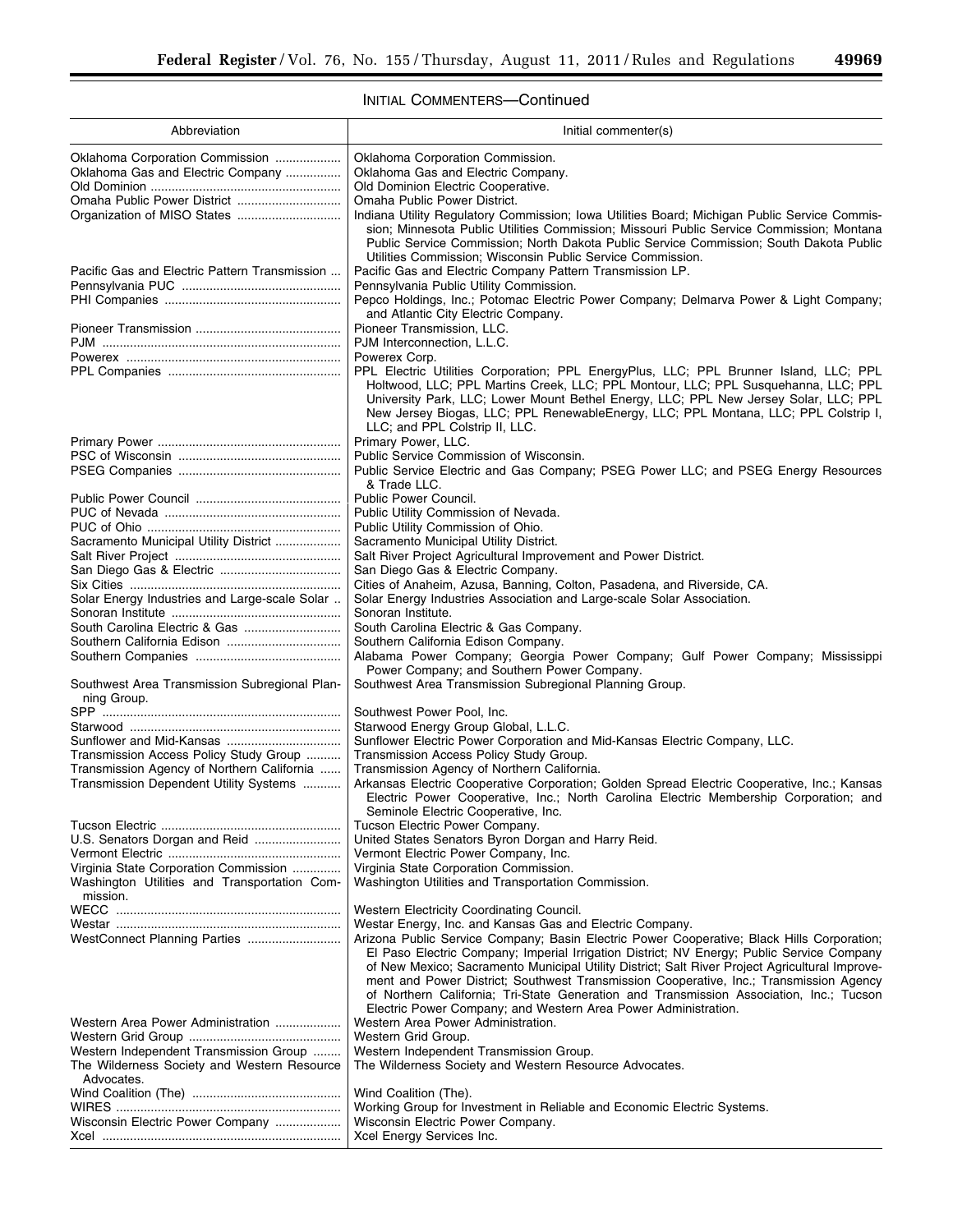$\equiv$ 

# REPLY COMMENTERS

٠

| Abbreviation                                               | Reply commenter(s)                                                                                                                                                                                                                                                                                                                                                                                                                                                                                                                                                                                                                                                                                                                                                                                                                                                                                                                                   |
|------------------------------------------------------------|------------------------------------------------------------------------------------------------------------------------------------------------------------------------------------------------------------------------------------------------------------------------------------------------------------------------------------------------------------------------------------------------------------------------------------------------------------------------------------------------------------------------------------------------------------------------------------------------------------------------------------------------------------------------------------------------------------------------------------------------------------------------------------------------------------------------------------------------------------------------------------------------------------------------------------------------------|
| 26 Public Interest Organizations                           | Citizens Utility Board of Wisconsin; Climate and Energy Project; CNT Energy; Conservation<br>Law Foundation; Earth Justice; Energy Conservation Council of Pennsylvania; Energy Fu-<br>ture Coalition; Environmental Northeast; Environmental Defense Fund; Environmental Law<br>& Policy Center; Fresh Energy; Great Plains Institute; Institute for Market Transformation;<br>lowa Environmental Council; Land Trust Alliance; Midwest Energy Efficiency Alliance; Na-<br>tional Audubon Society; Natural Resources Defense Council; Northeast Energy Efficiency<br>Partnerships; NW Energy Coalition; Pace Energy and Climate Center; Pennsylvania Land<br>Trust Association; Piedmont Environmental Council; Project for Sustainable FERC Energy<br>Policy; Sierra Club; Southern Alliance for Clean Energy; The Wilderness Society; Union of<br>Concerned Scientists; Western Grid Group; Western Resource Advocates; Wind on the<br>Wires.*588 |
| Ad Hoc Coalition of Southeastern Utilities                 | Central Electric Power Cooperative, Inc.; Dalton Utilities; Georgia Transmission Corporation;<br>JEA; Louisville Gas & Electric Company and Kentucky Utilities Company; MEAG Power; Or-<br>lando Utilities Commission; Progress Energy Service Company, LLC (on behalf of Progress<br>Energy Carolinas, Inc. and Progress Energy Florida, Inc.); South Carolina Electric & Gas<br>Company; South Carolina Public Service Authority (Santee Cooper); and Southern Com-<br>pany Services, Inc. (on behalf of Alabama Power Company, Georgia Power Company, Gulf<br>Power Company, Mississippi Power Company, and Southern Power Company).*<br>American Electric Power Service Corporation.                                                                                                                                                                                                                                                             |
| Alabama Municipal Electric Authority                       |                                                                                                                                                                                                                                                                                                                                                                                                                                                                                                                                                                                                                                                                                                                                                                                                                                                                                                                                                      |
|                                                            | Alabama Municipal Electric Authority.<br>American Public Power Association.                                                                                                                                                                                                                                                                                                                                                                                                                                                                                                                                                                                                                                                                                                                                                                                                                                                                          |
| Arizona Public Service Company                             | Arizona Public Service Company.                                                                                                                                                                                                                                                                                                                                                                                                                                                                                                                                                                                                                                                                                                                                                                                                                                                                                                                      |
|                                                            | Atlantic Grid Development, LLC, on behalf of Atlantic Wind Connection.                                                                                                                                                                                                                                                                                                                                                                                                                                                                                                                                                                                                                                                                                                                                                                                                                                                                               |
|                                                            | Baltimore Gas and Electric Company.                                                                                                                                                                                                                                                                                                                                                                                                                                                                                                                                                                                                                                                                                                                                                                                                                                                                                                                  |
| Bay Area Municipal Transmission Group                      | City of Santa Clara, California; the City of Palo Alto, California; the City of Alameda, California.                                                                                                                                                                                                                                                                                                                                                                                                                                                                                                                                                                                                                                                                                                                                                                                                                                                 |
|                                                            | Bonneville Power Administration.                                                                                                                                                                                                                                                                                                                                                                                                                                                                                                                                                                                                                                                                                                                                                                                                                                                                                                                     |
|                                                            | California Independent System Operator Corporation.                                                                                                                                                                                                                                                                                                                                                                                                                                                                                                                                                                                                                                                                                                                                                                                                                                                                                                  |
|                                                            | California Public Utilities Commission.                                                                                                                                                                                                                                                                                                                                                                                                                                                                                                                                                                                                                                                                                                                                                                                                                                                                                                              |
| California Transmission Planning Group                     | Sacramento Municipal Utility District; the Imperial Irrigation District; the City of Los Angeles<br>Department of Water and Power; the Southern California Public Power Authority; the Trans-<br>mission Agency of Northern California; the Turlock Irrigation District; the Southern California<br>Edison Company; the Pacific Gas & Electric Company; San Diego Gas & Electric Company.                                                                                                                                                                                                                                                                                                                                                                                                                                                                                                                                                            |
|                                                            | City of Santa Clara, California.                                                                                                                                                                                                                                                                                                                                                                                                                                                                                                                                                                                                                                                                                                                                                                                                                                                                                                                     |
| Coalition for Fair Transmission Policy                     | CMS Energy Corporation; Consolidated Edison; DTE Energy Company; Northeast Utilities;<br>PPL Corporation; Progress Energy, Inc.; Public Service Enterprise Group; SCANA Corpora-<br>tion; Southern Company; United Illuminating Company.                                                                                                                                                                                                                                                                                                                                                                                                                                                                                                                                                                                                                                                                                                             |
| Commissioner Nathan A. Skop of the Florida<br>PSC.         | Commissioner Nathan A. Skop of the Florida PSC.                                                                                                                                                                                                                                                                                                                                                                                                                                                                                                                                                                                                                                                                                                                                                                                                                                                                                                      |
|                                                            | Conservation Law Foundation.                                                                                                                                                                                                                                                                                                                                                                                                                                                                                                                                                                                                                                                                                                                                                                                                                                                                                                                         |
| Consolidated Edison and Orange & Rockland                  | Consolidated Edison Company of New York, Inc. and Orange and Rockland Utilities, Inc.                                                                                                                                                                                                                                                                                                                                                                                                                                                                                                                                                                                                                                                                                                                                                                                                                                                                |
| EarthJustice and Environmental Groups                      | EARTHJUSTICE; Environmental Integrity Project; Natural Resources Defense Council; Envi-<br>ronmental Law & Policy Center; Fresh Energy.                                                                                                                                                                                                                                                                                                                                                                                                                                                                                                                                                                                                                                                                                                                                                                                                              |
|                                                            | EARTHJUSTICE on behalf of Sierra Club; Natural Resources Defense Council; National Rural<br>Electric Coops; Citizens for Pennsylvania's Future.                                                                                                                                                                                                                                                                                                                                                                                                                                                                                                                                                                                                                                                                                                                                                                                                      |
| Environmental<br>Eastern<br>and<br>Conservation<br>Groups. | New Jersey Highlands Coalition; New Jersey Chapter of the Sierra Club; Delaware<br>Riverkeeper Network; New Jersey Conservation Foundation; Stop the Lines.                                                                                                                                                                                                                                                                                                                                                                                                                                                                                                                                                                                                                                                                                                                                                                                          |
|                                                            | East Texas Electric Cooperative, Inc.; Northeast Texas Electric Cooperative, Inc.; Tex-La<br>Electric Cooperative of Texas, Inc.; Sam Rayburn G&T Electric Cooperative.                                                                                                                                                                                                                                                                                                                                                                                                                                                                                                                                                                                                                                                                                                                                                                              |
|                                                            | Edison Electric Institute.                                                                                                                                                                                                                                                                                                                                                                                                                                                                                                                                                                                                                                                                                                                                                                                                                                                                                                                           |
|                                                            | EIF Management, LLC.                                                                                                                                                                                                                                                                                                                                                                                                                                                                                                                                                                                                                                                                                                                                                                                                                                                                                                                                 |
|                                                            | Entergy Services Inc., on behalf of the Entergy Operating Companies (Entergy Arkansas, Inc.;<br>Entergy Gulf States Louisiana, LLC; Entergy Louisiana LLC; Entergy Mississippi, Inc.;<br>Entergy New Orleans, Inc.; and Entergy Texas, Inc.                                                                                                                                                                                                                                                                                                                                                                                                                                                                                                                                                                                                                                                                                                          |
|                                                            | Environmental Defense Fund.                                                                                                                                                                                                                                                                                                                                                                                                                                                                                                                                                                                                                                                                                                                                                                                                                                                                                                                          |
|                                                            | Exelon Corporation.                                                                                                                                                                                                                                                                                                                                                                                                                                                                                                                                                                                                                                                                                                                                                                                                                                                                                                                                  |
|                                                            | First Wind Energy, L.L.C.                                                                                                                                                                                                                                                                                                                                                                                                                                                                                                                                                                                                                                                                                                                                                                                                                                                                                                                            |
|                                                            | Florida Public Service Commission.                                                                                                                                                                                                                                                                                                                                                                                                                                                                                                                                                                                                                                                                                                                                                                                                                                                                                                                   |
| Green Energy and 21st Century                              | Green Energy Express LLC and 21st Century Transmission Holdings, LLC.<br>H-P Energy Resources LLC.                                                                                                                                                                                                                                                                                                                                                                                                                                                                                                                                                                                                                                                                                                                                                                                                                                                   |
| Identified New England Transmission Owners                 | Identified New England Transmission Owners.                                                                                                                                                                                                                                                                                                                                                                                                                                                                                                                                                                                                                                                                                                                                                                                                                                                                                                          |
| Illinois Commerce Commission                               | Illinois Commerce Commission.                                                                                                                                                                                                                                                                                                                                                                                                                                                                                                                                                                                                                                                                                                                                                                                                                                                                                                                        |
|                                                            | ISO New England Inc.                                                                                                                                                                                                                                                                                                                                                                                                                                                                                                                                                                                                                                                                                                                                                                                                                                                                                                                                 |
|                                                            | California Independent System Operator; ISO New England, Inc.; Midwest Independent Trans-<br>mission System Operator, Inc.; New York Independent System Operator, Inc.; PJM Inter-                                                                                                                                                                                                                                                                                                                                                                                                                                                                                                                                                                                                                                                                                                                                                                   |
|                                                            | connection, L.L.C.; Southwest Power Pool, Inc.<br>International Transmission Company; Michigan Electric Transmission Company, LLC; ITC Mid-<br>west LLC; ITC Great Plains, LLC; and Green Power Express LP.                                                                                                                                                                                                                                                                                                                                                                                                                                                                                                                                                                                                                                                                                                                                          |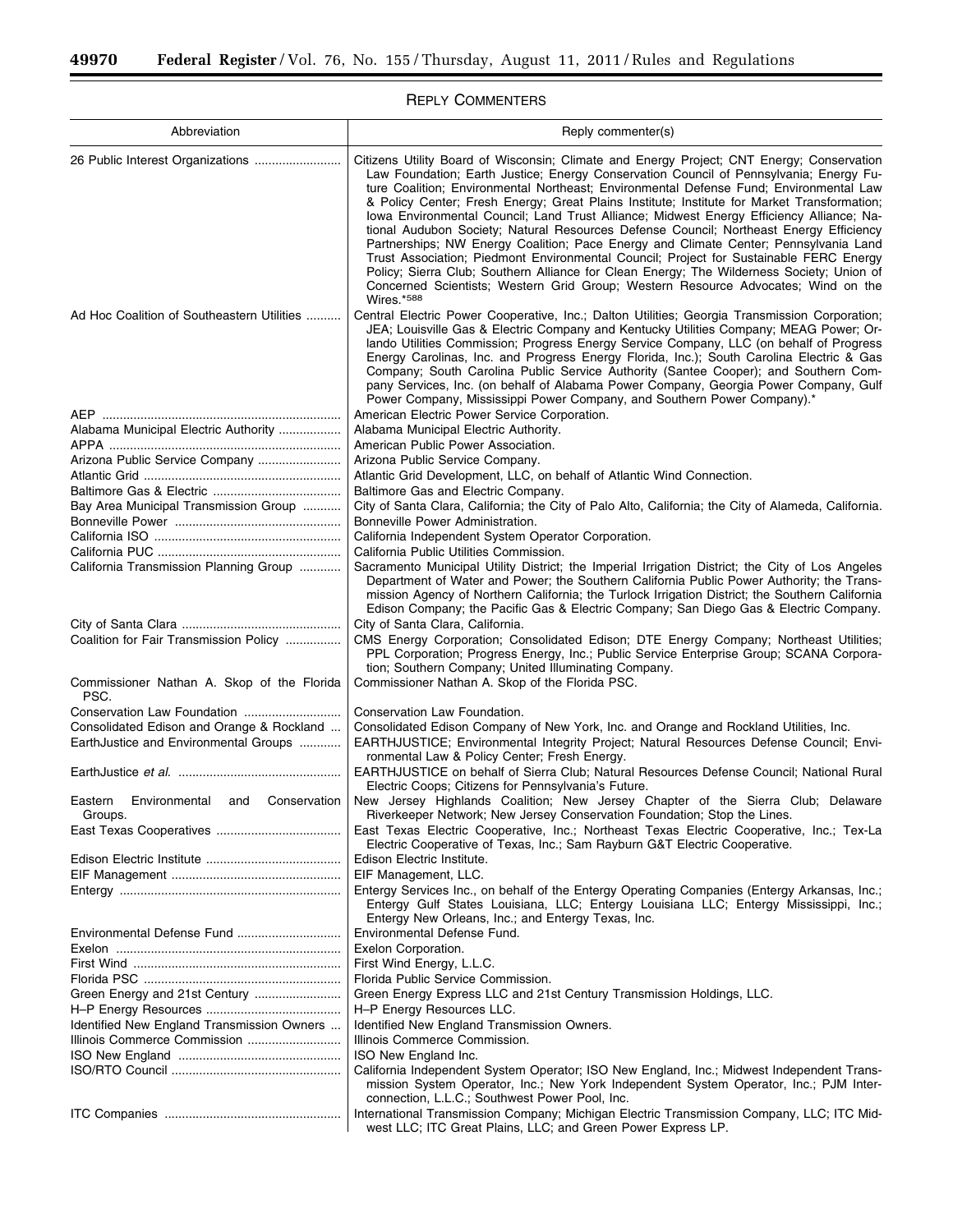# REPLY COMMENTERS—Continued

| Abbreviation                                                                 | Reply commenter(s)                                                                                                                                                                                                                                                                                                                                                                                                                                                                                                                                                                                                                                                                                                                                                                                                                                        |
|------------------------------------------------------------------------------|-----------------------------------------------------------------------------------------------------------------------------------------------------------------------------------------------------------------------------------------------------------------------------------------------------------------------------------------------------------------------------------------------------------------------------------------------------------------------------------------------------------------------------------------------------------------------------------------------------------------------------------------------------------------------------------------------------------------------------------------------------------------------------------------------------------------------------------------------------------|
|                                                                              | Austin Energy; Chelan County Public Utility District No. 1; Clark Public Utilities; Colorado<br>Springs Utilities; CPS Energy (San Antonio); IID Energy, JEA (Jacksonville, FL), Long Island<br>Power Authority; Los Angeles Department of Water and Power; Lower Colorado River Au-<br>thority; MEAG Power; Nebraska Public Power District, New York Power Authority; Omaha<br>Public Power District; Orlando Utilities Commission; Platte River Power Authority; Puerto<br>Rico Electric Power Authority; Sacramento Municipal Utility District; Salt River Project; San-<br>tee Cooper; Seattle City Light; Snohomish County Public Utility District No. 1; Tacoma Pub-<br>lic Utilities.                                                                                                                                                              |
|                                                                              | LS Power Transmission, LLC.                                                                                                                                                                                                                                                                                                                                                                                                                                                                                                                                                                                                                                                                                                                                                                                                                               |
|                                                                              | Maine Public Utilities Commission; Maine Office of the Public Advocate; Maine Governor's Of-<br>fice of Energy, Independence and Security.                                                                                                                                                                                                                                                                                                                                                                                                                                                                                                                                                                                                                                                                                                                |
|                                                                              | <b>MEAG Power.</b><br>Ameren Services Company (as agent for Union Electric Company, Central Illinois Public Serv-<br>ice Company; Central Illinois Light Co., and Illinois Power Company); American Trans-<br>mission Company LLC; City Water, Light & Power (Springfield, IL); Dairyland Power Coop-<br>erative; Great River Energy; Hoosier Energy Rural Electric Cooperative, Inc.; Indianapolis<br>Power & Light Company; MidAmerican Energy Company; Minnesota Power (and its sub-<br>sidiary Superior Water, L&P); Montana-Dakota Utilities Co.; Northern Indiana Public Service<br>Company; Northern States Power Company (Minnesota and Wisconsin corporations);<br>Northwestern Wisconsin Electric Company; Otter Tail Power Company; Southern Illinois<br>Power Cooperative; Southern Indiana Gas & Electric Company; Southern Minnesota Munic- |
|                                                                              | ipal Power Agency; Wolverine Power Supply Cooperative, Inc.<br>American Electric Power Corp.; AWEA; Energy Future Coalition; Iberdrola Renewables; ITC<br>Holdings Corp.; LS Power Transmission LLC; Mesa Power Group, LLC; NextEra Energy,<br>Inc.; SEIA; and Western Grid Group.*                                                                                                                                                                                                                                                                                                                                                                                                                                                                                                                                                                       |
|                                                                              | National Grid USA.                                                                                                                                                                                                                                                                                                                                                                                                                                                                                                                                                                                                                                                                                                                                                                                                                                        |
| National Rural Electric Coops<br>New England States Committee on Electricity | National Rural Electric Cooperative Association.<br>New England States Committee on Electricity.                                                                                                                                                                                                                                                                                                                                                                                                                                                                                                                                                                                                                                                                                                                                                          |
|                                                                              | New Jersey Board of Public Utilities.                                                                                                                                                                                                                                                                                                                                                                                                                                                                                                                                                                                                                                                                                                                                                                                                                     |
| New York Transmission Owners                                                 | Central Hudson Gas & Electric; Consolidated Edison Company of New York, Inc.; New York<br>Power Authority; Long Island Power Authority; New York State Electric & Gas Corporation;<br>Niagara Mohawk Power Corporation; Orange and Rockland Utilities, Inc.; and Rochester<br>Gas and Electric Corporation.                                                                                                                                                                                                                                                                                                                                                                                                                                                                                                                                               |
|                                                                              | NextEra Energy, Inc.                                                                                                                                                                                                                                                                                                                                                                                                                                                                                                                                                                                                                                                                                                                                                                                                                                      |
| North Dakota and South Dakota Commission                                     | North Dakota Public Service Commission and South Dakota Public Utilities Commission.<br>Office of the Ohio Consumers' Counsel.                                                                                                                                                                                                                                                                                                                                                                                                                                                                                                                                                                                                                                                                                                                            |
|                                                                              | Old Dominion Electric Cooperative.                                                                                                                                                                                                                                                                                                                                                                                                                                                                                                                                                                                                                                                                                                                                                                                                                        |
|                                                                              | Illinois Commerce Commission; Indiana Utility Regulatory Commission; Iowa Utilities Board;<br>Michigan Public Service Commission; Minnesota Public Utilities Commission; Missouri Pub-<br>lic Service Commission; Montana Public Service Commission; North Dakota Public Service<br>Commission; Public Utilities Commission of Ohio; Pennsylvania Utility Commission; South<br>Dakota Public Utilities Commission; Wisconsin Public Service Commission.*                                                                                                                                                                                                                                                                                                                                                                                                  |
|                                                                              | Pacific Gas and Electric Company.                                                                                                                                                                                                                                                                                                                                                                                                                                                                                                                                                                                                                                                                                                                                                                                                                         |
|                                                                              | Pattern Transmission LP.                                                                                                                                                                                                                                                                                                                                                                                                                                                                                                                                                                                                                                                                                                                                                                                                                                  |
|                                                                              | PJM Interconnection, L.L.C.                                                                                                                                                                                                                                                                                                                                                                                                                                                                                                                                                                                                                                                                                                                                                                                                                               |
|                                                                              | Powerex Corp.<br>PPL Electric Utilities Corporation; PPL EnergyPlus, LLC; PPL Brunner Island, LLC; PPL<br>Holtwood, LLC; PPL Martins Creek, LLC; PPL Montour, LLC; PPL Susquehanna, LLC; PPL<br>University Park, LLC; Lower Mount Bethel Energy, LLC; PPL New Jersey Solar, LLC; PPL<br>New Jersey Biogas, LLC; PPL RenewableEnergy, LLC; PPL Montana, LLC; PPL Colstrip I,<br>LLC; PPL Colstrip II, LLC; PPL Maine, LLC; PPL Wallingford Energy LLC.*                                                                                                                                                                                                                                                                                                                                                                                                    |
|                                                                              | Public Service Electric and Gas Company; PSEG Power LLC; PSEG Energy Resources &<br>Trade LLC.                                                                                                                                                                                                                                                                                                                                                                                                                                                                                                                                                                                                                                                                                                                                                            |
| Sacramento Municipal Utility District                                        | Sacramento Municipal Utility District.                                                                                                                                                                                                                                                                                                                                                                                                                                                                                                                                                                                                                                                                                                                                                                                                                    |
|                                                                              | San Diego Gas & Electric Company.                                                                                                                                                                                                                                                                                                                                                                                                                                                                                                                                                                                                                                                                                                                                                                                                                         |
|                                                                              | 8,203 Sierra Club members, supporters, and electric system ratepayers.                                                                                                                                                                                                                                                                                                                                                                                                                                                                                                                                                                                                                                                                                                                                                                                    |
| Solar Energy Industries and Large-scale Solar                                | Solar Energy Industries Association and Large-scale Solar Association.                                                                                                                                                                                                                                                                                                                                                                                                                                                                                                                                                                                                                                                                                                                                                                                    |
| South Carolina Office of Regulatory Staff<br>Southern California Edison      | South Carolina Office of Regulatory Staff.<br>Southern California Edison Company.                                                                                                                                                                                                                                                                                                                                                                                                                                                                                                                                                                                                                                                                                                                                                                         |
|                                                                              | Alabama Power Company; Georgia Power Company; Gulf Power Company; Mississippi                                                                                                                                                                                                                                                                                                                                                                                                                                                                                                                                                                                                                                                                                                                                                                             |
|                                                                              | Power Company; and Southern Power Company.                                                                                                                                                                                                                                                                                                                                                                                                                                                                                                                                                                                                                                                                                                                                                                                                                |
|                                                                              | Southern New England States.                                                                                                                                                                                                                                                                                                                                                                                                                                                                                                                                                                                                                                                                                                                                                                                                                              |
| Transmission Agency of Northern California                                   | Transmission Agency of Northern California.                                                                                                                                                                                                                                                                                                                                                                                                                                                                                                                                                                                                                                                                                                                                                                                                               |
| Western Independent Transmission Group                                       | Western Independent Transmission Group.                                                                                                                                                                                                                                                                                                                                                                                                                                                                                                                                                                                                                                                                                                                                                                                                                   |
|                                                                              | Working Group for Investment in Reliable and Economic Electric Systems.                                                                                                                                                                                                                                                                                                                                                                                                                                                                                                                                                                                                                                                                                                                                                                                   |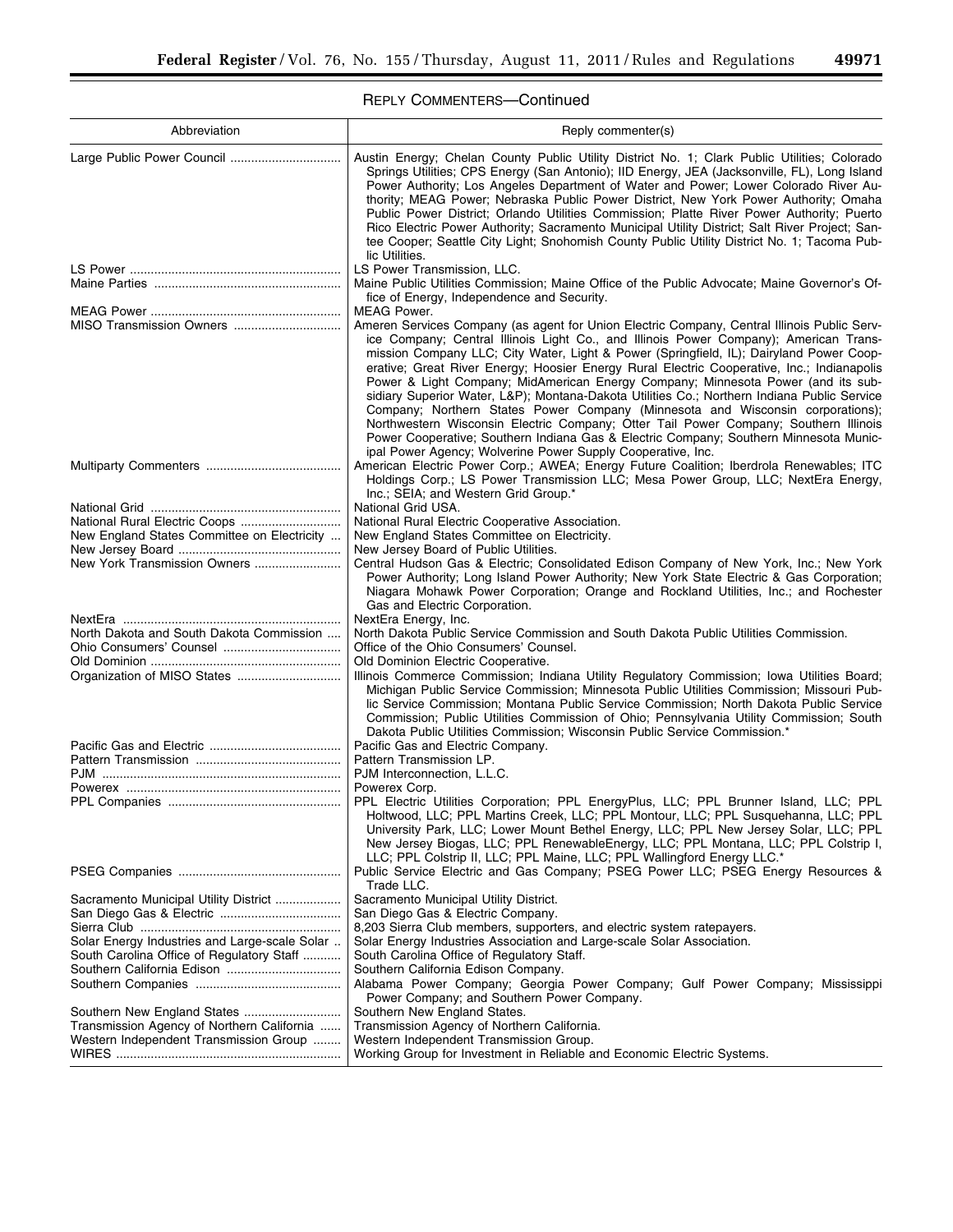# **Appendix C:** *Pro Forma* **Open Access Transmission Tariff**

# *Pro Forma* **OATT**

*Attachment K* 

Transmission Planning Process

Local Transmission Planning

The Transmission Provider shall establish a coordinated, open and transparent planning process with its Network and Firm Point-to-Point Transmission Customers and other interested parties to ensure that the Transmission System is planned to meet the needs of both the Transmission Provider and its Network and Firm Point-to-Point Transmission Customers on a comparable and not unduly discriminatory basis. The Transmission Provider's coordinated, open and transparent planning process shall be provided as an attachment to the Transmission Provider's Tariff.

The Transmission Provider's planning process shall satisfy the following nine principles, as defined in Order No. 890: Coordination, openness, transparency, information exchange, comparability, dispute resolution, regional participation, economic planning studies, and cost allocation for new projects. The planning process also shall include the procedures and mechanisms for considering transmission needs driven by Public Policy Requirements consistent with Order No. 1000. The planning process also shall provide a mechanism for the recovery and allocation of planning costs consistent with Order No. 890.

The description of the Transmission Provider's planning process must include sufficient detail to enable Transmission Customers to understand:

(i) The process for consulting with customers;

(ii) The notice procedures and anticipated frequency of meetings;

(iii) The methodology, criteria, and processes used to develop a transmission plan;

(iv) The method of disclosure of criteria, assumptions and data underlying a transmission plan;

(v) The obligations of and methods for Transmission Customers to submit data to the Transmission Provider;

(vi) The dispute resolution process;

(vii) The Transmission Provider's study procedures for economic upgrades to address congestion or the integration of new resources;

(viii) The Transmission Provider's procedures and mechanisms for considering transmission needs driven by Public Policy Requirements, consistent with Order No. 1000; and

(ix) The relevant cost allocation method or methods.

Regional Transmission Planning

The Transmission Provider shall participate in a regional transmission planning process through which transmission facilities and non-transmission alternatives may be proposed and evaluated.

The regional transmission planning process also shall develop a regional transmission plan that identifies the transmission facilities necessary to meet the needs of transmission providers and transmission customers in the transmission planning region. The regional transmission planning process must be consistent with the provision of Commissionjurisdictional services at rates, terms and conditions that are just and reasonable and not unduly discriminatory or preferential, as described in Order No. 1000. The regional transmission planning process shall be described in an attachment to the Transmission Provider's Tariff.

The Transmission Provider's regional transmission planning process shall satisfy the following seven principles, as set out and explained in Order Nos. 890 and 1000: coordination, openness, transparency, information exchange, comparability, dispute resolution, and economic planning studies. The regional transmission planning process also shall include the procedures and mechanisms for considering transmission needs driven by Public Policy Requirements, consistent with Order No. 1000. The regional transmission planning process shall provide a mechanism for the recovery and allocation of planning costs consistent with Order No. 890.

Nothing in the regional transmission planning process shall include an unduly discriminatory or preferential process for transmission project submission and selection.

The description of the regional transmission planning process must include sufficient detail to enable Transmission Customers to understand:

(i) The process for consulting with customers;

(ii) The notice procedures and anticipated frequency of meetings;

(iii) The methodology, criteria, and processes used to develop a transmission plan;

(iv) The method of disclosure of criteria, assumptions and data underlying a transmission plan;

(v) The obligations of and methods for transmission customers to submit data;

(vi) Process for submission of data by nonincumbent developers of transmission projects that wish to participate in the transmission planning process and seek regional cost allocation;

(vii) Process for submission of data by merchant transmission developers that wish to participate in the transmission planning process;

(viii) The dispute resolution process; (ix) The study procedures for economic upgrades to address congestion or the integration of new resources;

(x) The procedures and mechanisms for considering transmission needs driven by Public Policy Requirements, consistent with Order No. 1000; and

(xi) The relevant cost allocation method or methods.

The regional transmission planning process must include a cost allocation method or methods that satisfy the six regional cost allocation principles set forth in Order No. 1000.

Interregional Transmission Coordination

The Transmission Provider, through its regional transmission planning process, must coordinate with the public utility transmission providers in each neighboring transmission planning region within its interconnection to address transmission planning coordination issues related to interregional transmission facilities. The interregional transmission coordination procedures must include a detailed description of the process for coordination between public utility transmission providers in neighboring transmission planning regions (i) with respect to each interregional transmission facility that is proposed to be located in both transmission planning regions and (ii) to identify possible interregional transmission facilities that could address transmission needs more efficiently or cost-effectively than separate regional transmission facilities. The interregional transmission coordination procedures shall be described in an attachment to the Transmission Provider's Tariff

The Transmission Provider must ensure that the following requirements are included in any applicable interregional transmission coordination procedures:

(1) A commitment to coordinate and share the results of each transmission planning region's regional transmission plans to identify possible interregional transmission facilities that could address transmission needs more efficiently or cost-effectively than separate regional transmission facilities, as well as a procedure for doing so;

(2) A formal procedure to identify and jointly evaluate transmission facilities that are proposed to be located in both transmission planning regions;

(3) An agreement to exchange, at least annually, planning data and information; and

(4) A commitment to maintain a Web site or e-mail list for the communication of information related to the coordinated planning process.

The Transmission Provider must work with transmission providers located in neighboring transmission planning regions to develop a mutually agreeable method or methods for allocating between the two transmission planning regions the costs of a new interregional transmission facility that is located within both transmission planning regions. Such cost allocation method or methods must satisfy the six interregional cost allocation principles set forth in Order No. 1000.

## MOELLER, Commissioner, *dissenting in part*:

While I offer substantial praise for this final rule, the Commission should have taken a different approach to several important issues. But before addressing these issues, we must recognize that all of the nation's difficulties in building needed transmission will not be resolved by this rule. Rather, this rule largely addresses planning for longdistance transmission lines, which is only a subset of the critical issues that are inhibiting needed investment.

<sup>588</sup>A ''\*'' indicates that the composition of this group as altered in the reply comment filing.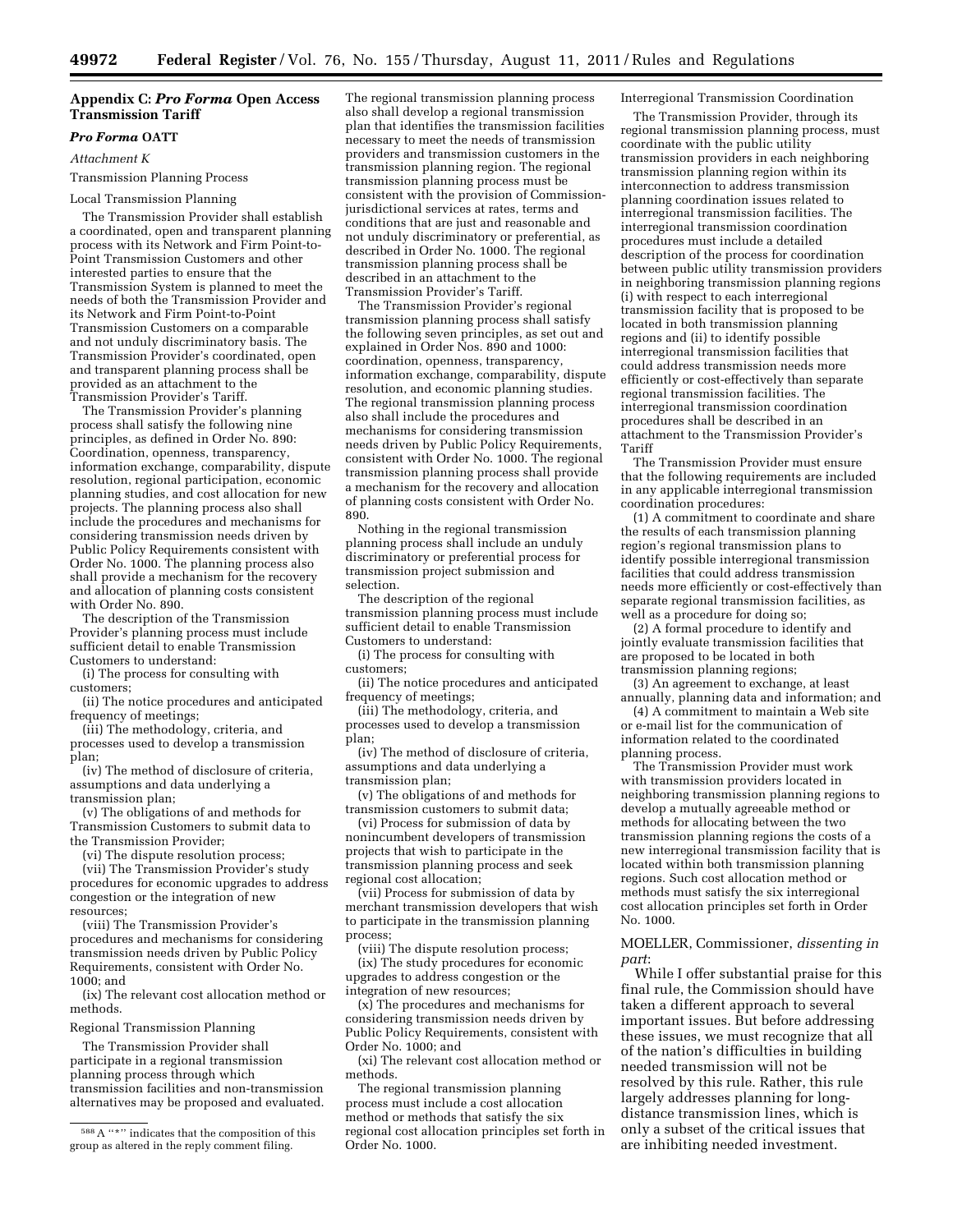This rule cannot address issues like the delays caused by other federal agencies in the siting of important projects, as this Commission lacks the legal authority to require other federal agencies to act.589 And this rule also cannot address issues of state law, regardless of the reliability needs that are served by a new transmission line. Moreover, and as described further below, this rule did not address whether a transmission provider can thwart competitive options by refusing to upgrade its transmission system. For these reasons, this rule will not resolve all of the difficult issues that discourage this nation from constructing needed transmission lines.

Regarding the issues that the final rule does address, I believe that the owner of a transmission network should have been provided with greater flexibility to ensure the reliability of its own network. Moreover, the rule should have clarified that a right of first refusal is not a right of ''forever'' refusal. That is, a right to ''forever'' block a needed transmission project could prevent the lowest-cost power from reaching consumers.

To encourage needed transmission investment, the final rule permits incumbent transmission owners to maintain their existing rights of first refusal for: (1) local projects where the incumbent does not seek to share the costs of those projects; (2) upgrades to existing assets; and (3) projects on existing right of way.590 However, notably absent from these categories of projects is the right of a utility to build a project within its franchised service territory in order to maintain the reliability of its existing network regardless of whether the cost of that project is allocated on a regional basis.

In my view, transmission providers should have been entitled under the final rule to maintain their rights of first refusal to build a new transmission facility that is: (1) located entirely within the provider's franchised service territory; and (2) identified by the provider as needed to satisfy NERC reliability standards—even if that facility is selected in a regional transmission plan for purposes of cost allocation. And because a transmission provider would have retained its

authority to address reliability issues in its franchised service territory, the final rule would not have needed its blanket waiver of penalties in the event that a competitor fails to fix a reliability issue.591

Had we allowed all reliability projects within a franchised service territory to retain a right of first refusal, this Commission would have emphasized its commitment to reliability. An incumbent transmission provider should be responsible for reliability needs in its franchised territory without regard to cost allocation. And by granting a blanket waiver of penalties, the final rule could be placing the Commission in a difficult position if a blackout results in widespread loss of power, and we are unable to assess a penalty.

My approach also would have encouraged transmission owners to seek regional cost allocation for their own local projects as a way of balancing regional costs. Such a balancing of projects could help ensure that all the parts of a region receive benefits that are at least roughly equivalent. Yet under the final rule, local projects that have their costs assigned regionally generally cannot maintain a right of first refusal, thus discouraging transmission owners from seeking regional cost allocation for their local projects. For this reason, instead of encouraging more regional cooperation, the rule could ultimately discourage such cooperation by encouraging more local transmission projects.

In addition to my concerns regarding reliability, this Commission should have clarified that it was willing to protect the energy markets against misuse of the right of first refusal. That is, the Commission should have emphasized that a right of first refusal in a Commission-jurisdictional tariff is not license to effectively block, or endlessly delay building, a project that would efficiently and cost effectively provide significant benefits to a transmission network. While an incumbent utility with a right of first refusal is entitled to have the ability to exercise its initial right to develop a project, if it decides not to construct, the opportunity to construct the project and thus improve the power grid should be available to a non-incumbent developer.

A review of the transmission projects that have been adopted in various regional plans indicates that most projects will be allowed to retain the right of first refusal under the final rule, as most projects involve upgrades to existing assets, or they are built on an existing right of way, or their costs are not allocated to other transmission providers.592 Thus, given the extensive number of projects that will be allowed to retain a right of first refusal, the Commission should have emphasized that a transmission provider cannot use a Commission-jurisdictional 593 tariff to prevent the lowest-cost power from reaching consumers.

Recognizing that no party to this proceeding asserted that a right of first refusal grants its holder a right to refuse building a project forever, I believe that a federal right of first refusal must be exercised within a reasonable time frame. The record in this case suggests that 90 days is a reasonable time frame for management to make a decision on whether to exercise its right to build a project.594 While adoption of a 90-day time frame for transmission providers need not have been mandated, the Commission should have encouraged every region to adopt a time frame that

593Consistent with the remainder of the rule, any time limitation on a right of first refusal under my approach would be subject to relevant state and other law concerning property rights, contracts, utility franchises, zoning, siting, permitting, easements, or rights of way. *See* section III.B.2.c of the final rule, at P 287.

594Comments of Southwest Power Pool at 14–27; AEP Comments at 3, 19; Comments of Edison Electric Institute at 46–47, Comments of Iberdrola Renewables at 23–24; Comments of Indianapolis Power & Light at 32; MidAmerican Comments at 24; Comments of MISO Transmission Owners at 73; Comments of Oklahoma Gas and Electric Co., at 1, 12, 25; SCE Comments at 41–43; PSEG Reply Comments at 12; Westar Comments at 6; Comments of ITC Companies at 4, 22; Comments of CapX2020 Utilities at 11, where the CapX2020 Utilities consist of Central Minnesota Municipal Power Agency, Dairyland Power Cooperative, Great River Energy, Minnesota Power, Minnkota Power Cooperative, Missouri River Energy Services, Otter Tail Power Co., Rochester Public Utilities, Southern Minnesota Municipal Power Agency, WPPI Energy, and Xcel Energy Inc. In contrast to these comments on a 90 day time limit, LS Power and NextEra object to any right of first refusal and state that a 90-day limitation does not resolve their objections. LS Power Comments at 14–18 and fn. 20; LS Power Reply Comments at 10, 34–35; and NextEra Comments at 16.

<sup>589</sup>See the comments of PJM at 17, which state that, ''[t]he PJM Board approved the Susquehanna-Roseland 500 kV line in 2007. The Susquehanna-Roseland line was approved by the state regulatory commissions in Pennsylvania and New Jersey for 2012. The line is currently delayed by the National Parks Service [sic] and is not expected to be in service until 2014 at the earliest.''

<sup>590</sup>Section III.B.3.d of the final rule, at PP 318– 319.

<sup>591</sup>For a description of the blanket waiver, see section III.B.4.b of the final rule, at P 344 (''Provided the public utility transmission provider follows the NERC approved mitigation plan, the Commission will not subject that public utility transmission provider to enforcement action for the specific NERC reliability standard violation(s) caused by a nonincumbent transmission developer's decision to abandon a transmission facility.'')

<sup>592</sup>For a list of transmission projects that have been approved in PJM, see the various plans for PJM, and a comprehensive list available at: *[http://www.pjm.com/planning/rtep-upgrades](http://www.pjm.com/planning/rtep-upgrades-status/construct-status.aspx)[status/construct-status.aspx](http://www.pjm.com/planning/rtep-upgrades-status/construct-status.aspx)*. And see Chapter 8 of CAISO's transmission plan for 2010–2011 dated May 18, 2011, available at: *[http://www.caiso.com/](http://www.caiso.com/Documents/Board-approvedISO2010-2011TransmissionPlan.pdf)  [Documents/Board-approvedISO2010-2011](http://www.caiso.com/Documents/Board-approvedISO2010-2011TransmissionPlan.pdf) [TransmissionPlan.pdf](http://www.caiso.com/Documents/Board-approvedISO2010-2011TransmissionPlan.pdf)*.